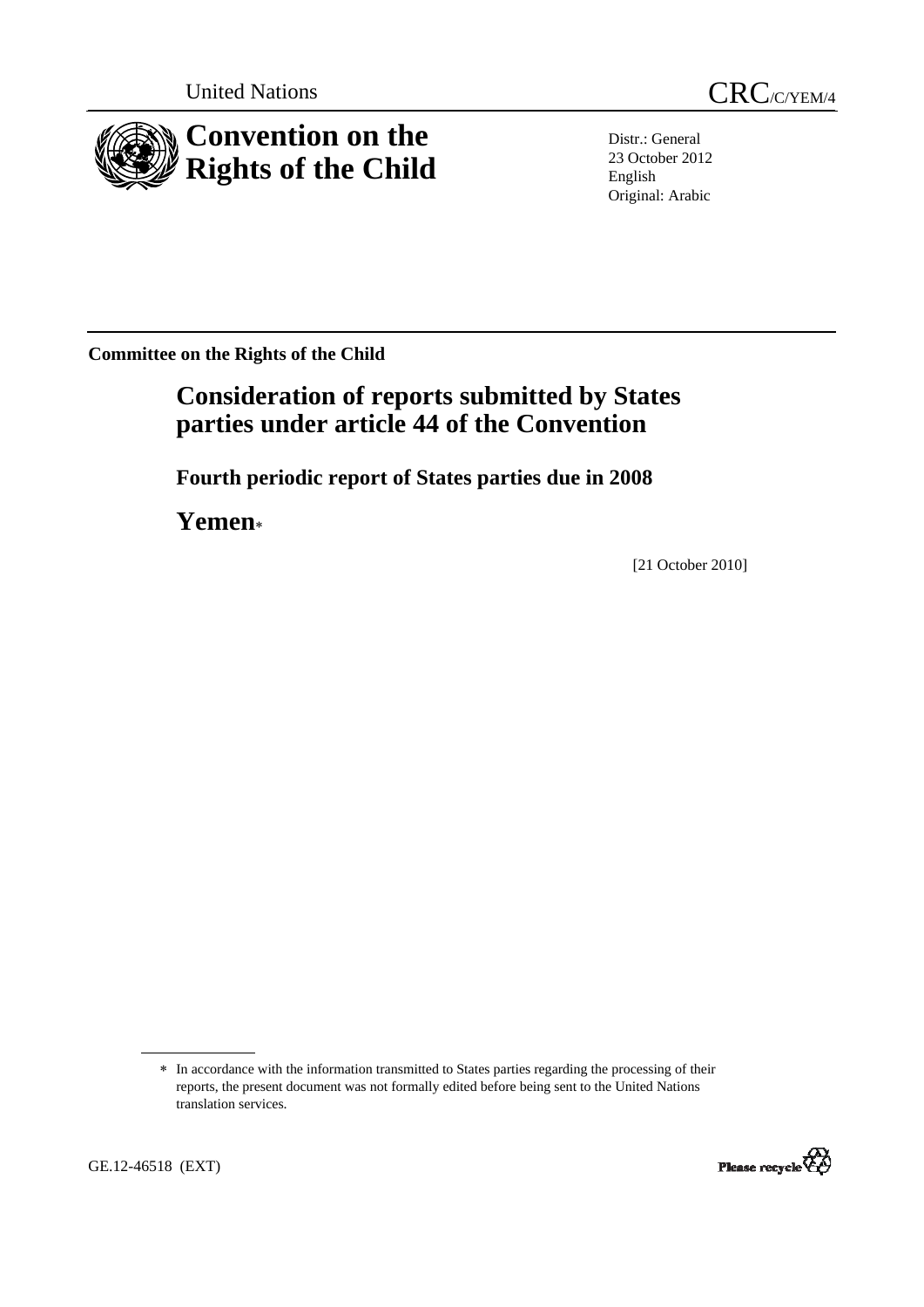## Contents

|     |                                                                            | Paragraphs  | Page |
|-----|----------------------------------------------------------------------------|-------------|------|
| Ι.  |                                                                            | $1 - 9$     | 7    |
|     | А.                                                                         | $4 - 11$    | 7    |
|     | Follow-up of the implementation of the Committee's recommendations<br>В.   |             |      |
|     |                                                                            | $12 - 19$   | 9    |
| П.  |                                                                            | $20 - 51$   | 10   |
|     | A.                                                                         | $20 - 22$   | 10   |
|     | <b>B.</b>                                                                  | 23          | 10   |
|     | C.                                                                         | $24 - 25$   | 11   |
|     | D.                                                                         | $26 - 33$   | 12   |
|     | Е.                                                                         | $34 - 35$   | 13   |
|     | F.                                                                         | $36 - 39$   | 14   |
|     | G.                                                                         | $40 - 43$   | 14   |
|     | Η.                                                                         | 44-49       | 15   |
|     | I.                                                                         | 50          | 16   |
|     | J.                                                                         | 51          | 17   |
| Ш.  |                                                                            | $52 - 65$   | 17   |
| IV. |                                                                            | $66 - 84$   | 20   |
|     | А.                                                                         | $66 - 71$   | 20   |
|     | В.                                                                         | $72 - 77$   | 21   |
|     | C.                                                                         | $78 - 80$   | 22   |
|     | D.                                                                         | $78 - 80$   | 23   |
| V.  |                                                                            | $80 - 131$  | 24   |
|     | А.                                                                         | $85 - 107$  | 24   |
|     | В.                                                                         | 108         | 29   |
|     | C.                                                                         | $109 - 110$ | 29   |
|     | D.                                                                         | $111 - 112$ | 29   |
|     | Е.                                                                         | $113 - 117$ | 30   |
|     | F.                                                                         | 118-126     | 31   |
|     | The right not to be subjected to torture and other cruel, inhuman or<br>G. | $127 - 131$ | 33   |
| VI. |                                                                            | $132 - 169$ | 35   |
|     | A.                                                                         | $132 - 134$ | 35   |
|     | Β.                                                                         | $135 - 136$ | 36   |
|     | C.                                                                         | 137-138     | 36   |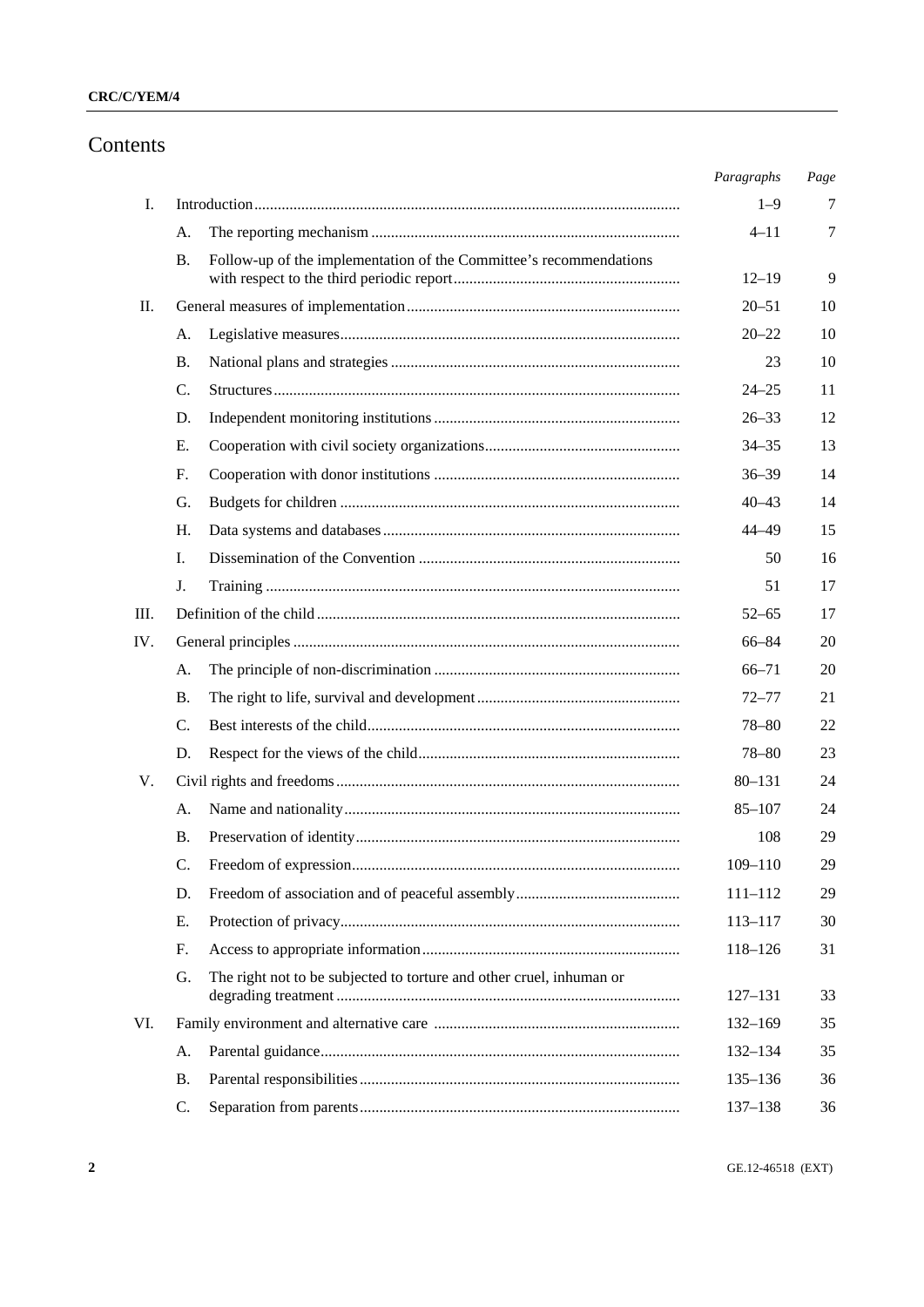|               | D.                                                                                       | 139         | 37  |  |  |
|---------------|------------------------------------------------------------------------------------------|-------------|-----|--|--|
|               | Ε.                                                                                       | 139         | 37  |  |  |
|               | F.                                                                                       | $140 - 149$ | 37  |  |  |
|               | G.                                                                                       | 150         | 38  |  |  |
|               | H.                                                                                       | 151         | 39  |  |  |
|               | I.                                                                                       | $152 - 169$ | 39  |  |  |
| VII.          |                                                                                          | 170-307     | 43  |  |  |
|               | А.                                                                                       | $170 - 219$ | 43  |  |  |
|               | <b>B.</b>                                                                                | 220-282     | 51  |  |  |
|               | C.                                                                                       | 283-307     | 63  |  |  |
| VIII.         |                                                                                          | 308-399     | 67  |  |  |
|               | А.                                                                                       | 308-393     | 67  |  |  |
|               | В.                                                                                       | 394-399     | 89  |  |  |
| IX.           |                                                                                          | $400 - 538$ | 94  |  |  |
|               | А.                                                                                       | 400-428     | 94  |  |  |
|               | <b>B.</b><br>Children in armed conflicts (art. 38), including physical and               | 429-463     | 99  |  |  |
|               | $\mathbf{C}$ .                                                                           | 464-495     | 105 |  |  |
|               | Children in situations of exploitation, including physical and<br>D.                     | 496-538     | 111 |  |  |
| <b>Tables</b> |                                                                                          |             |     |  |  |
| 1.            |                                                                                          |             | 123 |  |  |
| 2.            |                                                                                          |             | 123 |  |  |
| 3.            | Total pledges made during, before and after the donor conference (\$ millions)           |             | 124 |  |  |
| 4.            |                                                                                          |             | 126 |  |  |
| 5.            |                                                                                          |             | 127 |  |  |
| 6.            | Percentage of components of the functional distribution of public spending to<br>127     |             |     |  |  |
| 7.            |                                                                                          |             | 128 |  |  |
| 8.            |                                                                                          |             | 129 |  |  |
| 9.            | Special programmes on family and children's issues and air time devoted to them          |             | 130 |  |  |
| 10.           | 131                                                                                      |             |     |  |  |
| 11.           | 132                                                                                      |             |     |  |  |
| 12.           | Total number of broadcasting hours for children's radio and television programmes<br>133 |             |     |  |  |
| 13.           |                                                                                          |             | 133 |  |  |
| 14.           |                                                                                          |             | 134 |  |  |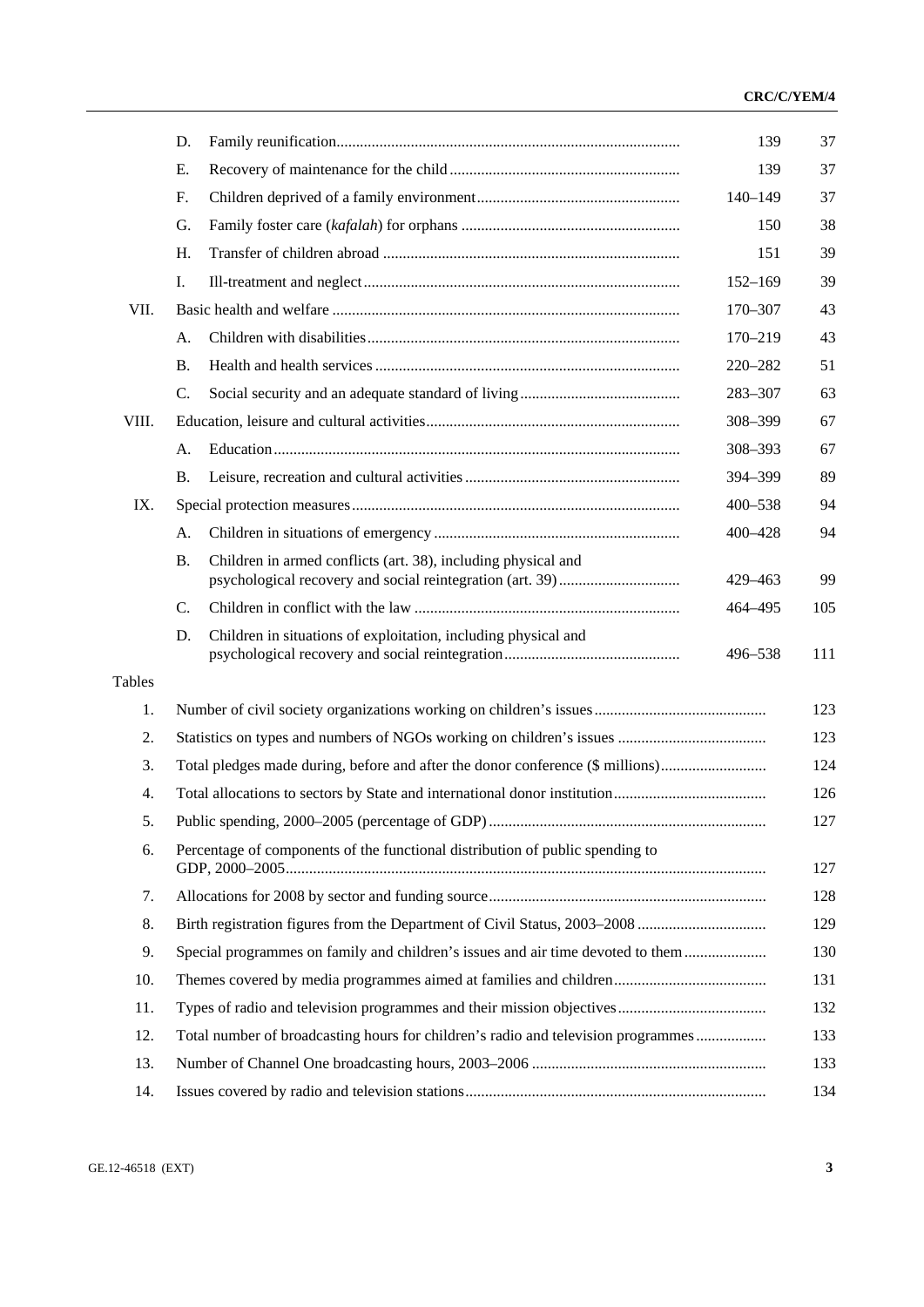|                                                      | Air time devoted to family and children's programmes on local radio and                                                                                                |
|------------------------------------------------------|------------------------------------------------------------------------------------------------------------------------------------------------------------------------|
| 16.                                                  |                                                                                                                                                                        |
| 17.                                                  | Orphan homes in the the Republic of Yemen run jointly by the Government                                                                                                |
| 18.                                                  | Number of users of the services of the Social Welfare Fund as at the end of 2007                                                                                       |
| 19.                                                  | Number of users among children with disabilities by service provided according to<br>the statistics of the General Department for Community-based Rehabilitation (CBR) |
| 20.                                                  |                                                                                                                                                                        |
| 21.                                                  |                                                                                                                                                                        |
| 22.                                                  |                                                                                                                                                                        |
| 23.                                                  |                                                                                                                                                                        |
| 24.                                                  |                                                                                                                                                                        |
| 25.                                                  |                                                                                                                                                                        |
| 26.                                                  | Family planning methods distributed to all governorates during the period 2005–2007                                                                                    |
| 27.                                                  | Comparison of family planning methods used during the period 2006–2008                                                                                                 |
| 28.                                                  |                                                                                                                                                                        |
| 29.                                                  | Groups targeted by AIDS awareness during the first half of 2006 at the central                                                                                         |
|                                                      |                                                                                                                                                                        |
| 30.                                                  |                                                                                                                                                                        |
| 31.                                                  |                                                                                                                                                                        |
| 32.                                                  | Service and development projects implemented by the Ministry of Social Affairs                                                                                         |
| 33.                                                  |                                                                                                                                                                        |
|                                                      |                                                                                                                                                                        |
|                                                      |                                                                                                                                                                        |
|                                                      | Number of kindergartens in school years 2001/02–2008/09 by oversight body                                                                                              |
|                                                      |                                                                                                                                                                        |
|                                                      |                                                                                                                                                                        |
|                                                      | Number, type and academic level of pilot schools for gifted and high-achieving                                                                                         |
|                                                      | Number of students in the 10–20 age group enrolled in alphabetic literacy centres                                                                                      |
|                                                      | Growth in numbers of literacy centre personnel during school years 2001/02-2007/08                                                                                     |
| 34.<br>35.<br>36.<br>37.<br>38.<br>39.<br>40.<br>41. |                                                                                                                                                                        |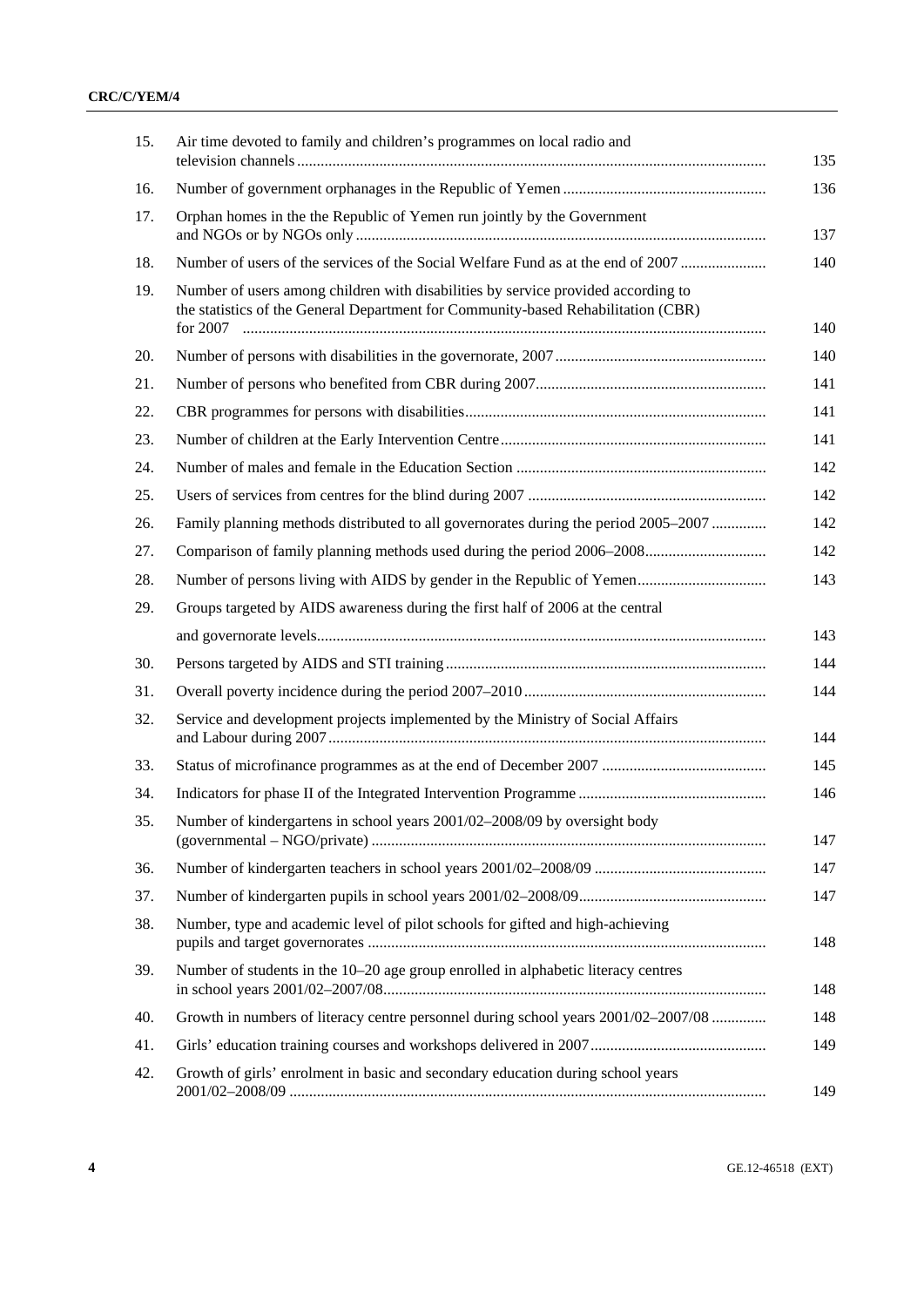| 43. | Comparison of basic education enrolment rates for males and females in school                                                                                         |
|-----|-----------------------------------------------------------------------------------------------------------------------------------------------------------------------|
| 44. | Total admissions for all ages to basic grade 1 during school years 2001/02-2007/08,                                                                                   |
| 45. | Items of educational equipment, educational supplies and learning resources                                                                                           |
| 46. | Number of trainers and military personnel in the school workforce by gender                                                                                           |
| 47. | Public education expenditure compared with general public expenditure and GDP                                                                                         |
|     |                                                                                                                                                                       |
| 48. | Total annual posts allocated to units of the State's administrative apparatus and                                                                                     |
| 49. | Proportion of enrolment in technical education (two years $+$ three years) to                                                                                         |
| 50. | Number of students enrolled in and graduated from intermediate institutes for                                                                                         |
| 51. | Breakdown of technical education and vocational training expenditure during the                                                                                       |
| 52. | Growth in number of mainstream schools by level and type during school                                                                                                |
| 53. | Growth in number of mainstream schools by level and supervisory authority                                                                                             |
| 54. | Growth in number of classroom teachers in mainstream schools by level of                                                                                              |
| 55. | Growth in number of pupils in mainstream schools by level of school and gender                                                                                        |
| 56. | Growth in kindergarten enrolment rates by child gender, and teacher-to-child ratio                                                                                    |
| 57. | Growth in number of administrative personnel in mainstream schools by gender                                                                                          |
| 58. | Growth in number of administrative personnel in kindergartens by gender during                                                                                        |
| 59. | Sports activities performed during the period 2001-2007 by type of activity and gender                                                                                |
| 60. | Participation in sports events abroad and rankings achieved by Yemen during the                                                                                       |
| 61. |                                                                                                                                                                       |
| 62. | Number of refugee children attending educational and vocational training facilities<br>in camps and in neighbouring areas and villages in Lahij and Aden governorates |
| 63. |                                                                                                                                                                       |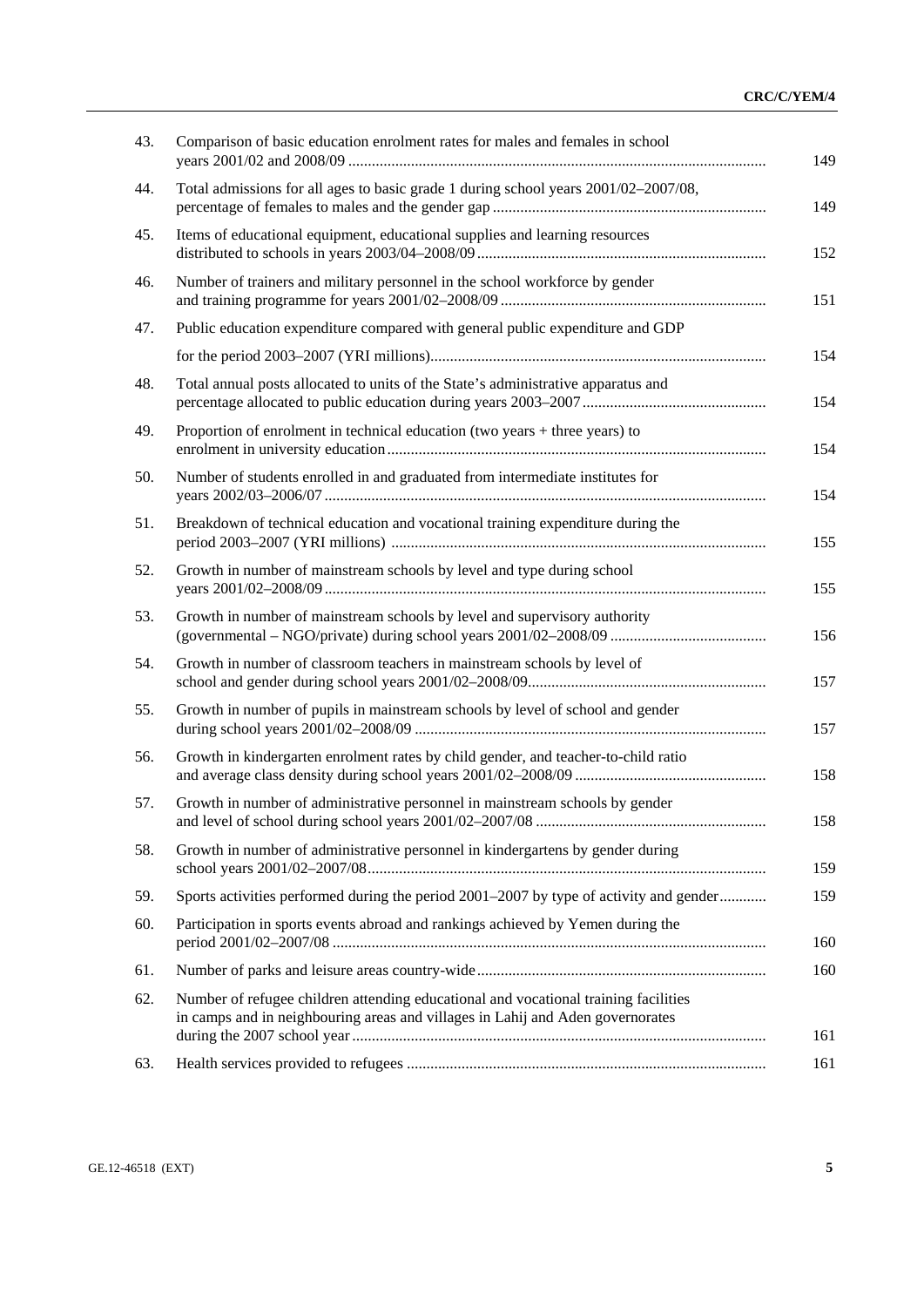| 64. | Training courses implemented for persons working with children affected by                                                                                                                                                                                                             | 162        |
|-----|----------------------------------------------------------------------------------------------------------------------------------------------------------------------------------------------------------------------------------------------------------------------------------------|------------|
| 65. | (a) Cases heard by juvenile courts in some of the country's governorates                                                                                                                                                                                                               | 165        |
|     | (b) Cases heard by juvenile courts in some of the country's governorates                                                                                                                                                                                                               | 165        |
| 66. |                                                                                                                                                                                                                                                                                        | 165        |
| 67. | Number of juveniles in social guidance homes and types of delinquency, 2003<br>(a)                                                                                                                                                                                                     | 167        |
|     | Number of juveniles in social guidance homes and types of delinquency, 2004<br>(b)                                                                                                                                                                                                     | 168        |
|     | Number of juveniles in social guidance homes and types of delinquency, 2005<br>(c)                                                                                                                                                                                                     | 169        |
|     | Number of juveniles in social guidance homes and types of delinquency, 2006<br>(d)                                                                                                                                                                                                     | 170        |
|     | Number of juveniles in social guidance homes and types of delinquency, 2007<br>(e)                                                                                                                                                                                                     | 171        |
|     | Number of juveniles in social guidance homes and types of delinquency, 2008<br>(f)                                                                                                                                                                                                     | 172        |
| 68. |                                                                                                                                                                                                                                                                                        |            |
| 69. |                                                                                                                                                                                                                                                                                        |            |
| 70. |                                                                                                                                                                                                                                                                                        |            |
| 71. | Social groups targeted by the programme (2006–2007), including child workers,<br>their siblings and their families, employers, civil society organizations and schoolchildren, and<br>partnership activities of the Child Labour Unit at the Ministry of Social Affairs and Labour and |            |
| 72. | Number of users of safe childhood centres (street children) in the governorates                                                                                                                                                                                                        | 175<br>178 |
| 73. |                                                                                                                                                                                                                                                                                        | 178        |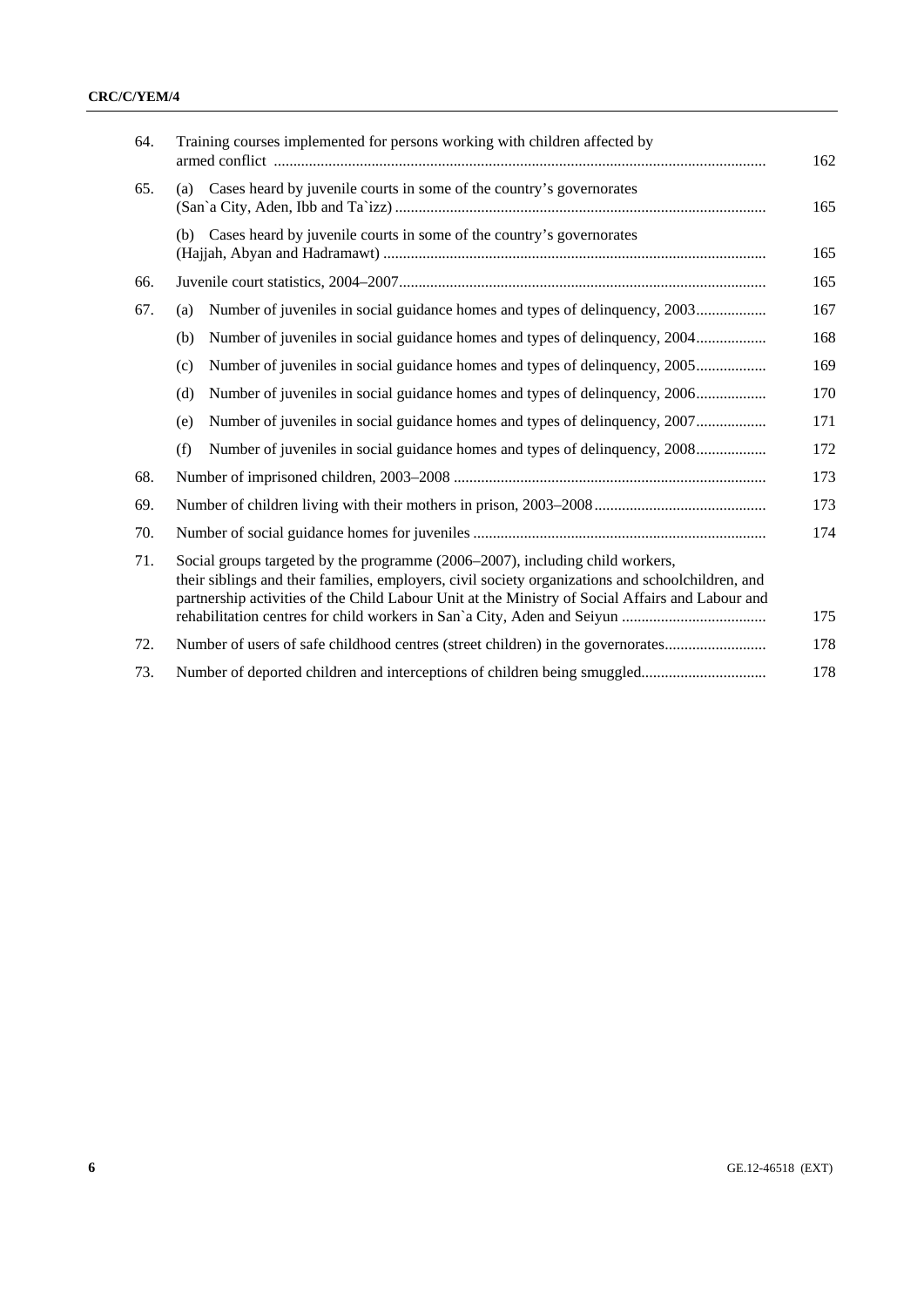## **I. Introduction**

1. The Constitution of the Republic of Yemen enshrines the principles of democracy and political pluralism and the State takes a positive approach to new human rights concepts in general and to children's right in particular, given that children are a part of the present and every part of the future. Believing that to be so, the Republic of Yemen acceded to the first Optional Protocol to the Convention on the Rights of the Child on the involvement of children in armed conflict, by Act No. 19 of 24 August 2004, and to the second Optional Protocol thereto on the sale of children, child prostitution and child pornography, by Act No. 20 of 24 August 2004.

2. A comprehensive review was carried out to ensure that the domestic legislation is substantially reflected in national strategies and plans in order to serve the best interests of the child. The resulting draft amendments are essentially intended to address the inconsistency in national legislation concerning the definition of a child; provide legal protection for children, especially those living in difficult circumstances; deal with issues relating to the protection of children from sexual and economic exploitation and to, inter alia, child smuggling, early marriage, child labour and juvenile rights; introduce stricter penalties for all categories of offenders against children and violators of children's rights; and promote harmonization of national legislation with international conventions in a manner that is in keeping with the teachings of Islam.

3. The present fourth report was prepared on the basis of the recommendations contained in the concluding observations of the Committee of the Rights of the Child on the third periodic report concerning the situation of children in Yemen, which was submitted to the Committee and considered in June 2005. This is an indication of the commitment of Yemen to the Convention and international instruments.

## **A. The reporting mechanism**

4. The accumulated expertise of the Yemeni Government in periodic reporting was a key point of reference in the process of preparing the fourth periodic report. In that regard, the Supreme Council for Motherhood and Childhood took the necessary measures in line with a participatory approach aimed at ensuring the engagement of all stakeholders in the different stages of preparation outlined below.

#### **Stage I: Preparation and information-gathering**

5. Designated pursuant to a decision of the Minister of Social Affairs and Labour, vicechairperson of the Supreme Council for Motherhood and Childhood, the entities involved in gathering information from governmental bodies and civil society organizations included the following: the Ministry of Public Health and Population; the Ministry of Social Affairs and Labour; the Ministry of Human Rights; the Ministry of Justice; the Ministry of Education; the Ministry of Awqaf; the Ministry of Finance; the Ministry of Planning and International Cooperation; the Ministry of the Interior; the Ministry of Culture; the Ministry of Tourism; the Ministry of Information; the Ministry of Legal Affairs; the Ministry of Water and Environment; the Ministry of Higher Education; the Ministry of Technical and Vocational Education; the House of Representatives; the Shura Council; the Office of the Public Prosecutor; the Reform Association; the Yemen Women's Union; the Coordinating Authority for Child Rights Non-governmental Organizations (NGOs); the Women's National Committee; the Saleh Foundation for Social Development; the Human Rights Information and Training Centre; the Yemeni Observatory for Human Rights; the Youth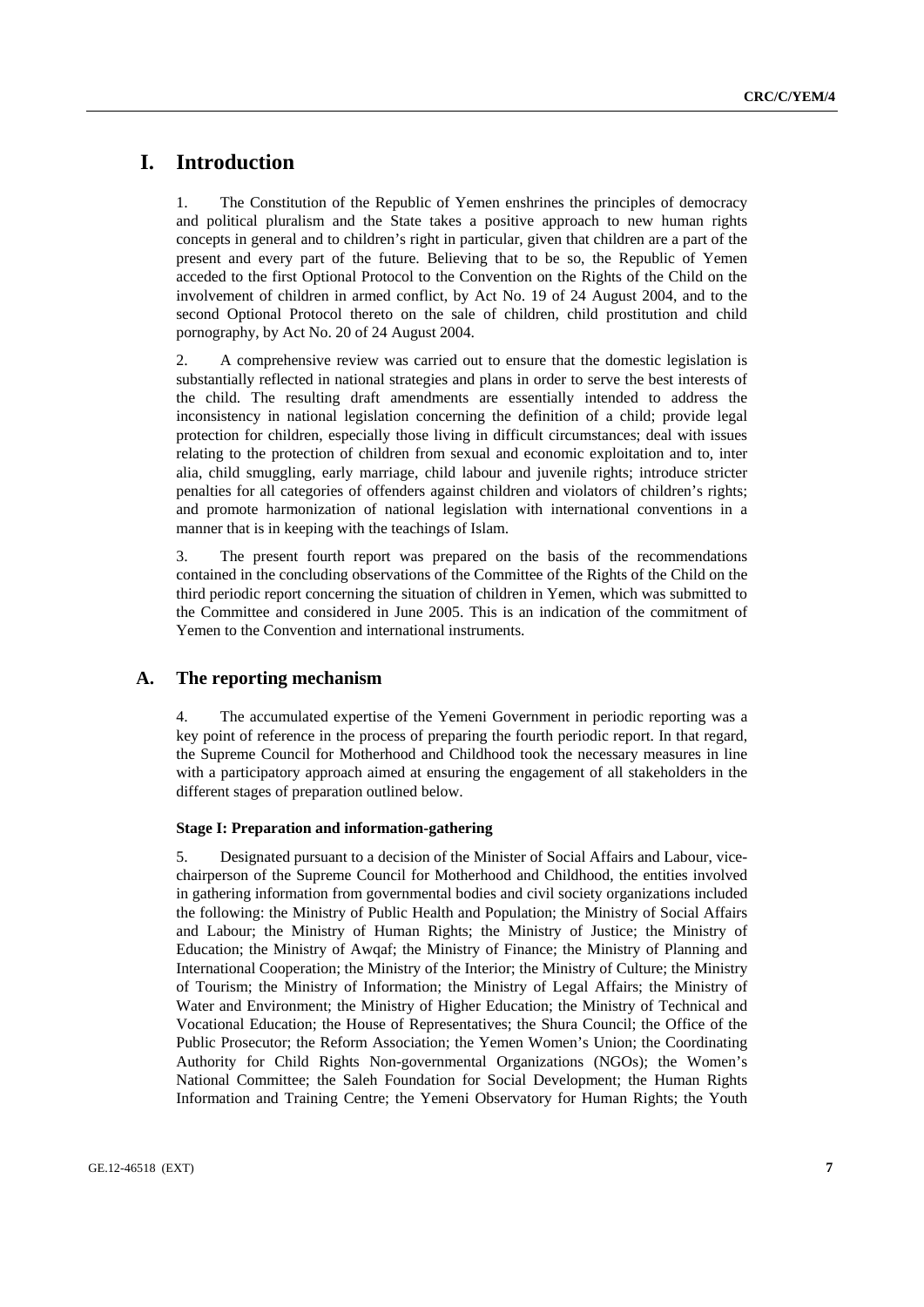Advisory Council; and the Technical Secretariat of the Supreme Council for Motherhood and Childhood.

6. Difficulties were encountered in the information-gathering process; in particular, modern information systems were unavailable in most of the bodies concerned, meaning that the time allocated to this stage was protracted. The Democracy School – an NGO – was also unable to take up the invitation extended to it to participate in this stage, as it represents the Secretariat-General of the Children's Parliament and will be preparing a shadow report.

#### **Stage II: Initial drafting of the report**

7. A drafting committee of national experts was formed to work under the direct supervision of the Secretary-General of the Supreme Council for Motherhood and Childhood. The committee based its activities on the guidelines for periodic reporting and the Committee's concluding observations on the third periodic report.

#### **Stage III: Review**

8. The review process was conducted in two phases:

 (1) The initial draft of the report was presented and discussed at a national workshop attended by some 70 participants from relevant governmental entities, civil society organizations and donor agencies, as well as by representatives of the Children's Parliament and stakeholders from some of the main governorates;

The final draft and the report on the outputs from the workshop were presented to a review committee chaired by the Secretary-General of the Supreme Council for Motherhood and Childhood, with a membership consisting of the Minister of State for Social Affairs and Labour (Development Sector), the Assistant Secretary-General of the Supreme Council for Motherhood and Childhood, the Director of the Periodic Reports Department at the Ministry of Human Rights, and the human rights officer at the Ministry of Foreign Affairs.

### **Stage IV: Approval**

9. The final draft of the report was presented to the Technical Committee for Human Rights, which comprises representatives of various governmental stakeholders: the Presidency of the Republic; the Office of the Prime Minister; the Ministry of the Interior; the Ministry of Justice; the Ministry of Legal Affairs; the Ministry of Social Affairs and Labour; the Office of the Public Prosecutor; the Ministry of Information; the Political Security Agency; the Ministry of Human Rights; and the Ministry of Foreign Affairs. The report was also transmitted to the Cabinet and the Presidency of the Republic for consideration and approval. Following its approval at a meeting of the Supreme Council for Motherhood and Childhood, it was formally transmitted to the Committee on the Rights of the Child through the Ministry of Foreign Affairs.

10. The transmission of the report was delayed on account of several factors, in particular:

- The difficulty of obtaining information and reports from stakeholders:
- The substandard quality of the information and its lack of compliance with the guideline requirements, which led to more work for the drafting and review committees in terms of re-examining the information and checking key sources.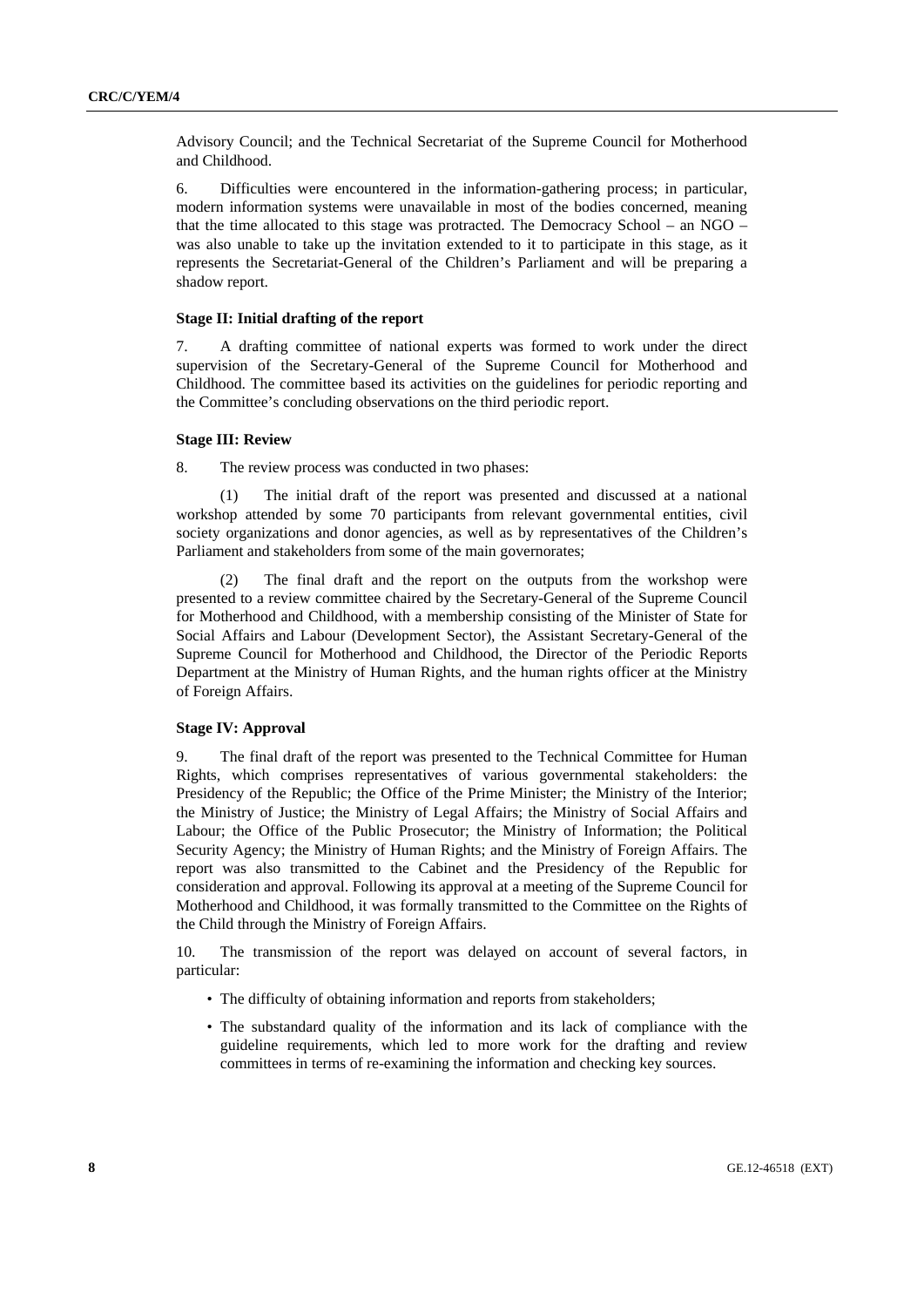11. We wish here to thank profusely the United Nations Children's Fund (UNICEF) and Save the Children for the support which they provided for the successful completion of the reporting process.

## **B. Follow-up of the implementation of the Committee's recommendations with respect to the third periodic report**

12. In accordance with the recommendations made by the Committee in June 2005, the Supreme Council for Motherhood and Childhood, working in coordination with Save the Children Sweden, held a series of consultations with representatives of ministries, governmental institutions, the Yemeni Coordinating Authority for Child Rights NGOs and international organizations (UNICEF and Save the Children Sweden) in order to follow up implementation of the recommendations and observations relating to periodic reports.

13. The recommendations and concluding observations were made widely available to government ministries and stakeholder institutions. They were also transmitted to the governorates and NGOs through official communications to which a copy of the observations was annexed so that they could be reflected in the yearly work plans.

14. The third periodic report was printed in a book containing the Committee's observations and recommendations, which was circulated and disseminated nationally and in activities implemented at the centralized and decentralized levels.

15. A national workshop was held in September 2005 with the aim of enlisting the help of participants in defining the role of the entities concerned with implementing the concluding observations and recommendations.

16. A working group of the Supreme Council for Motherhood and Childhood and ministerial representatives was formed to monitor implementation of the plan and it held a number of meetings to follow up on the efforts of child-related institutions.

17. A report on recommendations implemented in connection with the Convention on the Rights of the Child was compiled in 2006 from the reports of ministries and governmental institutions on that subject. This endeavour was the fruit of the partnership between the Supreme Council for Motherhood and Childhood and Save the Children Sweden in implementing a project called "Together for follow-up of the implementation of the Convention on the Rights of the Child". The project comprises a set of components and activities designed to strengthen the role of the Supreme Council in following up, together with other stakeholder institutions, the implementation of the Convention by the Yemeni Government.

18. Civil society organizations joined in briefing stakeholders about the Committee's recommendations through workshops and meetings, and the Children's Parliament played its part in following up implementation of the Committee's recommendations by devoting one of its sessions to a discussion with officials about the Government's efforts on that score and about our country's level of implementation of the Convention on the Rights of the Child.

19. In the following parts of this report, we will examine the legislative, executive, administrative and judicial measures taken at the national level to implement the Convention in general and those taken with respect to the Committee's concluding observations and recommendations.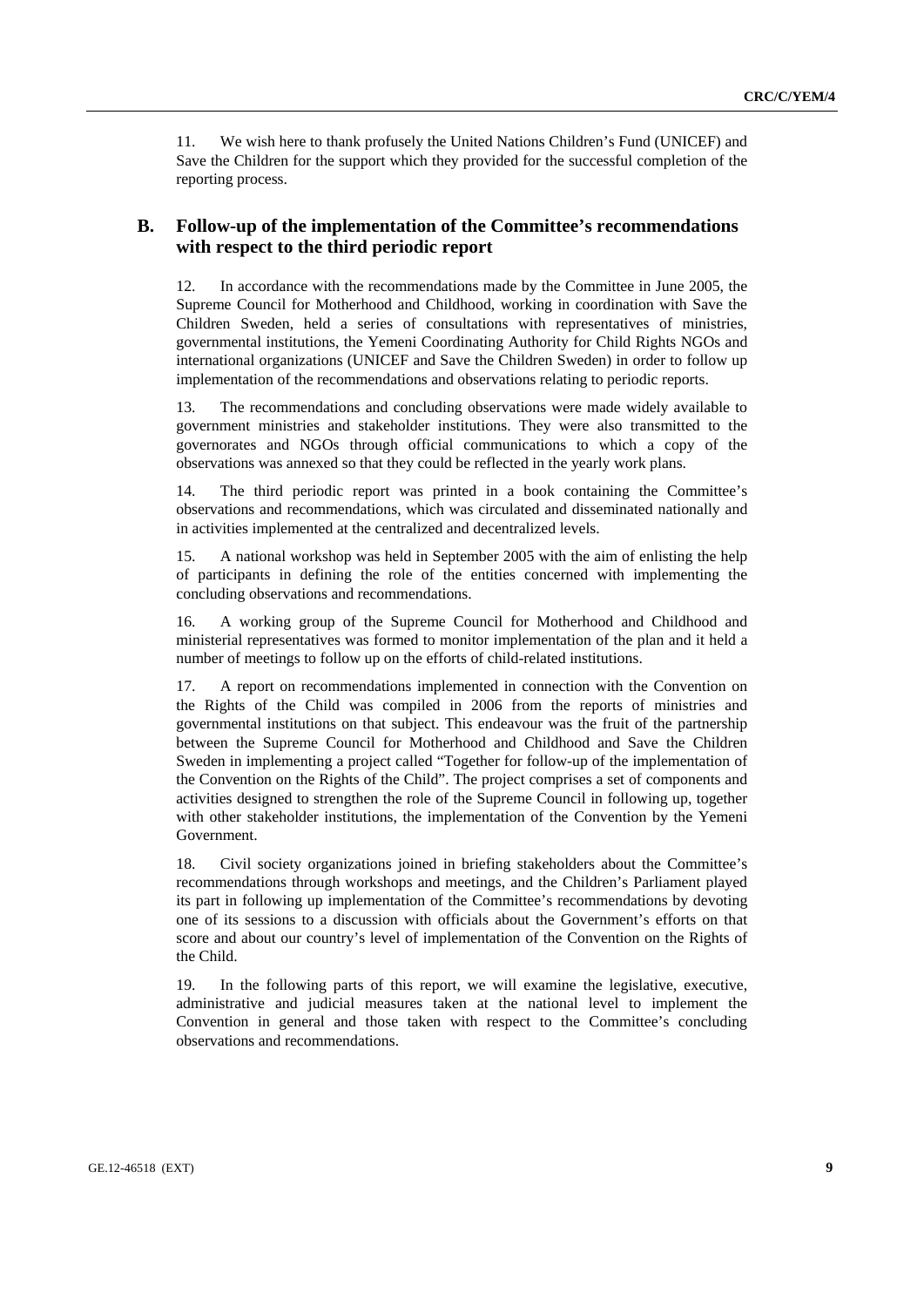## **II. General measures of implementation**

## **A. Legislative measures**

20. In order to strengthen the status of the Convention in national laws, and given the importance of harmonizing domestic legislation with the Convention, the Yemeni Government profited from the Committee's recommendations concerning the reports submitted in 2000, 2003 and 2006 to undertake a comprehensive review of a number of national laws, in particular:

- (1) The Children's Act No. 45 of 2002;
- (2) The Juvenile Welfare Act No. 24 of 1992;
- (3) The Military Penal Code No. 21 of 1998;
- (4) The Penal Code No. 12 of 1994;
- (5) The Personal Status Act No. 20 of 1992;
- (6) The Prisons Regulation Act No. 48 of 1991.

21. A committee of legal experts from governmental bodies and NGOs was formed and the services of two experts, one national and one international, were engaged. An advisory meeting was organized with stakeholders from all governorates in order to expand the circle of participation. After a discussion of the national legislation, draft amendments<sup>1</sup> were submitted to the Cabinet, which debated and approved them at its meeting held on 5 December 2006 and submitted them to the House of Representatives. The amendments focused on a number of key issues of relevance to children's rights, including:

- The legislative inconsistency concerning the definition of a child;
- Issues relating to the protection of children from violence and exploitation, the suppression of female genital mutilation (FGM), early marriage, child labour and juvenile rights;
- The introduction of stricter penalties for offenders against children and violators of children's rights;
- The harmonization of national legislation with the international conventions ratified by the Republic of Yemen.

22. The Government also presented to the House of Representatives a number of bills relating to children's issues, in particular the Public Health Bill, the Safe Maternity Bill and the Labour Bill, all of which were referred to the competent committees of the House of Representatives for consideration and review.

## **B. National plans and strategies**

23. As part of implementing the Convention and the Committee's recommendations concerning the allocation of human and financial resources for the implementation of national plans and the development of indicators for monitoring and evaluating plans, the Government reviewed the Second Five-Year National Plan (2001–2005) and began implementing the Third Five-Year Plan (2006–2010). Focus was centred on investment

<sup>&</sup>lt;sup>1</sup> Annexed.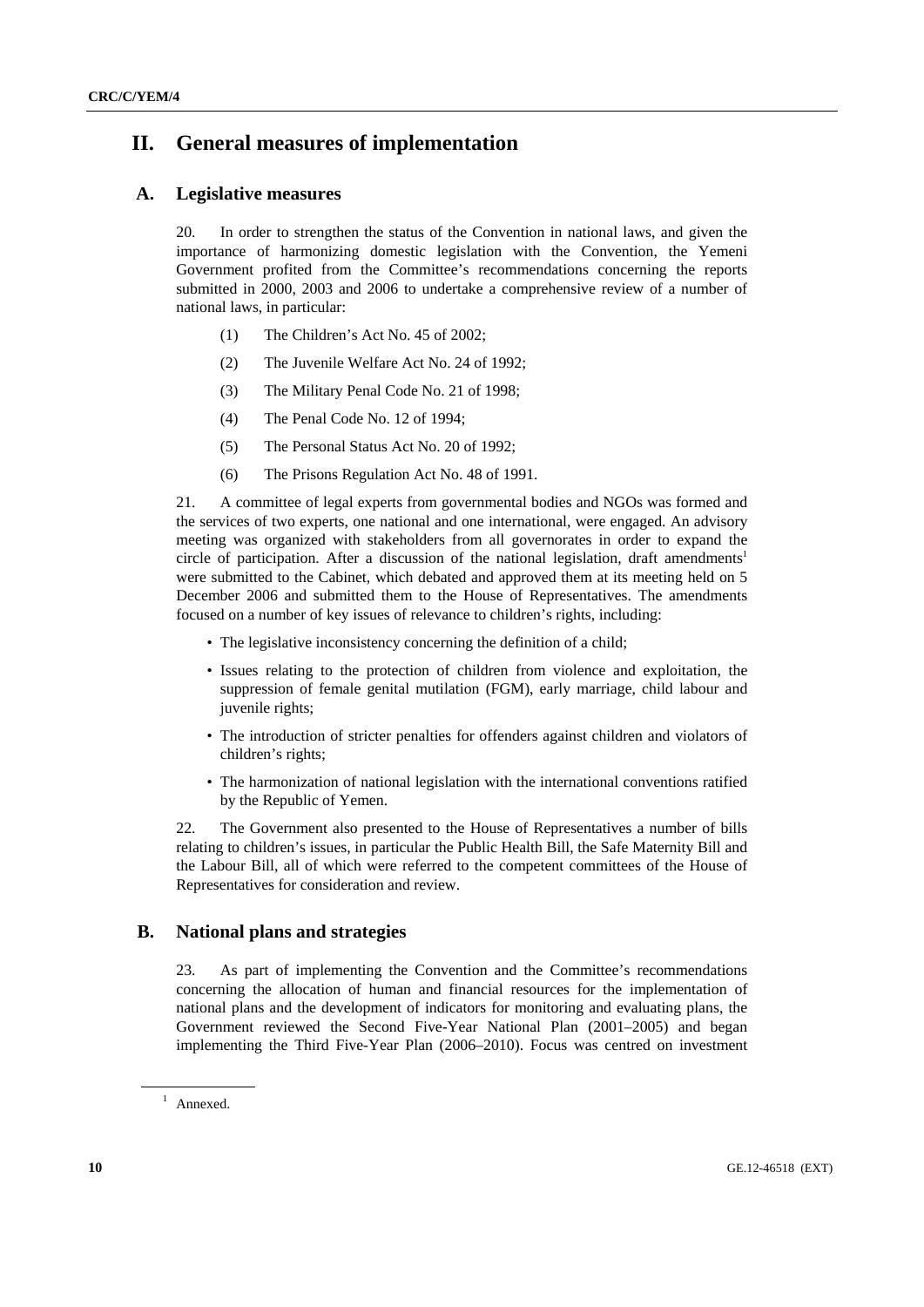projects, infrastructure development and broadening the scope for projects relating to education, health, social affairs and youth, with an emphasis on vital projects for children and targeted strategies and plans for mothers and children, including:

- The National Poverty Reduction Strategy (2003–2015);
- The National Strategy for Children and Youth (2006–2015):
- The Social Protection Strategy for ensuring the effectiveness of the social safety net in the efforts to combat poverty and achieve social development, which is being formulated in line with the Millennium Developments Goals (MDGs);
- The National Strategy to Promote Birth Registration, approved in 2008;
- The National Strategy for the Control of Acquired Immune Deficiency Syndrome (AIDS) and Sexually Transmitted Infections (STIs);
- The National Reproductive Health Strategy (2007);
- The National Strategic Plan for Disability (2004–2008);
- A joint national plan to combat child smuggling (2007);
- A national plan to combat harmful traditional practices (FGM) (2007);
- Preparation of a national strategy for baby and infant nutrition;
- Preparation of a national school health strategy (2008);
- Preparation of a national human rights strategy (2008).

#### **C. Structures**

24. In the interest of attuning its working methods and structure to the functions required of it, both as a supreme national institution concerned with maternal and child affairs and as a coordinating body that brings together government establishments and NGOs, the Supreme Council for Motherhood and Childhood was restructured, a monitoring and evaluation department was created and departments were renamed to correspond with the Council's work and functions. At the recommendation of the Council, the Cabinet issued Decision No. 120 of 2006 concerning a number of issues relating to children's rights and the Council membership was expanded by the addition of the Minister of the Interior; the Minister of Justice; the Minister of Youth and Sports; the Saleh Foundation; the General Federation for Persons with Disabilities; and a well-known personality from the private sector.

25. Committees were formed and networks and alliances were established, including in particular:

- The Higher National Committee for Children and Youth, chaired by the Vice-President of the Republic and instituted by Republican Decree No. 87 of 2007;
- The Technical Committee for Combating Child Smuggling (2007):
- The National Child Protection Network (2008);
- The National Safe Maternity Alliance (2007).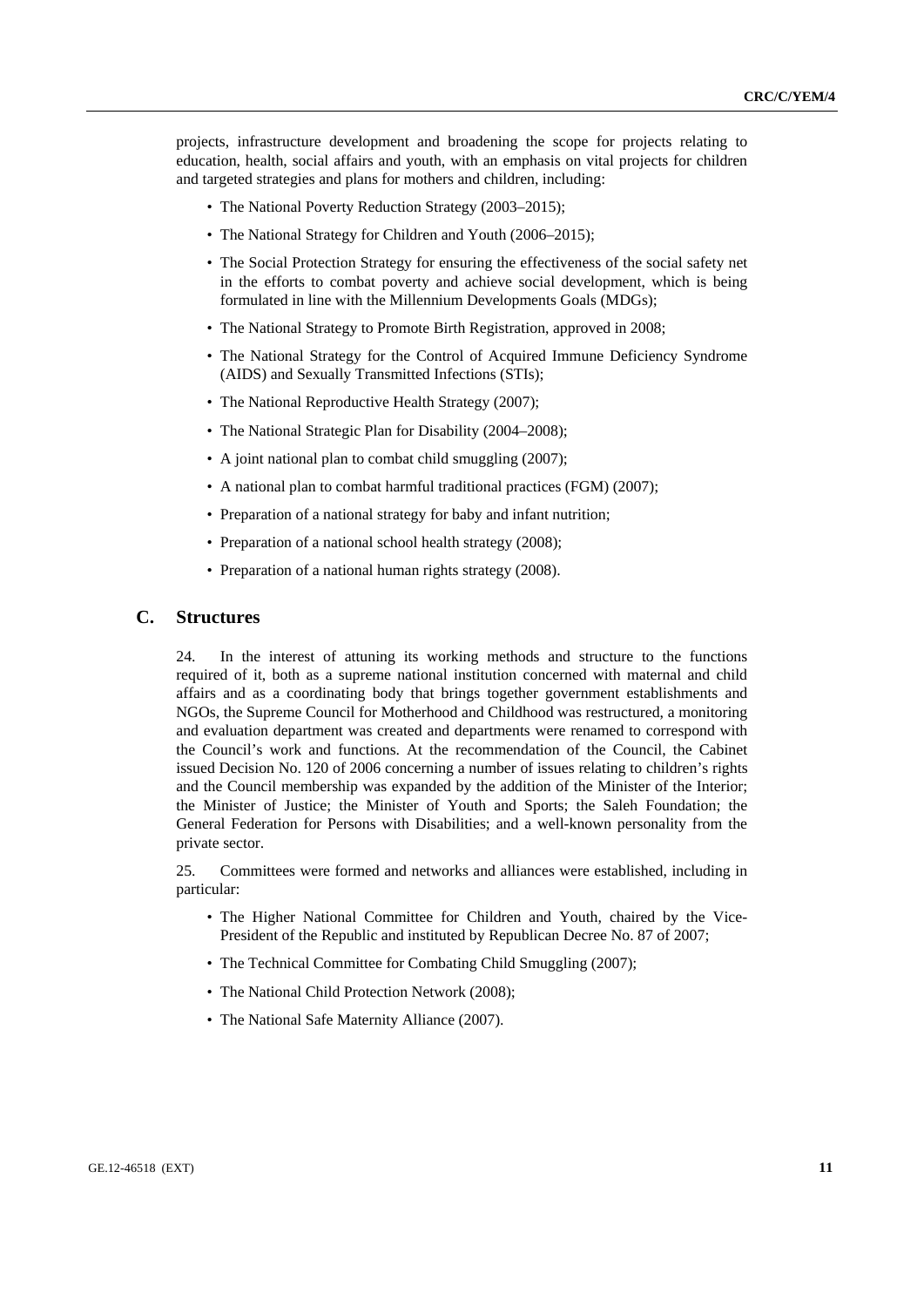## **D. Independent monitoring institutions**

26. The Supreme Council for Motherhood and Childhood works with the Ministry of Human Rights to follow up and monitor the implementation of national programmes relating to child rights.

27. The Ministry is the government body chiefly responsible for the protection and promotion of human rights. While, from a legal standpoint, it is part of the executive branch, its organizational structure, functions and terms of reference are consistent with many of the Principles relating to the status of national institutions for the promotion and protection of human rights (the Paris Principles), approved pursuant to Commission on Human Rights resolution 1992/54 of 3 March 1992. The Ministry exercises its functions in accordance with the organizational regulation issued by Republican Decree No. 255 of 2003.

28. The first of the Paris Principles states that: "A national institution shall be vested with competence to protect and promote human rights". This principle is echoed in article 2 of the organizational regulation, which states that: "The Ministry of Human Rights, in conjunction with the competent ministries, entities and authorities, shall promote and protect human rights and develop national mechanisms for the protection and promotion of human rights, in conformity with the international conventions and treaties ratified by our country". The article enumerates a series of tasks and functions to be performed by the Ministry in pursuance of these aims, as summarized below:

- Proposing policies, plans, programmes and measures for the promotion and protection of human rights and implementing them in conjunction with the competent authorities;
- Examining legislation and laws to assess their compatibility with the principles and norms embodied in the international human rights conventions and treaties ratified by our country, and proposing amendments to domestic laws in keeping with the Constitution and applicable laws;
- Receiving and examining complaints from citizens, organizations and institutions and dealing with them in accordance with the Ministry's terms of reference and in coordination with the relevant authorities;
- Promoting public awareness of the law by advising citizens on their constitutional and legal rights, disseminating a human rights culture throughout society by means of various awareness-raising techniques, and strengthening cooperation with civil society human rights organizations;
- Preparing periodic reports on our country's international commitments, in conjunction with the competent authorities, and coordinating and developing cooperation with international human rights organizations;
- Gathering, analysing and documenting information on human rights and the Government's human rights policy.

29. Dealing with communications and complaints concerning the violation of individual and collective rights is a key area of work to which the Ministry attaches enormous importance. Accordingly, the Ministry's Department of Complaints and Communications is tasked with receiving, examining, summarizing and categorizing complaints from individuals and institutions and suggesting remedial action for matters falling within the Ministry's jurisdiction, which covers both internal and external complaints. It also advises complainants concerning the procedures for resolving cases that fall outside the Ministry's jurisdiction.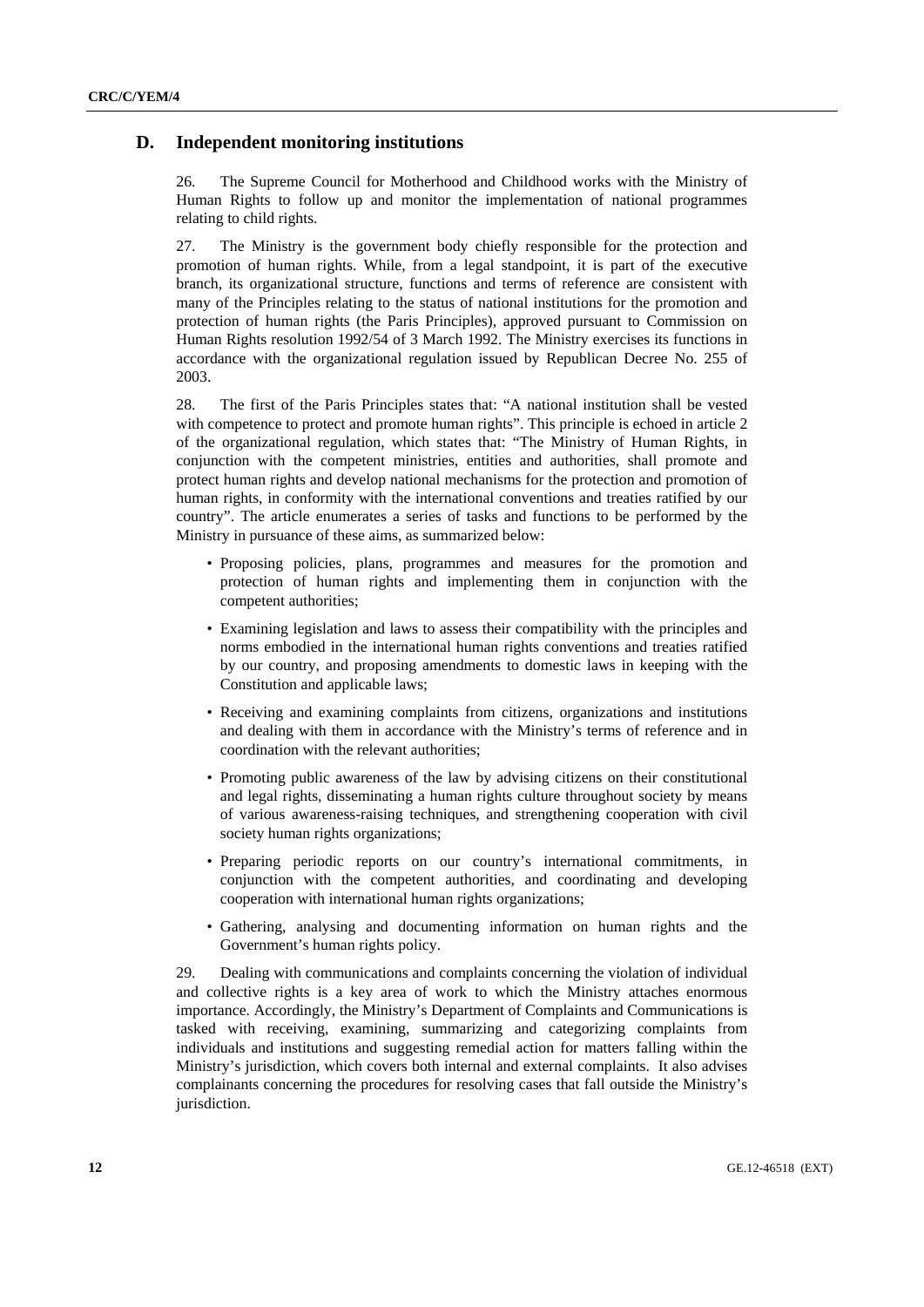30. The promotion and protection of human rights also fall within the general purview of committees in other government entities and authorities, which receive complaints from individuals and in particular from institutions, most notably: the Office of the Presidency of the Republic; the Office of the Prime Minister; and the Judicial Inspectorate of the Ministry of Justice, which monitors the performance of judges.

31. In addition to the above, the House of Representatives and the Shura Council have established two human rights committees to monitor the human rights performance of the Government (the executive), including its protection of those rights. The Higher Committee for Children and Youth also plays an important role in monitoring and evaluating the implementation of child rights programmes as part of its follow-up of the implementation of the National Strategy for Children and Youth.

32. Needless to say, the judiciary provides a key framework for the realization and implementation of rights. It is a legally, financially and administratively independent authority and its organs include the Department of Public Prosecutions. All disputes and offences are adjudicated by the courts and judges are independent; in their administration of justice, they are subject to no authority other than the law.

33. Civil society and other social organizations active in the field of children's issues likewise perform a major role in this sphere, such as by setting up helplines offering psychosocial counselling for children and families. They play a part, too, in identifying children exposed to gross violence, informing the public about the effects of such violence and monitoring the child rights situation. Examples of these organizations include the Democracy School, the Arab Human Rights Foundation, the Coordinating Authority for Child Rights NGOs, the Observatory for Human Rights and the National Child Protection Network.

## **E. Cooperation with civil society organizations**

34. The relationship with civil society organizations is considered a mainstay of the process of implementing the Convention on the Rights of the Child, to which end the Government took various measures to strengthen cooperation with such organizations, in particular by:

- Providing technical and material support and exempting civil society organizations from customs duty;
- Adopting joint programmes and activities and designating civil society organizations to run a number of government programmes;
- Involving NGOs in the formulation of national plans, such as the National Strategy for Children and Youth, and in the preparation of periodic reports;
- Building the administrative capacities of civil society organizations;
- Stepping up the engagement of civil society organizations in the implementation of the Convention by involving them in the programmes and projects under way and ensuring likewise their involvement in all training courses run by the Council in the different governorates.

35. A total of 49 civil society organizations working in the field of children's rights were established between 2003 and 2007 (see tables 1 and 2 showing, respectively, the number of civil society organizations working on children's issues and statistics on types and numbers of children's NGOs for the period 1989–2007).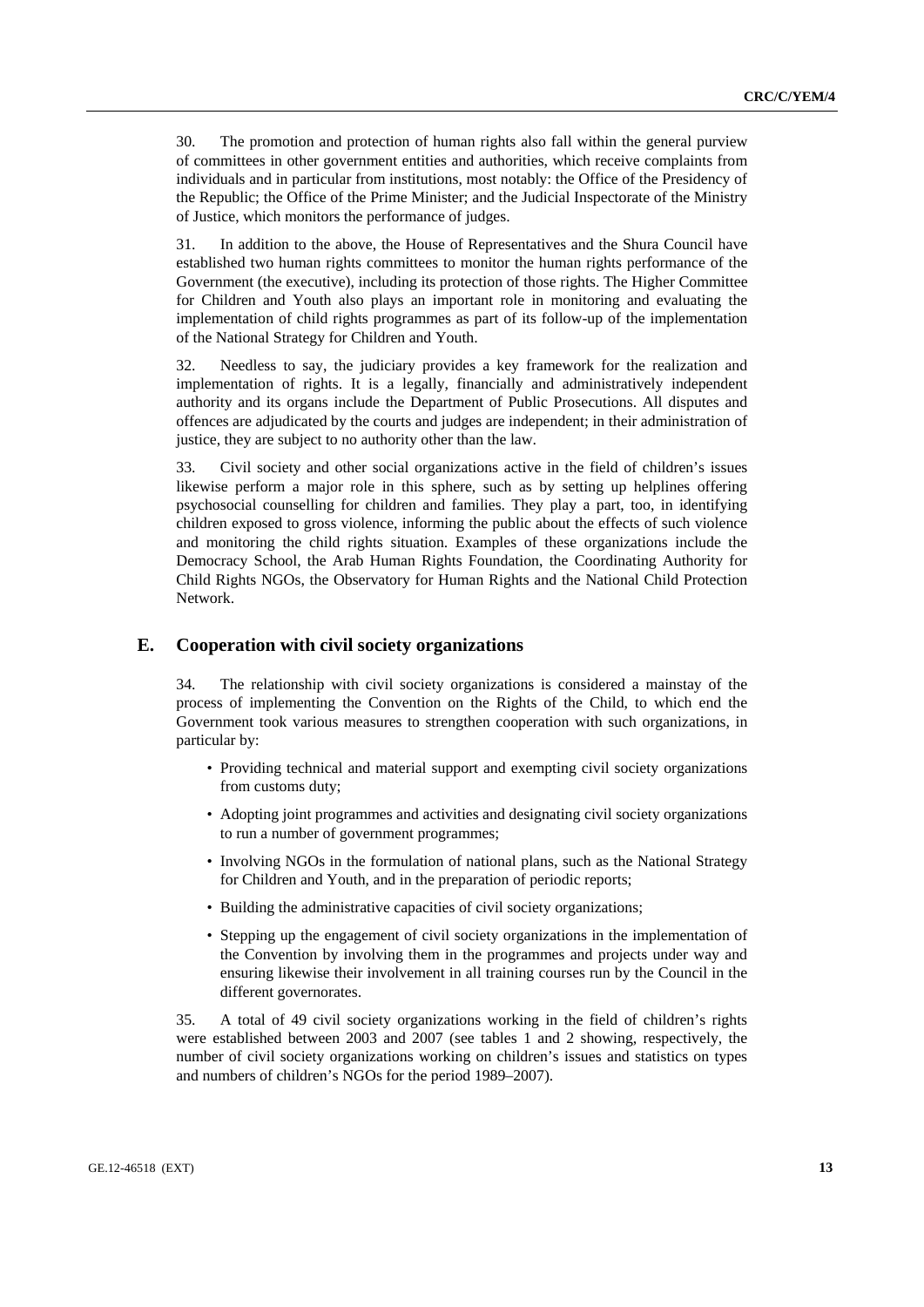## **F. Cooperation with donor institutions**

36. As part of the endeavour to strengthen cooperation and partnership with donor institutions and organizations and to attract investment by facilitating legal procedures, a donor conference was held, in November 2006, in the United Kingdom capital, London. The aim of the conference was for Yemen to expand the partnership with donor States and organizations in the context of reviving its economy, alleviating poverty, creating new jobs in order to improve individual and household living standards, and devoting greater attention to children's projects.

37. As a result of the collaborative efforts of the Government, represented by the Ministry of Planning and International Cooperation, and donors to complete the pledging process, pledges as at December 2007 for projects under the Public Investment Programme (PIP) amounted to \$3,714,830, or 70 per cent of total pledges and 57 per cent of the total gap of \$6.3 billion, while funding agreements worth \$982 million overall, or 18.5 per cent of total pledges, were signed (see table 3, which shows total pledges made during, before and after the donor conference).

#### **Breakdown of allocations by sector to cover the funding gap**

38. The findings of the PIP review conducted in the light of donor pledges and trends identified a funding gap of \$6.3 billion, attributing the rise in the gap to the addition of a further 85 programmes and projects not included in the PIP presented at the donor conference. Table 4 shows the sums allocated to bridging the funding gap by sector, which amounted to 57 per cent of the total gap. The human development and social protection sectors received 72.4 per cent of the total gap, followed by those of infrastructure at 60.8 per cent, and good governance and institutional reform at 46.7 per cent, corresponding to the priorities and objectives of the Plan (see table 4).

39. Substantial support for children's activities is provided by UNICEF and the World Health Organization (WHO). International NGOs also play a conspicuous role as socioeconomic development partners and are instrumental in effectively stimulating the engagement of local civil society organizations, with the result that the international community has greatly depended on their capacities in recent years. International NGOs have been active in Yemen since 1964. At the end of 2005, there were 45 foreign, Arab and Islamic NGOs working in the country, primarily in the areas of education, health, rural development and gender issues.

## **G. Budgets for children**<sup>2</sup>

40. In the reporting process, genuine difficulties were encountered in identifying the amount of funding delivered by the Government for children's activities and programmes. With the help of those concerned at the Ministry of Planning and International Cooperation, however, it was possible to arrive at an approximation of the amount of direct and indirect spending on children's sectors (see table 5, which shows public spending as a percentage of gross domestic product (GDP) for the period 2000–2005).

41. The share of public spending on education rose from 17.6 per cent of total spending in 2000 to 21.2 per cent in 2005. Average public spending on the health sector amounted to roughly 6 per cent of GDP during the period 2005–2009, with current spending averaging 88.4 per cent of the education budget during the same period. As to public spending on

 $2\;\;$  In accordance with the Committee's concluding observations.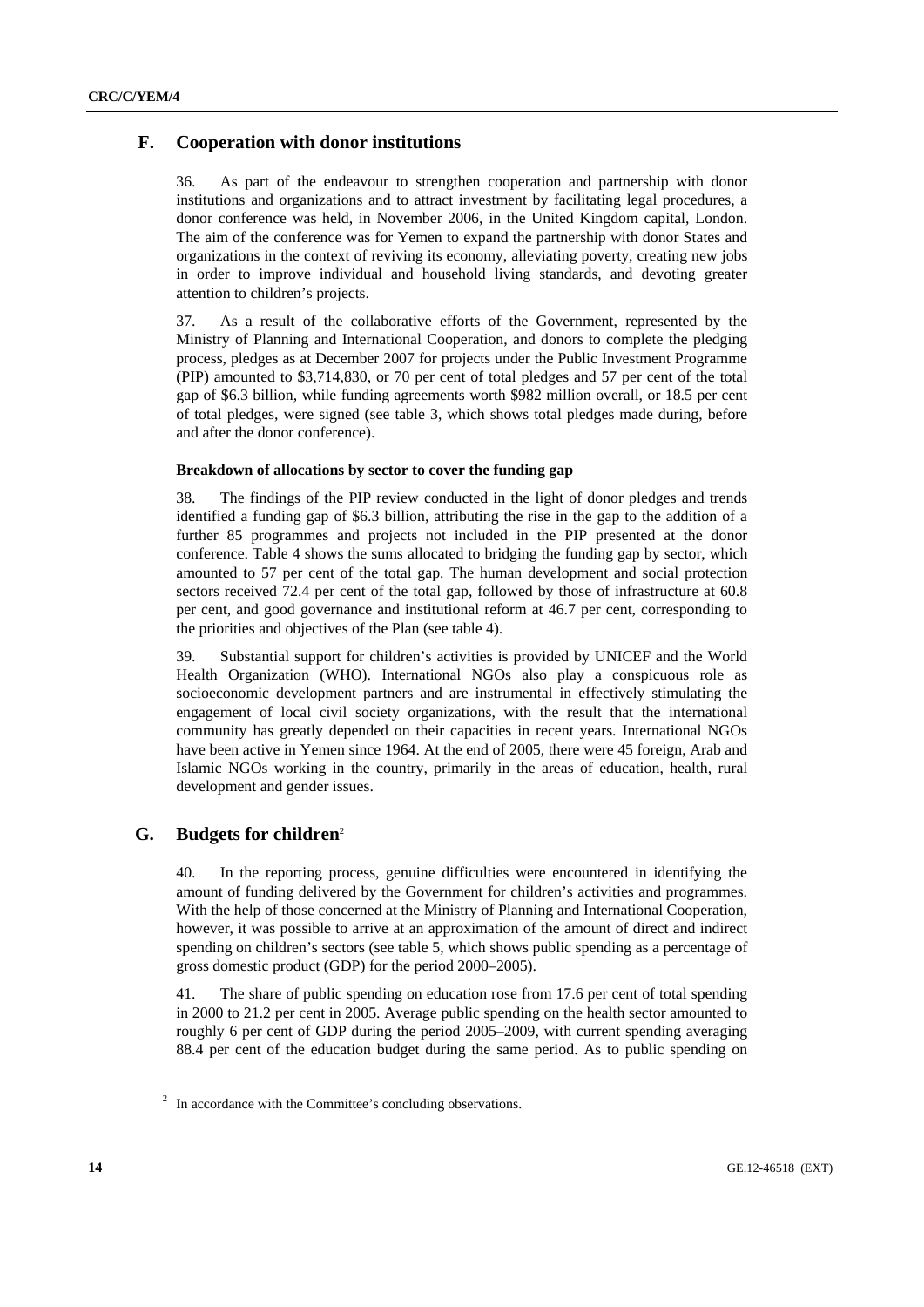social protection, it failed to increase its share to 1 per cent and remained at an average of 0.4 per cent of the total throughout the period. Spending, however, achieved an average growth of 9.3 per cent against a target of 32.7 per cent, apart from year-to-year fluctuations. Current spending averaged 87.4 per cent of this spending (see table 6).

42. The data show the Government's efforts to increase the PIP funding allocations in the general budget of 2008 in line with PIP, the Five-Year Plan and the budget, PIP being a dynamic process that must be periodically reviewed in the light of new developments and facts, exploitable opportunities created as a result, and risks to be avoided. The Ministry of Planning and International Cooperation accordingly carried out a two-stage PIP review, in conjunction with various government entities and donors and with the assistance of international expertise. The first stage took place after the donor conference in order to account for the initial donor pledges, and the second took place after the first follow-up consultative meeting of the Government and donors in order to accommodate the outcome of the meeting and the observations of the participating donors. The finding of the review was that the PIP funding gap had increased from \$5.5 billion to \$6.3 billion. Various projects, specifically those in the sectors of agriculture, water, fisheries, human resources, energy, good governance and institutional reform, were similarly reviewed so as to match the Plan.

43. Various measures were also taken in this sphere, the most important of which can be summarized as follows:

- (a) PIP priorities were identified on the basis of the following criteria:
	- The financial pledges announced at the London donor conference;
	- Donor trends and observations concerning PIP projects;
	- Project readiness and its immediate and rapid impact on achievement of the sectoral goals and indicators contained in the Plan;

 (b) New projects funded by pledges from traditional donors were added and projects already under way received additional funding;

All PIP projects concerning which it had been agreed to allocate sums from the PIP donor pledges made in 2008, including allocations for 2008 from government sources (Yemeni Government commitment), were approved (see table 7).

## **H. Data systems and databases**

44. The Government's data-collection activities were noted with appreciation by the Committee, which, in paragraph 25 of its concluding observations, recommended that the State party should strengthen its efforts to establish a comprehensive and permanent mechanism within the national statistical system covering all children. Efforts are currently under way to promote use of the DevInfo programme and the advanced version of the Childinfo programme, which will significantly enhance the national statistical system owing to the inclusion of data disaggregated by gender, age and location (rural and urban). The 2004 census also provided a valuable opportunity for the collection of a great deal of information and data on all population groups.

45. Steps have been taken at the Ministry of Social Affairs and Labour to monitor children with disabilities and at the Ministry of Justice to implement a juvenile database project. Modern centres in Harad, established through the General Department for Juveniles at the Ministry of the Interior and through stakeholders, have likewise taken steps to set up a database for monitoring child labour and smuggled children.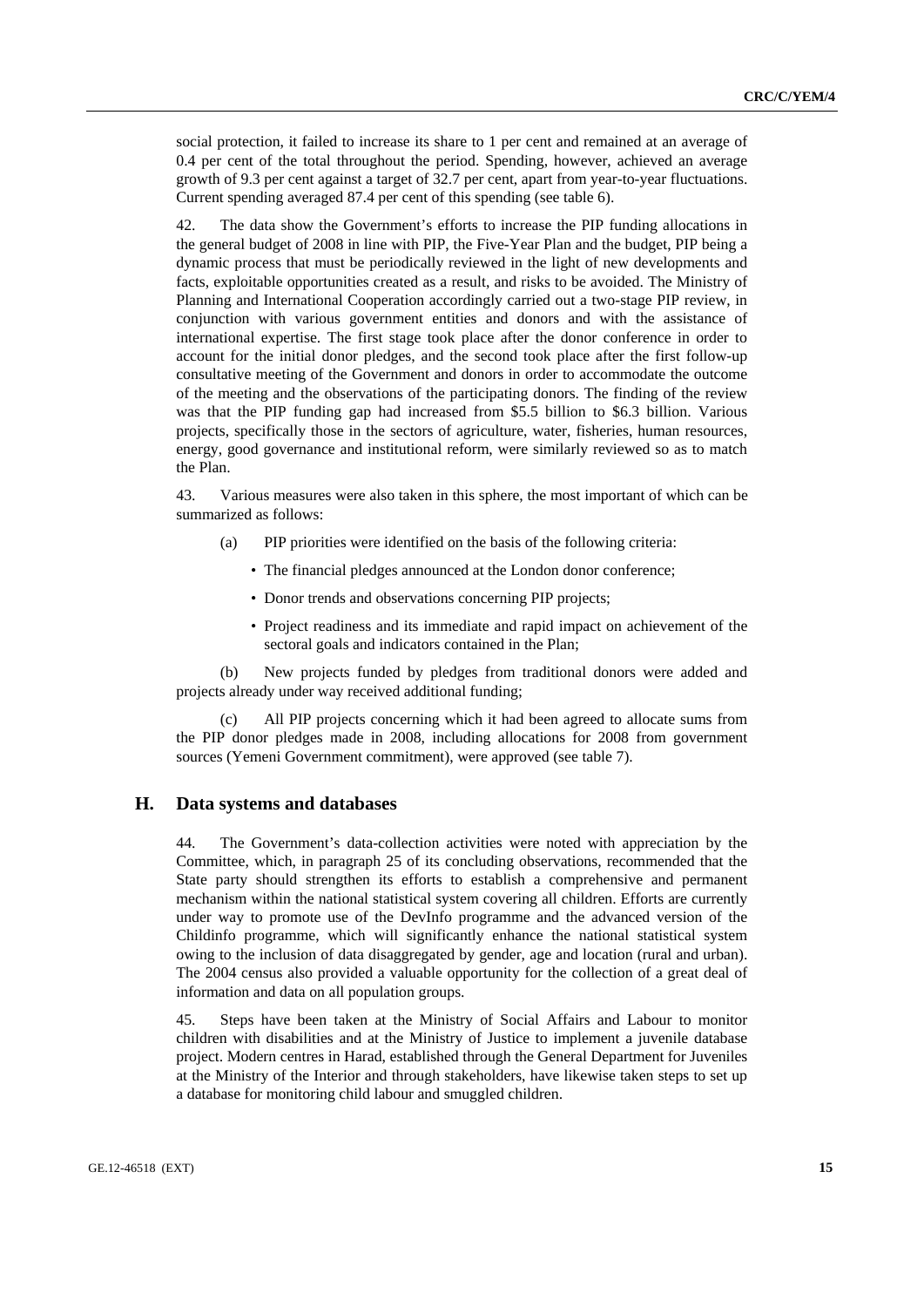46. The Ministry of Human Rights and the United Nations Development Programme (UNDP) also ran a joint project to create a human rights database containing most of the international and regional conventions and treaties signed and ratified by Yemen, including the Convention on the Rights of the Child and the Optional Protocol on the sale of children, child prostitution and child pornography, in addition to training manuals (the elimination of slavery and contemporary forms of slavery; the Antabawi manuals, including a section on juvenile offenders, penal policies and social integration; and a guide to preparing alternative reports under article 44 of the Convention on the Rights of the Child and on the child's right to survival, development and participation and protection from exploitation). Also included are working papers, reports (report of the United States State Department Trafficking in Persons (TIP) Report - Yemen), studies, research, decisions, declarations, statements and recommendations for use by researchers and members of the public.

47. Supported by UNICEF, the Ministry of Justice is also working with the Ministry of the Interior and the Ministry of Social Affairs and Labour to develop and complete a database on the juvenile justice system and to connect stakeholders, i.e., the juvenile police, the juvenile prosecution service, the juvenile court and social care institutions, to the database.

48. The Labour Section at the Ministry of Social Affairs and Labour is building a national database on child labour in order to collect data and information on child labour for dissemination on the website www.childlabour-ye.org.

49. Data collection nonetheless remains inadequate. Furthermore, some ministries and government institutions are too poorly resourced to establish an appropriate data-collection mechanism for assisting the development, location and systematic gathering of information.

### **I. Dissemination of the Convention**

50. Multiple channels have been used to disseminate and raise awareness of the Convention on the Rights of the Child:

- Official (audiovisual and print) and unofficial (non-governmental and political party) media;
- Yemeni and international NGO activities:
- Text messages and various other media to raise awareness of the rights of the child;
- The website of the Supreme Council for Motherhood and Childhood and other governmental and non-governmental websites;
- Radio and television spots, posters and leaflets to raise awareness of children's rights in different spheres;
- Publication and dissemination of a poster to raise awareness of the importance of children's participation;
- Publication and dissemination of posters to raise awareness of girls' education;
- Publication and dissemination of posters and brochures to combat violence against children;
- Printing of the third periodic report on the implementation of the Convention and of the Committee's concluding observations and the dissemination of both to a broad spectrum of national child rights institutions;
- Preparation of guides for mosque preachers and religious instructors and counsellors in order to raise awareness of children's rights;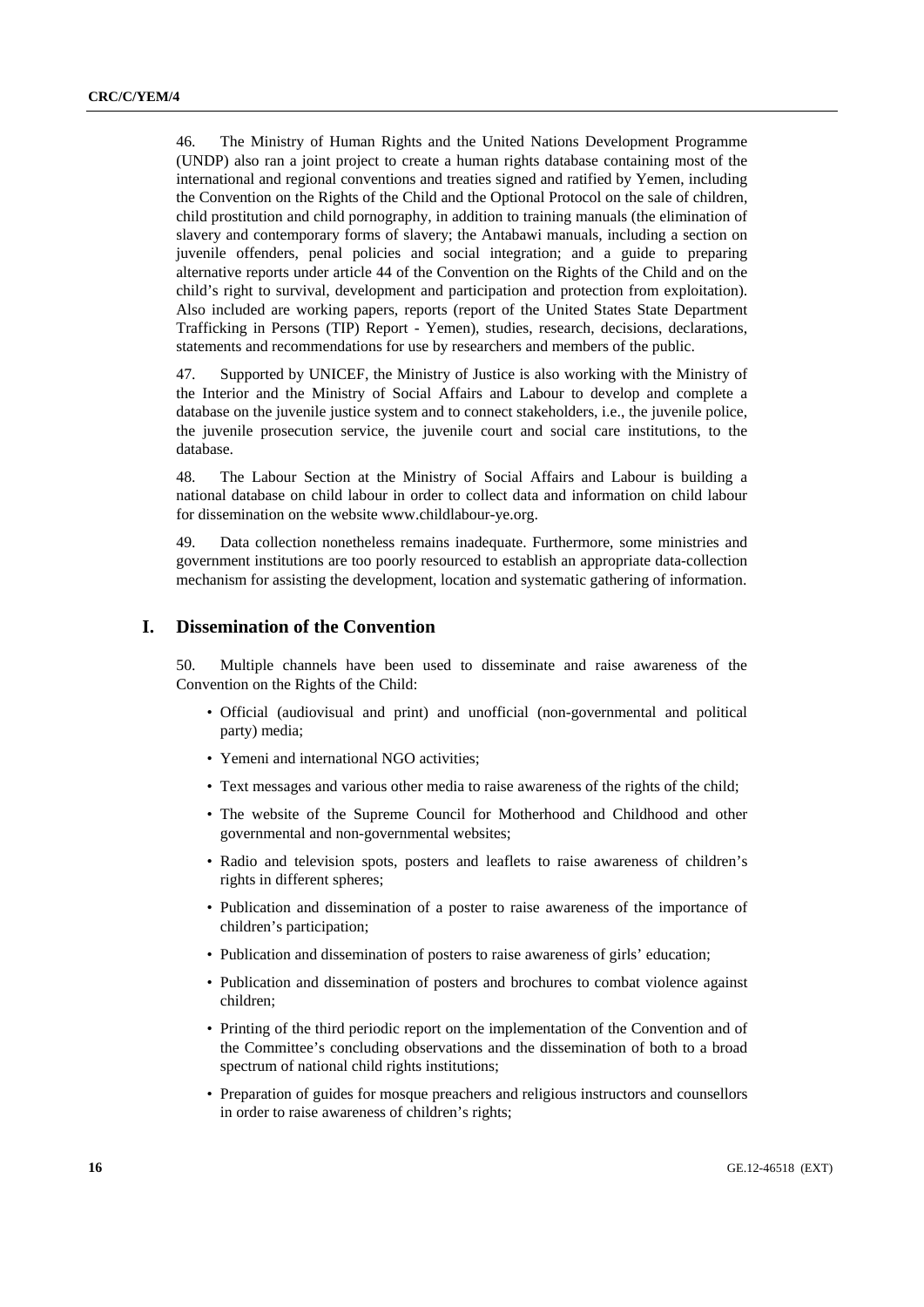• Publication of yearly calendars containing material designed to raise awareness of child rights, child protection and child welfare.

#### **J. Training**

51. Special attention has been devoted to training and capacity-building. Training activities have been expanded and awareness heightened through training courses organized for a large number of governmental authorities and institutions and civil society organizations. An outline of the main training activities is as follows:

- Child rights training for nine national personnel (representing 50 per cent of all students in the first batch) as part of a master's programme in child rights at the Lebanese University, in cooperation with the Arab Institute for Human Rights;
- Early child development training for 17 national personnel via Canada's Victoria University;
- Special courses for judges (including presidents of juvenile courts), prosecutors, lawyers, juvenile police officers and women police officers;
- Courses for personnel working in social care homes and for social workers working with children in conflict with the law:
- Courses on implementation of the Convention on the Rights of the Child and the two Optional Protocols and on follow-up of the implementation of the Committee's recommendations;
- Courses for teachers and head teachers;
- Courses for health professionals, personnel working with mothers and children, and mental health personnel;
- Courses on combating child smuggling;
- Courses on combating AIDS;
- Special training for personnel, supervisors and experts in the area of child protection;
- Courses for educators on alternatives to corporal punishment in schools;
- Training and awareness courses for families in local communities;
- Further training for 22 personnel in a diploma for social workers at San`a University (Early Child Development Department).

## **III. Definition of the child**

#### **Age of majority**

52. Further to the information stated in the previous report, the national laws relating to child rights have been scrutinized and reviewed. Amendments to those laws have been drafted and include raising the age of majority to 18 years, in conformity with the Convention, in addition to raising the age of criminal responsibility, the age of marriage and the age of voluntary military service. Provisions prescribing penalties for offences committed against a person under 18 years of age have also been added to the relevant articles. These offences include: incitement of minors to theft; violation of personal liberty; use of force; deprivation of liberty; slavery; abduction and associated offences; threat; rape;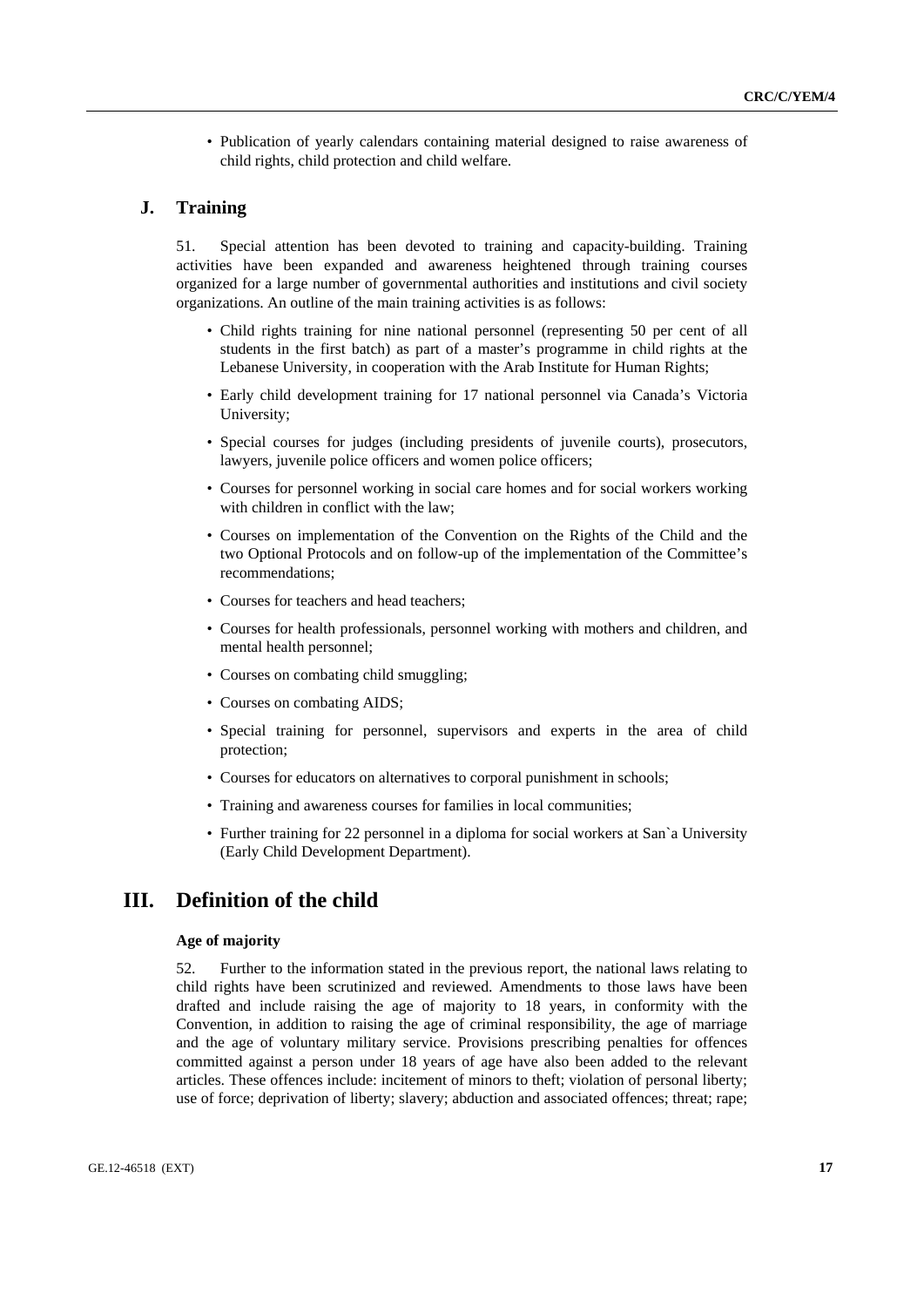indecent assault with coercion; incitement to prostitution and depravity; forcing a confession; and organ trafficking.

#### **Medical consultation**

53. Article 22 of the Medical and Pharmaceutical Professional Practice Act No. 26 of 2002 provides as follows: "The consent of the patient or his guardian must be obtained before any medical intervention is carried out, except in emergencies." Article 24 provides that: "Surgical procedures are carried out on a patient after he has been provided with the necessary information about the procedure and his written consent has been taken. If the patient is unconscious, legally incompetent or prevented by a disability from expressing his wishes, consent shall be taken from his guardian." Article 29 provides that: "It is prohibited to transplant to the body of another person organs from persons who are legally incompetent or prevented by a disability from expressing their wishes. The organs of such persons shall be transplanted only with the written consent of their guardian."

#### **Compulsory school age**

54. Pursuant to the Education Act, the basic stage of education ends at 15 years of age. The stages of formal education include those of pre-basic education, basic education, postbasic technical education, general secondary education and vocational training. Article 17 of the Act states that the pre-basic education stage comprises nursery and kindergarten, to which children aged between three and six years are admitted. Article 18 affirms that basic education provides a unified general education for all pupils in the Republic, is nine years in duration and compulsory. It serves to identify the aptitudes and interests of pupils, who are admitted to it from the age of six, and to develop their innate abilities.

#### **Conscription into the armed forces**

57. The Optional Protocol to the Convention on the Rights of the Child on the involvement of children in armed conflict was ratified pursuant to Act No. 19 of 2004. Article 149 of the Children's Rights Act also affirms that: "The State shall endeavour to respect the rules of international law relating to armed conflict and to protect children in armed conflict by:

- (a) Prohibiting the carrying of weapons by children;
- (b) Protecting children from the effects of armed conflict;
- (c) Protecting children from reprisal;
- (d) Ensuring that children are not directly involved in war;
- (e) Recruiting no one under 18 years of age into the armed forces.

58. The National Defence Service Act No. 22 of 1990 includes the following: "Article 3: (a) National military service shall be incumbent on all Yemeni males over 18 years of age."

#### **The death penalty and life imprisonment**

59. Article 37 of the Juveniles Act provides that if a juvenile who is over 15 years of age commits a crime punishable by the death penalty, he shall be sentenced to a term of imprisonment of not less than 3 years and not more than 10 years. In all other offences, he shall be sentenced to a penalty of not more than one quarter of the maximum penalty prescribed for each offence by law.

60. There is a draft proposal to amend the article to provide as follows: "If a juvenile over 15 years of age commits a crime punishable by the death penalty, he shall be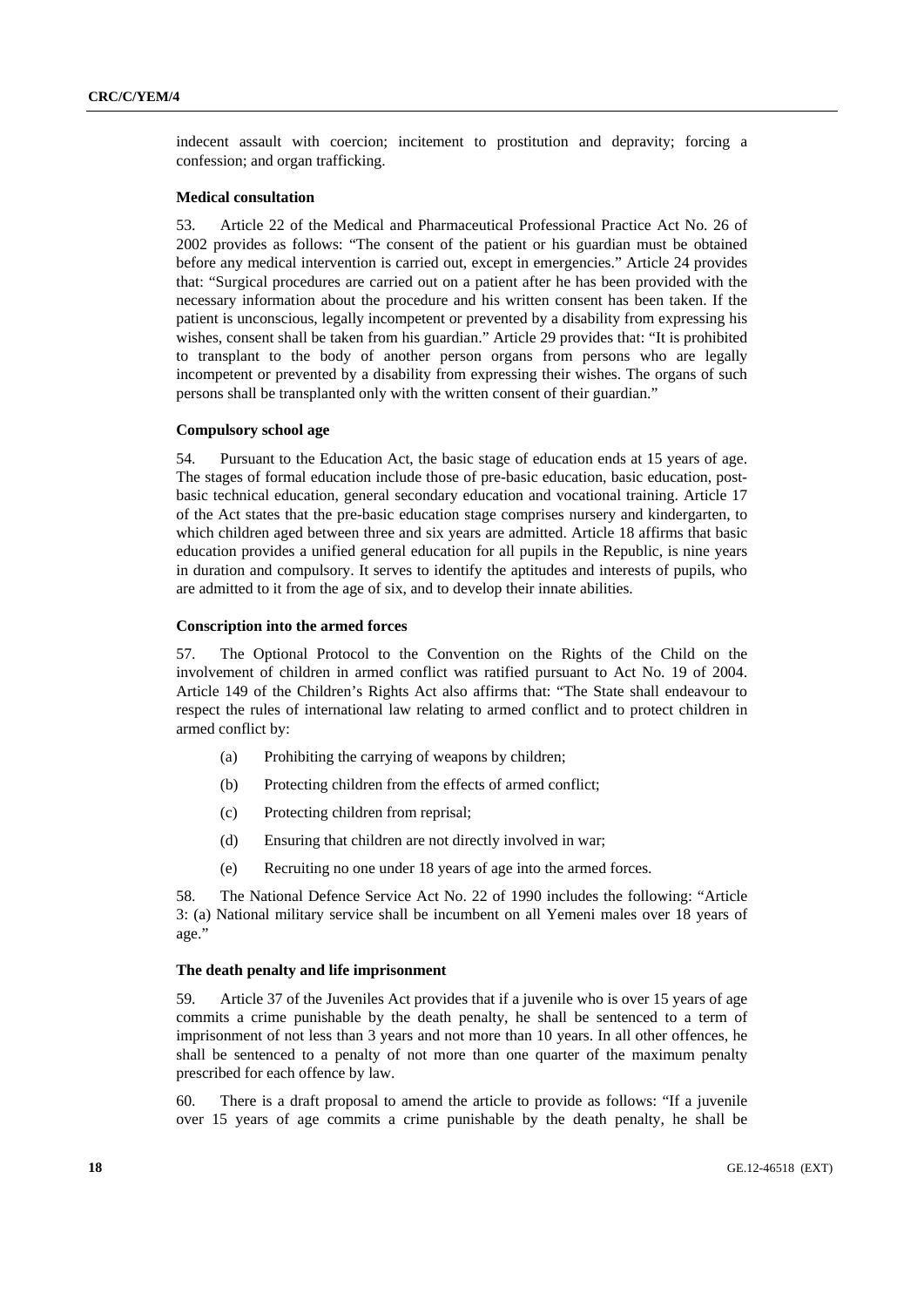sentenced to a term of imprisonment of not less than 3 years and not more than 10 years. In all other offences, a juvenile shall be sentenced to a penalty of not more than one third of the maximum penalty prescribed for each offence by law."

61. The Penal Code also deals with this issue under the heading "Responsibility of minors and persons of equivalent status". Article 31 provides that: "A person who was under 7 years of age at the time of committing the act constituting the offence shall not be held criminally responsible. If the act was committed by a juvenile who was over 7 but under 15 years of age, the judge shall order, instead of the prescribed penalty, imposition of one of the measures provided for in the Juveniles Act. If the offender was over 15 and under 18 years of age, he shall be sentenced to a penalty of not more than one half of the maximum penalty prescribed by law. If this penalty is death, he shall be sentenced to imprisonment for a term of not less than 3 years and not more than 10 years. In all cases, the sentence shall be served in specially designated places where the offender is appropriately treated. No young person shall be held fully criminally responsible if he was under 18 years of age at the time of committing the act. If the age of the accused cannot be verified, it shall be estimated by the judge, with the assistance of an expert."

62. The draft legal amendments include an amendment to this article so that it reads as follows: "No penalties or measures shall be inflicted on a child who was under 7 years of age at the time of committing the act constituting the offence. If he was over 7 and under 15 years of age, the judge shall order, instead of the prescribed penalty, imposition of one of the measures provided for in the Juveniles Act. If the offender was over 15 and under 18 years of age, he shall be sentenced to a penalty of not more than one third of the maximum penalty prescribed by law. If this penalty is death, he shall be sentenced to imprisonment for a term of not less than 3 years and not more than 10 years. In all cases, the sentence shall be served in juvenile rehabilitation and care homes. No young person shall be held fully criminally responsible if he was under 18 years of age at the time of committing the act. If the age of the accused cannot be verified, it shall be estimated by the judge, with the assistance of a competent physician."

63. These provisions are consistent with the United Nations Standard Minimum Rules for the Administration of Juvenile Justice (the Beijing Rules), which affirm that the penalty must be commuted, stipulating as they do in Rule 17-2 that: "The death penalty shall not be imposed for any offence committed by juveniles."

#### **Court testimony in civil and criminal cases**

64. The Evidence Act No. 21 of 1992, as amended in 1996, is the law applicable to this matter in that it lays down conditions concerning witnesses and the legality of a child's testimony. Article 27, paragraph 1, provides that a witness must be a discerning, exemplary and reputable adult. Children's testimony, however, is dealt with in article 31, which provides that a child capable of discernment is not competent to testify but that his statements concerning what he witnessed are heard as evidence in the fact-finding and information-gathering process.

65. Furthermore, in an attempt to promote the child's entitlement to provide testimony and be afforded due consideration, article 32 of the same Act provides that the testimony of young persons about what happens between them is admissible, provided that there were no adults involved and that they are predominantly thought to be telling the truth. The admissibility of child testimony is, however, restricted to this instance of disputes among children in which there are no adults involved.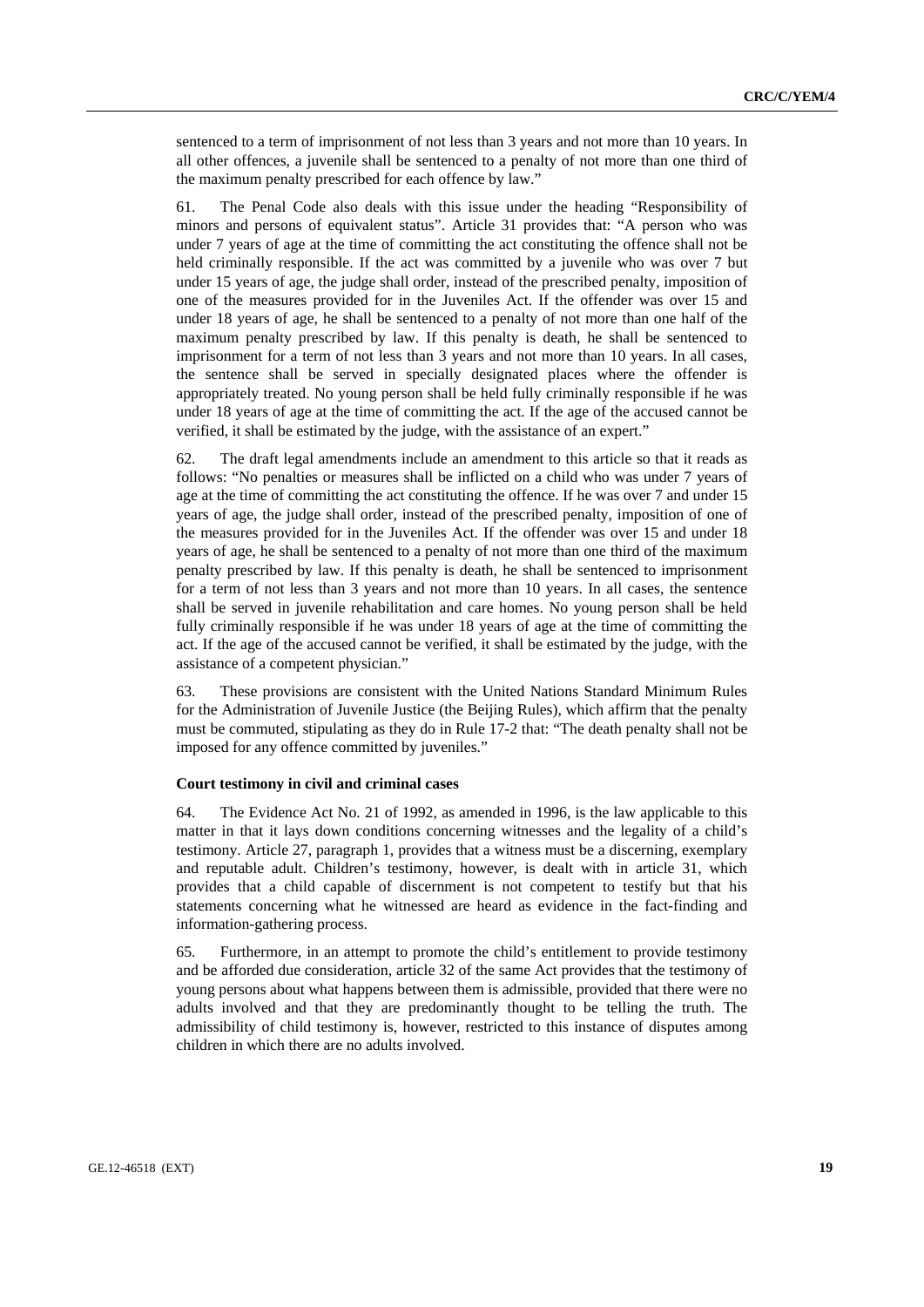## **IV. General principles**

## **A. The principle of non-discrimination**

66. From the legislative standpoint, issues of discrimination are addressed by the Yemeni Constitution in that it guarantees the equality of all Yemeni citizens with regard to economic, social, cultural and political rights and duties, without discrimination. The Constitution vests in children these rights, which are embodied in the Children's Rights Act. Amendments have been drafted to develop and expand the articles of the Act with respect to non-discrimination. Draft article 9 provides that every child has the right to enjoy all public rights and freedoms, together with the care guaranteed by the laws in force to human beings in general and to children in particular, without distinction on the basis of colour, belief, social origin, wealth, birth or any other status.

67. A proposed amendment to article 27 reads "the period of child custody shall be 13 years for males and females, unless the court decides otherwise in the interest of the child", instead of "... 9 years for males and 10 years for females ...". This is as part of the legal reform aimed at preventing discrimination between males and females.

#### **Education**

68. The Constitution of the Republic of Yemen affirms that all Yemeni citizens, both male and female and in both urban and rural areas, have the right to education. The National Strategy for the Development of Basic Education and the National Strategy for the Development of Secondary Education also comprise programmes embodying the principle of equality and non-discrimination, particularly with respect to enrolment and quality improvement. Special programmes are additionally in place for children with special needs and children from poor households in rural and urban areas alike. The Ministry of Education similarly plays its part in implementing a number of special educational programmes for refugee children in Yemen, in cooperation with relevant organizations and bodies.

69. Concerning the promotion of girls' education, the net admission rates for females in the 2008/09 school year stood at 61.4 per cent, as against 77.7 per cent for males. Statistics show that there were 79 females to every 100 males among the six-year-olds admitted to the first grade of basic education, as against 74 females to every 100 males in 2001/02. Educational survey results point to an increase in girls' enrolment in the basic and secondary stages during the years 2001/02–2008/09; in 2008/09, the number of female students in the basic and secondary stages amounted to 2,035,287, as against 1,444,216 in 2001/02, which is an increase of 59,071, or 41 per cent. As to the different levels of education, the number of female students in the basic stage stood at 1,828,775 in 2008/09, as against 1,314,387 in 2001/02, which is a difference of 514,071 and an increase of 42.3 per cent. The number of female students in the secondary stage amounted to 206,512 in 2008/09, as against 129,829 in 2001/02, which is a difference of 76,683 and an increase of 35.6 per cent. This indicates the progress achieved in favour of girls and reflects the impact of the interventions aimed at encouraging girls to enrol in education.

#### **Children with disabilities and marginalized children**

70. The problems of children in difficult circumstances and children at risk, such as children with disabilities, marginalized children and rural children, have received special attention from the Government, NGOs and international organizations in that numerous projects have been implemented with the aim of caring for and protecting these children. Various departments, institutions and centres have also recently been established to provide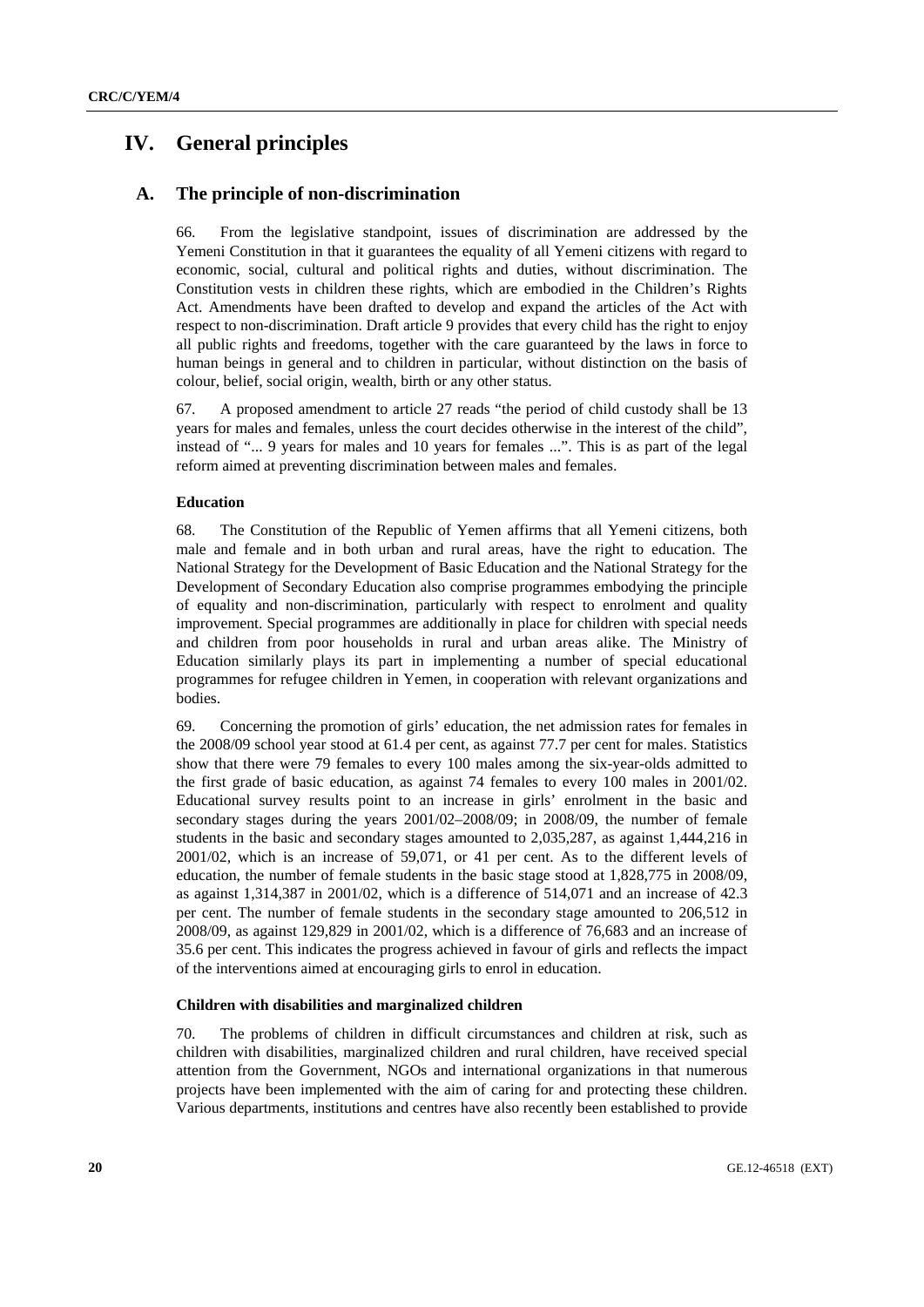protection and care for these groups and prevent discrimination. The Strategy for Children and Youth includes components for integrating these groups into society and ensuring that children and young persons with disabilities are not discriminated against.

71. In order to raise awareness of disability and change attitudes towards it, training was delivered to a number of teachers, educators and media personnel. A media information campaign was also run and mosque imams and religious instructors and counsellors were enlisted to help in the efforts. The aim of these activities was to enable the public to deal with these groups and change its attitude towards disability, as well as its (condescending) attitude towards marginalized children and street children, and to work for the rehabilitation and social reintegration of such groups. Various projects targeting these groups are run by the Ministry of Social Affairs and Labour, the Supreme Council for Motherhood and Childhood, NGOs and international organizations.

## **B. The right to life, survival and development**

72. Notwithstanding the challenges faced by Yemen in connection with reducing the under-5 and under-1 morbidity and mortality rates, the Ministry of Health has achieved remarkable success in its efforts to bring down child mortality, as shown by the multiindicator cluster survey conducted in 2006. Published in 2007, the final report of the survey showed a fall in the under-5 mortality rate from 102 to 78.2 deaths per 1,000 live births between 2003 and 2007. The infant mortality rate also fell from 75 to 68.5 deaths per 1,000 live births over the same period.

73. Despite the different sample sizes of the household health survey conducted in 2003 and the cluster survey conducted in 2007, the figure is a sign that more in-depth research is warranted. Indeed, the Ministry of Public Health and Population is now planning to carry out a new household health survey at the end of 2008. Communicable disease surveillance reports additionally show that child deaths from measles have largely declined, which is consistent with the findings of the cluster survey. Measles was previously among the top five causes of child mortality in Yemen. The MDG attainment gap between the base year of 1990 and the target year of 2015 has therefore narrowed, although the challenge of achieving the child mortality indicator of not more than 45 deaths per 1,000 live births still remains.

74. Furthermore, the Ministry of Social Affairs and Labour adopted an initiative that plays an important role in ensuring safe childbirth, namely the safe home delivery kit project. In 2006 and 2007, 10,000 clean home delivery kits were produced and distributed.

75. Yemen — in accordance with the applicable laws — does not impose the death penalty on anyone under 18 years of age. Nor have any death sentences been handed down against juveniles.

76. The draft amendment to the Children's Rights Act includes the addition of a new article providing for the appointment of a child protection officer, the aim being to intervene in a preventive manner in all cases where a child's safety is threatened or where a child is at risk on account of his living environment, the activities in which he engages or any type of harm to which he may be exposed. Children's complaints about any kind of violation of their rights are also to be received by the bodies responsible for protecting those rights (art. 150 bis). This provision fosters attention to children who are at risk and involves the bodies concerned in taking care of children and protecting their interests.

77. Based on an integrated approach to child rights, the early child development programme implemented by the Supreme Council for Motherhood and Childhood, the Ministry of Education, the Ministry of Social Affairs and Labour and the Ministry of Public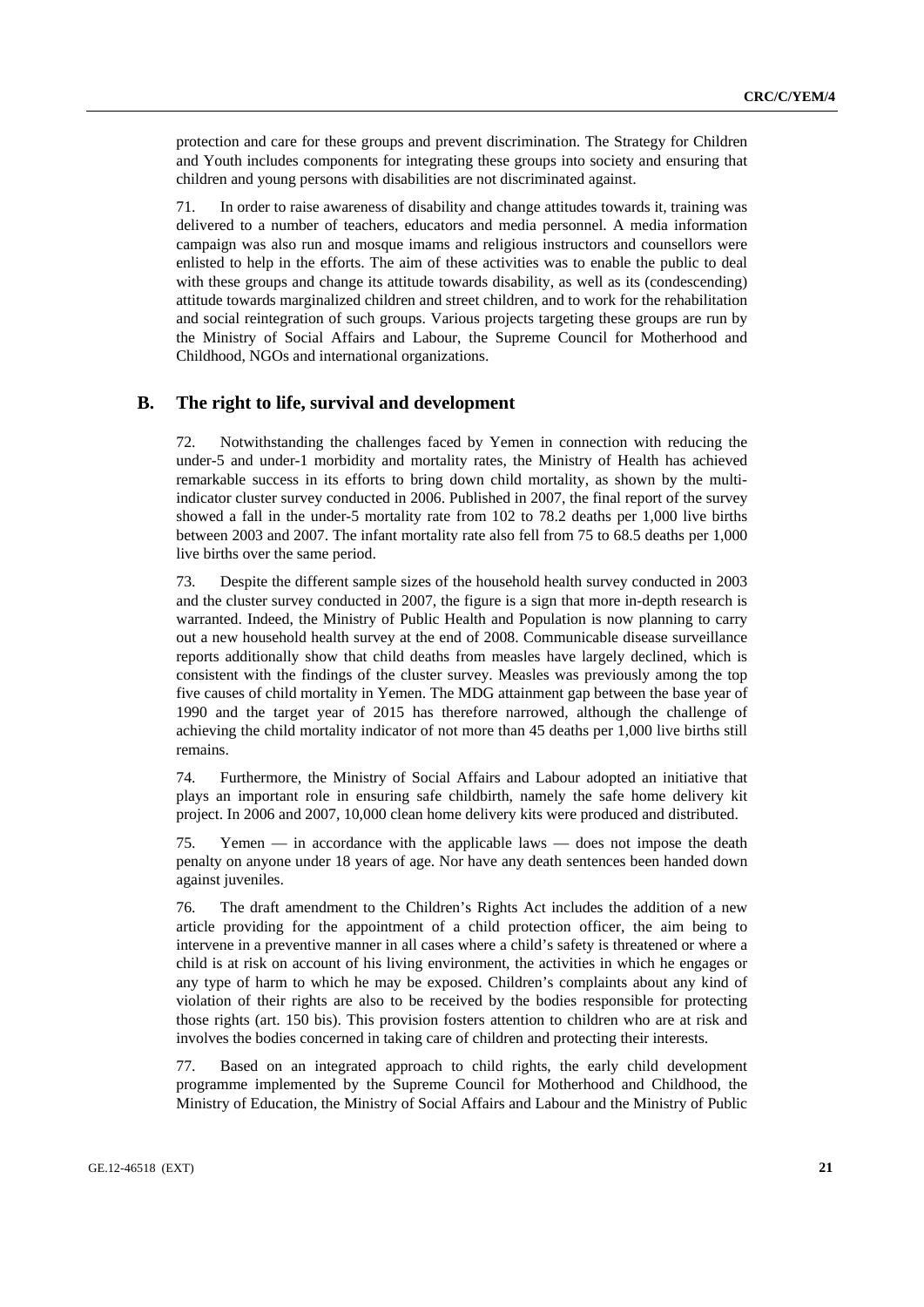Health represents a key new trend that brings together the early child development efforts under way in the different areas of development and care, including preschool education programmes. Established at the Supreme Council for Motherhood and Childhood with support from UNICEF, the World Bank and the Social Development Fund (SFD), the Early Child Development Resources Centre was Yemen's first-ever quality initiative for children in the early twenty-first century. The Centre's aims are, inter alia, to raise awareness of the importance of early child development and care at the local and community levels; establish a database on early child development; provide training for personnel in early child development and care; and assist and support early child development policies, plans and programmes. The Centre has recently sought in particular to:

- Mobilize funding in order to implement the Ministry of Education's preschool policy and education plan on the basis of a comprehensive curriculum for early child development, for which partnership agreements have been signed with a number of donor organizations and bodies, such as UNICEF, the United Nations Educational, Scientific and Cultural Organization and the Arab Gulf Programme for United Nations Development Organizations;
- Develop draft rules of procedure governing the operation of child nurseries in order to promote unified standards and create a safe interactive nursery environment for children.

## **C. Best interests of the child**

78. A number of essential measures have been taken to achieve the best interests of the child through integrating this principle into proposals, laws and administrative decisions<sup>3</sup> or through reinforcing the methodology founded on the principle of the human-rights-based approach, which affirms the centrality of the child and his status as a right-holder. In all child-related measures, therefore, the best interests of the child are taken into consideration by government authorities making decisions that have an impact on children, by institutions providing protection and social welfare services, and by the administrative and judicial courts. This principle has been upheld in all policies and programmes, as well as in awareness-raising and training.

79. Yemen's economic and financial situation notwithstanding, both the Ministry of Education and the Government are immensely concerned to secure the best interests of the child. This conclusion can be drawn from the increase in the annual budget allocations to education, which, during the period 2003–2007, rose from 15 per cent to 20 per cent of the State's total general budget. The same conclusion is also evident from the annual proportion of posts in the State's administrative machinery that were allocated to teachers during the period 2003-2007, amounting as they did to 33,927 out of a total of 61,957 posts, or 54.8 per cent. Furthermore, an expert team at the Ministry of Education is currently looking into integrating the Convention on the Rights of the Child into the school curriculum.

80. This principle is likewise taken into consideration in the sentencing of children in conflict with the law insofar as decisions are made with the best interests of the child in mind, strengthening the trend in the juvenile justice system for taking non-custodial measures and ensuring that children are placed in an appropriate and safe environment.

<sup>3</sup> Annexed hereto is a list of child-related decisions and regulations approved during the period 2003– 2007.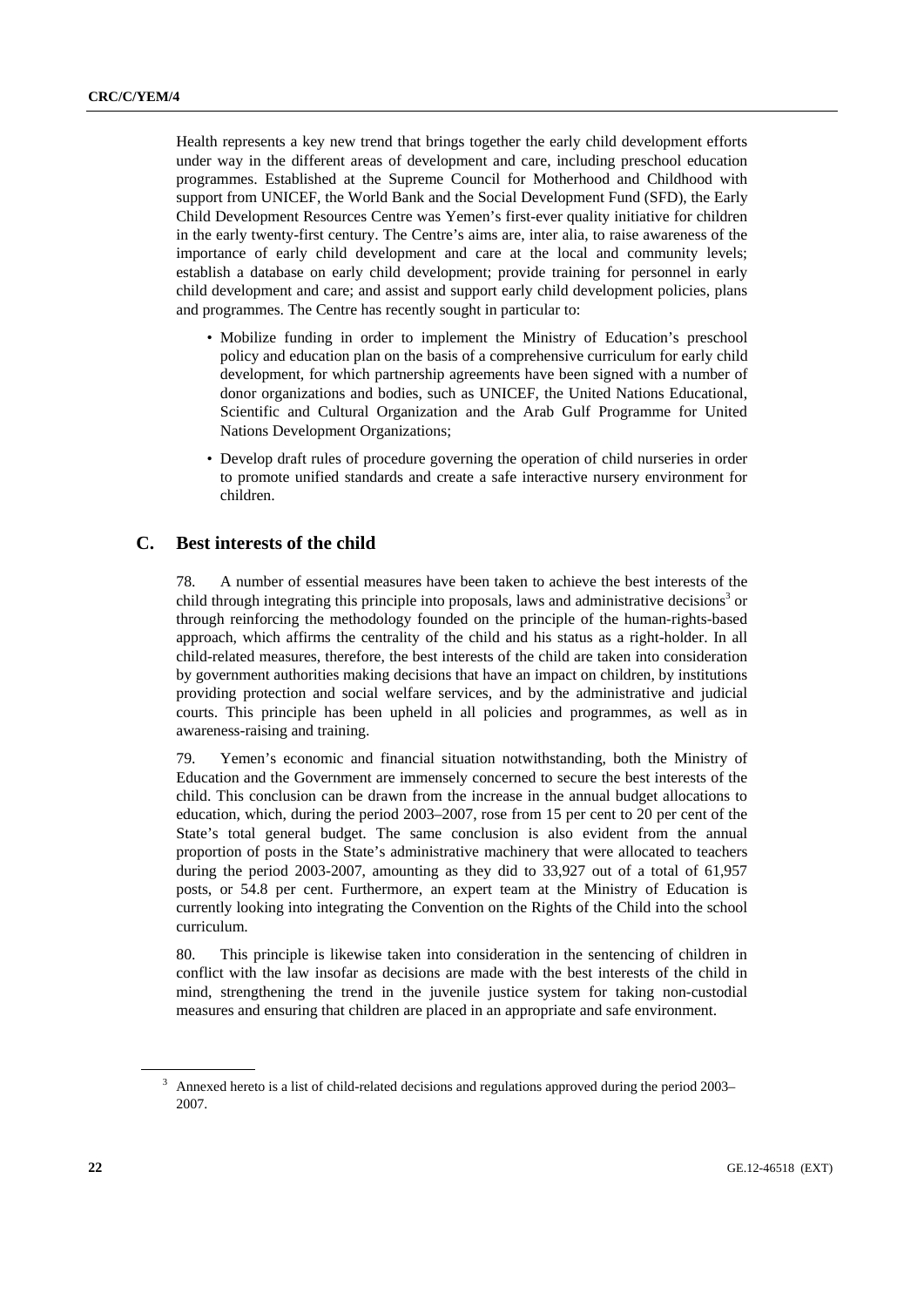## **D. Respect for the views of the child**

81. The right of children to express their views on all matters and measures relating to them has been upheld in the current legislation and laws on the premise that it is their right as human beings to do so and that it promotes their self-confidence, develops their sense of responsibility and teaches them independence of character.

82. Chapter II of the Constitution, which covers the fundamental rights and duties of citizens, states in article 41 that: "Every citizen has the right to participate in political, economic, social and cultural life." Article 42 provides that: "The State shall guarantee freedom of thought and freedom to express opinions orally, in writing or pictorially, within the limits of the law." Article 58 stipulates that: "Citizens throughout the Republic have the right, insofar as it does not conflict with the provisions of the Constitution, to organize themselves in the political, professional and trade-union fields and to form scientific, cultural and social organizations and national federations in such a way as to further the aims of the Constitution. The State shall guarantee this right and provide all the necessary means for enabling citizens to exercise it. It shall also guarantee all freedoms for political, trade-union, cultural, scientific and social institutions and organizations."

83. As stated in article 3 of the Children's Rights Act No. 45 of 2002, one of the aims of the Act is to engage children appropriately in all matters of benefit to them and to ensure respect for and promotion of their rights, these being in their best interests. Article 8 also affirms the right of all children to form associations and clubs through which they can pursue their social and cultural activities, as befits their age and maturity, in accordance with the laws in force.

84. A number of programmes and activities have been generally designed to promote the child's right of expression, access to information and freedom to form associations. In particular:

- Children and teenagers were actively involved throughout the preparatory stages in the process of formulating and shaping the National Strategy for Children and Youth and also in the preparations for the National Conference for Children and Youth, held in February 2006, at which the draft strategy was approved and the broad outlines of its implementing plan were drawn;
- The Children's Parliament continued its activities and held its election meeting for 2006. The Supreme Council for Motherhood and Childhood, which provides support for developing the Parliament's activities, issued a press release on the Democracy School. We should like to mention here that the Children's Parliament grew out of the initiative of a civil society organization, namely the Democracy School, and that it is not attached to the Government. Nonetheless, the Government has spared no effort in lending its support to this initiative and in helping to overcome any difficulties that the Parliament might encounter in its work. Ministers and decisionmakers take part in the question-and-answer sessions organized by the Children's Parliament on a number of issues relating to children's rights. In April 2008, the Children's Parliament was re-elected to include a large number of children from different segments of the community and from all governorates;
- During the first quarter of 2008, a local children's council was established in San`a City as an initial pilot for further empowering children to participate in the decisionmaking activities of the City's local authorities. This initiative is the product of efforts under the City's child protection scheme, which is being implemented with joint support from the Arab Urban Development Institute and the City itself;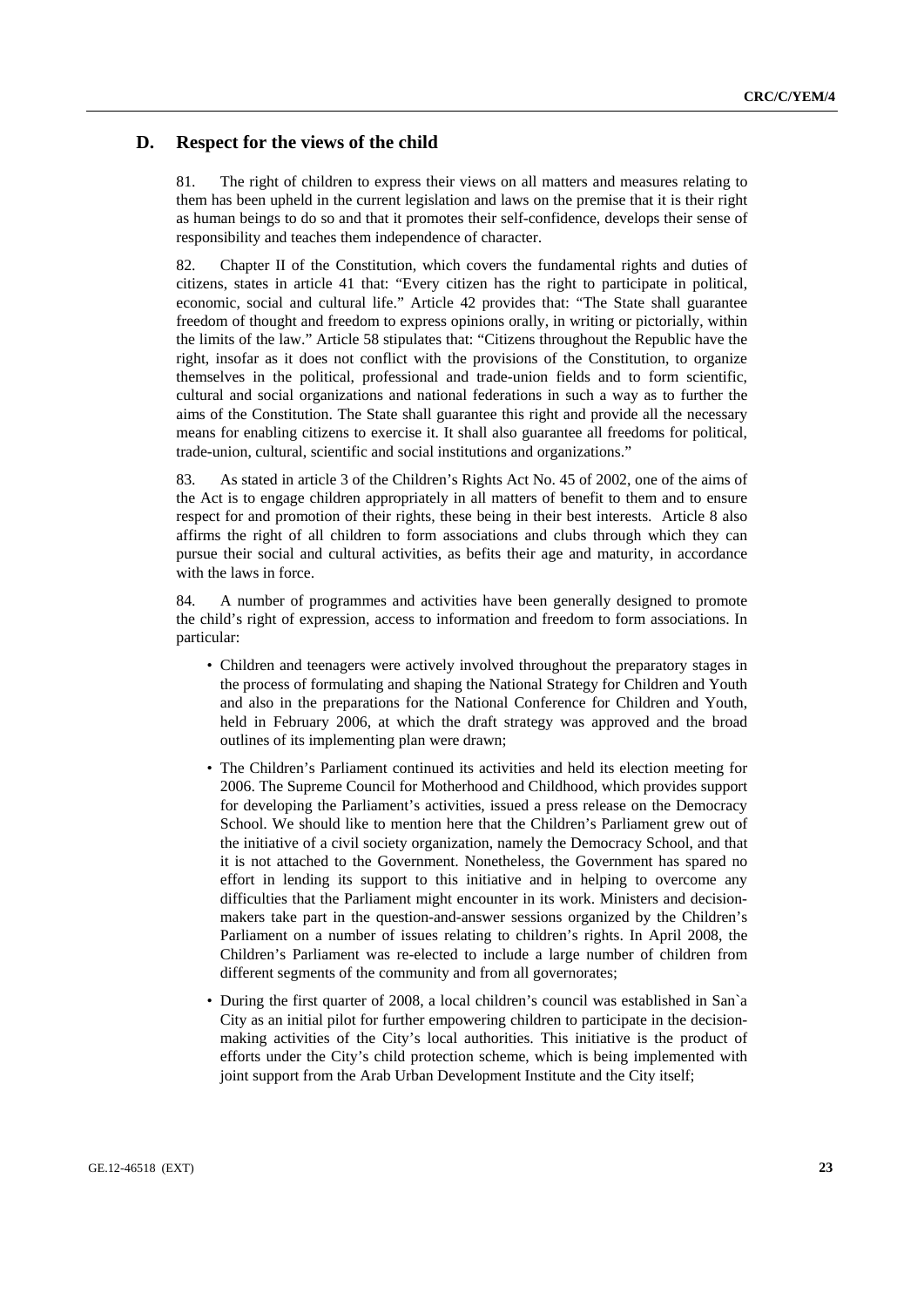- Workshops were organized for educators, teachers, judges and lawyers in order to raise their awareness of the importance of shifting away from the rote method of teaching and providing pupils with opportunities for critical thinking, which develops their spirit of inventiveness:
- An expert team at the Ministry of Education is currently looking into incorporating the Convention on the Rights of the Child into the school curriculum;
- In the context of preparing the National Strategy for Human Rights, the Ministry of Human Rights is also currently taking on board an initiative for integrating human rights principles into the basic education curricula;
- Training courses on child participation have been held and group of national staff were sent to Jordan, in June 2005, to attend one of UNICEF's regional instructor training courses on child participation;
- The media, especially radio and television, highlight the participation and involvement of children in various radio and television programmes;
- School competitions and intellectual activities, together with children's cultural activities and summer camps, serve as valuable opportunities for further empowering children to enjoy their right to participate and to interact with their social surroundings.

## **V. Civil rights and freedoms**

## **A. Name and nationality**

#### **Birth registration**

85. The previous report touched on a number of legal principles and rules guaranteeing this right, as provided for under the Convention. With reference to section D.4, paragraph 39, of the Committee's concluding observations, the Government has taken significant steps since 2006 to develop the birth registration system and apply it throughout the Republic of Yemen, as outlined below, in that births were registered and certificates issued in 15 per cent of cases at most.

#### **Measures taken**

#### **The legislative aspect**

86. As part of the comprehensive revision of national laws and the review of parts relating to children's rights, article 21 of the Civil Status and Civil Registration Act No. 23 of 1991 was amended by Act No. 23 of 2003, pursuant to which articles were either modified or added. These included article 6 bis, which provides that: "A national serial numbering system shall be introduced and a number shall be given to all citizens." Article 6 bis 1 also provides that: "As soon as any citizen is entered in the civil register, he shall be given a national number to accompany his name on all certificates, documents and vital records pertaining to him, including his identity card. This identity number shall remain associated with him throughout his life and after his death. It shall not be replaced or assigned to another person and must not be duplicated under any circumstances."

87. Article 21 of the Civil Status and Civil Registration Act was also amended to include both parents of the child among those qualified to give information concerning the birth, whereas only the child's father, if present, was previously qualified to do so. The article, as amended, now reads: "Persons qualified to give information concerning a child's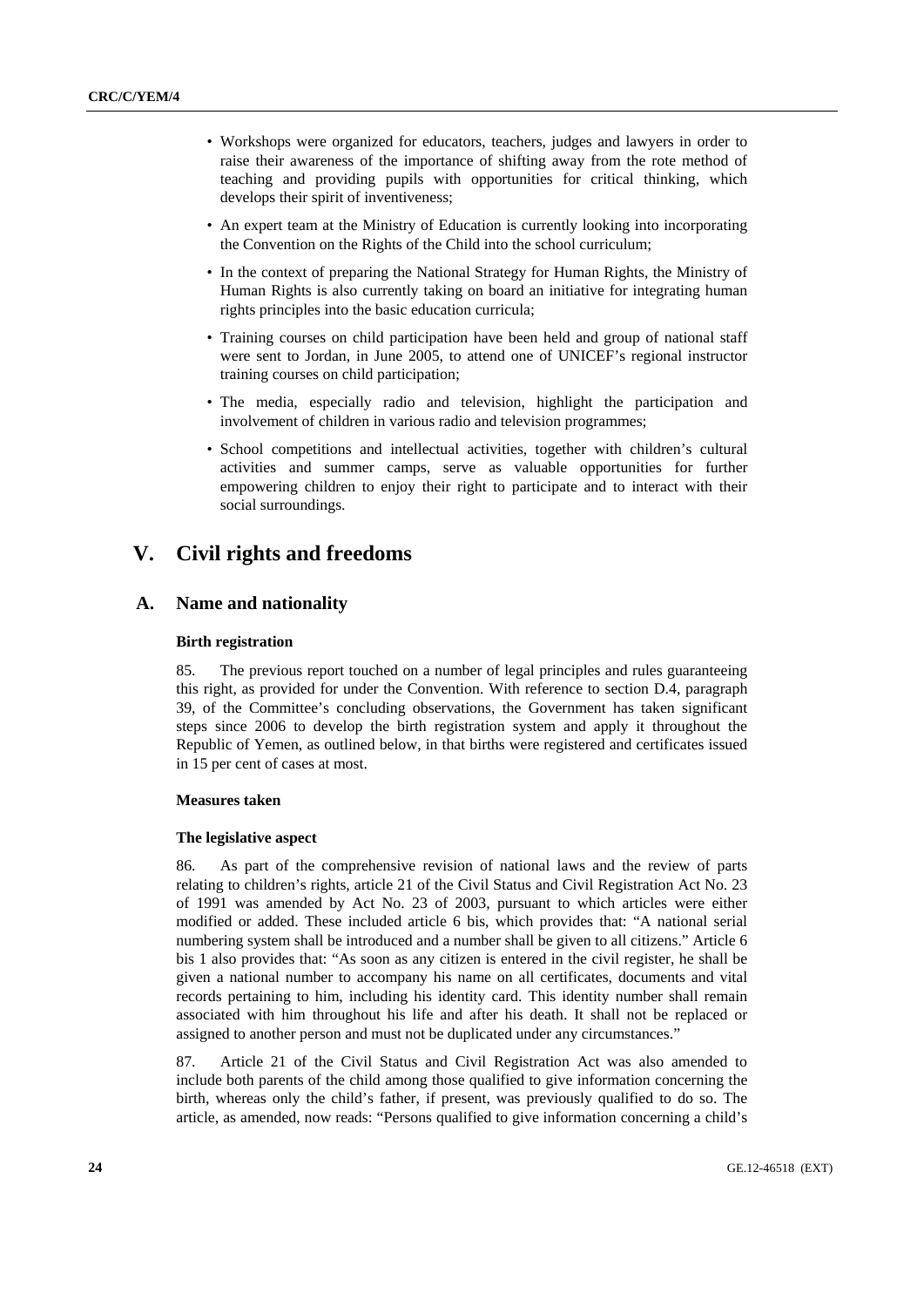birth are: (1) either of the child's parents; (2) the child's adult male relatives and thereafter the closest female relative; (3) directors of hospitals, maternity clinics, prisons, quarantine facilities and other places where births take place. The responsibility for giving information shall fall to the above categories only if there is no recourse to the preceding category. In all cases, the attending physician or midwife must notify the birth to the civil registrar within the 60-day time limit provided for in article 20. This notification, however, shall not suffice for the event to be recorded in the register of births." Article 22 of the Civil Status and Civil Registration Act No. 23 of 1991 provides that:

"The information given must include the following particulars:

- (1) The day, date, time and place of birth;
- (2) The child's sex, first name and family name;

(3) The name, family name, nationality, religion, place of residence and occupation of the parents;

(4) The place of registration of the parents and any other particulars set out in the implementing regulation."

88. Pursuant to article 24, the civil registrar is required to notify information given concerning births to the competent health office, using the designated forms, within one week of the date of registration of the birth.

89. In the case of foundlings, article 27 provides that: "Police stations and departments, together with institutions and shelters which take in newborn children (foundlings), are required to notify the administrative department of the relevant authority of any newborn found or delivered into the care of an institution or shelter. The notification must include: the date and time when the child was found or delivered into care; the first and family names and age of the person who made the discovery or delivery and the time and place of the discovery or the delivery, unless the person refuses to give these details; and the child's sex and estimated age as determined by a qualified physician. The civil registrar must give newborns a full name and record it in the register of births. No reference may be made in the register to the fact that the child is a foundling, and the space for the parents' names must be left blank, unless one of the parents comes forward to acknowledge parentage, in which case the space will be filled in."

90. In the case of an illegitimate child, article 28 provides that: "Subject to the provisions of the final paragraph of the preceding article, an illegitimate child shall be registered on the basis of the particulars provided by the informant and at his responsibility. Neither the entry in the register nor copies thereof shall bestow any right that conflicts with the prescribed rules concerning personal status." Article 29 also provides that: "In exception to the provision of article 28, the civil registrar shall not be required to state the name of either or both the father or the mother, if requested not to do so, in the following instances:

1. If the parents are within the degrees of consanguinity that preclude marriage, their names shall not be mentioned;

2. If the mother is married and her legal spouse is not the father of the child, her name shall not be mentioned;

If the father is married and his legal spouse is not the mother of his child, his name is not mentioned, unless the child was born before the marriage or after its annulment in the case of adherents of a religion that permits polygamy."

91. Article 30 likewise provides: "(1) If the legal period expires and no information has been given concerning the birth, the child shall be entered in a register for persons of whom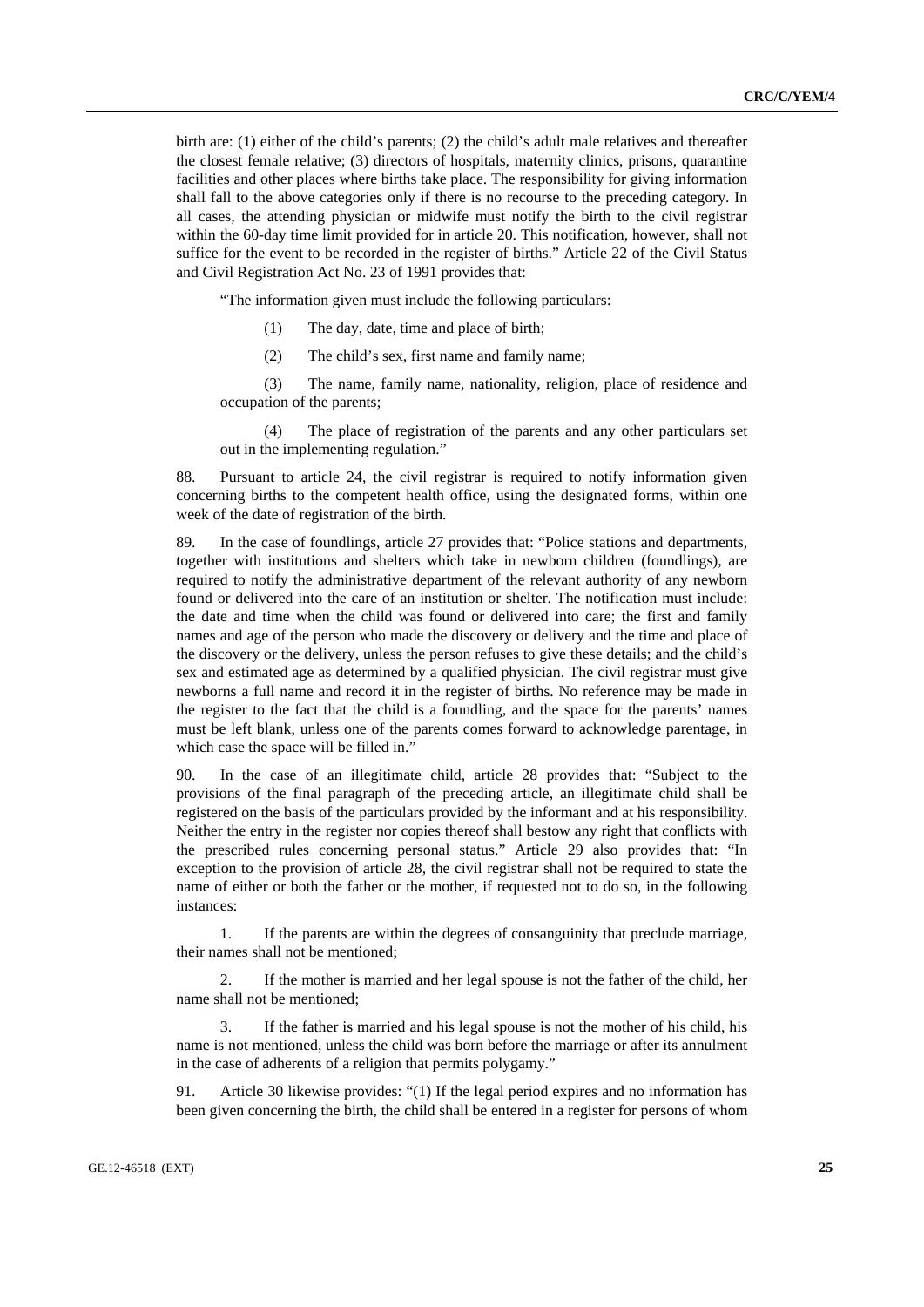there is no previous record; (2) if the child's entry in the register is found to be complete in accordance with the particulars set forth in article 22, the registration shall be approved and the child shall be given a birth certificate."

#### **Nationality**

92. Article 44 of the Constitution provides that: "The law shall regulate Yemeni nationality, which shall not be denied to any Yemeni. Nor may it be withdrawn from any person who has acquired it, except in accordance with the law." Article 3 of the Yemeni Nationality Act No. 6 of 1990 also provides as follows:

"Yemeni nationality shall be enjoyed by:

(a) Anyone born to a father holding Yemeni nationality;

(b) Anyone born in Yemen to a mother holding Yemeni nationality and a father who is of unknown nationality or stateless;

(c) Anyone born in Yemen to a mother holding Yemeni nationality and a father whose paternity of the child has not been legally established;

(d) Anyone born in Yemen to unknown parents, any foundling discovered in Yemen being deemed to have been born there in the absence of evidence to the contrary;

(e) Any expatriate holding Yemeni nationality on his departure from the national territory who has not renounced that nationality in accordance with the law and at his explicit written request, even if he has acquired the nationality of the country of his residence under its laws."

93. Article 4 sets out the cases in which Yemeni nationality is granted by republican decree after consultation with the Minister. These cases are as follows:

 (a) Anyone born abroad to a mother holding Yemeni nationality and a father who is of unknown nationality or stateless, provided that he has made Yemen his normal place of residence by legitimate means for a minimum period of 10 consecutive years before he attained majority and that his application for Yemeni nationality was submitted within one year of the date of his attainment of majority;

 (b) Anyone born in Yemen to alien parents who resided in Yemen until he attained majority, who is conversant in Arabic, sound of mind, free of any impairment rendering him a burden on society and of good conduct and reputation, and who, unless he has been reinstated, has no previous criminal convictions and received no custodial sentences for a public order or public decency offence, provided that he applies for Yemeni nationality within one year of the date of his attainment of majority;

(c) Anyone born in Yemen to an alien father who was also born in Yemen.

#### **Progress achieved**

94. Government institutions and NGOs have taken various steps to develop the birth registration system and apply it throughout the Republic of Yemen, as follows:

 (a) Pursuant to Decision of the Prime Minister No. 120 of 2006, birth registration was made free of charge, following which a total of 276,716 birth certificates were issued in the governorates of the Republic (see table 8 showing the percentage increase in registration in the year of the Decision and birth registration figures from the Department of Civil Status for 2003 to March 2008);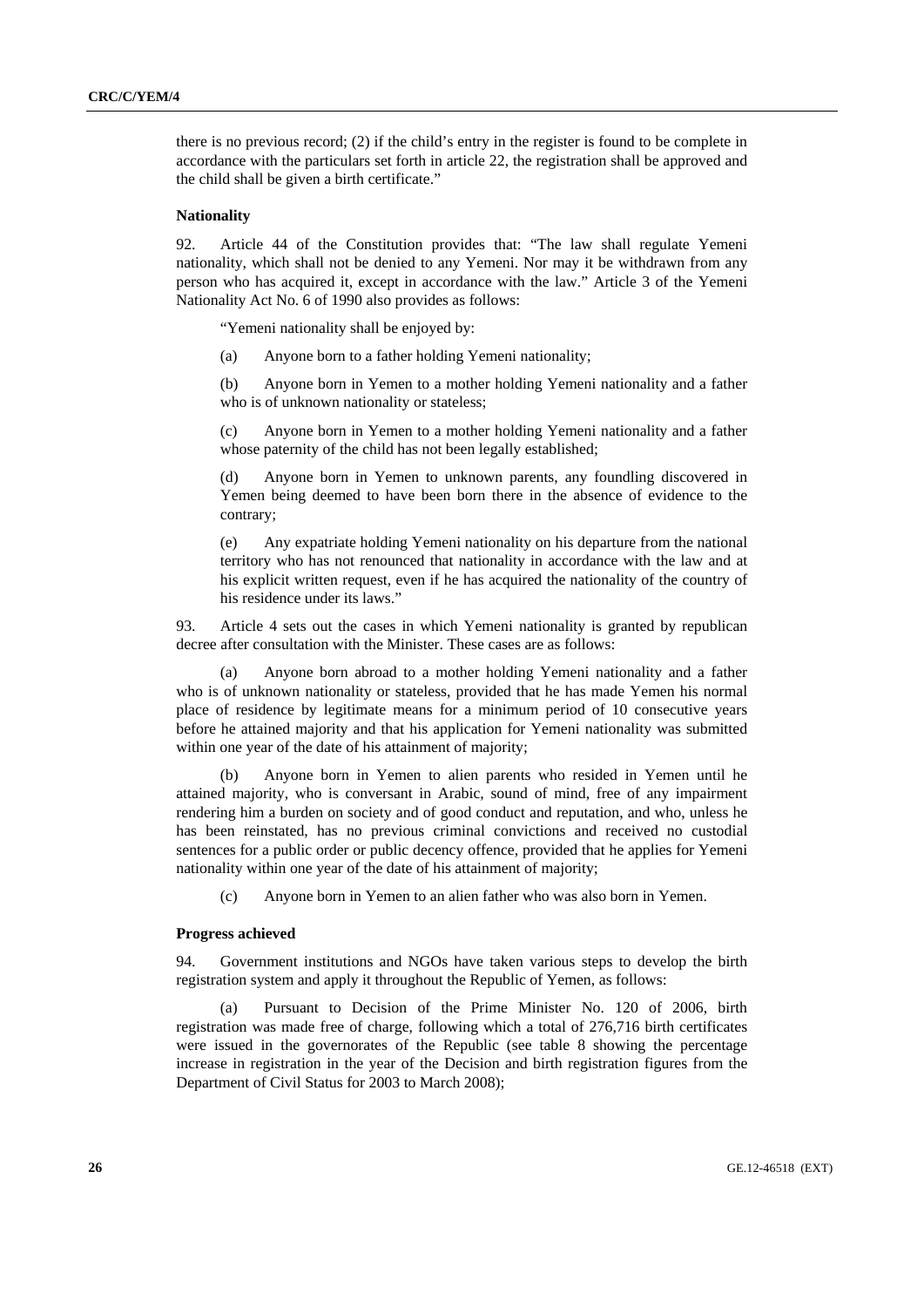(b) In 2007, a UNICEF-supported field survey of all civil status and civil registration activities and departments (offices) was conducted across the governorates of the Republic of Yemen in order to analyse the current status of civil registration. It relied on statistics and information for 2006 concerning birth and civil registration (births, deaths, marriage and divorce). The results of the survey showed the level of birth registration in the governorates and revealed the difficulties, the standard of training, the type of service and the educational attainment of the personnel;

 (c) In 2007, the competent authorities were involved in a UNICEF-supported fact-finding mission to our sister country, the Sultanate of Oman, with the aim of drawing on its ground-breaking experience in this field;

 (d) The National Strategy for Modernization and Development of the Department of Civil Status and Civil Registration (2008–2010) was approved, based on the outputs of the analysis of the current status of civil registration and the findings drawn from the Omani experience and from national pilot schemes in this sphere;

 (e) With support from Save the Children Sweden, the Democracy School and members of the Children's Parliament conducted a field visit to all governorates in the Republic of Yemen in order to determine the level of implementation of Decision No. 120 of 2006 concerning the issuance of free birth certificates;

With support from UNICEF and Save the Children Sweden, two pilots were run in poor neighbourhoods of Aden governorate, in 2005 and 2007, with a view to a permanent strategy for registering births and issuing birth certificates to newborn infants and children under 13 years of age. In the target districts, a total of 5,980 birth certificates were issued to children in the first pilot and 720 children benefited from the second pilot.

#### **Awareness campaigns**

95. Organized by the Supreme Council for Motherhood and Childhood and the Department of Civil Status and Civil Registration, a consultative meeting on birth registration was held on 6 October 2006 and attended by some 120 participants from relevant governmental bodies, civil society organizations and the supporting organizations UNICEF, Save the Children Sweden and the United Nations Population Fund (UNFPA).

96. As a result of a campaign carried out in 2006 with support from UNICEF and the French organization Triangle Génération Humanitaire, birth certificates were issued to 2,330 children from the Sharqiyah and Gharbiyah neighbourhoods in the Shaykh Uthman area.

97. In 2007, the Ministry of Social Affairs and Labour organized a consultative meeting for relevant governmental bodies and civil society organizations on an awareness campaign concerning the importance of birth registration, the aim being to develop an integrated perspective with respect to raising awareness of birth registration in the target areas, with support from Save the Children Sweden.

98. In 2007, the Comprehensive Social Services Centre attached to the Ministry of Social Affairs and Labour (Aden governorate) ran a 15-day poster and radio information campaign, involving youngsters, children, families and parents in the neighbourhoods of the Shaykh Uthman district, to publicize the opening of two birth registration centres at the Wahdah Teaching Hospital and the Shaykh Uthman health complex. Local district leaders also organized several neighbourhood meetings with parents in order to raise parental and family awareness of the importance of obtaining birth certificates.

99. With the support of UNICEF and Save the Children Sweden, another awareness campaign was conducted in the same year with the aim of issuing 1,300 birth certificates to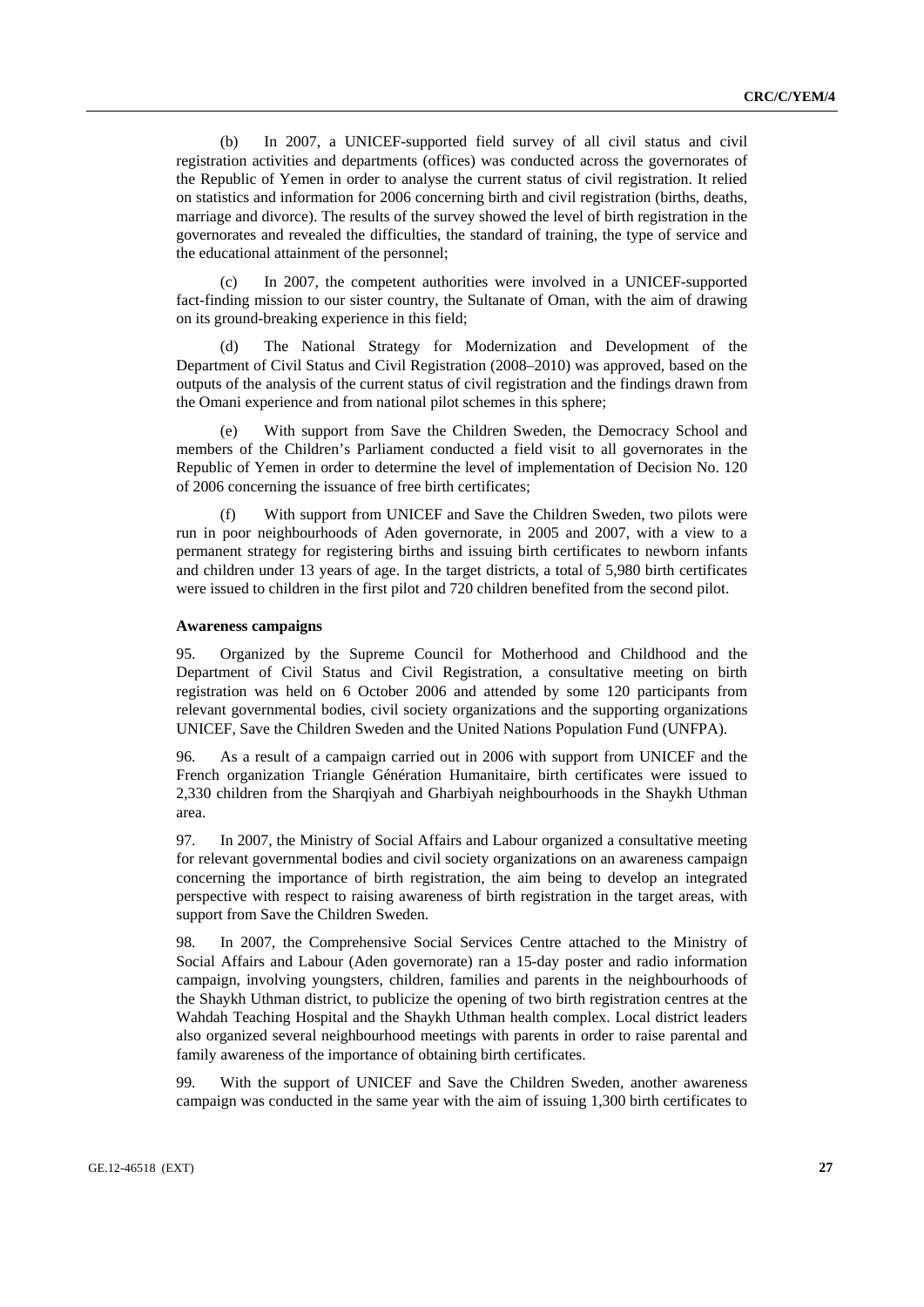children from poor neighbourhoods (Abdul Qawi, Mimdarah, Sisban and Sharqiyah) in Shaykh Uthman and Dar Sa`d (Aden governorate).

100. The geographical reach of awareness campaigns was extended in order to target poor neighbourhoods in the Lahij and Abyan governorates. As the result of an awareness campaign mounted in 2007, birth certificates were issued to 944 children in Lahij governorate and 1,802 children in Abyan governorate.

101. Also in 2007, the Comprehensive Social Services Centre organized a meeting of 20 mosque preachers and imams in the Shaykh Uthman district to sensitize them to the importance of birth registration. It likewise organized an outreach meeting for female gynaecologists, obstetricians and midwives working at the Wahdah Hospital and in the Shaykh Uthman health district.

102. In 2007, the Shawthab Foundation for Childhood and Development — an NGO printed awareness messages about the right of children to birth registration on 100,000 notebooks, which were handed out in school bags by women in the community and by the Foundation in all governorates in the Republic of Yemen. With UNICEF backing, the Foundation also sent out text messages (SMS) to raise awareness of the importance of birth registration. It likewise made a number of privately subsidized visits to schools and families in Ibb, Hudaydah and Ta`izz governorates to raise awareness of the same issue and of the need for children to obtain their full rights.

103. In 2007, the Democracy School — an NGO — conducted an awareness campaign in association with the Children's Parliament in a number of schools in the country's governorates, where it distributed leaflets explaining the right of children to a birth certificate.

#### **Capacity-building**

104. A training centre attached to the Department of Civil Status and Civil Registration was established in 2007 and has since run several training courses for personnel working in different fields in civil registry offices. The Ministry of Social Affairs and Labour also ran a training course on communication and influence for 30 such personnel in the governorates of San`a, Hajjah and Hudaydah.

105. In 2007, with support from UNICEF and Save the Children Sweden, the Social Services Centre in Aden governorate ran training courses to highlight the importance of birth registration, which were attended by a total of 234 midwives, female health supervisors, traditional birth attendants, mosque preachers, head teachers, school social workers, civil registry personnel, local council members, community figures and representatives of interested associations.

## **Difficulties and challenges**

106. The difficulties and challenges are as follows:

- The geographical nature of the Republic of Yemen;
- Poverty, high living costs, inadequate family planning and high illiteracy;
- Lack of financial resources approved for the competent authority;
- Lack of trained human resources;
- Use of the manual system for issuing birth certificates;
- The public's lack of legal awareness concerning the importance of birth certificates;
- The constant internal migration from rural to urban areas;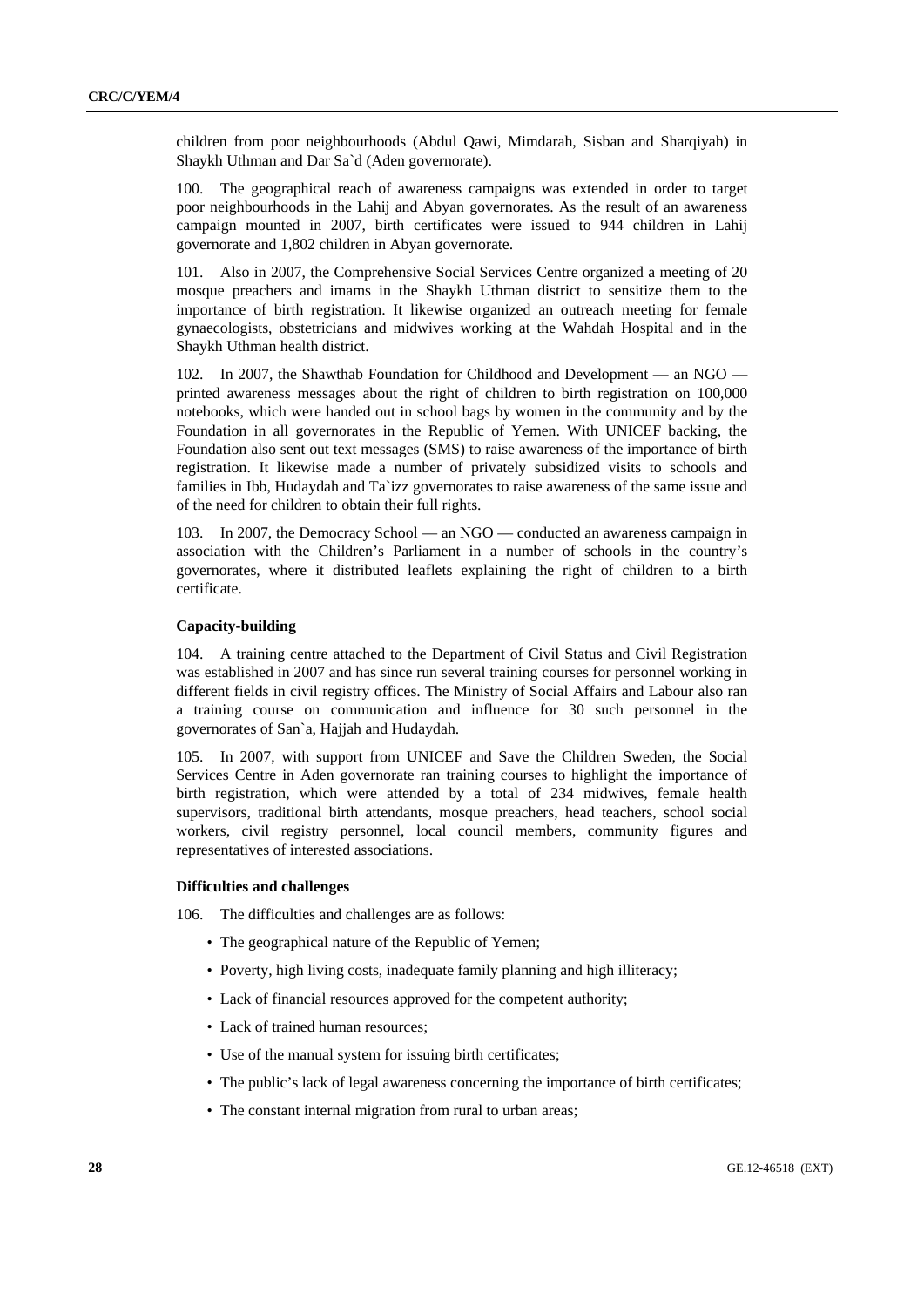- Poor coordination and integration among direct stakeholders;
- The lack of any UNFPA role in this area.

#### **Proposed future measures**

- 107. Proposed future measures include the following:
	- The establishment of a project for the automation of birth certificates;
	- The establishment of civil registry offices in hospitals and health centres in all governorates;
	- The development of an integrated work mechanism for stakeholders;
	- The establishment of an awareness unit in the civil registry and the development of planned awareness programmes;
	- The development and operationalization of mobile birth registration teams in all of Yemen's governorates;
	- The elaboration of criteria for the recruitment of personnel to civil registry offices.

## **B. Preservation of identity**

108. In addition to the information already mentioned in the previous report, pursuant to Act No. 24 of 2003, an article 10 bis was added to the provisions of the Nationality Act No. 6 of 1990. The article states: "If a Yemeni woman married to an alien divorces and is left with or becomes responsible for dependent children as a result of the spouse's death, insanity, absence or his ceasing to live with them for a period of not less than one year, such children shall in every way be treated as Yemenis, provided that they remain under the care of their mother until they attain the age of majority. On attaining this age, they shall have the right to choose between Yemeni nationality and the nationality of their father."

## **C. Freedom of expression**

109. As already emphasized, the law explicitly provides for the child's right to express his or her views freely, these views being given due weight in accordance with the age and maturity of the child. In pursuit of this principle, the Ministry of Education established a new tradition, in 2003, of engaging a cross section of basic and secondary school pupils in annual and other conferences and seminars on education in order to encourage their participation and accustom them to expressing their views on matters of interest to them. The Ministry also canvasses the views of pupils concerning the content of school textbooks in order to learn about their opinions and their problems. Moreover, the school curricula and humanities subjects in particular include information, facts and activities designed to raise children's awareness of areas for participation.

110. The Children's Parliament experiment is one of the most obvious ways of giving children the opportunity to express their views freely and discuss all manner of children's issues with decision-makers and stakeholders, whether in the Government or in donor agencies.

## **D. Freedom of association and of peaceful assembly**

111. As already underlined in the previous report, the law accords to all children the right to form associations and clubs through which they can pursue their social and cultural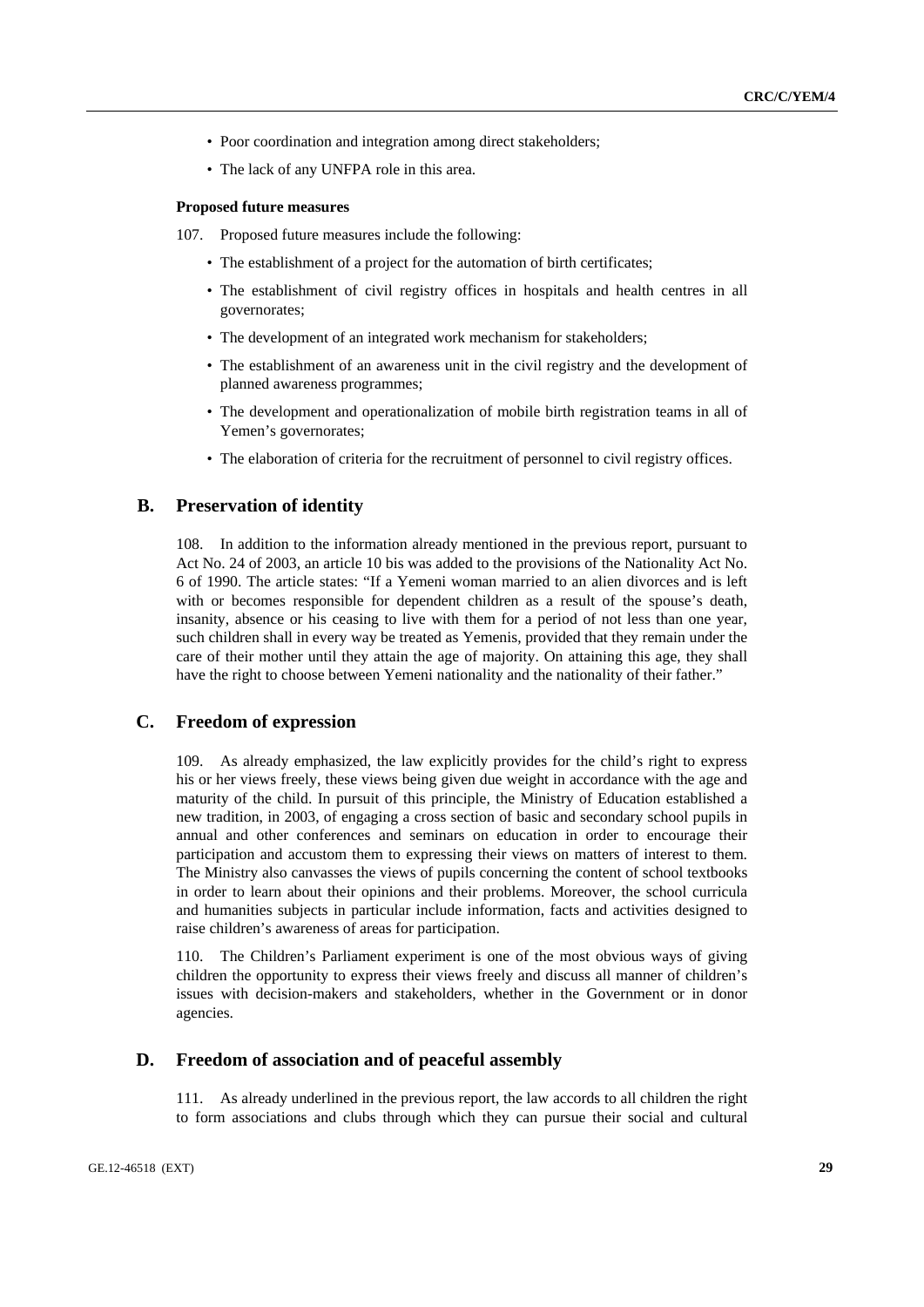activities, as befits their age and maturity, in accordance with the laws in force. Pursuant to article 151 of the Children's Act, children's clubs are social, educational, cultural and sports institutions for ensuring the social well-being of children aged between 6 and 18 years by occupying their leisure time, using sound educational techniques for doing so. Article 152 identifies a set of goals to be achieved by these clubs, as follows:

- Ensuring children's spiritual, physical, social and educational well-being during their leisure time and holidays;
- Complementing the mission of the family and school to care for and protect children from physical and psychological neglect and the risk of delinquency;
- Constructing the opportunity for children to develop holistically in all aspects, acquire new experiences and skills, and build their aptitudes as much as possible;
- Assisting children to increase their academic attainment and their absorption of knowledge and culture;
- Strengthening ties between the club and the child's family and integrating their role of sensitizing and raising the child on the basis of sound educational methods.

112. Under the terms of article 153, the State is required to establish and license children's recreational parks and gardens, which may charge a small entrance fee.

## **E. Protection of privacy**

113. The national legislation emphasizes the inviolability of privacy and the fact that no one must be deprived of his liberty. The following provisions describe the punitive measures set out in the Penal Code. Article 246 stipulates: "A term of up to three years' imprisonment hall be imposed on anyone who arrests, detains or deprives a person of his liberty by any unlawful means. The penalty shall be a term of up to five years' imprisonment if the act is committed by a public official, a person acting in that capacity, a person carrying a weapon, or two or more persons, or if the purpose is to insult the victim, or if the victim is a minor, a person suffering from insanity or mental incapacity, or if the deprivation of liberty endangered the victim's life or health." Article 247 provides that: "A term of up to three years' imprisonment or a fine shall be imposed on anyone who prepares, lends, leases or offers premises for use as an illegal prison or place of detention, without participating in the arrest, imprisonment or detention process."

114. Article 252 provides that: "Anyone who abducts, conceals or swaps a newborn child for another or makes a false claim concerning its parentage shall be liable to a term of up to five years' imprisonment." Article 253 states: "A term of up to one year's imprisonment or a fine shall be imposed on anyone who, against the wishes of the owner and in circumstances other than those provided for by law, enters a place that is inhabited or intended for habitation or an annex thereof or any place intended for keeping money or property, and similarly on anyone who remains there against the wishes of a person who has the right to remove him. The penalty shall be a term of up to five years' imprisonment or a fine if the offence was committed at night, or by using violence against persons or objects or by using a weapon, or by two or more persons, a public official or a person acting in that capacity."

115. Article 255 also provides: "A term of up to one year's imprisonment or a fine shall be imposed on anyone who unlawfully opens a letter addressed to a third party or who withholds a telegram or telephone message. The same penalty shall be imposed on anyone who misappropriates or destroys any such communications or reveals their contents to a third party, even if the communication was open when transmitted or opened in error or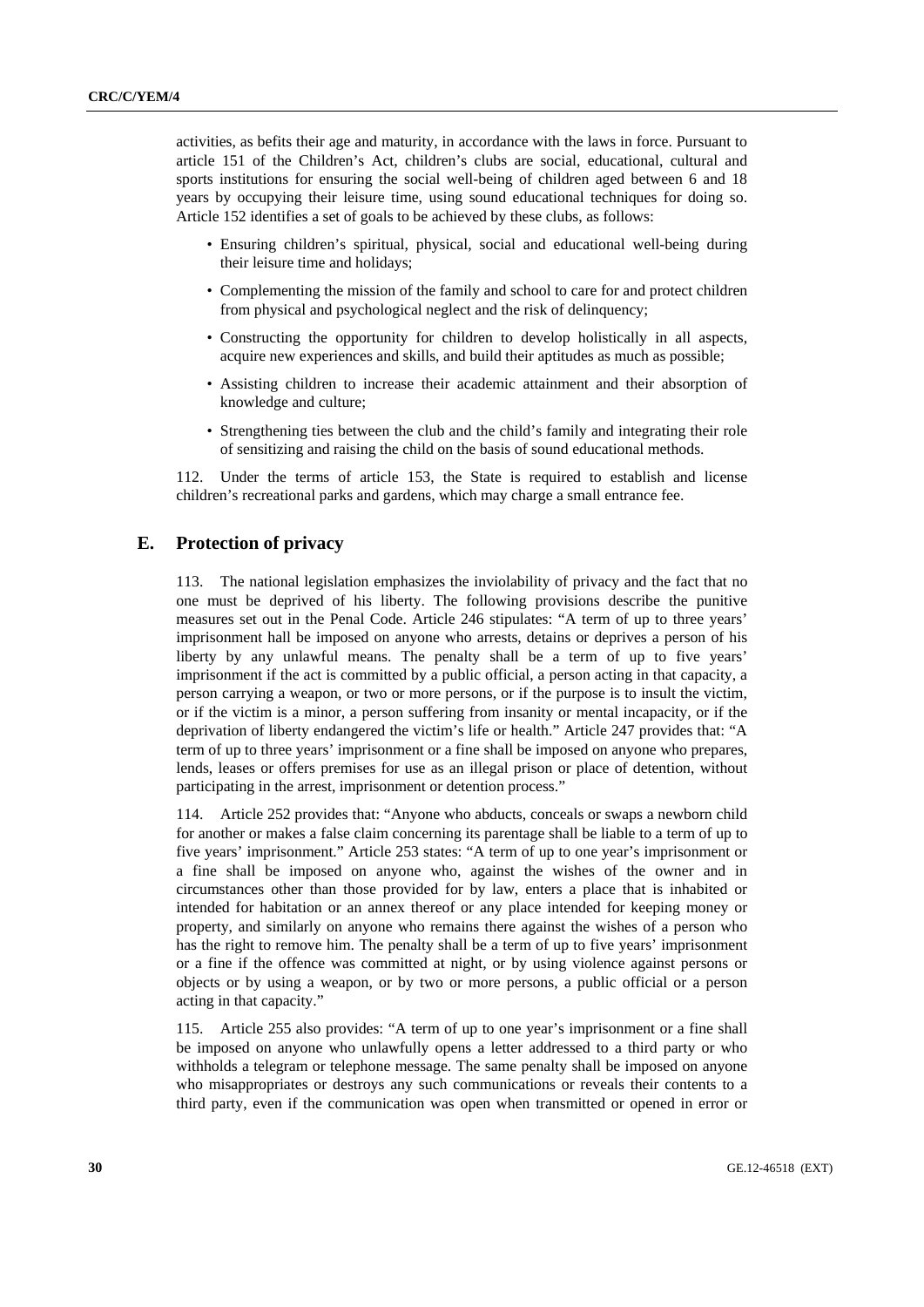inadvertently. A term of up to two years' imprisonment or a fine shall be imposed if the offence is committed by a public official in breach of the duties of his office." Article 256 states: "A term of up to one year's imprisonment or a fine shall be imposed on anyone who violates privacy by committing one of the following acts in circumstances other than those permitted by law or without the victim's consent: (a) Bugging, recording or transmitting via any type of equipment conversations conducted in a private setting or by telephone; (b) Capturing or transmitting with any type of equipment an image of a person in a public place. If the acts mentioned in the two preceding paragraphs take place during a meeting within the hearing or sight of persons present at that meeting, the consent of those persons shall be presumed. A term of up to three years' imprisonment or a fine shall be imposed on a public official who uses the authority of his office to commit any of the acts enumerated in this article. In all cases, the equipment and any other items that may have been used in the offence shall be confiscated. Similarly, any recordings obtained as a result of that offence shall be erased or destroyed."

116. Article 257 further provides: "A term of up to two years' imprisonment or a fine shall be imposed on anyone who broadcasts, facilitates the broadcasting of or uses, even if not in public, a recording or a document obtained by any of the means stated in the preceding article or without the owner's consent. A term of up to three years' imprisonment shall be imposed on anyone who threatens to disclose material obtained by any of the means referred to in order to induce a person to perform or refrain from an act. A term of up to five years' imprisonment shall be imposed on a public official who uses the authority of his office to commit any of the acts stated in this article. In all cases, the equipment and any other items that may have been used in or obtained as a result of the offence shall be confiscated. Similarly, any recordings obtained as a result of the offence shall be erased or destroyed."

117. Article 258 also stipulates: "A term of up to one year's imprisonment or a fine shall be imposed on anyone who, by virtue of his occupation, trade or position, holds confidential information that he discloses in circumstances other than those permitted by law or that he uses to benefit himself or another person, unless he was authorized to disclose or use that information by its owner. The penalty shall be a term of up to three years' imprisonment if the offender is a public official who held confidential information during, on account of or in connection with the performance of his office."

### **F. Access to appropriate information**

118. During the period 2003–2007, the media channels were committed to: shaping positive outlooks and attitudes; establishing the media mission to strengthen essential cooperation and the responsibility of the State and society to protect children's rights and children; reinvigorating themselves constantly in order to enrich the thematic and technical content of programmes and treat them as priorities in the context of the media mission; raising awareness of the concepts underlying Universal Children's Day and the provisions of the Convention on the Rights of the Child; enhancing understanding of the media approach to developing human rights awareness; informing children and the Yemeni public about human rights through a diverse range of models for radio and television programmes focused on the upbringing, care and education of children and on means to social wellbeing and health, covering such issues as nutrition, inoculation against childhood diseases and the role of the family in programmes dedicated to children and the family; and enabling children and families to communicate their ideas and views via the media on trends in support of a firmly established rule of law, equal rights for all segments of society, without discrimination, in particular public, private and personal freedoms, and the efforts of official and civil institutions to protect against human rights abuses.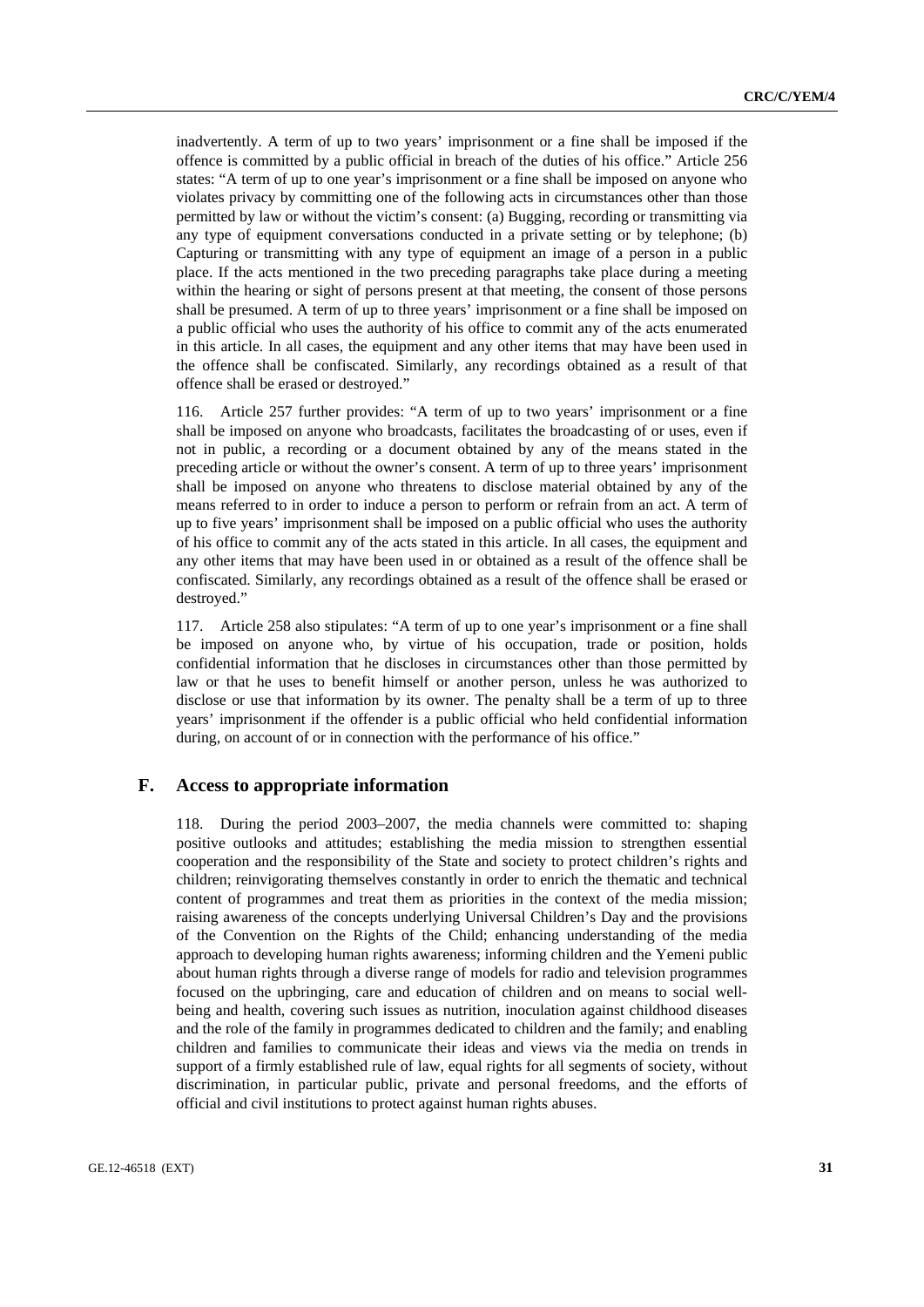119. Overall, the steps and measures implemented were typically significant and monitored through plans for specific programmes with the aim of strengthening the foundations of the satellite media channels (Yemen, Yamaniyah, Al-Iman and the youth-, education- and tourism-oriented Sheba), Channel One (San`a) and Channel Two (Aden), and local radio stations. This was reflected in the media's mission to promote the positive aspects of our Yemeni society, foster social change and join effectively with stakeholders in creating enabling processes. UNICEF documents and literature on child welfare, child rights protection and children's issues and aspirations have benefited the radio and television media by helping them to chime with these groups and address their concerns without overstating them in a manner divorced from the reality of their lives and circumstances. On the contrary, the audiovisual media are attuned to that reality as it stands and take into account the fact that linkage of the appointed tasks and objectives of developing the media mission with the enrichment of information awareness material for children and families will enable them to captivate and attract the largest possible child audience.

120. In this context, care has been taken to ensure that the programme material for children and families meets their knowledge needs by developing indicators in which the broadcasting hours for those programmes are broken down into daily, weekly and annual figures in line with the needs of all audience groups and in order to cater to their gender, age and cultural specificities and geographical distribution. Focus was placed on raising awareness, playing an effective role in family protection and assistance, changing social biases against women, and shaping attitudes to encourage a fall in the reproduction rate, in accordance with the following objectives:

 (1) Promoting the well-being of the family as the nucleus embodying the natural and fundamental unit of society; advocating protection of the child's right to development; and controlling the causes that force youngsters into the labour market;

 (2) Changing the pejorative attitude towards women so that they can be effective partners in comprehensive development;

 (3) Highlighting the consequences of the population problem for extending the poverty cycle so as to help in persuading citizens to take on board the idea of having small families;

 (4) Keeping up with the State's concerns to improve living standards for the population, fight poverty and broaden the scope of social security;

 (5) In the context of devoting attention to the family's enjoyment of physical and psychological health, protecting the health of the environment; stepping up awareness efforts to prevent epidemic, endemic and transmissible diseases, in particular AIDS and hepatitis; instilling religious, moral and cultural values that promote protection of our country's environmental health; and instilling in individuals the duty and responsibility to avoid extremism and terrorism in all of its forms and manifestations.

121. The types of programmes do not cater for the volume and kind of tasks to be addressed in accordance with the annual media plans, and the need to increase the indicators for these programmes dealing with family- and child-related issues was often brought home to stakeholders in the two channels. A breakdown of the annual broadcasting hours for these items is shown in table 9.

122. In this context, table 10 categorizes the kind of themes and topics addressed in children's programmes, the correlation with issues addressed in a sample of children's programmes and the programmes on each media channel since 2003. Although the names of the programmes may have changed, the programmes themselves and their content remained clear-cut as at 2007 (see table 10).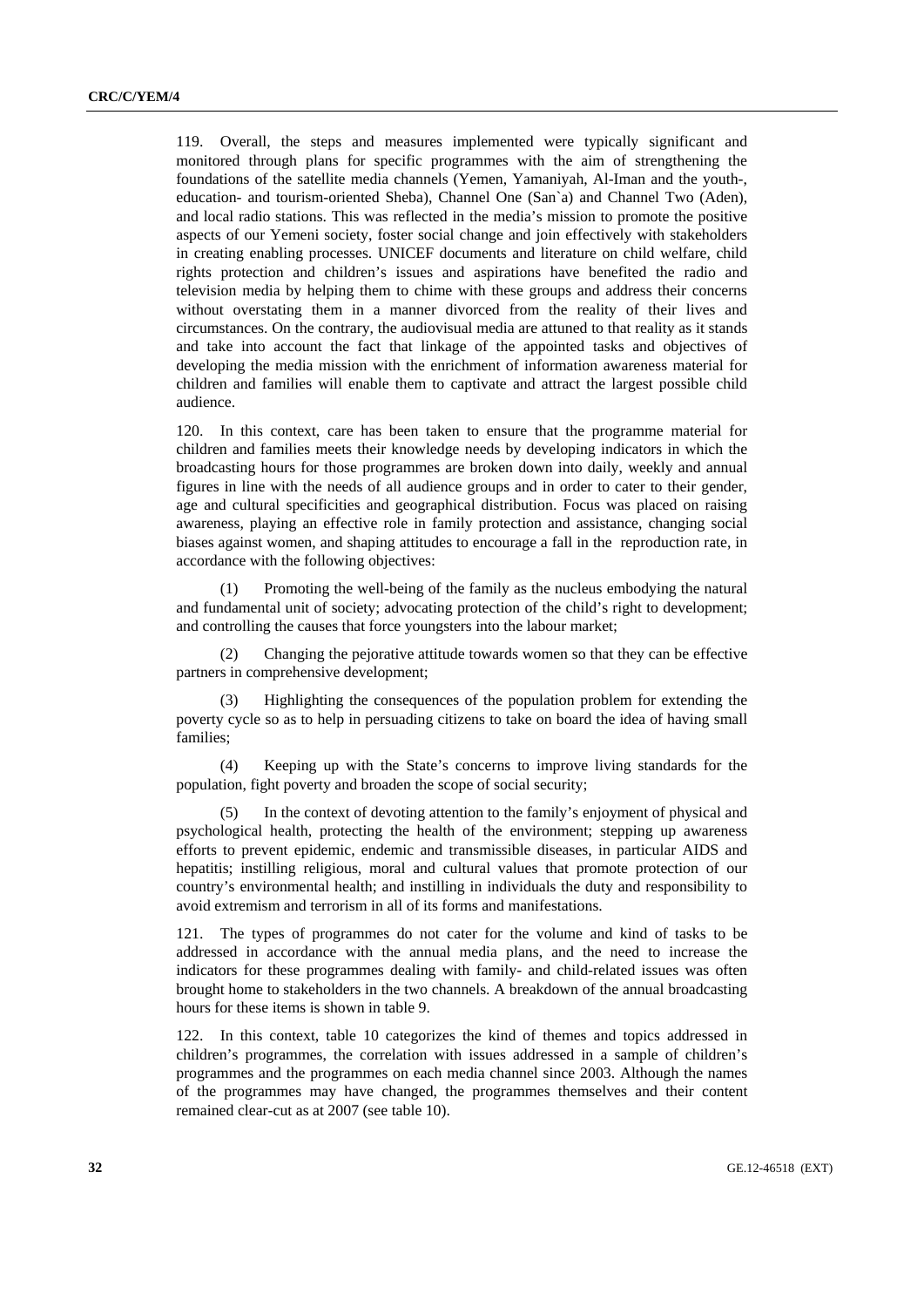123. The development of cultural awareness and information lies at the forefront of children's programmes. A diverse range of information is presented on the country and on children's games, for instance. The programmes also take on board children's issues and views and bring out children's personalities and aptitudes (see tables 11, 12 and 13).

124. The categorization of topics in programmes for women, children, mothers and families shows that most of the air time in the sample programmes was devoted to providing advice to raise awareness of the benefits of a complete and healthy diet for mothers and children during pregnancy and childbirth; raising prevention awareness; interacting with national campaigns offering guidance on issues and problems; promoting girls' education and literacy; delivering health, dietary and environmental advice; discussing the issues of high bridal prices, revenge and carrying weapons; and developing religious instruction and guidance aimed at enhancing religious virtues in transactions and behaviour. The media channels have sought to address these problems in programming cycles within the framework of drama programmes and materials.

125. With respect to the mission of the audiovisual media, a careful examination of the amount of air time devoted to such programmes by the two television and two radio channels conveys the sense that social issues and problems are a high priority (see table 14, which shows themes by radio and television station).

126. Concerning air time indicators for programmes aimed at raising awareness of children's rights, it is obvious from a comparison of 2003 with 2007 that more of these programmes were broadcast, particularly in 2007. Indeed, the audiovisual media have devoted extensive air time to them (see table 15, which shows the air time devoted to family and children's programmes on local television and radio channels).

## **G. The right not to be subjected to torture and other cruel, inhuman or degrading treatment**

127. Yemen ratified the two Optional Protocols to the Convention on the Rights of the Child (on the involvement of children in armed conflict and on the sale of children, child prostitution and child pornography) in 2004.

128. Concerning draft amendments to national laws relevant to child rights, existing clauses were amended or deleted and new clauses and entire sections were added as a result of the review process, as in the case of the Penal Code, to which a section was added to cover offences relating to child smuggling and the exploitation of children for begging or sexual purposes.

129. The penal provisions generally protect the right to physical integrity and prescribe stringent penalties for anyone who violates or diminishes that right, as follows:

- Article 243 of the Yemeni Penal Code provides for the punishment of physical assault, stating that: "A retaliatory punishment (*qisas*) identical to the crime itself shall be imposed on anyone who subjects another person to any kind of assault that causes a physical disability";
- Article 166 of the Penal Code also provides for the imposition of a strict penalty of 10 years' imprisonment on anyone who tortures another person, forces him to make a confession or uses cruelty or violence in dealing with him;
- These and other provisions in the same chapter set out the penalties for an attack on a person's life and for physical assault, regardless of whether the person is a minor or an adult and of whether the attack was deliberate or accidental. A retaliatory punishment (*qisas*), payment of blood money (*diyah*), indemnity for bodily injury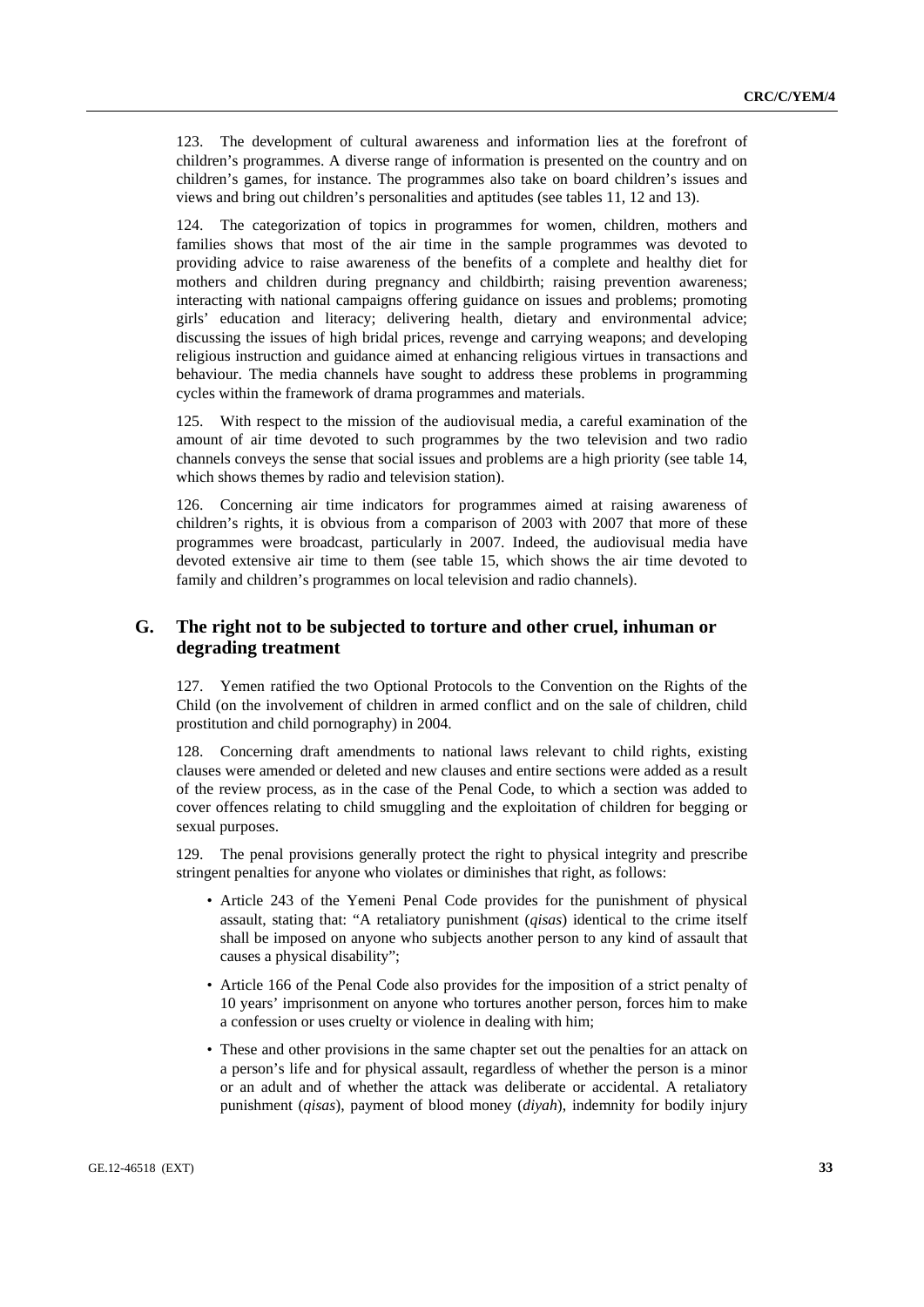(*arsh*) or imprisonment is mandatory in the case of anyone who perpetrates an act that damages a person's life or his physical or mental integrity;

- The Penal Code contains the following provisions: Article 238: "Anyone who accidentally causes the death of another person shall be liable to payment of blood money (*diyah*). The offender may furthermore be liable to a discretionary penalty (*ta`zir*) of imprisonment for a term of up to three years or a fine. If the offence occurred as a result of the offender's breach of the rules of his office, profession or vocation or his violation of laws and regulations, or if he was under the influence of alcohol or narcotic drugs when the incident occurred, the discretionary penalty (*ta`zir*) shall be imprisonment for a term of up to five years.";
- Article 239: "Anyone who deliberately performs an abortion without the woman's consent shall be liable to payment of an indemnity for the death of a foetus (*ghurrah*), amounting to one tenth of the blood money (*diyah*), if the foetus was aborted fully formed or if it died in her womb. If the foetus is aborted alive and dies, the offender shall be liable to payment of full blood money (*diyah*). In either of these cases, the offender shall be liable, in addition to the above, to a discretionary penalty (*ta`zir*) of imprisonment for a term of up to five years. If the performance of the abortion results in the mother's death, or if the person performing the abortion is a physician or midwife, the discretionary penalty (*ta`zir*) shall be a term of up to 10 years' imprisonment.";
- Article 240: "If an abortion is performed with the woman's consent, the perpetrator shall be liable to payment of an indemnity for the death of a foetus (*ghurrah*) or of full blood money (*diyah*), as the case may be. In this instance, the women shall not be entitled to any part of the indemnity (*ghurrah*) or blood money (*diyah*). If the mother dies, the perpetrator shall be liable to the payment of blood money (*diyah*) for accidental death. If the woman performs the abortion herself, she is liable for the blood money (*diyah*) or indemnity (*ghurrah*), as the case may be. There shall be no punishment if a competent physician decides that the abortion is necessary to preserve the life of the mother.";
- Article 241: "Anyone who subjects a person to any kind of physical assault that unintentionally causes the person's death shall be liable to payment of blood money for quasi-intentional killing (*diyah mughallazah*) and a term of up to five years' imprisonment.";
- Article 242: "A permanent disability is one where the injury results in the permanent severance, separation, partial amputation or loss of function of a limb or the total or partial impairment of a sense. Any serious deformity that cannot normally be remedied shall be deemed a disability.";
- Article 243: "A retaliatory punishment (*qisas*) identical to the crime itself shall be imposed on anyone who subjects another person to any kind of physical assault, deliberately inflicting a permanent physical disability by breaking one of that person's joints, plucking out an eye, amputating an ear or inflicting a quantifiable bodily injury. If the offending act is confined to impairment of the functioning of a limb or sense, but the form thereof remains intact, or if retaliatory punishment is prohibited or abated, without the assailant having been given a free pardon, the penalty shall be payment of blood money (*diyah*) or indemnity for bodily injury (*arsh*) and a term of up to seven years' imprisonment. If, however, the assault results in a permanent disability which the offender had no intention of causing, the penalty shall be a term of up to three years' imprisonment in addition to payment of blood money (*diyah*) and an indemnity for bodily injury (*arsh*), as the case may be.";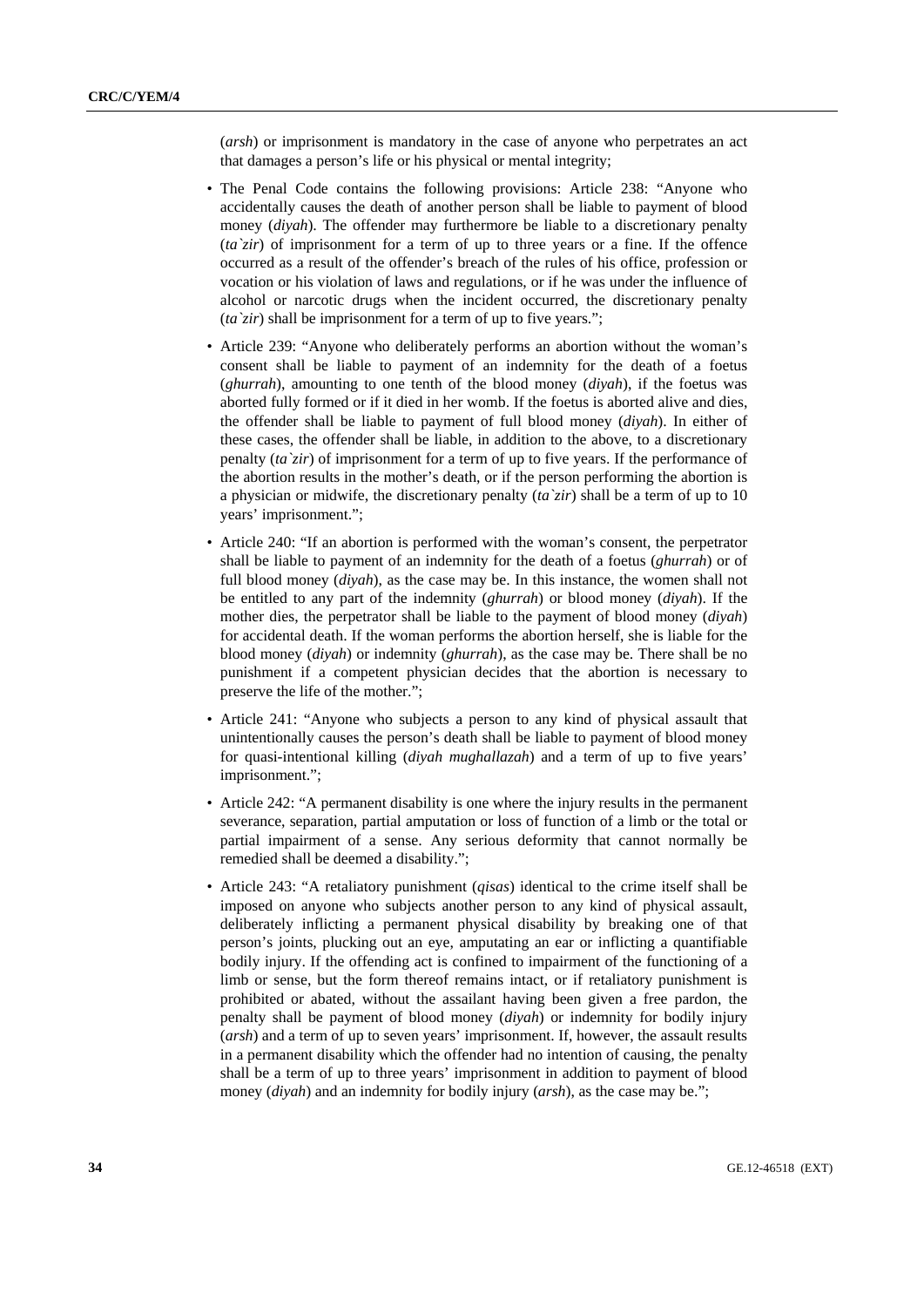- Article 244: "A penalty of indemnity for bodily injury (*arsh*) and up to one year's imprisonment, or the indemnity plus a fine, shall be imposed on anyone who subjects another person to a physical assault of any kind, inflicting an injury that cannot be quantified or damaging that person's health. If the assault gives rise to an illness or state of incapacity lasting up to 20 days, the penalty shall be a maximum of three years' imprisonment or a fine, in addition to the penalty of indemnity for bodily injury (*arsh*) if the assault gives rise to an illness or state of incapacity lasting more than 20 days.";
- Article 245: "Anyone who injures another person accidentally shall be liable to payment of blood money (*diyah*) or indemnity for bodily injury (*arsh*), as the case may be, and a term of up to one year's imprisonment or a fine, if the offence gives rise to a permanent disability. If the offence occurred as a result of the offender's breach of the rules of his office, profession or vocation or his violation of laws and regulations, or if he was under the influence of alcohol or narcotic drugs when the incident occurred, the penalty shall be a term of up to two years' imprisonment or a fine."

130. Concerning torture and child discipline, article 146 (c) of the Children's Rights Act provides that the State, acting through the Ministry of Social Affairs and the Supreme Council for Motherhood and Childhood, "shall protect children from ill-treatment and exposure to physical torture and bring to justice anyone who subjects children to such acts, taking into account the legitimate and legal right of parents to discipline their children".

131. The draft amendments included the addition of an article entitled "Restriction of the right to impose discipline", which provides as follows:

- "(a) The right to impose discipline shall in no way justify the following acts:
	- The infliction of a severe beating which causes a disability or wounds;
	- Disfigurement or the amputation of a limb;
	- Burning or the use of materials that damage or affect the body;
	- Denial of food or drink;
	- Expulsion from the home;

 (b) A term of up to five years' imprisonment and a fine of up to 50,000 Yemeni riyals (YRI) shall be imposed on any person entitled to discipline a child who commits any of the offences listed in paragraph (a), without prejudice to the victim's right to claim payment of blood money (*diyah*) or an indemnity for bodily injury (*arsh*), as the case may be."

## **VI. Family environment and alternative care**

## **A. Parental guidance**

132. The Constitution and Yemeni law affirm that the family is the natural place and the fertile setting for the child's healthy development. It is the fundamental unit for building society and it falls to the State to guarantee a decent family life by creating conditions conducive to family cohesion and by providing access to essential services and to education and health facilities. The State seeks to develop parental guidance programmes through:

• Literacy and adult education programmes, from which over 124,080 persons benefited during the reporting period, 91 per cent of them female;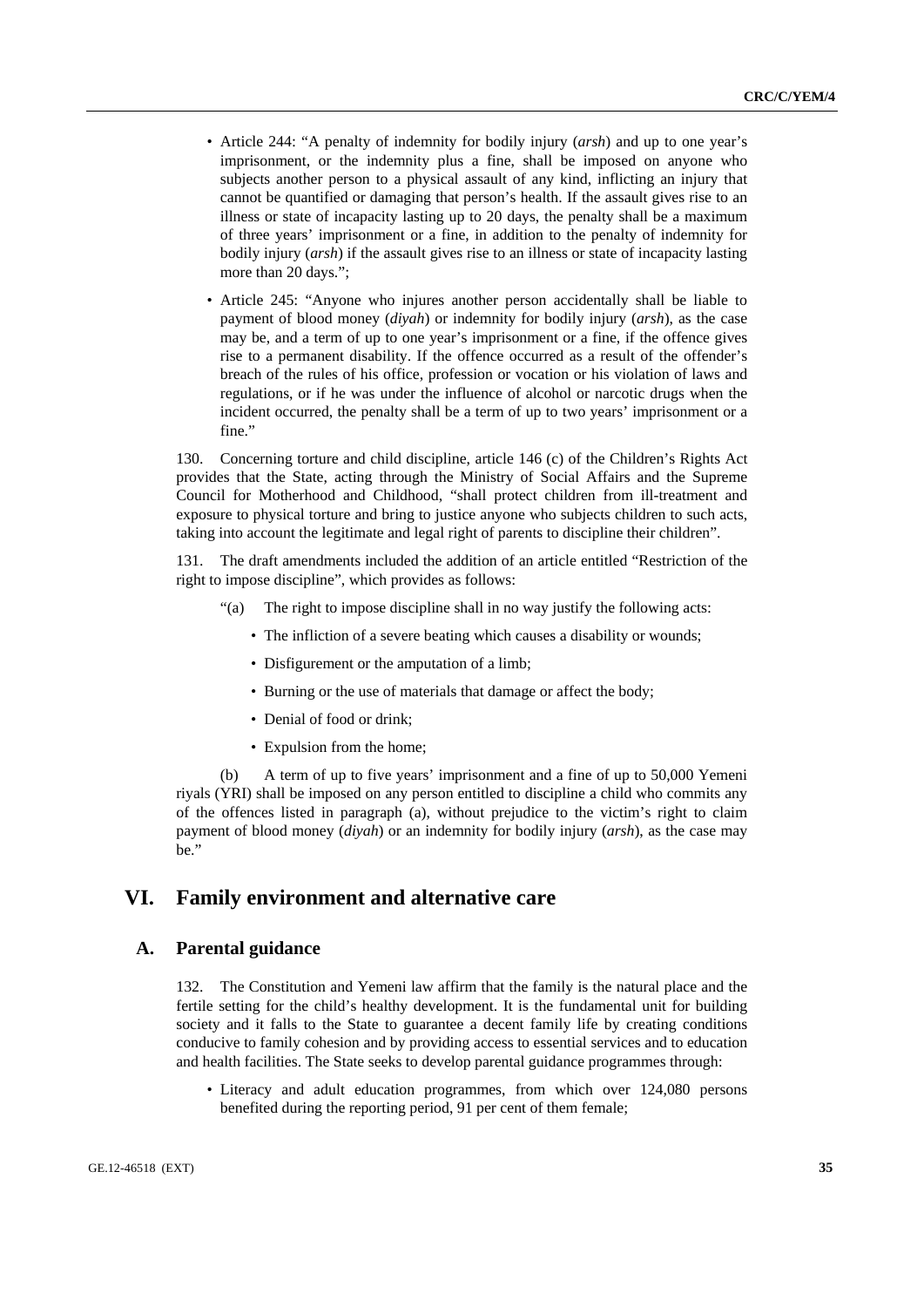• Family counselling programmes offered by the Ministry of Social Affairs and Labour on the issues of early marriage, the harms of discrimination against children, and safe maternity, from which 1,200 families benefited. A total of 50,000 leaflets on those same issues were also published and circulated, together with 2,500 leaflets on health and breastfeeding rights, and advice on legal, family and social matters was provided to 1,300 families.

133. In addition, the Ministry of Social Affairs and Labour ran a training programme for female instructors on raising awareness of children's rights within the family, with over 6,000 families reaping the benefit during the reporting period.

134. The Ministry's Comprehensive Social Service Centres in San`a and Aden also play a part in delivering health and education advice and awareness-raising to families and children. Approximately 4,000 households, comprising 14,029 individual parents and children, used these services during the period 2003–2007.

### **B. Parental responsibilities**

135. The law affirms the role of mothers and fathers (parents) in shouldering the responsibility for the child's protection, care, survival and development. The law also guarantees to every child the enjoyment of his or her legitimate rights, in particular the right to establish his or her parentage, to be breastfed, nurtured and maintained, and to see his or her parents in order to promote the idea that the father and mother are jointly responsible for the child's care and upbringing. The State seeks to support parents in fulfilling their role through a number of programmes and activities.

136. Concerning the impact of polygamy on a child's upbringing and development, an academic researcher worked in collaboration with the Women's Centre at the University of Aden to produce a scientific study, which was presented at an international women's conference held at the University in February 2006. The study dealt with the psychological and social effects of polygamy on women and children, concluding with suggestions for ensuring that children receive attention from their fathers and mothers and for creating a loving and affectionate relationship among siblings from different mothers.

## **C. Separation from parents**

137. The national legislation asserts the importance of catering to the best interests of the child when it comes to determining his or her situation in the event that the parents separate. The draft legal amendments include an important modification, adopting the principle of equality and non-discrimination and affirming the interest of the child in determining his fate by extending the period of custody to 13 years instead of 9 for both males and females, unless the child's interests require otherwise. The reason for so doing is to prolong the right to custody in the interest of the child (proposal for the amendment of article 28 of the Children's Rights Act).

138. The personal status courts adjudicate family disputes in accordance with the Personal Status Act, following a number of procedures when taking decisions on cases, in particular:

- Hearing witnesses concerning the social circumstances and identifying the most appropriate guardian or carer so as to ensure that the best interests of the child are taken into consideration;
- Listening to the child's views before taking a decision on the case and, in so doing, taking steps to guarantee the child's safe and age-appropriate participation.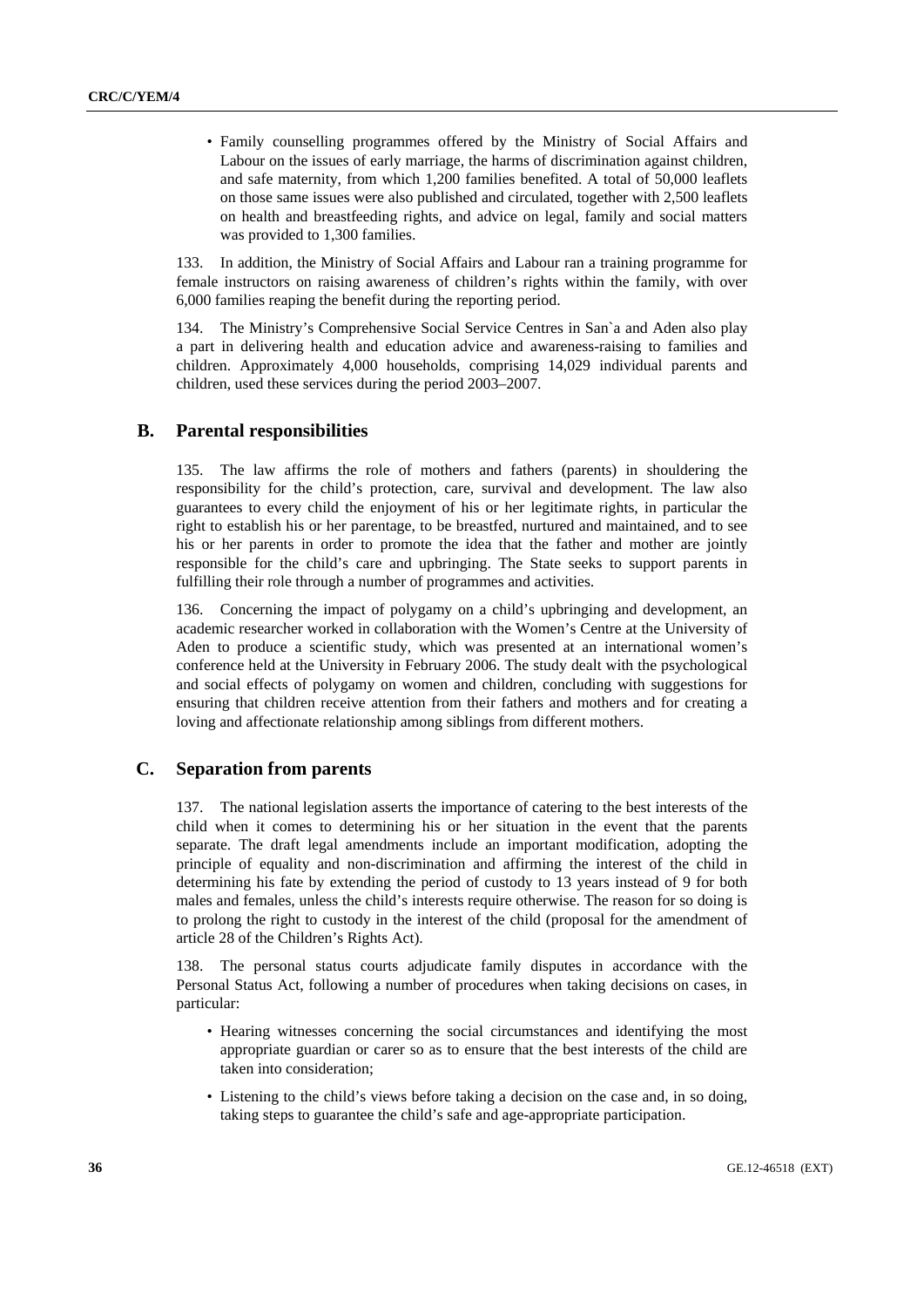## **D. Family reunification**

### **E. Recovery of maintenance for the child**

139. The measures taken in this regard were mentioned in the previous report.

## **F. Children deprived of a family environment**

140. The Supreme Council for Motherhood and Childhood and the Ministry of Social Affairs and Labour are working with SFD, UNICEF and Save the Children Sweden to set up an alternative family care system and establish its referential, legislative and executive frameworks.

### **Measures taken**

141. Children deprived of a family environment have access to temporary or permanent care services provided by social protection homes and centres, which is to say:

- Orphanages;
- Social guidance homes;
- Centres for street children;
- Comprehensive social services centres;
- Centres for the protection of child victims of smuggling.

142. Work is under way to develop a unified regulation for government- and NGO-run orphanages that includes quality standards and procedures for alternative care and the programmes and services delivered by these institutions, building on general child rights principles (in accordance with the Committee's recommendation contained in paragraph 50 (b) of its concluding observations).

143. The situation of children in orphanages is monitored and evaluated through inspection and supervisory visits by the concerned authorities, human rights organizations and the Children's Parliament. Assessments are also carried out and awareness and training programmes are organized for the benefit of persons working with orphans in order to assist monitoring of the situation of children in these institutions.

144. In recent years, orphan care services have been expanded through the establishment of new government-run orphanages and through enhanced cooperation with civil society organizations in that they have been entrusted with the management and operation of some of these orphanages. The Government also provides facilities and support for NGOs engaged in setting up new orphanages. A comparison of the number of government- and NGO-run orphanages between 2005 and 2007 shows a clear increase of 200 per cent; there were 12 of these institutions in 2005 and 31 in 2008.

### **Direct social care services for orphans placed in orphanages**

145. Social care services for orphans (accommodation, clothing, education and activities) are delivered directly and in an integrated manner in both government- and NGO-run orphanages. In the Republic of Yemen, there are 31 homes and centres for orphans run by the Government, NGOs or in partnership between the two.

- (a) *Government-run orphanages*
	- Eight orphanages under the Ministry of Social Affairs and Labour;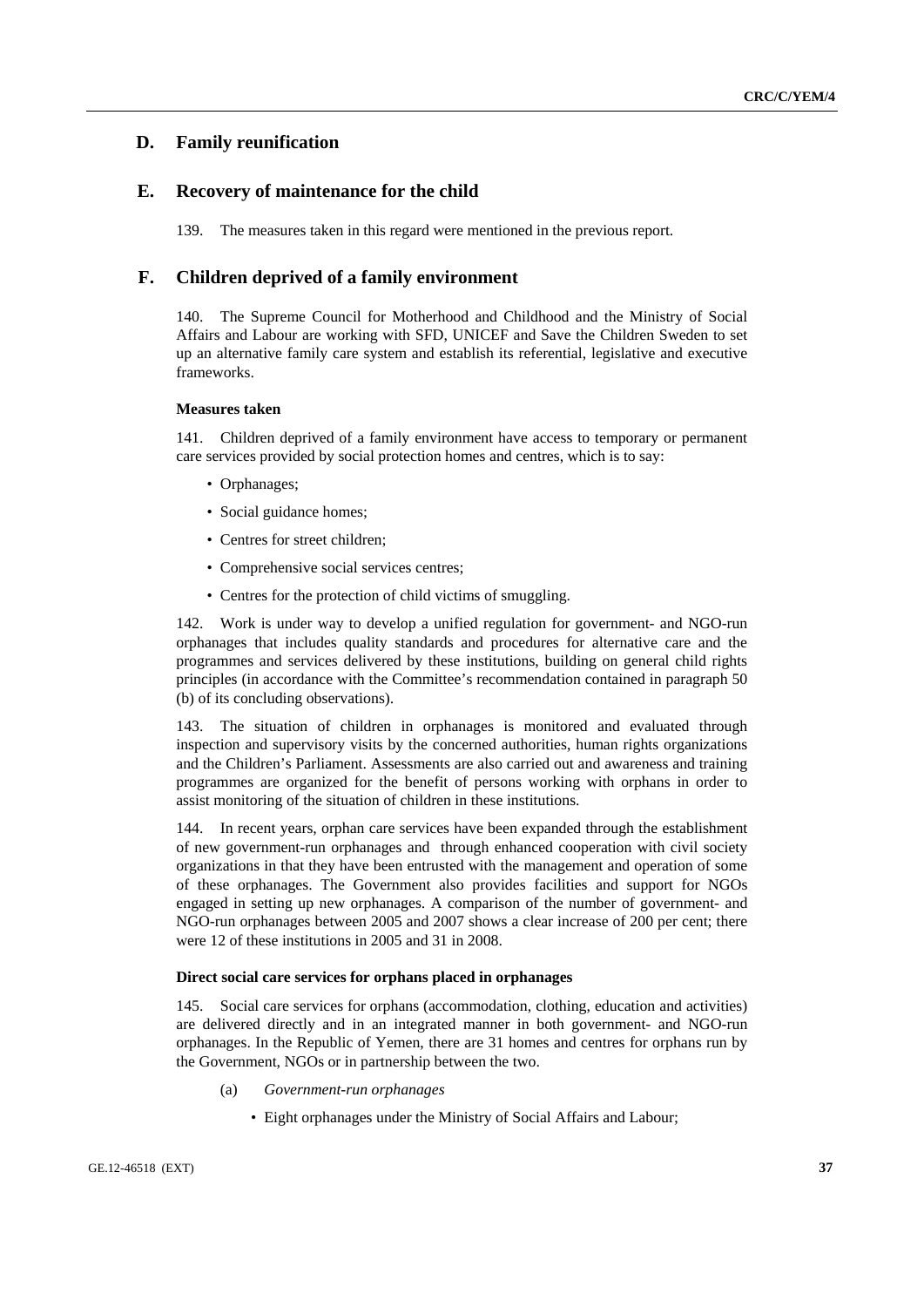• Two orphanages under the Ministry of Education.

(Table 17 shows government-run orphanages, their capacity, the governorates where they are located, the oversight entities and the support entities).

(b) *NGO-run homes and centres for orphans, of which there are 21.*

146. These homes belong to NGOs and civil society organizations and some of them are supported by the Government, as follows:

- 3 homes run jointly by the Government and NGOs;
- 18 homes and centres run fully by NGOs.

147. Some of these homes provide full (permanent live-in) education and rehabilitation care services and some are day centres offering care, education and rehabilitation services and other activities, after which the orphans return to spend the night with their families.

148. Tables 16 and 17 show the number of orphanages run by the Government, NGOs or in partnership between the two in the Republic of Yemen, offering either full care services, including permanent accommodation, or day services and activities only. They also show homes run jointly by the Government and NGOs and homes supported by the Ministry of Social Affairs and Labour and the Social Welfare Fund.

149. An important future approach to the care and rehabilitation of orphans is to implement the activities set out in the electoral programme of the President of the Republic and falling within the remit of the Ministry of Social Affairs and Labour, together with the activities included under the National Strategy and Plan of Action for Children and Youth. The key activities in this sphere involve, inter alia, expanding orphan care, encouraging families to foster orphans, enrolling orphans in education, vocational rehabilitation and training, and building the capacities of persons working with orphans so that they are well placed to deliver proper care and psychosocial recovery services.

## **G. Family foster care (***kafalah***) for orphans**

150. Family foster care (*kafalah*) is provided for orphans and is the ideal system in cases where the orphan has relatives or a family with whom he or she lives. Social services and assistance are delivered to children living in single-parent households and children in the poorest groups, as follows:

 (1) Social security assistance (Social Welfare Fund): The Fund provides social security assistance in accordance with the Social Welfare Act to a number of social groups and segments (see table 18, which shows the number of users of the services of the Social Welfare Fund as at the end of 2007);

 (2) Food assistance is provided for orphans by the Ministry of Education: Meals are provided for orphans attending regular schools or boarding schools. An estimated 5,000 orphans benefit annually from the Ministry of Education's school meals programme;

 (3) NGO-sponsored orphans in family foster care: Under this system, NGOs provide a monthly allowance to cover the living costs of orphans being cared for in foster families, including food, health and education expenses. There are no accurate official statistics, however, on the number of NGO-sponsored orphans in family foster care, although the available information indicates that they number about 40,000;

 (4) Comprehensive social services (Comprehensive Social Services Centres): The Comprehensive Social Services Centres provide a diverse range of health, educational, social and awareness services for various groups of children and their families. These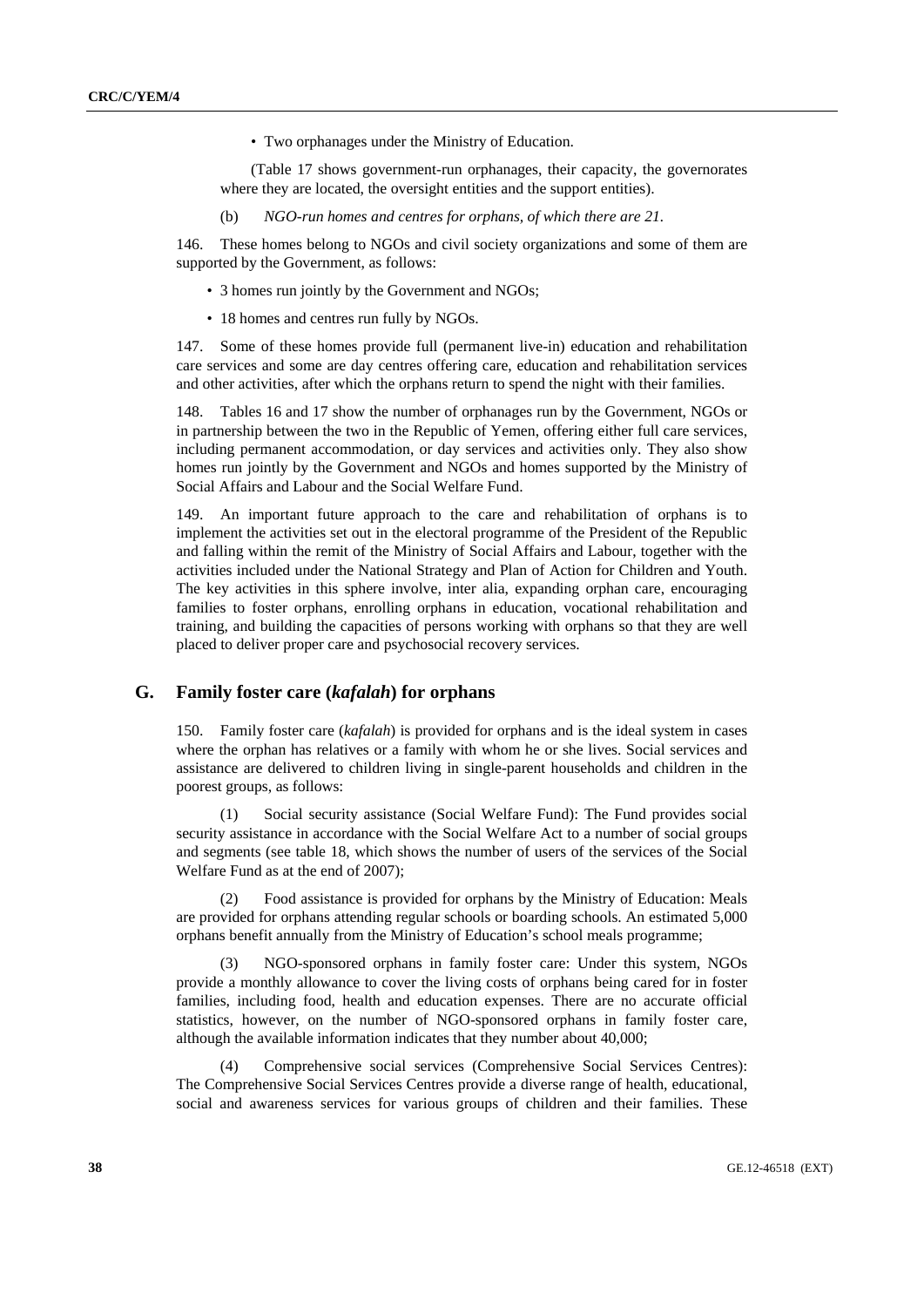groups include street children, school dropouts, child workers, orphans, children from marginalized groups (the Akhdam) and children with disabilities, in addition to the families of these groups of children.

 Since their establishment in 2002, the two centres have successfully delivered health, educational and social services and assistance to at least 3,764 children.

### **H. Transfer of children abroad**

151. The measures taken in this regard were mentioned in the previous report.

### **I. Ill-treatment and neglect**

152. The Supreme Council for Motherhood and Childhood addresses the matter of illtreatment and neglect as a priority in its plans and programmes via the networks established under its auspices. Numerous activities are currently in progress, including a comprehensive study on ill-treatment and neglect of children in the family, school and workplace settings. The Government has also developed programmes to assist child beggars and street children and has set up special accommodation centres for them. Steps are under way to follow up on the institution of an effective system for ultimately increasing the penalties for ill-treatment and neglect, which are designed to serve as a deterrent and are included in the draft legal amendments.

153. Periodic surveys of child workers are also conducted in order to determine whether they are subjected to any ill-treatment and children are protected in the workplace if the fundamental rights set out in the Labour Code and the Children's Rights Act are denied to them. Social protection institutions, the Ministry of Health and NGOs work in coordination to deliver mental health services to victims of ill-treatment and neglect.

154. The key measures taken by the Government to protect children from violence, illtreatment and neglect are described below.

#### **Plans and strategies**

155. Approved in 2006, the National Strategy for Children and Youth takes on board the issue of violence against children, setting out a key intervention for tackling such violence, as reflected in the implementation plan for children and youth, which has a core focus on combating violence against children in the 6-14 age group. The plan's other core areas of focus also take into account the ingredients for a child-protective environment (the National Strategy for Children and Youth is annexed hereto, together with the implementation plan for children and youth).

156. A draft national action plan for combating violence against children has been prepared on the basis of the National Strategy for Children and Youth and the recommendations of the World Report on Violence against Children. A draft national action plan for ending FGM has also been prepared and is in the course of being approved. A national action plan to combat child smuggling was likewise discussed and the plan's activities are now being implemented.

### **Studies and research**

157. In order to obtain information on violence against children, the Supreme Council for Motherhood and Childhood has conducted a number of studies, including, for example:

• Violence against women: a social study of selected rural and urban areas;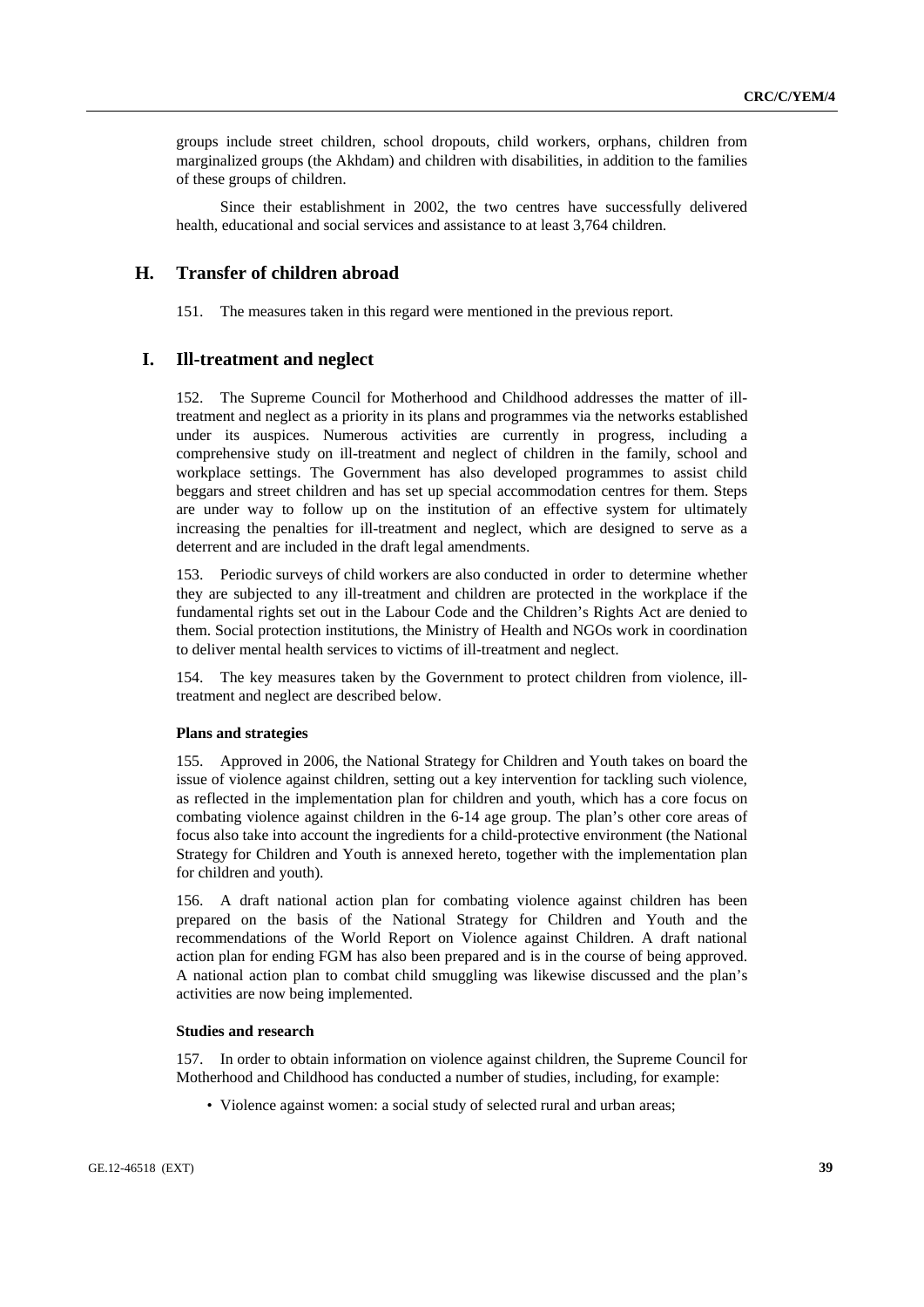- Street children in Yemen;
- Child abuse.

158. Various governmental bodies and NGOs have also conducted a number of other studies, including, for example:

- Early marriage;
- Behavioural problems among children in basic education;
- "No to discrimination and no to punishment";
- Violence in Yemeni schools;
- Violence and its impact on educational attainment;
- Child smuggling: a study of the situation in Mahwit and Hajjah governorates;
- Child smuggling: a study of services for child victims of smuggling;
- An analytical study of FGM:
- Violence against girls.

159. Two studies assessing the problem of child smuggling in Yemen and a study on child poverty are currently being prepared. Yemen additionally responded to a questionnaire for a United Nations study on violence against children, providing ample information on all of the matters covered in the questionnaire.

### **Capacity-building**

160. In addition to introductory human rights courses and workshops, several capacitybuilding training courses have been organized for those in governmental bodies and various NGOs who deal with children, namely:

- Ministry of Education mentors in the Peace Ambassadors Programme (on the subject of alternatives to corporal punishment);
- Administration of justice personnel (Ministries of the Interior and Justice)
- Personnel in the print and audiovisual media;
- Hands-on educators in health centres and civil society organizations that are in direct and ongoing contact with families;
- Social workers in social welfare institutions;
- Personnel at the temporary protection centre (on the subject of psychological support for and social reintegration of victims of smuggling).

161. A three-day workshop was also held in March 2005 for 70 head teachers, social workers, instructors and first-grade teachers at the central and local levels. Violence against school students and its relationship with the role of the family and school was discussed and a number of field studies were presented on violence against children in schools, its relationship with children's psychological and behavioural problems and ways of combating school violence.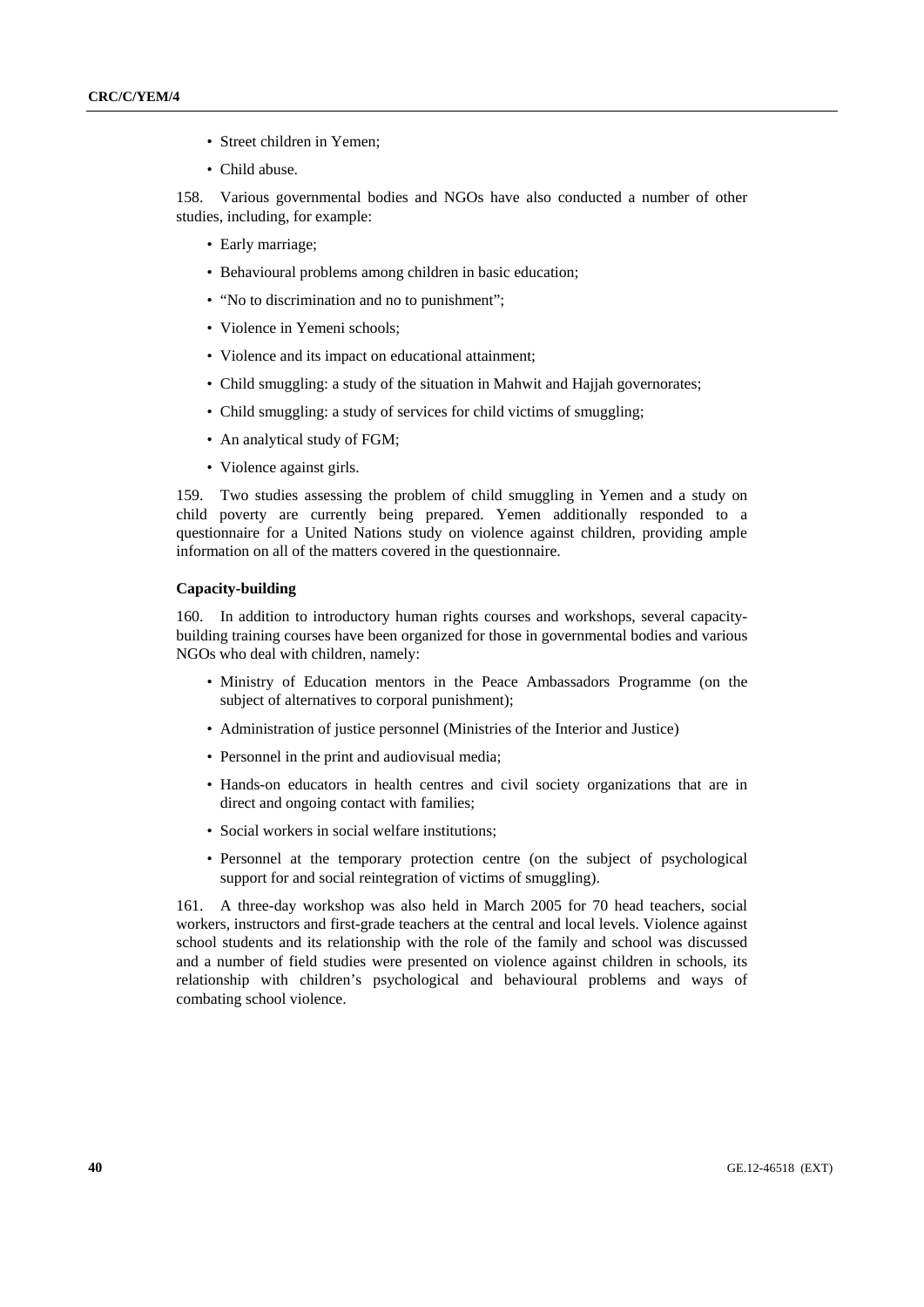162. Between 2005 and 2007, the Ministry of Education ran a number of training courses, attended by a total of  $357$  educators from the different governorates,<sup>4</sup> on combating violence in schools and raising awareness of alternatives to such violence.

#### **Awareness-raising**

163. Awareness-raising activities were focused on the following:

- The production of television and radio programmes on violence against children and its impact on them;
- Direct education through talks on the impact of domestic violence against children;
- The preparation of a handbook for mosque preachers on awareness-raising of children's rights in general, the impact of violence on children, child delinquency and child homelessness;
- The publication of materials (posters, desk and pocket calendars, and leaflets) to raise awareness about combating violence against children;
- A documentary film on the problem of child smuggling, the effects of violence and the exploitation of child victims of smuggling;
- An animated film ("Ahmad's return") to raise awareness of child smuggling;
- An animated film on the sexual harassment of children;
- Direct awareness-raising in five governorates on the adverse effects of early marriage;
- The publication of a counselling guide for police officers on the best ways of interacting with the juveniles with whom they come into contact;
- Commemorations marking the World Day for Prevention of Child Abuse.

164. The Supreme Council for Motherhood and Childhood is also working to establish a protective school environment for children. In that context, five government-run and private schools were targeted for raising awareness of children's rights among the children and teachers in those schools, where suggestion boxes were installed as a way of giving children the opportunity to express their views.

165. The Second Arab Regional Conference of the International Society for the Prevention of Child Abuse and Neglect was held in San`a from 18 to 20 June 2007 under the auspices of the Prime Minister and brought together some 400 national and international bodies and experts. This Conference is regarded as one of the successes of the Supreme Council for Motherhood and Childhood, working in partnership with stakeholders in Yemen, and affirms the State's concern and advocacy for the protection of children against all forms of violence, ill-treatment and neglect.

#### **Monitoring and reporting**

166. Monitoring and reporting are carried out through a confidential hotline service dedicated to providing psychological, social and legal assistance for children. Leaflets have been produced to publicize the two hotlines set up at the Yemeni Mental Health Association in Aden governorate and the Arab Human Rights Foundation in San`a governorate. A centre for monitoring and reporting child smuggling has also been established and a publicity leaflet has been produced for it. A training course for hotline

<sup>&</sup>lt;sup>4</sup> Report of the Training and Rehabilitation Division of the Ministry of Education, 2007.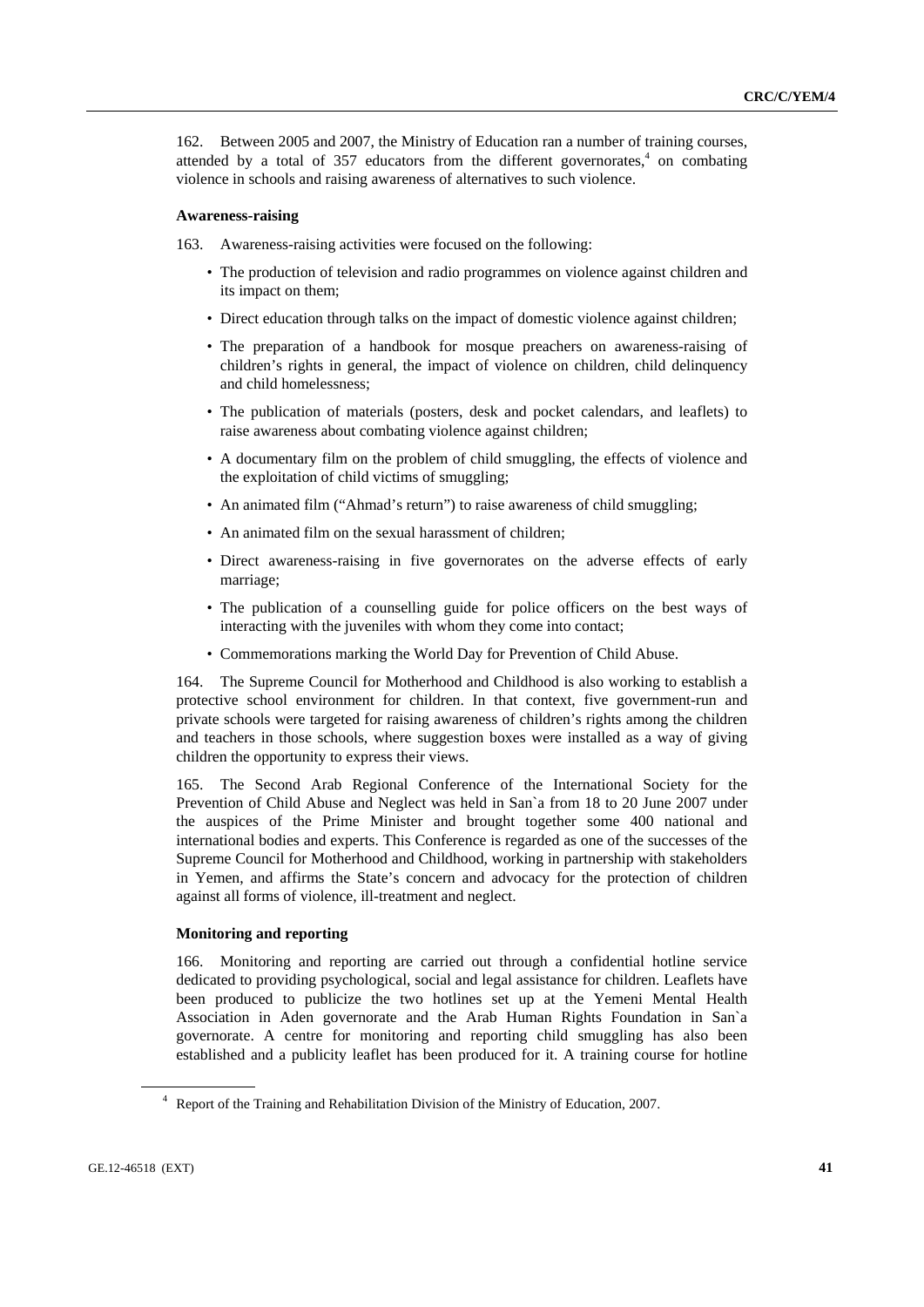staff was additionally organized by Child Helpline International, in conjunction with UNICEF.

### **Children's participation**

167. The following activities were undertaken:

- Children's workshops on violence and smuggling:
- Children's meetings;
- Publication of children's illustrations depicting their views and ideas on violence;
- Preparation of a travelling mural of children's drawings for the governorates, under the banner "No to violence and no to smuggling";
- Field visits by members of the Children's Parliament to police stations and to border districts and governorates in order to monitor the problem of child smuggling;
- NGO training on promoting children's participation;
- Publication of a children's magazine with an editorial board composed of children;
- Media training for children and adolescents in the governorates.

### **Physical and psychological recovery**

168. Protection services, such as medical treatment and psychological and social recovery, are essentially provided by governmental bodies, in cooperation with civil society organizations, including: the Social Reform Association for Development; the Saleh Foundation for Social Development; the Coordinating Authority for Child Rights NGOs; the Shawthab Foundation for Childhood and Development; the Abu Musa al-Ash`ari Society; the Anti-poverty Society; and the Arab Human Rights Foundation.

169. To give an example, the Saleh Foundation for Social Development plays an instrumental part in the delivery of psychological, physical and health care programmes to children's social care homes and centres, the aim being to achieve the social reintegration of victims of ill-treatment, neglect, abuse, violence and exploitation by:

- Performing full medical examinations on children who are subjected to abuse and exploitation and giving them physical treatment and regular check-ups;
- Helping victims of abuse to recover their physical and psychological health, reintegrate into society and access opportunities for demonstrating their aptitudes and abilities, achieving their potential and regaining their self-confidence;
- Building the capacities of those who work with child abuse victims and providing them with information and facts on ways of dealing with, protecting and helping such children to overcome the effects of exploitation;
- Raising parental awareness of methods for dealing with child victims of all types of exploitation and working to implement and translate into practice the Convention on the Rights of the Child and its two Optional Protocols;
- NGOs (the Yemeni Mental Health Association and the Arab Human Rights Foundation) are also seeking to establish a mental health clinic for those benefiting from the assistance plan established by the Arab Human Rights Foundation.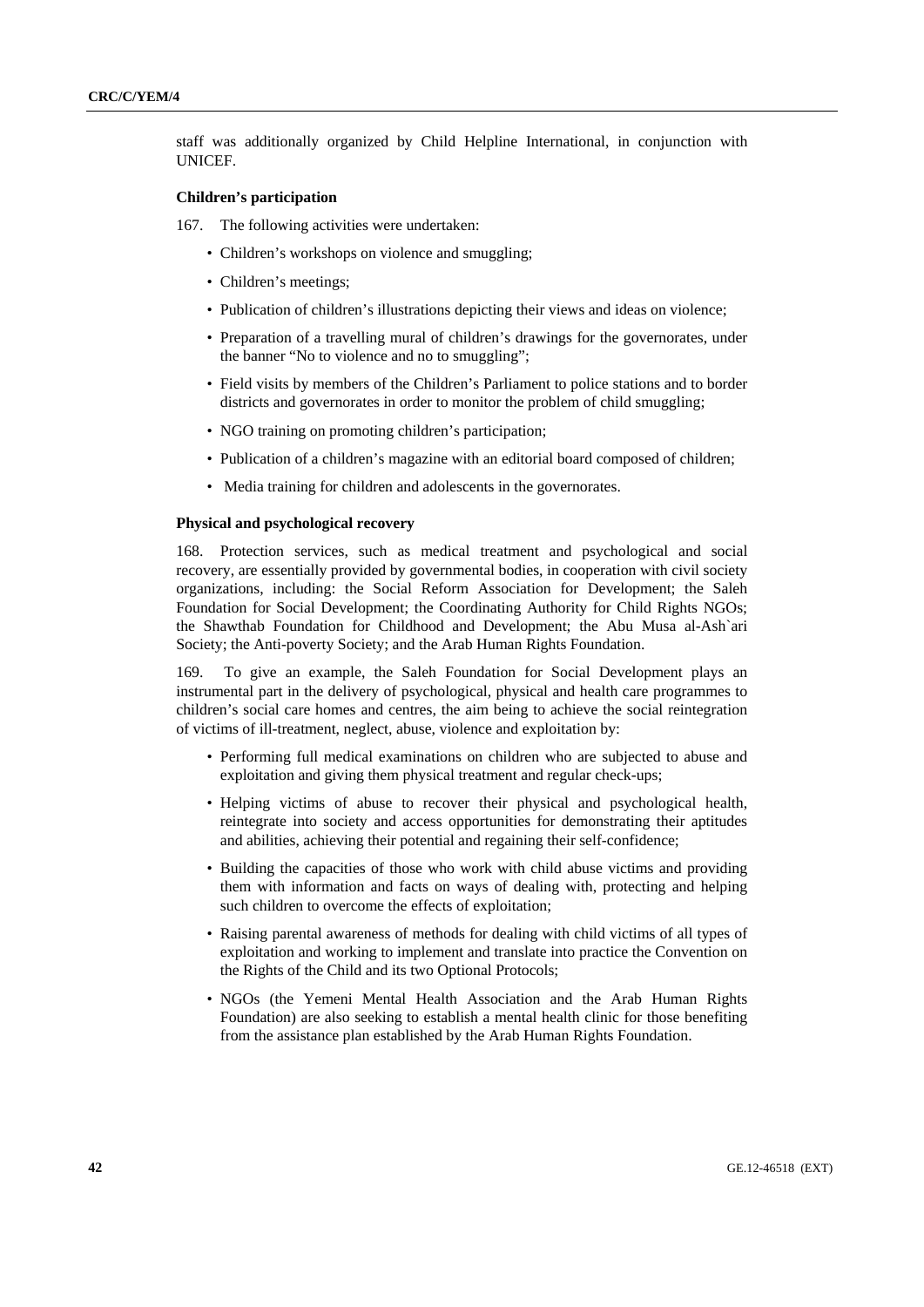# **VII. Basic health and welfare**

## **A. Children with disabilities**

### **Care and rehabilitation measures for children with disabilities**

170. The State's concern for children with disabilities is given practical expression within its development plans, specifically through the following measures:

- Expanding rehabilitation and training programmes for children with disabilities;
- Strengthening health care and literacy training for persons with disabilities;
- Elaborating a comprehensive policy for children with disabilities and reviewing their situation with respect to job opportunities, housing and health care;
- Establishing more social care centres for persons with disabilities and ensuring their needs and requirements in order to improve the services available to them;
- Providing training and further training for social care centre personnel and preparing the qualified personnel needed to carry out such training;
- Developing further training programmes for personnel working in care and rehabilitation centres for children with disabilities and providing full services for their integration into society;
- Extending soft-loan programmes to poor households for establishing incomegenerating enterprises.

### **Services provided to children with disabilities by the Disability Fund for Care and Rehabilitation during the period 2003–2007**

171. The establishment of the Disability Fund for Care and Rehabilitation has served to improve the quality of the care and rehabilitation provided for these groups, guaranteeing their full access to all their rights and thereby enabling them to enjoy a life of dignity and humanity as citizens with rights and duties on the same footing as other members of society. Included in this guarantee are children with disabilities, for whom the Fund provides care and rehabilitation services.

#### **The individual level**

172. These services are broken down into the main areas below.

#### *Health services*

173. These include minor and major surgical procedures in all areas of specialization, such as assessment and correction of bone deformities, spinal operations, correction of vision defects, cornea transplants, cataract removal and cosmetic surgery, medication, physiotherapy, care for children with cerebral palsy, dental care, neurology, and various kinds of diagnostic tests.

#### *Material and financial services and assistance*

174. These include assistive devices and essential medical products, such as wheelchairs of various types, hearing aids, prescription glasses and white canes for the visually impaired, talking clocks and Braille watches for the blind, crutches, walkers, medical cushions and pillows, medical belts, orthopaedic shoes, prosthetic limbs and cerebrospinal fluid shunts, in addition to assistance for treatment abroad.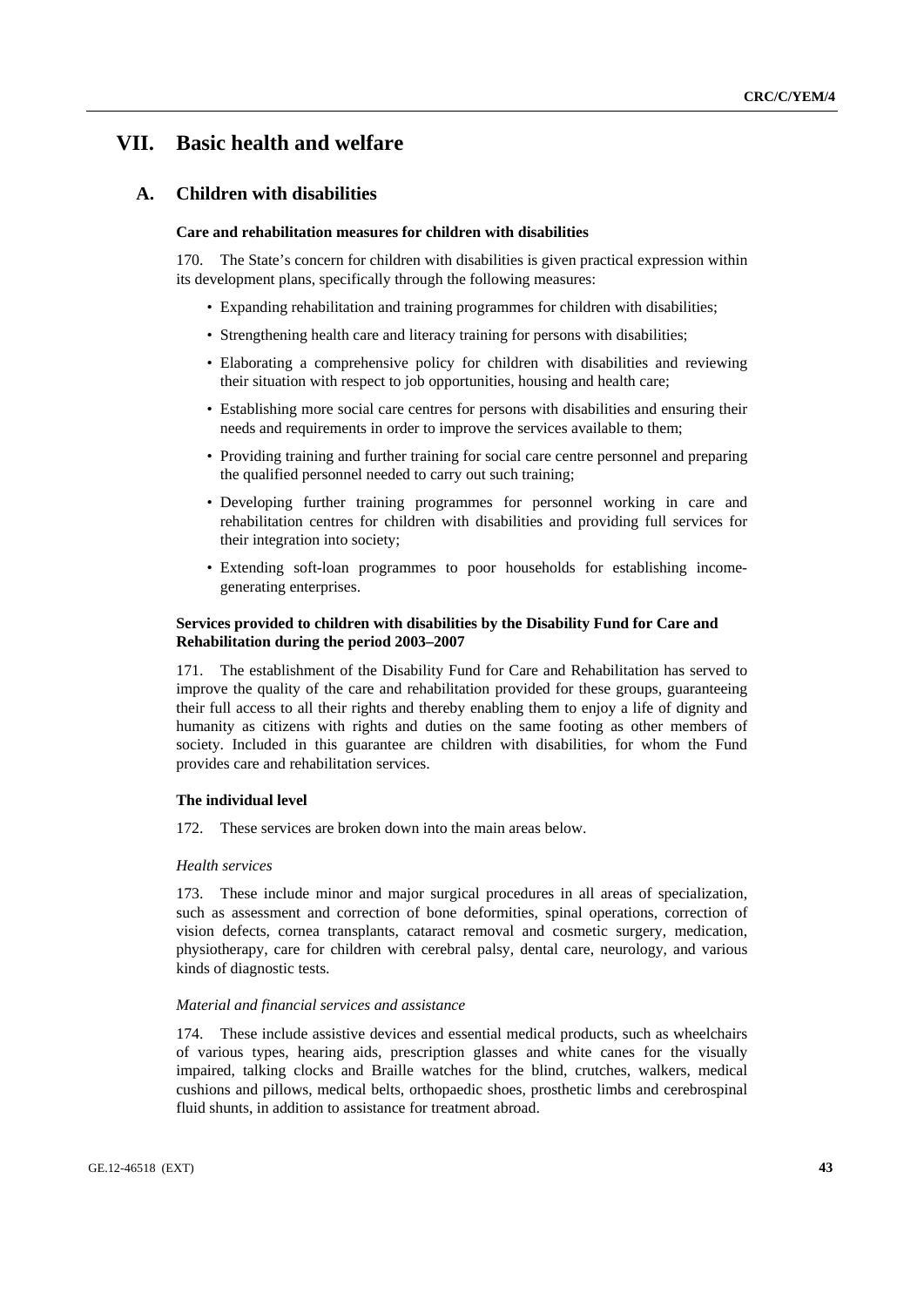#### *Educational and rehabilitation services*

175. The Fund helps with the tuition fees payable at all stages of education (kindergarten, basic, secondary, under- and post-graduate) and for short-, medium- and long-term training courses, contributes to curriculum development, and supplies teaching aids, such as registers, talking books, Braille books, Perkins braillers, blackboards, pens, Braille paper, curricula recorded on cassette tapes, talking software, intellectual learning and rehabilitation, printing of curricula, and speech training for the hearing-impaired.

### **The institutional level**

176. The Fund provides financing for applications relating to educational, vocational, social and cultural rehabilitation projects at centres run by the Government or by civil society organizations involved in the care and rehabilitation of persons with disabilities. These applications pertain to such matters as:

- Basic and secondary education costs;
- Education costs associated with integration programmes in government-run schools;
- Education costs for persons with mental disabilities;
- The supply of teaching aids and curricula for the blind and persons with mental disabilities;
- Funding to establish camps and special weeks for extracurricular activities (cultural, social, recreational, sports, etc.);
- Funding to organize festivities at the end of the school year;
- Funding for early intervention programmes;
- The supply of sports equipment for various groups of children with disabilities;
- The supply of musical instruments and equipment:
- The supply of vocational training tools and equipment;
- Monthly stipends and support services for vocational skills teachers and trainers;
- Transport for students from their homes to the rehabilitation centre and back;
- The supply of fuel and industrial oil for rehabilitation centres with their own means of transport;
- The payment of maintenance costs for tools, machinery and equipment;
- The supply of stationery and cleaning implements:
- The supply of school furniture and educational materials for rehabilitation centres;
- Payment of the monthly rental costs for rehabilitation centres.

(See table 19, which shows the number of children with disabilities who benefited from services, programmes and activities during the period 2003–2007.)

### **Social rehabilitation programmes in the local community setting**

177. Community-based rehabilitation (CBR) programmes are being implemented in six governorates for persons with various types of disability, including mental disabilities, cerebral palsy, motor disabilities, hearing impairment, deafness, low vision, epileptic seizures, and other health problems (see tables 20 and 21).

178. CBR programme activities focus on the following: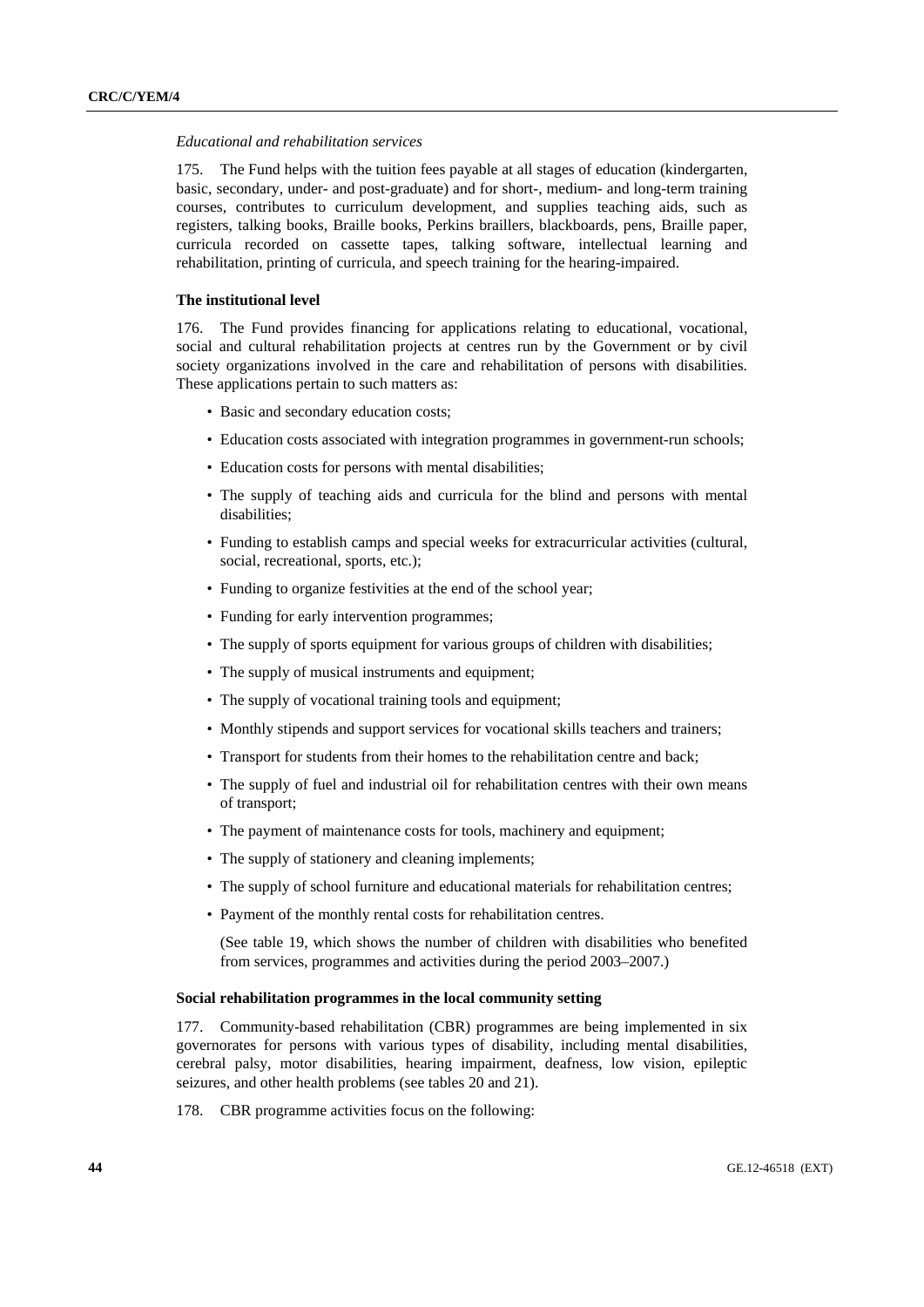- Providing rehabilitation and training in the home for children with disabilities in order to teach them how to perform daily activities for themselves and develop their capacities, and visiting families of children with disabilities in order to provide them with guidance on how to cope with such children;
- Integrating children with disabilities into schools and monitoring them through CBR programmes;
- Transferring those over 18 years of age to training centres for rehabilitation and vocational skills acquisition;
- Enabling children with disabilities or special needs to obtain insurance coverage (social insurance) from the Disability Care and Rehabilitation Fund;
- Galvanizing the local community role by organizing motivational seminars to ensure the active involvement of community leaders and stakeholders in matters relating to children with disabilities;
- Transferring a number of disabled children to health centres and hospitals and paying for the necessary treatment;
- Distributing mobility aids, such as wheelchairs, in collaboration with the Fund (in Abyan governorate);
- Organizing activities for children, such as drawing, singing, handicrafts, as well as cultural competitions in which they can participate.

#### **Care and rehabilitation centres for children with disabilities**

#### *The Aden Centre for Persons with Disabilities*

179. The Centre plays a part in the rehabilitation and training of persons with disabilities for occupations that match their mental and physical abilities. The Centre comprises the following sections:

#### **The Vocational Section**

180. The Section runs a number of training workshops for children with disabilities (see table 22, which shows the vocational training available at the Centre, the number of beneficiaries and the types of disability).

#### **The Social Section**

181. The Social Section carried out the following activities:

- It catered to 50 persons with deafness, motor disabilities or mild learning difficulties;
- It started two literacy classes, which were attended by 35 students of both sexes;
- It met parents to discuss their children's situation and academic achievement problems;
- It worked in collaboration with the Social Service Section at the College of Humanities in order to cater to students from the Section.

#### **The Psychology Section**

182. The functions performed by this Section include meeting with parents of students who suffer psychological problems; monitoring students who attend special education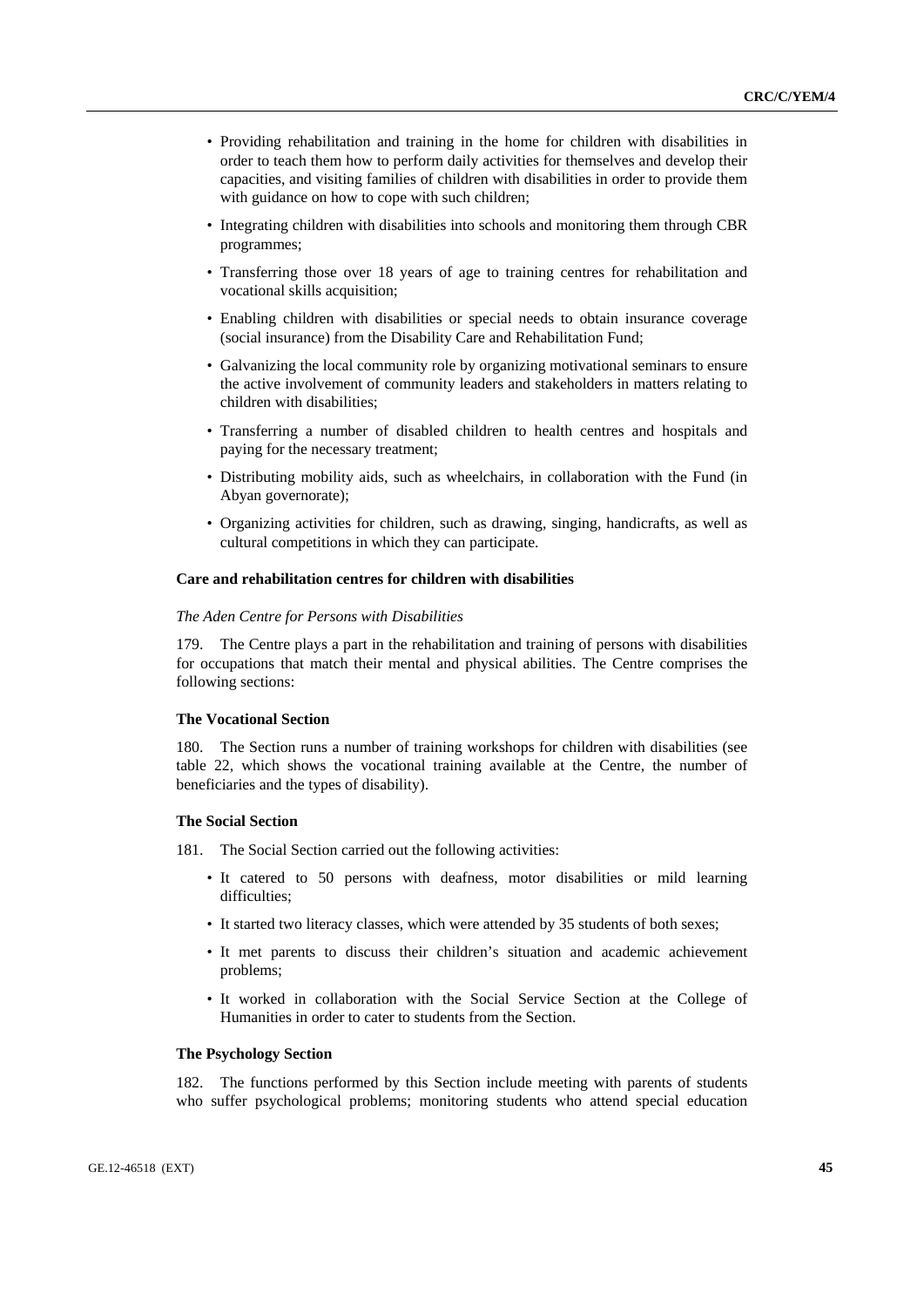classes; and referring students suffering from health conditions to receive the necessary medication, with the assistance of the Disability Fund.

### **The Early Intervention Section**

183. This Section carries out preventive treatment aimed at developing children's abilities in various areas through training and rehabilitation for the children themselves and training for their mothers in how to cope with the children. The Section has 60 children on its books (see table 23).

### *The Nur Centre for the Blind, Aden*

184. This Centre is concerned with education and has carried out a number of activities, including:

- Providing students with various curricula printed in Braille and supplying hearing aids;
- Training four blind teachers at the Institute of Higher Studies for Teachers;
- Monitoring students who were integrated into mainstream schools;
- Enabling four blind students to participate in the summer camp organized in San`a.

#### **The psychosocial aspect**

- 185. The Centre carried out a number of activities, including:
	- Taking in new students and creating individual files for them;
	- Contacting parents in order to create an avenue of communication between the Centre and the family;
	- Sitting with the director of the Private Comprehensive Education Department to discuss issues relating to students who have integrated into schools for sighted children.

### *The Nur Centre, San`a*

#### **The Education Section**

186. The Section's activities include the following:

- Circulating curricula to students at the Centre and to students integrated into mainstream schools, whom it also monitors. There are 28 students and 11 who have integrated into governorate schools;
- Compiling a list of visually impaired students;
- Making 40 copies of the students' summer activity programme for the third camp.

#### **The social aspect**

- 187. The Section carried out a number of activities for blind persons, inter alia:
	- Completing sponsorship forms for 40 blind students who were either orphaned or in poor economic circumstances;
	- Completing 50 social research forms;
	- Delivering assistance and other requirements to students' parents;
	- Compiling a list of students with social security and preparing statements for them;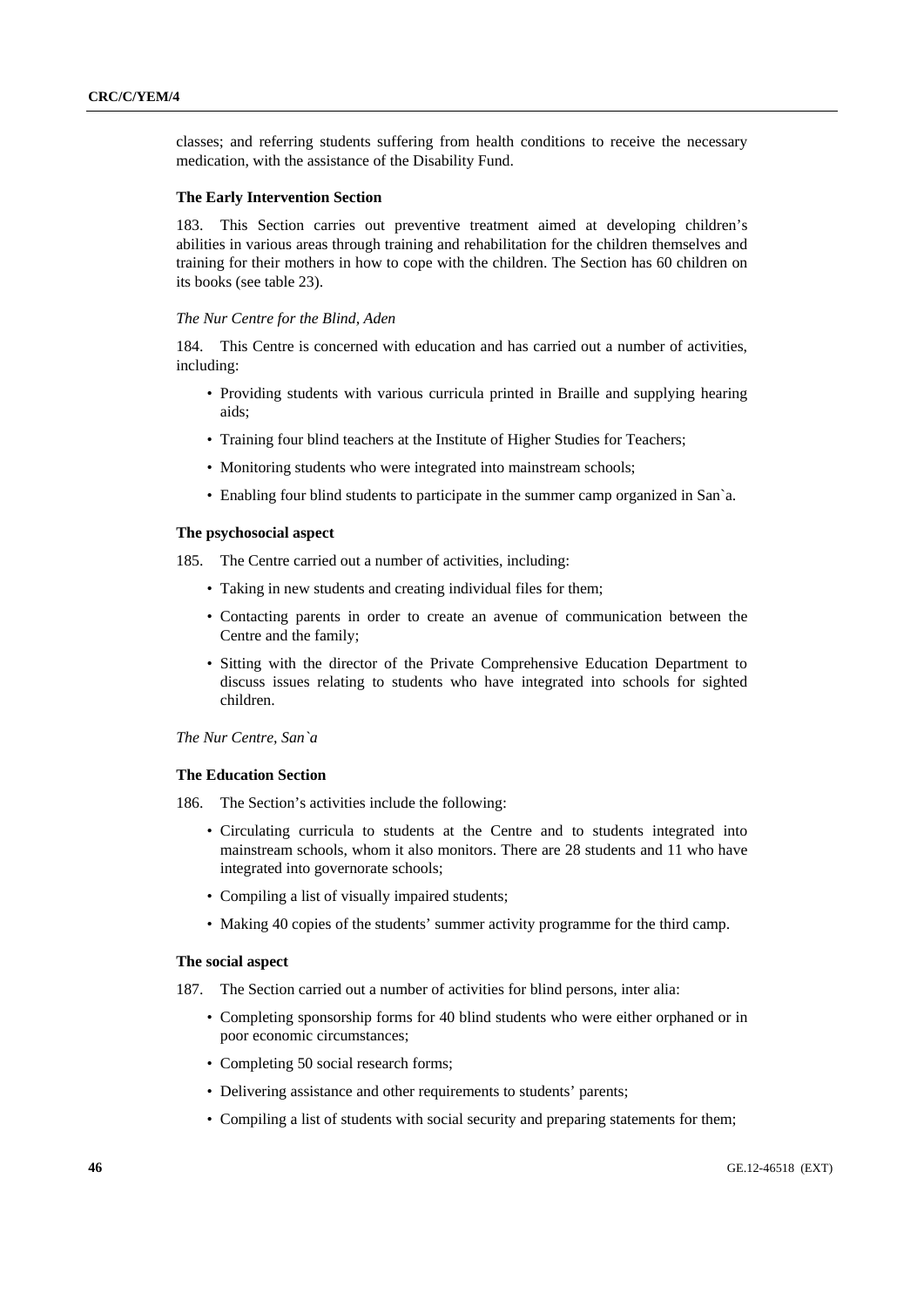• Compiling a list of gifted students.

#### **The health aspect**

188. The Centre created a health file for each student and monitored their state of health by conducting the necessary tests, seeing them at the clinic and referring some of them to hospital for examination. It also endeavoured to find a school doctor for examining students on a weekly basis.

#### *The Centre for the Blind, Hadramawt*

189. The Centre is concerned with education and rehabilitation and follows the Ministry of Education curriculum (see table 24, which shows the number of males and females in the Education Section, and table 25, which shows the number of persons who used the services of the Centre for the Blind during 2007).

#### *The Centre for Persons with Special Needs*

#### **The educational field**

190. A total of 236 male and female students were enrolled in the Education Section, including 171 in the Hearing Disability Section and 65 in the Mental Disability Section, and the number of teachers amounted to 29.

#### **The vocational field**

191. The number of vocational trainers amounted to 73, of whom 56 were male and 17 female.

#### **Activities**

192. The Centre organized a cultural week, an excursion to Aden and a motivational course for teachers in the Education and Vocational Sections.

### **Services provided by the Prosthetics and Physiotherapy Centre**

193. According to statistics provided by the Prosthetics and Physiotherapy Centre attached to the Ministry of Public Health and Population, a total of 152,158 persons were treated in physiotherapy departments in 2006. In 2007, the figure for persons of all ages who received treatment (free of charge) rose to 184,340. Prosthetic devices and items of physiotherapy equipment were also distributed to users of the Centre's services: 14,659 devices were handed out in 2006 and this figure rose to 18,695 in 2007.

#### **SFD efforts aimed at special needs groups**

194. The interventions in this sector are aimed at improving living conditions and promoting the rights of special needs groups, which, according to the Fund's own definition, include persons with disabilities, children at risk (orphans, delinquents, street children, children of imprisoned women and child workers), women at risk (women prisoners and women ex-prisoners) and the socially marginalized (institutionalized psychiatric patients, institutionalized elderly persons and slum dwellers).

195. Efforts have been concentrated on protecting these groups and integrating them into society through inclusive education programmes, CBR, projects for the protection, integration and education of persons with special needs, and institutional support for governmental organs and NGOs working with such persons. Working in conjunction with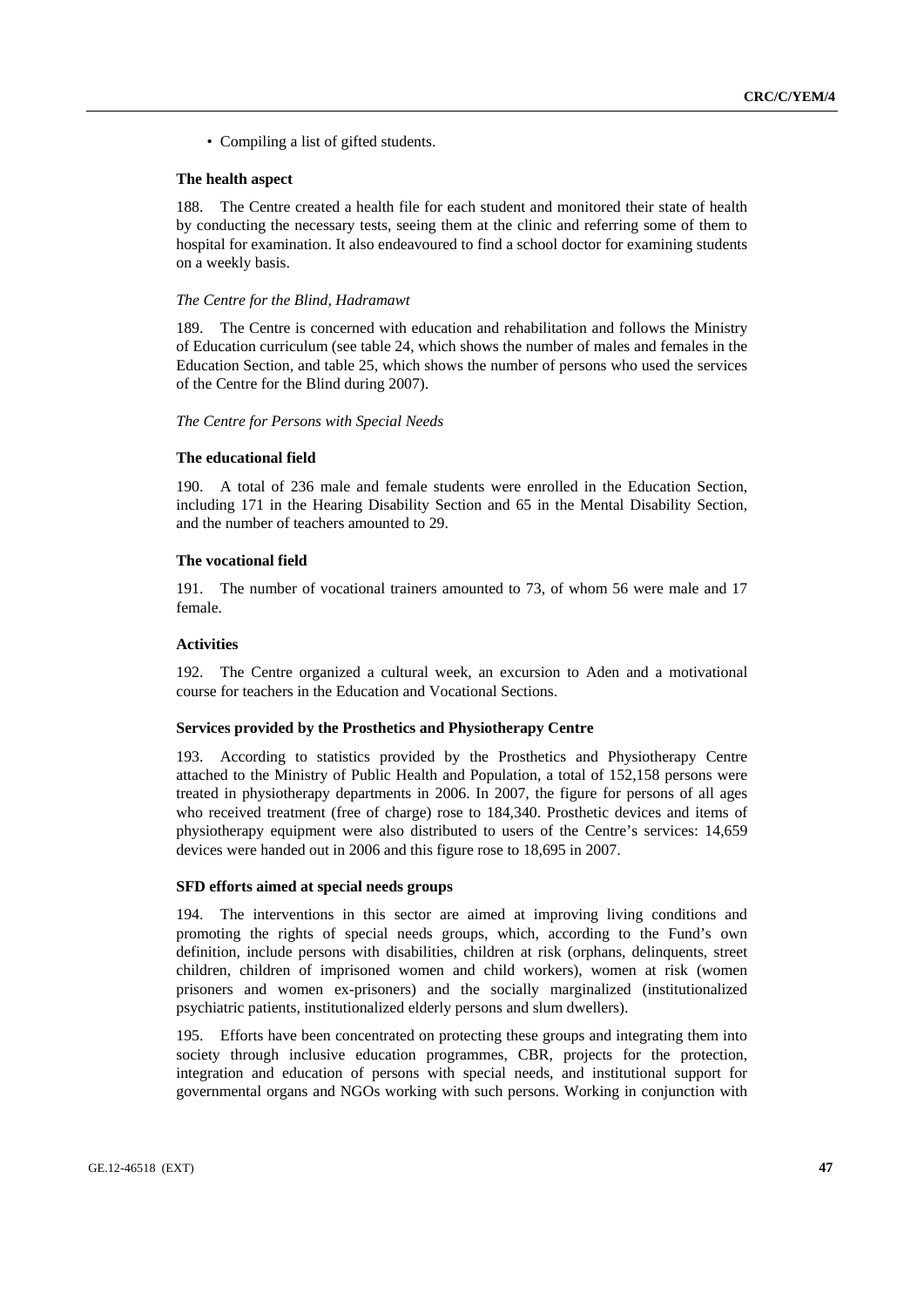local and international partners, the Fund also supports the development of national policies and strategies relating to these groups.

196. The Fund helps to support persons with special needs by providing equipment and services, including furniture, computers, educational materials and physiotherapy equipment. It also trains teachers and officials, and provides buses for transport. Thanks to NGO capacities, this support has been significantly augmented, enabling the Fund to provide higher-quality services. One outcome has been to improve the psychological and physical conditions of children and adults with disabilities, whose families have also acquired a better understanding of their situations and of how to care for them. They have been taught new skills (such as reading and writing, sign language and sewing), enrolled in schools and found jobs, and are accepted by the community. These benefits extend from the region concerned to include other regions, either directly (where the services there are delivered by the same entity) or indirectly (where the delivery of services is assigned to similar entities/organizations in the governorates).

#### *Supporting policies and strategies*

197. The Fund, in cooperation with the World Bank, has concentrated on supporting efforts by the Government, specifically the Ministry of Social Affairs and Labour and the Ministry of Planning and International Cooperation, to prepare a national strategy for disability and a social protection strategy. Two projects have been developed in this connection: one features support for a national workshop aimed at defining an operational framework for the national strategy for disability and lining up the technical team; and the other features support for the preparation of preliminary studies, the findings and recommendations of which will be instrumental to the drafting of a report on the first phase of the national social protection strategy. These studies have focused on official social safety net and poverty alleviation programmes, the Islamic charitable tax (*zakat*) and other informal social protection mechanisms, labour market developments, and agricultural development policies and their role in social protection and job creation in rural areas.

#### *Inclusive education*

198. The Fund has continued to support the programme for inclusive education, which is an education policy embraced by the Ministry of Education in 1997 with a view to meeting the educational needs of all children, young persons and adults and creating adequate means for integrating them into the school system, with an emphasis on children with special needs, including children with disabilities, street children and socially marginalized children.

199. First started in 2001, the Fund's support for this programme initially consisted in refurbishing schools offering inclusive education, adding facilities in some schools, establishing education resource units in others, and sending 11 of the programme's teachers abroad for an intensive diploma course in special education. In this context, the Fund developed five projects aimed at training teachers in inclusive education and promoting awareness of inclusive education concepts in a number of governorates.

200. During 2006 and 2007, as part of its efforts to integrate the target children with disabilities into the mainstream education system, the Fund continued to support the inclusive education policy adopted by the Ministry of Education, qualitatively and quantitatively expanding the programme, building the institutional and technical capacities of those working in the programme, renovating, refurbishing and constructing schools,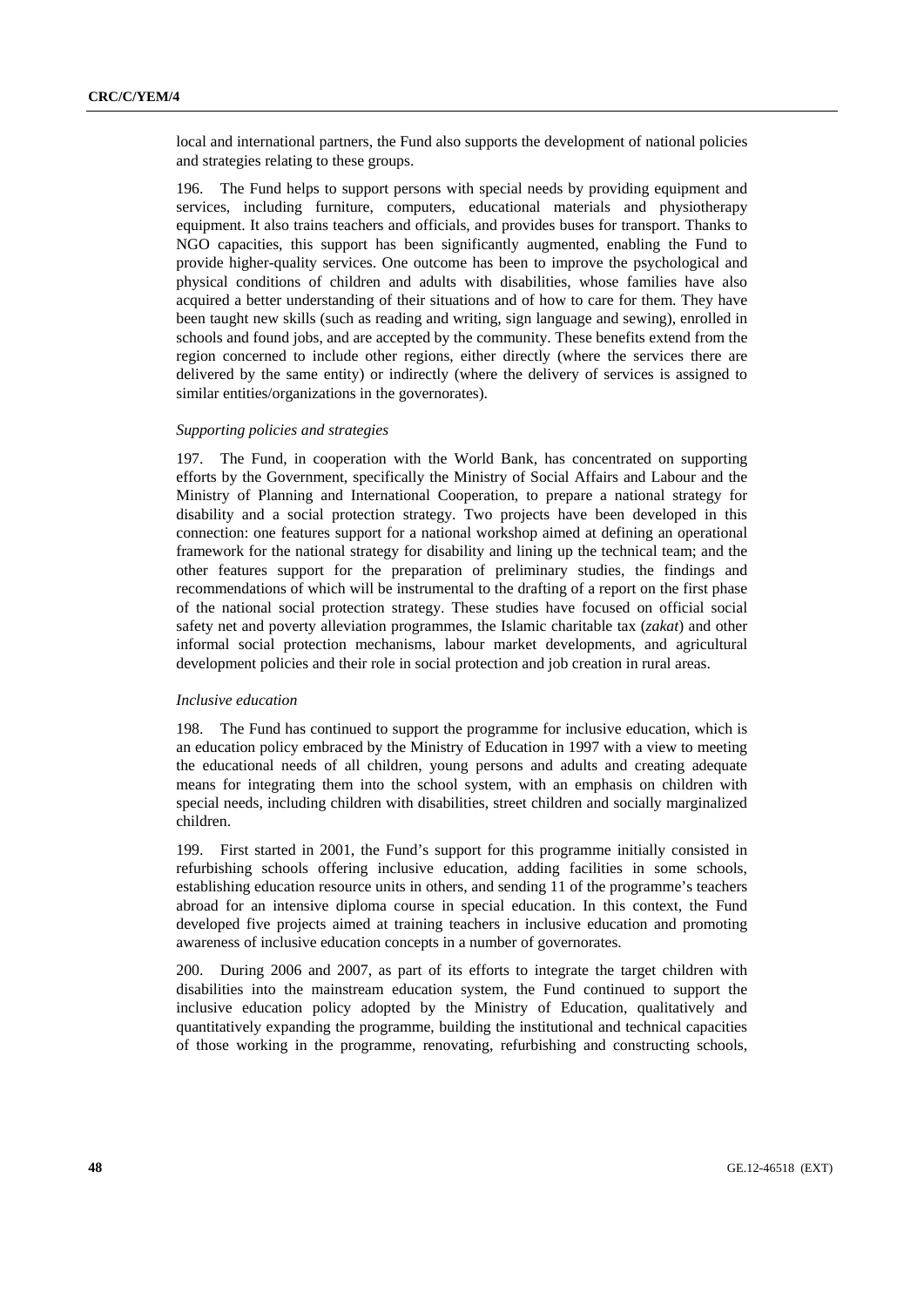equipping and furnishing classrooms and administrative offices, and setting up education resource units.<sup>5</sup>

201. The various programmes developed in this area have reflected numerous objectives relating to the nature of the activity and the anticipated outcomes. The target population consists of approximately 1,160 children, including 400 girls.

202. The main activities fall into the infrastructure category; 21 new classrooms were built, 1 classroom was refurbished, and 7 resource rooms and 7 new bathrooms were constructed. A further 29 bathrooms were also renovated for use by students with disabilities and 96 access facilities were installed in a number of schools in order to facilitate children's mobility.

203. Another area of the Fund's activity has been capacity-building for organizations working with special needs groups. To that end, it has supported inclusive education administrations in San`a City and the governorates of Ma'rib, Abyan and Lahij with projects aimed at integrating 202 boys and 157 girls into 8 schools, training 160 male and female teachers at schools offering inclusive education, and organizing awareness campaigns in 64 local communities. The Fund has also supported 7 associations in various governorates with projects aimed at integrating 470 boys and 331 girls into mainstream public schools.

### *Improving services to pupils with disabilities*

204. The Fund has targeted this group with 33 projects focused on rehabilitation and integration, including training in a number of fields, such as management, means of communication, money management and accounting, integration of pupils with disabilities, education for blind pupils, sign language, pre-integration rehabilitation, rehabilitation for pupils with mental disabilities, early intervention, speech correction and therapy for the hearing-impaired, mobility for the blind, and training skills and techniques.

205. Phase II of the national trainer training programme in the field of speech correction and therapy for the hearing-impaired has also been fully implemented. Phase I was implemented last year, with the theoretical and practical training of 30 workers in kindergartens and the first three basic levels in governmental and non-governmental institutions working with the hearing-impaired in San`a City and the governorates of Ta'izz, Hadramawt, Aden, Hudaydah, Dhamar and Ibb. On-site observations of trainers performing their job have also been carried out and the top six trainers were subsequently sent to a specialist institution for the hearing-impaired in Jordan to take part in a two-week practical training course in the classroom.

206. Training and further training in training techniques and skills was also provided for 18 trainers from San`a City and the governorates of Aden, Hadramawt, Ta`izz, Ibb, Dhamar and Hudaydah, thereby enabling them to acquire knowledge and skills in training techniques and preparing them to implement the training programme skilfully and effectively.

207. One of the key recommendations contained in the report evaluating the Fund's disability programme was to implement a CBR programme for persons with disabilities in rural areas. Implementation of this programme began in 2005 and is continuing in the rural areas of four governorates, namely Hudaydah, Dhamar, Lahij and Abyan.

<sup>&</sup>lt;sup>5</sup> An education resource room is a classroom in a public school that has undergone alterations to make it suitable for a number of functions enabling it to serve as a special education alternative in the school. Its purpose is to provide a venue where pupils with disabilities can receive additional support from a special education teacher.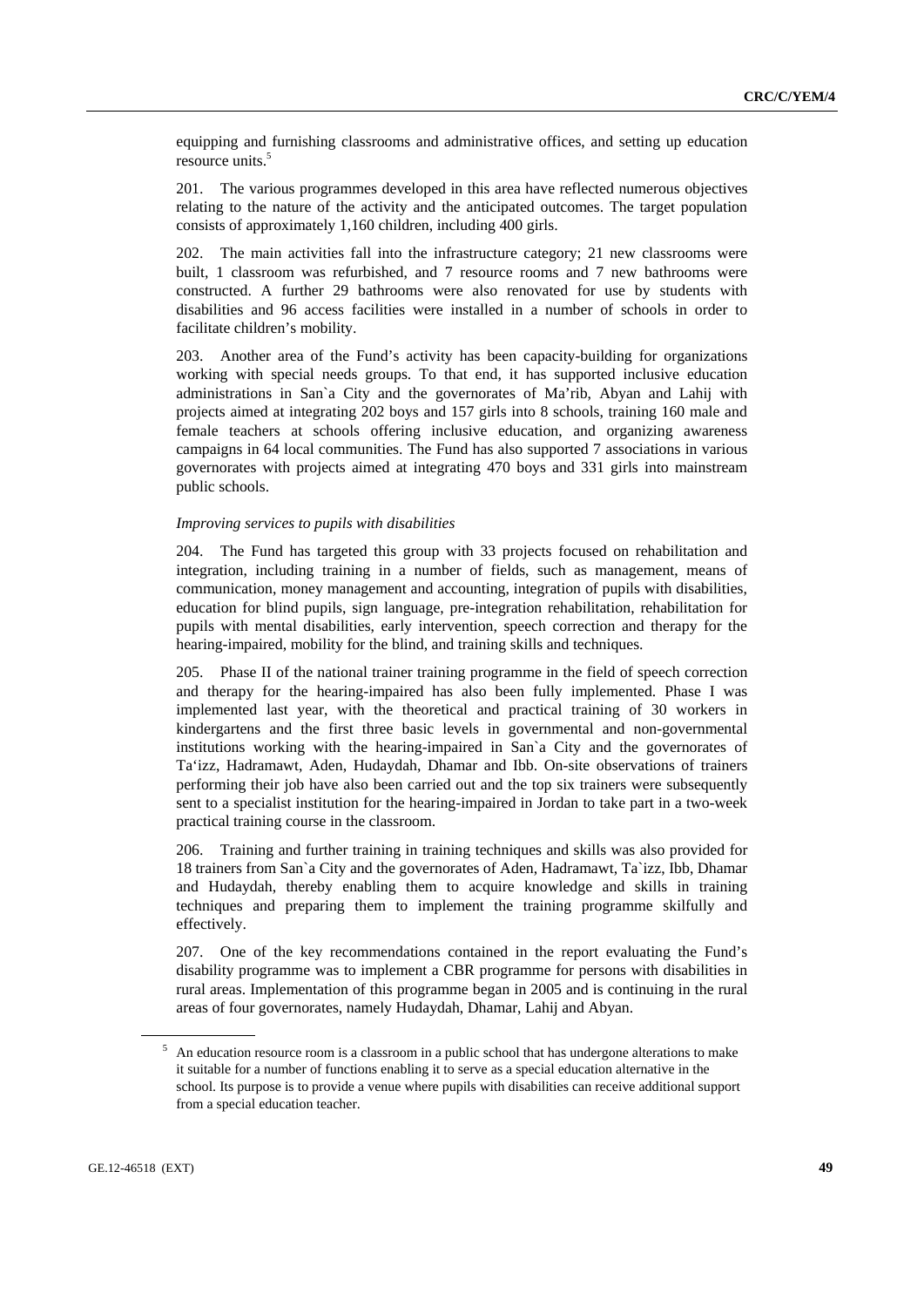208. In this connection and as part of the early intervention programme adopted by the Fund as one of its policies, an early intervention centre has been opened in Aden. Its work is primarily CBR-focused and it will operate through existing kindergartens in the public system in Aden governorate.

209. In the context of its backing for institutions working with or supporting persons with disabilities, the Fund has approved a project aimed at preparing a strategic plan and restructuring the work of the Disability Care and Rehabilitation Fund.

210. Projects have also been implemented to create institutions providing activities for persons with disabilities or renovate existing buildings that are structurally unsuitable. In addition, a number of centres and associations have been provided with administrative facilities, which has enabled them to improve their performance.

211. A project has also been developed with the aim of sensitizing decision-makers in governmental institutions and local donor agencies to global trends in working with special needs persons (such as alternative care, after-care, inclusive education and CBR).

### **Efforts of civil society organizations (from the report of the National Federation of Persons with Disabilities, 2008)**

#### *The Aman Society*

212. The Aman Society is the only private association for the blind in the Republic of Yemen. It has no governorate branches and delivers numerous services to blind children, including those described below.

213. In the field of health care, it follows up surgical procedures, medication and periodic check-ups.

214. With respect to social matters, the Society has a social research department offering several services to blind children, including:

- Children's social security;
- Child fostering:
- Financial assistance for those with limited incomes;
- Distribution of clothing for the Eid festival;
- Distribution of food.

215. Concerning education, the Society prints the educational curricula in Braille for distribution to all blind pupils of both sexes. The Society is the only association to provide this service and to supply teaching materials for the blind. It also rehabilitates blind children at the Martyr (Fadl al-Halali) Institute, where they receive preschool education at the Diya' kindergarten. This kindergarten was the first in Yemen to open for blind children, who are taught there until the fifth basic grade. They are then enrolled in (i.e., integrated into) mainstream schools alongside children without disabilities. The Society follows up and supervises the integration process, supplies teaching materials and textbooks, and provides all of the children's educational needs.

216. In the area of culture, the Society encourages the engagement of blind children by:

(a) Organizing cultural competitions for them;

 (b) Organizing summer activities for 80 blind girls in its care, consisting of Koran memorization classes, Braille for improvers, English language courses and excursions.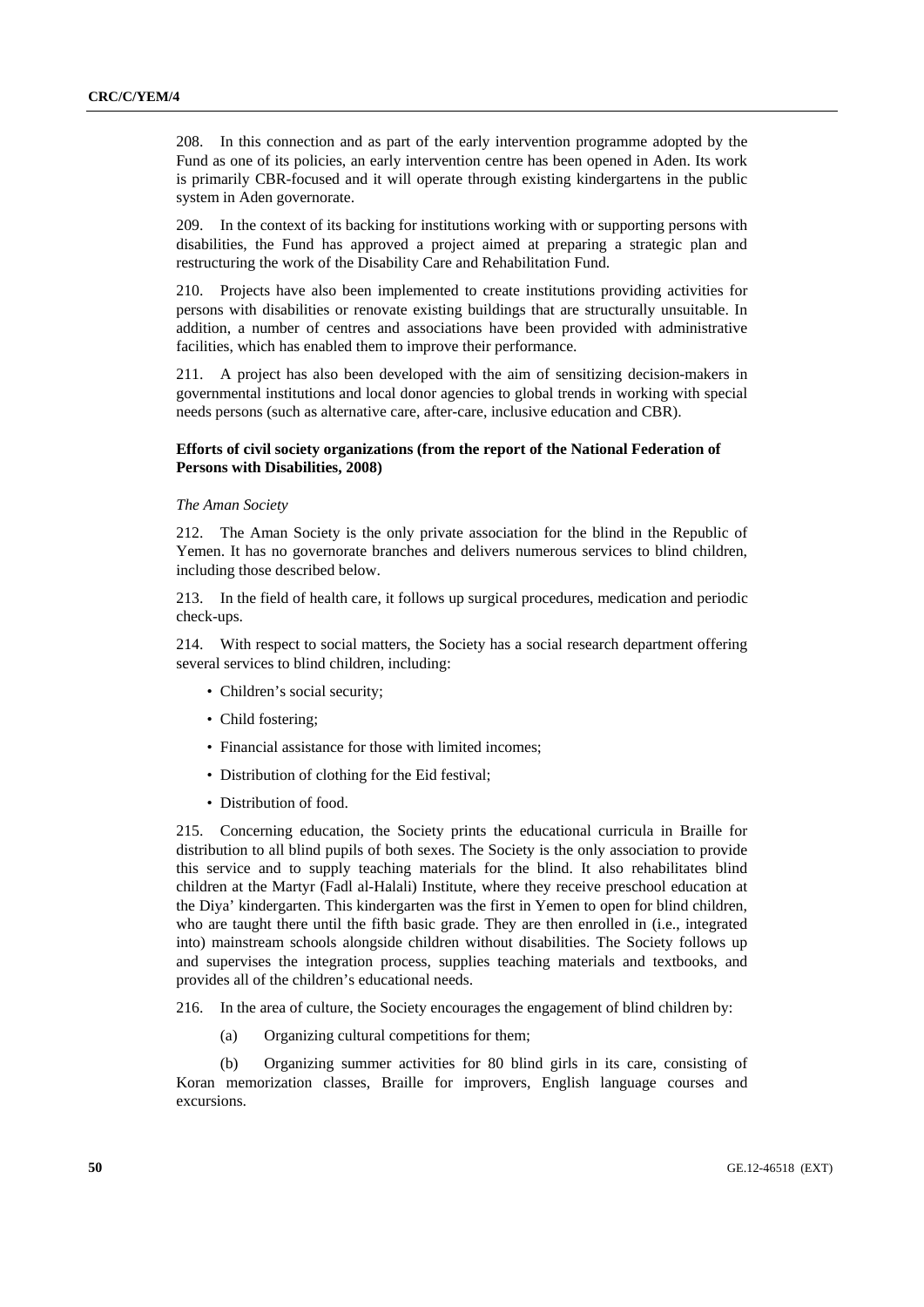217. Some of the blind girls are multitalented singers, poets and story-tellers and cultural competitions are organized between blind boys and girls. The girls showcase their talents by taking part in various singing, poetry and story-telling events, including an international story-telling festival staged in Syria, in cooperation with Yemen's Supreme Council for Motherhood and Childhood.

218. With respect to housing, the Society accommodates blind girls from all governorates and remote areas in San`a City, where they are provided with facilities for meals, health care, education, cultural activities and social care. The accommodation also has a hall where Koran memorization sessions, educational seminars and workshops for informing blind children of their rights are held.

219. Numerous associations are involved in delivering services to children with disabilities, including:

 (1) The Tahadi Care and Rehabilitation Association for Women with Motor Disabilities: Has a branch in Ta`izz and accommodation in San`a City for girls with disabilities from the governorates and remote areas, for whom it provides various social, health and cultural facilities;

 (2) The Yemeni Care and Rehabilitation Association for Persons with Motor Disabilities: Has branches in all governorates and provides services for boys and girls with motor disabilities;

 (3) The Care and Rehabilitation Association for the Blind: Has 12 branches in the governorates and provides cultural, health and social services for blind boys;

The Yemeni Care and Rehabilitation Association for the Deaf and Mute: Has 15 branches in the governorates and provides services for deaf and mute girls and boys;

 (5) The Yemen Association for Landmine Survivors: Provides services and activities for boys and girls injured by landmines and has no branches;

 (6) The Association for the Development of Persons with Special Needs: Provides services for boys and girls with mental disabilities, focusing mostly on the psychosocial aspect owing to the nature of those disabilities, and also includes boys and girls from other groups without special needs.

## **B. Health and health services**

220. Despite the substantial challenges to public health in Yemen particularly with respect to the health, development and survival of the child in view of the high morbidity and mortality rates, a considerable degree of success has been achieved during the past three years. This is especially true as far as bridging the gap between the current situation and the prospect of attaining MDG 3 is concerned.

221. Accordingly, whereas the results of the family health survey, conducted in 2003, indicated a rise in the under-5 mortality rate to 102 deaths per 1,000 live births, the results of the multi-indicator cluster survey conducted in 2006 showed a significant fall in the rate indicator to 78.2 deaths per 1,000 live births.

222. This improvement cannot be taken as a basis for appreciating the impact of interventions, however, insofar as it denotes the suffering of children. The Ministry of Public Health and Population is therefore continuing its efforts to draw on responsible partnerships with official institutions, in particular the Ministries of Awqaf and Guidance, Education, Information, Environment, Social Services, Electricity, and Roads. Indeed, the gains for development are proportional to the arrangements made among these entities, as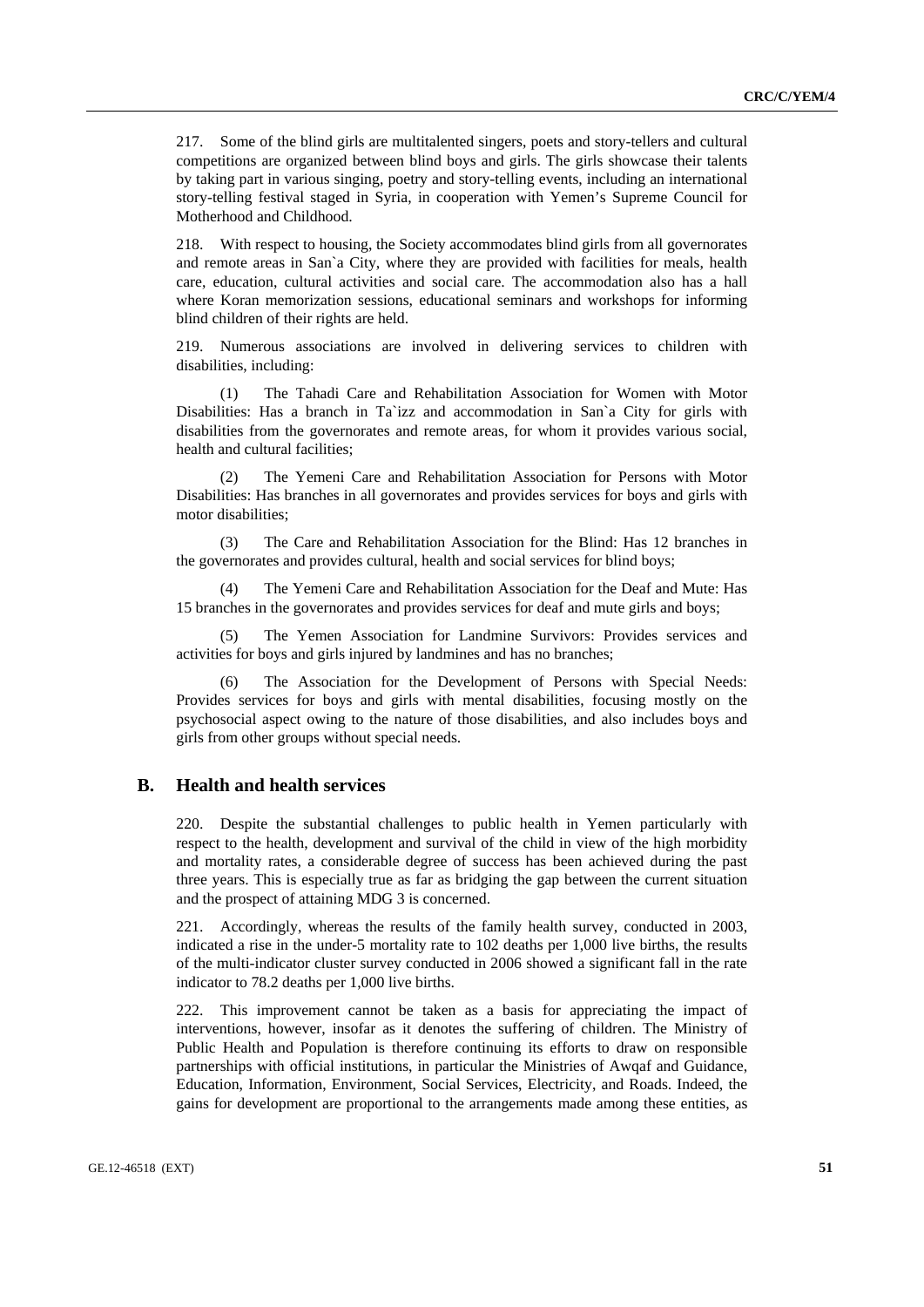the delivery of quality services, including a clean drinking water supply and sanitation, is a prerequisite for health, to which inhabitants in the governorates and districts must also effectively contribute by spreading health awareness, particularly among mothers and individuals in the community.

223. The interaction of civil society organizations with child health issues raises the bar of professional responsibility to live up to an important humanitarian role in improving the standard of health, as many children die annually from various illnesses, in particular respiratory disease, diarrhoea, malaria and malnutrition, which are preventable, just as the deaths that they cause are avoidable. As will be explained in detail, preventive health efforts have successfully reduced the incidence of measles, which was a major cause of morbidity and mortality in Yemen.

224. The capacity-building element has played a role in improving the standard of child health services and in bringing health services within the reach of all members of society through training for health professionals in preventive interventions, accurate diagnosis and full treatment; efforts to improve advice, guidance and the responsiveness of health professionals to the public; and action to expand the delivery of primary health care services, particularly in the area of reproductive health and immunization, through permanent facilities, outreach activities and mobile teams.

225. The Ministry is currently seeking to develop principles of functional integration in the performance of health programmes in the interest of strengthening the health system. The key decisions taken in this respect include:

- Act No. 26 of 2005 concerning smoking control and the treatment of smoking damage;
- Republican Decree No. 210 of 2004 concerning the establishment of a national centre for main public health laboratories;
- Act No. 4 of 2006 concerning approval of the loan agreement concluded between the Government of the Republic of Yemen and the Arab Fund for Economic and Social Development;
- Act No. 5 of 2006 concerning approval of the loan agreement concluded between the Government of the Republic of Yemen and the Arab Fund for Economic and Social Development;
- Act No. 29 of 2006 concerning approval of the accession of the Republic of Yemen to the WHO Framework Convention on Tobacco Control;
- Republican Decree No. 169 of 2006 concerning the establishment of the National Oncology Centre;
- Decision of the Prime Minister No. 274 of 2006 concerning the establishment of the National Drug Supply Programme;
- Decision of the Prime Minister No. 211 of 2006 concerning the reorganization of the Centre for Prosthetics and Physiotherapy;
- Republican Decree No. 85 of 2005 concerning the establishment of the National Blood Transfusion and Research Centre;
- Republican Decree No. 101 of 2005 concerning the establishment of the Public Authority for Environment Protection.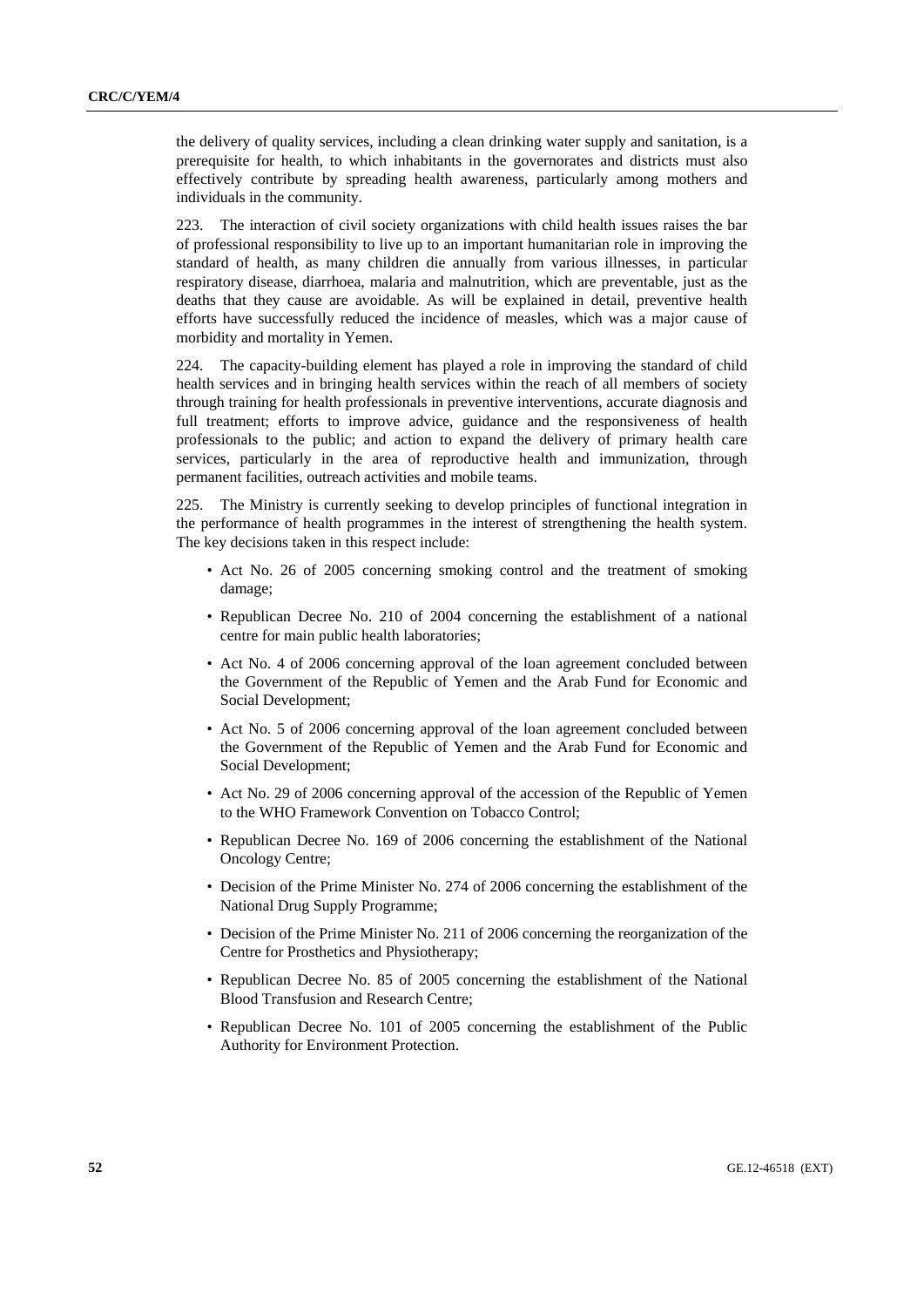#### **Status of child health in the light of national indicators**

226. Notwithstanding the challenges facing Yemen in connection with reducing the under-5 and under-1 morbidity and mortality rates, remarkable success has been achieved, as shown by the multi-indicator cluster survey conducted in 2006, the final report of which was published in 2007. The findings were that, between 2003 and 2007, the under-5 mortality rate fell from 102 to 78.2 deaths per 1,000 live births and the infant mortality rate from 75 to 68.5 deaths per 1,000 live births.

227. Despite the different sample sizes of the household health survey conducted in 2003 and the cluster survey conducted in 2007, the figure is a sign that more in-depth research is warranted. Indeed, the Ministry of Public Health and Population is now planning to carry out a new household health survey at the end of 2008. Communicable disease surveillance reports additionally show that child deaths from measles have largely declined, which is consistent with the findings of the cluster survey. Measles was previously among the top five causes of child mortality in Yemen.

228. The MDG attainment gap between the base year of 1990 and the target year of 2015 has therefore narrowed, although the challenge of achieving a child mortality indicator of not more than 45 deaths per 1,000 live births still remains.

### **Causes of under-5 mortality in Yemen in 1998**

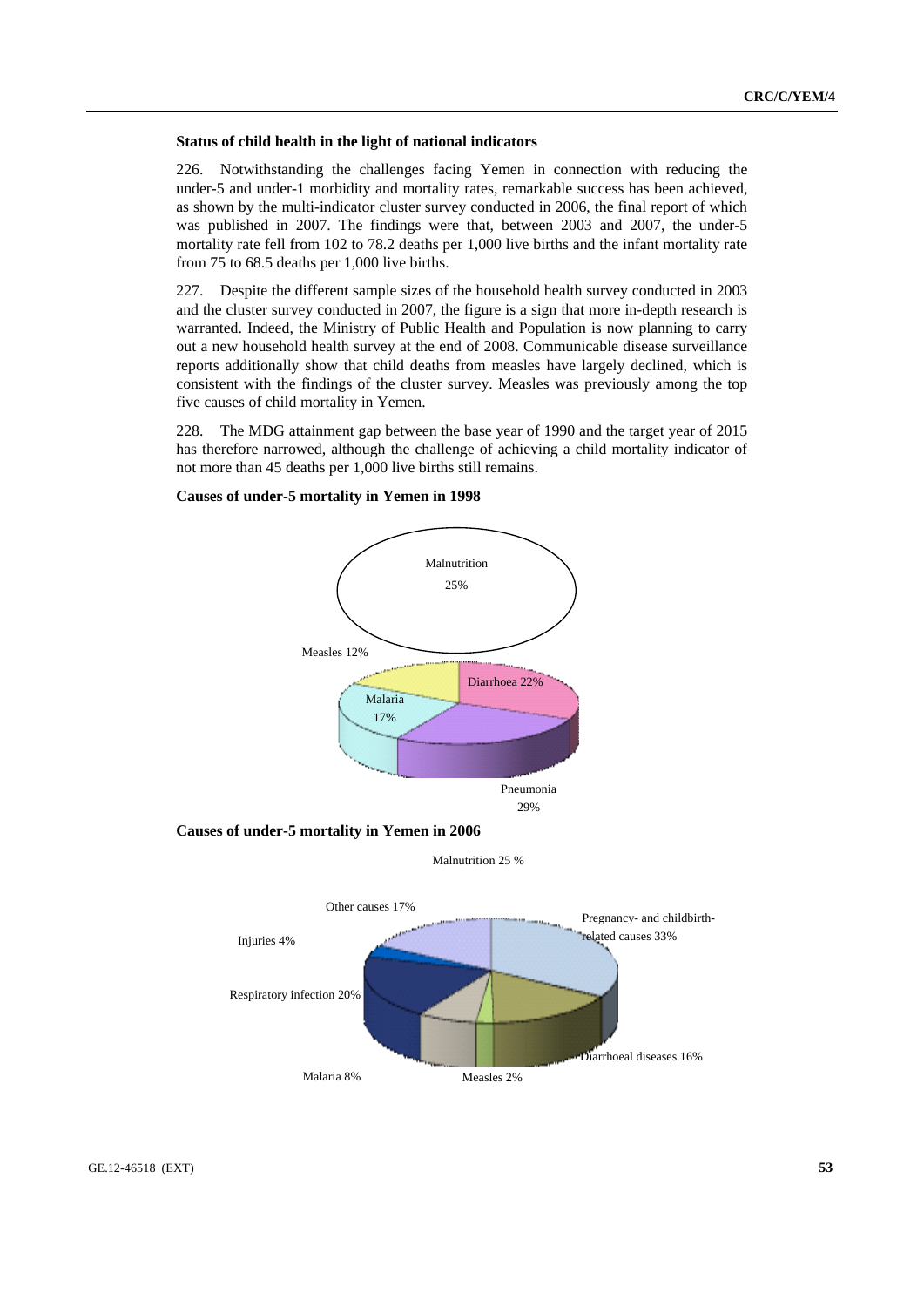#### **Measures for children's access to health services of the highest standard**

229. Given the awareness of the integrated efforts needed among different sectors in order to improve services for children, action was taken to provide adequate access for children to integrated primary health care services by focusing on two aspects of the existing interventions:

- Delivery of quality services by permanent facilities:
- Expansion of outreach activities and mobile teams.

230. Through affirmation of the de facto partnership with other relevant institutions, primarily local councils, the uptake of services in many health facilities rose and the performance of mobile teams was enhanced by outreach activities. In addition, civil society organizations felt encouraged to work towards bringing their performance into line with approved health policies.

231. The Ministry of Public Health and Population also adopted community-focused health initiatives, specifically nutrition initiatives involving the community and community-based communicators, and integrated child health care initiatives involving the community. The efficacy of these interventions, which are undertaken by local women volunteers trained to perform key roles in ensuring children's health and survival, has been borne out by field work. The Ministry is now adopting integrated primary health care with community involvement as a wider multi-intervention community-based initiative. It will consequently have an impact on the current challenges in the local environment.

232. In order to improve children's health services, the Ministry of Health is endeavouring to train child health professionals and build on their skills through the integrated child health care programme, which was first implemented and expanded between 2002 and 2003.

233. The integrated child health care programme, which targets those aged under five, has achieved a number of successes, as follows:

- Training of over 1,884 health workers;
- Training of 463 doctors working at 1,037 centres applying the Strategy for the Integrated Management of Childhood Illnesses (IMCI);
- Supply of essential medicines (free of charge) under the Strategy for Integrated Child Health Care at a total cost of \$1 million;
- Distribution of oral rehydration solution to all governorates and districts throughout the country, free of charge;
- Preparation of a list of the drug requirement for health units and centres allocated a budget within the annual requirement of the primary health care sector.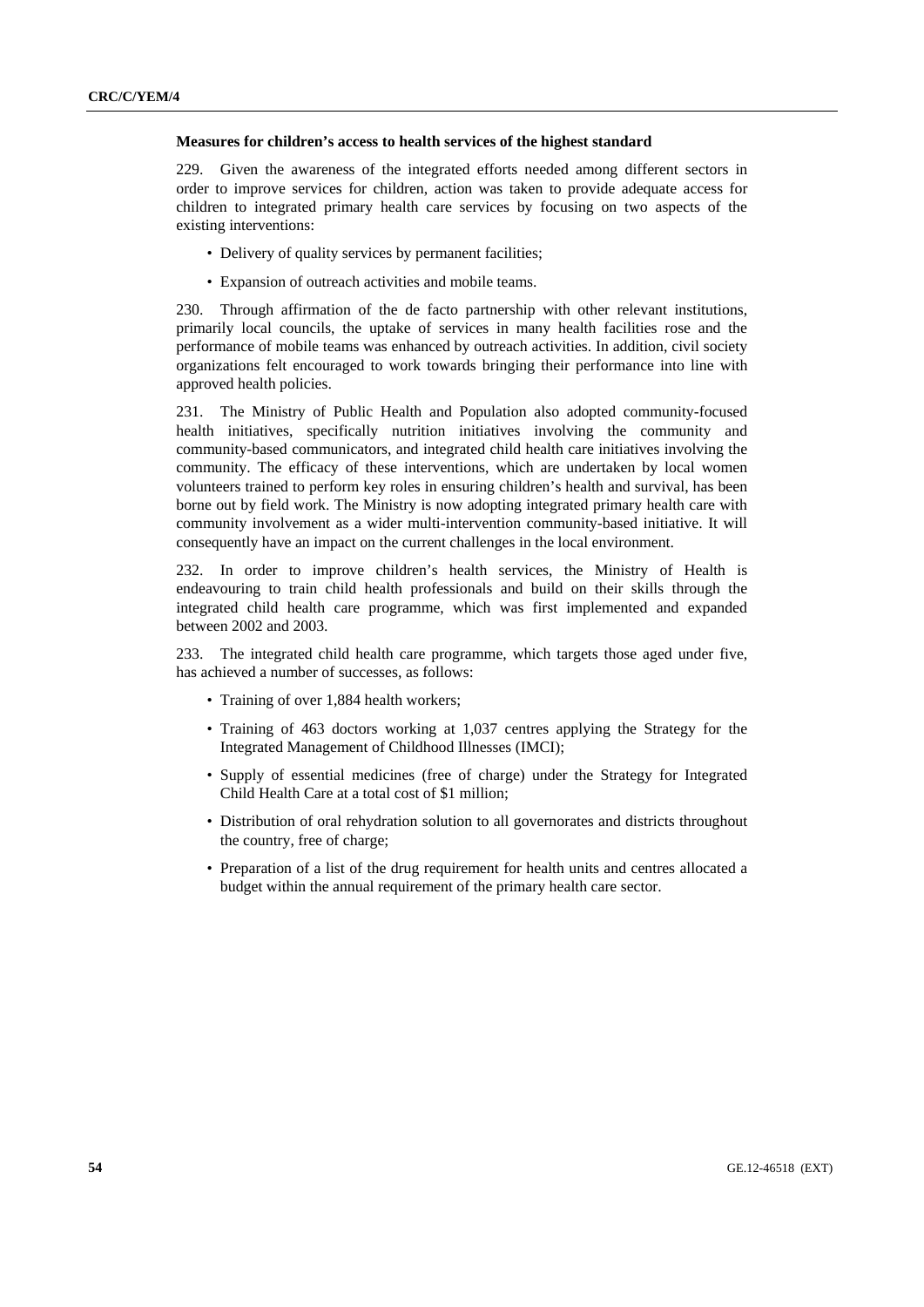

#### **Measures to reduce child mortality**

234. In order to combat preventable diseases, the Ministry of Health adopted a new strategy for accessing all inhabitants, particularly in remote areas. The outreach activities rolled out in 2005 included, as a first stage, the coverage of immunization services by health workers in the population catchment areas for health facilities (units or centres). The catchment area is calculated at five kilometres in all directions from the health facility or one hour's walk away. Mobile teams are also provided with vehicles in order to access areas outside the boundaries of any population catchment area.

235. This activity has been carefully planned through demarcation of the catchment area for each health facility in every district and governorate. As a result, routine immunization coverage rose to 85 per cent in the start year of 2005. These efforts and successes also continued during the years and the figure reached 87.4 per cent in 2007.





#### **Poliomyelitis eradication**

236. After the new outbreak of the poliomyelitis virus in Nigeria in 2004 and its transmission to neighbouring States and to as far away as the Sudan, Yemen and Saudi Arabia, the first cases of infection with the virus appeared in Hudaydah governorate, causing an epidemic in 2005. Although the immunization status of the affected children differed and over 40 per cent of them were vaccinated, the poor immunity for nutritional reasons in particular meant that routine immunization to contain the spread of the virus was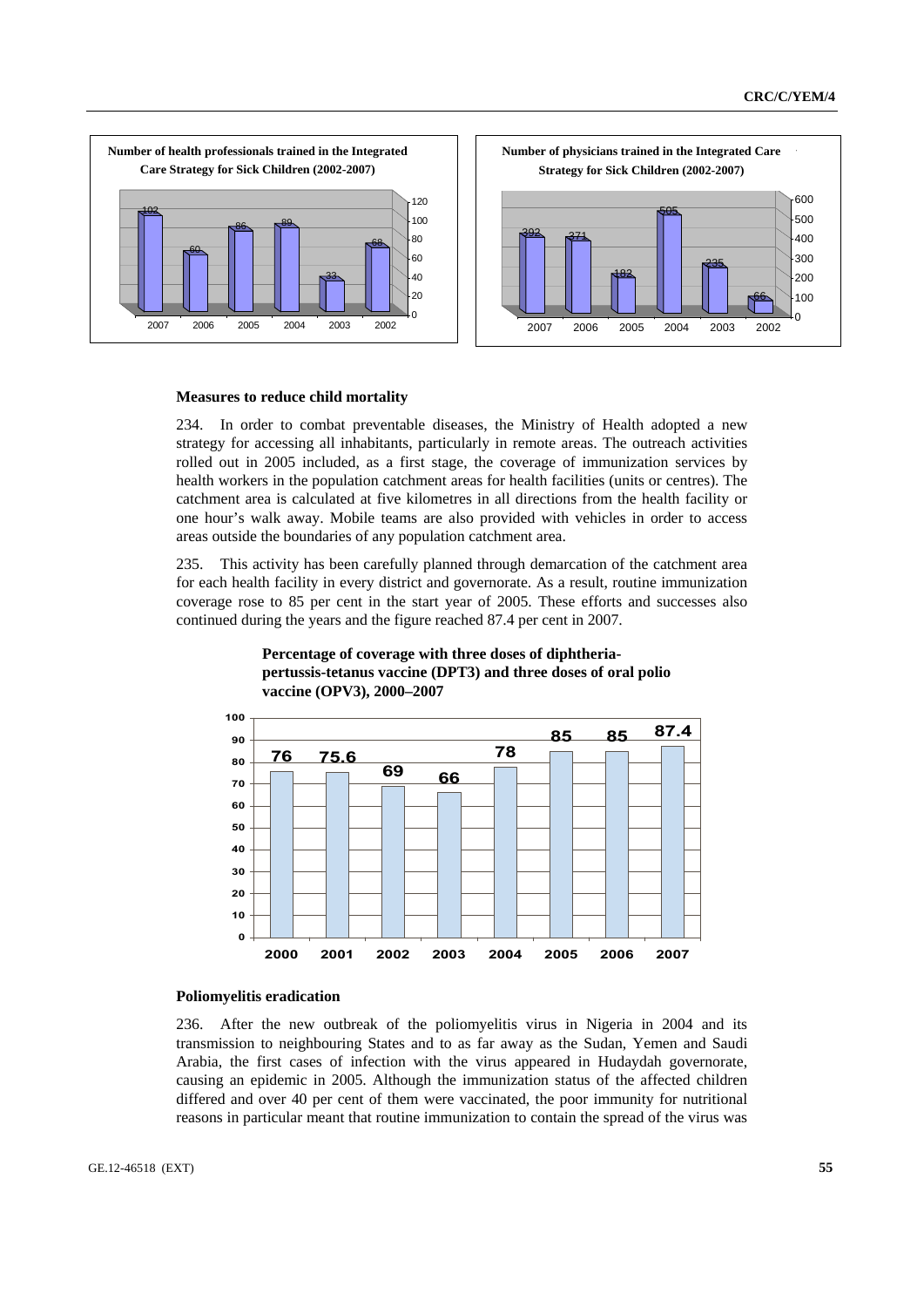impossible. A total of 489 children under five therefore contracted the virus, especially as routine immunization coverage in 2003 and 2004 was low and poliomyelitis immunization campaigns, which played the biggest part in bringing the virus under control during the 1970s, were ended in 2001.

237. In response to this situation, the Ministry ran 11 national poliomyelitis eradication campaigns in 2005 and 2006 as part of the home-to-home immunization strategy, during which some 3.9 million children were vaccinated in each campaign. According to reports by neutral observers, the coverage was at least 95 per cent in each campaign. The spread of the virus was consequently halted in record time and cases stopped appearing. The last case of infection in Yemen was recorded on 2 February 2006. With the benefit of the harsh lesson learned in 2005, a national campaign was conducted in 2007 in order to increase children's immunity and prevent the virus from returning and spreading once more.

#### **Measles control**

238. A comprehensive national measles campaign was run during 2006, targeting over 9.4 million children between the ages of 9 months and 15 years and achieving a coverage of 98 per cent. The number of measles cases consequently fell from between 6,000 and 20,000, according to WHO estimates, to 14 laboratory-confirmed cases in 2007.

239. In 2007, a supplementary campaign was also run in five governorates where cases of measles were still being recorded. It targeted children between the ages of 9 months and 15 years, achieving a coverage of 92 per cent.

240. Whereas measles used to be among the most serious causes of child mortality in Yemen, the implementation of the two above campaigns and the increased immunization coverage helped to prevent the occurrence of a single measles death in 2007, according to the records of the National Epidemiological Surveillance Centre and the National Expanded Immunization Programme. Case-based surveillance has been adopted and laboratory testing is carried out in every suspected case in all governorates across the Republic.

#### **Neonatal tetanus control**

241. During the period 12-17 April 2008, an immunization campaign was targeted at women in the 15-45 age group in 60 districts in the governorates of Hudaydah, Ibb, Dali` and Lahij. Thanks to this campaign, which will also run in the remainder of the target governorates during the current year, some 680,000 women in the target districts were immunized.

#### **Malaria control**

242. In view of the increased resistance to and ineffectiveness of chloroquine treatment, the National Malaria Control and Rollback Programme carried out three studies in three different regions. As a result, the Anti-malarial Drug Strategy was modified in 2006. As at 2005, the annual number of malaria cases was estimated at about 1.5 to 2 million. Annual deaths from malaria and its complications during the same period were estimated at 1 per cent of those cases, i.e., between 15,000 and 20,000, which is a significant indicator of the epidemiology of malaria. At the time of writing this report, the number of cases was estimated by the Programme and WHO to stand at between 700,000 and 900,000, signalling the substantial progress achieved by the Programme.

#### **Vector control**

243. Vector control is one of the primary malaria control methods employed and adopted by the Programme as a strategic option. Indoor residual spraying is carried out in infested areas and insecticide-treated mosquito nets are distributed. The biological control of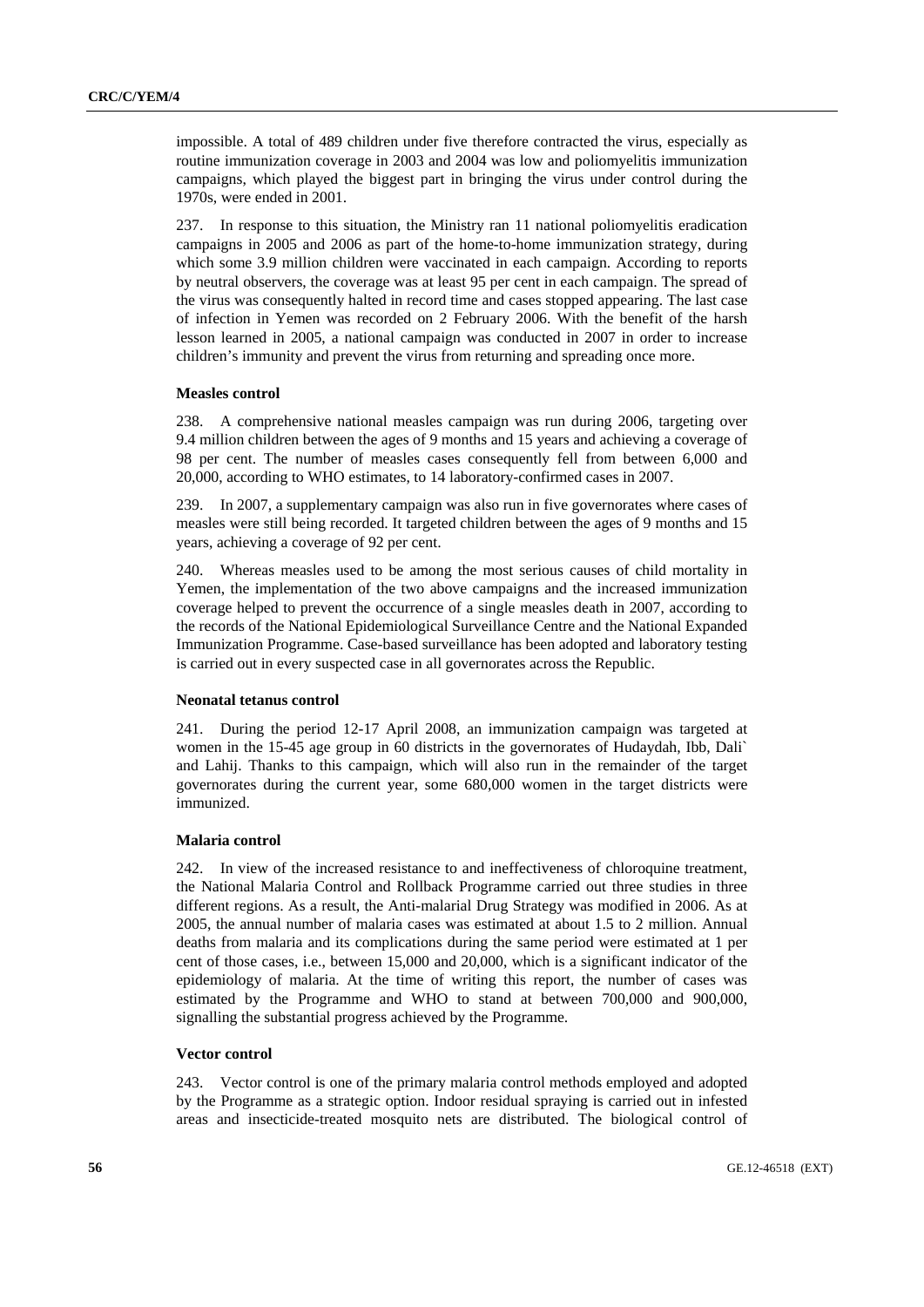mosquito larvae was discontinued last May, however, owing to the prohibitive cost, the poor supervision and monitoring of the process and the growing opinion within the Programme and the Ministry that it should be more selectively and efficiently utilized. The Programme has expanded the use of other control methods, carrying out up to three times the amount of indoor residual spraying than was previously the case.

244. In 2007, indoor residual spraying was carried out in 104,020 homes in 17 districts in the Sa`dah, Hajjah and Hudaydah governorates, in addition to indoor space-spraying as a back-up in chosen areas of the target districts. A total of 244,560 long-lasting insecticidetreated mosquito nets were also distributed.



#### **Mosquito nets distributed during the period 2002-2007**

#### **Tuberculosis control**

245. The Directly Observed Treatment, Short-course (DOTS) Strategy has been extended to all districts of the Republic and training has been provided at all health centres in early tuberculosis detection and the routine testing of cases receiving treatment. The Strategy is also applied in 1,224 health units and the regionally acceptable detection rate of 43 cases per 100,000 population has been reached.

246. During 2007, a tuberculosis survey of school pupils was conducted in order to determine the prevalence of infection and the annual notification rates. The survey findings showed a fall in prevalence from 8.02 per cent in 1991 to 5.5 per cent in 2007 and a fall in the annual notification rate from 0.9 per cent in 1991 to 0.05 per cent in 2007. The prevalence of tuberculin infection also stood at 5.5 per cent, whereas an estimated 30 per cent of the population had been carriers of tuberculosis bacilli in 1991. These figures reflect the major improvement in case detection and the reduction of tuberculosis mortality at the national level.

#### **Control of bilharzia and soil-transmitted worms**

247. The Bilharzia Programme operates by providing collective treatment for children in the 6-18 age group at schools in the target districts. In 2005, collective treatment was implemented in 62 districts and water sources were sprayed. Treatment was carried out in 51 districts in 2006 and in 50 districts in 2007. In 2008, 107 target districts were covered and phase I was implemented in 36 districts and phase II in 24 districts during March and April 2008. The remaining target districts will also be covered as planned.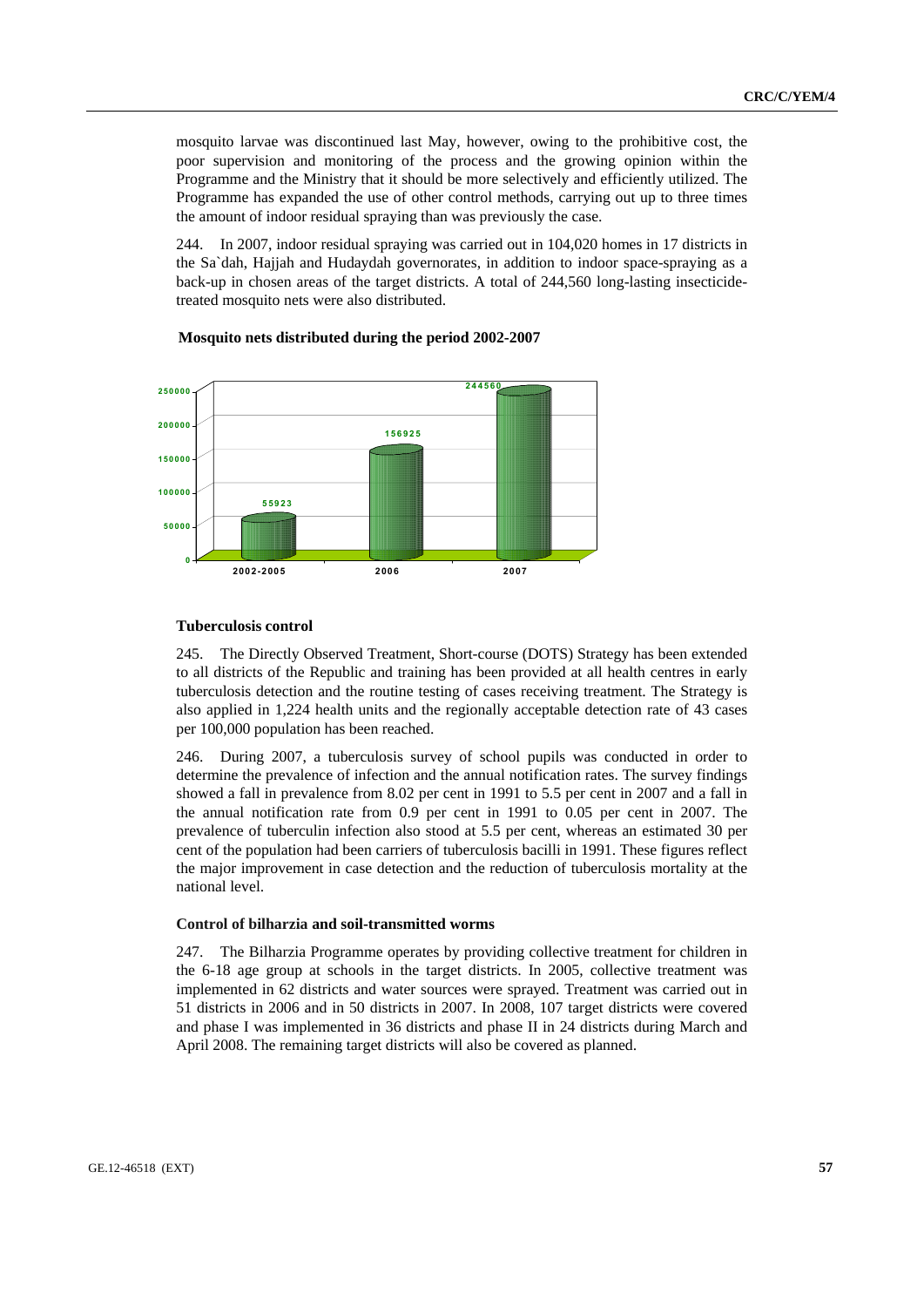#### **Measures to combat malnutrition**

248. The Department of Nutrition seeks to play a part in reducing malnutrition in Yemeni society, particularly among children and mothers, and to work with stakeholder sectors for a safe and healthy food supply in view of the prevalence of anaemia and malnutrition in Yemen. Through the community-based role and with community involvement, the Nutrition Programme serves as a formula for active field work, promoting as it does the local role in interventions. Once community leaders have been sensitized to the nutritional issues for the community groups in the target districts, local women volunteers are deployed to raise basic awareness concerning maternal and child nutrition. The Department of Nutrition also fortifies staple foods, such as flour, oil and salt, with micronutrients and vitamins.

249. Since mid-2005, flour has been fortified with iron pursuant to a Cabinet decision. At the present time, 80 per cent of white flour in Yemen is fortified with iron and folic acid and 82 per cent of oil is fortified with vitamins A and D. Concerning the fortification of salt with iodine, all salt-producing plants and factories add iodine to salt and salt refineries are opened only on condition that they add iodine.

250. In 2007, the possibility of treatment for severe malnutrition became available in the main hospitals in major towns. A total of 89 health workers were also trained in how to treat moderate and severe malnutrition in children aged under five.

### **Coverage of health services and preventive health services**

251. In 2005, health facility coverage rose overall by an estimated 17.2 per cent, from 3,317 to 3,888 facilities covering 58.7 per cent of the population. This coverage increased to 69 per cent by the end of 2007. A total of 600 new health facilities were also equipped and brought into operation in 2007.

252. In 2005, there were some 24,000 health professionals in total, compared with 21,500 in 2000, which is an increase of 12.7 per cent.

253. By order of the President of the Republic, 2,400 health professionals were exceptionally recruited in addition to the auxiliary health professionals hired as part of the continuing recruitment exercise in 2007.

254. Approval was also given for implementation of the DOTS Strategy and its expansion to all districts in the Republic, in addition to its implementation in 1,224 health units. The regionally acceptable detection rate of 43 cases per 100,000 population was reached and the DOTS Strategy coverage increased to 93 per cent.

### **Reproductive health services and adolescent care**

255. Reproductive health services are provided in 84 per cent of hospitals, 47 per cent of health centres and 45 per cent of health units. The expansion of integrated health services in health facilities stands at 82 per cent.

256. Several health facilities have been equipped to deliver basic and comprehensive emergency obstetric services in various governorates of the Republic. The uptake rates for family planning methods have increased, as has the amount of spending on these methods, especially after it was decided to provide them free of charge.

(See tables 26 and 27 showing the family planning methods distributed in all governorates and comparing family planning methods used in recent years).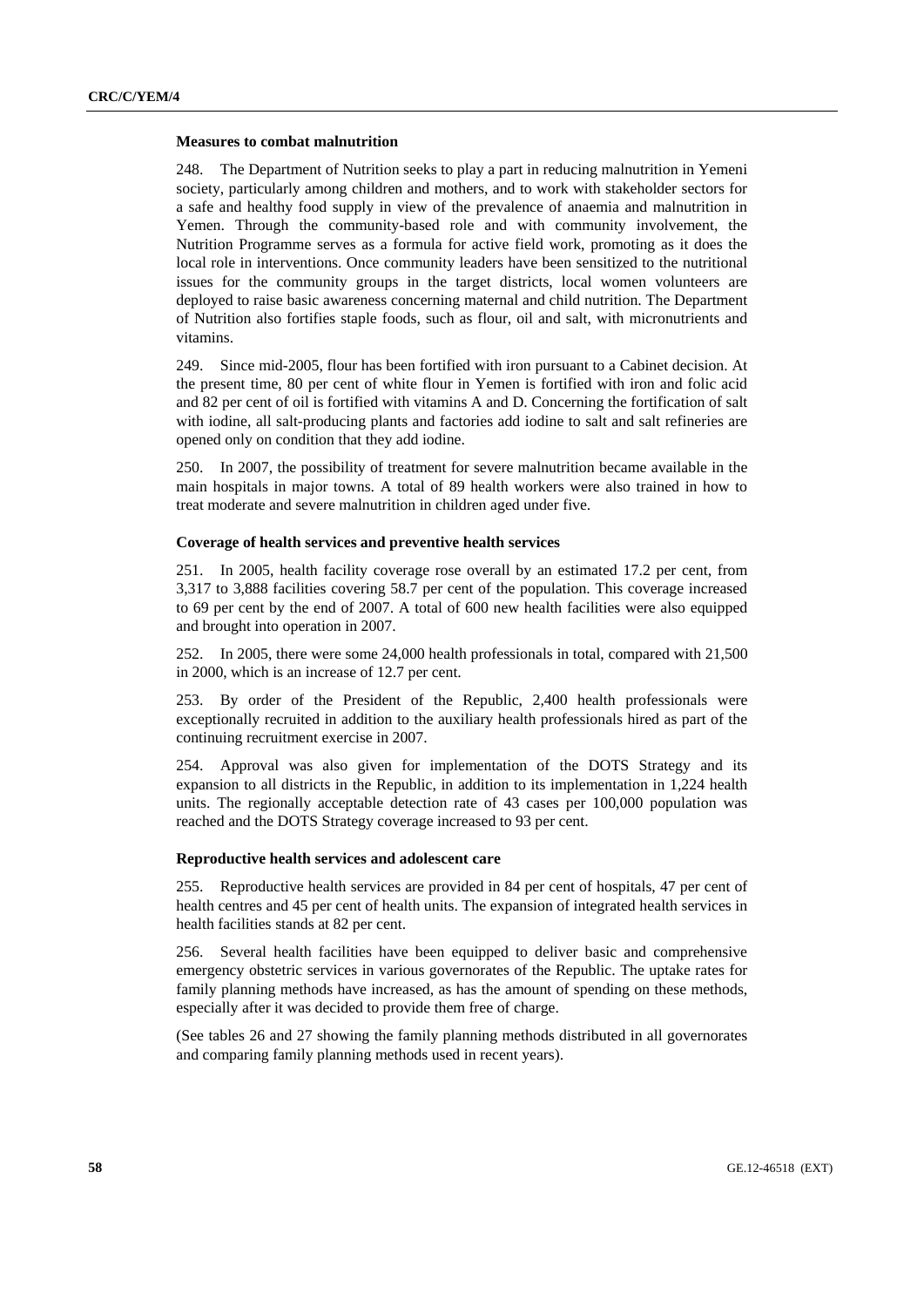#### **School health and adolescent health**

257. The School Health Programme at the Ministry of Public Health and Population is run jointly with the Ministry of Education and provides health services for school students in order to reduce morbidity rates among their age group. With WHO collaboration, practical school curriculum training was initiated with the aim of training teachers in techniques for introducing preventive health concepts to students and encouraging good health practices. The School Health Programme also endeavours to refurbish selected schools as an initial stage in promoting health as part of public health standards that include health and safety of the school environment.

258. With respect to adolescent health, a group of health professionals received training in 2006 on gender issues and reproductive health for adolescents and young persons in the governorates of Amran, Mahwit and Lahij.

259. In April 2006, a training course was run in conjunction with the School Health Department on first aid, the development of school health services and integration of the concept of the reproductive health of adolescents and young persons into school health services.

#### **AIDS control programmes and measures**

260. Facilities offering primary health care and treatment for AIDS patients have been opened at two locations in the Republic (the Republican Hospital in San`a City and Wahdah Hospital in Aden). Persons living with AIDS are tested for immunity and receive treatment free of charge. Three other care and treatment facilities are currently due to open in the governorates of coastal Hadramawt (Mukalla) and Hudaydah.

### **Prevention of mother-to-child transmission of human immunodeficiency virus infection (HIV)**

261. Six facilities were initially selected to provide pre- and post-test counselling for pregnant women and persuade them to undergo voluntary AIDS testing during their pregnancy: the Ulfi Centre, the Republican Hospital and Saba`in Hospital in San`a City; Wahdah Hospital and the Basatin Charitable Medical Centre in Aden; and Ibn Khaldun Hospital in Lahij. Women shown to be HIV-infected are given preventive treatment during their pregnancy and the child is given preventive treatment after birth (free of charge). Table 28 shows the number of cases registered in the National AIDS Control Programme in Yemen between 1987 and December 2007 (see table 28, which shows the number of persons living with AIDS by gender in the Republic of Yemen).

262. With respect to raising awareness of AIDS and STIs, the following was carried out between January and September 2006:

 (1) A total of 14 awareness talks were organized for 2,555 preparatory and secondary school students in San`a City (Thawrah area), in conjunction with the district education bureau and the Department of Health and Environmental Awareness, during the period 20-21 March 2006;

 (2) A total of 37,105 AIDS brochures and leaflets were distributed to students during field visits, as well as to stakeholders and coordinators in the governorates;

 (3) A number of AIDS awareness programmes have been implemented for children placed in institutional care (juveniles, street children, orphans and juveniles in prison). Approximately 900 institutionalized children benefited from these programmes. Some 2,000 leaflets were also distributed to children (see tables 29 and 30).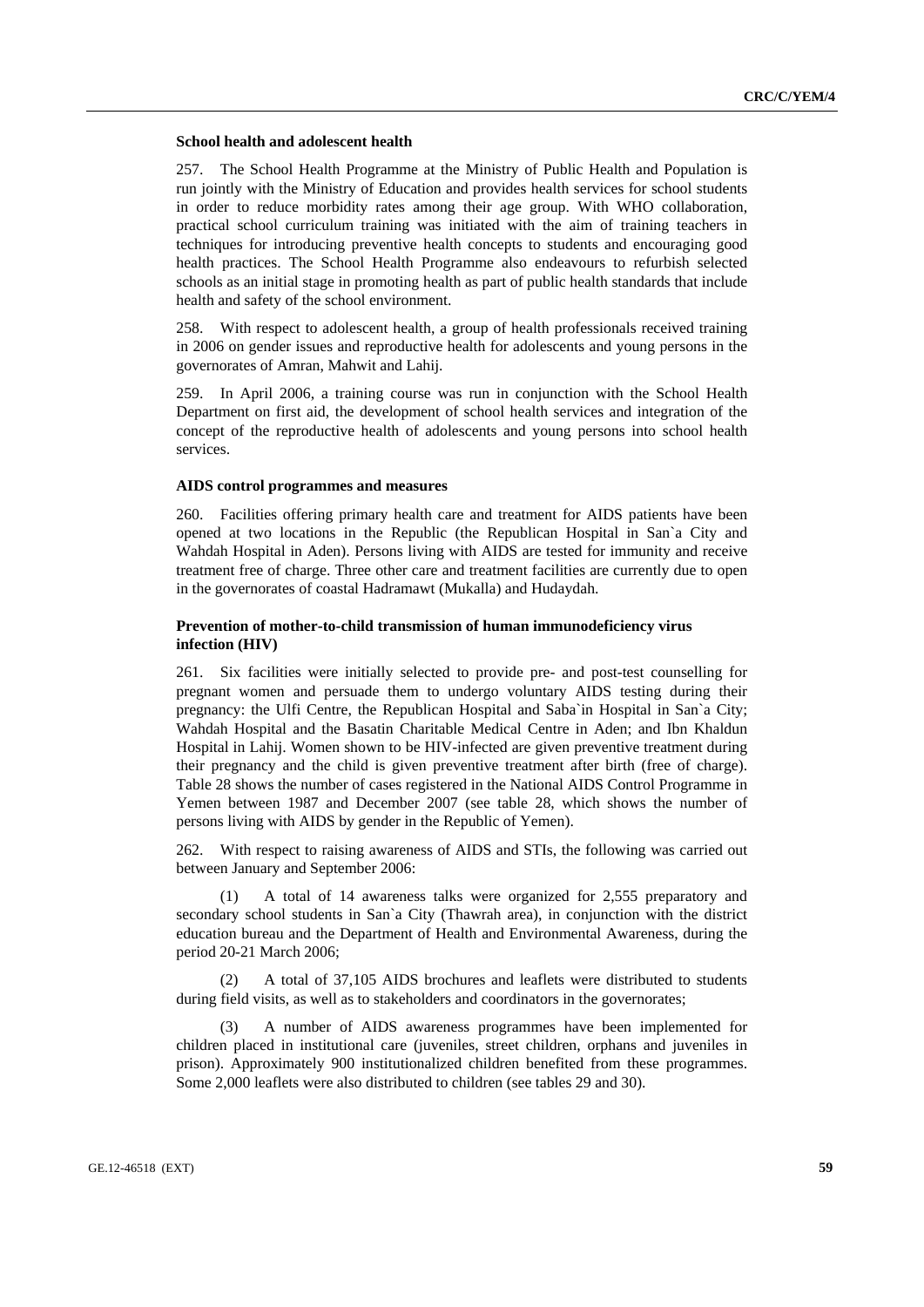#### **Counselling and voluntary testing**

263. Under the National HIV/AIDS Prevention and Control Programme, 14 counselling and voluntary testing centres have been opened in 7 governorates, namely: San`a City, Ta`izz, Ibb, Dhamar, Aden, Hudaydah and Mukalla. These centres provide services to those who voluntarily wish to receive them, with no questions asked about the identity of anyone who comes forward for confidential testing.

#### **Health information, communication and education**

264. The National Centre for Health and Population Education and Information organized a number of awareness talks for students in all levels of education.

265. Awareness meetings and discussions have been organized for the groups most vulnerable to AIDS, such as long-distance lorry drivers, sea fishers, prostitutes, prison inmates, marginalized groups, young persons, beggars and health workers.

266. Awareness training courses and workshops have been held for teachers, mosque imams, civil society leaders, volunteers, female religious instructors, young AIDS prevention advocates, and members of the youth volunteer network.

#### **Harmful traditional practices**

267. Traditional practices (FGM) are immensely harmful to the physical and psychological health of girls. Indeed, the International Conference on Population and Development, held in Cairo in 1994, saw FGM as an abuse of women's health and reproductive rights.

268. Surveys show that the problem is rife in a number of governorates, including Hudaydah, Aden, Ta`izz, Hadramawt, Mahrah, Ibb and Sa`dah. Yemen has taken a number of measures to deal with FGM, including the issuance of a Ministry of Health decision prohibiting the practice in clinics, health centres and hospitals.

269. In 2008, the Supreme Council for Motherhood and Childhood, in conjunction with relevant actors and supported by UNICEF, developed a national plan for abandoning the practice of FGM. The plan was designed by drawing on national and international expertise and involving various segments of society and community groups from the target areas, including imams, mosque preachers, religious instructors and spiritual counsellors. The draft amendments to the Children's Rights Act also covered the prohibition of FGM.

270. A great many training seminars and courses to raise awareness of the problem have also been organized by the Supreme Council for Motherhood and Childhood, the Women's National Committee, the Ministry of Health and the Yemen Women's Union, which have likewise worked with NGOs to mount awareness campaigns in the governorates of Aden, Hudaydah, Hadramawt, Mahrah and in San`a City. The Women's National Committee visited the governorate of Sa`dah (districts of Haydan and Saqin) and there has been some response to the awareness campaigns.

#### **Promotion of reproductive health and newborn care**

271. This programme aims to contribute to increasing the number of births attended by health personnel and to reducing maternal and child deaths by preparing strategies for reproductive health and newborns and for pre- and post-service training; providing internal bursaries for girls to study midwifery and health counselling; strengthening services at reproductive health centres; constructing and equipping mother and child centres; increasing the use of reproductive health services; building basic and comprehensive emergency obstetric centres; providing and expanding services for newborn and premature infants; and renovating and equipping newborn wards.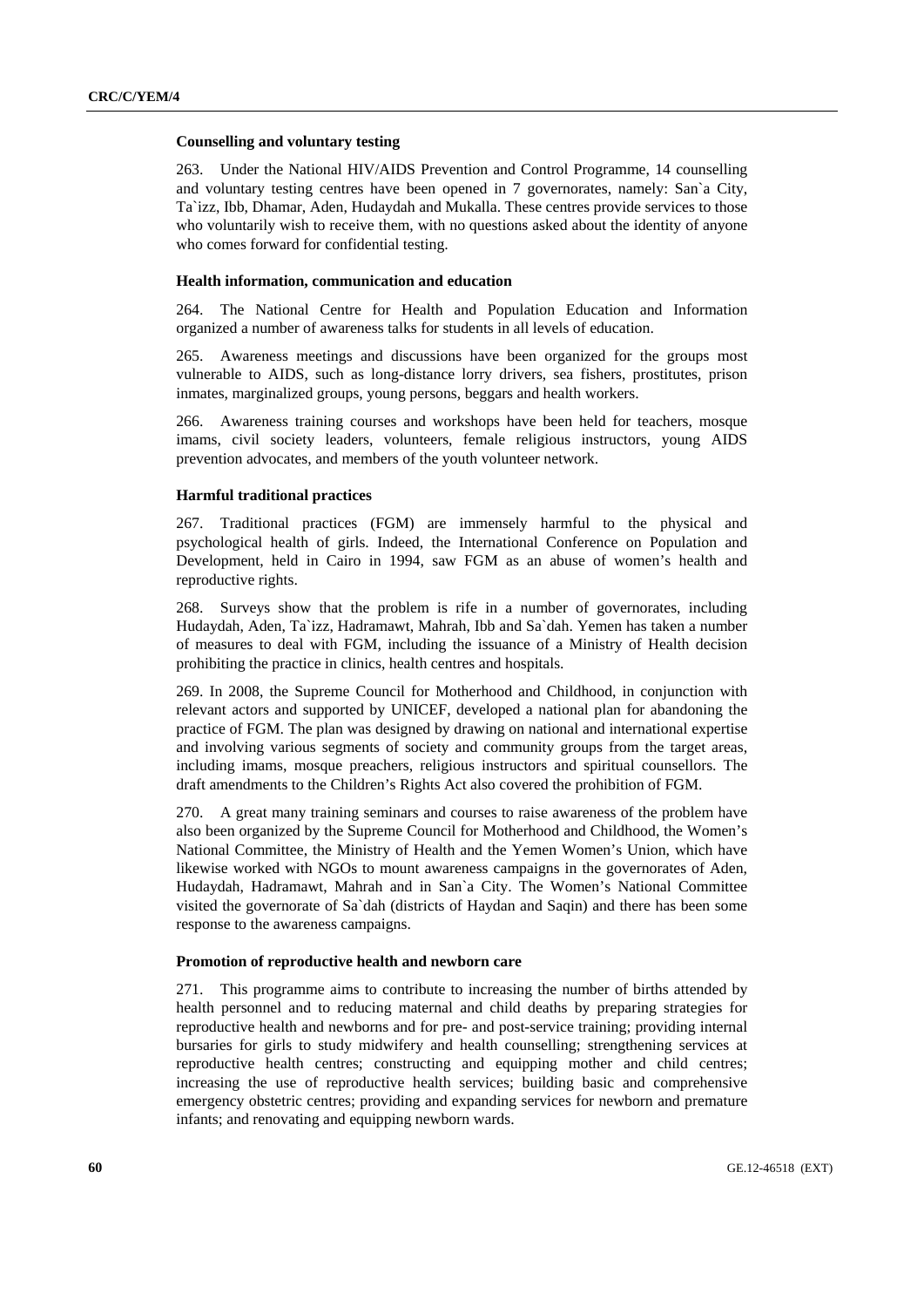#### **Safe drinking water**

273. Given the relative scarcity of Yemen's water resources, the management of those resources is a particularly important priority in the plans for socioeconomic development and poverty alleviation. The growing water deficit is closely connected with the increased demand for water, random well-digging and water mismanagement. Intensified efforts are therefore needed in order to balance the limited resources with the mounting needs for domestic use and for the agricultural and industrial sectors, while also bearing in mind that these resources must be sustained for the next generations.

274. Yemen is classified as an arid and semi-arid zone. Rainfall is the main source of water and varies from year to year, ranging from 50 to 250 mm per annum in the eastern and coastal areas and 400 to 800 mm in mountain areas. The quantity of renewable water sources is estimated at around 2,500 million  $m<sup>3</sup>$  per annum, meaning that the shortfall of 900 million  $m<sup>3</sup>$  is taken from groundwater. Domestic use accounts for some 238 million  $m<sup>3</sup>$ (7 per cent), industrial use for about 68 million  $m<sup>3</sup>$  (2 per cent) and agricultural use for around  $3,094$  million m<sup>3</sup> (91 per cent), of which roughly 30 per cent is consumed by qat production. Per capita water consumption is not more than  $150 \text{ m}^3$  annually, compared with an average of around 1,000  $m^3$  in the Middle East and North Africa and 2,500  $m^3$  globally.

275. Taking a long-term strategy approach to water resources, the Third Development Plan aims to achieve integrated water resources management, strengthen legislation and improve the efficiency of rainwater harvesting.

### **Objectives**

276. The objectives of the Plan are as follows:

- To increase the share of domestic usage to 15 per cent and industrial usage to 4 per cent of total water resources;
- To reduce water depletion by 25 per cent and achieve the highest sustainable levels of use;
- To develop water resources by an annual average of 50 per cent.

### **Policies and measures**

- 277. The policies and measures adopted are exemplified in the following:
	- Strengthening the institutional infrastructure of the Ministry of Water and Environment and of the authorities and institutions attached to it, and developing the laws and regulations relating to them and dividing tasks among them in order to guarantee integration and achievement of the objectives;
	- Developing water resources management and bringing in modern integrated management;
	- Implementing the national water strategy, the Water Act, water regulations and other measures with the aim of safeguarding water resources;
	- Rationalizing the use of water resources; improving water allocation to the different sectors; changing water utilization and cost recovery patterns; safeguarding water from pollution, wastage and depletion; identifying and developing investment priorities; and providing new sources of supply in order to guarantee water sustainability;
	- Stepping up the construction of dams, barriers and canals and developing water monitoring stations;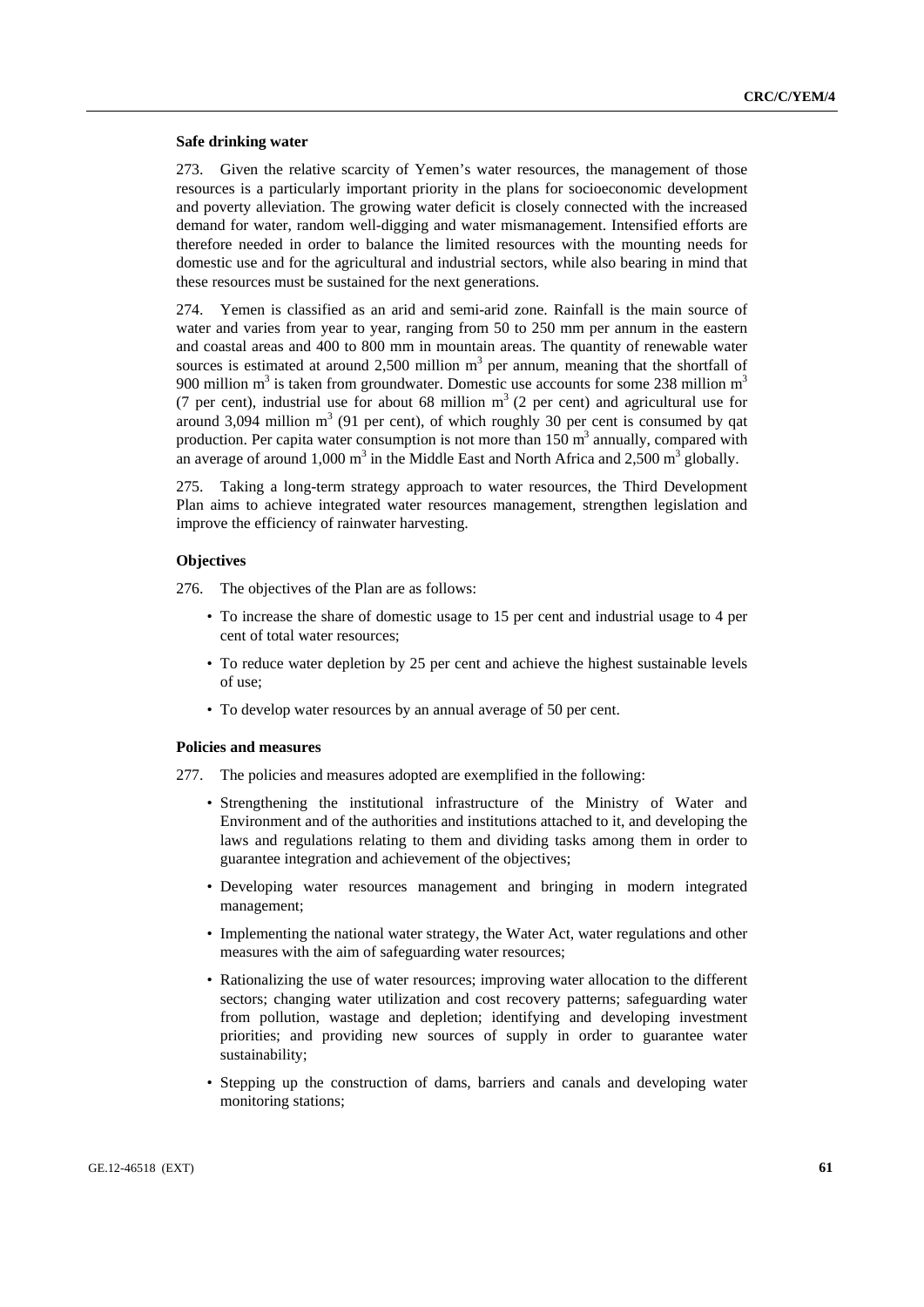- Strengthening the integration of water policies and overall policies for sustainable development and poverty alleviation, and affirming intersectoral coordination at all levels
- Promoting techniques for water harvesting, for brackish groundwater and seawater desalination and for the treatment of wastewater for irrigation and groundwater recharge;
- Improving water basin capacity and water demand assessment, and implementing measures to protect groundwater from depletion;
- Fostering the role of local communities in water basin management, in the choice as to project management and operation, and in monitoring water usage and water resources protection;
- Defining clearly the principles and standards for water use, making a plain distinction between water resources management and water supply services, and directing use towards lucrative economic sectors so as to achieve the maximum return for each unit of water used;
- Defining water rights, linking them to specific uses, making them tradable and transferable from rural to urban users, and preparing a water rights system project;
- Shaping a clear policy concerning the responsibility of each actor with respect to raising water awareness and the suitability of water for different uses;
- Reviewing trade and agricultural policies and the use of the necessary regulatory tools and procedures, including the establishment of a cost-recovery tariff for irrigation water and urban water distribution, taking into account the circumstances of the poor;
- Earmarking the water resources needed to achieve the objectives and channelling larger allocations from the Agricultural and Fisheries Promotion Fund into water management and public awareness and water efficiency programmes.

#### **Water and sanitation supplies**

278. The provision of safe drinking water and sanitation supplies is an essential social service that promotes human development and poverty alleviation efforts.

279. Urban water production rose from 98 million  $m^3$  in 2000 to 130 million  $m^3$  in 2005, which is an average growth of 5.8 per cent, whereas the amount of water consumed rose from 66 million  $m^3$  to 88 million  $m^3$ , which is an average growth of only 3.9 per cent during the same period. The average growth in rural water consumption was estimated at about 4.7 per cent during the same period, having increased from 89.3  $m<sup>3</sup>$  to 112.5  $m<sup>3</sup>$ .

280. Yemen suffers from an acute lack of sanitation services and networks, which has adverse repercussions for health and environment at the individual and public levels. In 2004, the coverage by community, private and individual networks stood at about 30 per cent and, in the case of public water and sanitation utilities, at 9.2 per cent. To be more precise, there were 1.8 million end-users accounted for through 219,000 subscribed customers. These utility services are concentrated in the main towns and to a lesser degree in a few governorate capitals. They are non-existent in a number of governorates and districts, such as Tarim, Shibam, Manakhah, Qa`idah, Zabid, Mukha, Bayt al-Faqih, Mansurah, Bajil, Khamr, Sa`dah, Ghaydah, Ataq, Harib and Dali`.

281. The total number of water connections registered in the Performance Indicators Information System (PIIS) at the end of 2006 amounted to 435,878, of which 399,357 were to domestic premises. In order to determine the H.4 indicator (water supply coverage), the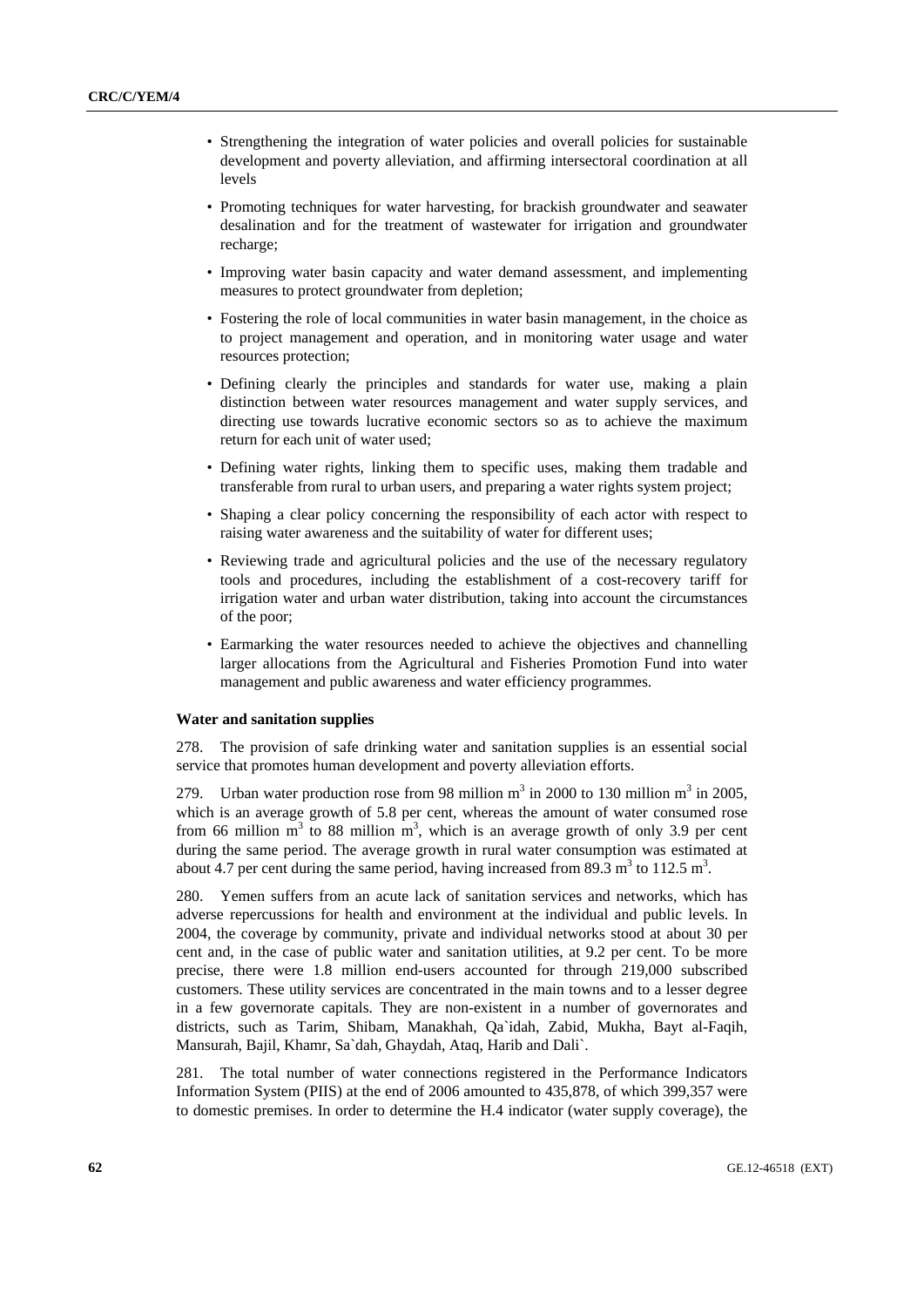number of connections must be multiplied by the average number of persons per household (M34). According to this calculation, the total number of persons supplied with water amounted to 2,795,499. The total population in the 33 towns stood at 4,111,825 at the end of 2006, according to PIIS, giving an overall coverage of 67 per cent, which is higher than the national average of 61.5 per cent reported in the Joint Annual Review conducted in 2006.

### **Challenges**

282. A number of constraints and difficulties are encountered in expanding the coverage of water and sanitation services. First among them is the low coverage ratio, essentially in rural areas, to which can be added the rising demand on account of high population growth and internal migration, the scarcity of water resources, and the prohibitive cost of supplies owing to the fragmented nature of the population centres in rural and remote areas. Difficulties are likewise encountered in expanding and developing safe water services, including in particular the retreating level of the water serving as the main source of safe water and the high cost of desalination and of connection to mountain areas especially. Furthermore, water loss from the public network has risen substantially to 32 per cent because the network is so antiquated and poorly maintained and operated.

### **C. Social security and an adequate standard of living**

283. Poverty is one of Yemen's main problems and indeed the poverty rate has risen. According to the national poverty survey conducted in 1999, 27.1 per cent of the total population are in food poverty and 34.9 per cent are in absolute poverty. These percentages reflect the living conditions of some 6.9 million inhabitants who suffer from poverty, which is more widespread in rural areas. Yemeni society is still predominantly rural and, as indicated in the National Strategy for Children and Youth (2006), Yemen remains one of world's the poorest countries; the gross national per capita income is \$460 annually, 48.8 per cent of Yemeni households live below the poverty line, 17.6 per cent live below the food poverty line, and 29 per cent of the population live on less than \$2 a day. Poverty is concentrated in the youngest age groups and affects children. Children under five years of age account for 53 per cent of the poor.

#### **Macroeconomic goals and policies**

284. The macroeconomic policies of the Third Development Plan are intended to alleviate poverty and boost economic growth in all sectors by mobilizing resources; channelling them into investment; enhancing the investment environment in order to promote local and foreign private investment; maintaining financial and monetary stability; and reducing domestic and external imbalances in the economy.

285. Given the average economic growth of 7.1 per cent during the period 2006-2010, the expectation is that the poverty rate will gradually fall to 19.8 per cent in 2010 and that the urban-rural gap will be narrower than in 2006. This fall is in line with the MDGs and shows the potential for attaining MDG 1 by halving the proportion of the population who suffer from poverty (food poverty) by 2015 (see table 31).

#### **Poverty reduction measures**

286. The State is taking measures to reduce poverty, which include job creation for young persons in order to eradicate poverty and achieve sustainable growth through supporting the national economy and building an environment conducive to economic growth by increasing investment and creating new jobs. The poverty reduction efforts also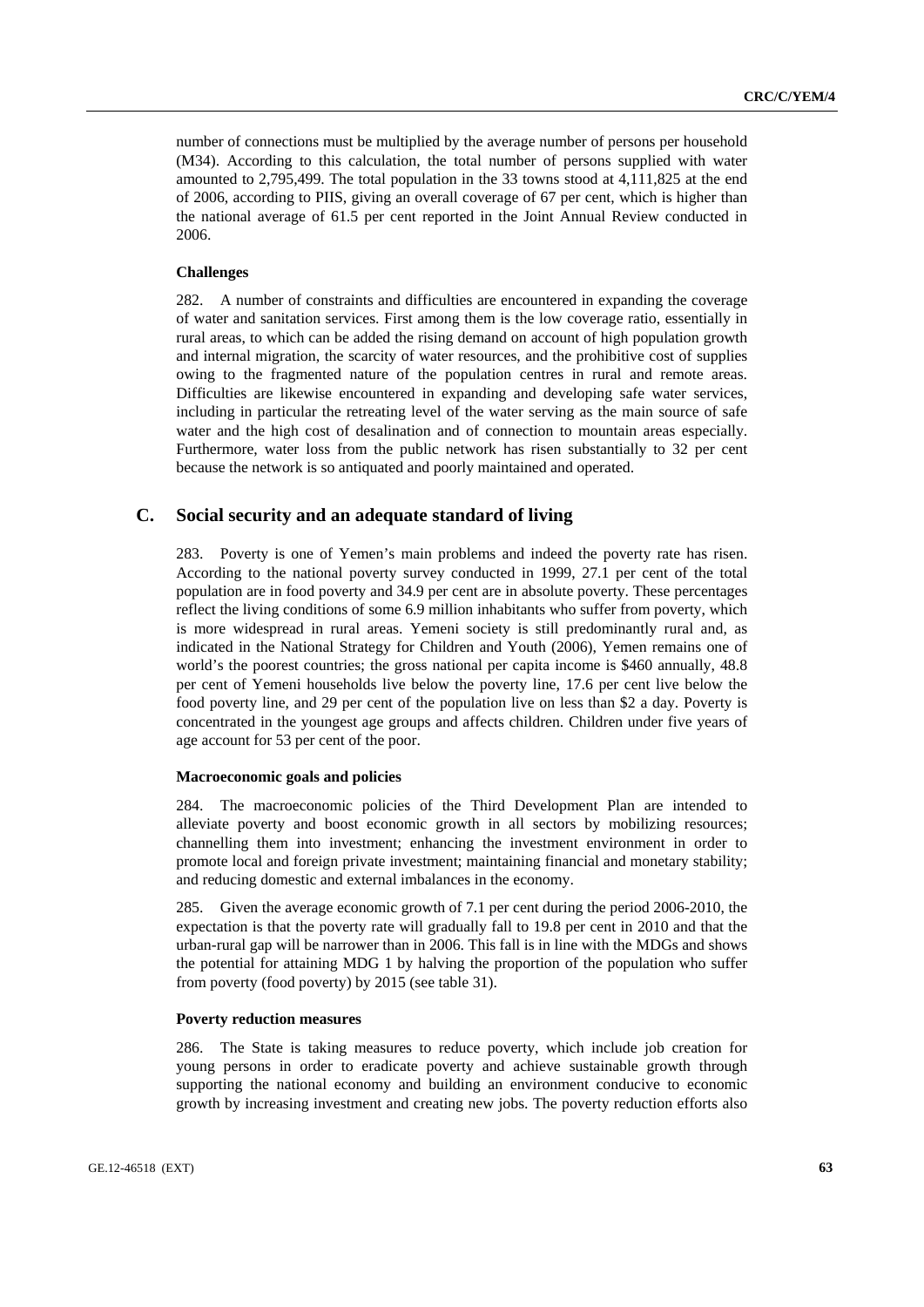aim to provide children's needs, as part of the National Poverty Reduction Strategy, by expanding the social safety net through which various programmes and projects are implemented by specialized funds, such as the Social Welfare Fund, SFD, the Disability Care Fund, the Public Works Project, the Agriculture and Fisheries Promotion Fund, and programmes for family development, persons with disabilities and community development. Particular attention is devoted to children in the programmes of these funds.

#### **The Productive Families and Community Development Programme**

288. The Productive Families and Community Development Programme implemented a number of activities in 2007 and in its annual plan, as follows:

- Preparation and printing of four feasibility studies for future projects under the Programme;
- Leatherwork training for 20 trainers from social development centres in Hudaydah;
- Setting up and furnishing the Shar`ab al-Salam, Bani Wahban, Bani Sha`b and Bani Muhammad Centres in Ta`izz governorate, the Sayyani Centre in Ibb governorate, and the Miftah Centre in Hajjah governorate;
- Training and further training for 7,000 trainers from community development centres;
- Staging of an exhibition of products from the productive family centres in Ibb governorate.

(See table 32).

#### **SFD efforts to reduce poverty**

### **The Fund's Small and Micro-enterprise Development (SMED) Programme**

289. The findings of the Fund's evaluation study, carried out in 2006, showed that the number of savers and borrowers had increased, as had the average amount of savings and borrowings, and that women made up a substantial proportion of this number. Indeed, they accounted for 89 per cent of 25,588 borrowers in 2005, amounting to an annual growth rate of 98 per cent since 2002.

290. Microfinance projects likewise show an increase in the number of savers and borrowers and in the average amount of savings and borrowings, with women making up a substantial proportion of this number. Ninety-six per cent of beneficiaries stated that their experience of these programmes was good (compared with 82 per cent in 2003), while 88 per cent of households included in the 2006 survey said that the microfinance programme had helped to change their lives in a positive direction (compared with 69 per cent in 2003).

291. Between the time of its establishment in 1997 and 2007, the Fund managed to achieve great success in providing the requisite funding to small and micro-enterprise institutions and programmes and in driving them forward to high levels of performance and accomplishment, enabled as they were by this funding to serve increasingly large numbers of clients.

292. The Fund monitors the settlement of loans made to microfinance institutions and programmes. All loan and grant agreements concluded with these institutions and programmes were therefore checked, the details were entered into the SMED Unit's internal system, and a special system was designed for tracking the payment of instalments due under those agreements. As a result, the Fund was able to track the settlement of loans made to microfinance institutions and programmes, accomplishing a repayment success rate of 100 per cent (as at the end of December 2007).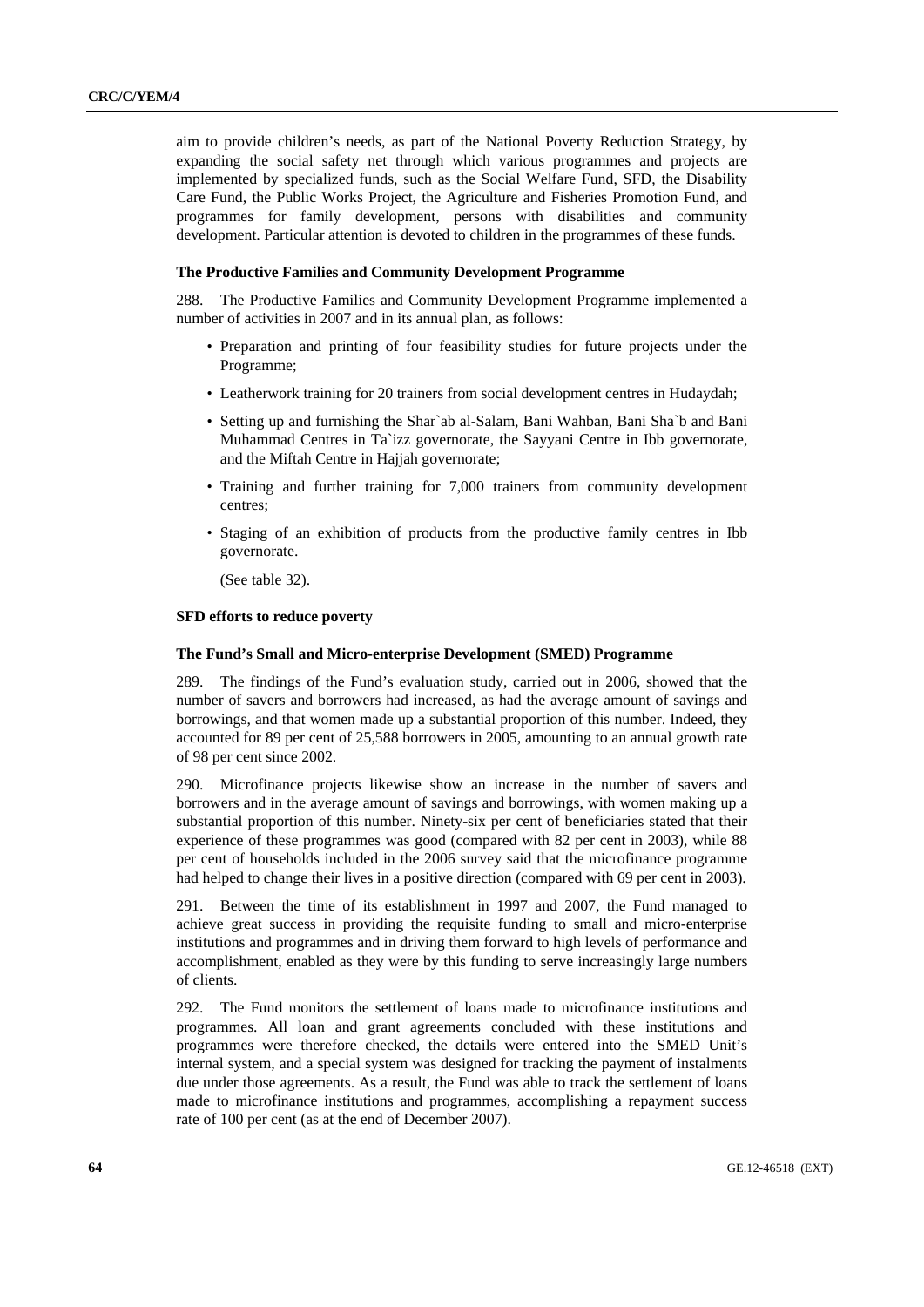293. In 2007, the Fund developed 20 new projects in which the total investment amounted to approximately \$2.8 million, bringing the total SMED investment (estimated cost of projects completed or under way) between the time of the Fund's establishment and the end of 2007 to roughly \$16.4 million. Added to the phased projects from previous years, the number of projects aimed at developing the country's small and micro-enterprise industry stands at 155.

294. Support for small and microfinance programmes and institutions constitutes the Unit's main activity and the financial and technical capacities of microfinance programmes have been strengthened in order to help them spread and expand. The performance of these programmes has improved remarkably and the number of those benefiting from their services rose substantially during 2007; as at the end of December of that year, they amounted to approximately 30,000 active borrowers (77 per cent of them female) and over 23,000 savers (see table 33).

#### **Inauguration of the Aden Microfinance Foundation**

295. Officially inaugurated in June 2005, the Aden Microfinance Foundation grew out of a union of three microfinance programmes, namely Ma`alla, Shaykh Uthman and Dar Sa`d. Procedures for constructing the Foundation's accounting system were completed and work on putting it together was begun. In the second half of 2005, the Foundation's operation developed significantly and it opened a branch in Lahij governorate. In December 2005, the number of active borrowers stood at 5,710.

#### **Signing of agreements on new support projects for microfinance programmes**

296. In 2005, the Unit signed several agreements aimed at providing financial support to a number of microfinance programmes, i.e., the Family Development Association (Hays/Hudaydah), the Yemen Women's Union (Abyan and Hudaydah branches), the National Microfinance Foundation, the Aden Microfinance Foundation and the Society for the Development of Women and Children (SOUL) in San`a.

#### **Project for the establishment of Al-Amal Microfinance Bank**

297. A feasibility study of the Bank was carried out by the Consultative Group to Assist the Poor (CGAP), producing a number of recommendations for establishing the Bank in accordance with global best practices for microfinance. The Fund has purchased a number of shares in the Bank's capital and procedures for the incorporation and licensing of the Bank are now being followed up.

#### **The National Microfinance Foundation**

298. The National Microfinance Foundation received funding to the tune of YRI 20 million, which represents the final payment under the finance agreement concluded with the Foundation for a total loan of YRI 49.5 million. The total sum cumulatively paid to the Foundation as loans thus amounts to approximately YRI 132 million.

#### **The San`a Microfinance Programme (Azal)**

299. The San`a Microfinance Programme (Azal) was funded to the tune of YRI 50 million. The funding was agreed and approved after the SMED Unit had thoroughly examined the Programme's strategic plan and plan of action. The conclusion drawn was that the Programme needed funding to meet the cost of its expansion with the opening of new branches in several areas of San`a City. The cumulative loans extended to the Programme by the Fund amounted to a total of YRI 110 million (as at the end of 2007).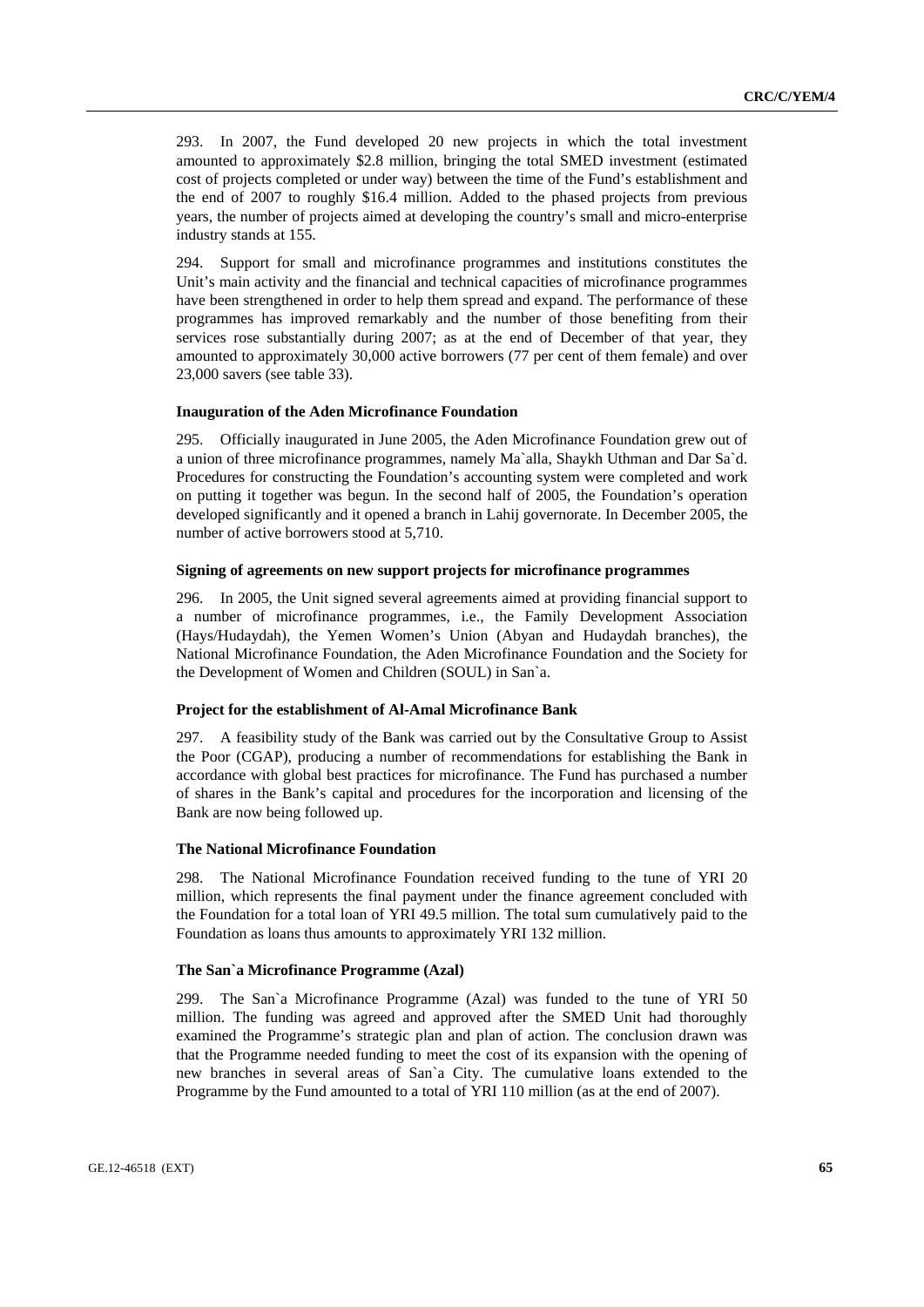#### **The Income-generating Activities Programme/Hudaydah**

300. The Income-generating Activities Programme in Hudaydah received funding worth YRI 13.5 million as the third and final payment under the loan agreement signed with the Programme in June 2006. The payment was disbursed on the basis of the Programme's strategic plan and plan of action, which show the Programme's financial requirements for the next stage. The total loans cumulatively paid to the Programme amounted to YRI 51.5 million.

#### **The Wadi Hadramawt Programme**

301. The Fund financed the Wadi Hadramawt Programme to the tune of YRI 30 million, which was the first payment under the finance agreement signed with the Programme at the end of 2007. The cumulative loans extended to the Programme by the Fund amounted to a total of YRI 107.7 million (as at the end of 2007). The Programme is now operating in Seiyun, Tarim, Qatan and Sawm.

### **The Abyan Programme, the Microfinance Development Programme and the Small Enterprises Fund**

302. The Abyan Savings and Loans Programme was also funded to the tune of YRI 50 million, bringing the total loans extended to the Programme by the Fund, as at the end of 2007, to YRI 94 million. The Microfinance Development Programme was also funded to the tune of YRI 30 million, bringing the Fund's loans to the Programme to a total of YRI 48 million. Support was additionally provided to the Small Enterprises Fund in the form of a grant worth \$700,000 (to cover expansion of the Fund's services to small entrepreneurs in new governorates). The loans financed by the Fund (from 2003 to the end of 2007) amounted to a total of YRI 350.4 million.

### **The SFD Integrated Intervention Programme**

303. The Integrated Intervention Programme is a multi-intervention development programme aimed at mobilizing the community in order to ascertain its potential for development success (economically and socially), build its capacities and empower it to perform development tasks on its own initiative. The Programme is also designed to play a part in engaging and empowering local authorities with respect to the planning, implementation and management of development projects aimed at improving socioeconomic conditions in the poorest areas.

304. Phase I of the pilot programme (2001–2010) was started up in four geographically and socially different regions. The findings of an assessment conducted in 2004 having confirmed the success of the pilot, implementation of phase II, covering eight governorates and targeting 56,000 persons, began.

305. A further 30 projects were also agreed, costing an estimated \$2 million and involving either the education infrastructure (12 projects), capacity-building in the education, water, environment and health sectors (11 projects), or economic and agricultural activities (7 projects) (see table 34).

### **Support for marginalized groups and for women prisoners and their children**

306. The Fund continued its prison interventions with five projects in Aden, Ibb, Dhamar, and Ta`izz aimed at improving services for women prisoners and their children, as well as for mentally ill prisoners, by adding new service facilities. To that end, health units and mental health clinics were constructed and equipped, and women's wards were renovated, fitted out and furnished.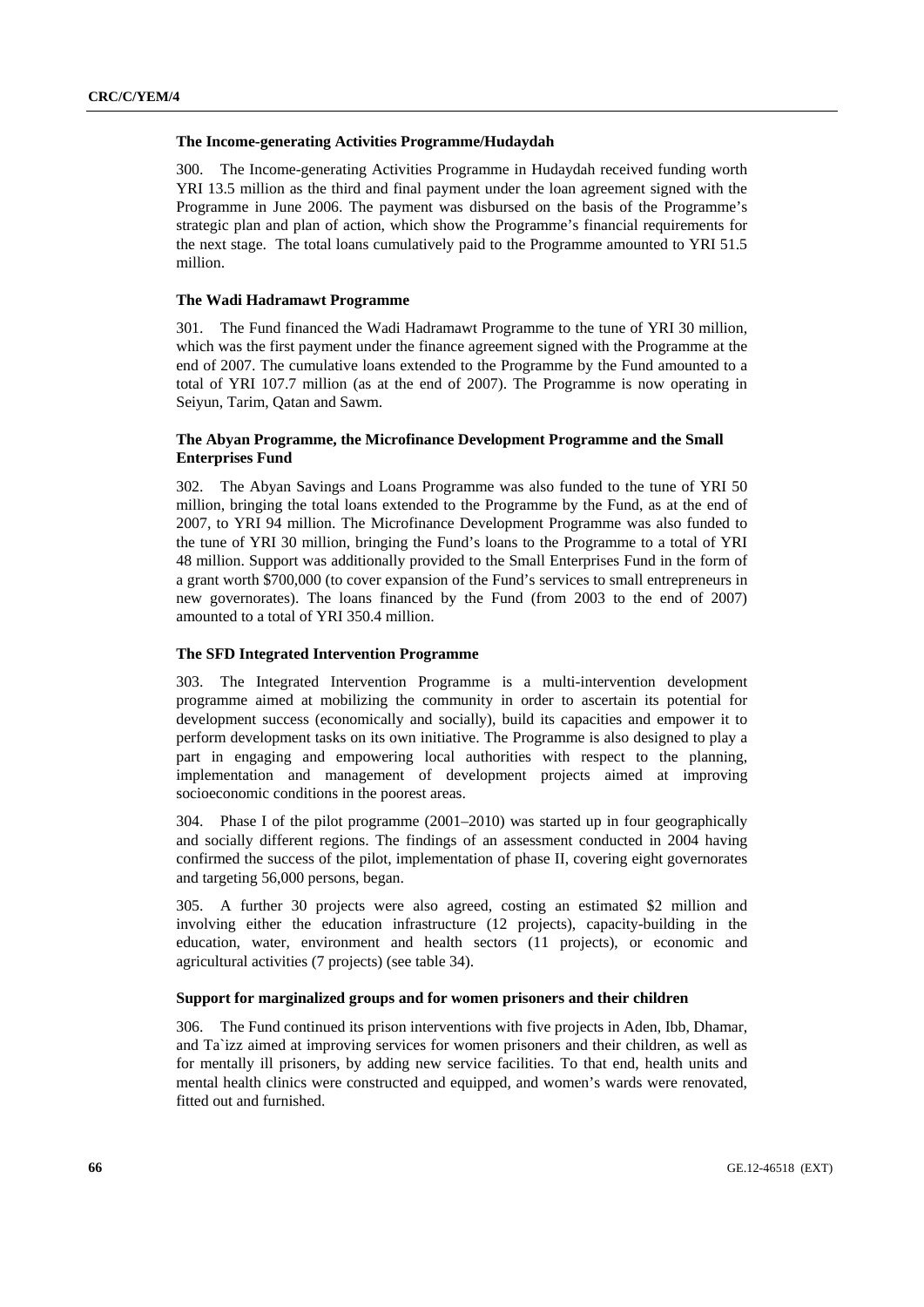307. Interventions also included six other projects to improve conditions for marginalized persons and support from the NGOs representing them and looking after their concerns.

# **VIII. Education, leisure and cultural activities**

### **A. Education**

### **Legislation**

308. In addition to the explanation provided in the previous report, the Public Education Act No. 45 of 1992 sets out a number of principles and provisions guaranteeing the child's right to education. Article 6 affirms that basic education is a fundamental human right guaranteed and facilitated by the State for all individuals. Article 7 provides for the establishment of schools in the Republic that are adequate to fulfil the educational requirements at all stages of education and considers that a school is adequate to take in all students if it is equipped with libraries and supplied with all other educational inputs. Article 8 also provides that education is free at all stages and is guaranteed by the State, which is progressively realizing this principle in accordance with a Cabinet-approved plan. Under article 9, it is incumbent on the State to achieve social justice and equal education opportunities, taking into account the socioeconomic circumstances that might stand in the way of some families when it comes to enrolling their children in education. Article 14 states that the educational policy must focus on striking a balance in the education system and achieving fairness in the distribution of education services and resources among governorates and districts, in addition to achieving decentralized education management.

309. Pursuant to article 18 of the Act, basic education is "a unified general education for all pupils in the Republic of Yemen. It lasts nine years, is compulsory and admits pupils from the age of six."

### **General policies for spreading and developing education**

310. With reference to paragraphs 63 and 64 of the Committee's concluding observations, as part of Yemen's commitment to the Arabic Dakar Framework for Action of 2000 on education for all, the Government undertook to achieve equal access to education and to improve the quality of education for all children by 2015. Faced with the major challenge of providing access to basic education, the Government has adopted a number of policies and measures designed to expand basic education and enhance its effectiveness. These policies include in particular the Third Five-Year Plan for Development and Poverty Reduction (2006–2010), the National Strategy for Basic Education (2003–2015), the National Strategy for the Development of Secondary Education, the Strategy for Girls' Education, the National Strategy for Literacy and Adult Education, launched in 1998, and the Yemen Strategic Vision 2025.

311. These strategies are aimed at universalizing basic education; improving the quality of education; developing the internal effectiveness of basic education; increasing school enrolment rates at the primary and secondary levels, including preschool education; closing the enrolment gaps between boys and girls and between urban and rural areas; affording greater attention to children from low-income families in an effort to achieve justice and equality; building institutional capacity at all levels within the Ministry of Education; and restructuring the educational system to enable it to keep pace with scientific and technical changes and cater for future development requirements. Other objectives include guaranteeing education for girls, particularly in rural areas, eliminating the gender gap in education, and improving the general standard of education.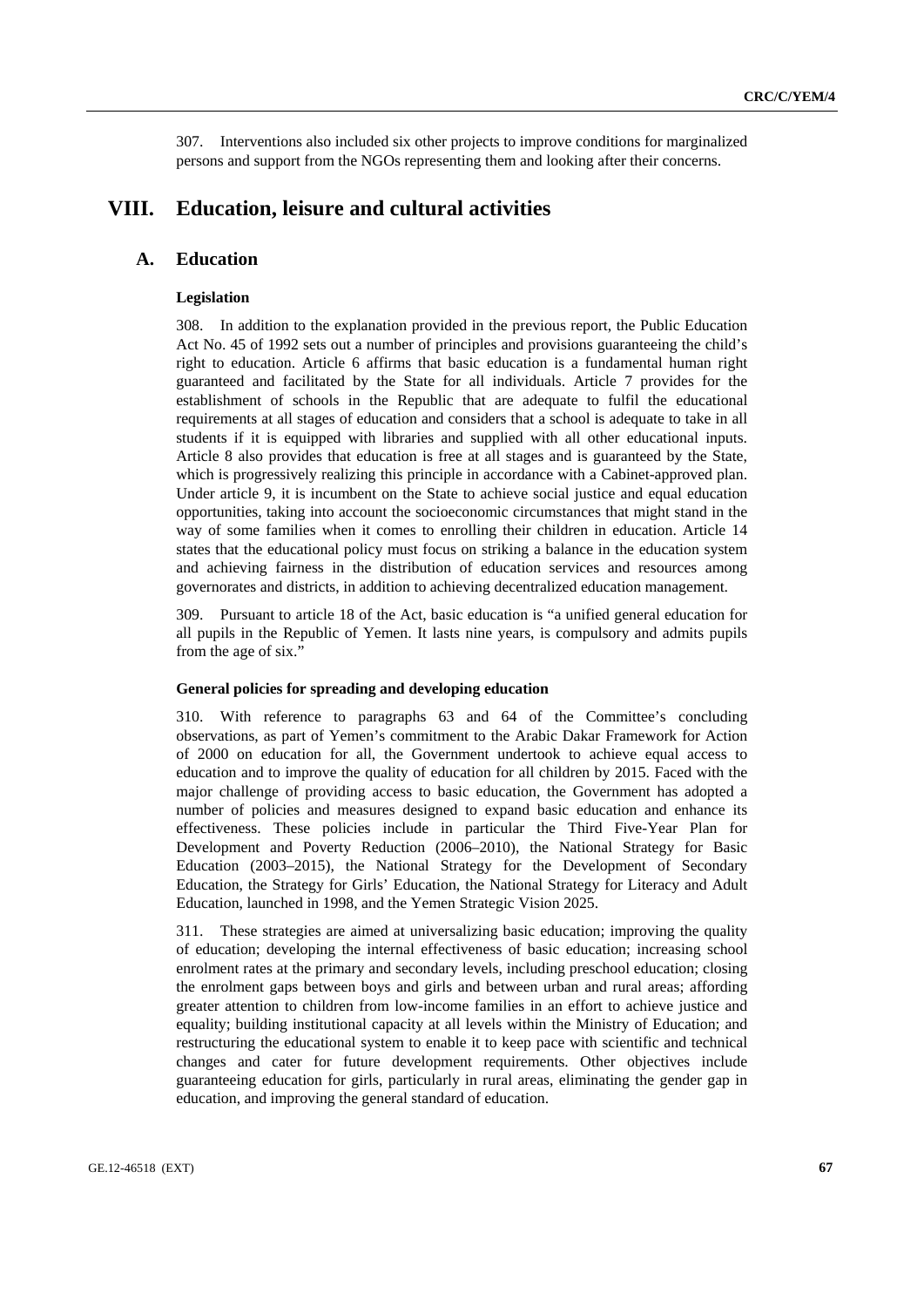#### **Implementation measures to attain strategic objectives and progress achieved**

312. In pursuit of the objectives contained in the above-mentioned strategies, the Ministry of Education has adopted an array of policies and implementation measures structured around several core areas of concern, as outlined below.

#### **Increasing the enrolment rate**

313. In an effort to increase enrolment in both formal and informal education, the Ministry has put into effect a number of targeted policies with inputs that are having an upward impact on enrolment levels. These include:

- Expanding school construction (new buildings, extensions, renovations), with a particular focus on regions with the greatest need, selecting sites nearest to pupils' homes, equipping schools with essential educational materials, and ensuring ongoing maintenance;
- Recruiting male and female teachers;
- Linking staff grades with schools in order to ensure continuity and retention of teachers at the schools to which they are assigned;
- Prioritizing the enrolment of girls in governorates where enrolment rates are lowest;
- Hiring female teachers in rural areas:<sup>6</sup>
- Adopting a comprehensive school improvement system;<sup>7</sup>
- Adopting a system of incentives and assistance for disadvantaged families:
- Supplying curricula and other classroom essentials such as chairs and teaching aids;
- Exempting pupils in the first cycle of basic education (grades 1 to 3) from community participation;
- Exempting pupils in the first and second cycles of basic education (grades 1 to 3 and grades 4 to 6) from community participation;
- Devoting attention to children with special needs:
- Devoting attention to literacy programmes.

314. Developments in basic educational inputs and progress achieved between the 2001/02 and 2006/07 school years are outlined below.

### **School buildings**

315. Efforts in this area have materialized in the form of new buildings, extensions and renovations to existing buildings. In the 2008/09 school year, the number of functioning basic, secondary and combined (basic and secondary) schools amounted to a total of 15,661, which is 2,184 more schools than in the 2001/02 school year. The average annual increase in schools therefore amounted to 273.

316. Between 2001/02 and 2008/09, the number of basic schools in Yemen grew markedly with the construction of 1,901 new ones, which accounted for 87 per cent of the total number of schools built during that period (2,184). Also built were 57 secondary

 $\frac{6}{7}$  Findings of the mid-term review of the basic education development project.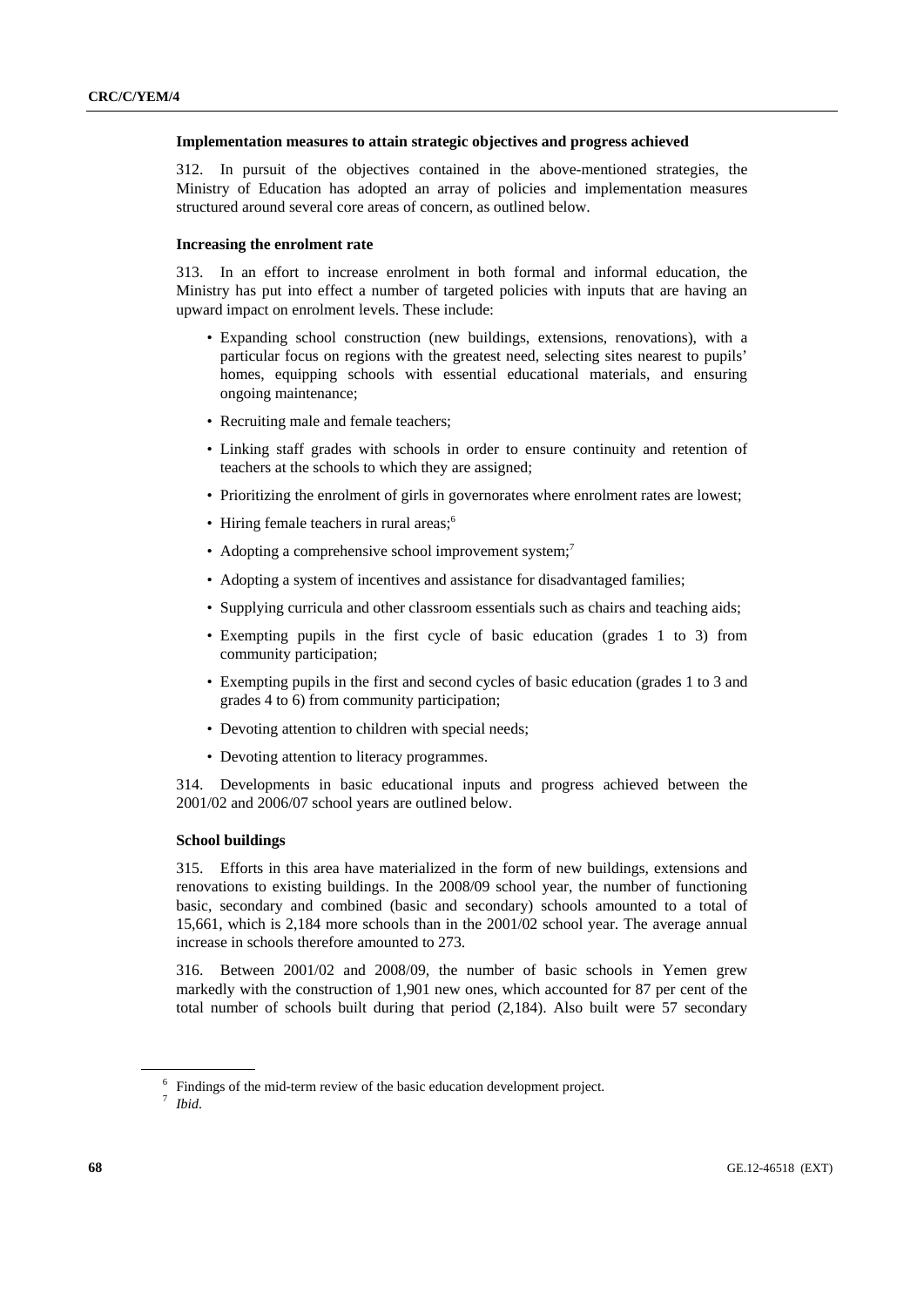schools, accounting for 3 per cent of the total number of new schools, and 266 combined schools, which represented 10.3 per cent of the total.

317. With respect to the urban-rural distribution of schools, annual reports on the results of education surveys conducted in 2001/02 and 2008/09 show that, during those two years, the proportion of basic schools ranged from 8.4 to 10.5 per cent in urban areas and from 90 to 91.6 per cent in rural areas. In the case of secondary schools, it ranged from 50.2 to 51.5 per cent in urban areas and from 48.5 to 49.8 per cent in rural areas, while in the case of combined schools, it ranged from 18.1 to 19.5 per cent in urban areas and from 80.5 to 81.9 per cent in rural areas.

318. As to the distribution of schools by supervisory authority, there were 15,143 government schools in 2008/09, accounting for 96.7 per cent of all government and community schools, compared with 98.6 per cent in 2001/02. In 2008/9, there were 518 community schools, representing 3.3 per cent of all government and community schools, compared with 1.3 per cent in 2001/02.

319. With respect to kindergartens, there were 503 in 2008/09, compared with 172 in 2001/02, which is an increase of 331, or 65.8 per cent of all kindergartens. Of these, 414 were community-run and 89 were government-run. Most were concentrated in urban areas (see table 35).

### **Teachers**

320. The number of male and female classroom teachers amounted to 196,807 in 2008/09, compared with 165,282 in 2001/02, an increase of 31,525, or 16.1 per cent, and an average of 3,941 posts annually. The proportion of female teachers in 2008/09 amounted to 20.6 per cent of the total, compared with 20 per cent in 2001/02.

321. During the period 2001/02-2008/09, post allocations for public education accounted for 54 per cent of the total number of 61,957 post allocations within the administrative apparatus of the State. The high annual proportion designated for public education is indicative of the Government's concern for education and its awareness of the teacher's role and influence in increasing school enrolment levels on the one hand and its regard for the best interests of children on the other.

322. The urban-rural distribution of teachers for all years was as follows:

- The proportion of teachers in basic schools ranged from 30 to 33.1 per cent in urban areas and from 67.6 to 70 per cent in rural areas;
- The proportion of teachers in secondary schools ranged from 53 to 57.6 per cent in urban areas and from 42.4 to 47 per cent in rural areas;
- The proportion of teachers in combined (basic and secondary) schools ranged from 18 to 20.6 per cent in urban areas and from 79.4 to 82 per cent in rural areas.

323. In kindergartens, the number of male and female teachers amounted to a total of 1,781 in 2008/09, compared with 886 in 2001/02, an increase of 101 per cent. Of these, female teachers accounted for 96.2 per cent in 2008/09, compared with 97.4 per cent in 2001/02 (see table 36).

#### **Progress achieved in increasing enrolment rates**

#### *Preschool education*

324. The enrolment of boys and girls in kindergartens rose from 12,505 in 2001/02 to 25,892 in 2008/09, an increase of 13,387 children, or 107.5 per cent.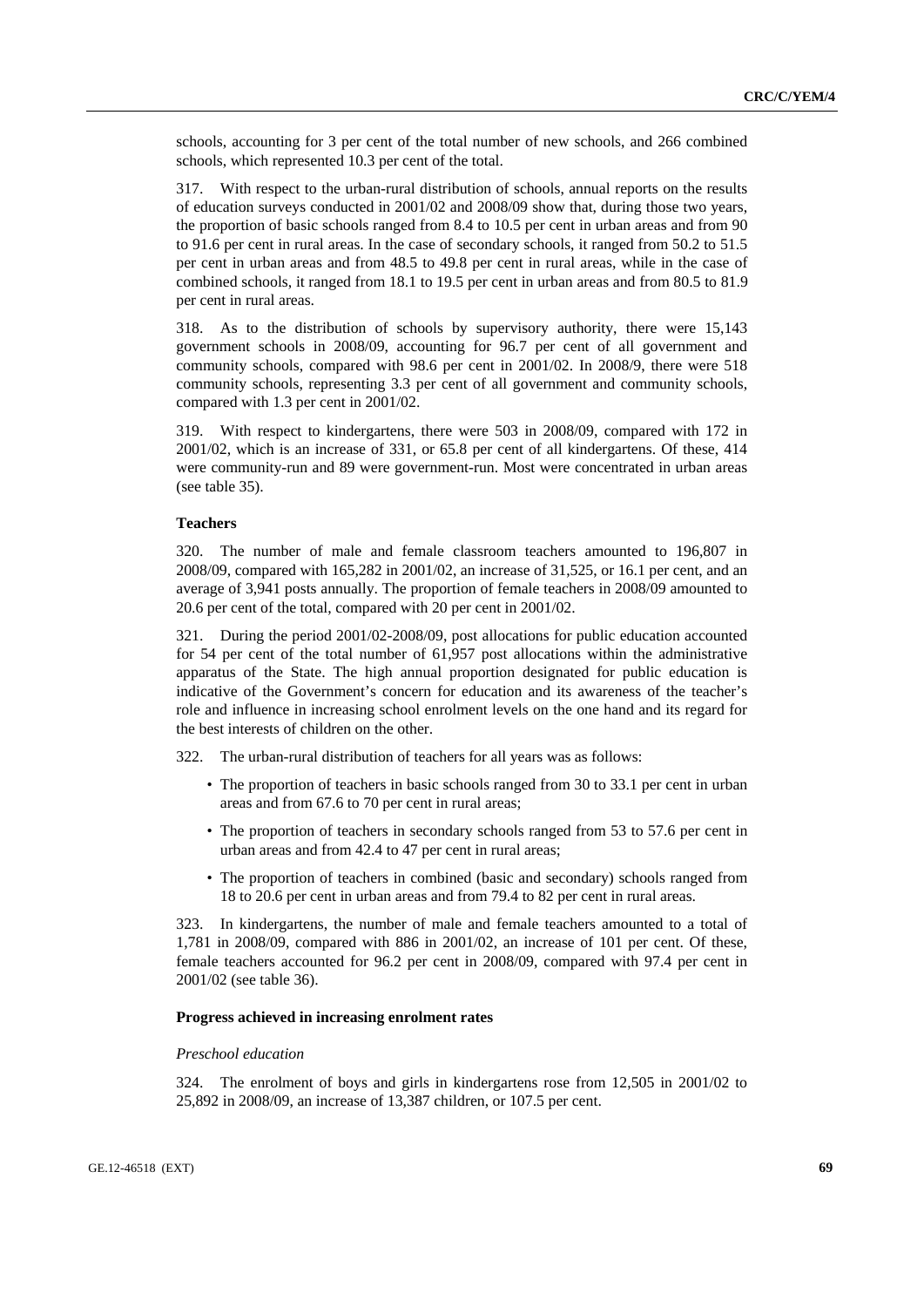325. The activities of the SFD Preschool Education Programme included school construction and furnishing, in addition to capacity-building. In 2007, the Fund received support for the Programme under an agreement with the Ministry of Education providing for the construction of two kindergartens, one in Hadramawt governorate and the other in Lahij governorate, in addition to training for kindergarten teachers and officials working in the Ministry's Preschool Education Department.

326. During the year, SFD also provided training for 21 senior kindergarten administrators from six governorates. The training covered a number of areas, including recent trends in children's education and excellence in preschool education (standards and assessment), with the aim of improving the administrative and educational skills of the trainees.

#### *Public education (basic and secondary)*

327. The total number of boy and girl pupils enrolled in basic and secondary education rose from 4,093,703 in 2001/02 to 4,908,279 in 2008/09, an increase of 814,576, or 19.9 per cent. With respect to each level of education, the total number of pupils of both sexes in basic education rose from 3,572,265 in 2001/02 to 432,450 in 2008/09, an increase of 755,185, or 21.1 per cent.

328. At the secondary level, the number of enrolled pupils of both sexes rose from 521,438 in 2001/02 to 580,829 in 2008/09, an increase of 59,391, or 11.4 per cent.

#### *Children with special needs*

329. The Public Education Act No. 45 of 1992 provides that special education is a type of education provided for a specific reason and aimed at persons with disabilities, persons with learning difficulties, gifted persons and high achievers. The National Strategy for the Development of Basic Education therefore devotes particular attention to these groups in the belief that they are entitled to equal education opportunities.

330. In 2008/09, there were 50,440 boys and girls with special needs enrolled in the basic and secondary levels of education.

331. Various measures targeting this category of children have been taken, including in particular the creation of a general department within the Ministry in 2003, with branch offices in the other governorates, to provide support for these children and pave the way for appropriate interventions, such as the introduction of flexible education programmes that can be tailored to their situations, the integration of such children into the school environment, and the provision of treatment and rehabilitation for children with disabilities, children in difficult circumstances and children at risk.

332. The following are examples of the key measures taken in this sphere during the period 2003-2008:<sup>8</sup>

- Planning school buildings with due regard for the needs of children with motor disabilities;
- Establishing a database on schools working with children in this group, the personnel in such schools and the target children in 15 governorates;

<sup>&</sup>lt;sup>8</sup> General Department for Inclusive Education, annual performance report (2005–2007) on implementation of the National Strategy for the Development of Basic Education (2007); mid-term review of the basic education development project (2008); General Curriculum Department, annual performance report (2005–2007); Training and Rehabilitation Section, annual performance (2005).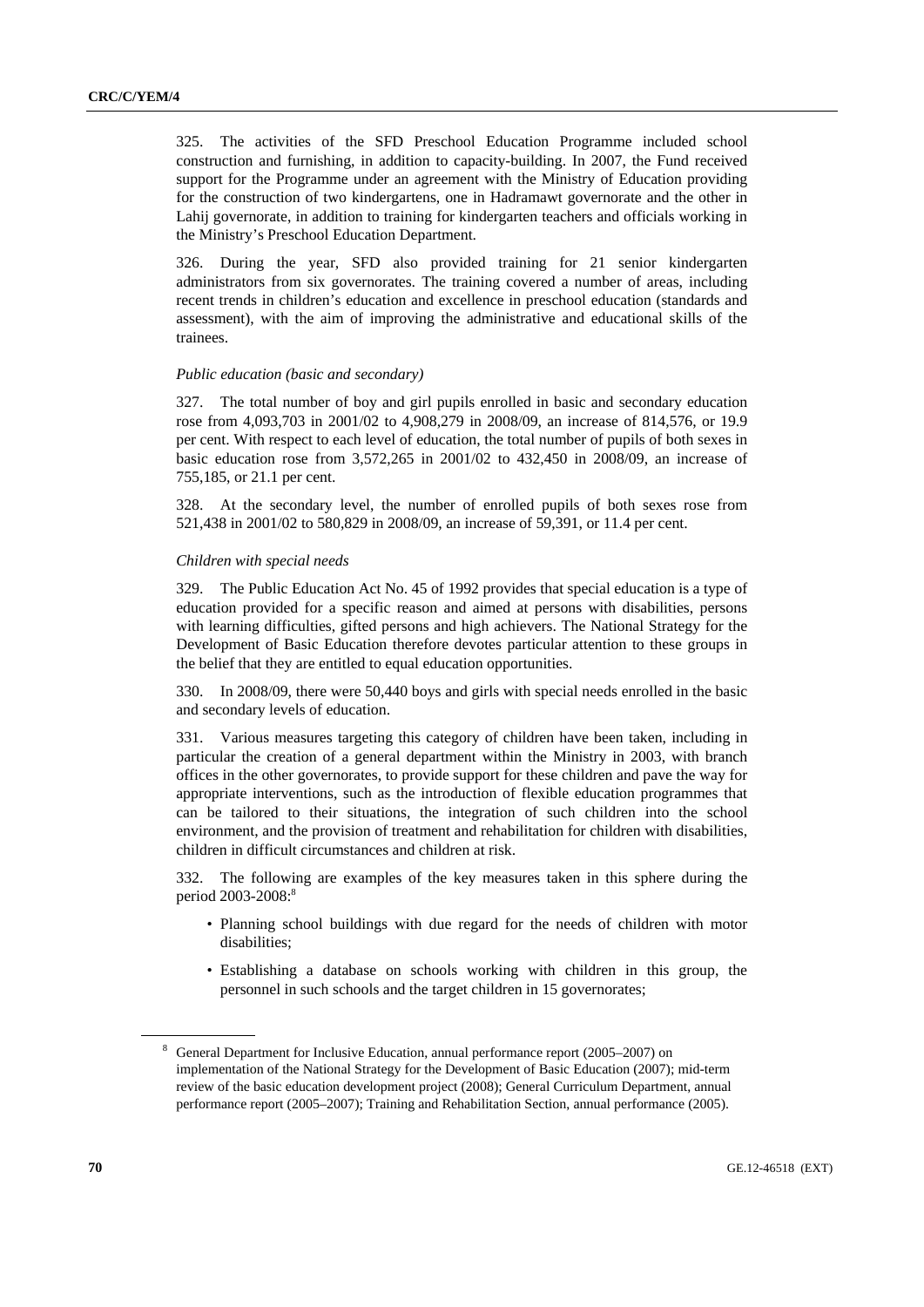- Conducting comprehensive studies and surveys on children with special needs (dropouts, working children, children with disabilities, orphans, street children, etc.);
- Analysing data in order to determine the causes of dropout;
- Integrating children with disabilities (motor, intellectual, hearing and visual), marginalized children, children deprived of education, working children and orphans into 98 schools in 15 governorates;
- Preparing readers, activity books and writing books for the preparatory stage (ages 4) to 6) and the first grade of basic education for hearing-impaired children, which were approved by the Higher Committee for Curricula (2003/04);
- Coordinating with a number of the civil society associations and organizations working in this field in order to adapt curricula to the needs and capacities of children in this group and thus attain the objectives of education;
- Developing mechanisms for partnership and coordination with civil society organizations working in the field of disability;
- Training 55 male and female teachers, in 2007, in Braille teaching for the benefit of visually-impaired pupils in 20 governorates;
- Training and skills development for 72 social workers dealing with special needs children in 15 governorates, and preparing a guide on that area of work;
- Training 35 experts to produce teaching aids from locally available materials for children with special needs;
- Organizing a training workshop for 660 educators in order to provide an introduction to inclusive education and its objectives;
- Training 348 teachers on pre-integration rehabilitation for certain children;
- Sending four trainers on external training courses on the rehabilitation of street children;
- Preparing an open-day guide on children with special needs;
- Organizing two open-day seminars in 2006 and 2007, attended by 400 boys and girls, to promote awareness of the problems of working children, the role of the community in dealing with those problems and means of resolving them;
- Supplying technical equipment as part of the learning resources in four governorates;
- Supplying the Ministry office and 15 governorate branch offices with furniture and library equipment;
- Encouraging private sector investment in this field through the issuance of building permits for centres for special needs children, and evaluating and accrediting special curricula for such centres;
- Designing flexible education systems that can be tailored to the situations of children in this group.

333. Private institutions and NGOs are also engaged in efforts to provide education and training for children in this group. A total of 707 children with special needs, including 267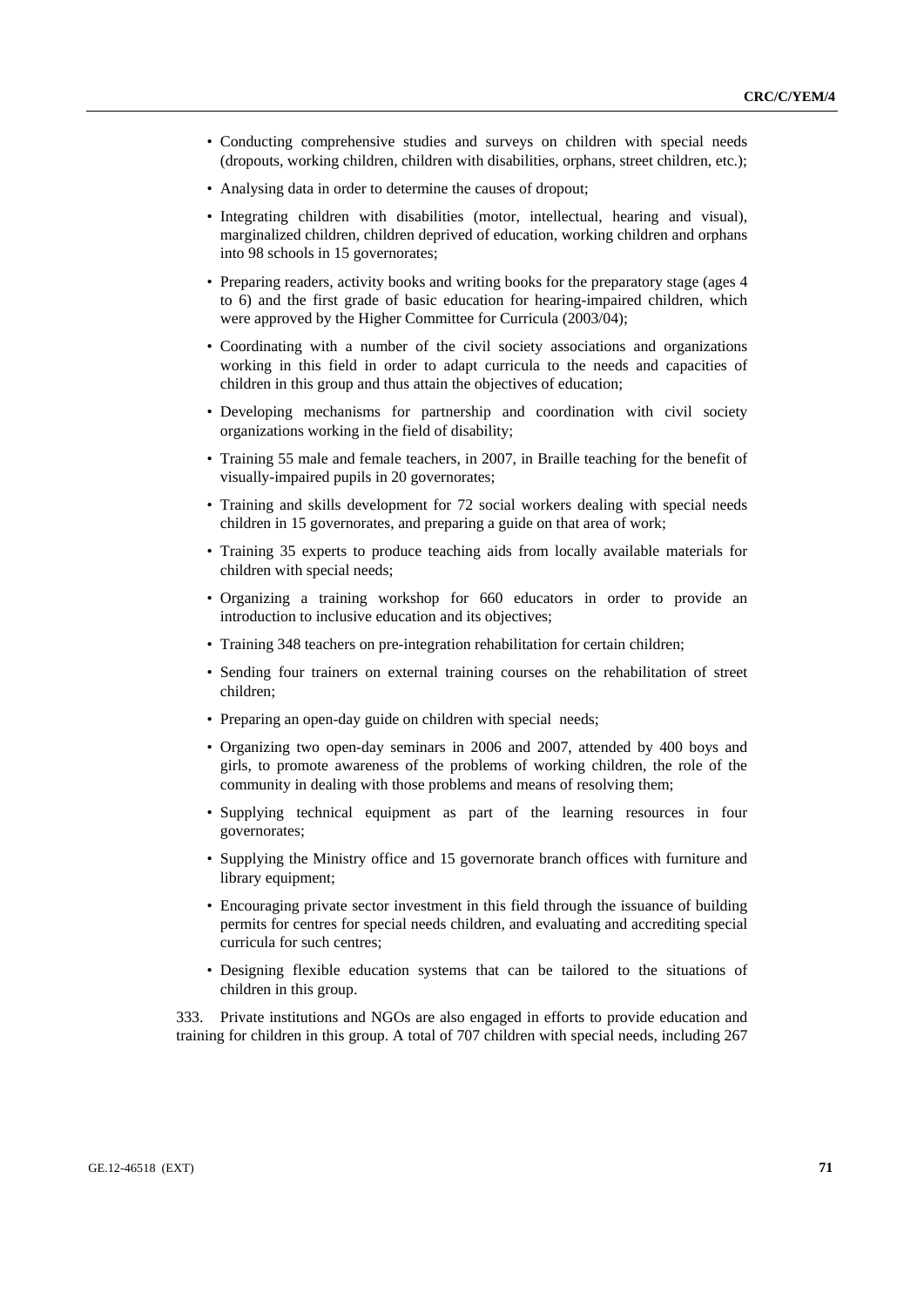girls (37.8 per cent of the total), are enrolled at five special needs centres in San`a, Aden and Hadramawt<sup>9</sup> (see table 37).

### *Difficulties*

334. A series of difficulties are nonetheless encountered in attending to this type of education, in particular:

- The slow-moving nature of efforts in the field of education in that they remain inadequate and imprecise, and the lack of systems and policies of the kind espoused by most countries of the world in catering for this segment of the population;
- The dearth of special technical and vocational education activities, even though the primary strategic focus of the Strategy for Technical Education and Vocational Training is to accommodate all comers and prepare training and rehabilitation programmes for this group;
- The lack of programmes that fulfil the requirements of this group and are tailored to their disabilities;
- The poor social awareness in some families that effectively prevents them from enrolling girls with disabilities in training because they regard it as shameful or as conflicting with the prevailing social values and traditions;
- The small number of specialist centres run by governmental institutions concerned with education; they amount to no more than five and are also short of equipment, qualified personnel and experts. Moreover, the only faculties of education covering these areas of specialization are those at the Universities of Ta'izz and Ibb.

#### *Gifted and high-achieving children*

335. In 2006/07, the Ministry of Education began to implement a special programme in three governorates for students in this category. Classrooms in some schools were set aside for this purpose and equipped with the necessary teaching aids, curricula matched to the students' aptitudes and interests were selected, and teachers were supplied and trained. Implementation of the programme is supervised by a department created specially to cater for gifted children and an expert working group was also established (see table 38).

#### *Literacy and adult education*

336. Among Yemenis aged 10 years and over, the illiteracy rate is 45.3 per cent, according to the results of the general census conducted in 2004. Among persons in the 10- 20 age group, 1,457,185 are illiterate and 65 per cent of these are female.

337. In view of Yemen's high illiteracy rate, literacy programmes receive special attention from the State. An agency dedicated exclusively to the eradication of illiteracy has been established and the National Strategy for Literacy was launched in 1998. Programmes delivered as part of the Strategy were subsequently incorporated into the National Strategy for the Development of Basic Education. Literacy centres have now been opened in all governorates and personnel training and professional development courses have been organized. A total of 1,328 participants of both sexes attended these courses during the period 2005-2007.10

<sup>9</sup> Supreme Council for Education Planning, *Education indicators in Yemen*, *2005–2006*, p. 35.

<sup>&</sup>lt;sup>10</sup> *Education for All Mid-Decade Report*, Dr. Hamud al-Siyani and Dr. Insaf Abdo Kassem, August 2007.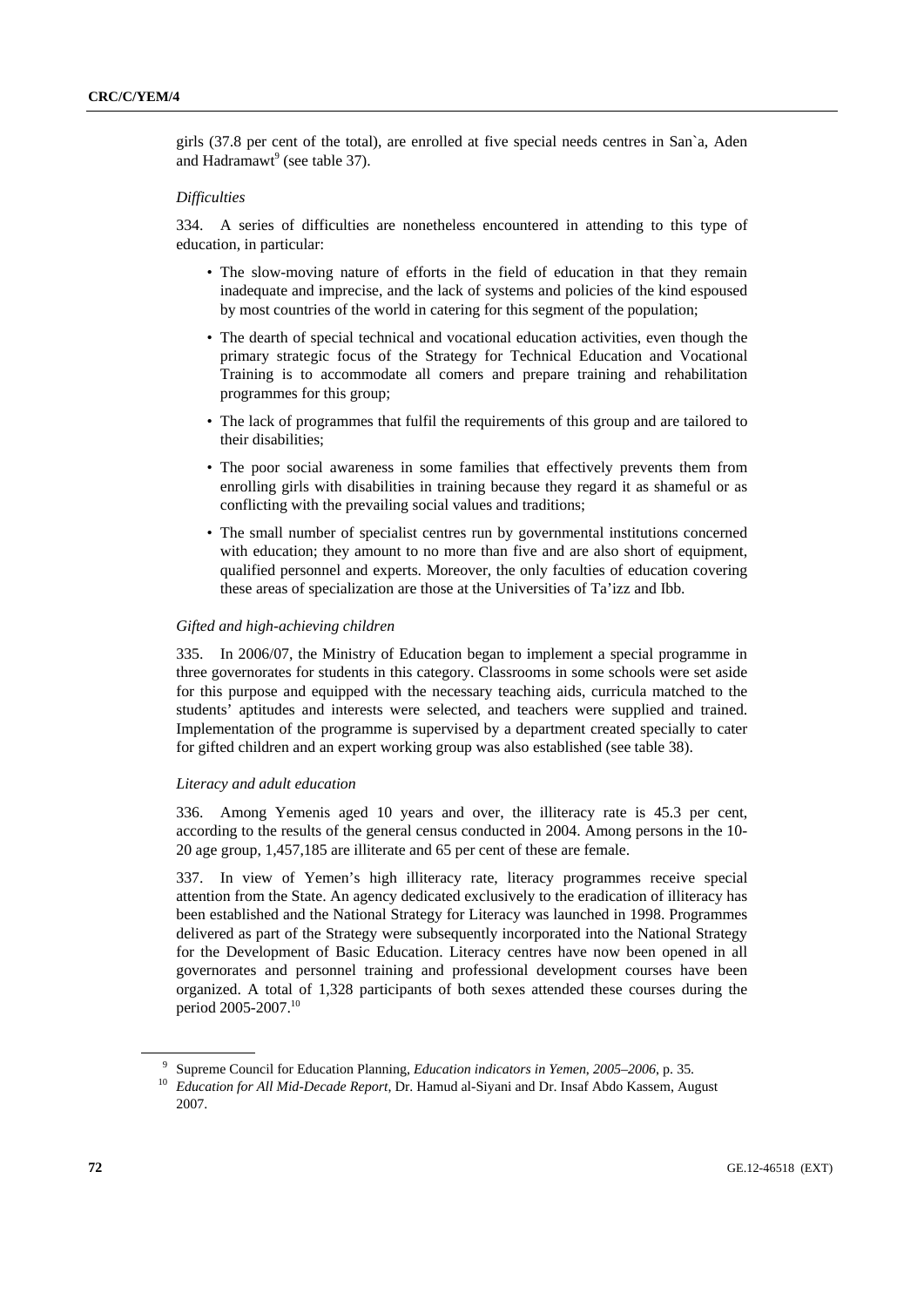338. In 2007/08, Yemen had 3,356 literacy centres, compared with 1,889 in 2001/02, which is an increase of 1,467, or 77.7 per cent. In 2007/08, a total of 9,579 staff were employed in those centres, compared with 6,801 in 2002/03, and 70.79 per cent of them were female.

339. In 2007/08, 166,910 persons from all age groups, 94.3 per cent of them female, were enrolled in literacy classes, compared with 84,441 in 2001/02, which is an increase of 82,469.

340. As to persons of both sexes in the 10-20 age group who were enrolled in 2007/08 in the two types of literacy programmes, i.e., alphabetic (reading and writing) or basic training (vocational and occupational), their numbers amounted to 51,628, representing 30 per cent of persons of all ages who were enrolled and 3.5 per cent of all illiterate persons in the same age group country-wide. $^{11}$ 

(See tables 39 and 40, which show the number of persons in the 10–20 age group enrolled in literacy programmes and the number of literacy centre personnel by gender.)

## **Reducing the gender gap in school enrolment**

341. The Government of Yemen attaches special importance to girls' education in view of the high illiteracy rate (65 per cent) among Yemeni females over 10 years of age. The Government is seeking to raise the school enrolment rate for girls, reduce the gender gap in school enrolment, and change the generally negative situation in the area of girls' education. In pursuit of these objectives, the Government has adopted a number of measures, including policies and implementation actions, in particular:

- Establishing a special section for girls' education at the Ministry of Education;
- Exempting girls from grades 1 to 6 of basic education from community participation;
- Increasing the number of girl-only school buildings and locating them as close as possible to the pupils' homes;
- Adding to existing schools, and as fundamental components of all new school buildings, facilities to make them more welcoming to girls, such as washrooms and screens, and constructing new girl-only school buildings away from markets and crowded public places;
- Introducing an incentives system (school bags, school uniforms and luncheon vouchers);
- Introducing a system whereby disadvantaged families in certain governorates receive financial support of between \$35 and \$40 per month, subject to the school enrolment and attendance of the girls in the family;
- Diversifying educational programmes and introducing occupational and vocational programmes for girls;
- Introducing a girl-friendly school system aimed at comprehensively upgrading schools in terms of equipment and quality;
- Supplying women teachers from the region where the school is located, in which connection priority of recruitment in 2006/07 was given to women teachers in regions with the lowest enrolment rates. During the same period, the Ministry, in

<sup>&</sup>lt;sup>11</sup> The National Literacy Agency, annual reports for 2001/02 and 2007/08.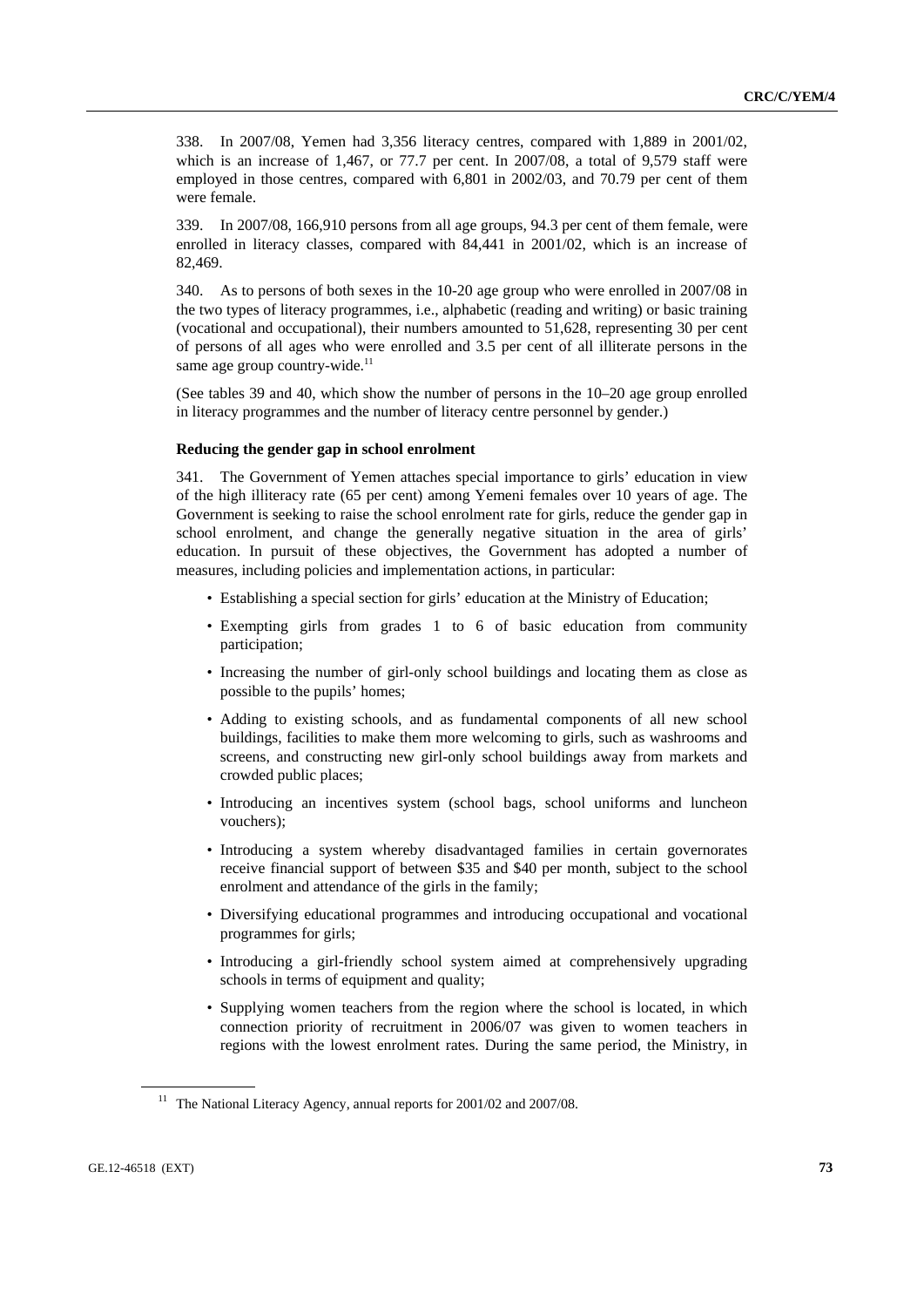collaboration with donors and a number of organizations, including UNICEF, the Japan International Cooperation Agency (JICA) and Oxfam, engaged 1,221 women teachers at a monthly salary of \$100 in order to cover girls' education needs in rural areas of the most disadvantaged governorates: $12$ 

- Adopting policies and programmes offering incentives for women teaching in urban areas to work in rural areas, such as providing accommodation in some of those areas;
- Establishing fathers' and mothers' councils;
- Promoting women's literacy programmes in order to encourage women to enrol;
- Organizing several training courses, seminars and awareness programmes to explain the importance of girls' education and its impact on the girls, their families and society, which attracted 8,592 participants in 2007 and which were supported by various donor agencies, in particular UNICEF, JICA, the Education for All Fast Track Initiative (EFA FTI) and SFD (see table 41). $^{13}$

342. As a result of these policies, average school enrolment rates for girls rose between 2001/02 and 2008/09 at both the basic and secondary levels. The number of girls enrolled in both those levels in 2008/09 amounted to 2,035,287, compared with 1,444,216 in 2001/02, an increase of 591,071, or 41 per cent. At the basic level, a total of 1,828,775 girls were enrolled in 2008/09, compared with 1,314,387 in 2001/02, which is an increase of 514,071, or 42.3 per cent.

343. At the secondary level, 206.512 girls were enrolled in 2008/09, compared with 129,829 in 2001/02, which is an increase of 86,683, or 35.6 per cent (see table 42).

344. In 2008/09, 84 girls for every 100 boys were admitted to grade 1 at the basic level of education, compared with 74 girls for every 100 boys in 2001/02, reflecting the rise in girls' enrolment and the narrowing of the gender gap from 26 per cent to 16 per cent as a result of the array of interventions targeting girls' education (see tables 43 and 44).

## **The SFD programme for rural girls' education and community participation**

345. Between the time of its establishment and the end of 2005, SFD contributed through its education-related projects to the construction of 12,227 classrooms, which accounted for 34 per cent of all new classrooms built throughout the country between 1999 and 2004. It is fair to say that the Fund's investments remained an important factor contributing to the higher enrolment rates (and girls' enrolment especially) in basic education. The ageappropriate enrolment of girls in the various levels of education also improved considerably.

346. The overall number of pupils enrolled at schools built with SFD investment rose by 38 per cent. Even more significant was the rise in the number of pupils enrolled in basic education in rural areas, amounting to 91 per cent for boys and 122 per cent for girls.

347. The proportion of qualified teachers (particularly in rural areas) also rose from 77 per cent in 2003 to 86 per cent in 2006. The higher proportion of male teachers is also striking; they accounted for 63 per cent of teachers, averaging 44 per cent in urban schools

<sup>&</sup>lt;sup>12</sup> Basic education project, mid-term report, April 2008; assessment report of the annual review, 2008

Muhammad Shamakh, Deputy Director-General, Primary and Secondary Education. 13 Annual performance report on implementation of the National Strategy for the Development of Basic Education, 2007.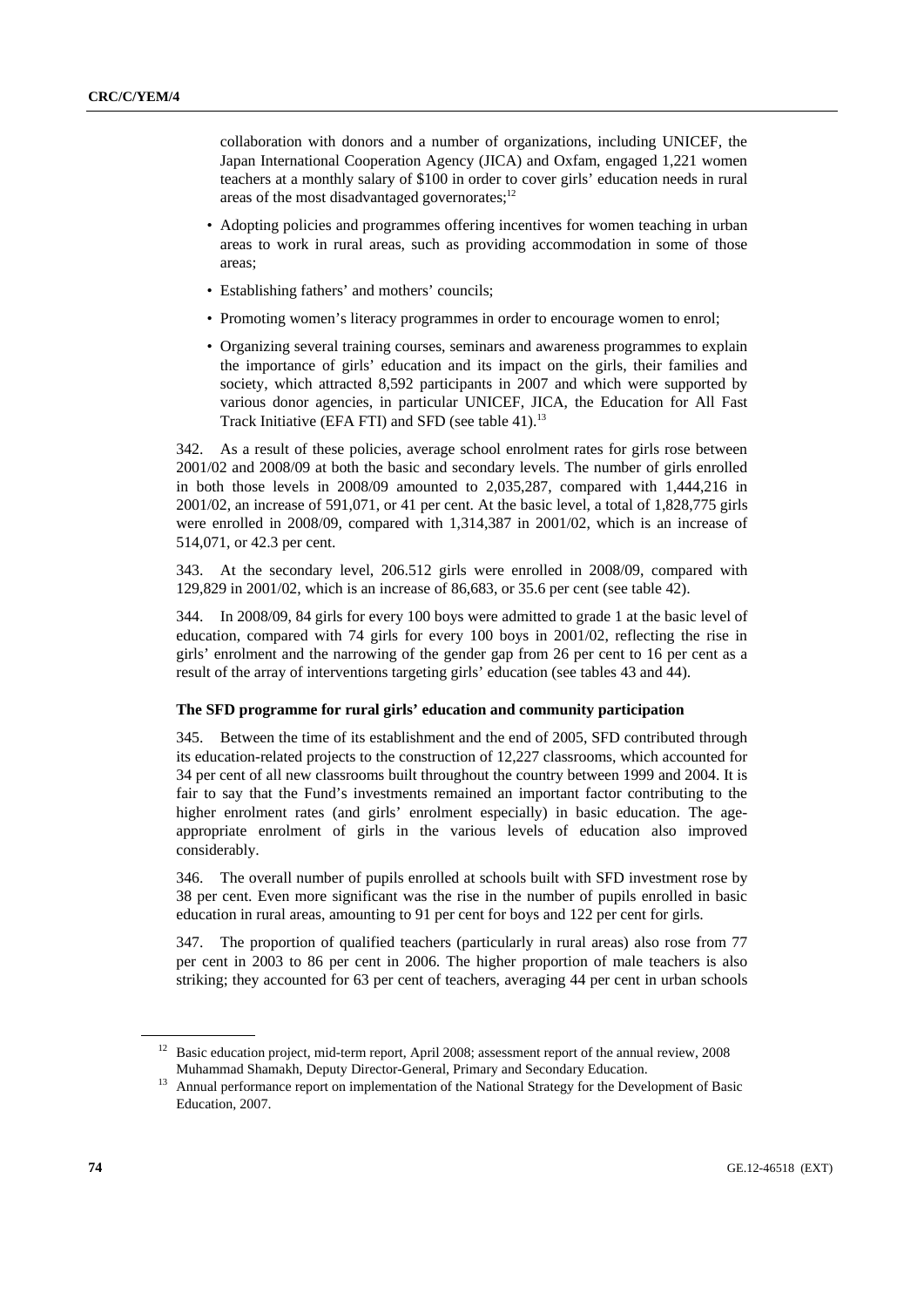and 89 per cent in rural schools. Similarly striking, however, is the higher student-teacher ratio, which rose from 29:1 in 2003 to 50:1 in 2006.

348. Twenty-four projects in support of activities under the programme were implemented, including 16 awareness and capacity-building projects and 8 infrastructure projects comprising the construction of 47 new classrooms, the renovation of 12 classrooms and the supply of 864 double chairs and 350 single chairs. A total of 3,869 pupils, 56 per cent of them girls, are expected to benefit from these services.

349. A programme to promote rural girls' education and community participation is currently being piloted in five subdistricts (in five governorates: Amran, Sa`dah, Hudaydah, Dali` and Ta`izz) where the gender gap in enrolment exceeds 90 per cent. The programme was designed to play a part in increasing enrolment among girls of basic education age by some 20 per cent during the period 2004–2008 by appropriately resolving the fundamental issues behind the low enrolment of rural girls in basic education.

350. Examples of the components of this programme are community structures, construction, water harvesting, capacity-building, and community awareness and mobilization, as follows:

| Programme<br>components    | <b>Activities</b>                                                                                                                                                                                                                                                                                                                                                                                                                                                                                                                                                                                                                                |
|----------------------------|--------------------------------------------------------------------------------------------------------------------------------------------------------------------------------------------------------------------------------------------------------------------------------------------------------------------------------------------------------------------------------------------------------------------------------------------------------------------------------------------------------------------------------------------------------------------------------------------------------------------------------------------------|
| Community<br>participation | SFD supports and assists local communities in establishing community<br>structures in all the target subdistricts:                                                                                                                                                                                                                                                                                                                                                                                                                                                                                                                               |
|                            | • 31 fathers' and mothers' councils and one mixed council have been<br>established in 16 schools;                                                                                                                                                                                                                                                                                                                                                                                                                                                                                                                                                |
|                            | • A life-skills development project for women's groups in the five target<br>subdistricts has been prepared;                                                                                                                                                                                                                                                                                                                                                                                                                                                                                                                                     |
|                            | • Support in the form of sports equipment has been provided to the school<br>club at each of 16 schools;                                                                                                                                                                                                                                                                                                                                                                                                                                                                                                                                         |
|                            | • Under an agreement and partnership contract with the Saleh Foundation<br>for Social Development, quantities of dates have been distributed to<br>pupils and teachers of both sexes at the intervention schools, fathers'<br>and mothers' councils, pupils at life-skills development centres for rural<br>girls, and girls and women attending literacy classes (4,500 persons in<br>all have benefited from this initiative). School uniforms, school bags<br>and holiday clothing have also been distributed to pupils of both sexes<br>at the intervention schools, with approximately 700 persons in all<br>benefiting from this activity. |
| Student<br>organizations   | A total of 104 student organizations have been set up at 16 schools,<br>involving 947 boys and 569 girls in all the intervention subdistricts.                                                                                                                                                                                                                                                                                                                                                                                                                                                                                                   |
| Women's<br>associations    | A total of 12 women's groups with 296 members have been established in<br>9 villages in the subdistricts targeted under the programme (Walad<br>Ayyash, Bani Atifah, Ramya al-Ulya, Mihrabi and Maja`ishah). The<br>groups focus on literacy, sewing and embroidery, handicrafts, health and<br>first aid, food preparation and household management, and making<br>fragrances and perfumes at home.                                                                                                                                                                                                                                             |
| Student clubs              | A student club has been set up in each of the programme's 14 intervention<br>schools in the five subdistricts. Sports equipment and educational and<br>cultural materials have also been distributed to these clubs.                                                                                                                                                                                                                                                                                                                                                                                                                             |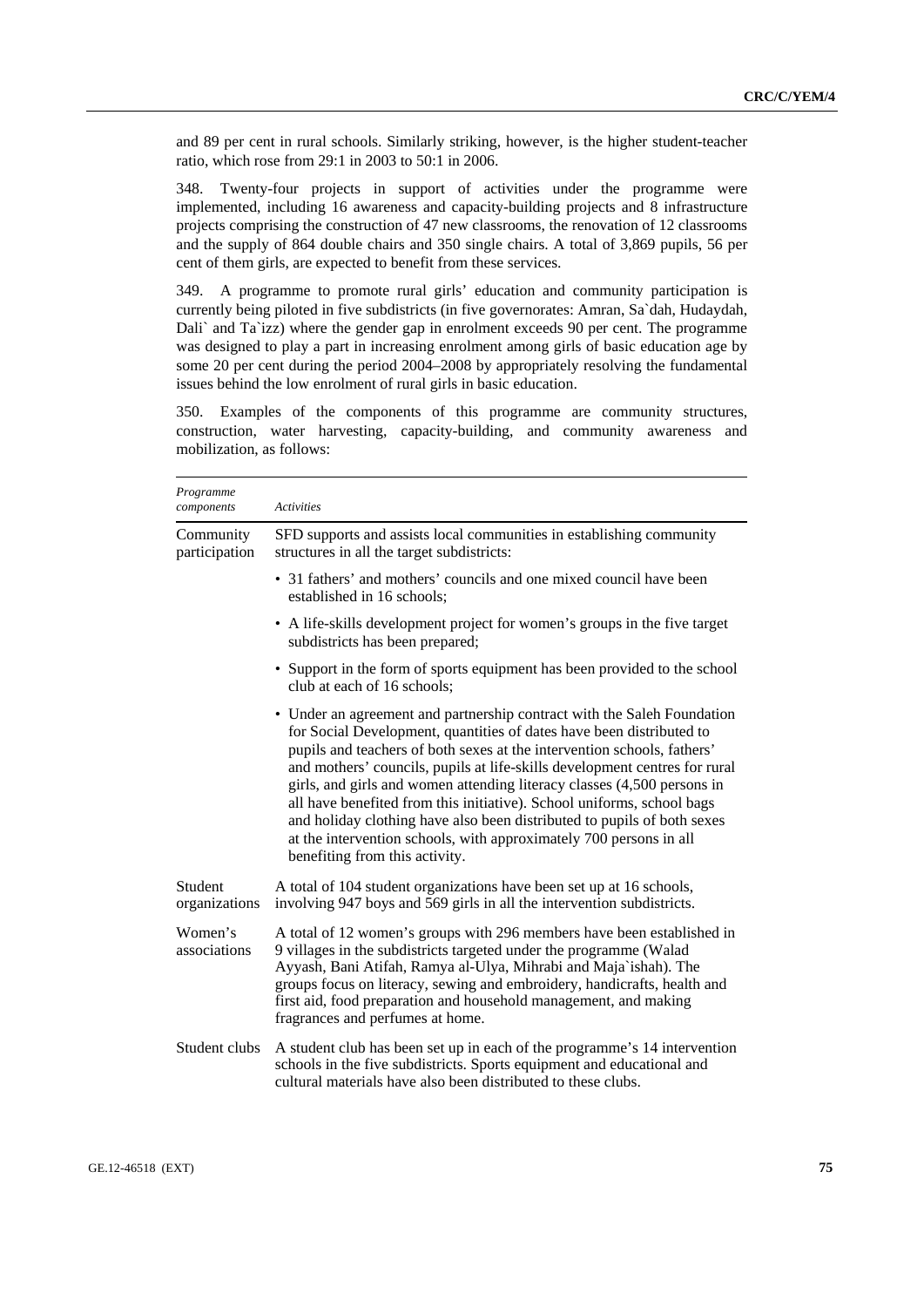| Programme<br>components                    | <b>Activities</b>                                                                                                                                                                                                                                                                                                                                                                                                                                                                                                                                                                                                                                                                                                                                                                                                                                                                                              |
|--------------------------------------------|----------------------------------------------------------------------------------------------------------------------------------------------------------------------------------------------------------------------------------------------------------------------------------------------------------------------------------------------------------------------------------------------------------------------------------------------------------------------------------------------------------------------------------------------------------------------------------------------------------------------------------------------------------------------------------------------------------------------------------------------------------------------------------------------------------------------------------------------------------------------------------------------------------------|
| Capacity-<br>building                      | Numerous training courses and workshops have been held for fathers' and<br>mothers' councils, education advisers, teachers of both sexes in basic<br>education, facilitators of both sexes, class supervisors in community<br>education, and student organizations. The subjects covered included<br>planning, follow-up and assessment; communication skills and dispute<br>resolution; team-building and collective and cooperative action; linkage of<br>schools with school management; plan preparation, implementation and<br>oversight; preparation of educational environments; training methods and<br>skills; problem-solving in schools; gender and childhood; learning and<br>working in partnership; effective communication methods and<br>containment and persuasion skills; empowerment and participation; life<br>skills; and school activities (such as handicrafts, drawing and first aid). |
| Community<br>mobilization<br>and awareness | Awareness campaigns were organized in the five subdistricts targeted<br>under the programme before the start of the 2006/07 school year. Taking<br>part in these campaigns were the Ministry of Education offices in the<br>governorates concerned, fathers' and mothers' councils at the intervention<br>schools, boy and girl pupils, local volunteer education support teams,<br>school administrations, and local and international organizations working<br>in the field of education in the five governorates. Other participants<br>included the private sector, mosque imams, influential community figures,<br>and local councils. The campaigns featured a number of activities.<br>Leaflets designed to provide information and raise awareness about the<br>programme were also produced and circulated to pupils.                                                                                 |

351. During 2007, 12 projects were developed in support of the programme activities. Of these, 7 were devoted to capacity-building and 5 to infrastructure involving the addition of 26 new classrooms, the renovation of 12 existing classrooms, and the supply of 324 double chairs. A total of 972 pupils (45 per cent of them girls) are expected to benefit from these projects. Examples of programme components other than infrastructure are community structures, capacity-building, community awareness and mobilization, and community education.

352. Under the agreement and partnership contract with the Saleh Foundation for Social Development, school uniforms and school bags were also distributed to 1,500 pupils of both sexes in the governorates of Dali`, Hudaydah and Sa`dah.

## **Community education classes (SFD initiative)**

353. During 2007, a study on community education classes was conducted in three governorates (Sa`dah, Hudaydah and Ta`izz) where a high number of girls in the 9–15 age group have no access to basic education.

354. In addition, 500 copies of performance assessments were printed and handed out to the pupils at girls' development centres in order to encourage them to study, assess their own educational and behavioural levels and measure the positive change resulting from education. An examination to determine the attainment level of the girls studying at these centres was also developed, in coordination and cooperation with the Literacy Department in Ta`izz governorate, with a view to ensuring that those who pass the examination are enrolled in basic schools.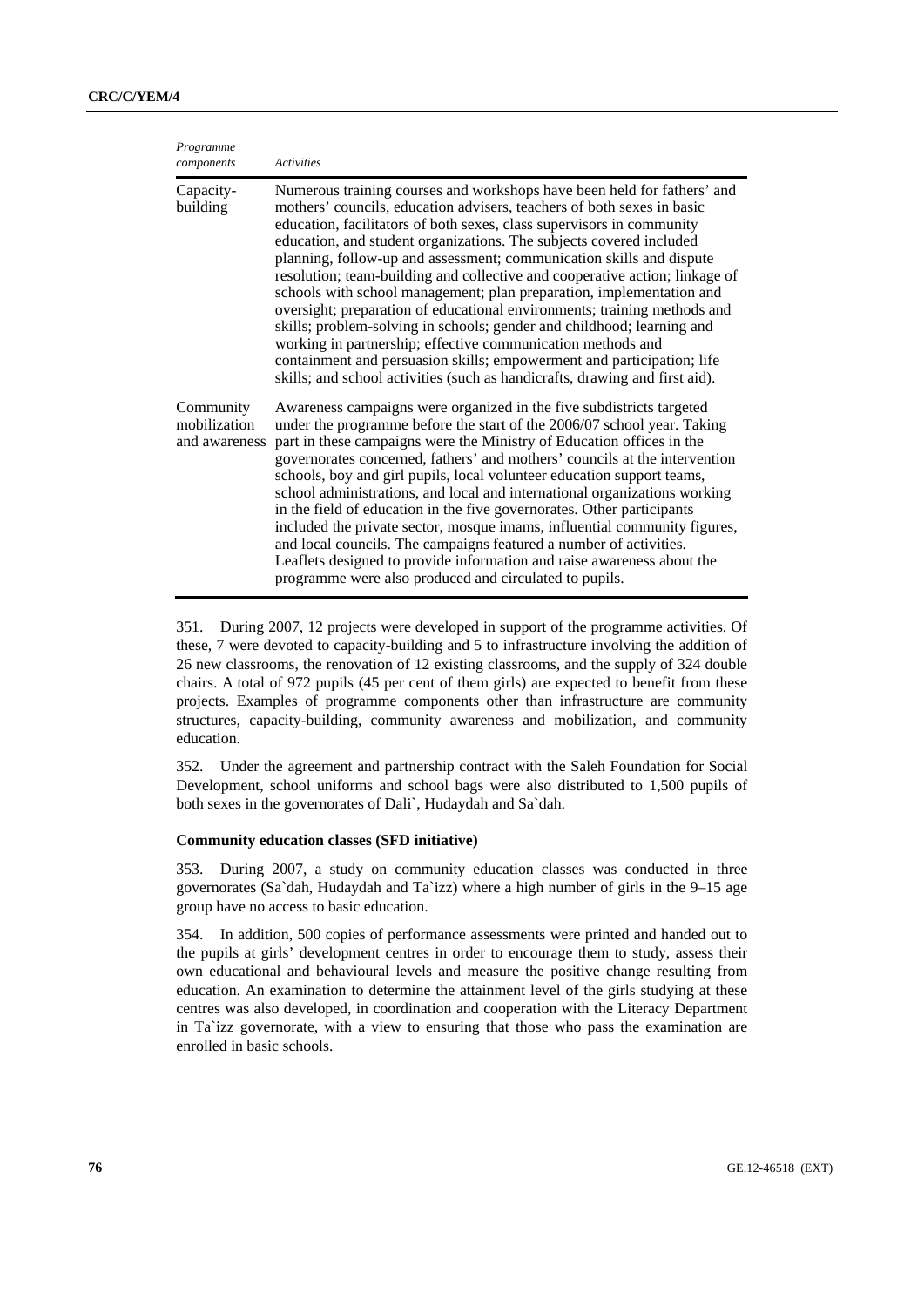## **Improving the quality of education**

355. During the period 2002/03–2006/07, the Ministry of Education adopted a number of policies and took implementation measures aimed at improving the quality of education and developing its internal efficiency. The most important of these measures are as follows:

- Curriculum development;
- Reviewing the function of the school from the perspective of developing education in accordance with the skills input;
- Reviewing the function of educational guidance;
- Developing a measurement and evaluation system;
- Establishing specialized administrative sectors and structures;
- Devoting attention to the training of teachers in general and educational personnel in particular;
- Improving the living conditions of education personnel in general and teachers in particular;
- Introducing the requirement of a university degree as the basic qualification for employment.

| Programmes    | Activities                                                                                                                                                                                                                                                                                                                                                                     |
|---------------|--------------------------------------------------------------------------------------------------------------------------------------------------------------------------------------------------------------------------------------------------------------------------------------------------------------------------------------------------------------------------------|
| Kindergartens | The Ministry has implemented a series of programmes, particularly in<br>the areas of:                                                                                                                                                                                                                                                                                          |
|               | • Developing kindergarten curricula (three integrated experience<br>guides) during the period 2004–2005;                                                                                                                                                                                                                                                                       |
|               | • Piloting kindergarten curricula in a number of governorates in<br>2006/07:                                                                                                                                                                                                                                                                                                   |
|               | • Organizing training courses for female teachers on teaching the<br>curriculum; courses on teacher-child interaction techniques and<br>methods and on puppet-making from locally available materials; and<br>training courses for senior kindergarten administrators at the central<br>and local levels aimed at strengthening their administrative skills and<br>capacities; |
|               | • Organizing a workshop on early childhood awareness for local<br>communities and families in a number of governorates;                                                                                                                                                                                                                                                        |
|               | • Encouraging the private sector to set up kindergartens;                                                                                                                                                                                                                                                                                                                      |
|               | • Bringing in foreign and Arab experts to evaluate efforts to date in the<br>field of early childhood education;                                                                                                                                                                                                                                                               |
|               | • Working with the Universities of San'a, Ibb, Hudaydah and<br>Hadramawt to open a division dedicated to early childhood education<br>in their respective faculties of education;                                                                                                                                                                                              |
|               | • Organizing several fact-finding missions by experts from various<br>sections of the Ministry to a number of Arab and foreign States in<br>order to benefit from their experience in the field of early childhood<br>education;                                                                                                                                               |

356. Programmes implemented in this core area are outlined below.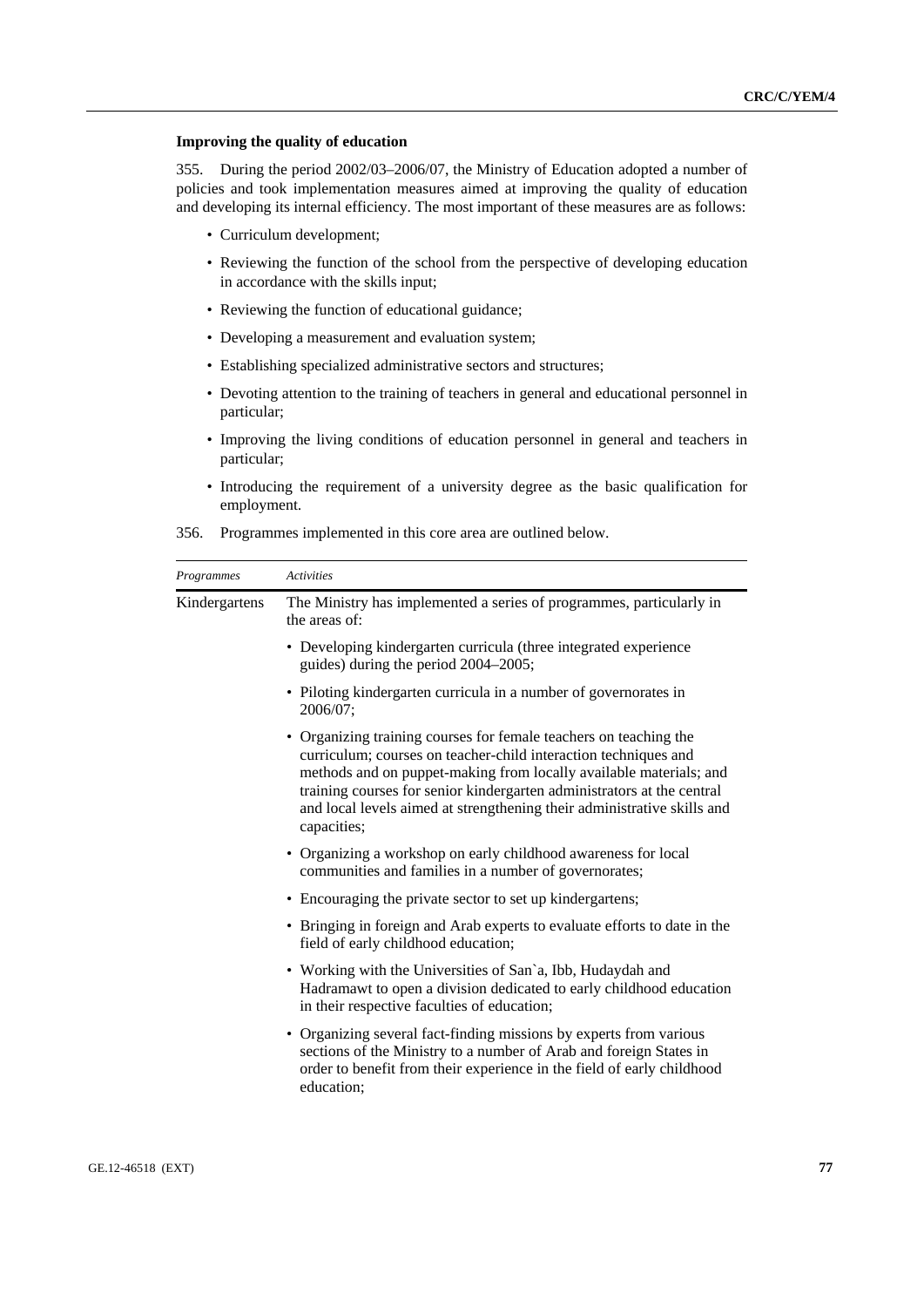| Programmes             | <b>Activities</b>                                                                                                                                                                                                                                                     |
|------------------------|-----------------------------------------------------------------------------------------------------------------------------------------------------------------------------------------------------------------------------------------------------------------------|
|                        | Following adaptation of the relevant curricula and teacher training, a<br>child-to-child programme is currently being piloted in Ta`izz<br>governorate whereby children in the 4-6 age group are taught by<br>children enrolled in grades 5 and 6 of basic education. |
| General education      |                                                                                                                                                                                                                                                                       |
| (basic and secondary): |                                                                                                                                                                                                                                                                       |
|                        | The Ministry has been working since 2003 to scale up the quality of education through<br>inclusiveness, integration, balance among all factors and practical teaching inputs, to<br>which end it has carried out a number of activities, as outlined below:           |
| 1. Curricula:          | • Final development and piloting of secondary-level curricula during<br>the period $2002-2005$ ;                                                                                                                                                                      |
|                        | • Preparation of a computer science curriculum for the secondary level;                                                                                                                                                                                               |
|                        | • Piloting of curricula for grades 7 to 9 and evaluation of curricula for<br>grades 1 to 6 during $2002/03$ ;                                                                                                                                                         |
|                        | • Periodic revision of textbooks;                                                                                                                                                                                                                                     |
|                        | • Preparation of teachers' manuals for training in technical subjects and                                                                                                                                                                                             |

- mathematics at the primary and secondary levels; • Development of vocational education curricula for basic grades 5 to 9;
- Evaluation of a science curriculum for grades 1 to 12;
- Cooperation with the States of the Cooperation Council for the Arab States of the Gulf (GCC) with respect to the implementation of various joint programmes;
- Implementation of a number of preparatory activities aimed at ensuring the inclusion in curricula of such contemporary issues as human rights, the rights of the child, awareness of the risks of smoking, introduction to the world of work, how to start and run a small business, and development of pupils' awareness of job market needs.
- 2. Educational guidance: The Ministry has pursued its efforts to overhaul educational guidance since 2004 with the aim of developing the role of such guidance through a review of the conditions and criteria governing the work of educational guidance personnel at the central and local levels. It has also sought to bring the role of educational guidance into play with respect to monitoring and evaluation of the educational process by conducting field visits to schools in various governorates.
- 3. Measurement Establishment of a measurement and evaluation centre as a professional and evaluation: scientific mechanism for monitoring and directing the qualitative development of education by conducting evaluation studies of education structures with a view to enhancing their efficiency and effectiveness, improving the quality of the measurement of learning (attainment) at the school and national levels ("general examinations"), creating question banks, participating in international measurement research, conducting analytic studies of students' results, disseminating a culture of evaluation among educators, and participating in global evaluations of pupil attainment levels in science and mathematics. The Ministry is currently participating in the Teacher Information Management System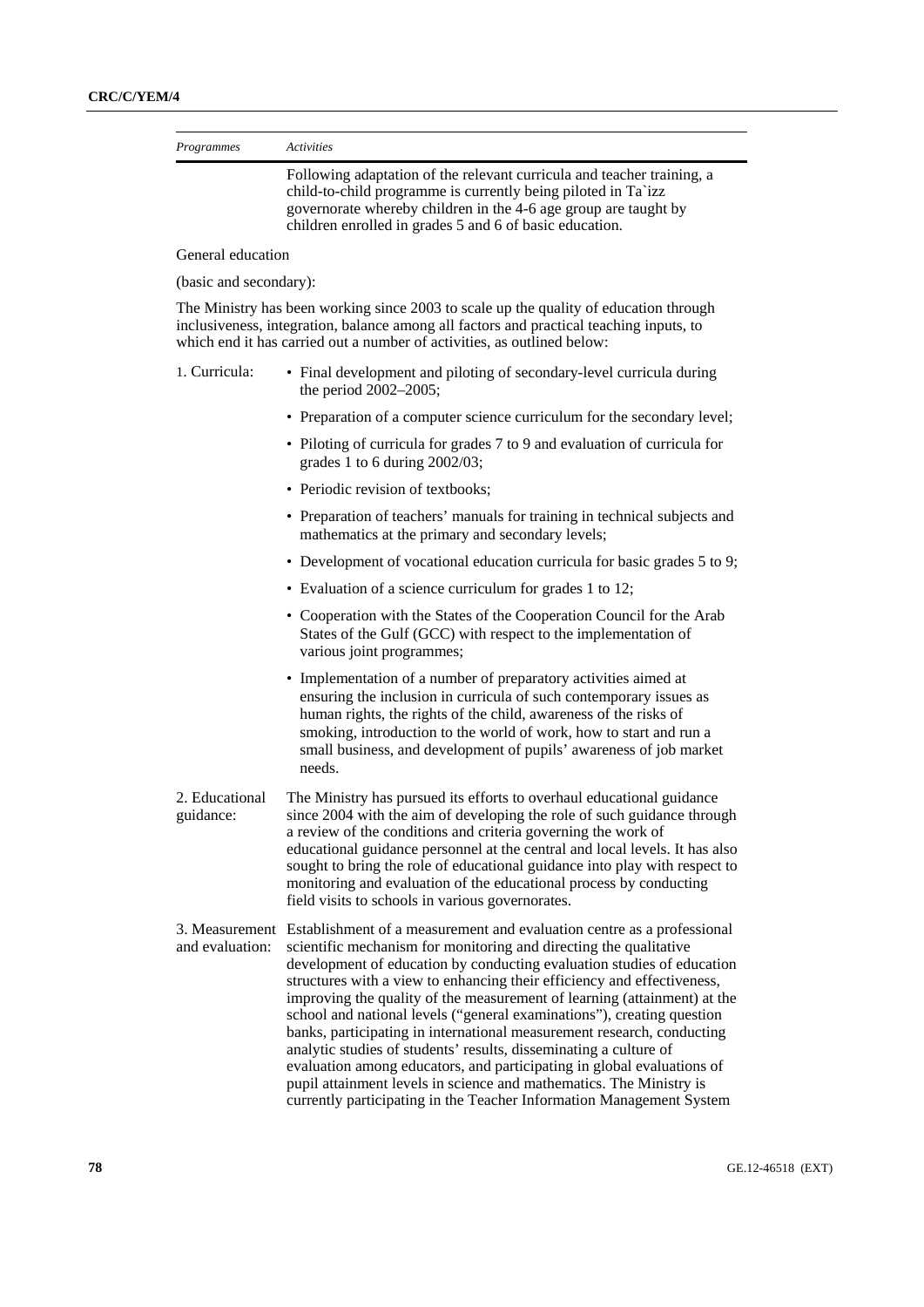| Programmes                      | Activities                                                                                                                                                                                                                                                                                                                                                                                               |
|---------------------------------|----------------------------------------------------------------------------------------------------------------------------------------------------------------------------------------------------------------------------------------------------------------------------------------------------------------------------------------------------------------------------------------------------------|
|                                 | $(TIMS)$ project. <sup>14</sup>                                                                                                                                                                                                                                                                                                                                                                          |
| 4. Educational<br>resources:    | During the period 2001/02-2007/08, with multistakeholder support<br>(governmental and non-governmental), the Ministry supplied schools<br>with workshops, laboratories and other learning resources that promote<br>improvement of the quality of education.                                                                                                                                             |
| 5. Electronic<br>teaching:      | The National Strategy for the Development of Basic Education aims to<br>introduce computing as a subject, starting from grade 4 of basic<br>education, to which end the following programmes have been executed:                                                                                                                                                                                         |
|                                 | • The national programme for integrating information and<br>communication technology (ICT) into education, currently being<br>implemented in collaboration with a specialist centre, which involves<br>the establishment of an electronic archive of the textbooks and<br>teachers' manuals used in general education;                                                                                   |
|                                 | • A programme for supplying schools with computer equipment, in<br>cooperation with various education-focused organizations;                                                                                                                                                                                                                                                                             |
|                                 | • A programme for encouraging the private sector to produce<br>curriculum software by coordinating with and considering offers<br>submitted by centres and firms specializing in the production of<br>educational software programmes;                                                                                                                                                                   |
|                                 | • A programme for implementing and evaluating a number of shared<br>educational software programmes in conjunction with the Arab<br><b>Education Office.</b>                                                                                                                                                                                                                                             |
| 6. The<br>education<br>channel: | A dedicated education channel was established in 2000 and technically<br>equipped to fulfil its mission of distance learning. The channel is<br>specifically involved in developing, producing, directing and<br>broadcasting all educational, training, professional development,<br>teaching and cultural programmes for all levels and accordingly<br>transmits the following educational programmes: |
|                                 | • Our children today;                                                                                                                                                                                                                                                                                                                                                                                    |
|                                 | • The open school;                                                                                                                                                                                                                                                                                                                                                                                       |
|                                 | • We and the computer;                                                                                                                                                                                                                                                                                                                                                                                   |
|                                 | Top students;                                                                                                                                                                                                                                                                                                                                                                                            |
|                                 | • The knowledge knight;                                                                                                                                                                                                                                                                                                                                                                                  |
|                                 | • Educational guidance;                                                                                                                                                                                                                                                                                                                                                                                  |
|                                 | • Say and don't say;                                                                                                                                                                                                                                                                                                                                                                                     |
|                                 | • Letter;                                                                                                                                                                                                                                                                                                                                                                                                |
|                                 | • Educational issues;                                                                                                                                                                                                                                                                                                                                                                                    |
|                                 | • An idea under the microscope;                                                                                                                                                                                                                                                                                                                                                                          |
|                                 | • The teacher in class;                                                                                                                                                                                                                                                                                                                                                                                  |
|                                 | • Teaching skills;                                                                                                                                                                                                                                                                                                                                                                                       |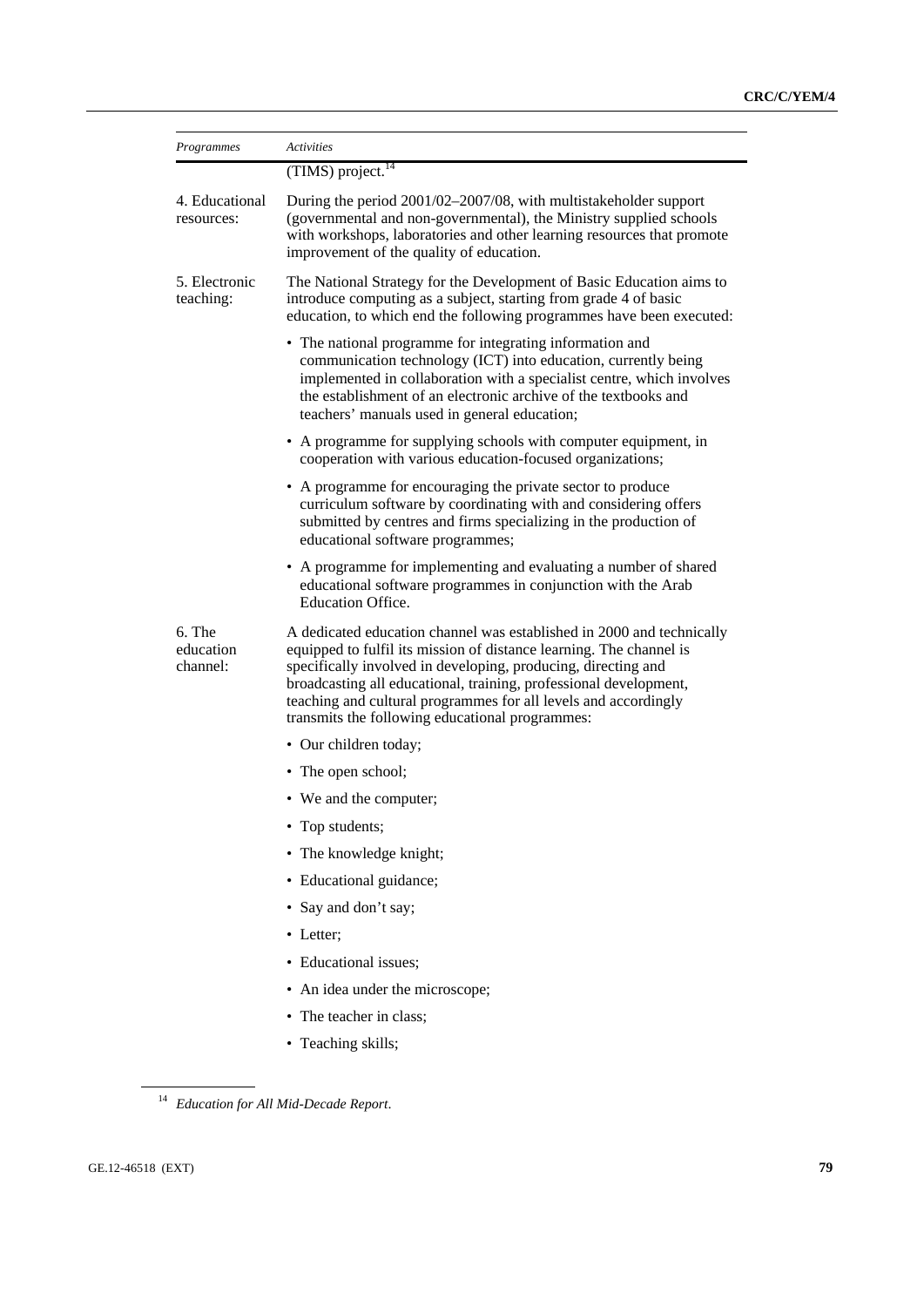| Programmes        | <b>Activities</b>                                                                                                                                                                                                                                                                                                                                                                                                                                                                                                            |
|-------------------|------------------------------------------------------------------------------------------------------------------------------------------------------------------------------------------------------------------------------------------------------------------------------------------------------------------------------------------------------------------------------------------------------------------------------------------------------------------------------------------------------------------------------|
|                   | • The computer in our lives;                                                                                                                                                                                                                                                                                                                                                                                                                                                                                                 |
|                   | • Women teachers in rural areas;                                                                                                                                                                                                                                                                                                                                                                                                                                                                                             |
|                   | • Teachers in the early grades;                                                                                                                                                                                                                                                                                                                                                                                                                                                                                              |
|                   | · School administration;                                                                                                                                                                                                                                                                                                                                                                                                                                                                                                     |
|                   | • Teaching methodologies;                                                                                                                                                                                                                                                                                                                                                                                                                                                                                                    |
|                   | • A tale of silence (aimed at persons with special needs);                                                                                                                                                                                                                                                                                                                                                                                                                                                                   |
|                   | • Let's learn! (aimed at eradicating illiteracy).                                                                                                                                                                                                                                                                                                                                                                                                                                                                            |
| 7. Training and   | Training:                                                                                                                                                                                                                                                                                                                                                                                                                                                                                                                    |
| further training: | During the period 2001/02 and 2007/08, the Ministry organized<br>numerous programmes at the central and local levels for training in all<br>stages of education, which were attended by 529,459 participants from<br>every governorate in the country. Given the importance of training and<br>its impact on improving the quality of education, a special training and<br>further training section was established at the Ministry in order to plan<br>and implement training and further training programmes for teachers. |
|                   | Further training:                                                                                                                                                                                                                                                                                                                                                                                                                                                                                                            |
|                   | In 2006, 2,253 male and female teachers with a general secondary<br>school qualification underwent further training to receive an<br>intermediate diploma. In 2007, 3,621 teachers of both sexes also<br>received further training and 156 educational personnel were enrolled in<br>masters and doctoral programmes in Yemen and abroad. <sup>15</sup>                                                                                                                                                                      |
| 8. Equipment:     | As part of the State's commitment to free education for all citizens, the<br>Ministry of Education supplies schools, on an ongoing basis, with the<br>necessary requirements, including chairs, tables, workstations, chalk,<br>curricula and such other essential items as administrative office<br>equipment. Every year, the Ministry prints and distributes free of charge<br>an average of approximately 50 million textbooks and teachers'<br>manuals.                                                                 |

 (See table 46, which shows the school personnel training programmes implemented during the period 2001/02–2007/08 and the number of beneficiaries).

## **Progress achieved in the area of quality**

357. Insofar as pupils' attainment results are the key indicator of any improvement in quality, the Educational Research and Development Centre made a comparative study of pupils' test results in four subjects, namely life skills, science, mathematics and Arabic, in 2002 and 2005, in order to gauge that improvement.<sup>16</sup> The studies were designed to measure the basic proficiency level in those subjects among a sample of 6,202 pupils of both sexes in grades 4 and 6 at over 100 schools in 11 governorates.

<sup>&</sup>lt;sup>15</sup> Reports of the Training and Further Training Section, 2006 and 2007.<br><sup>16</sup> Dr. Ibrahim al-Huthi and Dr. Hamud al-Siyani, *Mustawa itiqan al-kafayat al-asasiyah lil-ta`lim alasasi lil-safayn al-rabi` wal-sadis: al-taqrir al-am,* Educational Research and Development Centre, San`a, 2003 (2005 not yet published).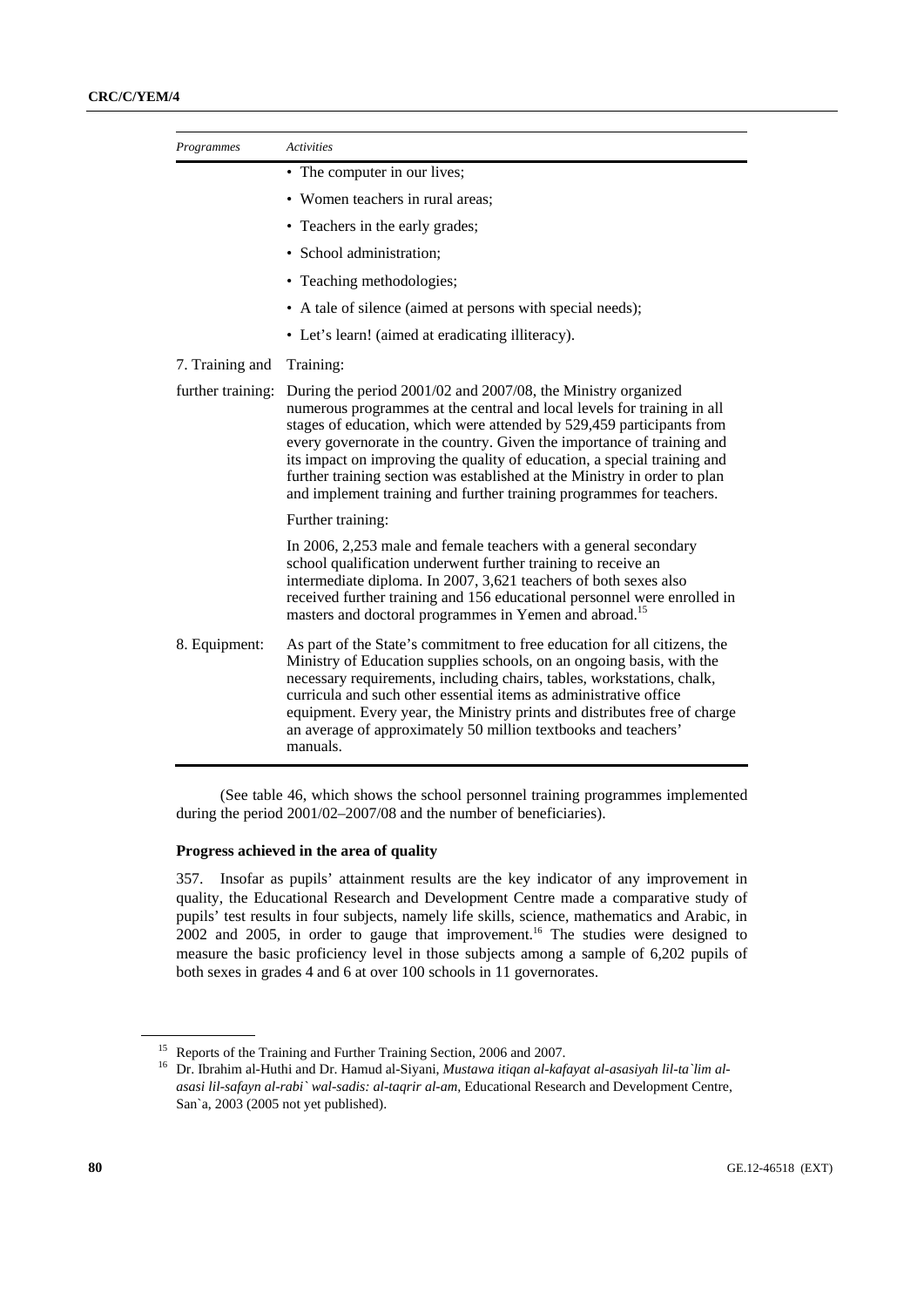358. The study conducted by the Centre, which consisted in analysing questionnaires on the environment, teachers and administration in the sample schools, showed a link between the improvement in pupil attainment in 2005 and the improvement of inputs with a bearing on quality, such as school buildings, a high proportion of separate primary schools, schools that hold classes in the morning, qualification of teachers to university degree level, inservice teacher training, and highly qualified administrators. The study found that administrators with general secondary-level qualifications or below were declining in numbers, while social specialists were increasing. Improvement also correlated with availability of classrooms, administrative offices and other spaces for various uses.

#### **Expenditure on education**

359. The Ministry of Education has made strenuous efforts to procure the financial resources needed to fill the large gap in funding for the education sector resulting from the adoption of the National Strategy for the Development of Basic Education. It successfully increased Government funding and persuaded a number of international donor agencies to support its education programmes. During the period 2004–2007, it was able to join a number of international education-related projects, including EFA FTI.

360. The Ministry managed to obtain over \$146 million from donors, including the World Bank, the Kingdom of the Netherlands, the United Kingdom, the German KfW Bankengruppe, JICA, the United States Agency for International Development and the World Food Programme (WFP).<sup>17</sup> It has also obtained funding for an array of educational programmes from several other organizations, notably UNICEF. Thanks to these efforts, the public education budget grew from YRI 107 billion in 2003, representing 13.8 per cent of all public spending and 5.1 per cent of GDP<sup>18</sup> in that year, to YRI 201.6 billion in 2008<sup>19</sup>. representing 11.1 per cent of public spending and 5.9 per cent of  $GDP<sup>20</sup>$  (see table 47).

#### **Education goals**

361. The substance of article 29 of the Convention on the Rights of the Child is embodied in the Public Education Act No. 45 of 1992 and in the document *General Premises of the School Curricula,* which sets out the goals of education overall and at the various levels and also covers the subjects studied. Article 15 of the Act states that: "The education system aims to deliver a comprehensive and streamlined education conducive to the spiritual, moral, intellectual and physical development that produces upright citizens with rounded personalities."

362. The *General Premises* document emphasizes that the education philosophy in the Republic of Yemen is based on Arab, Islamic and human ideals founded on high moral values; respect for human rights, freedom and dignity; equal rights and duties; respect for individual freedom and dignity; and love for the country and respect for its rules and laws. It is also based on social justice; equal access to rights; informed openness to global cultures and civilizations; recognition and understanding among peoples; concern for international issues and the principles of justice, equality, world peace and mutual respect among peoples, States and civilizations; and other educational principles aimed at building all aspects of the personality and developing the ability for scientific, analytical and critical thinking, as well as for resourcefulness, innovation, creativity and participation.

<sup>&</sup>lt;sup>17</sup> Mid-term review of the basic education development project, 2005–2008.<br><sup>18</sup> Supreme Council for Education Planning, *Education indicators in the Republic of Yemen for 2002/03*,

p. 4 19 *Education for All Mid-Decade Report.* 

<sup>20</sup> Minister of Education, *26 September* newspaper, 17 July 2008.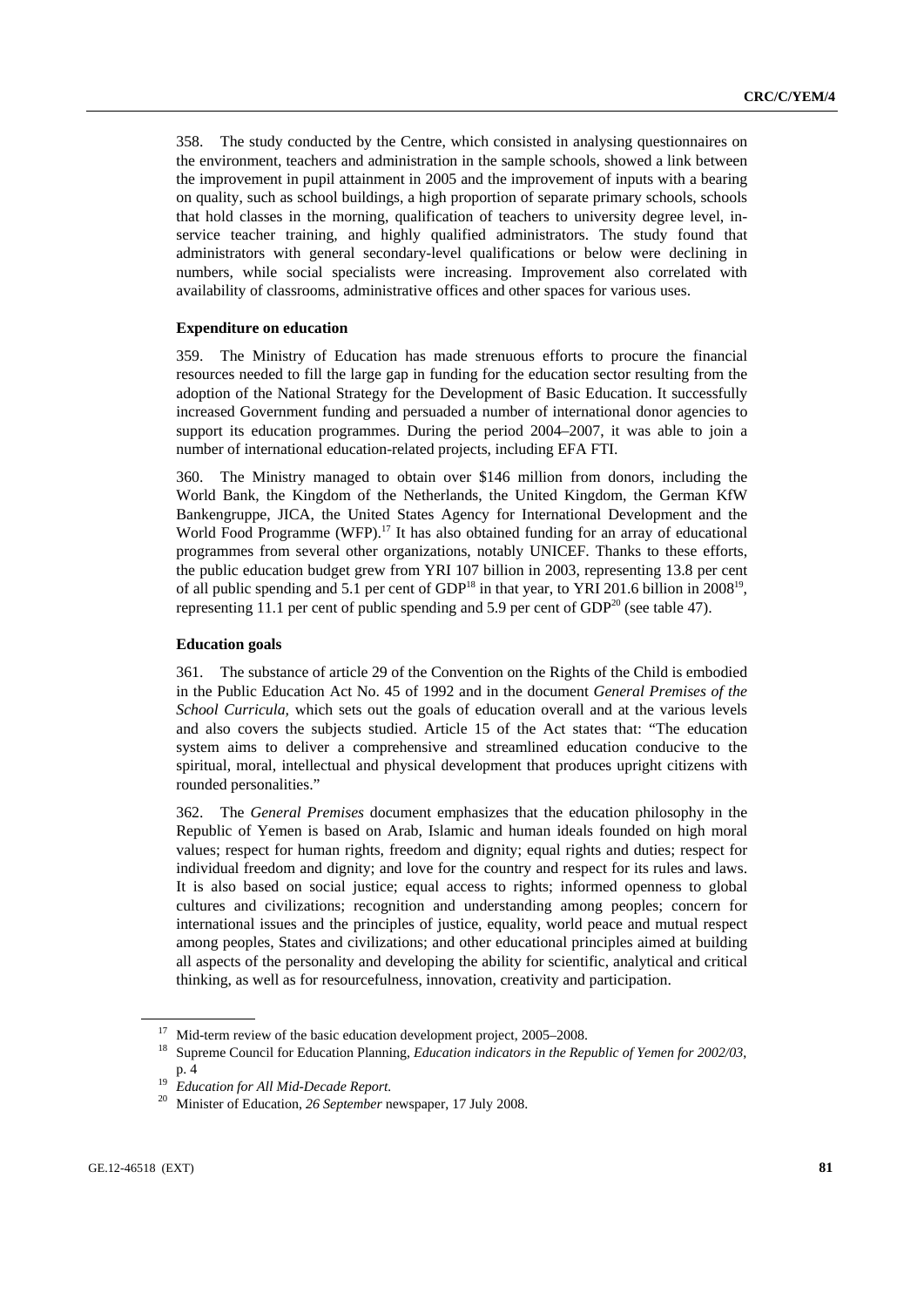363. The education system also comprises a number of general objectives for the delivery of a comprehensive and streamlined education conducive to the spiritual, moral, emotional, social, intellectual, physical and aesthetic development of Yemeni citizens so that they become healthy, sound and productive human beings who practice democracy, fulfil their duties, uphold private and public rights, assume responsibility, respect and defend the rights of others, and are concerned with issues affecting the life of the individual and the community, such as population, the environment, health, water, human rights and girls' education.

364. As part of the concern to advance the objectives of the education system, final arrangements are currently being made for a review that should bring them into line with recent local, regional and international developments in various fields. One of the programmes in the joint plan of the GCC States is also dedicated to the development of those objectives.

### **Best interests of the child**

365. The Yemeni Government, represented by the Ministry of Education, affords particular priority to education curricula. This has been especially true of late, notwithstanding Yemen's economic and financial difficulties, as evidenced by a number of indications, primarily:

- A higher proportion of the annual financial budgets is allocated to education than to bodies in the administrative apparatus of the State, that proportion having averaged between 15 and 20 per cent of the general budget of the State during the period 2003-2007;
- A higher proportion of annual posts are allocated to education, with 33,927 of the 61,957 posts in all bodies in the administrative apparatus of the State, or 54.8 per cent of the total, going to teachers and administrators at the Ministry of Education during the period 2003–2007 (see table 48);
- Teachers had a salary rise and their living conditions were improved.

366. The table data show that, every year, over half as many more posts were allocated to education alone than to all other of the State's administrative units combined. The exception was in 2007, when the proportion of posts allocated to education amounted to 38 per cent, which was due to the allocation of 2,800 posts to the Ministry of Health.

#### **Respect for the human dignity of the child**

- 367. Activities and measures guaranteeing this right are as follows:
	- Ministerial Decision No. 10 of 2002 prohibiting corporal and psychological punishment in schools was promulgated;
	- In March 2005, a three-day workshop was organized for 70 educators, specifically head teachers, social workers, instructors and primary teachers at the central and local levels, on violence against school children and the role of the family and school in that connection, at which a number of field studies were considered on violence against school children and its relationship with children's psychological and behavioural problems, and on how to combat school violence;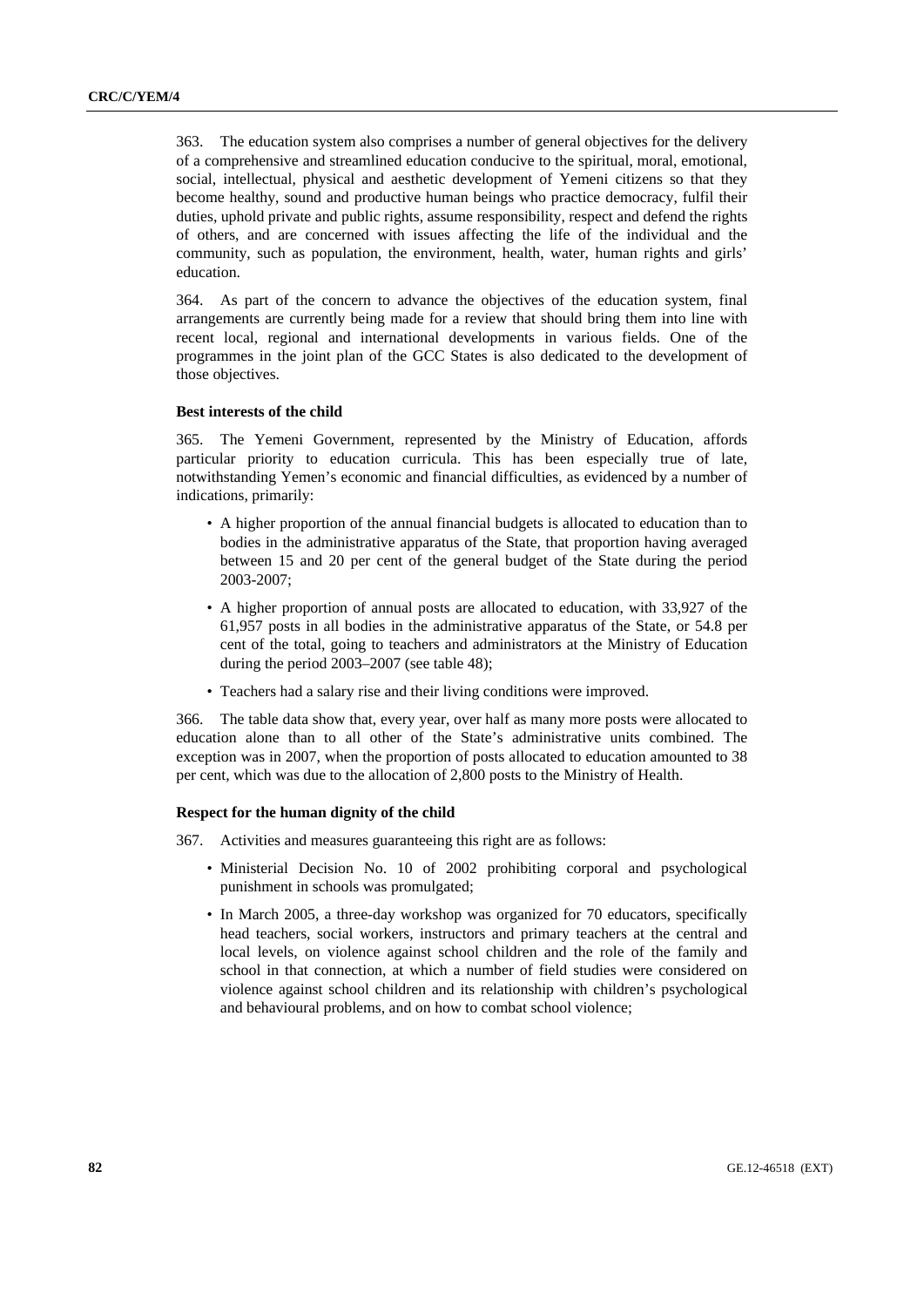- Several training workshops on the theme of combating violence in schools and raising awareness of alternative methods of discipline were held during the period  $2005-2007$  and attended by 357 educators from different governorates;<sup>21</sup>
- The issues of violence and raising awareness of its risks were explored on the margins of fathers' and mothers' council meetings held to discuss education, particularly in rural areas;
- A study on violence in secondary schools was conducted in 2000.

### **Integration of a human/child rights culture into the school curricula**

368. One of the activities undertaken by the Ministry of Education in the Republic of Yemen has been to integrate human rights into the school curricula. In that regard, it has carried out a number of preliminary actions, as follows:

- A survey and analysis of child rights concepts in the content of school curricula was carried out in 2007, with UNICEF support;
- A survey and analysis of human rights concepts in the content of school curricula at both the primary and secondary levels is currently under way, the aim being to determine the extent to which these rights are incorporated and to identify ways and means of dividing them among the subjects studied at both levels, and then to review their integration to ensure that it typically in keeping with the student's development, age, needs and experiences, and with the nature of the subjects being studied.

369. The Ministry has also implemented a series of programmes along similar lines. In particular:

- It took part in preparing the Arab Plan for Human Rights Education, under the auspices of the League of Arab States, which was approved by Arab leaders at the Arab Summit held in Damascus in March 2008;
- A committee on human rights education, comprising competent stakeholders from the Ministry of Education, the Ministry of Human Rights, the Ministry of Foreign Affairs and civil society organizations, was established in 2005;
- Since 2003, an introductory programme on international human rights law has been run in conjunction with the International Committee of the Red Cross (ICRC) and a number of governmental bodies, including the Ministry of Foreign Affairs and the Yemen Red Crescent Society. In 2008, its activities were expanded to include 48 schools in 16 governorates;
- Yemen hosted the fifth regional meeting of the programme "Exploring international humanitarian law", on the theme of "Five years of practical experience", which was held in San`a in November 2007 and attended by 13 Arab States;
- In 2008, international humanitarian law was introduced as a school subject for grades 7 to 11 and a teacher's manual was prepared;
- Final arrangements are currently being made for the conduct of a survey on gender concepts in school curricula, in line with the Committee's recommendation, in its concluding observations on Yemen's third periodic report, to the effect that the image of girls in school textbooks should be improved;

<sup>&</sup>lt;sup>21</sup> Report of the Training and Further Training Section, 2007.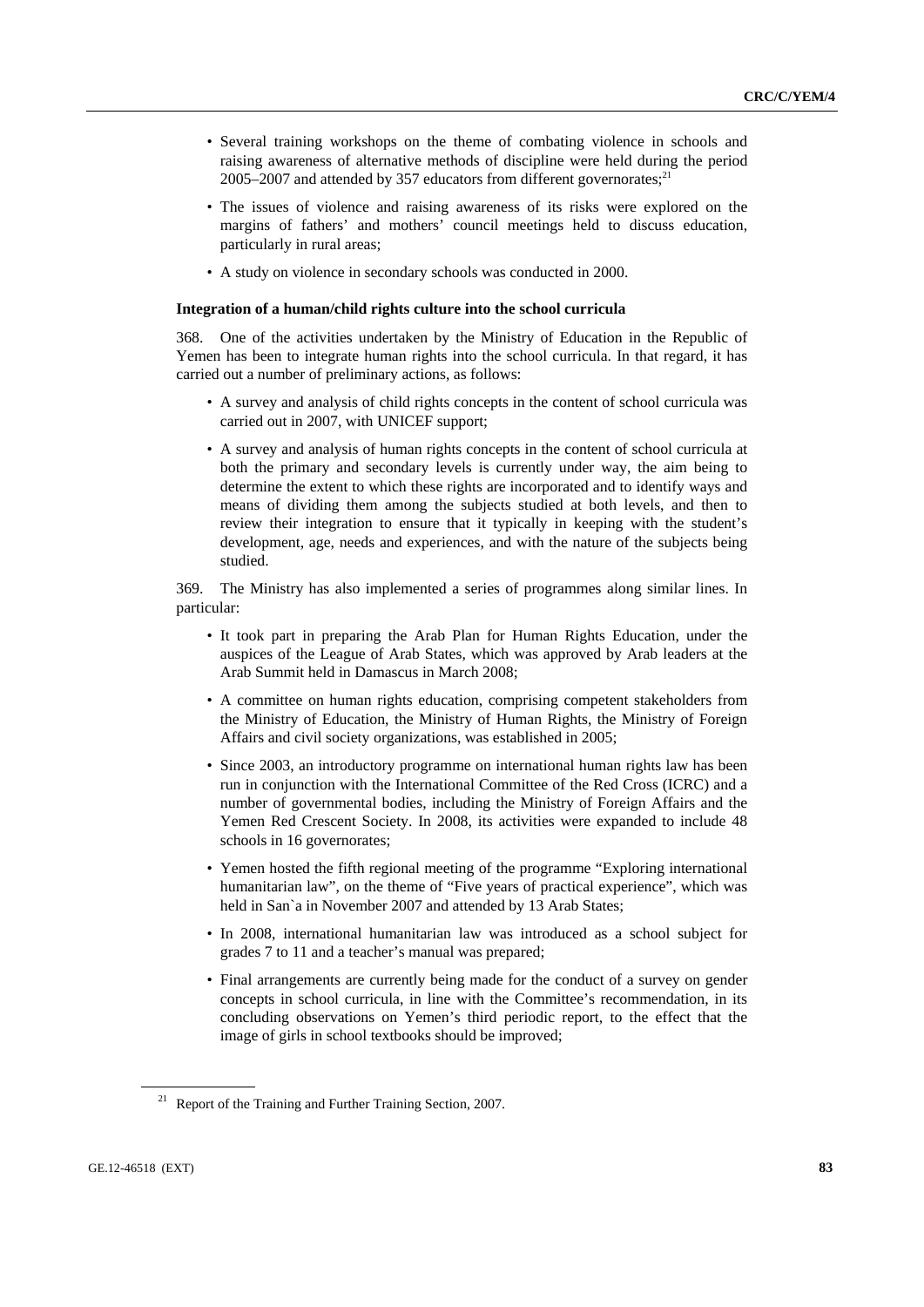• Final arrangements are currently being made for the conduct of a survey on concepts relating to the development of awareness of democratic values and elections in school curricula with the aim of reinforcing those concepts.

370. With respect to disseminating awareness of the Convention on the Rights of the Child, in accordance with article 42 of the Convention, the Ministry has implemented a series of activities aimed at making the Convention widely known in education circles. In particular, it has:

- Provided human rights training for three educational leaders from the Curricula and Guidance Section and the Office of Education in San`a governorate;
- Trained 50 textbook writers in analysing the substance of the Convention on the Rights of the Child;
- Carried out five training courses in a number of schools to raise awareness of human rights among both teachers and students;
- Encouraged students to practice democratic values by devoting School Democracy Day to the election of class prefects and student committee chairpersons, with the President of the Republic and various ministers inaugurating the Day's activities in a number of schools.

## **Studies and research**

371. During the period 2002–2007, the Ministry of Education produced a series of studies and research papers on education and its development, amounting in all to 29, as outlined below:

|                | Study                                                                                                                     | Year |
|----------------|---------------------------------------------------------------------------------------------------------------------------|------|
| 1              | Kindergartens and the outlook for their development                                                                       | 2002 |
| $\overline{2}$ | Developing a skills standard for teachers                                                                                 | 2002 |
| 3              | Evaluation of teacher performance skills at the basic education<br>stage in the Republic of Yemen                         | 2002 |
| 4              | A suggested proposal for restructuring the education and<br>training system in line with future needs                     | 2002 |
| 5              | Specialist skills of English language teachers and the extent to<br>which they are practised at the basic education stage | 2002 |
| 6              | Educational research priorities as viewed by leading educators<br>in the Republic of Yemen                                | 2003 |
| 7              | Teaching English: the current situation and the potential for it<br>to be taught as a subject from basic grade 4          | 2003 |
| 8              | Aims and objectives of basic education in the Republic of<br>Yemen and requirements for their achievement                 | 2003 |
| 9              | Level of essential skills proficiency in basic education                                                                  | 2003 |
| 10             | Performance skills of mathematics teachers and tutors at the<br>basic education level                                     | 2003 |
| 11             | Professional job satisfaction among teachers at the basic<br>education level in the Republic of Yemen                     | 2003 |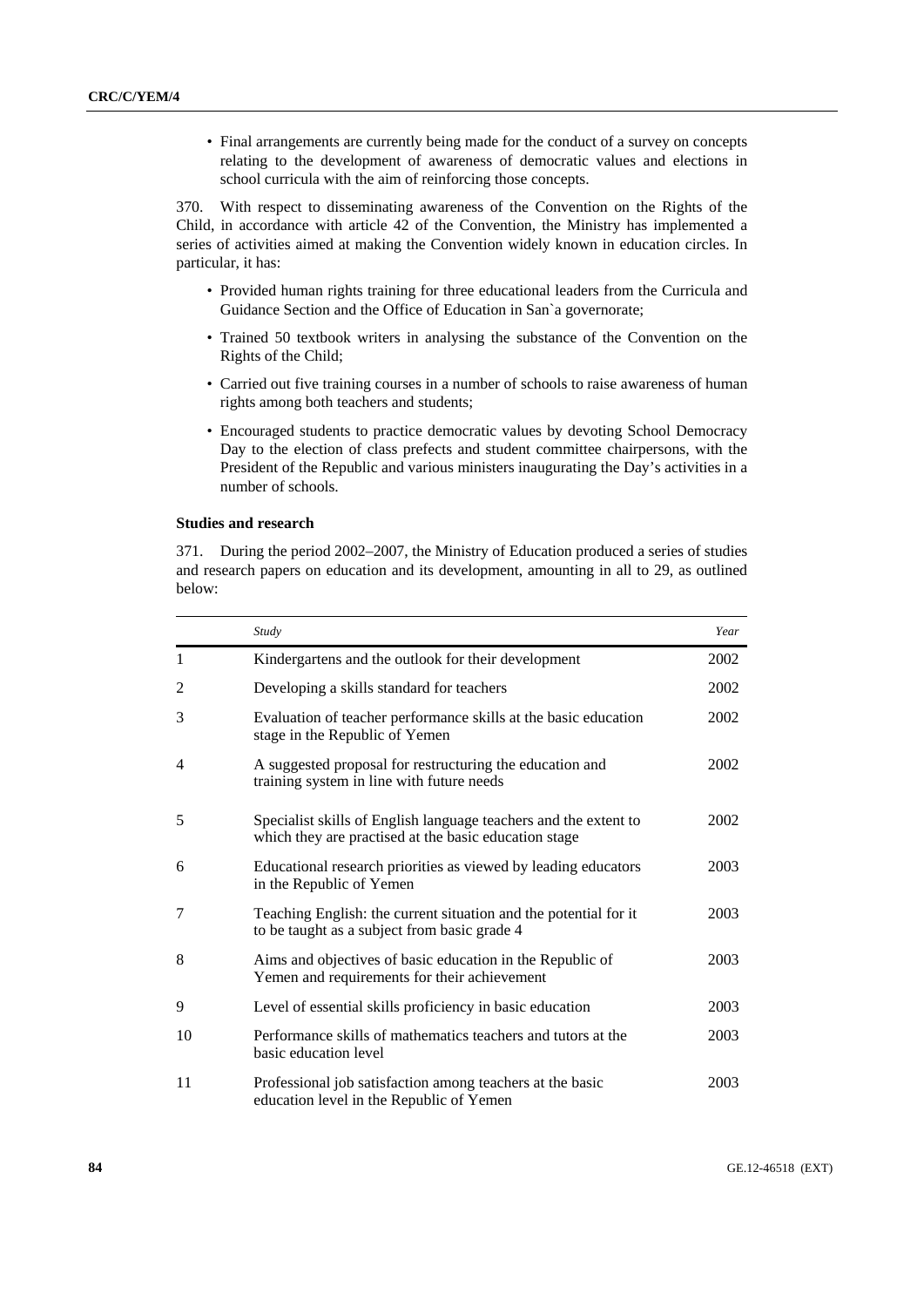|    | Study                                                                                                                                                 | Year |
|----|-------------------------------------------------------------------------------------------------------------------------------------------------------|------|
| 12 | Cost and financing of the education system                                                                                                            | 2004 |
| 13 | Training needs of basic education teachers                                                                                                            | 2004 |
| 14 | Evaluation of the optional question model in general secondary<br>examinations                                                                        | 2004 |
| 15 | The role of secondary education in developing vocational<br>awareness among secondary grade 3 students in the Republic<br>of Yemen                    | 2004 |
| 16 | Introduction of vocational education as a subject at the basic<br>stage of education in the Republic of Yemen                                         | 2005 |
| 17 | The information flow mechanism                                                                                                                        | 2005 |
| 18 | General secondary examinations and ways of developing them                                                                                            | 2005 |
| 19 | Class assessment of pupils in grades 1 to 3 of basic education<br>and the requirements for its development among teachers in the<br>Republic of Yemen | 2005 |
| 20 | Community participation in education (concept, means and<br>development methods)                                                                      | 2005 |
| 21 | School laboratories in science training for the secondary stage                                                                                       | 2005 |
| 22 | The role of the media in promoting the public interest in<br>education                                                                                | 2005 |
| 23 | The role of the primary teacher in developing citizenship<br>values among pupils in basic education                                                   | 2005 |
| 24 | Training needs of administrative leaderships in governorate<br>education offices                                                                      | 2005 |
| 25 | Administrative guidance in general education in the Republic<br>of Yemen                                                                              | 2005 |
| 26 | Causes of dropout among girls in public education in the<br>Republic of Yemen                                                                         | 2005 |
| 27 | Time management in school departments at the basic stage of<br>education in the Republic of Yemen                                                     | 2006 |
| 28 | Skills standard for education mentors                                                                                                                 |      |
| 29 | Class assessment in grades 4 to 9 of basic education                                                                                                  | 2006 |

## **Future trends**

## **Increasing the enrolment rate**

372. The aims are to increase the enrolment rate in basic education, including preschool education, to 95 per cent by the end of 2015. Programmes must therefore be implemented in order to deliver the essential inputs to the education process, in particular constructing more schools, increasing the supply of teachers and equipment, narrowing the gender gap in enrolment by the end of 2015, and devoting attention to persons with special needs, girls' education and literacy.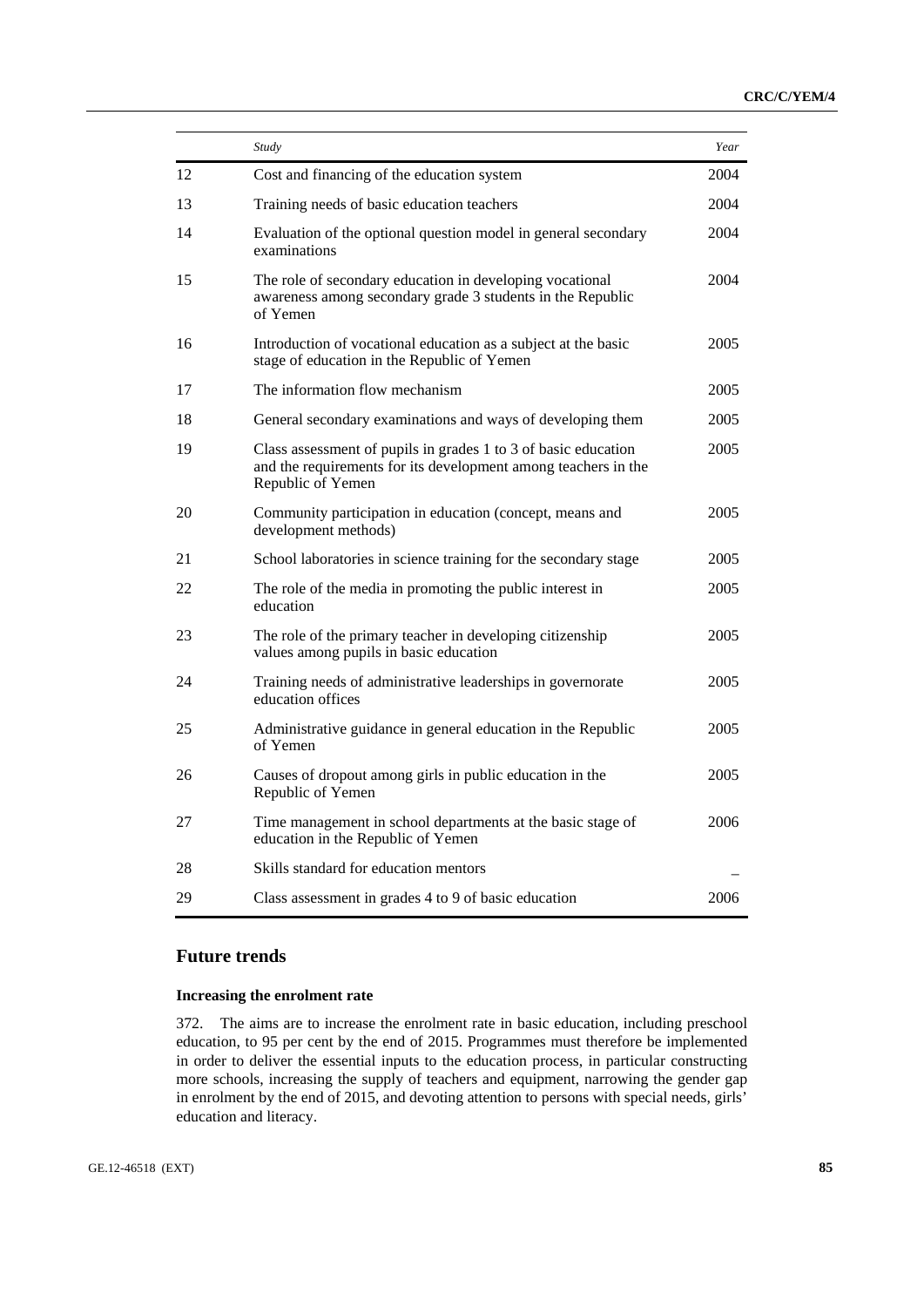### **Improving the quality of education**

- 373. The quality of education is being improved through the following:
	- Developing education in accordance with the skills input;
	- Reviewing and developing the objectives of education;
	- Integrating the child and human rights culture and the gender perspective into school curricula;
	- Ensuring that all schools are supplied with educational tools;
	- Dividing secondary education into branches and offering a variety of specialist subjects in order to meet the needs of society and learning in accordance with labour market requirements;
	- Implementing the national programme for integrating ICT into education and producing electronic curricula;
	- Continuing the efforts to reform educational guidance;
	- Operationalizing the role of the Measurement and Assessment Centre;
	- Providing training and further training for teachers;
	- Preparing curricula for children with special needs in line with their abilities, aptitudes and likes;
	- Building the institutional capacities of the Ministry of Education.

## **Kindergartens**

374. A strategy for early childhood development has been developed and a special early childhood development centre has also been established under the Ministry of Education, with the support of the United Nations in association with the Arab Gulf Programme for Development (AGFUND).

## **General education**

- 375. The following has been undertaken in this area:
	- Arrangements were completed for implementation of the programme to review comprehensively, fine-tune and make corrections to all school textbooks and curricula for the basic and secondary stages of education and merge the two parts into one, starting in the second half of 2008;
	- School curricula were developed in accordance with the skills input and presented to the Islamic Development Bank after the preparatory stage of the project, consisting of initial project studies, had been completed with UNICEF support;
	- The objectives of education were developed in line with new advances at the national, regional and international levels in all fields and taking in modern-day issues;
	- The basic school curricula for persons with hearing impairment were adapted in 2007, in collaboration with the Deaf Society, to take into account the needs of this group of persons.

#### **Technical education and vocational training programmes**

376. Technical education and vocational training programmes grew at a substantial rate during the period 2002/02–2006/07.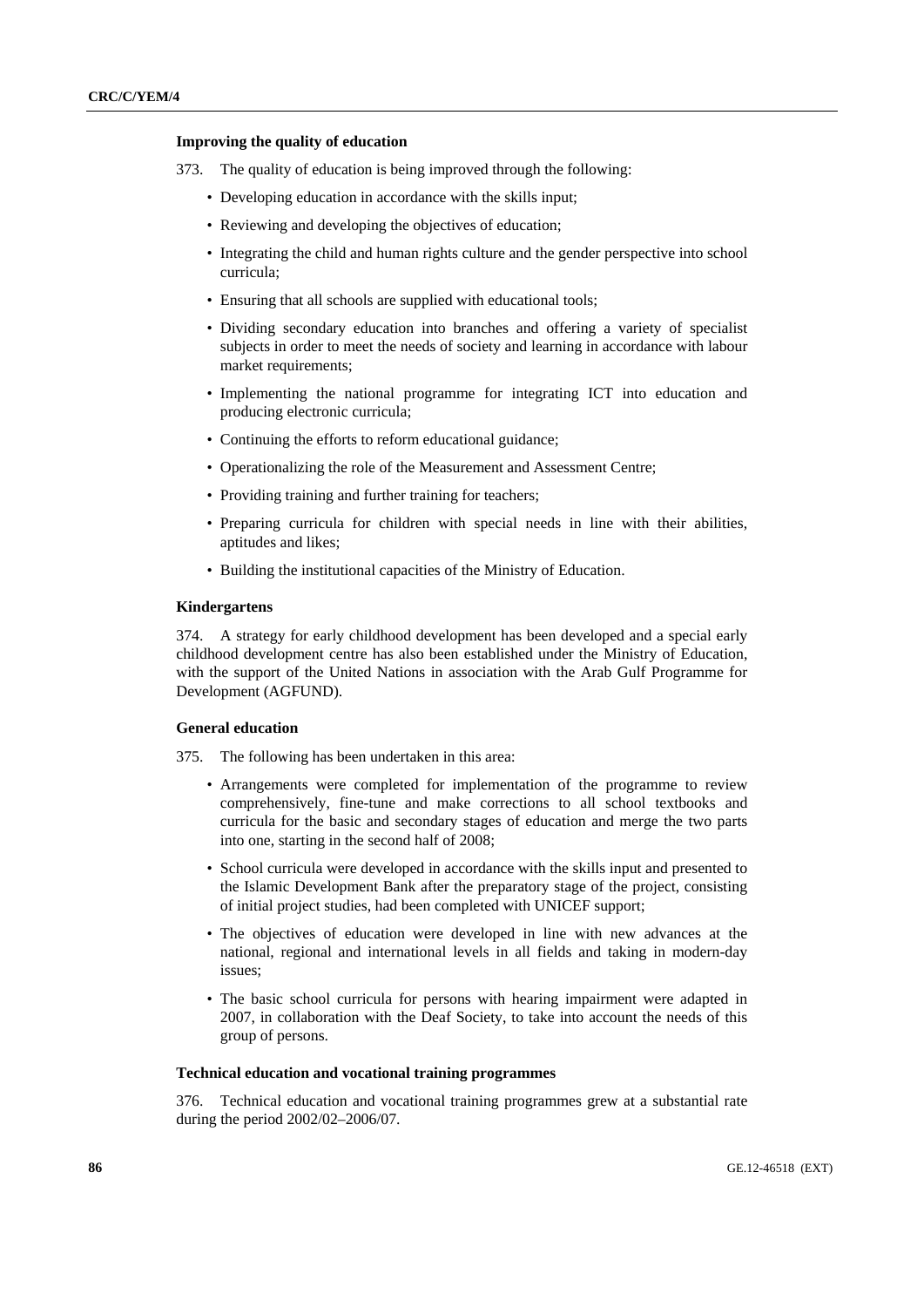## *Governmental institutions*

377. Data from the Ministry of Technical Education and Vocational Training for 2006/07 indicate that the total number of governmental education and training institutions amounted to 88, divided by entity to which they were attached, as follows:

#### *Institutions attached to the Ministry of Technical Education and Vocational Training*

378. There are 64 of these institutions in all, including 57 public institutions, broken down as follows:

- 24 vocational institutions, 12 of them under the two-year system and 12 under the three-year system;
- 33 technical institutions and community colleges, broken down into 29 institutions under the two-year system and 4 community colleges under the three-year system, in San`a, Aden, Abs and Seiyun.

#### *Institutions attached to other ministries*

379. The number of institutions attached to other ministries and governmental departments amounted to 31, including 2 health institutes with 19 branches divided among the governorates and attached to the Ministry of Health; 6 representing the National Institute of Administrative Sciences, which has 6 governorate branches and is attached to the Ministry of Civil Service and Insurance; 5 centres for persons with special needs and blind persons, which are attached to the Ministry of Social Affairs and Labour; and the Institute of Fine Arts, which is attached to the Ministry of Culture.

#### *Private institutions*

380. As at 2005, private educational and training institutions licensed by the Ministry of Technical Education and Vocational Training numbered 209 in all, in addition to 51 health institutes licensed by the Ministry of Public Health and Population. We were not provided with the latest figures for these institutions by the competent authorities and the Secretariat General of the Supreme Council for Education Planning managed to produce data for 14 institutions only, 11 of them health institutes and 3 of them community colleges. This was due to lack of cooperation on the part of these institutions, which were fearful of being monitored and evaluated by the competent authorities with a view to altering their educational and training status.

381. A comparison of the data on all governmental and private institutions for 2002/03 and 2006/07 shows that the total number of institutions attached to the Ministry of Technical Education and Vocational Training rose from 54 in 2002/03 to 64 in 2006/07. This increase came about because various other educational institutions were transferred to the remit of the Ministry of Technical Education and Vocational Training. The number of private institutions licensed by the Ministry also rose from 48 in 2002/03 to 209 in 2006/07.

#### **Centres for persons with special needs and the blind**

382. The number of students enrolled in centres for persons with special needs, of which there are five, fell from 1,000 in 2002/03 to 597 in 2006/07, with females accounting for 22.4 per cent of the total, which is low in comparison with the number of males enrolled. This fall in numbers is attributable to the flawed and narrow-minded views about persons with disabilities, to poor social awareness concerning the importance of the rehabilitation, training and social integration of those persons, particularly females, and to the lack of centres catering to special needs persons in the various governorates.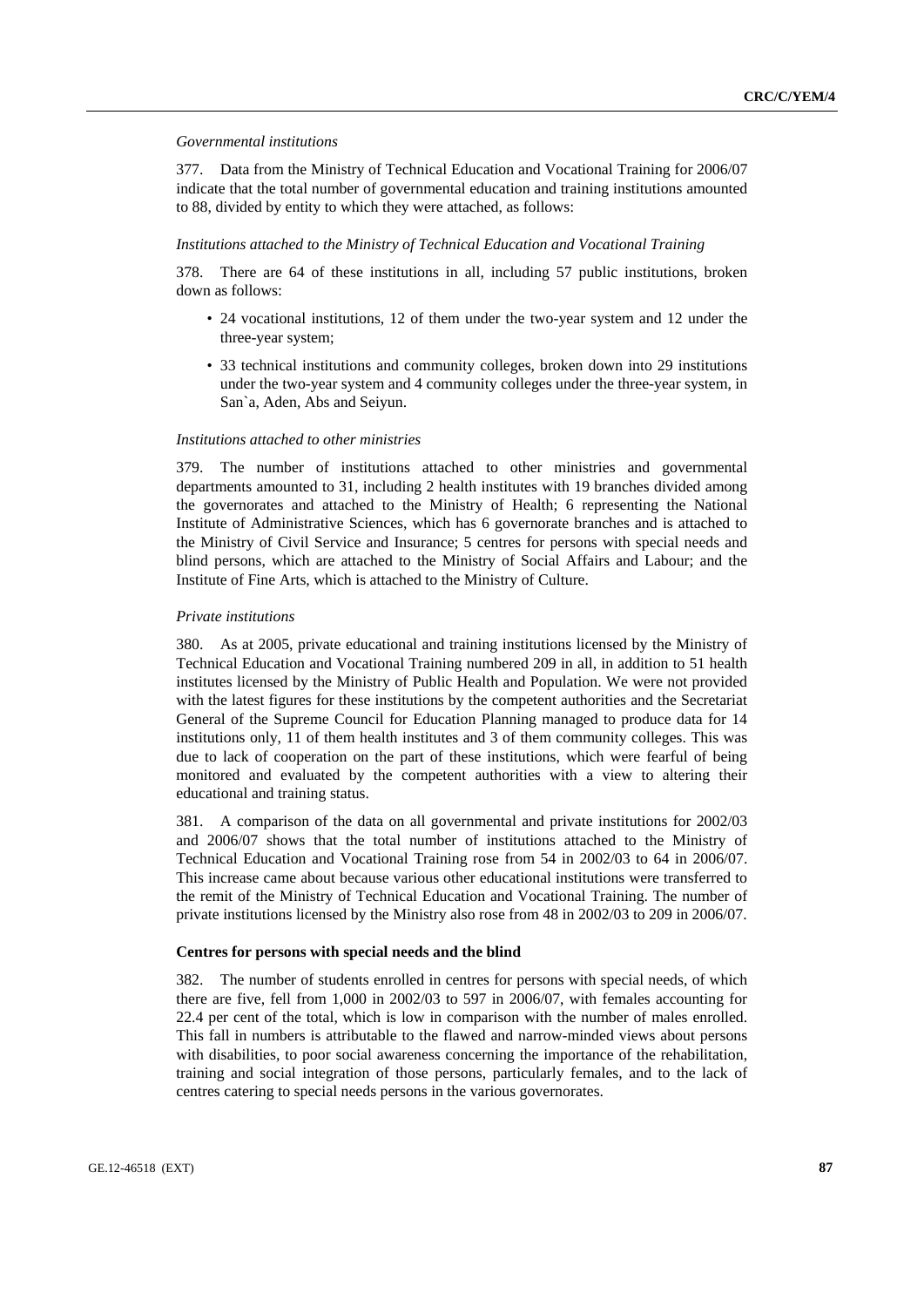383. The Nur Centre for the Blind in Hadramawt is the largest of its kind; 292 persons with special needs are enrolled there, accounting for 38.4 per cent of the total. The Centre has two sections, one vocational and one educational, with 134 students enrolled in the former and 95 in the latter. The next largest is the Nur Centre for the Blind in San`a, which is educational and has 151 students, or 25.3 per cent of the total, followed by the Aden Centre for Persons with Special Needs, which has 99 students, or 16.6 per cent of the total. Last of all is the Nur Centre for the Blind in Aden, which has 44 students, or 7.4 per cent of the total number enrolled in the country's centres for persons with special needs.

## **Registration and admission**

384. The interest in technical education and vocational training institutes and community colleges is obvious from the figures for applicants. Although afternoon classes were laid on in addition to morning classes because of the limited intake capacity, technical institutes and community colleges were still unable to admit more than 58 per cent of applicants from training institutions attached to the Ministry. A breakdown of the applicants is as follows:

- Secondary vocational level: out of 1,522 applicants, 877 (58 per cent) were admitted;
- Vocational training diploma: out of 6,867 applicants, 3,828 (56 per cent) were admitted (see table 49, which shows the enrolment rates for two- and three-year technical education courses and for university).

#### **Registered students**

385. The total number of students registered at the secondary vocational level in the academic year 2007/08 amounted to 3,192, including 943 in the first grade, 658 in the second grade and 1,591 in the third grade.

382. The total number of students registered for the vocational training diploma amounted to 3,927 in the first grade and 2,422 in the second grade.

#### **Graduates**

387. As to the numbers graduated from technical education and vocational training during the school year 2006/07, 1,700 students at the secondary vocational level sat the examination and 1,196 of them, or 70.4 per cent of the total, passed. A total of 504 students failed.

388. In the case of the vocational training diploma, 2,269 students sat the examination and 1,590, or 70.1 per cent of the total, passed. A total of 679 students failed (see table 50, which shows the number of those enrolled in and graduated from intermediate institutions in years 2002/03 and 2006/07).

## **Spending on technical education and vocational training**

389. Spending on technical education and vocational training grew steadily during the period 2003-2007, increasing from YRI 4.2 billion, representing 0.5 per cent of the State's public expenditures and 0.2 per cent of GDP in 2003, to YRI 23.2 billion in 2007, which is an average growth rate of 62.4 per cent, constituting 1.4 per cent of the State's public expenditures and 0.6 per cent of GDP. This growth in expenditures was due to the fact that, in 2004, community colleges were added to the technical and vocational institutions falling under the remit of the Ministry of Technical Education and Vocational Training. Furthermore, technical education had expanded substantially in terms of the number of technical and vocational institutions and the variety of programmes and areas of specialization offered by these institutions.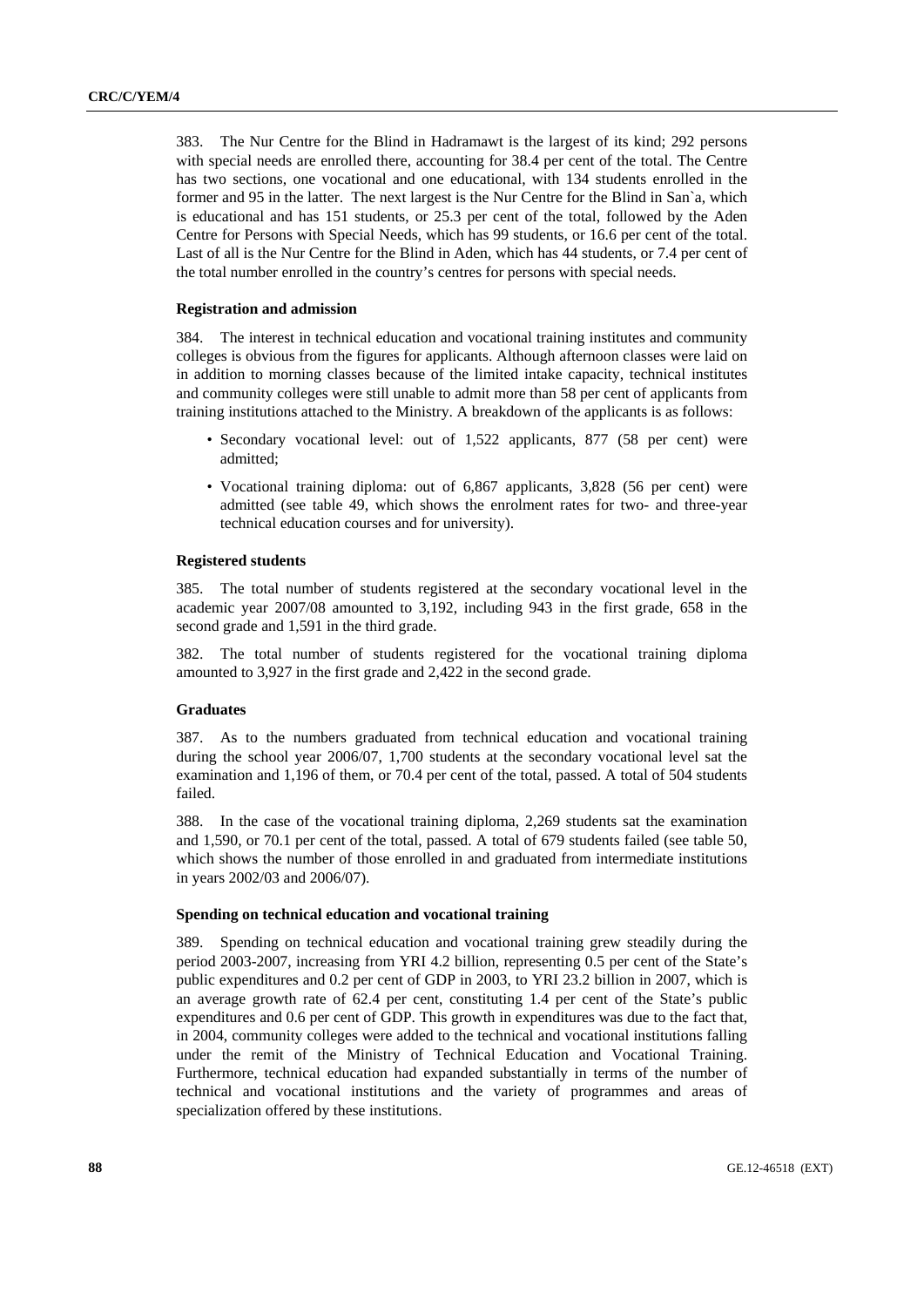390. Current expenditures on technical education and vocational training amounted to YRI 4 billion, accounting for 0.3 per cent of the State's total current expenditures in 2007, compared with YRI 2 billion, or 0.4 per cent of those expenditures in 2003 (see table 51, which shows the breakdown of expenditures on technical education and vocational training during the period 2003-2007 in YRI millions).

391. Investment expenditures increased to YRI 19.2 billion, constituting 4.8 per cent of the State's total investment expenditures in 2007, compared with YRI 2.3 billion, equivalent to 1 per cent of the State's total investment expenditures, in 2000.

392. Current expenditures on technical education and vocational training accounted for 17 per cent of total current expenditures in 2007, against 83 per cent of investment expenditures. By comparison, the proportion in 2003 stood at 46.1 per cent and 53.9 per cent of all current and investment expenditures, respectively. Investment expenditures on technical education are larger than the current expenditures on technical education in among other education systems because technical education is currently undergoing such massive expansion in terms of both the number of facilities and the amount of equipment and materials needed for modern facilities of that kind, to say nothing of the costliness of such equipment, materials and tools.

393. For further information on education indicators, see tables 52, 53, 54, 55, 56, 57 and 58.

## **B. Leisure, recreation and cultural activities**

394. The Ministry of Education is concerned with cultural activities, including theatre, cultural trips and competitions, and sports activities. It organizes a number of these activities on a yearly basis, both at home and abroad (see table 59, which shows the sports activities performed during the period 2001-2007 by type of activity and gender, and table 60, which shows participation in sports events abroad and rankings achieved by Yemen during the period 2000–2007).

395. The General Department of Children's Culture was established at the Ministry of Culture in 1997 and its programmes were framed as part of the Ministry's central programme and plan. The Department seeks to implement various provisions of the Convention relating to cultural matters and to build a specific culture for our children and revitalize the national heritage, with its culturally enriching multitude and diversity of sources. The aim is for children to absorb cognitive, visual and linguistic knowledge and messages and to communicate and innovate, enabling them to cope with the changing realities of everyday life. From 2004 to 2010, the General Department of Children's Culture worked with families, schools, peer groups, cultural clubs and centres, Internet cafes and clubs, mosques and a number of civil society institutions.

369. In addition to giving children the opportunity to participate very actively in those programmes and activities, the Department provides them with free access to libraries, which play an important role in teaching children how to work alone, educate themselves and acquire a friendship with books. The Department also arranges visits to museums, archaeological and tourist sites, as well as exhibitions of children's creative works and art, and it indeed organized numerous cultural activities during the period 2005–2007. In the same vein, the San`a Summer Tourism Festival was first launched in 2006 to 2007 as a collaborative enterprise between the Ministry of Tourism and the Ministry of Culture (Popular Arts and Theatre Section/General Department of Children's Culture), the idea being for it to provide an ideal leisure space for children during the summer holidays.

397. Of these activities, the most prominent are as follows: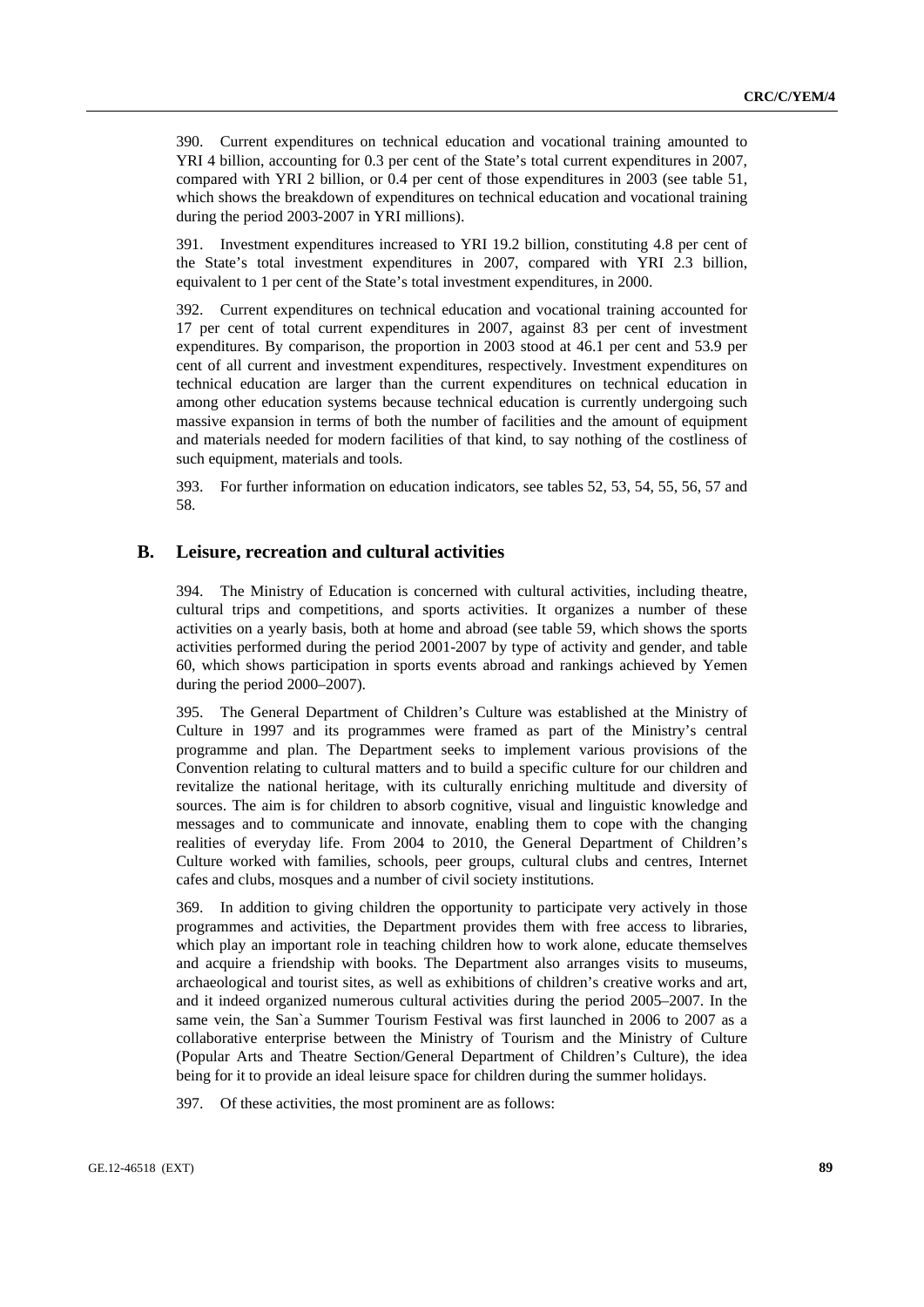| Activity                                                  | Details                                                                                                                                                                                                                                                                                                                                                                                                                                                                                                                                                                                                                                                          |
|-----------------------------------------------------------|------------------------------------------------------------------------------------------------------------------------------------------------------------------------------------------------------------------------------------------------------------------------------------------------------------------------------------------------------------------------------------------------------------------------------------------------------------------------------------------------------------------------------------------------------------------------------------------------------------------------------------------------------------------|
| Children's drawing<br>workshops                           | This activity has been instrumental to the implementation of<br>article 31 of the Convention on the Rights of the Child, placing<br>emphasis as it does on the need to devote attention to children's<br>leisure, rest and access to worthwhile activities and programmes<br>and to seeking out talented children in order to give them<br>encouragement and attention and cater to their needs.                                                                                                                                                                                                                                                                 |
| Participation in Arab<br>and international<br>exhibitions | Children with creative talents and skills took part in a number of<br>Arab and international exhibitions on a variety of imaginative<br>themes, some based on competition titles and entries;                                                                                                                                                                                                                                                                                                                                                                                                                                                                    |
|                                                           | These forums were designed to build links among a country's<br>children, strengthen the relationship and dialogue among them,<br>impart to them essential knowledge and skills, motivate them to<br>take on tasks and responsibilities in their home countries, teach<br>them how to overcome challenges and changing realities,<br>introduce them to each country's popular customs, traditions,<br>styles of dress and heritage, and honour the creative and cultural<br>success of participants in the activities of the forum.                                                                                                                               |
|                                                           | The General Department of Children's Culture at the Ministry of<br>Children's Culture also took part in organizing the following<br>activities with governmental and non-governmental stakeholder<br>institutions and bodies:                                                                                                                                                                                                                                                                                                                                                                                                                                    |
|                                                           | • Approximately 50 charitable exhibitions each year in the<br>schools of San'a governorate and San'a City;                                                                                                                                                                                                                                                                                                                                                                                                                                                                                                                                                       |
|                                                           | • Some 50 school open-day activities;                                                                                                                                                                                                                                                                                                                                                                                                                                                                                                                                                                                                                            |
|                                                           | • A total of 30 private school bazaars;                                                                                                                                                                                                                                                                                                                                                                                                                                                                                                                                                                                                                          |
|                                                           | • Around 30 charity meals in schools;                                                                                                                                                                                                                                                                                                                                                                                                                                                                                                                                                                                                                            |
|                                                           | • Roughly 120 different cultural activities each year;                                                                                                                                                                                                                                                                                                                                                                                                                                                                                                                                                                                                           |
|                                                           | • About 8 festivals;                                                                                                                                                                                                                                                                                                                                                                                                                                                                                                                                                                                                                                             |
|                                                           | • Some 20 puppet shows;                                                                                                                                                                                                                                                                                                                                                                                                                                                                                                                                                                                                                                          |
|                                                           | • Approximately 50 handicraft exhibitions.                                                                                                                                                                                                                                                                                                                                                                                                                                                                                                                                                                                                                       |
|                                                           | Simple popular Yemeni games of various types were<br>documented and a number of entities emerged onto the scene in<br>Yemen to carry out studies and research and to revive and<br>develop games still played by Yemeni children in addition to<br>modern and sophisticated games geared to the changing<br>environment and reality. A total of 120 popular games played by<br>large numbers of children were identified in various<br>governorates. Every year, over five million boys and girls also<br>play games virtually identical to these in their local<br>neighbourhoods, in their gardens at home and in public parks<br>throughout all governorates. |
| Children's plays                                          | Seven children's plays were staged, each attended by an audience<br>of 200 boys and girls. Based on themes around religion, values,<br>customs and traditions, the plays dealt with adverse social<br>phenomena, education, love of one's profession, obedience to<br>parents, respect for others, and relationships between children<br>and the persons surrounding them.                                                                                                                                                                                                                                                                                       |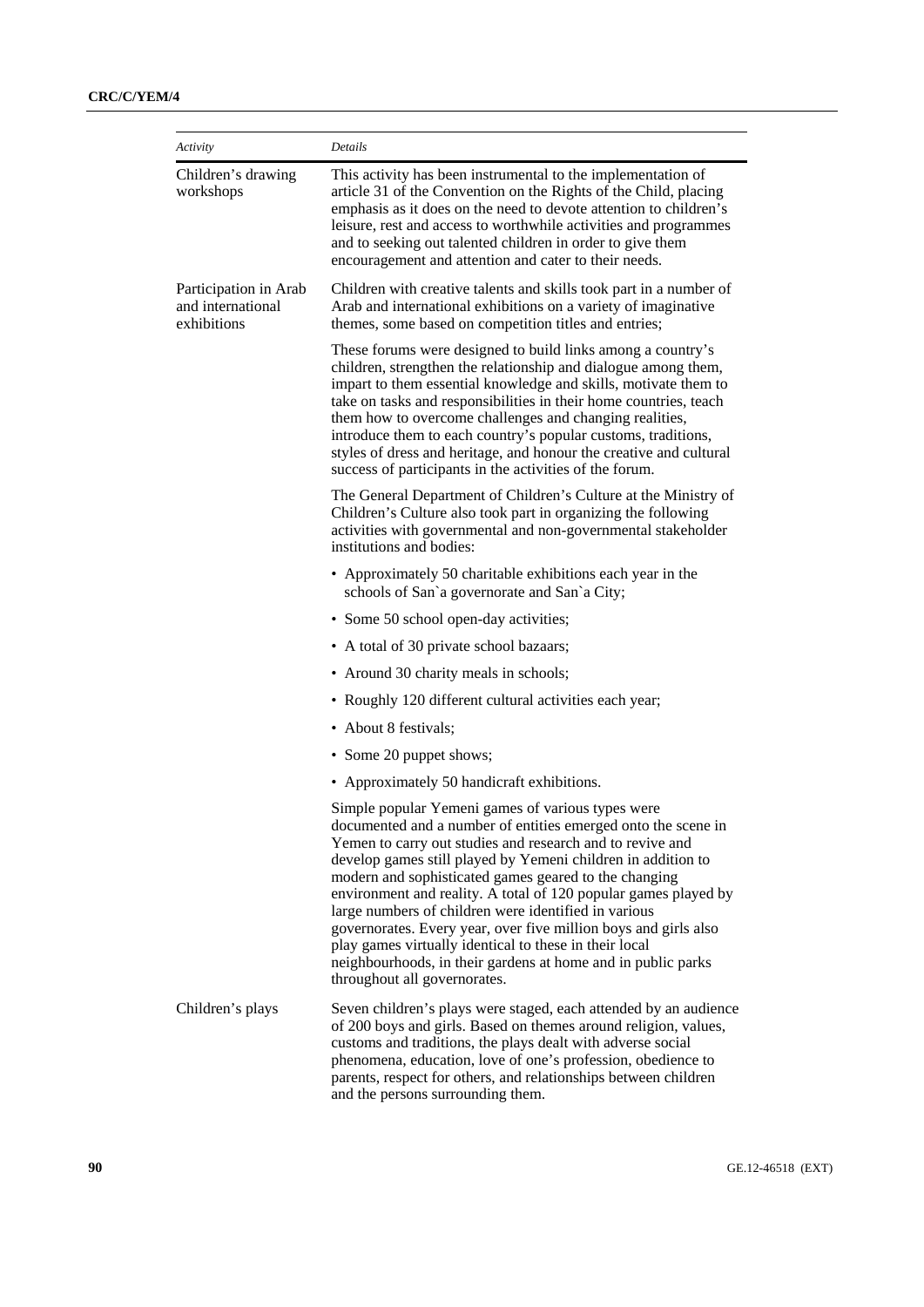| Activity                                          | Details                                                                                                                                                                                                                                                                                                                                                                                                                                                                                                                                                                                                                                                                                                                                                                                                                                                                                    |
|---------------------------------------------------|--------------------------------------------------------------------------------------------------------------------------------------------------------------------------------------------------------------------------------------------------------------------------------------------------------------------------------------------------------------------------------------------------------------------------------------------------------------------------------------------------------------------------------------------------------------------------------------------------------------------------------------------------------------------------------------------------------------------------------------------------------------------------------------------------------------------------------------------------------------------------------------------|
| Participation in Arab<br>forums abroad            | Each Yemeni delegation comprises four members and a female<br>supervisor. This year, the total number of participants amounted<br>to 32 boys and girls aged between 8 and 14 years.                                                                                                                                                                                                                                                                                                                                                                                                                                                                                                                                                                                                                                                                                                        |
|                                                   | The creative areas in which work was submitted by Yemeni<br>children participating in international events and forums were:                                                                                                                                                                                                                                                                                                                                                                                                                                                                                                                                                                                                                                                                                                                                                                |
|                                                   | • Story-writing;                                                                                                                                                                                                                                                                                                                                                                                                                                                                                                                                                                                                                                                                                                                                                                                                                                                                           |
|                                                   | • Poetry;                                                                                                                                                                                                                                                                                                                                                                                                                                                                                                                                                                                                                                                                                                                                                                                                                                                                                  |
|                                                   | • Essay-writing;                                                                                                                                                                                                                                                                                                                                                                                                                                                                                                                                                                                                                                                                                                                                                                                                                                                                           |
|                                                   | • Music and song;                                                                                                                                                                                                                                                                                                                                                                                                                                                                                                                                                                                                                                                                                                                                                                                                                                                                          |
|                                                   | • Religious song;                                                                                                                                                                                                                                                                                                                                                                                                                                                                                                                                                                                                                                                                                                                                                                                                                                                                          |
|                                                   | • Theatre;                                                                                                                                                                                                                                                                                                                                                                                                                                                                                                                                                                                                                                                                                                                                                                                                                                                                                 |
|                                                   | • Invention and innovation.                                                                                                                                                                                                                                                                                                                                                                                                                                                                                                                                                                                                                                                                                                                                                                                                                                                                |
| Children's books (free<br>libraries)              | The Yemeni Foundation for the Dissemination of Culture and<br>Knowledge has 36 libraries located in various governments. A<br>total of 25,000 children use these libraries, where they pursue<br>such activities as reading, attending clubs and talks, and using the<br>computer and Internet. Four children's magazines and about 20<br>children's book titles have also emerged.                                                                                                                                                                                                                                                                                                                                                                                                                                                                                                        |
|                                                   | The General Department of Children's Culture has additionally<br>published children's books, opened young readers' areas in<br>public libraries and organized children's book exhibitions.                                                                                                                                                                                                                                                                                                                                                                                                                                                                                                                                                                                                                                                                                                 |
|                                                   | Through the printed materials, magazines and books also<br>published for children, the Department has sought to disseminate<br>useful information and to raise awareness of matters that are<br>harmful to children's interests. The Department has devoted<br>attention to programmes for constantly monitoring Internet sites<br>and computer clubs accessed by children, some of which it<br>closed down because they failed to comply with the law and<br>breached the conditions attached to that type of activity. It has<br>also endeavoured to monitor printed materials coming into the<br>country through various points of entry, including airports, in<br>order to prevent them from being circulated to children. Laws are<br>furthermore in place to stop children from entering cinemas to<br>watch adult films involving horror, violence, crime, terrorism<br>and so on. |
| Children's songs                                  | A number of songs have been produced, some containing<br>messages to strengthen belonging to and love of the homeland,<br>and others covering religion, children's rights, obedience to<br>mothers, family cohesion, friendship, health, serious childhood<br>diseases, the value of teachers, and customs and traditions.                                                                                                                                                                                                                                                                                                                                                                                                                                                                                                                                                                 |
| Participation of<br>children with<br>disabilities | The General Department of Children's Culture organized the first<br>festival for persons with special needs (the Horizons of the                                                                                                                                                                                                                                                                                                                                                                                                                                                                                                                                                                                                                                                                                                                                                           |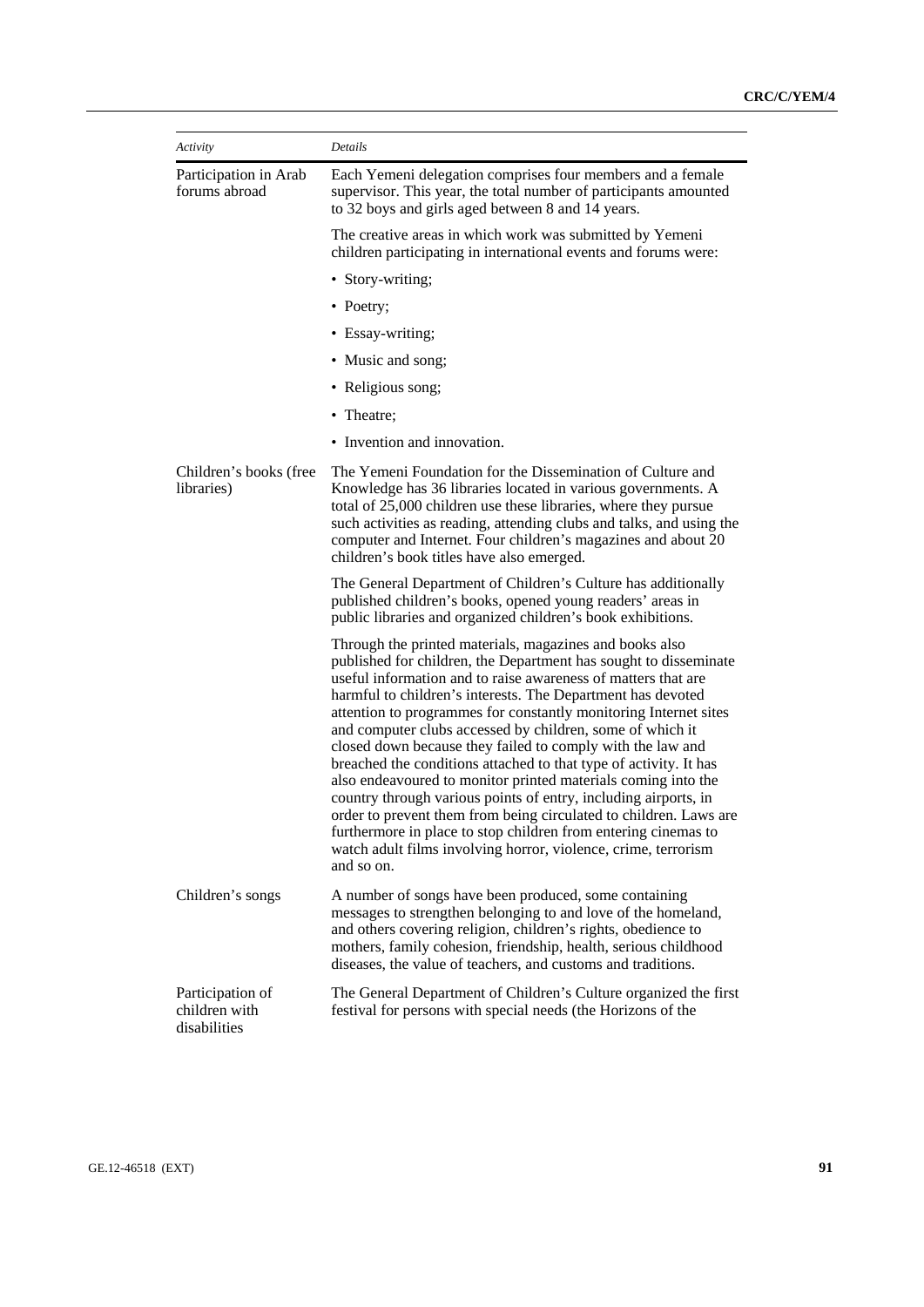| Activity | <b>Details</b>                                                                                                                                                                                                                                                                                                                                                                                                                                                        |
|----------|-----------------------------------------------------------------------------------------------------------------------------------------------------------------------------------------------------------------------------------------------------------------------------------------------------------------------------------------------------------------------------------------------------------------------------------------------------------------------|
|          | Spirit Festival), under the auspices of the President of the<br>Republic, which brought the Ministry and the General<br>Department together with special needs children in order to<br>display their role in song, music, handicrafts, the visual arts and<br>other types of art;                                                                                                                                                                                     |
|          | This Festival showcased special needs activities, threw the<br>spotlight on talented and outstanding persons in the fields of<br>equality and intellectual creativity, and brought out the spirit of<br>dialogue and competition between this group and society. Some<br>50 associations from San'a City and various governorates also<br>took part, displaying hand-made products, with the proceeds<br>from their sale going to the associations and their workers. |

398. The Ministry of Tourism has sought to ensure the protection of children by taking the necessary legal measures to protect them from exploitation and to guarantee their right to appropriate and equal opportunities for recreational activity. In short, legally binding measures are in place, including specifications whereby tourist hotels and facilities must provide children's recreation areas in order to receive a classification, as follows:

 I. Ministerial Decision No. 38 of 2006 concerning the regulation governing the activities of tourist hotel facilities, article 29, paragraph 6, of which refers to the "consistency of the rules for the recruitment and employment of personnel in the facility with the provisions, terms and requirements of the Labour Code". Article 32, paragraph 2, also states that "underage residents are not allowed unless accompanied by family members or supervisors."

 II. The regulation governing the activities of tourist facilities serving food and recreation grounds, article 29 of the regulation governing the activities of hotel facilities, and Decision of the Prime Minister No. 307 of 2007 concerning the regulation on specifications for the tourist classification of hotel facilities, tourist accommodation, facilities serving food and drink and tourist parks, which lay down:

 (a) Mandatory specifications for the classification and assessment of tourist hotels:

• Provision of a children's playground;

 (b) Specifications for the classification and assessment of out-of-town tourist resorts:

• Provision of a club for children in the 6–12 age group;

 (c) Specifications for the classification and assessment of tourist villages in coastal areas:

- Provision of a heated swimming pool and a suitably sized children's paddling pool;
- Provision of an open-air children's playground;
- Provision of an indoor children's playground;

 (d) Specifications for the classification and assessment of residential hotels (hotel wings, towers, apartments and furnished rooms):

• Provision of a swimming pool and a small children's paddling pool;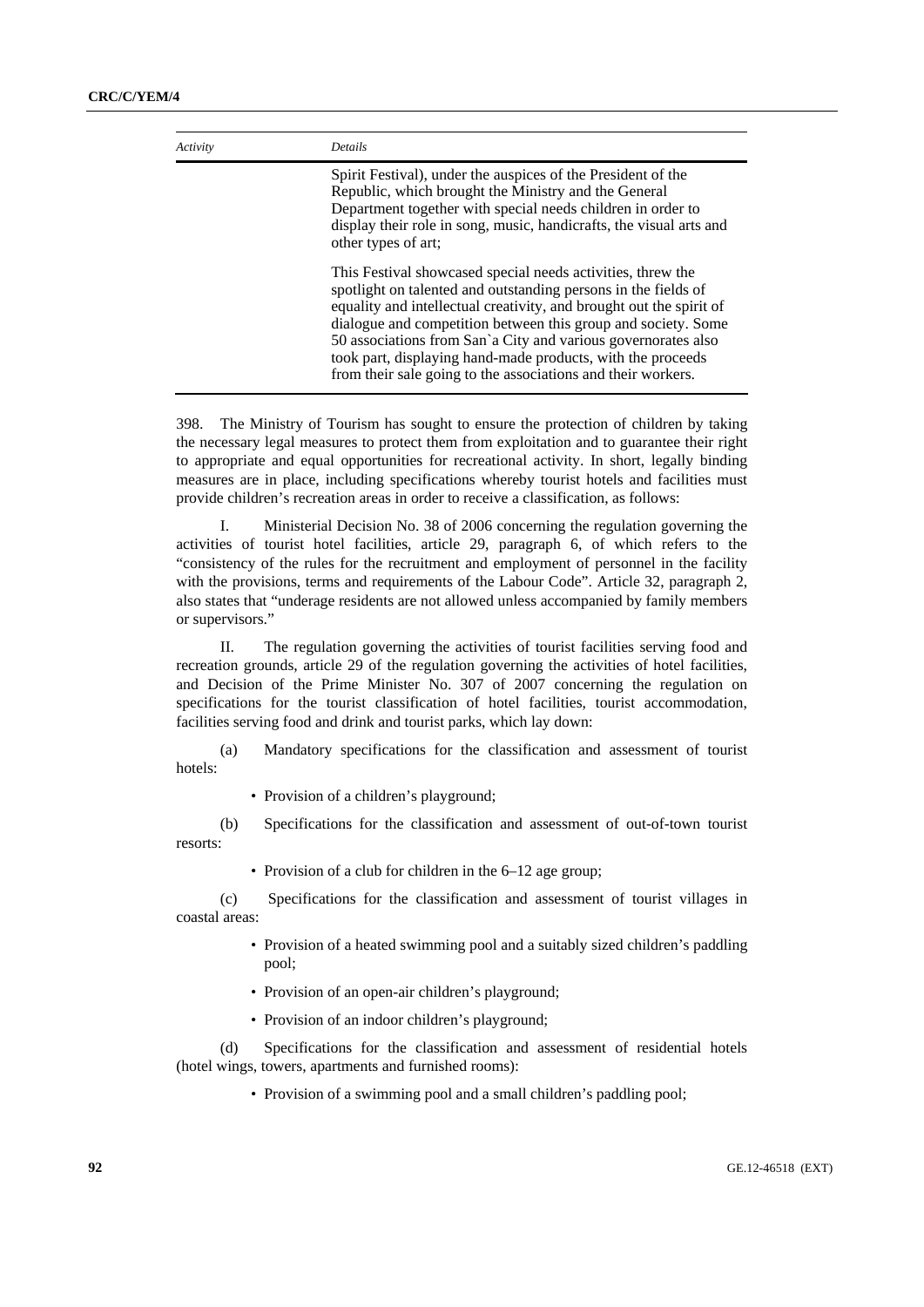• Provision of suitable crèches and a garden with play equipment;

 (e) Specifications for the classification and assessment of tourist restaurants of all grades:

> • Provision of a special children's corner equipped with (non-electric) toys and staffed by a childcare worker.

 (See table 61, which shows the number of parks and leisure areas throughout the country.)

399. The Ministry of Tourism carried out a number of activities with a view to the implementation of article 31 of the Convention on the Rights of the Child, as shown in the following table.

| Governorate                                                                                                                                                                                                                    | Activity                                                                                                                                                                                                                                                                                                                                                                                                                                                                       |
|--------------------------------------------------------------------------------------------------------------------------------------------------------------------------------------------------------------------------------|--------------------------------------------------------------------------------------------------------------------------------------------------------------------------------------------------------------------------------------------------------------------------------------------------------------------------------------------------------------------------------------------------------------------------------------------------------------------------------|
| San`a                                                                                                                                                                                                                          | The San'a Summer Tourism Festival, which runs for one month each<br>year, from mid-July to mid-August, and includes a variety of<br>children's events, including:                                                                                                                                                                                                                                                                                                              |
|                                                                                                                                                                                                                                | Children's free drawing workshops, assorted games, information<br>technology and singing competitions, other recreational activities,<br>clown and magician shows, and a circus. This Festival caters fully to<br>children through the free drawing workshops, cultural and<br>recreational activities, intellectual and sports competitions, puppet<br>shows, children's cinema, art parties, fashion shows and local<br>handicraft exhibitions.                              |
| As part of its approach to disseminating tourism awareness, the Ministry of Tourism<br>formed a committee with the Ministry of Education for the purpose of incorporating<br>tourism concepts into the basic school curricula. |                                                                                                                                                                                                                                                                                                                                                                                                                                                                                |
| Sa`dah                                                                                                                                                                                                                         | During the summer holidays, the Sa`dah Tourism Office collaborated<br>with the Youth and Sports Office in organizing a number of<br>recreational and cultural activities at the summer centres in the seat of<br>the governorate, which included:                                                                                                                                                                                                                              |
|                                                                                                                                                                                                                                | • Organizing awareness, guidance and educational talks on tourism<br>and distributing brochures to participants;                                                                                                                                                                                                                                                                                                                                                               |
|                                                                                                                                                                                                                                | • Organizing various excursions to tourist attractions and historical<br>sites, such as the castles at Sinara and Qashlah, and to several other<br>places in the governorate.                                                                                                                                                                                                                                                                                                  |
| Aden                                                                                                                                                                                                                           | The Ministry of Tourism, represented by its Aden Office, is working<br>hard to support those projects, which provide children with<br>opportunities for rest, leisure and engagement in play and appropriate<br>weekly activities. The Aden Tourism Office is working equally hard<br>to put into practice the overall plan for developing a number of<br>coastal paths, or corniches, as tourist attractions where children can<br>move about freely and play. These include: |
|                                                                                                                                                                                                                                | • The corniche along Golden Beach to the Tawahi district;                                                                                                                                                                                                                                                                                                                                                                                                                      |
|                                                                                                                                                                                                                                | • The corniche along Abyan Beach to the Khurmaksar district;                                                                                                                                                                                                                                                                                                                                                                                                                   |
|                                                                                                                                                                                                                                | • Baridiyah Beach to the Khaysah district;                                                                                                                                                                                                                                                                                                                                                                                                                                     |
|                                                                                                                                                                                                                                | • Ghadir;                                                                                                                                                                                                                                                                                                                                                                                                                                                                      |
|                                                                                                                                                                                                                                | • Khinjan Blue Beach.                                                                                                                                                                                                                                                                                                                                                                                                                                                          |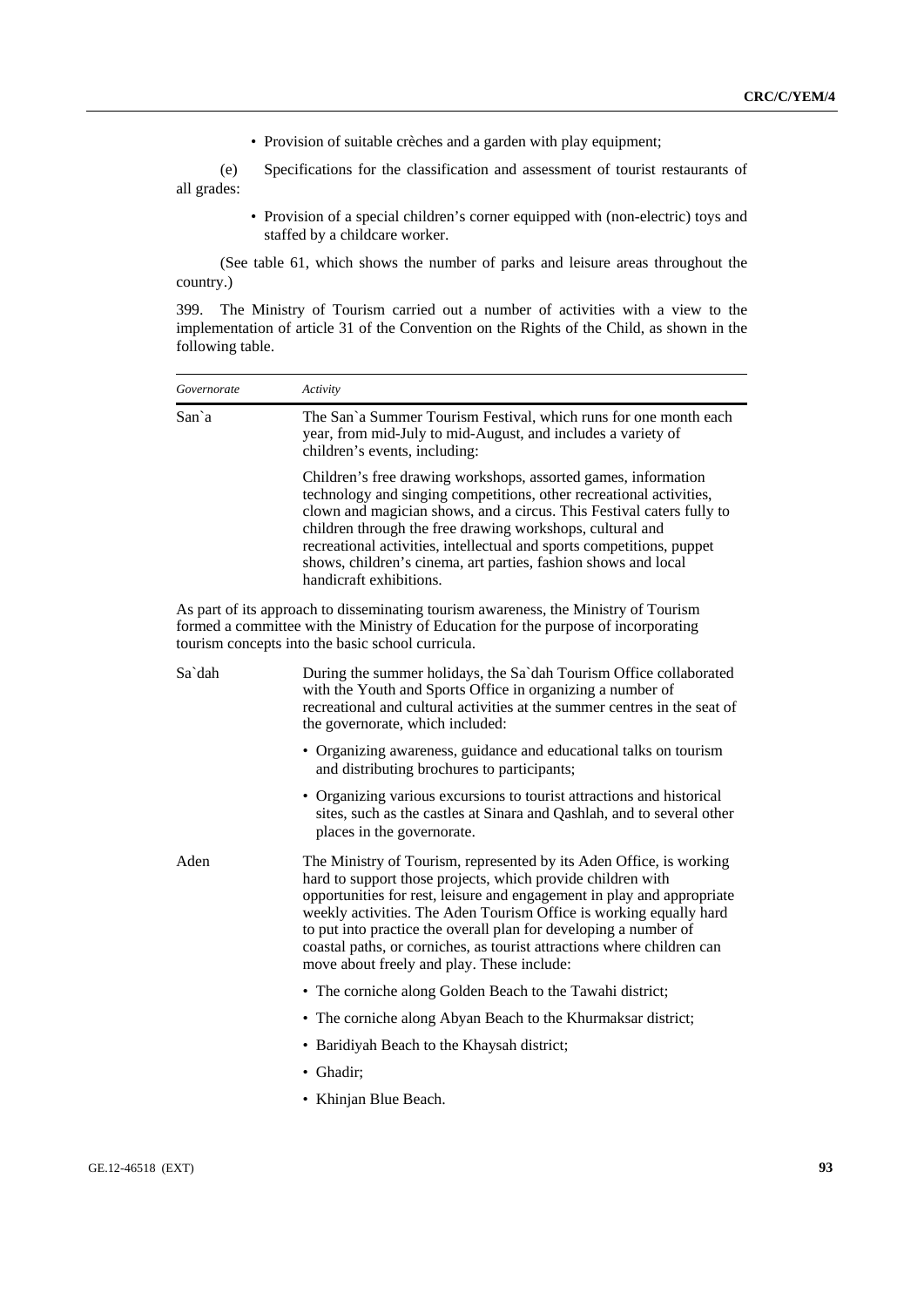| Governorate | Activity                                                                                                                                                                                                                                                                                                                                                                                                                                                                                                                                                                                                                                                                                                                                                                                                                                                                                                                                                                                        |
|-------------|-------------------------------------------------------------------------------------------------------------------------------------------------------------------------------------------------------------------------------------------------------------------------------------------------------------------------------------------------------------------------------------------------------------------------------------------------------------------------------------------------------------------------------------------------------------------------------------------------------------------------------------------------------------------------------------------------------------------------------------------------------------------------------------------------------------------------------------------------------------------------------------------------------------------------------------------------------------------------------------------------|
|             | Recent projects being implemented include:                                                                                                                                                                                                                                                                                                                                                                                                                                                                                                                                                                                                                                                                                                                                                                                                                                                                                                                                                      |
|             | • The Greater Aden park project, the basic idea of which is to:                                                                                                                                                                                                                                                                                                                                                                                                                                                                                                                                                                                                                                                                                                                                                                                                                                                                                                                                 |
|             | Increase green space in the city centre;<br>٠                                                                                                                                                                                                                                                                                                                                                                                                                                                                                                                                                                                                                                                                                                                                                                                                                                                                                                                                                   |
|             | • Protect the environment from pollution;                                                                                                                                                                                                                                                                                                                                                                                                                                                                                                                                                                                                                                                                                                                                                                                                                                                                                                                                                       |
|             | Provide rest and recreation places for children and youngsters;<br>٠                                                                                                                                                                                                                                                                                                                                                                                                                                                                                                                                                                                                                                                                                                                                                                                                                                                                                                                            |
|             | Provide essential facilities;                                                                                                                                                                                                                                                                                                                                                                                                                                                                                                                                                                                                                                                                                                                                                                                                                                                                                                                                                                   |
|             | • Provide adequate space for recreational play facilities, such as<br>sandpits;                                                                                                                                                                                                                                                                                                                                                                                                                                                                                                                                                                                                                                                                                                                                                                                                                                                                                                                 |
|             | • Promote respect for the natural environment.                                                                                                                                                                                                                                                                                                                                                                                                                                                                                                                                                                                                                                                                                                                                                                                                                                                                                                                                                  |
|             | The plans for Greater Aden park include a number of main activity<br>areas for children and tourists, offering opportunities for rest, leisure<br>and engagement in play and cultural and artistic pursuits, i.e., green<br>grassy areas planted with trees, palm trees and jasmine, and visitors'<br>seating and rest areas surrounded by playgrounds and fixed play areas<br>where children can learn motor skills, such as climbing, sliding and<br>swinging. These areas are specifically designed for children under 10<br>years of age. The park also features an area for playing with electric<br>toys. The project is to be implemented as a private sector investment<br>project and will include an electric toy train, a toy airplane, a pirate<br>ship and miniature cars. It also includes a modern children's park and<br>a public park, both in the Tawahi district, the new Hafun park in the<br>Ma'alla district, and the Hafun play garden, also in the Ma'alla<br>district. |

# **IX. Special protection measures**

## **A. Children in situations of emergency**

## **Refugee children**

400. The Republic of Yemen affirms its moral obligation towards refugees and its signing of the Convention relating to the Status of Refugees of 1951 and the Protocol thereto of 1967. This is apparent from its hosting of hundreds of thousands of refugees (currently numbering approximately 800,000), the majority of whom are from Somalia and a smaller percentage from Ethiopia, Eritrea, Iraq, Palestine and elsewhere. Yemen has provided them with services and delivered their essential needs, within the limits of its resources and capabilities, and is continuing to do so in a sincere effort coordinated by the National Committee on Refugee Affairs.

401. Humanitarian assistance is also provided to refugees through various government ministries and agencies, including the Ministry of the Interior, the Ministry of Public Health and Population, the Ministry of Education and the Ministry of Social Affairs and Labour. A relationship of cooperation has evolved between the Government and the Office of the United Nations High Commissioner for Refugees (UNHCR) for the provision of services to refugees and their children.

402. UNHCR helps to provide protection and care for children in the Republic of Yemen, both directly through its officials in Yemen and indirectly through cooperation with other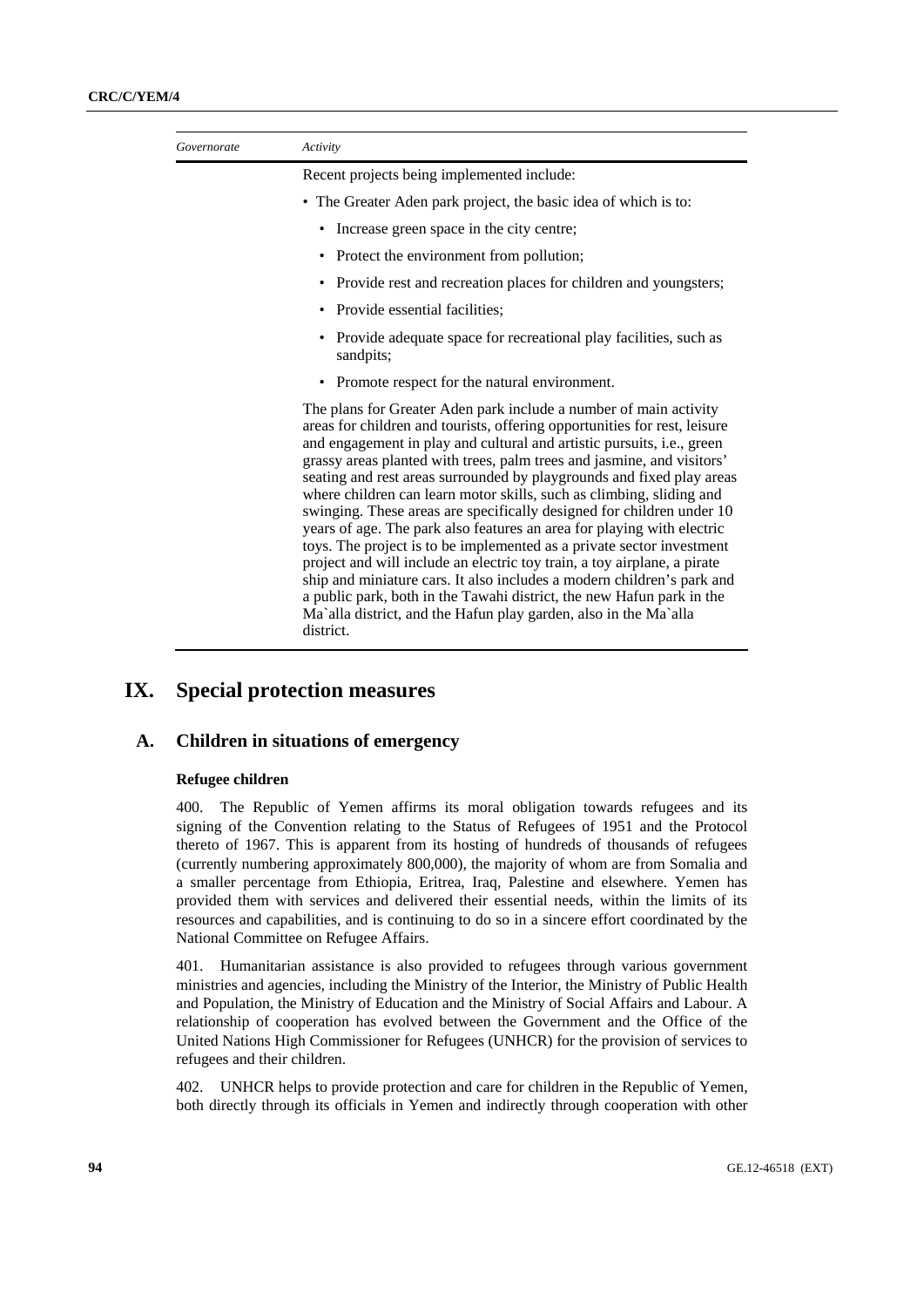United Nations offices and international organizations or local civil society organizations, which serve as implementing partners with UNHCR. The most important of these organizations are:

- Save the Children, which oversees education for refugee children in cooperation with the Ministry of Education and also provides services for refugee children with disabilities;
- The Adventist Development and Relief Agency (ADRA), which provides social services for refugees and their children;
- Marie Stopes International, which provides health services for refugees and their children;
- The Social Solidarity Association, the Social Reform Association and the Mutual Solidarity Organization are all community organizations that contribute to the work of providing basic services in reception centres and camps, including health services and training, skills development and small loan programmes for refugee women in order to help them protect their children.

403. UNHCR, in cooperation with the Government and a number of implementing partners in San`a and Aden, has executed a number of programmes aimed essentially at supporting children most in need of assistance, applying the criteria used in dealing with refugee children, especially children unaccompanied by a parent or guardian, in accordance with the guidelines on assistance to refugee children published by UNHCR in 2006. The guidelines contain appropriate criteria for providing assistance and protection to refugee children, for safeguarding their enjoyment of civil, economic, social and cultural freedoms and rights, and for ensuring respect for the overarching principles governing the rights guaranteed to children under the Convention on the Rights of the Child.

404. The Ministry of Human Rights, working in cooperation with UNHCR, organized a training course for enhancing awareness of the Convention relating to the Status of Refugees and the Protocol thereto. Designed for government entities working with refugees, the course covered the specific needs of women, children and refugees.

## **Measures taken**

## **Protection and humanitarian assistance for refugee children to guarantee enjoyment of their legal rights under the Convention**

### *Food and food supplies*

405. Food supplies are made available to all refugee children, in cooperation with WFP, as are the necessities of daily life, including cleaning tools, cooking utensils and items needed for their accommodation in the camps, such as bedding, blankets and the like. These supplies are provided under a system of monthly food ration cards issued in the names of women heads of household to ensure that the food reaches the children.

#### *Education and vocational training*

406. Refugee children in Yemen enjoy the right to education, just as Yemeni children do. The Ministry of Education has appointed education coordinators for the camps and, in cooperation with other implementing partners, it supports the education process, providing teachers, training and further training, as well as school buildings fit for purpose in the camps and in refugee settlements in Aden governorate. The Ministry also provides refugee pupils with school textbooks and with school meals in the case of those enrolled in basic schools. It additionally organizes short courses in vocational training institutions for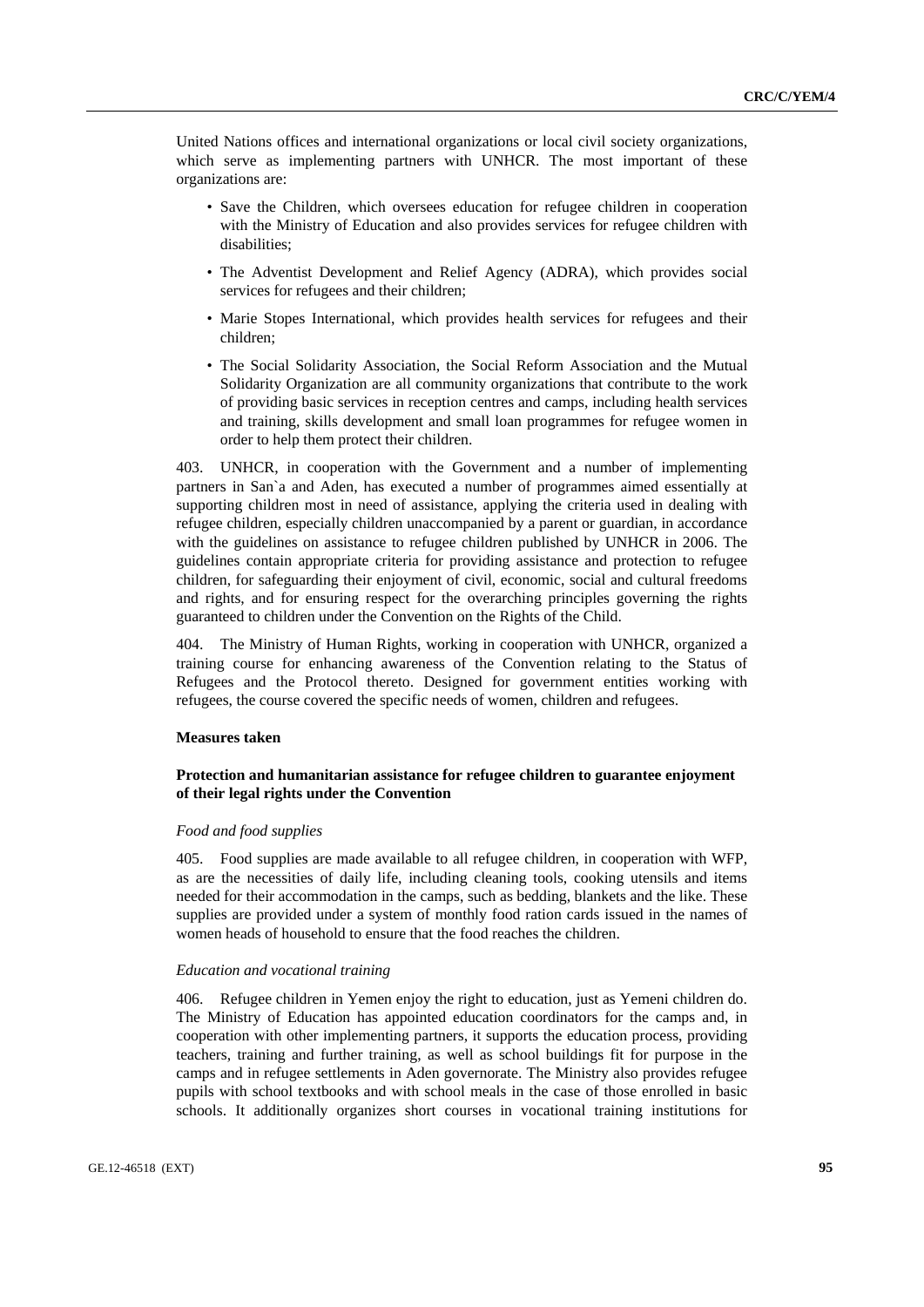refugee children over 15 years of age who have dropped out of school (see table 62 showing the number of refugee pupils attending educational and vocational facilities in camps and in neighbouring areas and villages in Lahij and Aden governorates during the 2007 school year).

407. The Government and UNHCR also have a coordinated approach to setting up nurseries for children of refugee women in cooperation with various community organizations.

### *Health and health care services*

408. Whether living in camps or cities, refugee children enjoy health care services on an equal footing with Yemenis. Large numbers of refugees live in urban areas, such as Basatin in Aden governorate and the capital, San`a. Refugee women give birth in government hospitals, where they are treated in the same way as women who are Yemeni citizens.

409. In Kharaz refugee camp, the mortality rate among children aged between 1 and 28 days is zero, while among those aged under 5 it is 1 per cent. Working in cooperation with UNHCR and the Social Reform Association (a charitable organization) in Kharaz refugee camp in Lahij governorate and in Basatin in Aden governorate, and also through Marie Stopes International in the capital San`a, the Ministry of Health provides refugee children and their families with health care services, primary health care services, maternal and child health care (including pre- and postnatal care), reproductive health services, immunization against the five childhood diseases, health awareness and guidance, nutrition programmes for tuberculosis patients and pregnant women, transfer to government hospitals and followup for serious cases.

410. During the reporting period, a total of 43,053 refugees, including children and the offspring of Yemenis returning from Somalia, benefited from the health care services provided by the Social Reform Association, working in coordination with the Ministry of Health and UNHCR in Kharaz refugee camp in Lahij governorate and in the Basatin area of Aden governorate (see table 63 for a breakdown of the numbers of recipients of each type of service).

## *Adolescent health*

411. The Government, in cooperation with UNICEF and a number of entities concerned with refugee issues, has expanded programmes for increasing AIDS awareness. Various community bodies have also played a significant role in this connection; the Social Reform Association, in cooperation with UNHCR and UNICEF, has implemented peer education programmes about AIDS in the areas of Basatin in Aden governorate and in Kharaz refugee camp in Lahij governorate. A total of 348 refugee children have participated in these programmes.

412. Two youth committees have been established, one in Aden governorate and one in Kharaz refugee camp, and a youth empowerment programme has been implemented under the supervision of Save the Children Sweden. Participants in the programme received life and leadership skills training. These committees organize, on a partnership basis, various sports, cultural and awareness activities for adolescent refugees.

413. In 2007, there were approximately 77 children with disabilities in Kharaz camp, of whom 45 were boys and 32 girls. Save the Children supervises the delivery of services to these children, which are as follows:

• CBR through three women community workers who take children with disabilities and then teach their families how to cope with them and give them physiotherapy training to help their children;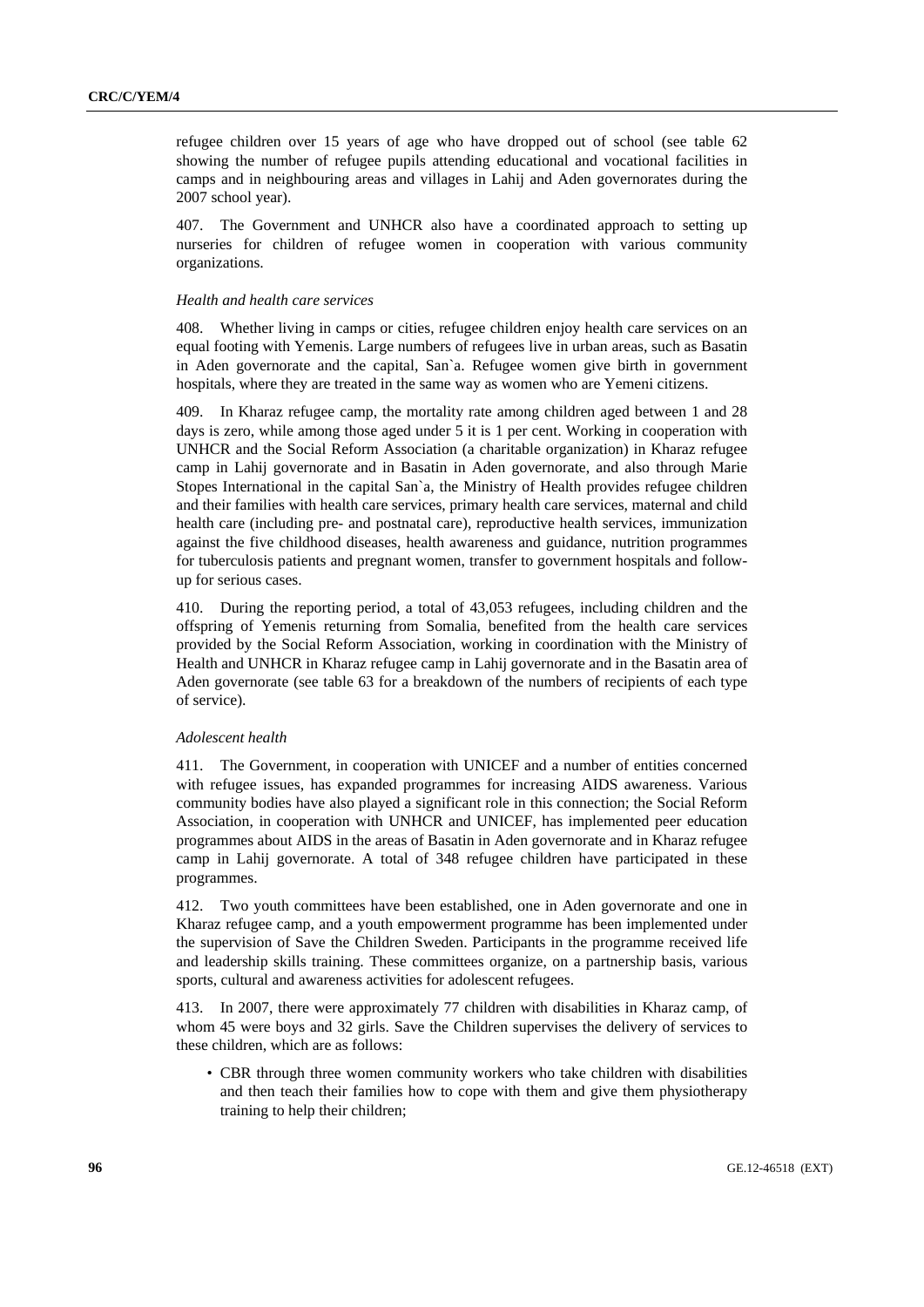- Health care services for children with disabilities are delivered through health clinics in the camps, which provide the children with any prosthetic equipment that they may need. The Centre for Persons with Special Needs, which is attached to the Ministry of Social Affairs and Labour and operates in Aden governorate, provides such equipment free of charge;
- Action in coordination with schools in the camp to integrate children with disabilities into the mainstream school system.

#### *Games and recreational activities*

414. Recreational activities are available to refugee children in the camps through kindergartens and social centres, which organize sports matches, games of various kinds and television programmes that promote their access to information. UNHCR arranges recreational games and sports for children in the camps. Refugee children also participate in celebrations and festivals held on various occasions, such as World Refugee Day and the International Day of the African Child, among others.

## *Documentation, registration and birth certificates of refugee children*

415. Most refugee children in Yemen are of Somali nationality. Pre-adolescent children are registered with their families or relatives or alone by UNHCR at the reception centres in the camps. Initial registration forms are issued to them so that they can be registered individually and obtain their own refugee card.

416. Refugee children other than Somali nationals are registered and directed to UNHCR offices to apply for refugee status.

417. With respect to birth certificates for refugee children, all those born in camps are systematically issued with a birth certificate by the camp health clinic. Refugee children born in urban areas are treated in the same way as Yemeni children in that their birth certificates are issued through the urban branches of the Department of Civil Status in the region of their birth.

## **Protection of refugees from violence, abuse and sexual exploitation**

#### *Children in conflict with the law*

418. Refugee children in conflict with the law are dealt with in accordance with the principles and measures provided for in the Convention on the Rights of the Child, the United Nations Standard Minimum Rules for the Administration of Juvenile Justice, and domestic laws and legislation. The same legal proceedings are followed in their cases as for Yemeni children in conflict with the law; their cases are heard by juvenile courts and noncustodial measures are imposed on them or they are placed in juvenile care homes where their interests so require. They are also provided with pro bono legal aid during legal proceedings to ensure that they are protected from any violence, abuse or violation of their rights. During the period 2006–2007, 40 children were placed in juvenile homes.

## *Sexual exploitation*

419. UNHCR and its implementing partners, including the Government and community associations, are acting to deal with the issues of violence and sexual exploitation. Measures being taken to protect refugee children from both include the following:

• UNHCR has developed guidelines for tackling sexual violence, which are the authoritative reference for UNHCR and its partners when dealing with incidents of sexual violence;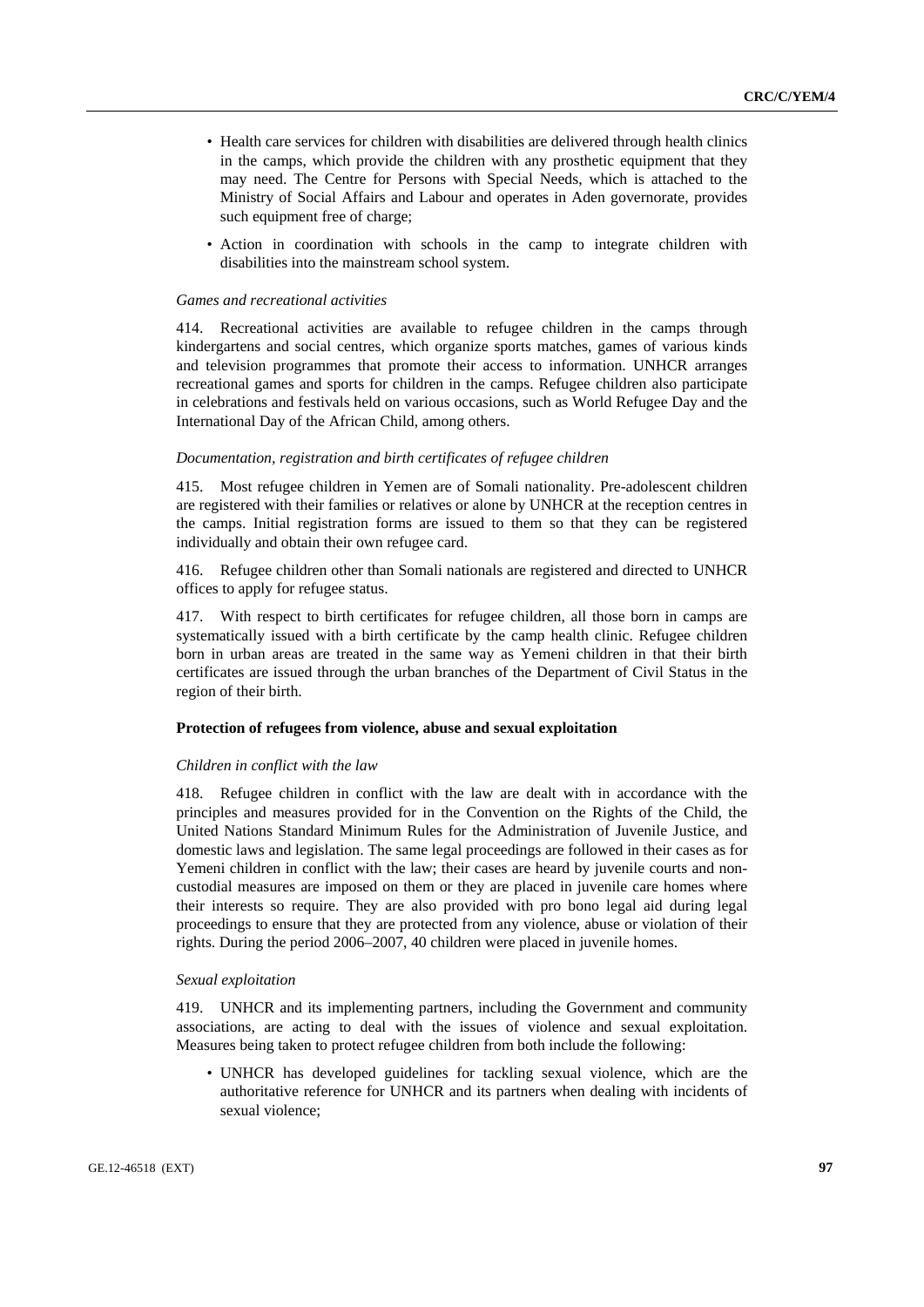- Any refugee child who may be subjected to sexual exploitation receives medical, psychological, legal and social assistance, provided by the UNHCR Social Affairs and Protection Division in cooperation with implementing partners, including governmental and community entities. UNHCR also has lawyers to follow up such cases with the competent authorities;
- UNHCR provides continuing training for its implementing partners in this area, using the standard guidelines issued by its Geneva office in Arabic and English;
- Awareness of the issue is also disseminated directly among refugees and those who work with them, through UNHCR and its implementing partners, in order to encourage reporting of incidents involving the sexual exploitation of children to the appropriate authorities.

## **Refugee children unaccompanied by legal guardians or separated from their families**

420. Refugee children who are either unaccompanied or separated from their families come to Yemen in order to join their relatives there, get an education or go to the Gulf States in the hope of finding work to help their families.

421. In 2007, a total of 53 refugee children who were unaccompanied or separated from their families were registered, including 18 in San`a, 19 in the Basatin area of Aden governorate (9 boys and 10 girls), and 16 in Kharaz refugee camp (9 boys and 7 girls).

422. A number of measures have been taken to protect children in this category and ensure their safety. UNHCR, working in cooperation with a number of its implementing partners, has undertaken various actions based on its current guidelines, which include:

- The appointment of a responsible person to provide these children with care and assistance. This person is the connecting link for following up and appropriately resolving cases of unaccompanied refugee children;
- The establishment of a UNHCR database and a unit for dealing with the files of children registered under this programme;
- The organization of special sessions for these children, of consultations with them and the families responsible for their care, and of continuing home visits with a view to assessing their situation and seeking first and foremost to help them.

423. As an implementing partner, ADRA devised an effective system for identifying unaccompanied children, who are hosted and placed with alternative families within the refugee community. It provides basic services for them and material assistance for the alternative families. Specialists in San`a and Aden enrol these children in schools and provide psychological guidance and follow-up services. Such children are also followed up directly by UNHCR offices and any dropouts among them who are above the minimum employment age attend language and vocational training courses so as to equip them for self-reliance in the long term.

## **Measures taken to guarantee respect for the principles of the Convention in the case of refugee children**

424. The general principles relating to the rights of the child are observed in the provision of services and programmes for refugee children in Yemen, regardless of whether they are provided by UNHCR or by its implementing partners in the form of either the Government or community associations. The refugee child's right to life, survival and development is safeguarded through services in the fields of health care, education, culture, free immunization against diseases, and the enjoyment of all services provided to Yemeni children.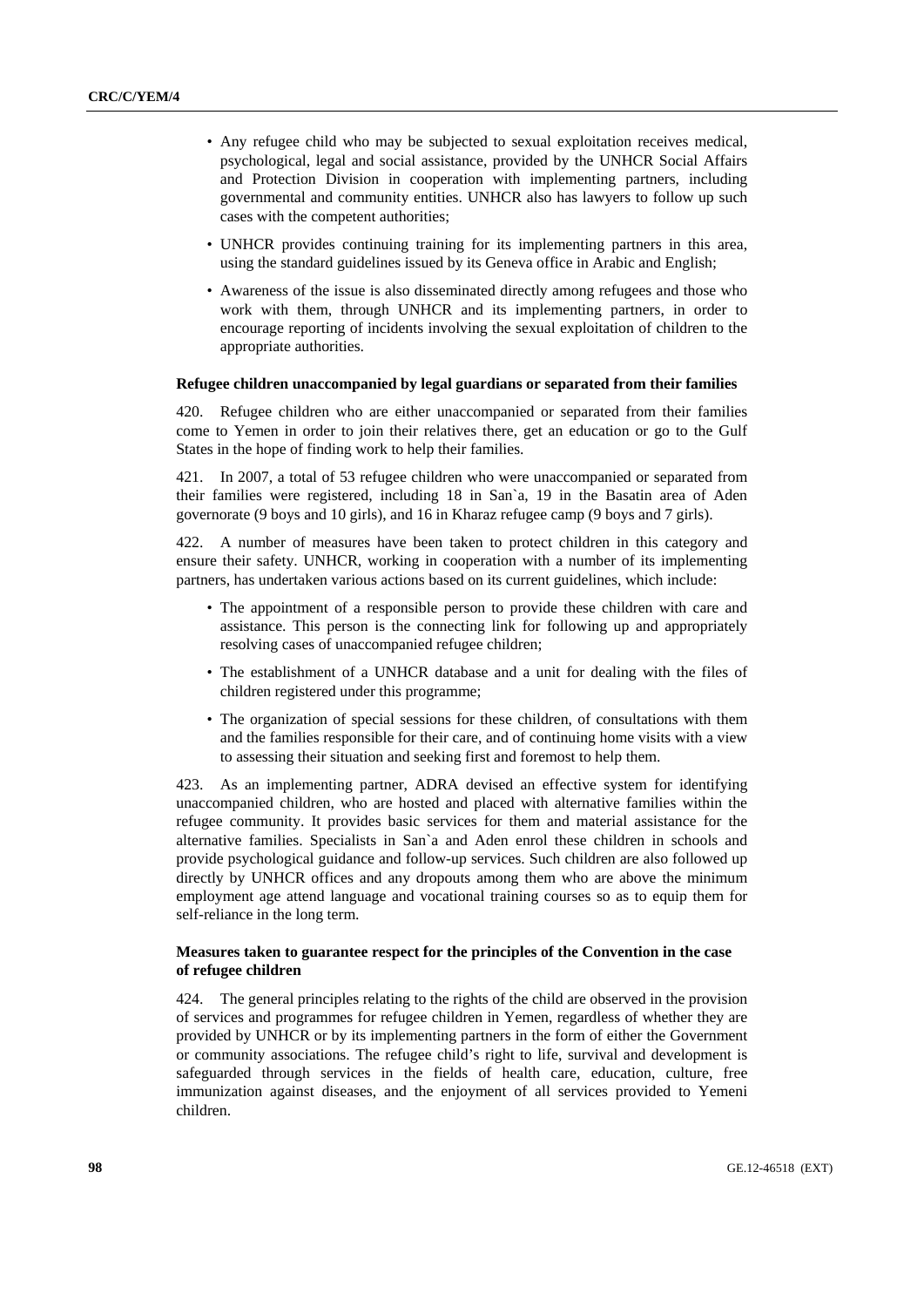425. Consideration is also given to the best interests of refugee children in Yemen. UNHCR has published the final version of its Guidelines on Determining the Best Interests of the Child, which are used by UNHCR and its implementing partners to determine the best interests of refugee children and take measures accordingly. Unaccompanied refugee children are never abandoned or returned to their countries of origin unless their best interests so require. The best interests of the child are also considered when choosing an alternative family for an unaccompanied child in that the ethnic characteristics of the alternative family are taken into account, as is the child's religion.

426. With respect to the principle of non-discrimination, refugee children in Yemen are treated in the same way as Yemeni children. Measures taken to that end include the issuance of birth certificates free of charge to refugee children, as in the case of Yemeni children, and access to health care services at government hospitals in serious cases. Refugee children in conflict with the law are also treated as if they were Yemeni children.

427. Programmes for refugee children, whether delivered by UNHCR or by implementing partners, observe the principle that refugee children must be involved in planning projects and programmes and in matters relating to the various aspects of their life, be it health, education or protection. UNHCR engages refugee children of both sexes as partners in the annual evaluation of these programmes and projects.

## **Challenges and difficulties**

428. The challenges and difficulties are exemplified in the following:

- The matter of organizing special sessions for and consultations with these children and the families responsible for their care, in addition to continuing home visits with a view to assessing their situation and seeking above all to help them;
- Harmful traditional practices such as FGM, early marriage and the denial of education to girls are widespread among the refugee population. Greater efforts, particularly in the area of awareness-raising, will be required if these practices are to be overcome;
- Refugee children drop out of school for a number of reasons, mainly either because of custom and tradition and the fact that older children have to look after the younger ones where the father is absent and the mother goes out to work, or in order to work and help their families;
- Awareness campaigns are continually needed in order to expand protection programmes, birth registration and the services and recreational activities available to refugee children, which are still limited and require much support;
- Budgets earmarked for refugees are still grossly inadequate, and because of Yemen's current difficult economic situation, programmes for improving the income of the families of refugee children receive only minimal support from the State. The inadequacy of these budgets in turn impedes the implementation of programmes aimed at providing refugees with optimal care.

## **B. Children in armed conflicts (art. 38), including physical and psychological recovery and social reintegration (art. 39)**

429. During the period 2004–2010, the Republic of Yemen experienced an insurgency by illegal armed groups, who launched attacks on citizens, drove them out of their home regions, stirred up sectarian strife and engaged in hold-ups, looting, acts of destruction and killing of citizens in Sa`dah governorate (in the north of the country), triggering action by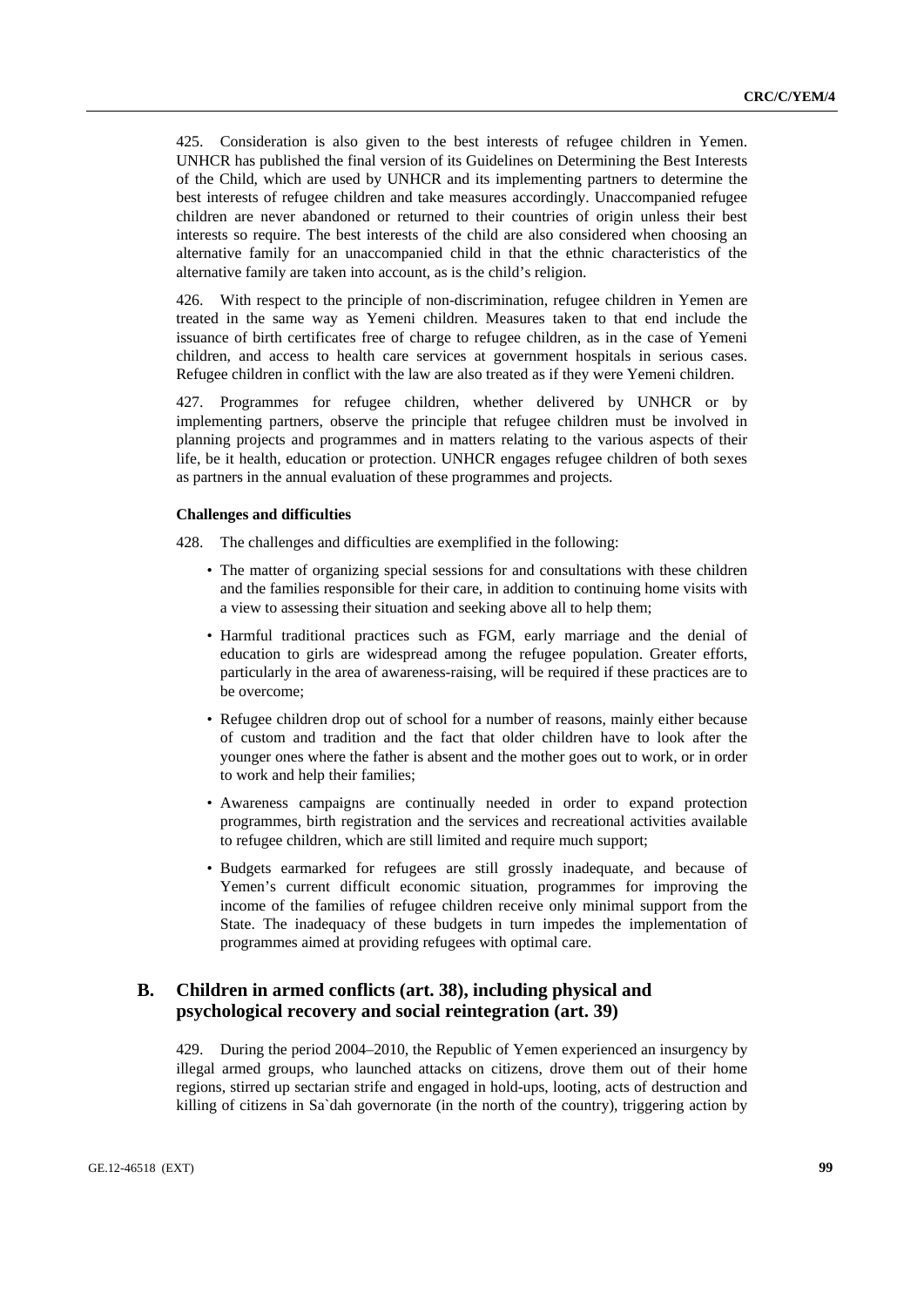the Government, which performed its duty to tackle this armed insurgency and protect lives and private and public property until military operations ceased and the unrest ended in 2008. Citizens returned to their homes and extensive relief work began in the affected areas, where services and assistance were delivered to citizens, including children.

## **Indicators**

430. No accurate statistics of the population affected by this unrest are available. Preliminary estimates indicate, however, that some 80,000 persons were affected. Other losses were also calculated by the Government; damage was inflicted on 4,141 homes, 88 farms and 210 public facilities, including schools, health centres and water and electricity projects.

431. The recorded statistics available on the number of affected children show that there are 1,100 children in the camps set up in safe areas for displaced persons and affected families in Sa`dah governorate. Five such camps were established, among them one housing 475 families comprising 3,250 individuals, including 800 children, and another housing 138 families comprising 700 individuals, including approximately 300 children.

432. Some 500 children were homeless or took up agricultural employment. Approximately 23 children who were either orphaned or separated from their families were registered in the camps.

433. With a view to creating a mechanism for monitoring cases of children affected by armed conflict, the Charitable Medical Association carried out a UNICEF-funded psychosocial survey of such children. The survey found that 92 per cent of the sample of 1,400 individuals, including 630 children, had witnessed armed conflict; 44 per cent had been forced to disappear in order to save their lives; 43 per cent had witnessed the destruction of their homes or the homes of friends; 28 per cent had almost lost their lives; 15 per cent had been injured; 13.8 per cent had lost at least one family member; 10 per cent had been unable to find a family member considered missing; 53 per cent suffered symptoms of severe depression; and 49 per cent suffered post-traumatic symptoms.

### **Measures taken**

434. In seeking to comply with the rules of international humanitarian law during armed conflict, the Republic of Yemen has taken a number of legislative and administrative measures, as follows:

- It ratified the Optional Protocol to the Convention on the Rights of the Child on the involvement of children in armed conflict;
- It established the National Committee on International Humanitarian Law, which includes among its membership a number of relevant governmental and nongovernmental bodies;
- It has endeavoured to disseminate the principles of international humanitarian law and of the Optional Protocol to the Convention on the Rights of the Child on the involvement of children in armed conflict, and a number of those concerned have received training in this area (see table 64, which shows activities carried out in this connection).

435. In the context of steps to identify and treat cases of children affected by armed conflict in Sa`dah governorate, NGOs have carried out a substantial number of activities and relief efforts. In addition to the survey and the investigative study conducted by the Charitable Medical Association, for instance, the Social Reform Association undertook a survey on malnutrition among children in affected areas, which showed that 3.8 per cent were acutely malnourished and 11.8 per cent were moderately malnourished. Children were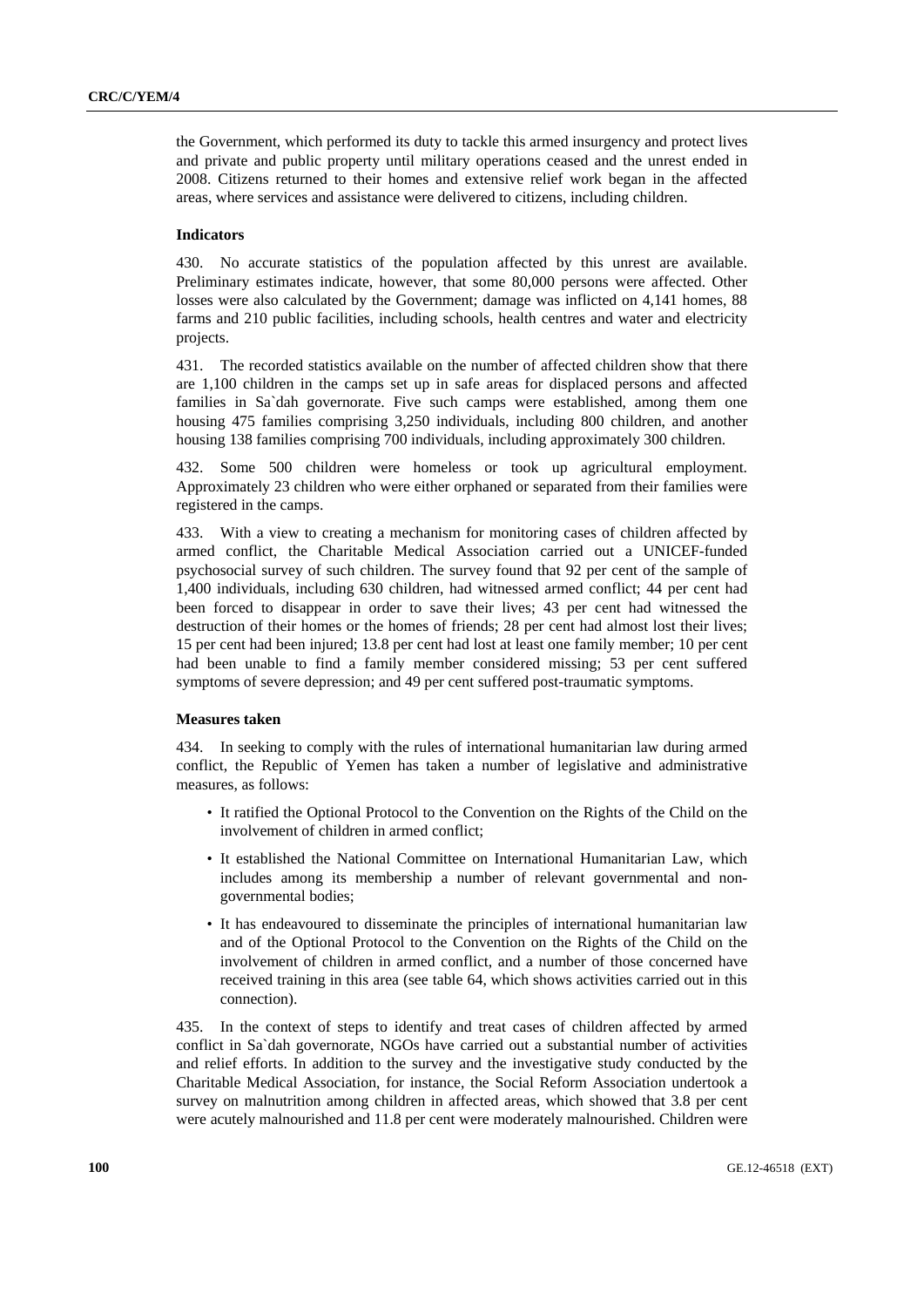given micronutrients distributed by the Association and supplied by UNICEF. Also taking part in the relief efforts were such charitable associations as the Yemen Red Crescent Society, the Sa`dah Women's Association, the Yemen Women's Union and the charitable Social Reform Association.

436. The Yemeni Government and some NGOs also took various measures, outlined below, to protect inhabitants and children and to implement urgent development activities.

437. During the periods 2005–2006 and 2007–2008, the Government, through the Ministry of Public Health and Population, undertook complementary partnership work in development and emergency assistance whereby the Ministry ran medical treatment campaigns and campaigns for the expanded distribution of free drugs, the treatment of common children's diseases, such as diarrhoea, and inoculation against poliomyelitis. The Ministry also established three clinics for delivering treatment to displaced and conflictaffected persons.

438. In addition, the Government expedited the delivery of assistance and development efforts provided by international organizations and local NGOs, including ICRC, the Yemen Red Crescent Society and WFP, during the period 2005–2008.

439. In 2005, ICRC and the Yemen Red Crescent Society swiftly provided food supplies and assistance benefiting 3,500 displaced persons, including children. The supplies consisted of essential items for shelter, such as tents, blankets, bedding, cooking utensils and cleaning materials. Five health care centres were also supplied with first-aid items. During the ensuing years, the Yemen Red Crescent Society provided emergency assistance for 39,000 persons and members of their families, including children, consisting of items needed for accommodation and daily living in the camps for displaced persons, such as tents, blankets, bedding and water canisters. First-aid items were likewise supplied to six health centres used by 5,200 persons.

440. Four water tanks were also supplied and health clinics were equipped for dealing with children under five years of age in the camps. These clinics helped to treat common diseases in 4,500 persons, a great many of them children.

441. Further, ICRC and the Yemen Red Crescent Society both delivered assistance and household essentials, such as tents, cloths, bedding, blankets, water cans and cleaning implements, to tens of thousands of victims, in particular those returning to their own areas and their damaged homes. Some 13,000 children benefited, including those returning to stability in their places of origin in Hayran district, one of the most devastated areas. Drinking water was also supplied to 5,000 victims, including children.

442. In addition to this, water cisterns were built in the damaged Dahyan district, 4,000 water filters were distributed to displaced persons, mobile clinics were set up and ambulances were supplied, all to the benefit of 13,000 persons.

443. A number of civil society organization, notably the Saleh Foundation for Social Development, the Social Reform Association for Development and the Charitable Medical Association, provided further relief assistance, which included essential household items, food, tents, health services and treatment. They also ran breastfeeding awareness campaigns for mothers and provided other relief and emergency assistance from which thousands of adults and children benefited.

## **Negotiations and special measures taken by the Government and its repeated attempts to end the armed conflict and bring peace and calm to the entire country**

444. The State strived to end the armed conflict by taking the following measures: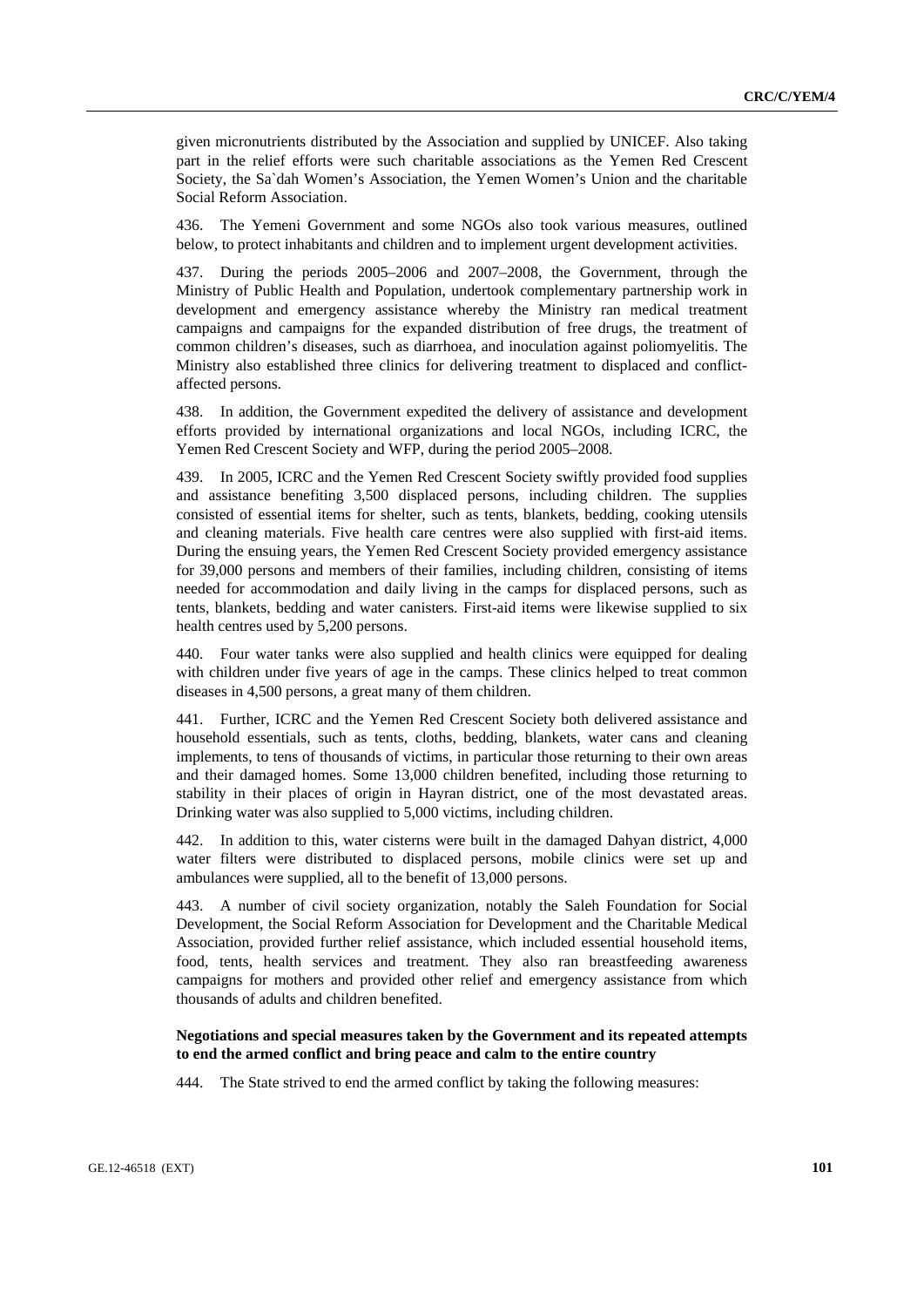- Forming a mediation committee composed of leaders, local chiefs, dignitaries and community figures;
- Proclaiming a general amnesty;
- Forming a mediation committee from the State of Qatar, declaring military operation zones safe and calling on displaced persons to return.

## **New policies and programmes for addressing the impact of armed conflict in general, including the physical and psychological impact on children**

445. The Yemeni Government elaborated a number of policies and programmes for addressing the impact and damage caused by the conflict in Sa`dah governorate. These included programmes for dealing with the physical and psychological impact on children, which were supported by international organizations in the form of activities implemented by various NGOs in Sa`dah governorate, in conjunction with families and the community. Some of these policies and programmes are described below.

446. Plans, operating mechanisms, structures and coordinating committees were created in order to take stock of the impact and damage and coordinate the recovery efforts. In this respect, a fund for reconstruction of the conflict-affected areas in Sa`dah governorate was established and credited by the Government with the financial resources for implementing the recovery and reconstruction programmes.

447. A number of competent committees were formed, including:

- A supreme committee for dealing with the impact and consequences of the events and with the reconstruction of the conflict-affected areas, presided over by the Prime Minister and composed of competent ministers;
- A committee for taking stock of the impact and damage caused by the conflict (earlier described in the section on indicators), which presented its findings to the Government;
- A committee for following up implementation of the long-term execution programme for recovery and reconstruction, presided over by the Minister of Local Administration and composed of officials from the Government and the local authorities in Sa`dah governorate.

448. The Government also formulated an execution programme for dealing with the impact and consequences of the events in Sa`dah governorate, which was rolled out in mid-2008. Most government agencies and bodies play a part in implementing the programme activities, as do local councils and some of the NGOs in Sa`dah governorate. Certain international organizations and donor agencies also support some of the activities, which are broken down into a number of core areas focused on the reconstruction of affected service, education and health projects and electricity, water and road projects; improving the socioeconomic situation of families affected by the armed conflict; poverty alleviation; building homes for families whose homes were damaged; and expanding the social security umbrella to include a larger number of affected vulnerable families.

449. In this respect, social security assistance was approved and disbursed to 33,154 recipients by the Social Security Fund, which falls under the Ministry of Social Affairs and Labour. The Fund also exceptionally approved monthly living allowances for 43 Jewish Yemenis and their children from Al Salim in Sa`dah governorate, thereby underlining the principle of non-discrimination in dealing with religious minorities in the armed conflict zone, who are treated equally with other citizens.

450. The execution programme elaborated by the Government also includes activities for protecting children and addressing the psychosocial impact on them in the aftermath of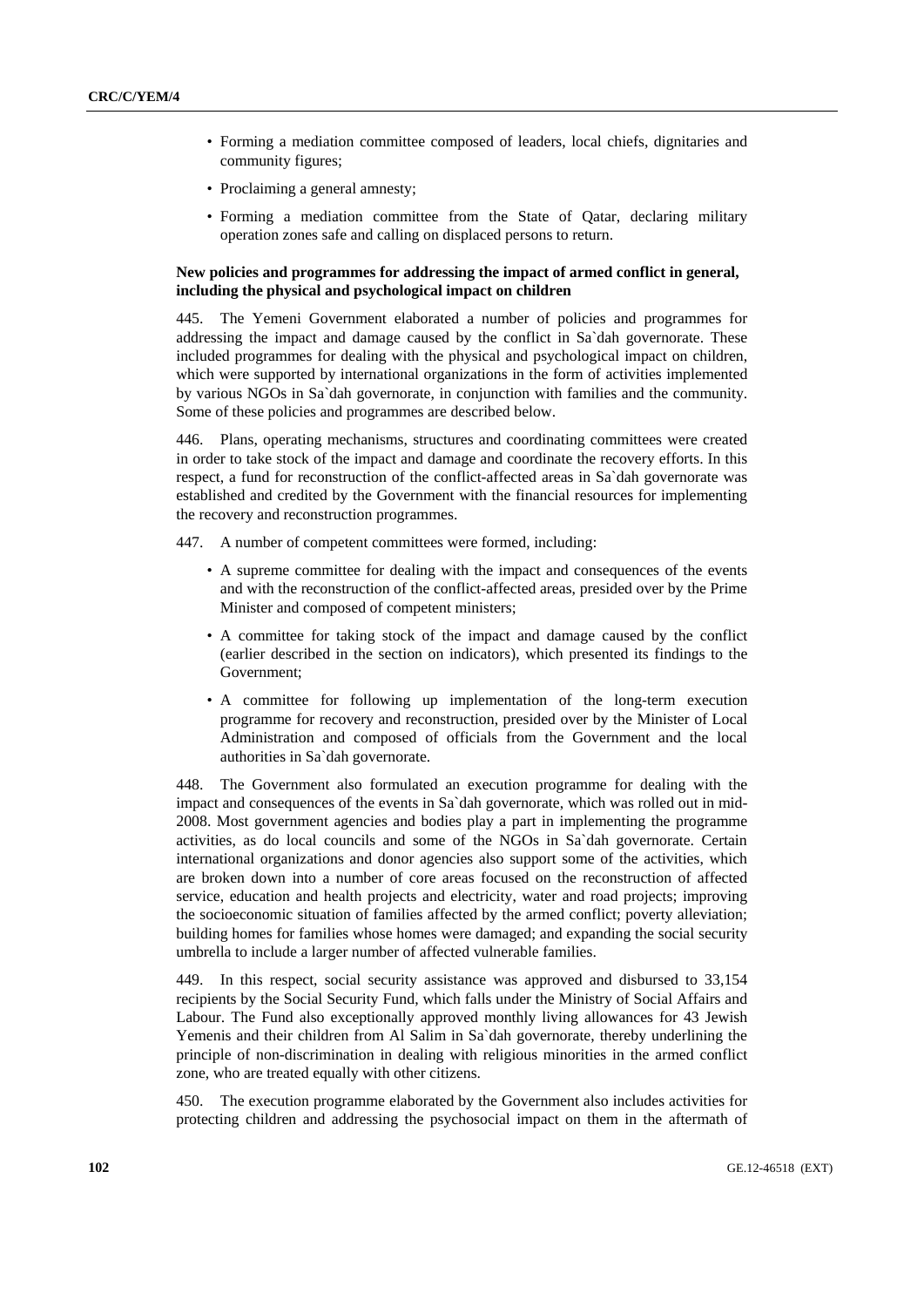conflict. The Ministry of Social Affairs and Labour signed a work plan with UNICEF, in 2008, comprising a number of activities for protecting children in the armed conflict zone in Sa`dah governorate, including activities for dealing with the psychological impact on them. These activities are being implemented with the assistance of several NGOs in the governorate.

## **Programmes for addressing the physical and psychological impact of conflict on children**

451. A number of health-promoting activities have been implemented with a view to addressing the physical impact of conflict on children. Some of these activities are outlined below.

452. The Yemen Red Crescent Society, with ICRC support, organized mobile clinics and ambulances to provide health care and medical services to displaced children in the Anad and Sam camps. New mobile clinics were also set up in Baqlat camp in February 2008. Having been renovated and supplied with equipment and medication, the Qatabir health centre now delivers treatment services to 23,000 displaced persons, including children.

453. Again with ICRC support, the Yemen Red Crescent Society provided five mobile clinics to address the needs of those living in camps as a result of being made homeless by the conflict. These five mobile clinics have been instrumental in delivering health care to children under five years of age.

454. The Ministry of Health also continued to supply medications, free of charge, for treating common diseases and diarrhoea in children and to inoculate children against poliomyelitis. Three health clinics have been established for examining and treating displaced persons and their children.

455. In addition, the Care and Rehabilitation Fund for Persons with Disabilities, which falls under the Ministry of Social Affairs and Labour, provides financial and material assistance to persons with disabilities who are affected by armed conflict, whether children or members of their families, in coordination with the Care Society for Persons with Disabilities in Sa`dah governorate. The financial assistance provided is to cover the cost of surgery, medication, physiotherapy and functional therapy in cases of need. The material assistance entails the supply of wheelchairs, crutches, walkers, prostheses and help for treatment abroad in cases where surgery unavailable in Yemen is required.

## **Treatment of the psychological impact of conflict on children**

456. In early 2008, the Ministry of Social Affairs and Labour signed a work plan with UNICEF comprising activities for dealing with the psychological impact of conflict on children. In order to ensure that these activities were carried out at the family and community levels, a number of associations were given the authority to implement them. Some of these activities are outlined below.

457. The Charitable Medical Association delivered training courses for 70 personnel from the health and education sectors, NGOs and local councils in the armed conflict zone on how to deal with persons suffering psychological problems as a result of the conflict. These trainers were sent to the conflict-affected areas to teach inhabitants and families how to offer psychological support to children and persons affected by the conflict. The final phase of the programme is targeted at 1,000 families and 5,000 children. As to those suffering from severe psychological trauma as a result of the conflict, if the initial psychological support and treatment received in their home areas is inadequate, they are referred to specialists in the capital or main towns for more specialized psychological recovery and treatment.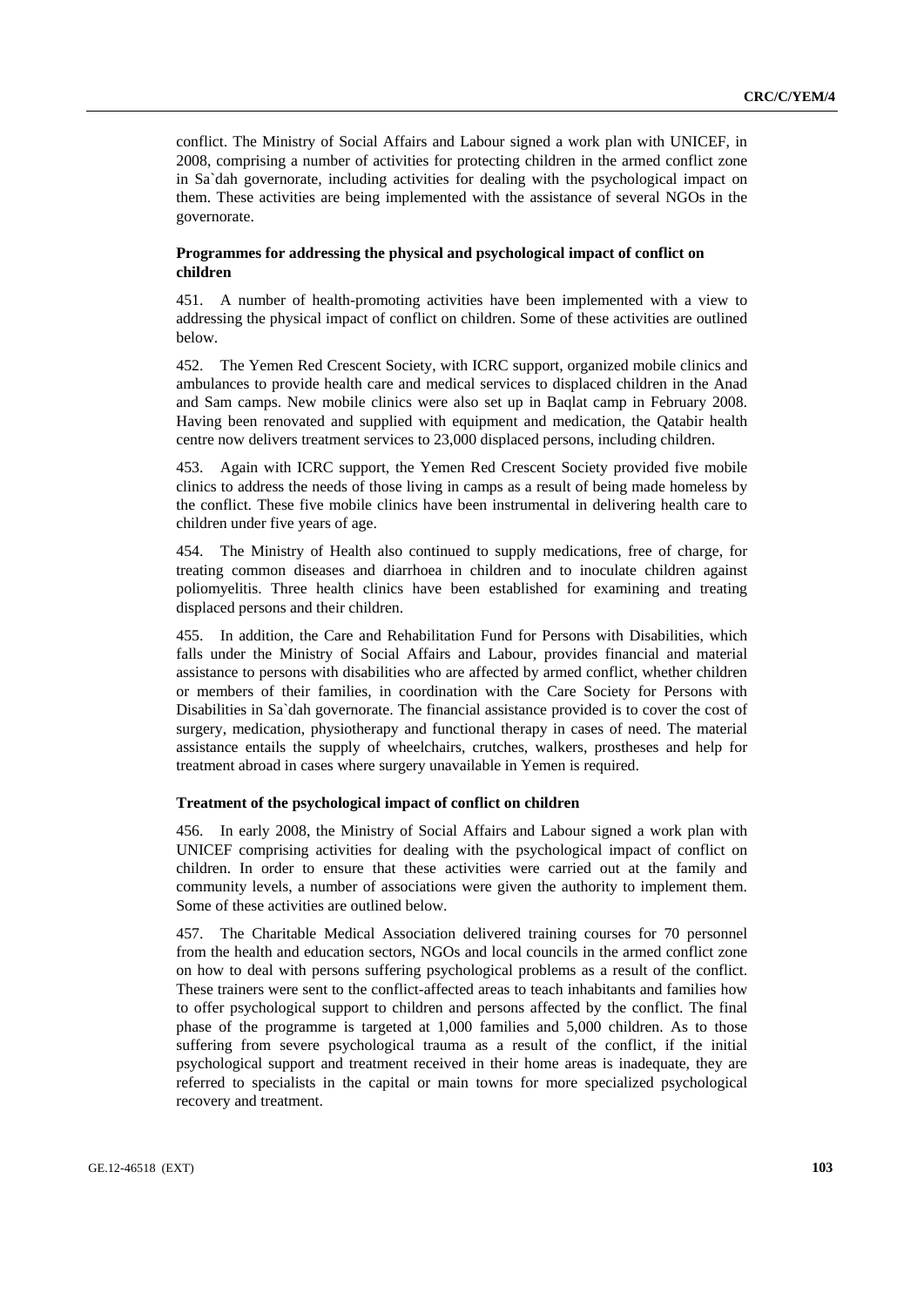458. The psychological and educational support programme for displaced children between 6 and 15 years of age living in camps in Sa`dah governorate is being implemented by the Sa`dah Women's Association, with UNHCR funding, to the benefit of 800 boys and girls affected by the conflict.

459. With a view to alleviating the effects of post-conflict psychological trauma, a number of sports, recreational and cultural activities have been arranged for displaced children in the camps, where toys and spaces for play have been organized so that the children can enjoy their right to play and do not remain isolated in the camps. The Sa`dah Women's Association, supported by UNICEF, provided toys for 288 children and the Yemen Red Crescent Society also set up various children's games in the camps, likewise with UNICEF support.

460. The Sa`dah Women's Association is additionally implementing a cultural, sports and awareness programme for children and women in the camps, which involves recreational activities, including a puppet theatre and a play about protecting children against smuggling, child labour, violence and family neglect, as well as activities to raise health and environment awareness. Some 3,000 children and women affected by the armed conflict are benefiting from this programme (see table 64, which shows training courses implemented for persons working with children affected by armed conflict).

## **Allocated budget**

461. In its budget for 2009, the Yemeni Government allocated the sum of YRI 10 billion for reconstruction of the areas damaged by the armed conflict in Sa`dah governorate.

#### **International organizations**

462. The international organizations mentioned below also contributed the following sums:

- ICRC: Unspecified:
- The European Community Humanitarian Office (ECHO): \$1.57 million for health and sanitation services and food supplies (on the authorization of the ECHO Director-General)
- WFP: \$1.7 million for three months of food aid during 2007;
- UNHCR: Unspecified:
- UNICEF: Approximately YRI 32.2 million during 2008 for child protection and for dealing with the psychological impact on children in the aftermath of conflict, in addition to YRI 27 million for studies carried out and material assistance provided by the Charitable Medical Association during 2007.

## **Difficulties and challenges encountered**

463. Difficulties and challenges encountered are as follows:

- The inadequacy of the government budgets earmarked for the protection and recovery of child victims of the armed conflict in Sa`dah governorate;
- The poor capacities of those working at the central and local levels in the field of planning and coordinating programmes for the protection of children during armed conflict;
- The problems of poverty, unemployment, the growth of child labour and the emergence of child smuggling in the armed conflict zones in Sa`dah governorate;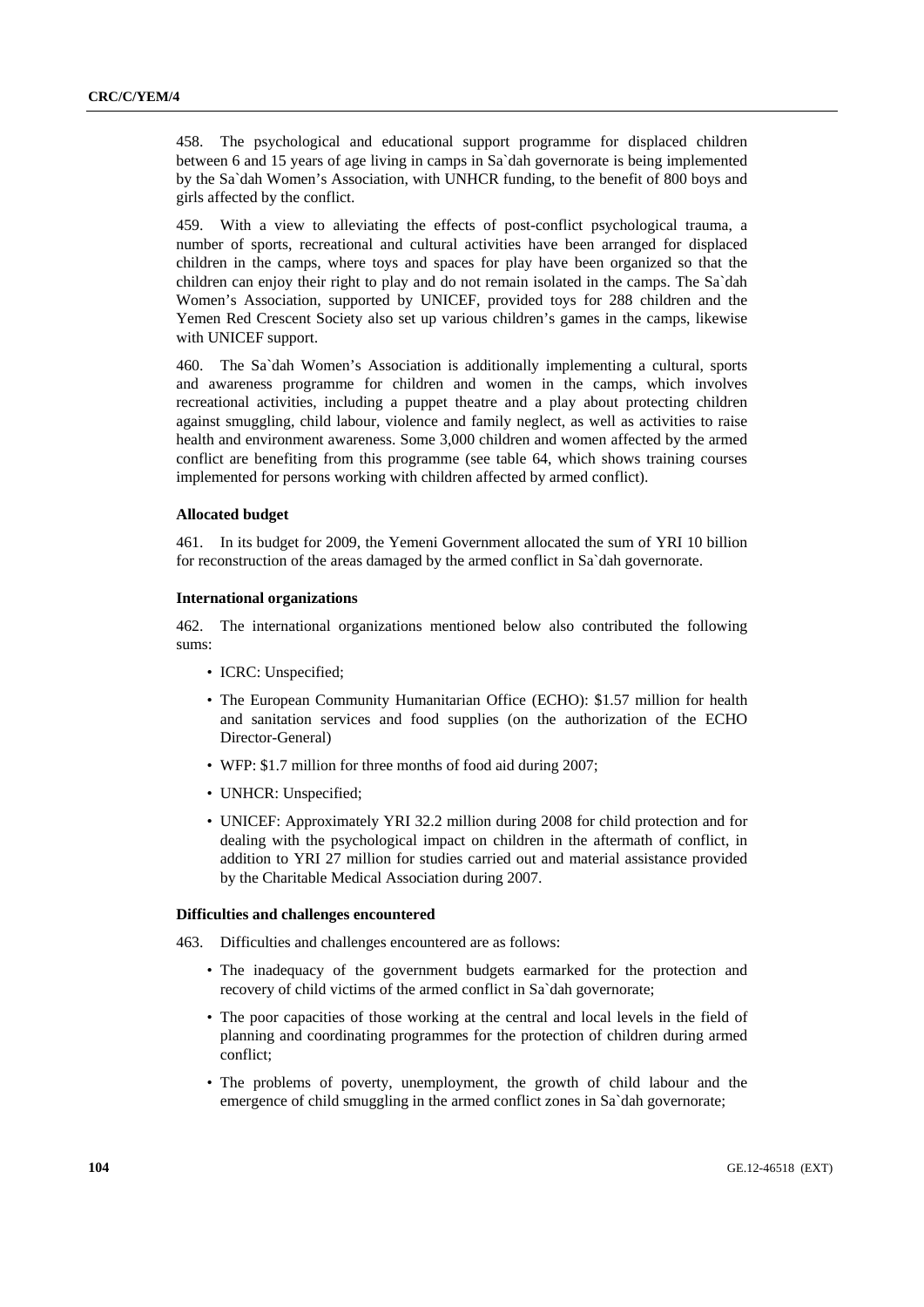• The absence of centres specializing in the psychosocial protection and recovery of children subjected to exploitation, violence and smuggling in Sa`dah governorate.

## **C. Children in conflict with the law**

## **Administration of juvenile justice**

464. The Government continued to develop programmes to protect children in conflict with the law in order to guarantee the rights of every child to whom the juvenile justice system set forth in the Convention on the Rights of the Child and in other relevant international instruments applies. Measures to that end include in particular those outlined below.

## **Legislative measures**

465. The Juvenile Welfare Act was reviewed and draft amendments to a number of articles were submitted to the House of Representatives after they had been approved by the Government. Four new articles were also drafted for addition to the Act, specifically:

- Article 1 bis, which defines a juvenile, for the purposes of the Act, as any person who was over 10 and under 18 when he or she was at risk of delinquency or considered a danger to society or committed an unlawful act;
- Article 4 bis, which defines a juvenile at risk of delinquency as a person who:

(a) Commits, participates in or facilitates the commission of any act defined in the Penal Code as a criminal offence;

(b) Commits an act associated with prostitution, indecency, depravity, immorality, gambling or drugs, or knowingly works for someone involved in such activities. In all instances, the measures prescribed in article 36 of the Act shall be imposed on juveniles below the age of 15. If the juvenile is over 15, the penalties in article 37 shall be imposed;

- Article 12 bis, which states that, in an investigation into an assault on a juvenile, testimony must be taken from the victim, in the presence of a social worker, at the home of the parents, legal guardian or testamentary tutor or at a juvenile rehabilitation and care home;
- Article 46 bis of the regulation, which sets out the rules on the following matters:
	- (a) The working methods of social workers, experts and probation officers;

(b) The procedures for transferring and accompanying minors from one area to another in Yemen and abroad;

(c) The conditions for granting leave and visits;

(d) The procedures for transferring minors with psychological disorders, learning difficulties or disabilities to treatment centres.

466. Concerning the amendments made to articles of the Juvenile Welfare Act, the Children's Rights Act and the Penal Code, they lay emphasis on guaranteeing the rights of children in conflict with the law. Such children must be treated in manner that safeguards their dignity, strengthens their respect for the rights of others, takes account of the difference in the level of criminal responsibility based on the age of the child, and promotes children's social reintegration (see the draft amendments).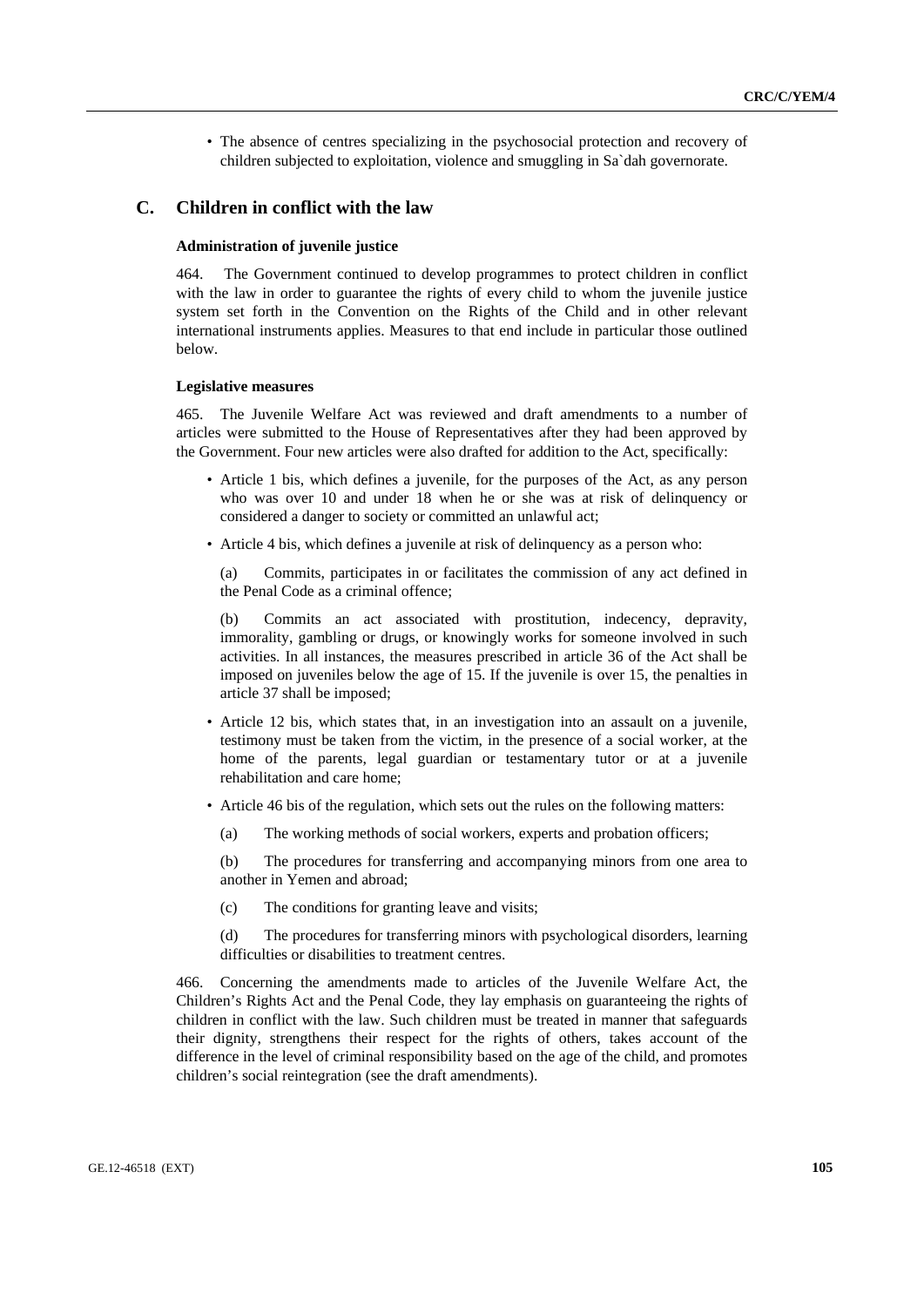467. In addition, a presidential decree concerning a regulation on the organization of the Ministry of Justice was issued, setting out the terms of reference for the technical bureau. The terms of reference include mention of children, in particular efforts to improve conditions for children in detention or placed in correctional facilities and offer legal guarantees to ensure that their treatment is consistent with domestic laws and international treaties.

468. Internal regulations for juvenile care and rehabilitation facilities were also drafted, incorporating key child rights principles and the United Nations Rules for the Protection of Juveniles Deprived of their Liberty.

### **Progress achieved**

## **Structures and institutions**

469. Work in the area of juvenile justice has been expanded through the establishment of new authorities, institutions and procedures, represented in two new juvenile courts, staffed with two members of the juvenile prosecution service, in Hajjah and Abyan governorates.

470. A presidential decree establishing the General Department of Juvenile Police at the Ministry of the Interior was also issued. Three branches of the Department were set up, in the governorates of Ta`izz, Hudaydah and San`a, and staffed with trained women police officers. A women's and children's affairs section was also created as part of the technical bureau at the Ministry of Justice.

471. The work of social care facilities was similarly expanded with the establishment of two new institutions providing social guidance for girls in Ta`izz and Aden governorates and another for boys in Hajjah governorate. Two probation and child protection offices were established in Ta`izz and Hudaydah governorates.

472. The Supreme Council for Motherhood and Childhood, in cooperation and collaboration with relevant bodies, took steps to improve conditions for children in conflict with the law and to establish the National Child Protection Network to tend to the welfare of such children. The Network's purpose is to:

- Improve conditions for children in conflict with the law and minimize the number of children in circumstances liable to place them in conflict with the law;
- Coordinate efforts by the competent authorities to care for and protect juveniles in the framework of a joint action plan;
- Support, assist and follow up on relevant activities and projects;
- Raise public awareness of children's rights.

473. The members of this Network include government ministries, governmental organizations and NGOs involved in caring for and protecting children in conflict with the law, in addition to such donors as SFD, UNICEF and Save the Children Sweden.

474. NGOs and civil society organizations are involved in running juvenile homes and encouraged to join in supporting and developing juvenile protection programmes, either in care institutions or in other related activities.

## **Training and capacity-building**

476. With support from UNICEF, a training manual (the Amal manual) was developed for those working in the field of juvenile justice and has been in use since 2006.

Juvenile justice personnel have received training and capacity-building to improve their knowledge of the Convention on the Rights of the Child, other relevant international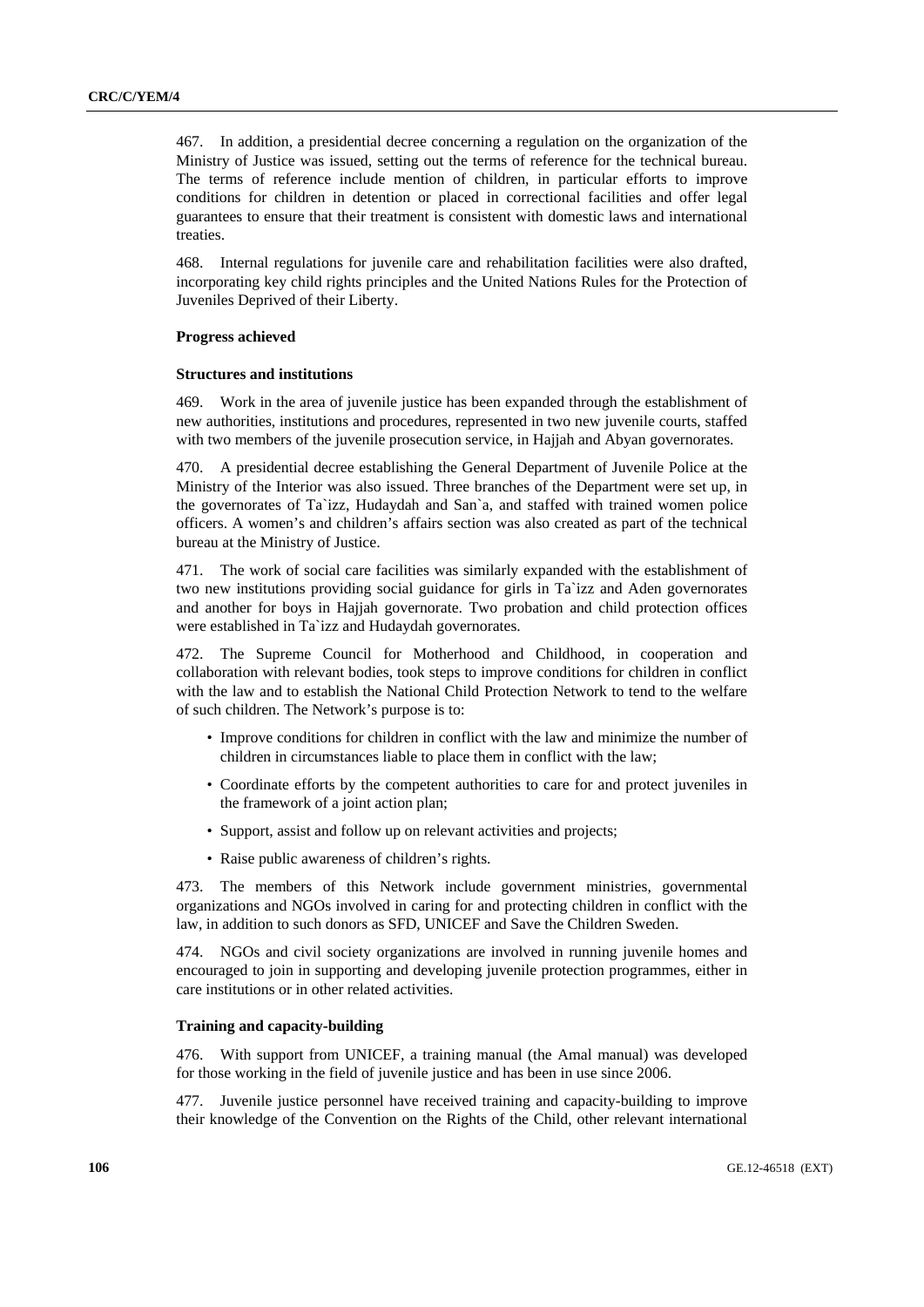instruments and domestic laws. They have also received specialist training in legal, social and psychological aspects of their work. Targeting judges, members of the Department of Public Prosecutions, the police, social experts, lawyers and representatives of relevant civil society organizations, these courses covered areas including:

- Legal protection of juveniles in accordance with domestic legislation, the Convention on the Rights of the Child and United Nations rules and principles concerning juveniles;
- Skills development for persons working with juveniles in the areas of social services and provision of psychosocial support;
- Promotion of non-custodial measures and community-based measures;
- Awareness briefings and seminars for personnel working with juveniles on children's rights under domestic legislation and international treaties;
- Participation in fact-finding missions abroad to learn from the experiences of other countries in the area of juvenile protection and care.

478. In partnership with members of the Network and with support from UNICEF and Save the Children Sweden, the Ministry of Social Affairs and Labour coordinated and carried out field missions to a number of friendly sister countries (Jordan, Malaysia and Indonesia) in order to learn from their experiences and exchange expertise in the field of juvenile justice.

479. With respect to the joint database established with UNICEF support by the Ministry of the Interior and the Ministry of Social Affairs and Labour, it is not yet up and running because those concerned at the Ministry of the Interior are not convinced that it is adequately secured against infiltration and hacking.

## **Observance of child rights principles in juvenile justice**

480. From the statistics on record at the Ministry of the Interior and the Ministry of Social Affairs and Labour, it is clear that the number of cases of children in conflict with the law declines as the stages progress inasmuch as fewer cases are presented to the Department of Public Prosecutions than are registered by the police and court sentencing occurs in fewer cases than are brought by the Department of Public Prosecutions. This confirms that child rights principles, in particular that of the best interests of the child, are taken into account in dealing with such cases, the aim being to guarantee an appropriate protective environment for the child's rehabilitation and social reintegration, which also reflects the commitment.

## **Children deprived of their liberty, including through any form of detention, imprisonment or placement in a custodial facility (art. 37)**

481. The child-related laws and the draft amendments to such laws emphasize that no juvenile under 15 years of age may be held at a police station or any other security facility but must be entrusted to the supervision of his legal guardian, testamentary tutor or authorized representative, or otherwise be placed in the nearest rehabilitation and care home for a period of not more than 24 hours, if his release is considered to pose a danger to himself or others, and referred thereafter to the Department of Public Prosecutions for his situation to be considered in accordance with the provisions of the law. Where necessary in the case of a serious offence, a juvenile over 15 years of age may be held at a police station for a period of not more than 24 hours and in a place that precludes him from mixing with other detainees who are older than him. If the charge against a juvenile is such that he must remain in custody, the competent prosecution office may order that he be placed in a juvenile rehabilitation and care home and be presented whenever requested, provided that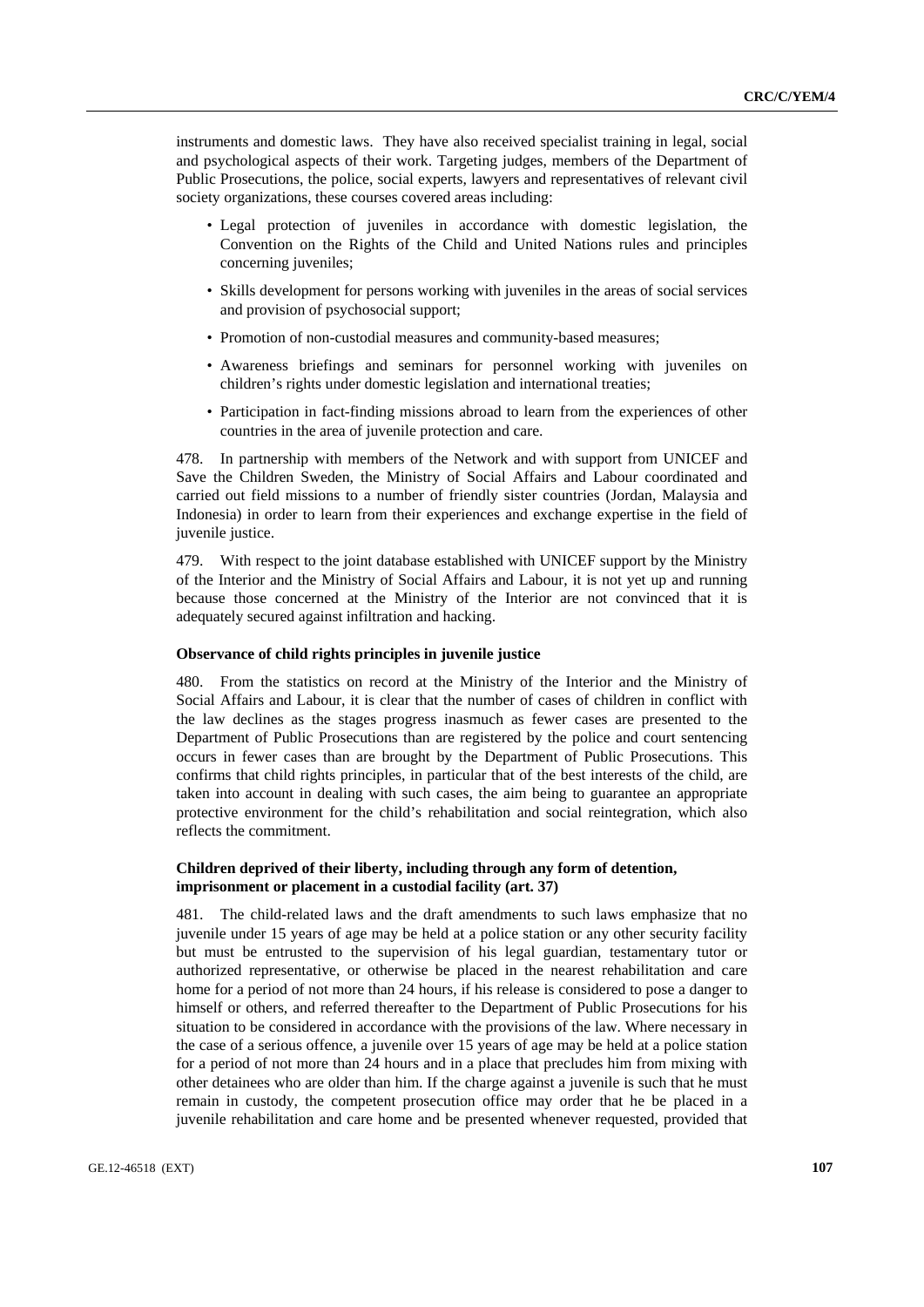the placement is for no more than one week, unless the court orders an extension of that period. Alternatively, the juvenile may be delivered into the care of a parent, guardian or testamentary tutor, who must safeguard him and present him whenever requested to do so. This procedure must be followed if the juvenile cannot be placed in a rehabilitation and care home.

482. With respect to the death penalty, article 31 of the Penal Code sets the age of criminal responsibility in order to protect children against the death penalty, stating that children under 18 years of age who commit an offence are not held criminally responsible. If an offence carries the death penalty, juveniles are sentenced to imprisonment for a term of between 3 and 10 years. In all cases, the sentence is served in specific locations where the offender is afforded appropriate treatment. If the age of the accused cannot be verified, it is estimated by the judge, with the assistance of an expert. The death penalty in our country has never been carried out on any child and a review is undertaken in cases where a juvenile's age is difficult to ascertain, with the President of the Republic intervening to stay any sentence of this kind where the offender's age has not been accurately determined.

## **Monitoring and follow-up**

483. With support from UNICEF and Save the Children Sweden, field visits to the governorates are conducted by members of the national network for protecting children in conflict with the law in order to evaluate the situation of such children in judicial institutions (prisons, courts, guidance homes, public prosecution offices and police stations) and check that they are receiving care and protection. A report was submitted to the entities and institutions concerned in order for them to implement its recommendations.

484. The Ministry of Human Rights follows up on children in conflict with the law, visiting central prisons, social care homes and juvenile justice institutions as part of its annual plan. It also ensures follow-up through the General Department for Communications and Complaints and the activities of the Welfare and Reform Department.

485. Children take part in monitoring the conditions of children in juvenile justice institutions, as members of the Children's Parliament conduct on-site visits and meetings with these children, both periodically and on an impromptu basis. Their recommendations are then submitted to the relevant authorities via the Democracy School.

486. For detailed statistics on the number of children and type of cases by age, gender and governorate, see the following tables:

- Tables 65 (a) and (b) showing cases heard before the juvenile courts in some of the country's governorates;
- Table 66 showing juvenile court statistics for the period 2004–2007;
- Tables 67 (a), (b), (c), (d), (e) and (f), which show statistics on the number of juveniles in social guidance homes and type of delinquency during the period 2003– 2007.

## **Children placed in prison**

487. Children in the 15-18 age group are placed in separate wards in main correctional facilities on the basis of the age of juveniles as defined in the current laws, as the draft amendments emphasizing that children up to the age of 18 must enjoy the rights afforded under the Convention on the Rights of the Child to children in conflict with the laws have not yet been approved. A number of considerations are nonetheless taken into account when dealing with such children, including: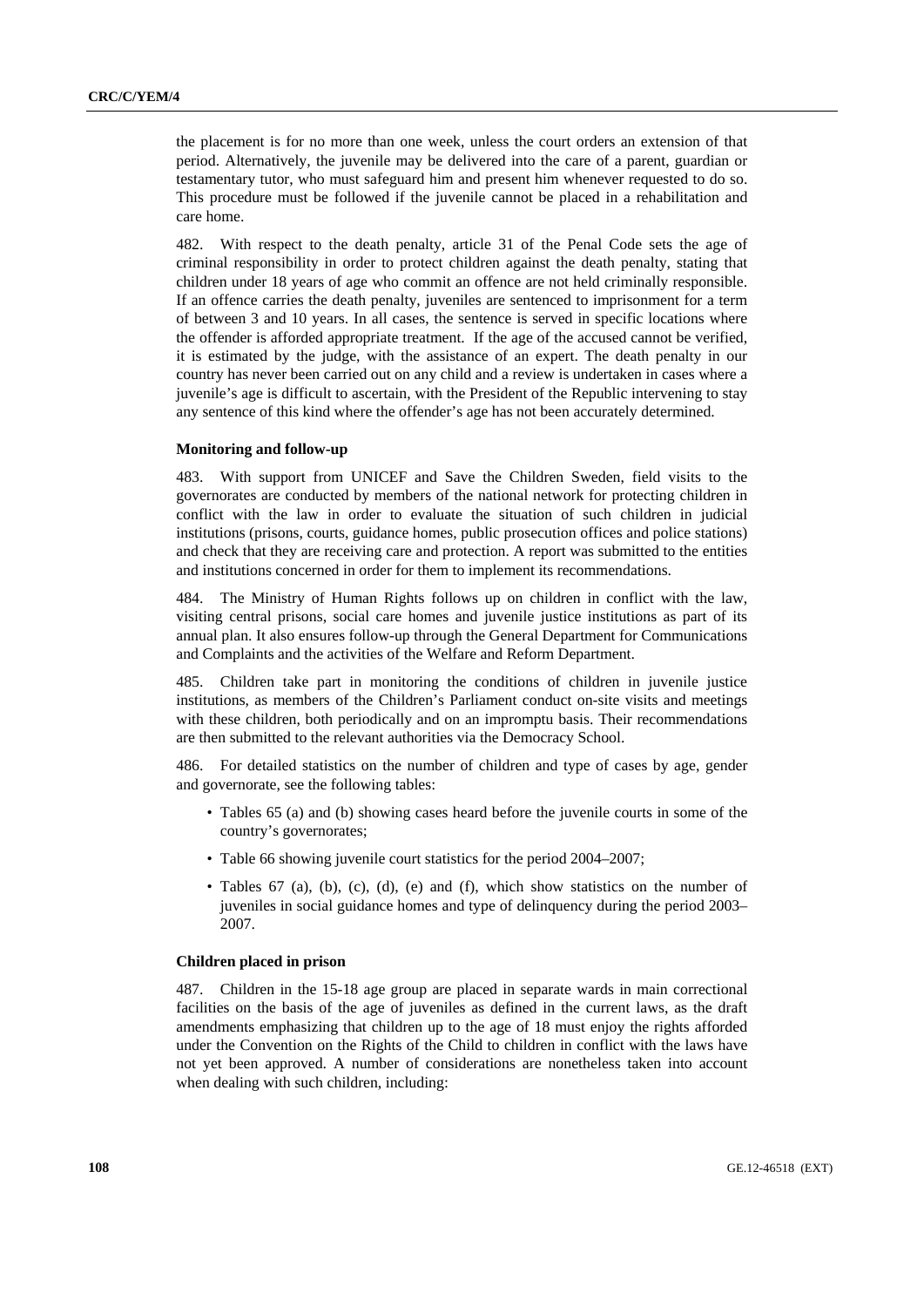(a) Their segregation from adult prisoners and placement in separate wards where their privacy is respected;

(b) Access to educational, health and cultural services and skills training.

(See table 68, which shows the number of children in prison during the period 2003–2008).

# **Care for children living with their mothers in prison**

488. Children under two years of age are kept with their mothers in prison, as it is in the best interests of children of this age to stay with their mothers. Thereafter, children are handed over to a guardian, if there is one. Prisons have a special children's area, where there is a library housing children's storybooks, a television and children's toys. The Central Prison Administration in San`a pays for the children's milk and food every month and other entities, including the Ministry of the Interior, the Ministry of Human Rights, the Saleh Foundation and charities, provide milk, soap, biscuits and other forms of assistance (see table 69, which shows the number of children living with their mothers in prison during the period 2003–2008).

#### **Social welfare**

489. Social guidance homes provide welfare, psychological recovery and social reintegration services and activities for child offenders between the ages of 7 and 15. The programmes and services concerned consist in:

- Social welfare (accommodation, food and clothing);
- Psychological recovery;
- Education services;
- Health services:
- Religious guidance and counselling;
- Cultural, recreational and sports activities;
- Training and vocational rehabilitation.

490. There are 10 social guidance homes offering care and rehabilitation for juveniles. Seven of them are boys' homes, located in San`a City and in the governorates of Aden, Ta`izz, Ibb, Hudaydah and Hadramawt, and three are girls' homes located in San`a City and Aden. These homes have the capacity to take in 450 juveniles. A home for girls in conflict with the law was opened in Ta`izz governorate in mid-2008 (see table 70).

491. In 2005, approximately 956 juveniles benefited from the services provided by these homes. In 2006, the number of boys and girls benefiting was approximately 917 and in 2007 it amounted to a total of 1,304 (see tables  $67$  (a), (b), (c), (d), (e) and (f), which show statistics on the number of juveniles in social guidance homes and type of delinquency during the period 2003-2008).

#### **Probation and child protection programme**

492. This is one of the new action programmes first implemented in mid-2007 by the Ministry of Social Affairs and Labour, in cooperation with the Supreme Council for Motherhood and Childhood. Two probation and child protection centres have been established as a pilot project in Ta`izz and Hudaydah governorates with the aim of:

• Protecting juveniles from exposure to the risk of delinquency and from violence, abuse and exploitation;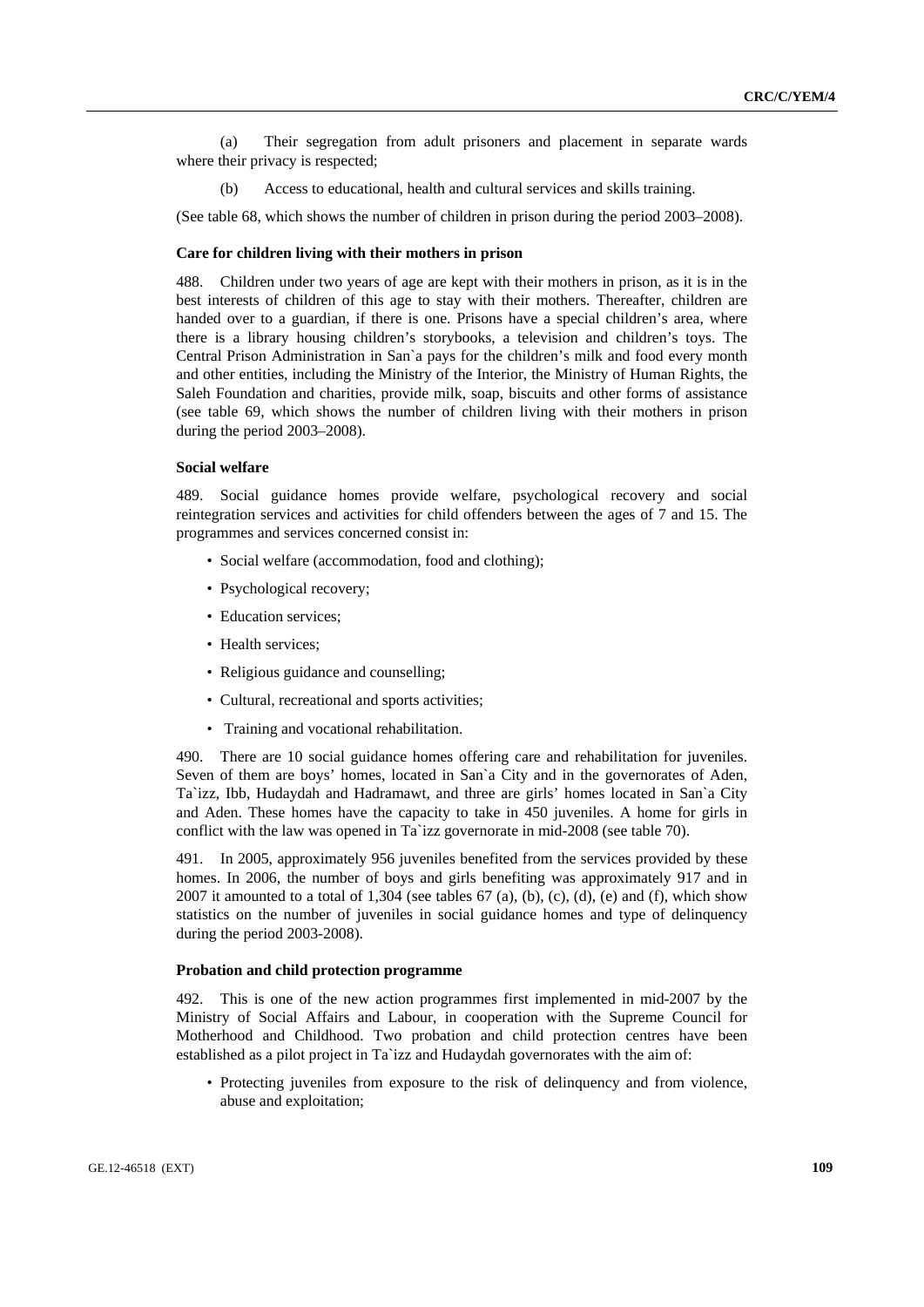- Encouraging law enforcement agencies to use non-custodial measures in juvenile cases in order to facilitate the rehabilitation of juvenile offenders in the family and community setting;
- Providing aftercare for juvenile offenders who have received and served a custodial sentence and helping them to reintegrate into their families and communities, thereby making it less likely that they will reoffend;
- Promoting community participation in child protection programmes and developing community-based alternatives for protecting children from delinquency and helping to reintegrate child offenders and protect them from violence, abuse and exploitation.

493. The work of these centres is focused on community participation. The different activities carried out in this context included: (a) A survey of all community members whose participation in the programme would be an asset, including local chiefs, dignitaries and councillors, head teachers and mosque imams, with whom advisory meetings were then held to explain the idea behind the programme and the input that would be required from them towards turning around child delinquency and protecting children from violence and abuse; and (b) The subsequent organization of various training programmes for local community members participating in the programme in order to enhance their skills in protecting children from delinquency or potential violence and abuse.

494. After the programme was launched, meetings were held in Ta`izz and Hudaydah to review and assess the level of involvement of local community representatives in protecting children who fall into delinquency or are subjected to violence and abuse on the street or in the home. In approximately 80 per cent of cases of juvenile offending in the two governorates in 2008, prosecution offices and juvenile courts were found to have employed non-custodial measures. Local community members took part in monitoring the juveniles concerned in their family and community settings and also helped to protect children found to be at risk of violence, including child victims of domestic violence.

#### **Main difficulties and problems in working with juveniles**

495. Various difficulties and problems are encountered in working with juveniles, in particular:

- The adoption of the draft amendments to the Juvenile Welfare Act has been delayed in the House of Representatives;
- Juvenile care homes are understaffed;
- The budgets allocated to juveniles care homes are still somewhat limited, especially with respect to spending on vocational, cultural and recreational activities;
- The internal rules and the job descriptions for those working in juvenile homes are inadequate and the intention now is to start work on improving them;
- The aftercare programme is inadequate and, because there is no mechanism for implementing it, some juveniles reoffend owing to the lack of aftercare, which is a problem connected with the understaffing issue;
- There is no probation programme to prevent juvenile offending;
- There are few juvenile police branches in the governorates;
- There are weaknesses in the mechanism for monitoring and registering juvenile cases and violations of children's rights, notwithstanding the existence of juvenile courts, prosecution offices and care homes in some governorates;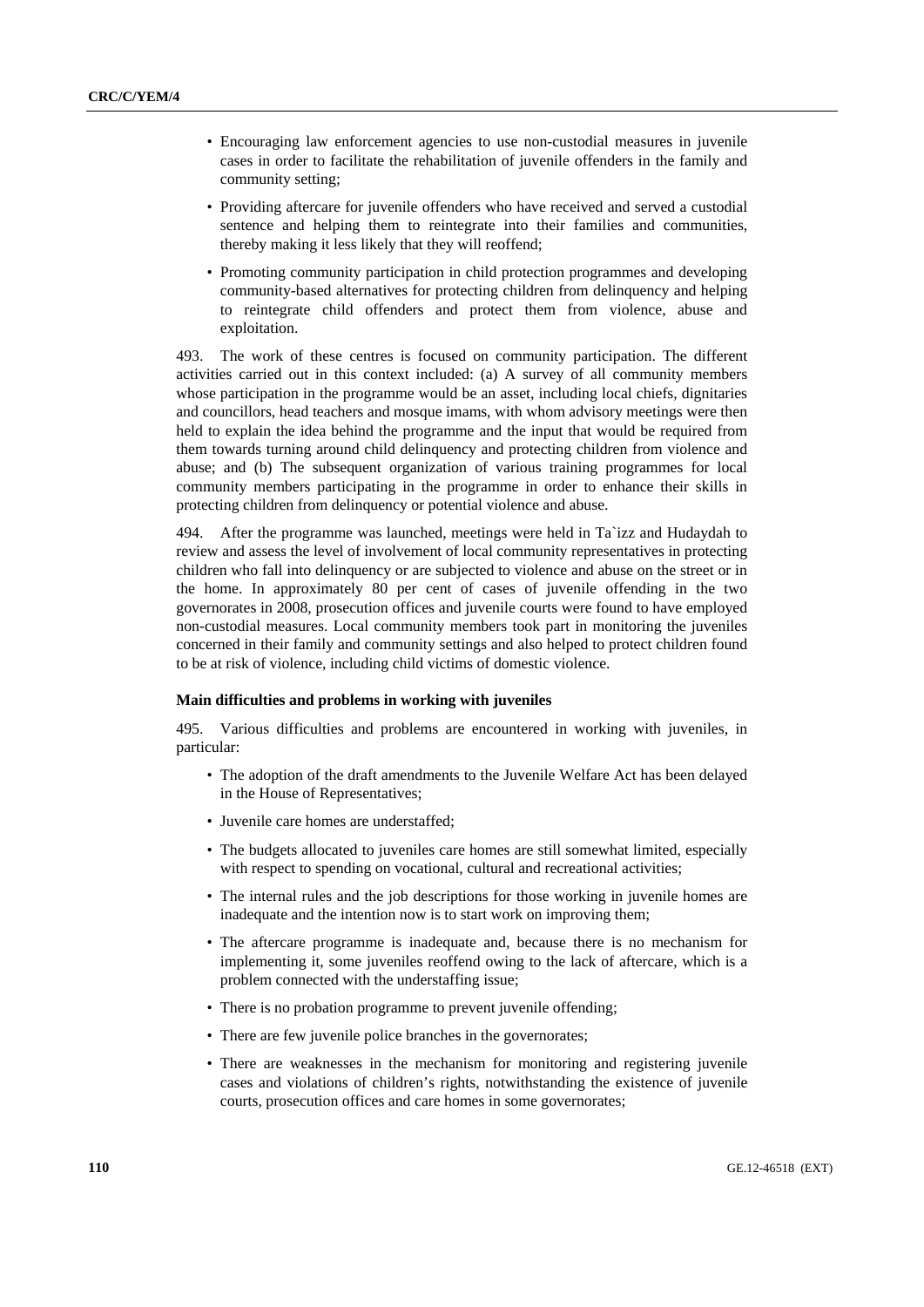- There are still too many entities (especially prosecution offices) involved in placing juveniles in homes in that there are dedicated juvenile prosecution offices and yet various other prosecution offices continue to place juveniles in homes, meaning that the efforts of juvenile care homes are dispersed among juvenile prosecution offices and other prosecution services;
- NGO-run homes do not play a strong enough role in delivering protection services to juveniles at the governorate level, with the exception of San`a City and Aden;
- Many of the persons working with juveniles, particularly those working directly with them in care homes, public prosecution offices, the courts or the police service, still need continuous training, further training and sensitization.

# **D. Children in situations of exploitation, including physical and psychological recovery and social reintegration**

#### *Economic exploitation, including child labour*

496. A national strategy for ending the phenomenon of child labour (2001–2003) was elaborated by a national committee representing the State, employers and NGOs. The first implementation phase of a national programme to combat child labour was also completed in mid-2005 and the second phase is being prepared in collaboration with the organizations supporting the project.

497. Efforts have likewise been made to address the problem of child labour in national and government policies by:

- Reviewing the National Strategy for Children and Youth, in conjunction with the Supreme Council for Motherhood and Childhood, and including the issue of child smuggling (for labour purposes) as part of the Strategy;
- Drafting a national action plan, in cooperation with the International Labour Organization (ILO) and the Centre for Lebanese Studies.

498. Eight workshops were also run in eight of the country's governorates, namely San`a, Ibb, Ta`izz, Aden, Abyan, Hudaydah, Hajjah and Mahwit, to discuss the draft national action plan to be submitted as a strategy to the Government and capacity-building for the Child Labour Unit at the Ministry of Social Affairs and Labour in the area of combating child labour through:

- Training of the Unit's personnel in the operational management of the project;
- Training of child labour inspectors in the inspection of places where there are child workers;
- Training of unit personnel and labour inspectors in the provisions of the ILO Convention Nos. 182 and 138;
- Training of governorate focal point directors in the project's modus operandi;
- Joint coordinating meetings of Ministry stakeholders, labour federations and unions, and unit coordinators in the target governorates;
- Building and updating a national database on child labour.

#### **Role of labour unions in combating child labour**

499. Since the early 1990s, the General Federation of Labour Unions has made concrete efforts to curb child labour, working in partnership with local and regional bodies.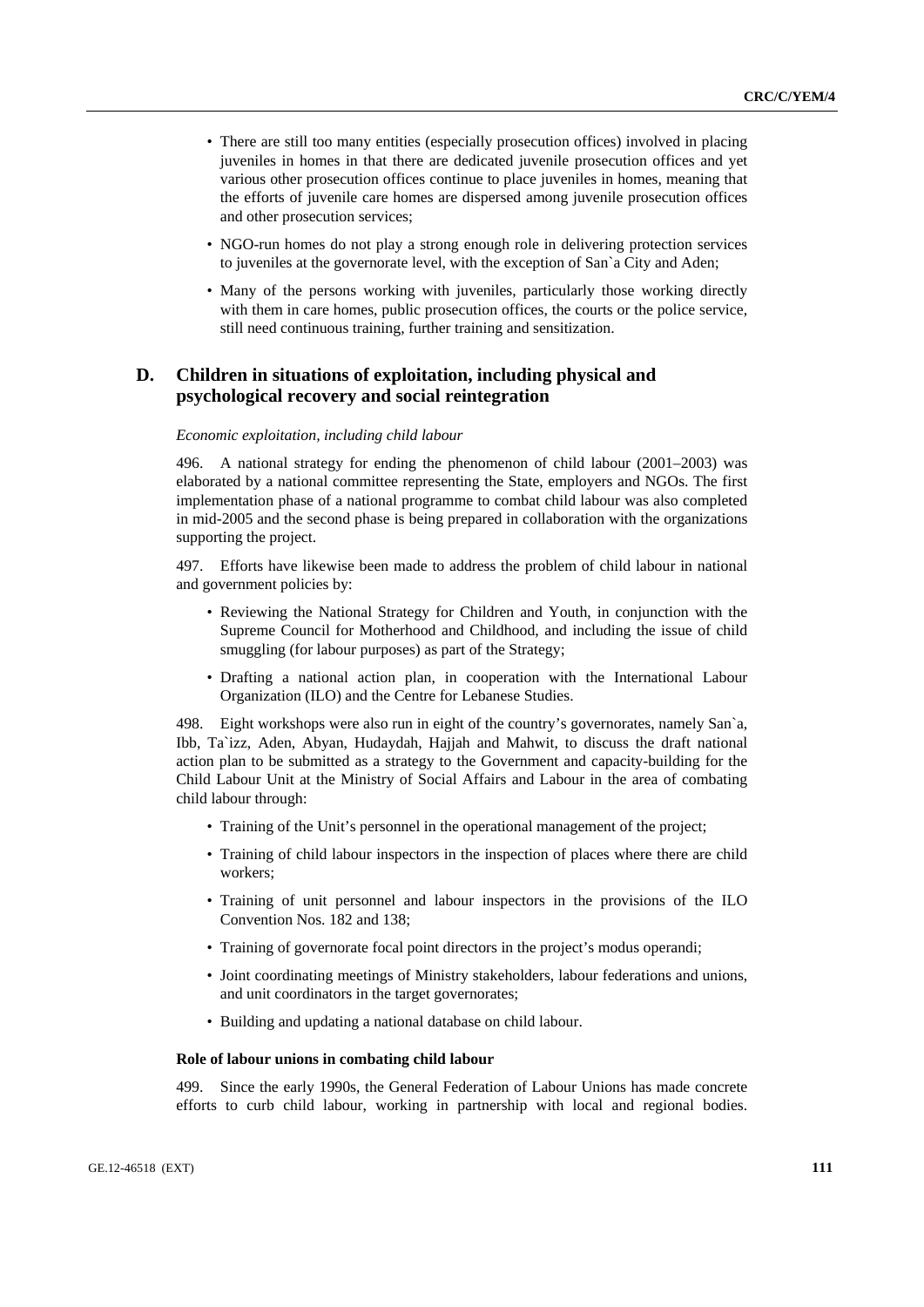Numerous studies and research papers were prepared on the phenomenon and can be outlined as follows:

- A study on child labour in Yemen was conducted in cooperation with ILO in 1996;
- An integrated study on the child workforce was conducted in cooperation with several international organizations and Ministry of Social Affairs and Labour;
- Various workshops on the child labour phenomenon were organized with the Norwegian Fafo Institute for Labour and Social and Research, in association with a number of international organizations;
- The Federation took part in preparing a national strategy and action plan to end child labour, in coordination with production entities and ILO, which was approved by the Cabinet;
- The General Federation set up an administrative unit at its headquarters to focus on ending child labour and take part in the steering committee for the national child labour programme of the Ministry of Social Affairs and Labour;
- Several sensitization workshops were held and a number of publications on the phenomenon were produced;
- The Federation is also active in this area through its participation in the efforts and activities of the National Committee on the Strategy and through its own array of activities;
- A database on child labour (www.childlabour.org.ye) was designed and set up;
- Data and information on child labour were collected and posted on the website;
- A field study on (male) child labour in agriculture and harm caused to boy workers by pesticide misuse on qat plantations and vegetable farms was carried out in the governorates of San`a, Dhamar and Bayda';
- A field study on (female) child labour in agriculture and harm caused to girl workers by pesticide misuse was carried out in Wadi Hadramawt and Qatan;
- A two-day workshop on the mechanism for data collection and exchange was held for persons working at rehabilitation centres for child workers (in San`a City, Seiyun and Aden) and at various civil society organizations for children.

#### **Harmonizing the national legislative framework relating to the worst forms of child labour at the domestic level with international standards**

- 500. Action taken in this regard can be summarized as follows:
	- All domestic laws and decrees were compiled, analysed and harmonized with international conventions and disparities between the two were eliminated;
	- A two-day workshop for legal experts and persons involved in child labour issues was held to review and discuss the compiled legislation;
	- Ministerial Decision No. 56 was issued concerning the regulation on occupations prohibited to children under 18 years of age.

#### **Raising awareness of the child labour phenomenon**

501. Action taken in this regard can be summarized as follows: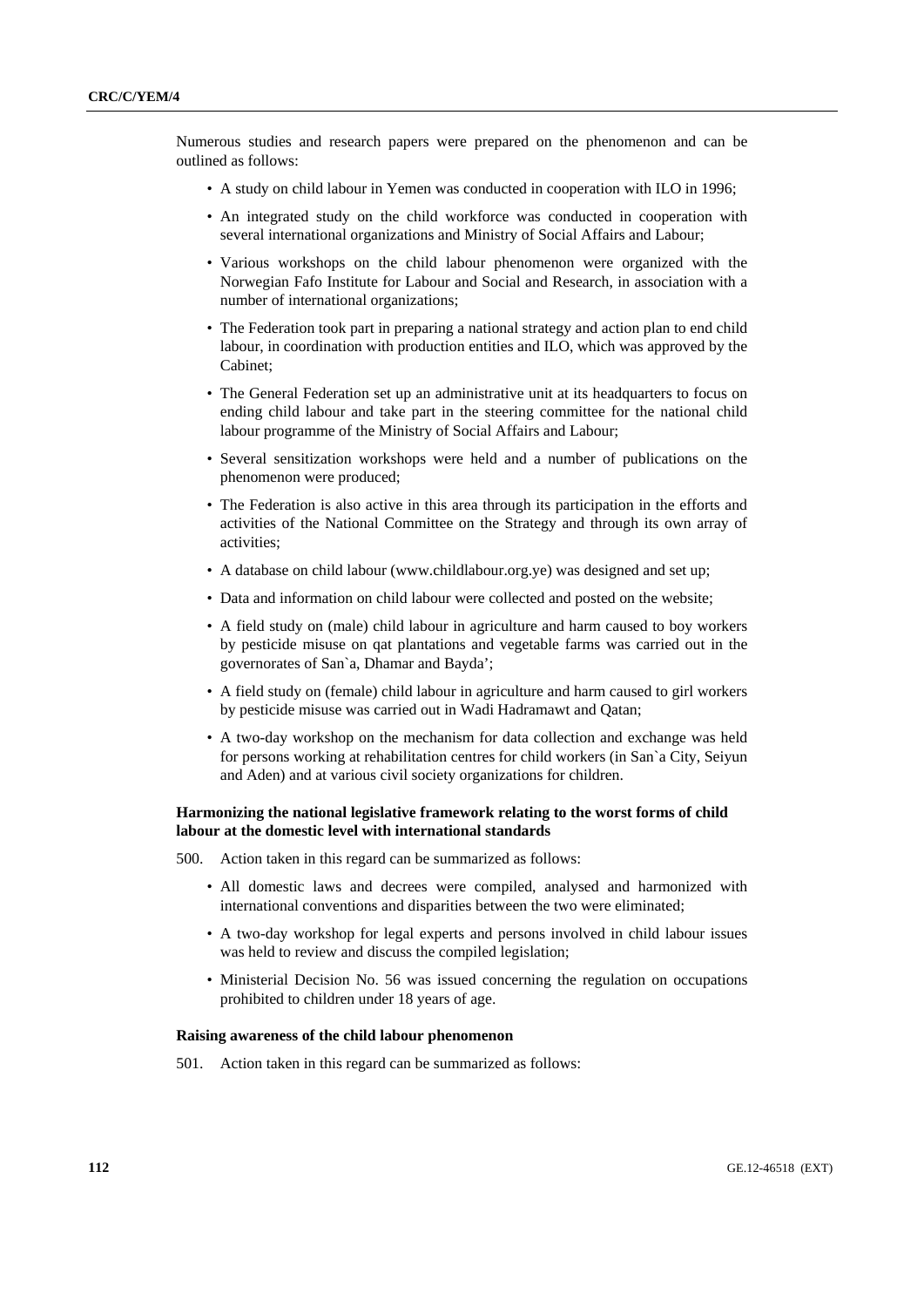- A series of workshops ("Day without work") were organized for child workers in the governorates of Aden, Ta`izz, Hajjah, Mahwit, Hudaydah, Lahij, Dhamar, Amran, Ma'rib and Ibb, and in San`a City;
- Several posters opposing child labour were produced and circulated to all concerned actors;
- A total of 3,000 copies of Ministerial Decision No. 56 concerning the regulation on occupations prohibited to children under 18 years of age were printed and circulated to concerned actors;
- A two-day introductory workshop on Ministerial Decision No. 56 concerning the regulation on occupations prohibited to children under 18 years of age was held for employers in the informal sector, local authorities, civil society organizations and child workers;
- A two-day workshop was organized for students from 15 schools in San`a City and the Children's Parliament on Ministerial Decision No. 56 and the danger of dropping out of school in order to enter the labour market;
- An introductory workshop on Ministerial Decision No. 56 was held for civil society organizations and partners;
- A training workshop on Ministerial Decision No. 56 was held for child labour inspectors.

502. Several programmes were implemented to protect child workers, exemplified in the following:

- Protection for children entering the labour market, especially those most vulnerable to risk, through follow-up of the implementation of Decision No. 56 of 2004 of the Minister of Social Affairs and Labour, which prohibits the employment of children under 14 years of age in arduous and hazardous occupations and in unsafe places;
- Monitoring of pre-employment medical examinations, regular tests, rest breaks, working hours, leave and other legal requirements relevant to the regulation of child labour in keeping with the Convention on the Rights of the Child and other international conventions on child labour;
- Awareness-raising through seminars, posters and the press;
- Appointment of child labour coordinators in one governorate where the child labour problem is rife;
- Periodic follow-up and information-gathering through monitoring places where there is child labour;
- A survey of the child labour phenomenon in San`a City in 2006;
- Training and further training for 15 child labour inspectors;
- Visits to 5,041 child workers at their places of work in the governorates;
- Return of 341 child workers to school;
- Transfer of 505 children to performing light work suited to their physical capacities and reduction of workload for others;
- Performance of medical examinations and referral of several cases to health centres for treatment;
- Training in television maintenance for 25 child workers.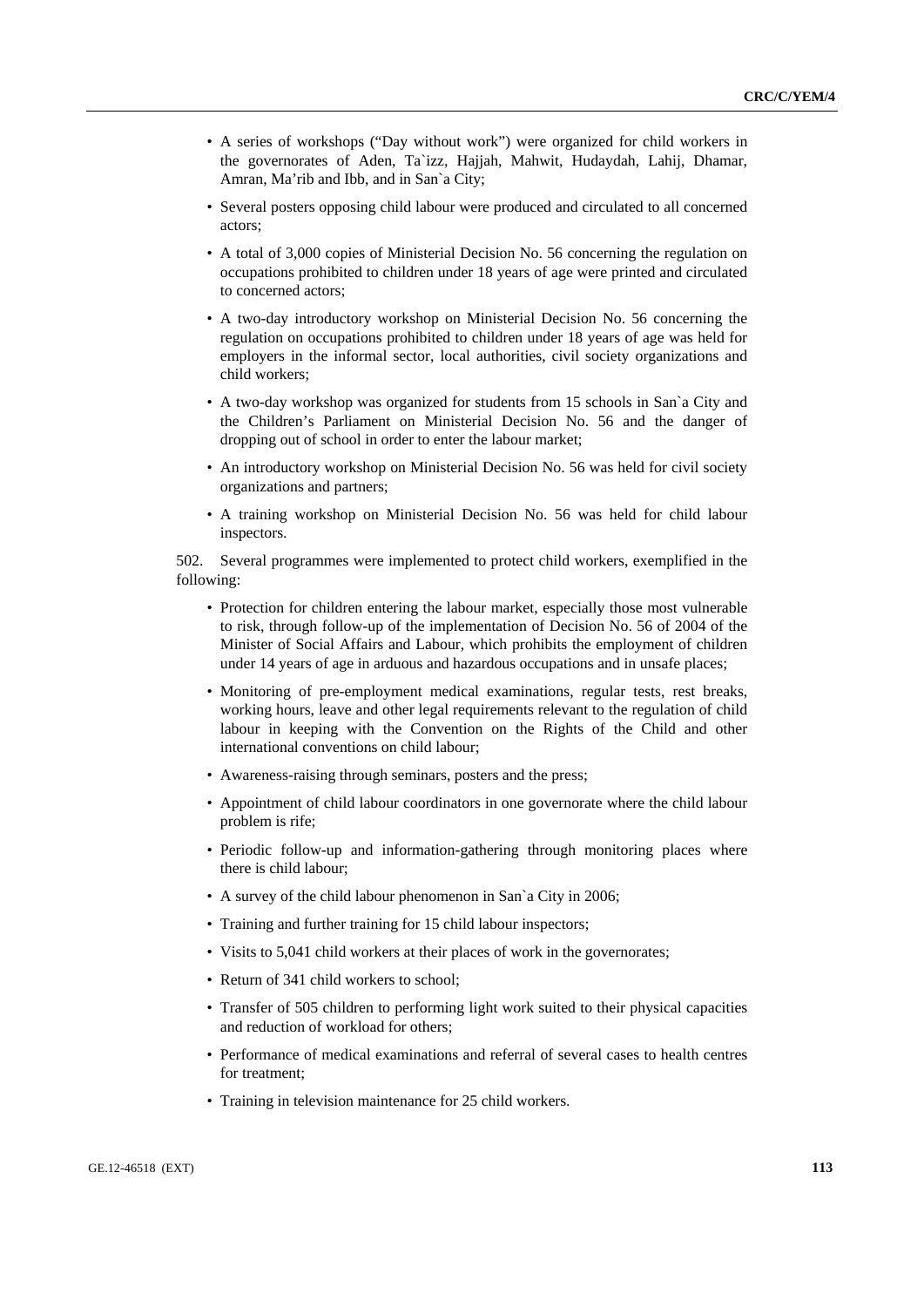503. Various segments of the community (child workers and their siblings and families, employers, civil society organizations, school students and local authorities) were targeted by the programme during the period 2006–2007 through work and activities undertaken by the Child Labour Unit at the Ministry of Social Affairs and Labour, in partnership with the rehabilitation centres for child workers in San`a City, Aden and Seiyun (see table 71).

#### *Sexual exploitation of children*

504. For further information, please consult Yemen's report on implementation of the Optional Protocol on the sale of children, child prostitution and child pornography.

505. The Children's Rights Act provides for the protection of children from all forms of exploitation, regarding these as criminal acts and prescribing penalties for those who perpetrate them. To that end, attention has been directed to ensuring that the draft amendments introduce measures to protect children's rights and to protect children themselves from all exploitation, particularly exploitation in begging, or from endangerment as a consequence. These proposed amendments therefore state as follows:

- Article 262 bis 4: (a) A term of up to 7 years' imprisonment shall be imposed on any person who, through enticement, encouragement or any form of assistance, compels a male or female under the age of 18 to engage in acts of indecency, debauchery or prostitution; (b) The penalty shall be a term of up to 10 years' imprisonment if the offender is an ascendant or brother of the victim or a person responsible for the victim's upbringing or supervision; (c) The penalty shall be a term of up to 12 years' imprisonment if the offender used any form of coercion, intimidation or deception;
- Article 262 bis 5: A term of up to 7 years' imprisonment shall be imposed on any person who takes a child under the age of 18 across the national borders for the purpose of sexually exploiting or facilitating or instigating the sexual exploitation of the child. The penalty shall be a term of up to 10 years' imprisonment if the offender is an ascendant or a brother of the child or a person responsible for his or her upbringing or supervision or if the offender used a form of deception or coercion;
- Article 262 bis 6: A term of up to 5 years' imprisonment shall be imposed on any person who entices, encourages or assists a male or female below the age of 18 to leave the family home in order to engage in acts of indecency, debauchery or prostitution;
- Article 262 bis 7: A term of up to 5 years' imprisonment shall be imposed on any person who uses an image, depiction or name of a child below the age of 18 in any publication, information medium or advertisement for the purpose of arousing sexual impulses or of inviting, inciting or encouraging others to engage in immoral and indecent acts. The penalty shall be a term of up to 7 years' imprisonment if the image or depiction shows the child's sexual organs.

#### *All forms of exploitation*

506. Attention has been afforded to the control of begging from the legislative standpoint in the draft legal amendments, most notably in:

• Article 262 bis 8: A term of up to 3 years' imprisonment shall be imposed on any person who, other than out of necessity, exploits a child below 18 years of age in begging by offering, inducing or coercing the child to engage in this activity. The penalty shall be doubled if the person exploits a mental or physical disability of the child or lives off the proceeds from such exploitation, or if the child suffers physical or psychological damage as a result;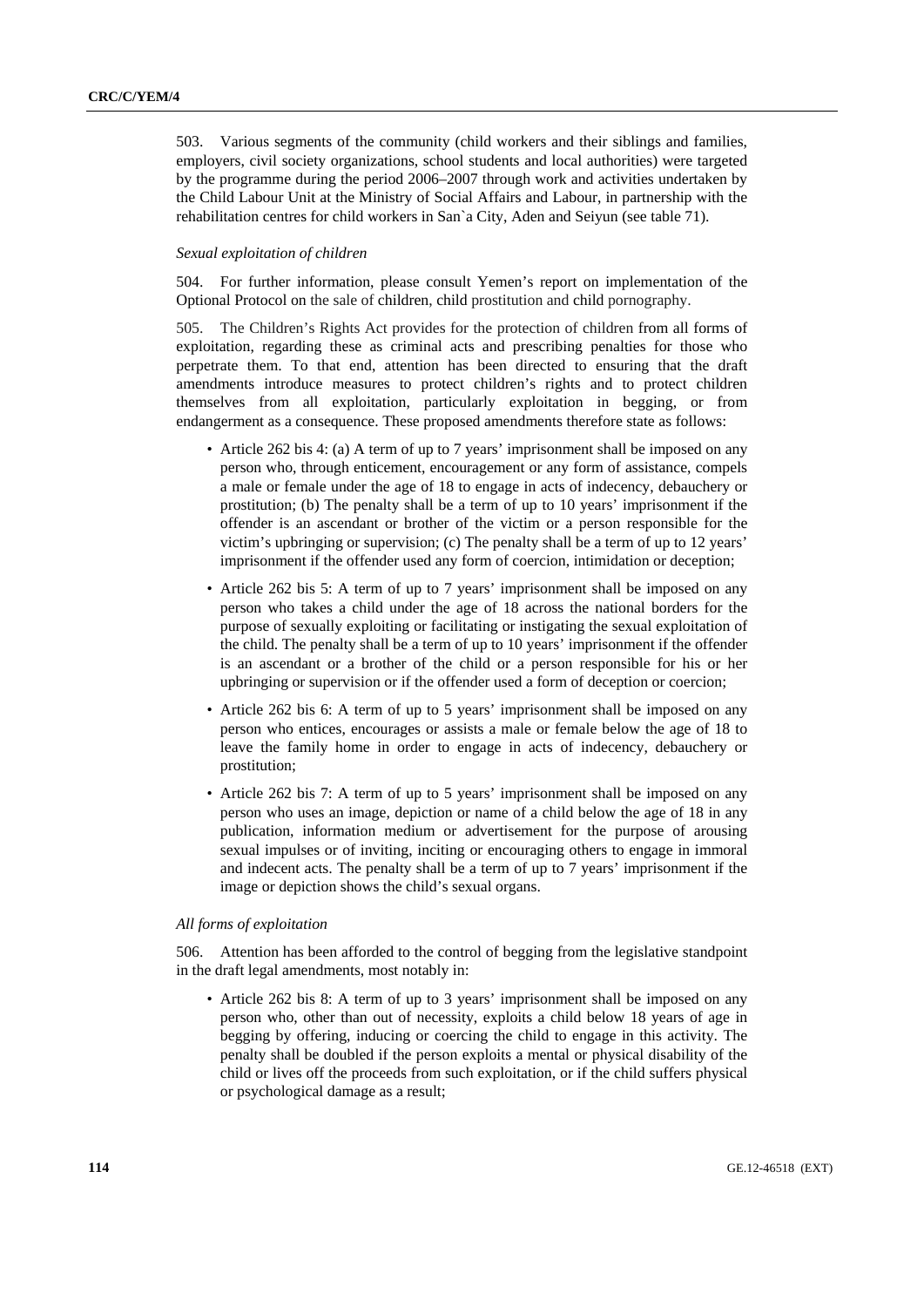- Article 262 bis 9: A term of up to 3 years' imprisonment shall be imposed on a parent who knowingly hands over his or her child below 18 years of age for the purpose of the child's exploitation in begging. This shall apply likewise to persons acting in loco parentis. The penalty shall be a term of up to 5 years' imprisonment if the child handed over is below 10 years of age or has a mental or physical impairment;
- Article 262 bis 10: A term of up to 5 years' imprisonment shall be imposed on any person who inflicts a disability on a child below 18 years of age in order to exploit that child in begging or a person with authority over a child who hands the child over to another to inflict a disability with a view to exploiting the child in begging. This shall be without prejudice to the right of the victim to retaliation (*qisas*), blood money (*diyah*) or an indemnity for a bodily wound (*arsh*), as the case may be.

#### **Street children**

507. The phenomenon of street children in Yemeni society has appeared only recently and is essentially due to the increasing poverty rates, the mounting burden of living costs on families and the spread of unemployment. Added to these are the social problems arising from disparities caused by economic and financial programmes, rural underdevelopment and the return of hundreds of thousands of Yemenis as a result of the Gulf War.

508. The Government, with the participation of civil society, deals with the problem of street children through protection and rehabilitation programmes and family and social reintegration. The efforts made in this regard include the establishment of three safe childhood centres for the protection and rehabilitation of street children and coordination with civil society associations in the management and operation of these centres. The safe childhood centres offer social welfare, psychological recovery and social reintegration services for street children through a diverse range of integrated activities, which start by drawing children off the street into the centre and offering them rehabilitation (health, educational, cultural, recreational, sports and vocational) and which culminate in the return of the children to their families or their natural environment or, as in the case of orphans, for example, in placement in an alternative environment such as a social care home. Children who use the services of these centres are either homeless, come from broken homes or are victims of domestic violence who have run away from home.

509. There are now three centres operating in this domain, in San`a City, Aden and Ta`izz, and they are directly managed and supervised by NGOs entrusted with the task by the Ministry of Social Affairs and Labour. A total of 1,026 street children used the services of the centres during the period 2002-2005.

510. The safe childhood centres aim to provide protection, care and rehabilitation services to homeless street children so that they can reconcile with themselves, their families and their communities. Social, psychological, educational, health, religious, cultural, technical, sports and recreational programmes and activities are provided for this purpose.

511. These centres also examine the children's social and psychological profile to prepare them for returning to their families. Intensive rounds of visits are paid to the children's families to verify their socioeconomic circumstances and help them to accept their children back into the family. The provision of food and appropriate accommodation is also guaranteed to street children, in addition to health care, educational opportunities, protection and assistance.

512. The centres offer the children accommodation and proper food containing all the essential nutrients needed at their age. They also give regular health examinations to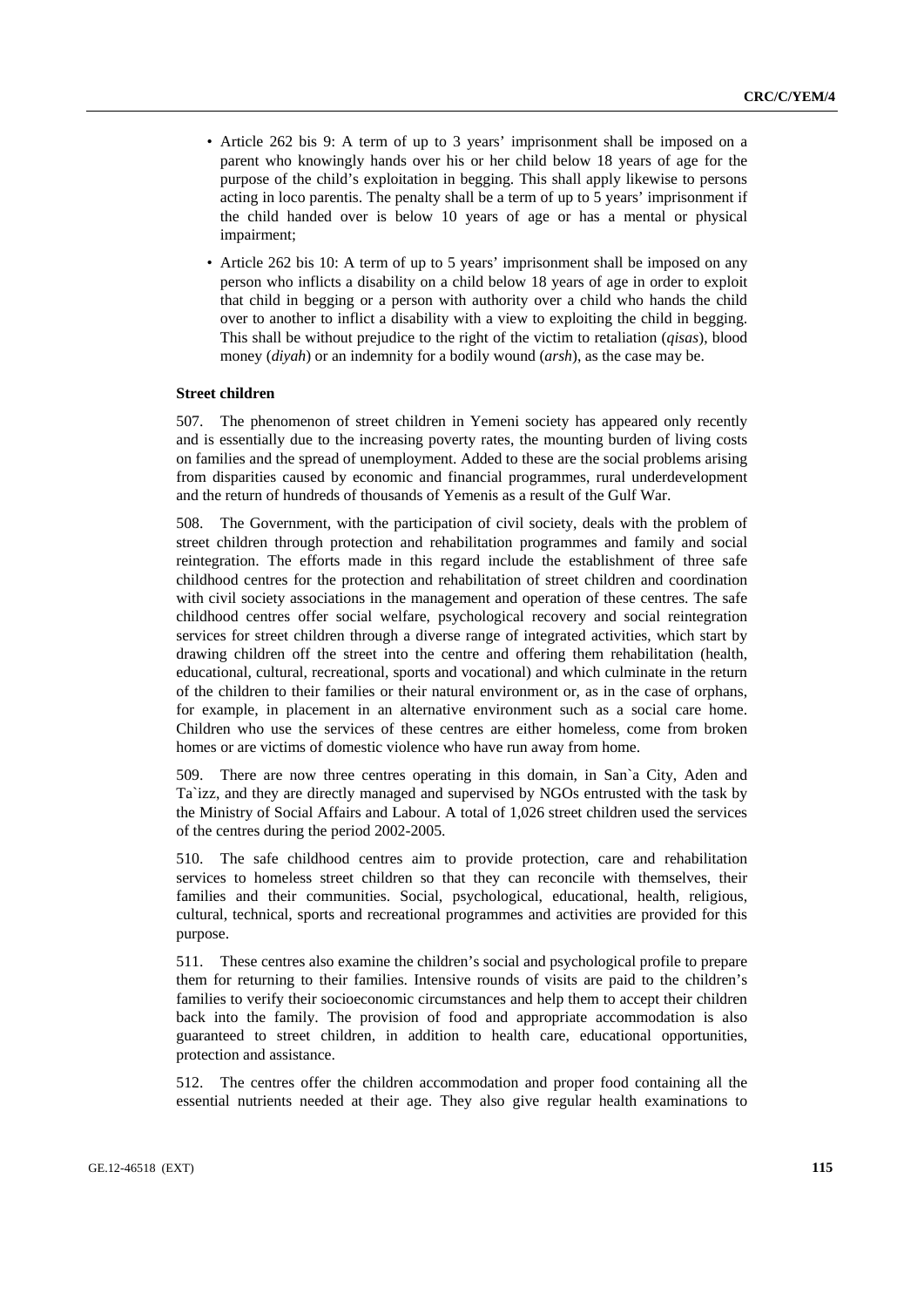residents, check their hygiene, supervise their medications and follow up on those who have received medical assistance. Each child has a health file.

513. A number of educational activities are carried out in the centres, covering the following points:

- Integration of children into government schools near the centre:
- Provision of school supplies;
- Visits to schools and child monitoring;
- Remedial activities for children at the centre and help with homework and memorizing information;
- Creation of an education file for each child;
- Assessments to determine the level of academic attainment of students enrolled for study at the centre, where a literacy class was set up for children over the legal age for formal schooling;
- Computer training to help the children to acquire new skills, and the establishment of a centre library designed specifically for children to use for reference purposes and for reading all kinds of books;
- Organization of children's cultural competitions and the award of incentive prizes and honours for children enrolled in schools and in classes at the centre.

514. In order to provide the children with protection and assistance, the social and psychological activities at the centres focus on protecting the children, gradually rebuilding their personalities and rehabilitating them in all aspects. These social and psychological activities are divided into two categories:

- Activities at the centres, which involve examining the children's circumstances and making proposals accordingly;
- Field activities outside the centres aimed at completing the information about the child's community and environment and working towards the child's reintegration into the family.

515. The centres also familiarize children with their rights and encourage and empower them to express themselves, equipping them with the skills and knowledge that they need to protect themselves from exploitation and abuse. Qualified personnel are on hand to protect the children and offer them instruction and guidance on their rights and on how to safeguard and assert them.

516. There are also many NGOs working for the protection and rehabilitation of street children. Either subsidized by the Government or self-funding, these NGOs are particularly active in this domain (see table 71, which shows the number of users of safe childhood centres during the period 2006–2008).

517. With regard to comprehensive social services, two centres in San`a and Aden aimed at providing comprehensive care to families and children delivered educational, social, health and manual work services to total of 1,371 children and women. In addition, 373 children were enrolled in schools close to the centres in San`a and Aden governorates in 2007.

518. During the period 2006–2008, a joint agreement was also implemented between the Supreme Council for Motherhood and Childhood, the Ministry of Social Affairs and Labour and the Arab Council for Childhood and Development in support of a street children's project involving the following activities: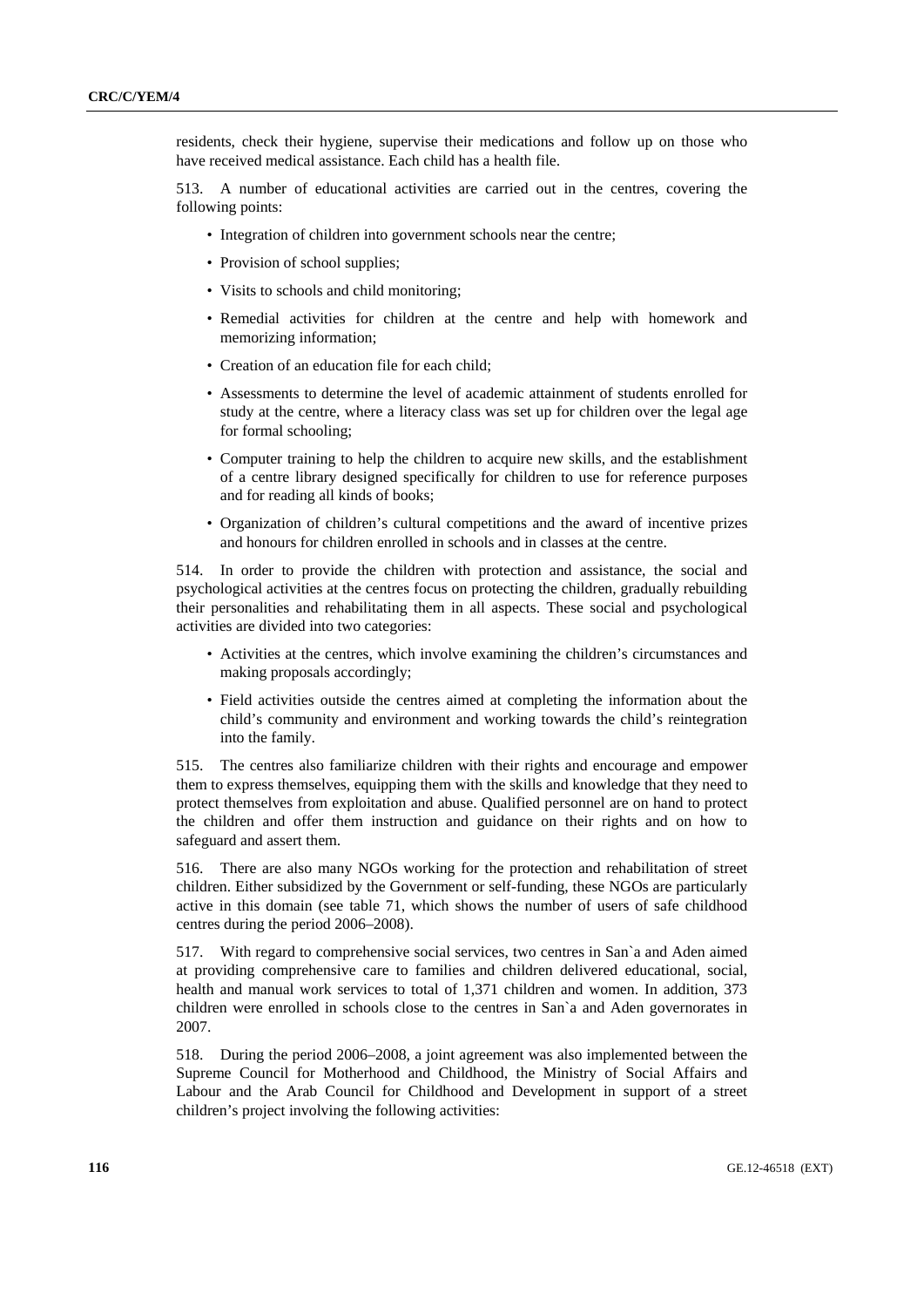- A field survey of street children, which was conducted in partnership with eight governorates;
- A national workshop to discuss the findings of the survey and to produce recommendations in conjunction with those who make and carry out decisions;
- A training workshop for 30 persons who work with street children;
- Four training workshops for 100 media personnel and communication officers on child protection, with a focus on the rights of street children;
- Production of public information materials (television and radio programmes, posters and leaflets) on the subject of street children.

#### *Sale, trafficking and abduction (child smuggling)*

519. In terms of its causes, aims and methods, child smuggling in the Republic of Yemen is a very different problem than in Western States, the Americas and East Asia, with circumstances and factors at play that are in contrast to those known to obtain in certain countries notorious for child trafficking. A review and analysis of reports produced by the reception centre at Harad shows, together with the findings of a study conducted in 2004, that approximately 90 per cent of child smuggling cases in Yemen involve the exploitation of children for labour and for the smuggling of goods. In the other 10 per cent of cases, children are exploited for begging inside the territory of the Kingdom of Saudi Arabia. Children may be exposed to a number of adverse psychosocial influences and face dangers during the outward and return journey, or while staying in the border areas of neighbouring States or returning to their home region.

520. The Yemeni Government therefore takes the view that this phenomenon is largely one of the irregular migration by children and not child trafficking. Reports from the Harad reception centre show that, between May 2005, when the centre began operating, and August 2006, 862 children, all of them boys, were hosted by the centre and had been deported by the Saudi authorities. In 2007, the number was 622 children, also all boys. This figure serves as an indicator of the level of public awareness concerning the seriousness of this phenomenon and the problems potentially faced by children as a result of smuggling.

521. The Government has made numerous efforts to tackle this phenomenon, some of which are described below.

#### *Plans and strategies*

522. The National Strategy for Children and Youth (2006–2015) was adopted in August 2007 and its implementation plan was adopted in October 2007. The plan focuses on MDG 3 and the Convention on the Rights of the Child and takes 12 thematic areas as priority issues to be addressed with respect to children and youth. One of these thematic areas includes a component on protection for deprived children, which entails the following:

- Creating a database to help further understanding of the situation of deprived children;
- Developing common areas of understanding and promoting collective action (governmental bodies and civil society organizations) in order to help deprived children;
- Introducing social protection measures;
- Strengthening judicial and legal reforms in favour of juveniles, such as raising the age of criminal responsibility, and the provisions on alternative penalties;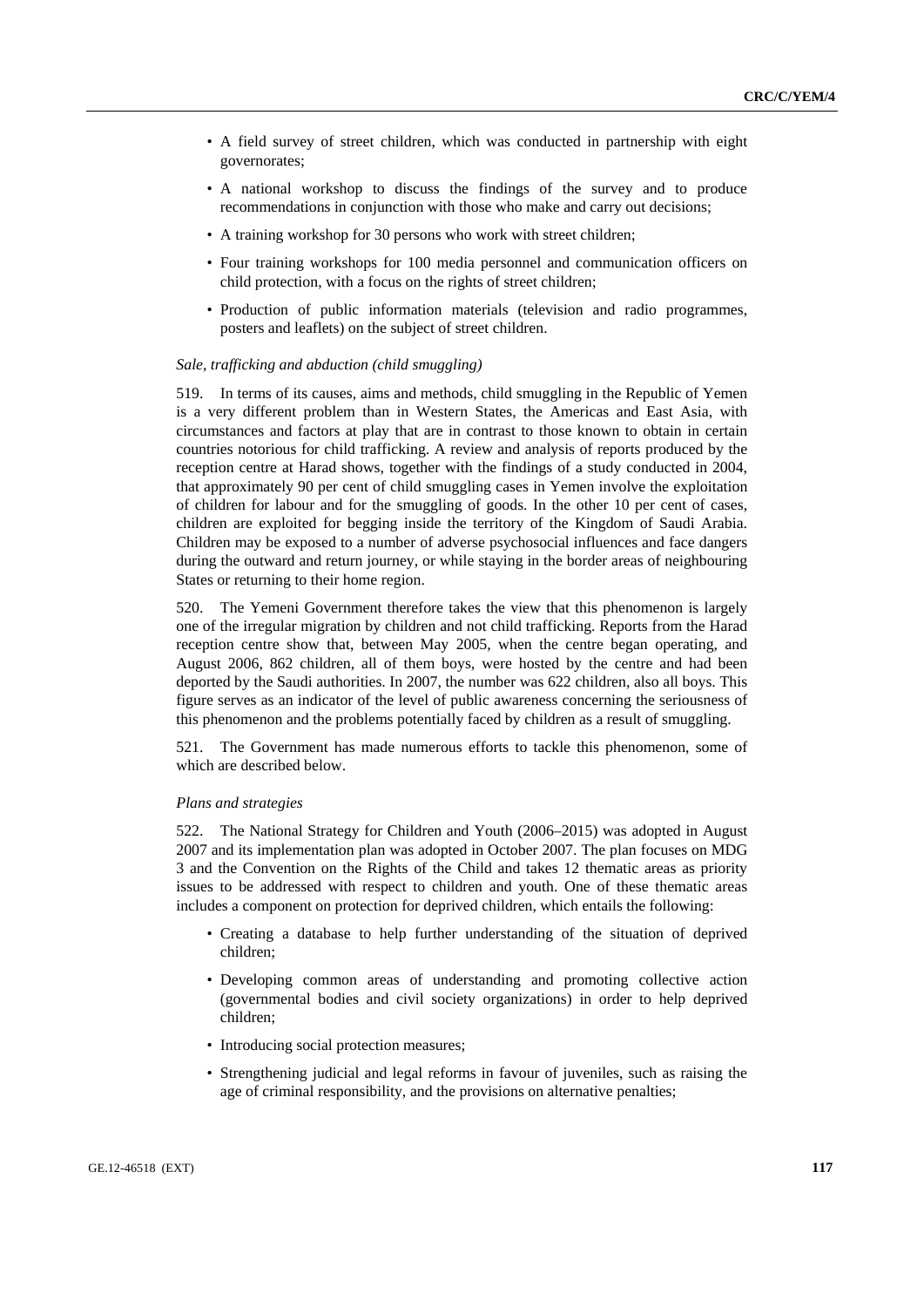• Working to eliminate violence against children by monitoring and documenting cases and rehabilitating and reintegrating victims.

523. A national plan to combat child smuggling was endorsed by the Supreme Council for Motherhood and Childhood at its annual meeting, chaired by the Prime Minister, on 23 August 2008. The plan regulates the full range of activities and programmes which all governmental institutions and NGOs are required to carry out to protect and care for children who are exploited in smuggling. The plan envisages a number of interventions focused on developing legislation and laws; strengthening coordination, cooperation and partnership; training, capacity-building and know-how; and raising awareness and disseminating information.

#### *Development of legislation*

524. Draft amendments were developed in order to align the laws on children's rights with the Convention on the Rights of the Child and other international norms. They also included the addition of new provisions explicitly criminalizing child smuggling, the exploitation of children in begging and the sexual exploitation of children and prescribing penalties for smugglers and exploiters. Moreover, a new section (section IV) entitled "Child exploitation offences" was added to the Penal Code and comprises three subsections, one of which deals with the control of child smuggling, as follows:

- Article 262 bis: A term of up to five years' imprisonment shall be imposed on any natural or legal person transferring a child below the age of 18 to another State for the purpose of the illegal exploitation of that child. The penalty shall be a term of up to seven years' imprisonment if the perpetrator uses deception or coercion. A term of from 3 to 10 years' imprisonment shall be imposed if the transfer was accompanied by a sexual assault or the infliction of bodily harm. This shall be without prejudice to the imposition of the fixed penalty (*hadd*) [under Islamic law] or the penalties of retaliation (*qisas*), payment of blood money (*diyah*) or an indemnity for bodily injury (*arsh*), as the case may be;
- Article 262 bis 1: A term of up to five years' imprisonment shall be imposed on a parent who knowingly hands over a child below the age of 18 to another person in order to have the child taken across the national border to another State. The penalty shall be doubled in the event of a repeat offence or if the child who is handed over is a girl or below the age of 10. This provision shall apply likewise to the legal guardian and the testamentary tutor;
- Article 262 bis 2: A term of up to three years' imprisonment shall be imposed on any person who in any way assists in the preparation, facilitation, commission or instigation of any of the offences listed in the two preceding articles of this section. The penalty shall be a term of up to five years' imprisonment if the accessory to, or instigator of, the offence is a public official abusing his or her official position or a person responsible for the child's education or supervision;
- Article 262 bis 3: The person transferring the child, the person receiving the child, the accomplice to and the instigator of the offence shall be deemed to have participated in any offence committed against the child or occurring during the transfer or in the country of destination. The penalty shall be that prescribed by the present Act for participation in an offence.

525. Concerning the Optional Protocol on the sale of children, child prostitution and child pornography, the following approval procedures were taken:

• It was presented to the Ministries of the Interior and Defence for consideration before its submission to the Cabinet;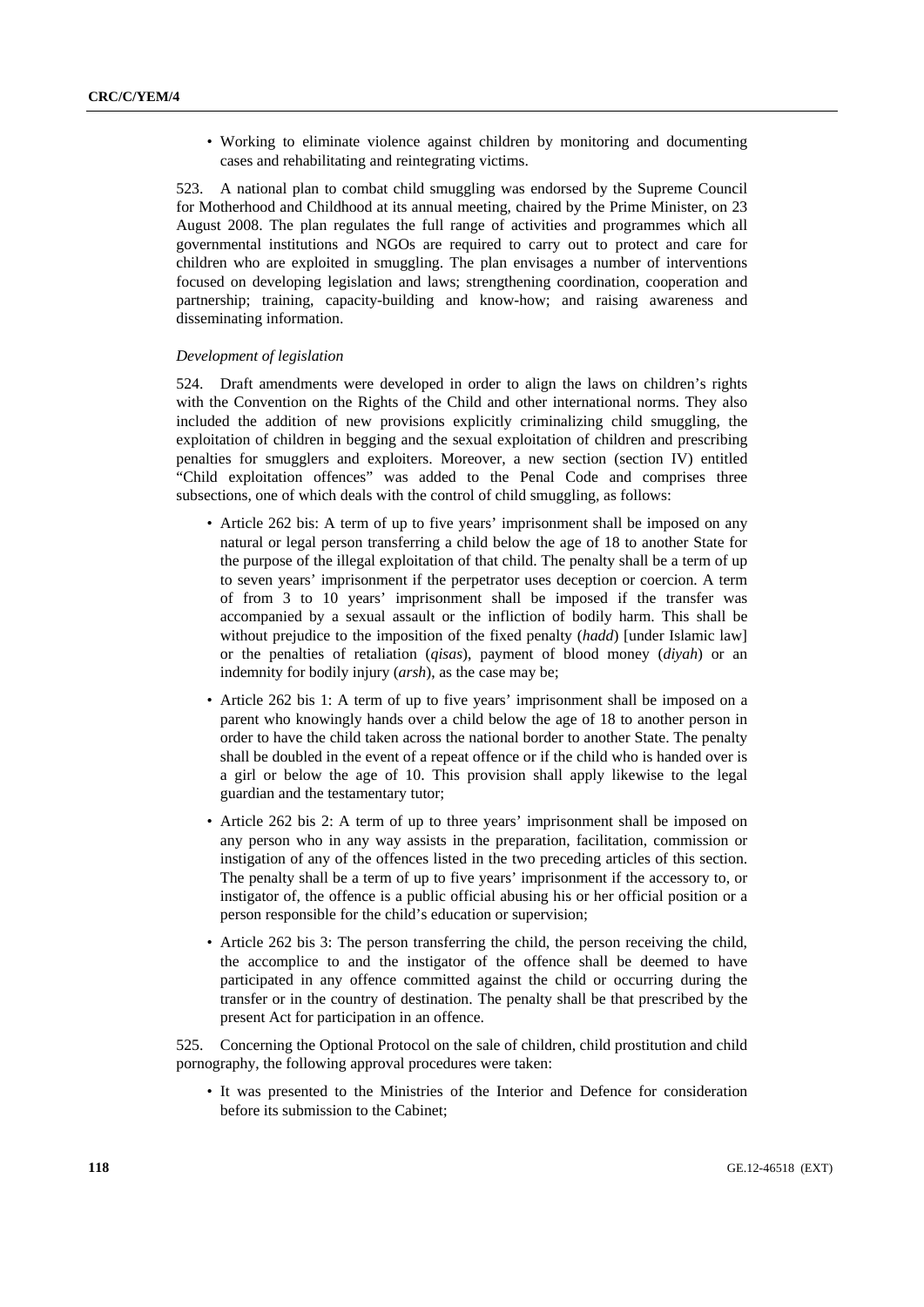- It was presented to the Cabinet for endorsement and referred to the House of Representatives;
- It was presented to the House of Representatives for discussion and approval, with the Supreme Council for Motherhood and Childhood taking part in its discussion by the House Committee on Public Freedoms and Human Rights;
- It was endorsed and ratified by Yemen in 2004;
- The initial report on implementation of the Protocol was submitted to the Committee on the Rights of the Child in January 2008.

#### *Strengthening coordination and partnership*

526. The following measures have been taken to strengthen coordination and partnership:

 (a) A technical committee composed of line ministry representatives reporting directly to their ministers was established to combat child smuggling. It meets on a monthly basis and works in coordination with the Supreme Council for Motherhood and Childhood;

 (b) A number of consultations were held, the first of which took place in Riyadh in June 2006, the second in San`a in July 2006 and the third in Riyadh in October 2007, with the aim of taking measures to curb child smuggling.

#### *Studies*

527. The following studies were undertaken:

- A field study on child smuggling, entitled "Study of the situation in the governorates of Hajjah and Mahwit", was carried out in May 2004;
- Two rounds of discussion on the findings of the study were held with all relevant government entities, NGOs and international organizations, representatives of the State, and official, private and foreign media;
- A feasibility study on social reintegration programmes for child victims of smuggling was conducted during the period 2005–2006;
- A procedural assessment on the child smuggling problem is due to be conducted during the present year.

#### *Information and awareness-raising*

528. This aspect comprises a range of awareness activities and programmes that have been, or are still being, implemented by the Supreme Council for Motherhood and Childhood, in conjunction with the Ministry of Information, the Ministry of Social Affairs and Labour, the Ministry of Human Rights and partner civil society organizations, notably the Democracy School and the Shawthab Foundation for Childhood and Development, as follows:

- Discussions in the audiovisual and print media to provide information and raise awareness concerning the problem, the dangers associated with it and ways of preventing it;
- Ongoing programmes and messages on Hajjah Radio and slots on San`a Radio;
- Publication of newspaper articles and reports;
- Making of a documentary film to raise awareness of the child smuggling problem among the target audience of schools, families and local communities;
- Production of an animated film on the impact and dangers of child smuggling;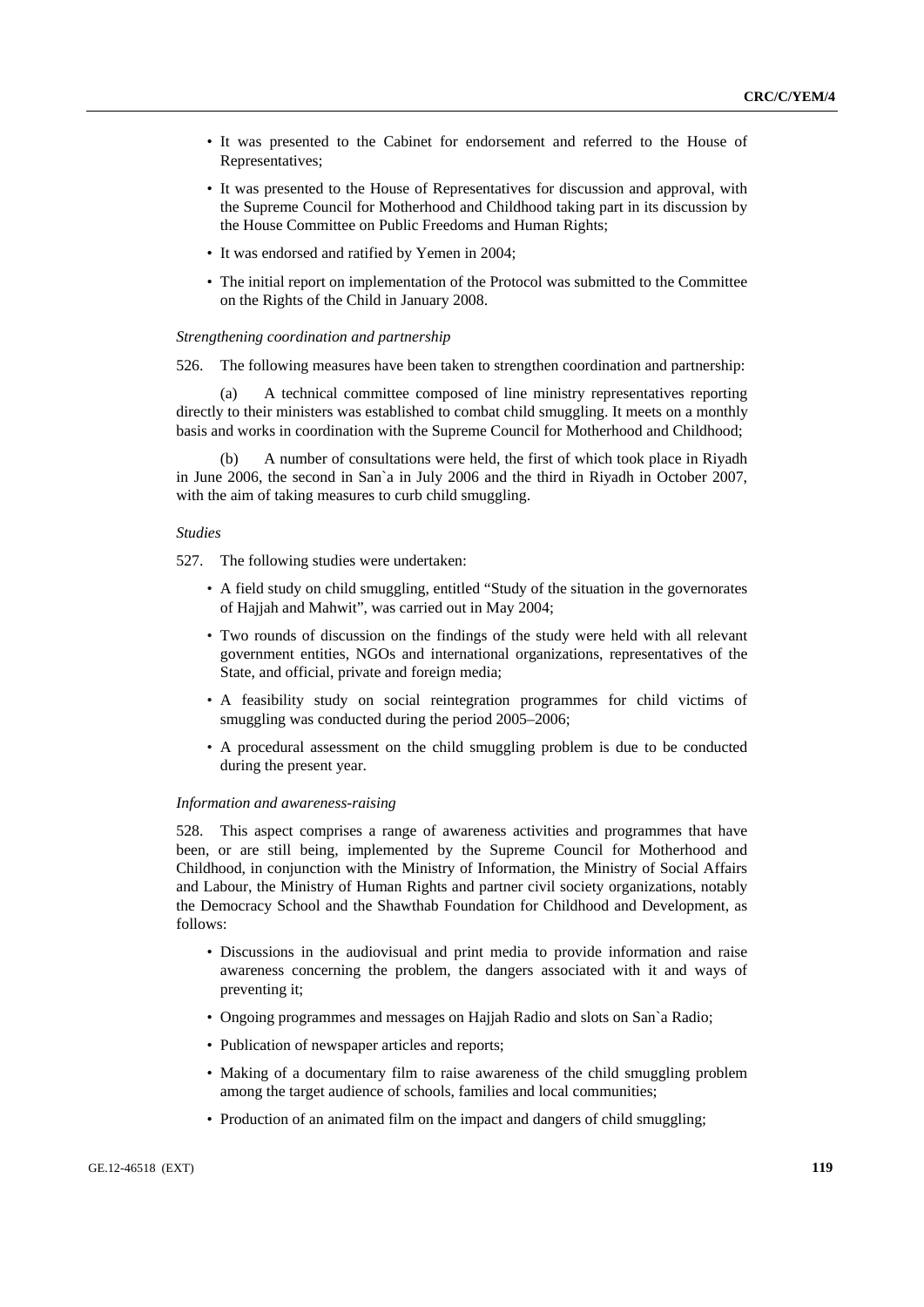- Organization of local awareness campaigns in the target regions and districts;
- Involvement of children in campaigns to raise awareness of the problem in some governorates;
- Organization of an awareness workshop for children to discuss the subject of child smuggling and produce a wall poster of their drawings;
- Coordination of efforts with the House of Representatives in working to curb the problem and win parliamentary support for the fight against child smuggling;
- Publication of a compilation of children's drawings on the theme "No to violence and no to smuggling".

#### *Developing and tightening security and judicial measures*

529. The following actions have been taken to develop and tighten security and judicial measures:

- The Ministry of the Interior and its security posts in border towns have stepped up controls and surveillance and thwarted many child smugglers in their attempts before they reached the border;
- Cases of children returned to airports and border points, amounting to 510 in 2005, were counted and documented;
- Procedures have been tightened up for including children in adults' passports, particularly children who come from areas known for child smuggling: before 2004, there was an average of 30 cases of such children annually, whereas not a single case was recorded between 2005 and May 2006;
- Branches of the Ministry of Interior have referred a number of persons accused of child smuggling to the Department of Public Prosecutions and the courts: during the period 2004–2005, the number of such persons amounted to 94;
- Child smuggling cases are treated as urgent matters by the Department of Public Prosecutions and the courts, which have handed down numerous convictions to child smugglers (terms of imprisonment ranging from six months to three years). In 2005, 22 individuals involved in child smuggling were convicted;
- Consultations were held with the Department of Civil Status and Civil Registration on mechanisms for improving and developing the birth registration system, which will help to curtail the practice of forging the identity documents of children and smugglers;
- The Department of Moral Guidance at the Ministry of the Interior has run child smuggling awareness campaigns for police officers, which have helped to familiarize them with the methods used, the factors at play and the forms that child smuggling takes, thereby furthering the efforts to control and thwart child smuggling.

#### *Protection, psychological recovery and reintegration of victims of child smuggling*

530. Social protection centres for children have been established in the regions of Harad and San`a City. These centres offer psychosocial support and reintegration assistance to child smuggling victims who are sent back from the Kingdom of Saudi Arabia overland (through Harad) or by air (San`a airport) or who are intercepted by the security services during smuggling operations. Since their establishment in 2008, the centres in Harad and San`a City have hosted some 2,506 children (see table 73).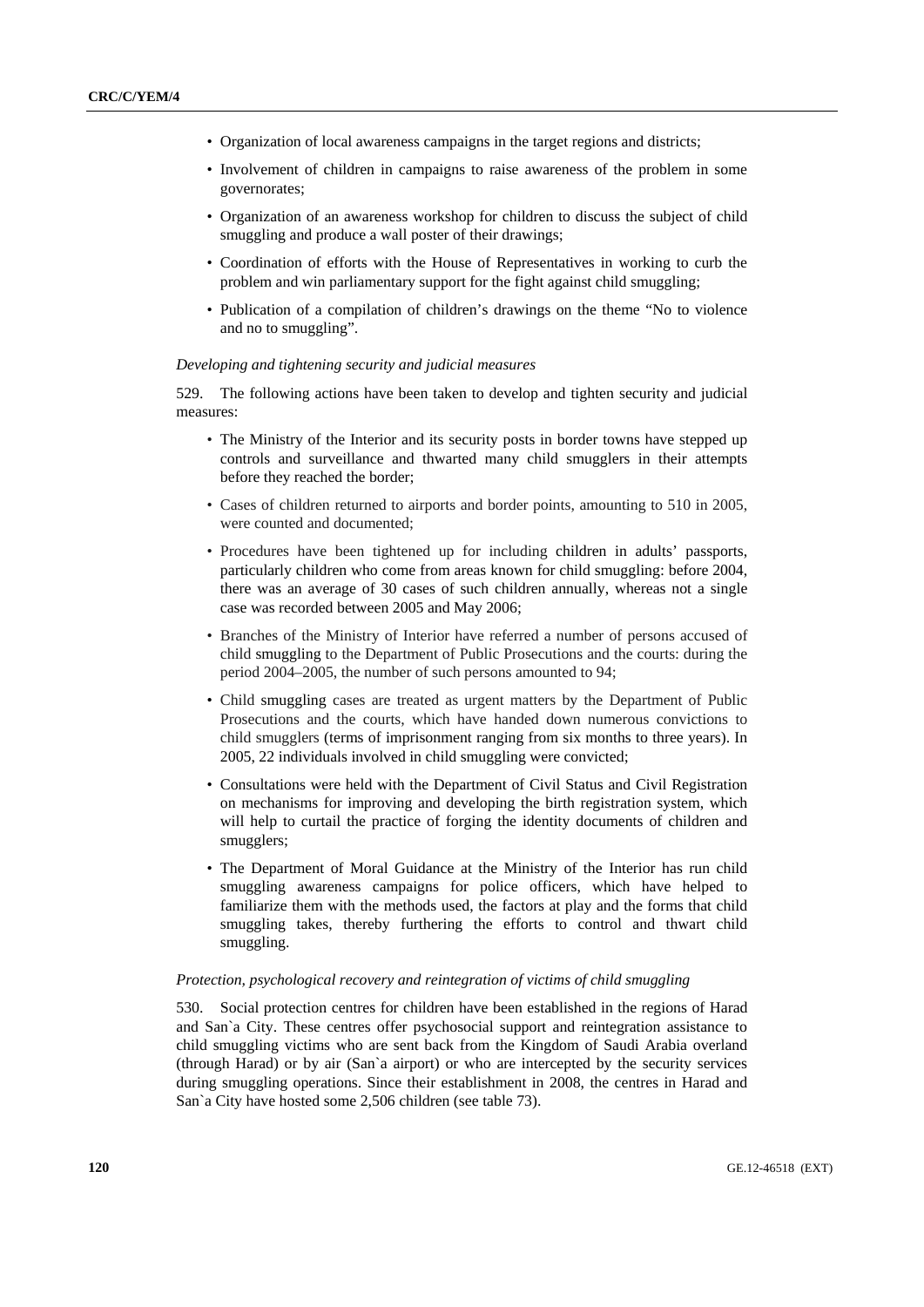531. The San`a and Harad centres work efficiently and provide rehabilitation services to child smuggling victims. During 2008, the Harad centre received 500 children and the San`a centre received 83 children, of whom 60 were placed with families, 12 entered vocational training, 4 absconded and 6 are still at the centre. The children were provided with assistance and returned to their families after guarantees and undertakings had been given that the children would be cared for and protected from exploitation. Children with no one to support them were placed in orphanages in their governorates of origin. Commitments to keep the children in a safe environment were honoured through aftercare programmes for child victims.

532. Under the Alternatives to Combat Child Labour through Education and Sustainable Services in the Middle East and North Africa (ACCESS-MENA) project, child victims are provided with assistance to enable them to integrate into schools and to prevent them from dropping out of education. School uniforms and school bags were issued to 4,101 students and youth cultural and recreation centres were set up at the schools concerned, offering programmes and activities designed to appeal to children so that they complete their rehabilitation by coming to school. Psychological help and guidance were provided in order to protect children from smuggling and targeted schools were renovated and supplied with their own electricity generators. A youth cultural centre was also established in the Aflah al-Sham district, with funding from UNICEF. Teams were formed to offer protection and create a safe environment for children in that particular district, as it is here that most child smuggling occurs.

533. The running of the Harad reception centre was entrusted to the Saleh Foundation, strengthening the active engagement of prominent civil society organizations in child protection programmes.

534. Child protection teams were also established at the subdistrict level in Aflah al-Sham district of Hajjah governorate as an experiment that could be extended to other districts if it proved successful. A children's sports and recreation centre was established in the district and supplied with the equipment and resources needed to help promote awareness among the region's young people and dissuade children from leaving the district.

#### **Improving socioeconomic conditions and developing local communities**

535. Action is under way to improve socioeconomic conditions and develop local communities through the following:

- Ongoing programmes to combat poverty and expand the social safety net umbrella to the target areas;
- Approval of over 100,000 new cases by the Social Welfare Fund during 2007, including 500 families in border areas;
- Start-up of remedial education classes aimed at limiting the number of children in the city of Hajjah who drop out of education (ACCESS-MENA project).

#### **Training and capacity-building**

536. Several training programmes for specialists have been run on combating child smuggling. UNICEF supported a training programme run by the International Organization for Migration (IOM) for staff at a protection centre for smuggled children. The managers at the centre and social workers from social welfare centres and safe childhood centres received training in the following areas: protection and psychological recovery; social reintegration; employment procedures in centres and homes offering protection to smuggled children; and the development of skills for identifying child victims of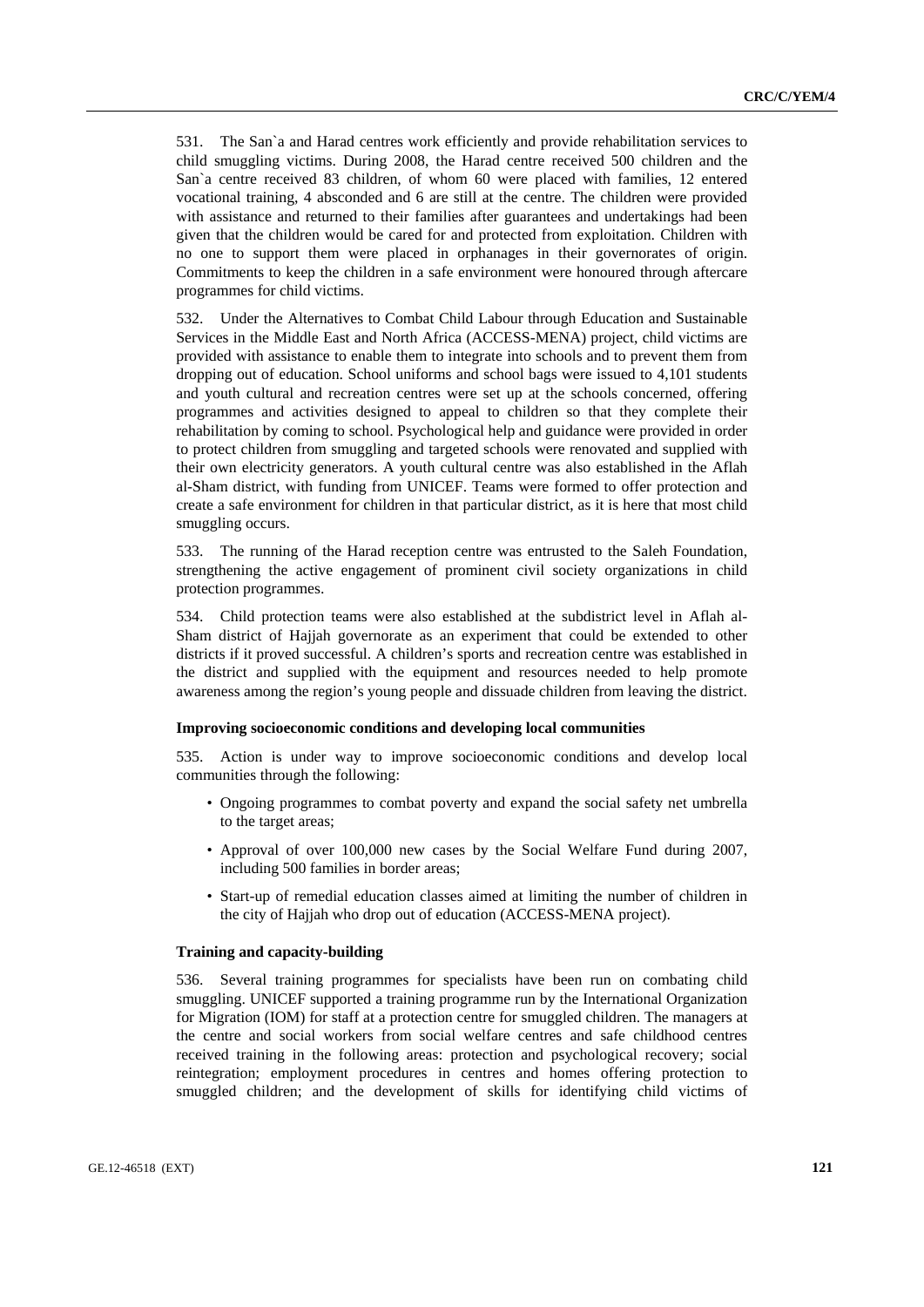smuggling. A total of 120 individuals received training, with support from UNICEF and IOM.

537. Two training courses on dealing with child smuggling have been run for members of the police working at ports of entry. Under the ACCESS-MENA project, training courses were also run for head teachers and social workers in eight schools in Hajjah governorate, which had been targeted under a programme to combat child smuggling in five districts. Training in child-centred methodologies was provided to 15 trainers working in the target areas, who in turn trained 189 teachers in the target schools.

#### **Difficulties and challenges**

538. The difficulties and challenges are as follows:

- The inaccuracy and paucity of information on the problem in Yemen and Saudi Arabia;
- The fact that the child smuggling problem is little dealt with in the work of the joint committees of the two countries;
- The fact that the Cabinet has not yet approved the draft amendments to the various laws;
- The lack of a practical framework for extradition of the criminals behind child smuggling;
- The multitude and variety of ways and means for returning children via different ports of entry;

The inadequacy of material and human resources.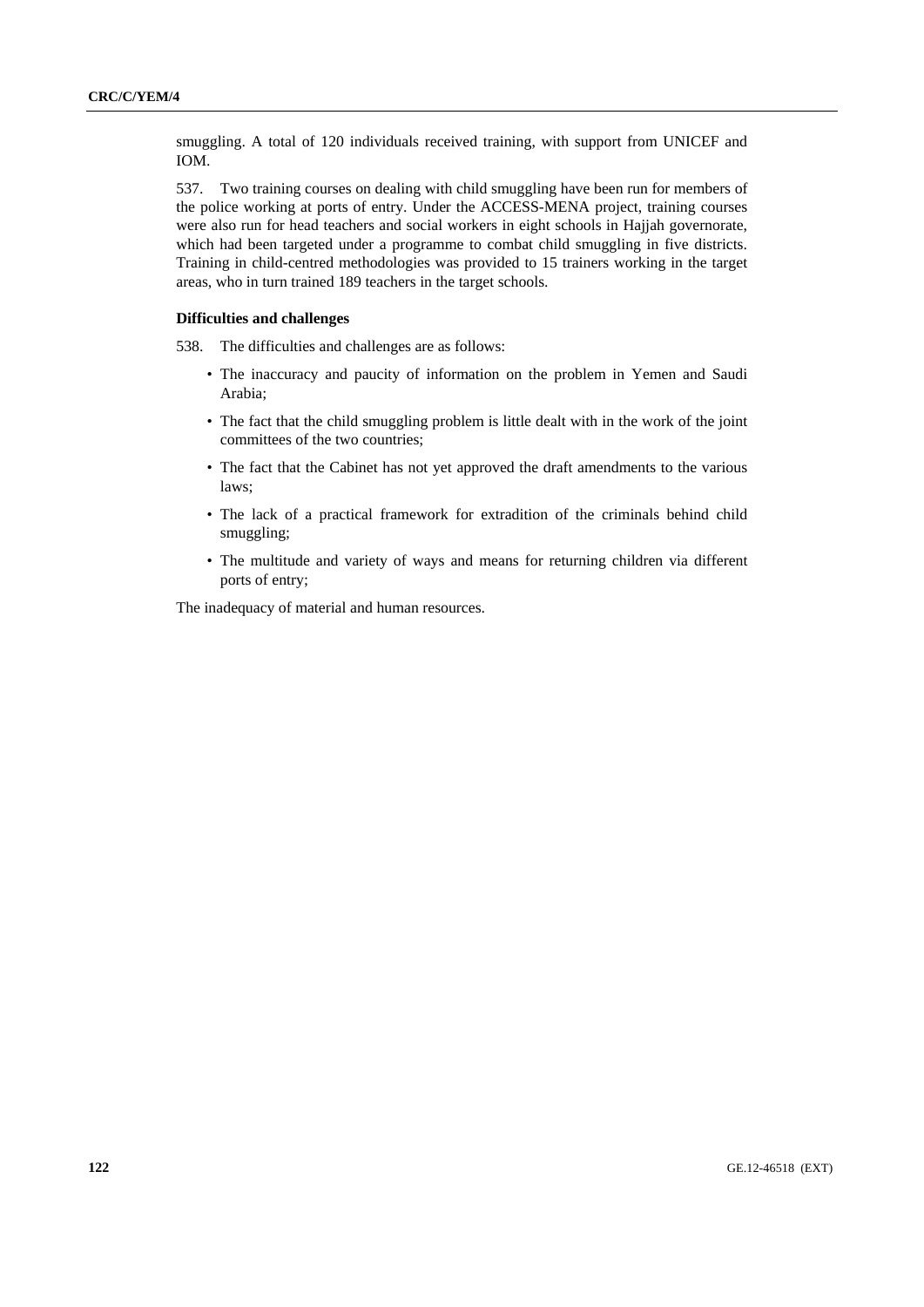Table 1

**Number of civil society organizations working on children's issues** 

| Year                                                                  | 1989-2002 | 2003-2007 |
|-----------------------------------------------------------------------|-----------|-----------|
| Number of civil society organizations<br>working on children's issues | 84        | 49        |

#### Table 2

**Statistics on types and numbers of NGOs working on children's issues from 1989 to 2007** 

| Type of NGO  | Number |
|--------------|--------|
| Association  | 101    |
| Foundation   | 18     |
| Organization |        |
| Board        |        |
| Centre       |        |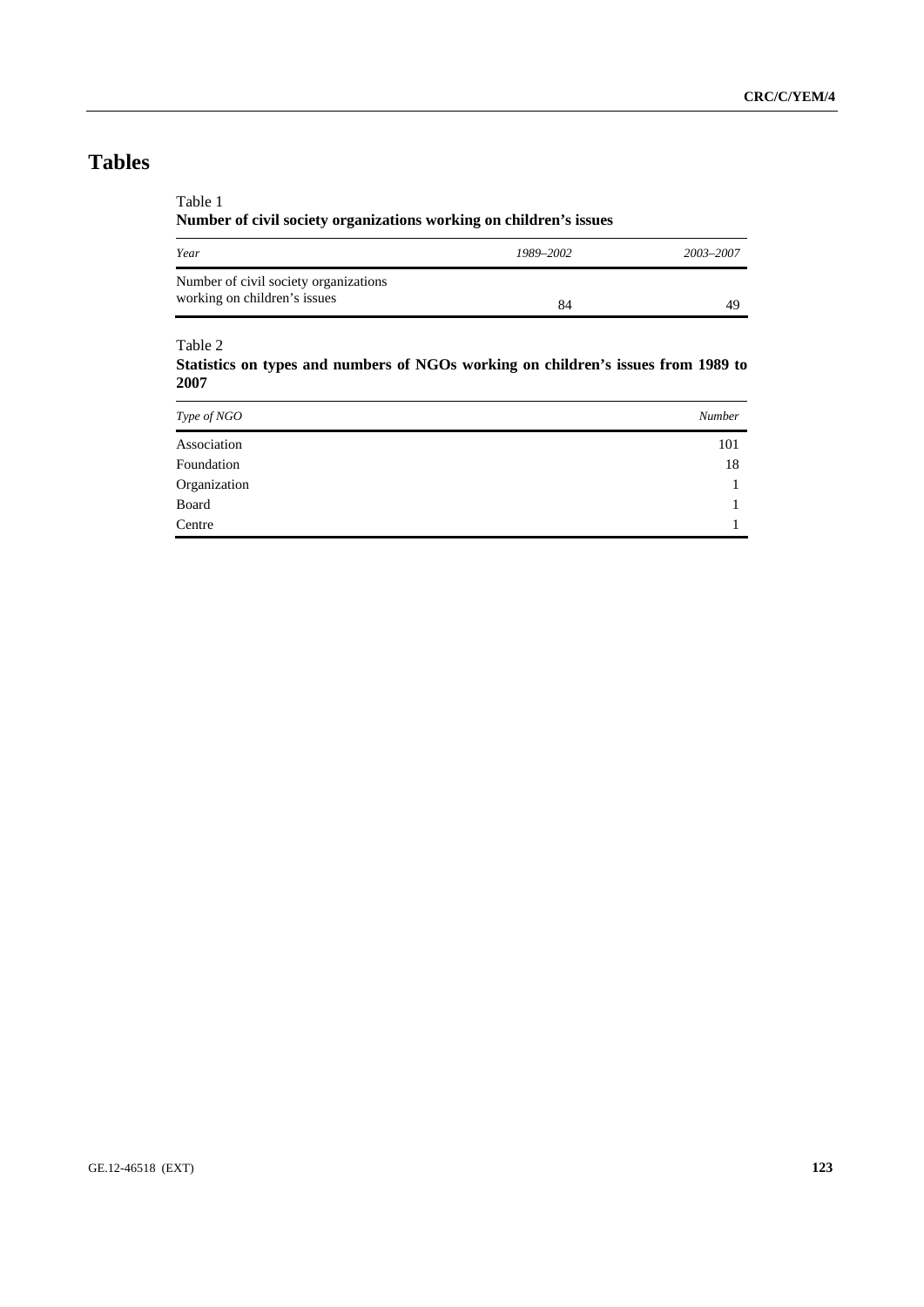# Table 3 **Total pledges made during, before and after the donor conference (\$ millions)**

|                   |                                                                            |                       | At a conference meeting |                      |                      |
|-------------------|----------------------------------------------------------------------------|-----------------------|-------------------------|----------------------|----------------------|
|                   | State/donor institution                                                    | Before the conference | Donors in London        | After the conference | <b>Total pledges</b> |
| <b>GCC</b> States |                                                                            | 33 100                | 230 000                 | Nil                  | 263 100              |
| 1                 | Kingdom of Saudi Arabia                                                    |                       | 18 100                  | 100 000              | 118 100              |
| 2                 | Sultanate of Oman                                                          |                       | 10 000                  |                      | 10 000               |
| 3                 | Qatar                                                                      |                       | 500 000                 |                      | 500 000              |
| $\overline{4}$    | Kuwait                                                                     |                       | 20 000                  |                      | 20 000               |
| 5                 | <b>United Arab Emirates</b>                                                | 15 000                | 50 000                  |                      | 65 000               |
| 6                 | Kingdom of Bahrain                                                         |                       | Nil                     |                      | <b>Nil</b>           |
| institutions      | Multilateral international and regional                                    | Nil                   | 183 200                 | 8 500                | 1917                 |
| 7                 | Arab Fund for Economic<br>and Social Development                           |                       | 70 000                  | 8 5 0 0              | 78 500               |
| 8                 | <b>Islamic Development Bank</b>                                            |                       | 20 000                  |                      | 20 000               |
| 9                 | World Bank*                                                                |                       | 400                     |                      | 400                  |
| 10                | <b>OPEC</b> Fund for International<br>Development                          |                       | 2 0 0 0                 |                      | 2 000                |
| 11                | <b>United Nations</b>                                                      |                       | 9 0 0 0                 |                      | 9 0 0 0              |
| 12                | <b>International Fund for</b><br><b>Agricultural Development</b><br>(IFAD) |                       | 7 0 0 0                 |                      | 7 000                |
| 13                | Global Fund to Fight AIDS,<br>Tuberculosis and Malaria                     |                       | 3 200                   |                      | 3 200                |
| 14                | Arab Monetary Fund                                                         |                       | 22 000                  |                      | 22 000               |
| 15                | European Commission                                                        |                       | 10 000                  |                      | 10 000               |
| relations         | States with which Yemen has bilateral                                      | Nil                   | 57 800                  | 18 600               | 86 400               |
| 16                | <b>United Kingdom</b>                                                      |                       | 23 000                  |                      | 23 000               |
| 17                | Republic of Korea                                                          |                       | 4 0 0 0                 |                      | 4 000                |
| 18                | Netherlands                                                                |                       | 9 100                   |                      | 9 100                |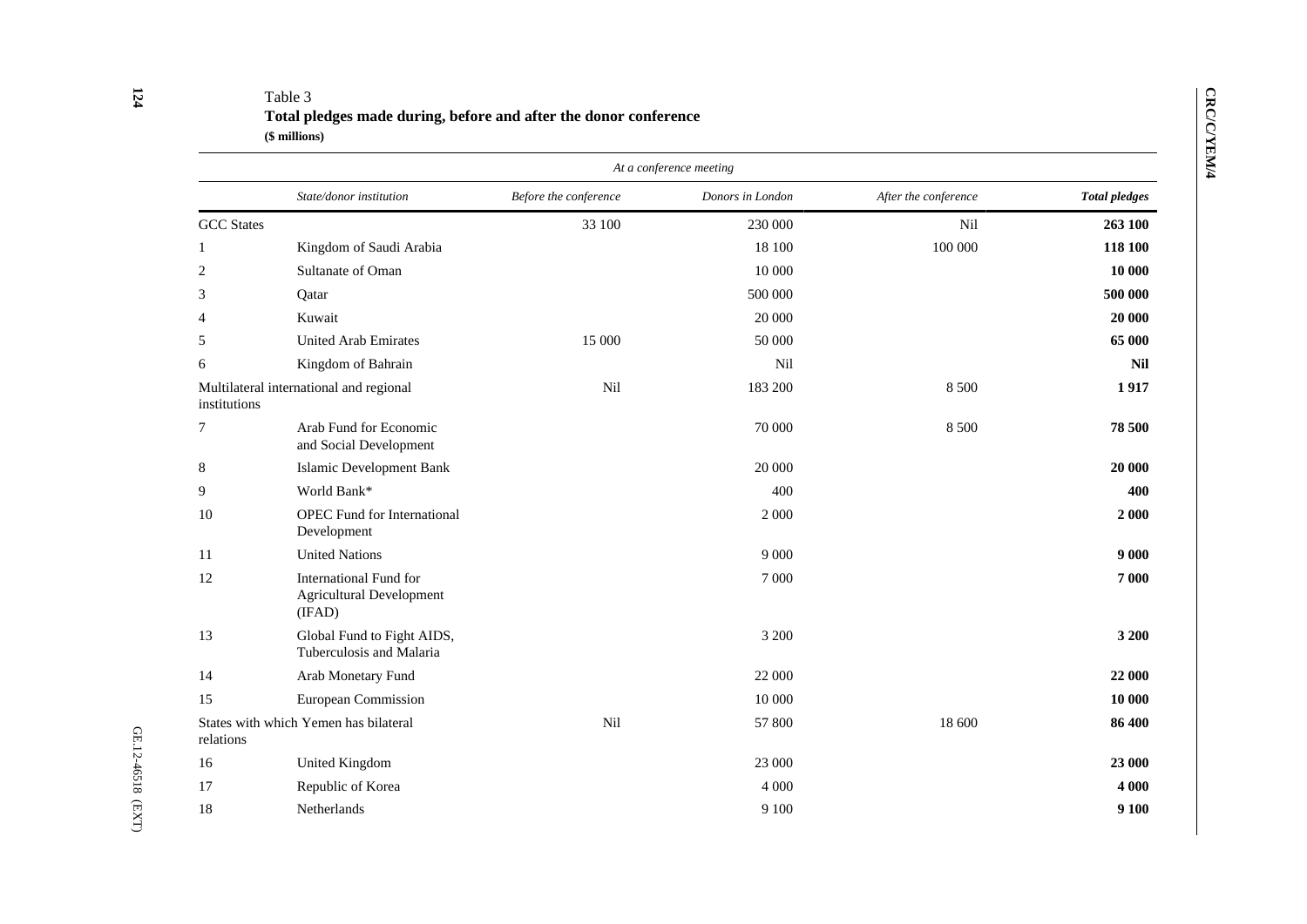| Donors in London<br>State/donor institution<br>Before the conference<br>After the conference<br>19<br>19 000<br>Germany<br>13 000<br>France<br>Italy<br>$12\;000$<br>Japan **<br>$22\,$<br>$1\,500$<br>Spain<br>$2\;600$<br><b>United States of America</b><br>$2\;100$<br>Denmark<br>900<br>471 000<br><b>Total pledges</b><br>33 100<br>27100<br>5 312 000<br>* Represents the commitment amount pledged by the World Bank, a portion of which covers the funding gap.<br>** Sums pledged annually by Japan. |  | At a conference meeting |                      |
|----------------------------------------------------------------------------------------------------------------------------------------------------------------------------------------------------------------------------------------------------------------------------------------------------------------------------------------------------------------------------------------------------------------------------------------------------------------------------------------------------------------|--|-------------------------|----------------------|
| $20\,$<br>$21\,$<br>23<br>24                                                                                                                                                                                                                                                                                                                                                                                                                                                                                   |  |                         | <b>Total pledges</b> |
|                                                                                                                                                                                                                                                                                                                                                                                                                                                                                                                |  |                         | 19 000               |
|                                                                                                                                                                                                                                                                                                                                                                                                                                                                                                                |  |                         | 13 000               |
|                                                                                                                                                                                                                                                                                                                                                                                                                                                                                                                |  |                         | 12 000               |
|                                                                                                                                                                                                                                                                                                                                                                                                                                                                                                                |  |                         | 1500                 |
|                                                                                                                                                                                                                                                                                                                                                                                                                                                                                                                |  |                         | 2 600                |
|                                                                                                                                                                                                                                                                                                                                                                                                                                                                                                                |  |                         | 2 100                |
|                                                                                                                                                                                                                                                                                                                                                                                                                                                                                                                |  |                         | 900                  |
|                                                                                                                                                                                                                                                                                                                                                                                                                                                                                                                |  |                         |                      |
|                                                                                                                                                                                                                                                                                                                                                                                                                                                                                                                |  |                         |                      |
|                                                                                                                                                                                                                                                                                                                                                                                                                                                                                                                |  |                         |                      |
|                                                                                                                                                                                                                                                                                                                                                                                                                                                                                                                |  |                         |                      |
|                                                                                                                                                                                                                                                                                                                                                                                                                                                                                                                |  |                         |                      |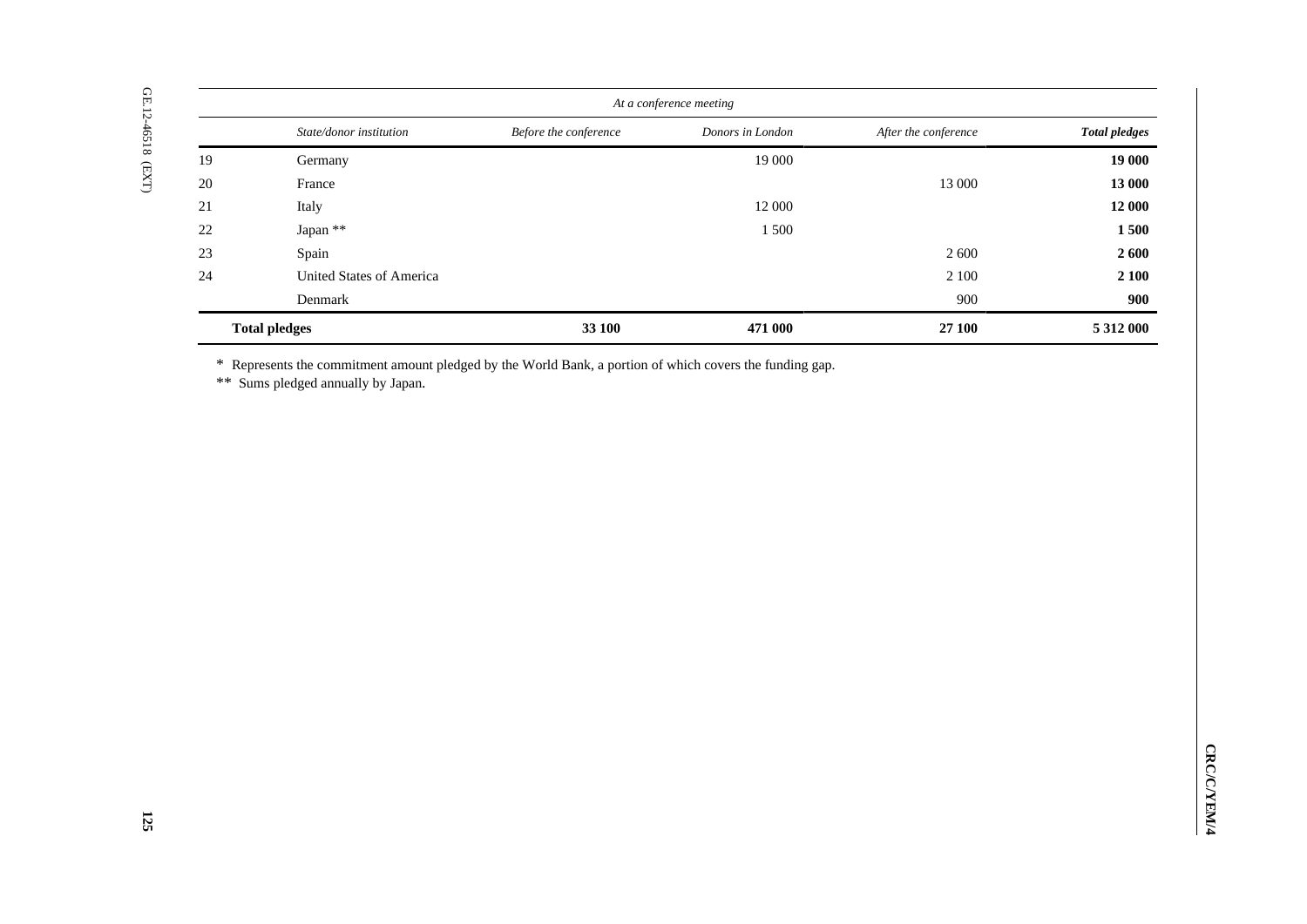**CRC/C/YEM/4 CRC/C/YEM/4** 

#### Table 4 **Total sums allocated to sectors by States and international donor institutions**

| Sector                    | Spending gap     | Kingdom of Saudi Arabia | of $O$ man<br><b>Sultanate</b> | Qatar  | United Arab Emirates | <b>Bank</b><br>Development<br><i>slamic</i> | Economic and<br>Social Development<br>Fund for<br>Arab | Bank <sup>3</sup><br>World | Agricultural Development (IFAD)<br>Fund for<br>nternational | AIDS,<br>Tuberculosis and Malaria<br>Fight .<br>$\mathcal{O}$<br>Fund<br>Global | Commission<br><b>European</b> | <b>United Nations</b> | <b>Germany</b> | United Kingdom | France | Organization of the Petroleum<br>Countries (OPEC)<br>Exporting | apan  | Denmark | <i><b>Jnited States of America</b></i> | Republic of Korea | Vetherlands | <b>Total</b> | Percentage of allocation to the<br>gap |
|---------------------------|------------------|-------------------------|--------------------------------|--------|----------------------|---------------------------------------------|--------------------------------------------------------|----------------------------|-------------------------------------------------------------|---------------------------------------------------------------------------------|-------------------------------|-----------------------|----------------|----------------|--------|----------------------------------------------------------------|-------|---------|----------------------------------------|-------------------|-------------|--------------|----------------------------------------|
| Agriculture               | 734.71           | 0.00                    | 0.00                           | 0.00   | 0.00                 | 26.30                                       | 52.00                                                  | 0.00                       | 16.00                                                       | 0.00                                                                            | 40.00                         | 0.00                  | 0.00           | 0.00           | 0.00   | 0.00                                                           | 5.00  | 0.00    | 0.00                                   | 0.00              | 0.00        | 139.30       | 0.19                                   |
| Fisheries                 | 76.2             | 0.00                    | 0.00                           | 0.00   | 0.00                 | 0.00                                        | 14.00                                                  | 0.00                       | 13.00                                                       | 0.00                                                                            | 14.50                         | 0.00                  | 0.00           | 0.00           | 0.00   | 0.00                                                           | 0.00  | 0.00    | 0.00                                   | 0.00              | 0.00        | 41.50        | 0.54                                   |
| Education                 | 990.3            | 228.00                  | 0.00                           | 0.00   | 0.00                 | 39.00                                       | 40.00                                                  | 0.00                       | 0.00                                                        | 0.00                                                                            | 0.00                          | 0.00                  | 38.00          | 63.11          | 0.00   | 0.00                                                           | 7.00  | 0.00    | 5.20                                   | 24.00             | 37.30       | 490.21       | 0.50                                   |
| Health                    | 388.03           | 48.00                   | 0.00                           | 00.200 | 0.00                 | 27.50                                       | 0.00                                                   | 0.00                       | 0.00                                                        | 32.00                                                                           | 10.00                         | 0.00                  | 21.10          | 4.71           | 0.00   | 0.00                                                           | 0.00  | 0.00    | 4.80                                   | 0.00              | 18.80       | 357.91       | 0.92                                   |
| Roads and<br>improvements | 1 524.02         | 370.00                  | 10.00                          | 0.00   | 140.00               | 26.20                                       | 190.00                                                 | 20.00                      | 0.00                                                        | 0.00                                                                            | 0.00                          | 0.00                  | 0.00           | 0.00           | 0.00   | 0.00                                                           | 0.00  | 0.00    | 0.00                                   | 0.00              | 0.00        | 756.20       | 0.50                                   |
| Transport                 | 260.4            | 0.00                    | 0.00                           | 0.00   | 0.00                 | 0.00                                        | 215.00                                                 | 0.00                       | 0.00                                                        | 0.00                                                                            | 0.00                          | 0.00                  | 0.00           | 0.00           | 0.00   | 000.                                                           | 0.00  | 0.00    | 0.00                                   | 0.00              | 0.00        | 215.00       | 0.83                                   |
| Electricity               | 729.5            | 210.00                  | 15.00                          | 0.00   | 80.00                | 37.00                                       | 0.0                                                    | 0.00                       | 0.00                                                        | 0.00                                                                            | 0.00                          | 0.00                  | 0.00           | 0.00           | 73.00  | 0.00                                                           | 0.00  | 0.00    | 0.00                                   | 0.00              | 0.00        | 364.88       | 0.57                                   |
| Water                     | 367              | 40.00                   | 10.00                          | 0.00   | 40.00                | 34.00                                       | 124.00                                                 | 20.00                      | 0.00                                                        | 0.00                                                                            | 0.00                          | 0.00                  | 40.80          | 37.28          | 0.00   | 0.00                                                           | 0.00  | 0.00    | 0.00                                   | 0.00              | 18.80       | 0.00         | 0.99                                   |
| Petroleum                 | 260.6            | 0.00                    | 0.00                           | 0.00   | 0.00                 | 0.00                                        | 0.00                                                   | 0.00                       | 0.00                                                        | 0.00                                                                            | 0.00                          | 0.00                  | 0.00           | 0.00           | 0.00   | 0.00                                                           | 0.00  | 0.00    | 0.00                                   | 0.00              | 0.00        | 203.55       | 0.00                                   |
| Institutional<br>reform   | 435.46           | 0.00                    | 0.00                           | 0.00   | 0.00                 | 0.00                                        | 0.00                                                   | 14.00                      | 0.00                                                        | 0.00                                                                            | 26.00 90.00                   |                       | 2.73           | 36.02          | 0.00   | 0.00                                                           | 0.00  | 7.70    | 11.00                                  | 0.00              | 16.10       | 536.30       | 0.47                                   |
| Social safety<br>net      | 534.64           | 175.00                  | 10.00                          | 0.00   | 50.00                | 10.00                                       | 150.00                                                 | 25.00                      | 0.00                                                        | 0.00                                                                            | 9.50                          | 0.00                  | 6.90           | 88.90          | 0.00   | 11.00                                                          | 0.00  | 0.00    | 0.00                                   | 0.00              | 0.00        | 359.84       | 1.00                                   |
| <b>Total</b>              | 6 300.85 071,001 |                         | 53.00                          | 200.00 | 385.00               | 200.00                                      | 785.00                                                 | 79.00                      | 29.00                                                       | 32.00                                                                           | 100.00 90.00                  |                       | 101.13         | 230.01         | 73.00  | 11.00                                                          | 12.00 | 7.70    | 21.00                                  | 24.00             | 91.00       | 41.50        | 0.56                                   |

\* Excluding previous commitment (\$120 million)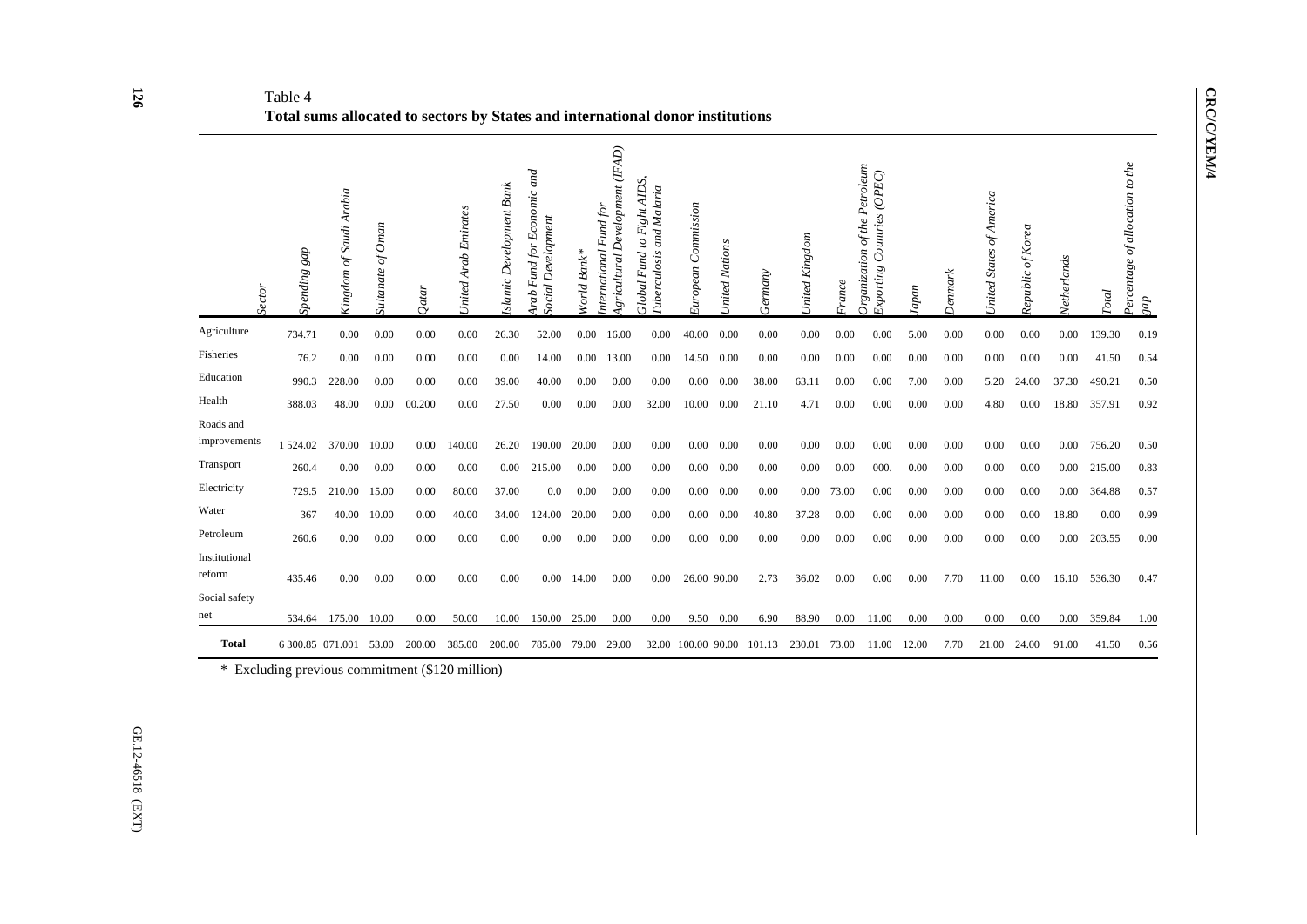|                                        | 2000     | 2005           |        |
|----------------------------------------|----------|----------------|--------|
| <i>Item</i>                            | Realized | <i>Initial</i> | Target |
| Total current spending, including:     | 25.5     | 28.5           | 27.5   |
| Salaries, wages and the like           | 9.1      | 8.8            | 9.9    |
| Goods and commodities                  | 3.0      | 2.8            | 3.0    |
| Maintenance                            | 0.6      | 0.4            | 0.8    |
| Current transfers, including:          | 9.1      | 3.3            | 11.4   |
| Subsidy, including for:                | 5.7      | 1.7            | 0.1    |
| Primary materials*                     | 0.6      | 0.0            | 0.0    |
| Electricity*                           | 0.0      | 0.2            | 0.0    |
| Petroleum products*                    | 5.1      | 1.5            | 0.0    |
| Interest payments                      | 2.2      | 1.7            | 1.9    |
| Other current spending                 | 0.5      | 0.6            | 0.5    |
| Investment expenditure                 | 5.8      | 8.4            | 7.1    |
| Government borrowing and share capital |          |                |        |
| participation                          | 1.3      | 1.9            | 0.0    |
| Debt repayments                        | 0.6      | 0.6            | 0.0    |
| <b>Total public spending</b>           | 31.6     | 39.4           | 36.0   |

# Table 5 **Public spending, 2000–2005 (percentage of GDP)**

#### Table 6

# **Percentage of components of the functional distribution of public spending to GDP, 2000–2005**

|                                     |      | Estimated | Relative importance of | <i>public spending</i> |
|-------------------------------------|------|-----------|------------------------|------------------------|
| <i>Item</i>                         | 2000 | 2005      | 2000                   | 2005                   |
| Public services                     | 7.5  | 7.0       | 23.5                   | 25.3                   |
| Security and safety affairs         | 1.9  | 2.2       | 6.0                    | 7.9                    |
| Economic affairs                    | 7.6  | 3.2       | 23.7                   | 11.5                   |
| Environment protection              | 0.0  | 0.7       | 0.1                    | 2.4                    |
| Housing and local community affairs | 1.6  | 1.7       | 5.0                    | 6.2                    |
| Health sector                       | 1.3  | 1.5       | 4.0                    | 5.4                    |
| Recreation, culture and religion    | 0.5  | 0.6       | 1.4                    | 2.0                    |
| Education sector                    | 5.7  | 5.9       | 17.7                   | 21.2                   |
| Social protection                   | 0.1  | 01        | 0.4                    | 0.4                    |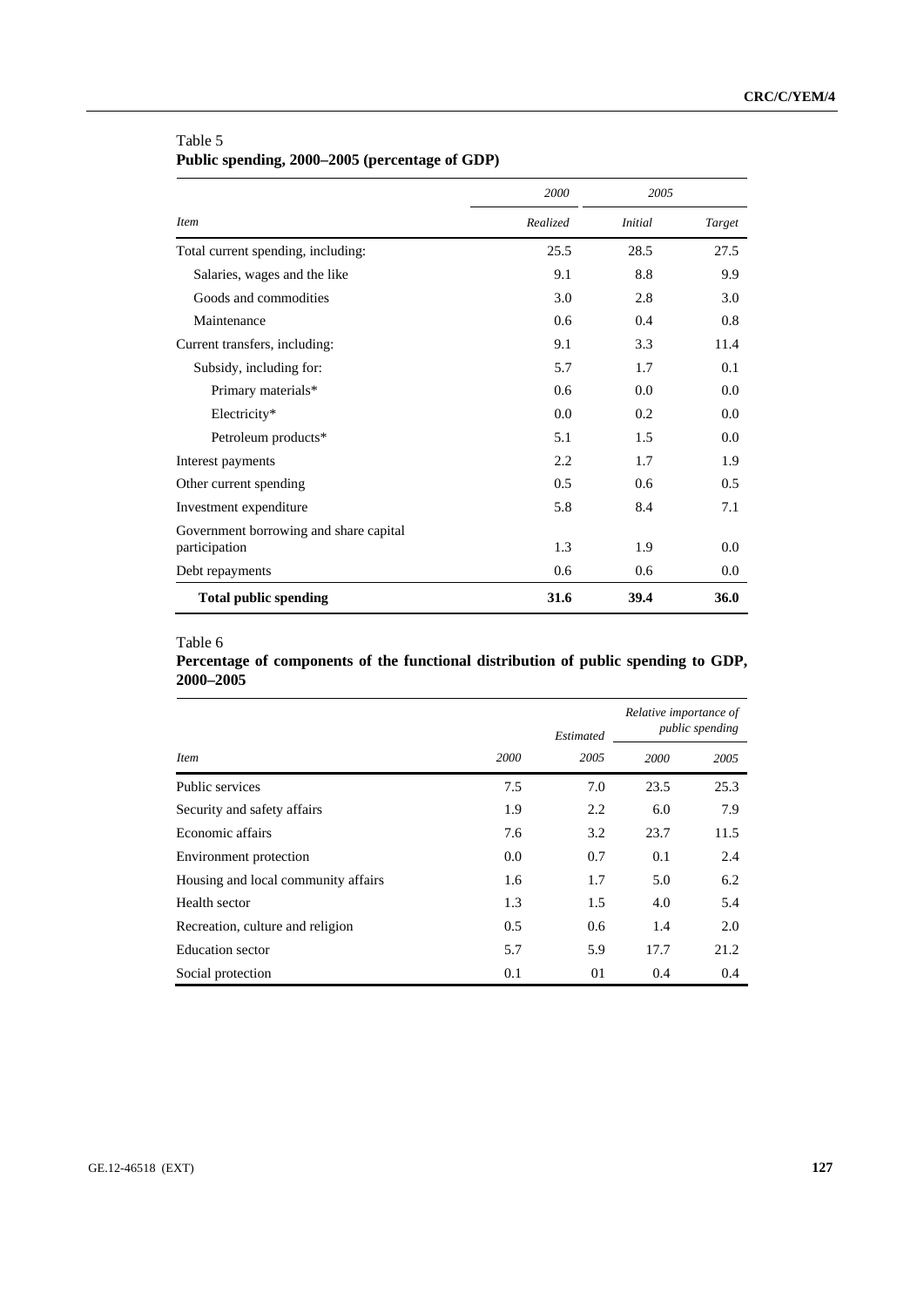# **CRC/C/YEM/4**

# Table 7

# **Allocations for 2008 by sector and funding source**

|                                        |            | Allocations for 2008 by sector $(\$$ millions) |      |       |              |
|----------------------------------------|------------|------------------------------------------------|------|-------|--------------|
| Description                            | Government | External                                       | Self | Local | <b>Total</b> |
| All sectors                            | 1 4 0 3    | 1404                                           | 321  | 7     | 3 1 3 5      |
| Productive sectors                     | 46         | 131                                            | 122  | Nil   | 299          |
| Infrastructure sectors                 | 597        | 767                                            | 142  | 7     | 1 5 1 3      |
| Human development sectors              | 178        | 294                                            | 6    | Nil   | 478          |
| Social and government services sectors | 83         | 92                                             | 27   | Nil   | 202          |
| Public administrative services sector  | 499        | 120                                            | 24   | Nil   | 643          |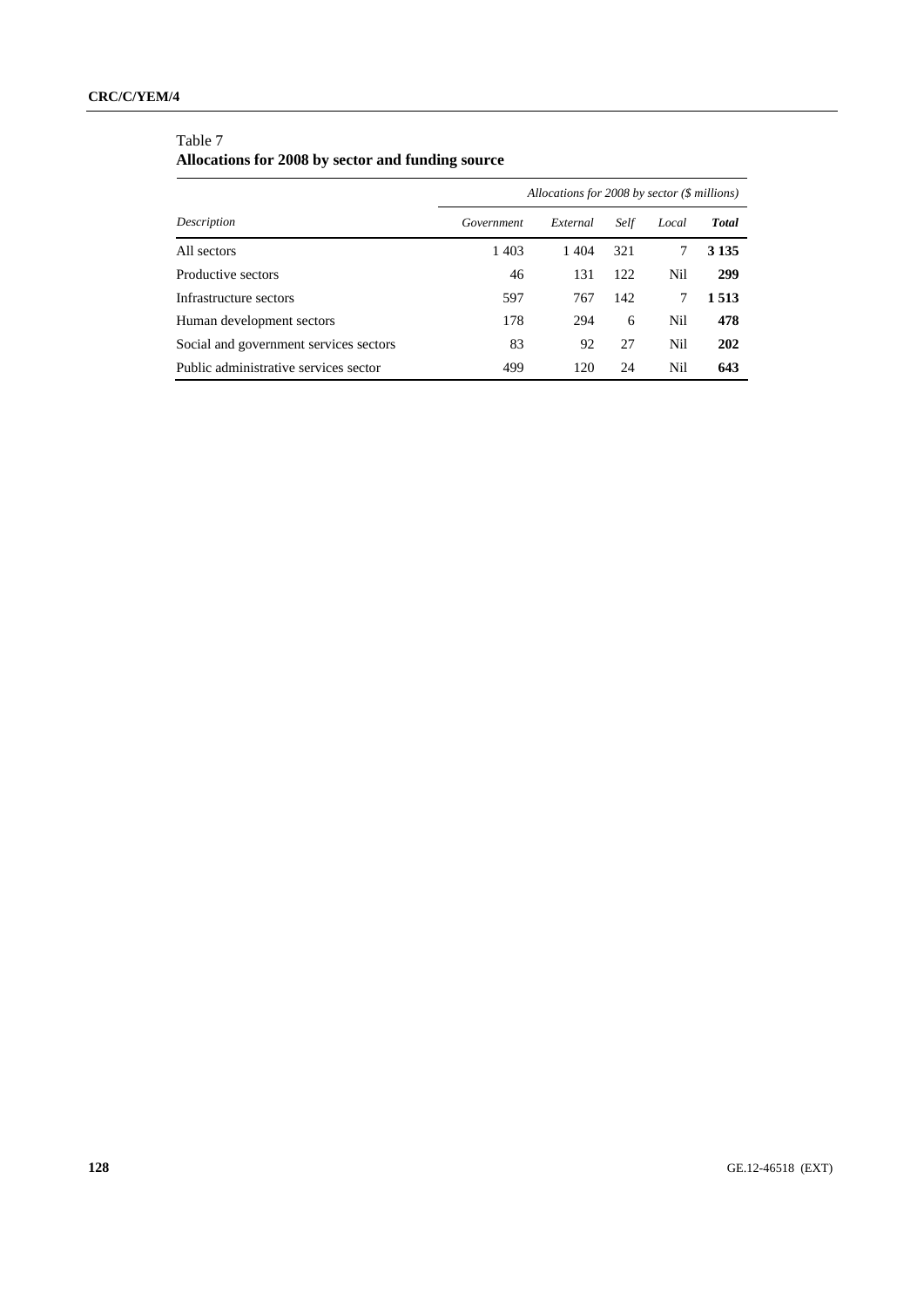|                 | Description        |         | 2003    |                |         | 2004    |                |         | 2005    |                        |          | 2006    |                         |         | 2007    |                |         | 2008    |                       |               | <b>Grand Total</b> |       |
|-----------------|--------------------|---------|---------|----------------|---------|---------|----------------|---------|---------|------------------------|----------|---------|-------------------------|---------|---------|----------------|---------|---------|-----------------------|---------------|--------------------|-------|
| Item            | Governorates       | Male    | Female  | Total          | Male    | Female  | Total          | Male    | Female  | <b>Total</b>           | Male     | Female  | Total                   | Male    | Female  | Total          | Male    | Female  | Total                 |               | Male Female        | Total |
| $\mathbf{1}$    | San'a City         | 19 023  | 15 748  | 34 771         | 17966   | 15 821  | 33 787         | 27 890  | 13793   | 41 683                 | 32 406   | 27 161  | 59 567                  | 29 012  | 23 858  | 52 870         | 3988    | 3 0 4 9 |                       | 7 037 130 285 | 99 430 229 715     |       |
| 2               | San`a              | 543     | 201     | 744            | 3 1 9 3 | 665     | 3858           | 2511    | 2479    | 4990                   | 5 0 6 5  | 3 0 6 7 | 8 1 3 2                 | 3 3 1 8 | 2 1 2 6 | 5 4 4 4        | 500     | 261     | 761                   | 15 130        | 8799               |       |
| 3               | Aden               | 4 3 8 2 | 3828    | 8 2 1 0        | 4 2 2 3 | 3659    | 7882           | 4 5 7 2 | 4 0 4 4 | 8616                   | 4 3 3 2  | 3989    | 8321                    | 4516    | 4 0 6 4 | 8580           | 1490    | 1 2 6 0 | 2750                  | 23 5 15       | 20 844             |       |
| $\overline{4}$  | Ta`izz             | 7093    | 6391    | 13 4 84        | 7336    | 6827    | 14 163         | 9 4 4 9 | 8580    | 18 029                 | 10722    | 9656    | 20 378                  | 12033   | 9608    | 21 641         | 1970    | 1454    | 3 4 2 4               | 48 603        | 42516              |       |
| 5               | Hudaydah           | 3512    | 3 0 6 6 | 6578           | 3 4 1 3 | 2 3 3 5 | 6748           | 2751    | 2 2 5 3 | 5 0 0 4                | 8 1 4 7  | 8 3 6 6 | 16513                   | 7738    | 7536    | 15 274         | 933     | 753     | 1686                  | 26 494        | 25 309             |       |
| 6               | Ibb                | 3 3 4 0 | 4 2 1 8 | 7558           | 4888    | 3928    | 8816           | 7088    | 5 1 2 6 | 12 214                 | 10 991   | 9 1 4 3 | 20 134                  | 8955    | 6778    | 15733          | 1 3 2 9 | 1 0 25  | 2 3 5 4               | 36 591        | 30 218             |       |
| $7\phantom{.0}$ | Abyan              | 4 1 2 6 | 1973    | 6 0 9 9        | 4759    | 3 1 6 6 | 7925           | 5 0 1 3 | 3 2 8 4 | 8 2 9 7                | 25 4 8 6 | 10 080  | 35 566                  | 7766    | 6 2 3 0 | 13 996         | 1601    | 1476    | 3 0 7 7               | 48751         | 26 209             |       |
| 8               | Hadramawt          | 7093    | 6891    | 13 4 84        | 7052    | 7559    | 14 611         | 9 4 4 9 | 8580    | 18 029                 | 7883     | 10 235  | 18 118                  | 11 348  | 10 9 27 | 22 27 5        | 2 1 4 8 | 2099    | 4 2 4 7               | 44 973        | 46 291             |       |
| 9               | Dhamar             | 8 1 5 4 | 906     | 9 0 6 0        | 5936    | 3 6 4 9 | 9585           | 9 0 8 9 | 1 1 1 5 | 10 204                 | 14 21 1  | 11 615  | 25826                   | 10 602  | 8019    | 18 621         | 786     | 539     | 1 3 2 5               | 48778         | 25 843             |       |
| 10              | Shabwah            | 3 1 4 0 | 2 2 5 1 | 5491           | 4 4 7 0 | 1938    | 6408           | 2 3 2 1 | 2 1 0 7 | 4428                   | 4 607    | 3 4 8 5 | 8 0 9 2                 | 6499    | 4831    | 11 330         | 1461    | 1 1 3 6 | 2 5 9 7               | 22 498        | 15848              |       |
| 11              | Hajjah             | 370     | 90      | 460            | 619     | 211     | 830            | 600     | 151     | 751                    | 3 6 4 2  | 1 3 5 0 | 4992                    | 2942    | 1314    | 4 2 5 6        | 377     | 161     | 538                   | 8550          | 3 2 7 7            |       |
| 12              | Bayda <sup>'</sup> | 3 6 4 1 | 2 100   | 5741           | 3 3 0 1 | 2 1 8 1 | 5482           | 3 9 0 5 | 2864    | 6769                   | 3725     | 3715    | 7440                    | 4 2 3 2 | 3 1 4 7 | 7379           | 811     | 651     | 1 4 6 2               | 19615         | 14 658             |       |
| 13              | Lahij              | 3 1 6 3 | 2758    | 5921           | 4 2 0 6 | 1 2 3 4 | 5 4 4 0        | 3874    | 2698    | 6572                   | 8567     | 6613    | 15 180                  | 7 1 1 6 | 5811    | 12927          | 1 2 8 2 | 1 0 9 6 | 2 3 7 8               | 28 20 8       | 20 210             |       |
| 14              | Sa`dah             | 6       | 1011    | 1017           | 4 4 7 0 | 1938    | 6408           | 2 1 9 4 | 1852    | 4 0 4 6                | 1468     | 1 1 6 9 | 2637                    | 2 1 7 2 | 1778    | 3950           | 268     | 224     | 492                   | 10578         | 7972               |       |
| 15              | Mahwit             | 618     | 439     | 1057           | 2946    | 1947    | 4893           | 968     | 734     | 1702                   | 2589     | 1657    | 4 2 4 6                 | 2638    | 1627    | 4 2 6 5        | 259     | 168     | 427                   | 10 018        | 6572               |       |
| 16              | Mahrah             | 729     | 698     | 1427           | 1 3 6 9 | 744     | 2 1 1 3        | 1 3 0 6 | 860     | 2 1 6 6                | 2 0 5 0  | 1773    | 3823                    | 1 0 8 0 | 794     | 1874           | 280     | 207     | 487                   | 6814          | 5076               |       |
| 17              | Ma'rib             | 462     | 310     | 772            | 521     | 340     | 861            | 790     | 516     | 1 3 0 6                | 859      | 667     | 1526                    | 801     | 600     | 1401           | 368     | 179     | 547                   | 3801          | 2612               |       |
| 18              | Jawf               | 64      | 21      | 85             | 90      | 37      | 127            | 189     | 40      | 229                    | 284      | 167     | 451                     | 193     | 79      | 272            | 49      | 46      | 95                    | 869           | 390                |       |
| 19              | Amran              | 1954    | 488     | 2442           | 1586    | 1 0 2 5 | 2611           | 1627    | 910     | 2537                   | 3 3 5 4  | 2456    | 5810                    | 2 1 7 6 | 1516    | 3692           | 249     | 165     | 414                   | 10 946        | 6560               |       |
| 20              | Dali`              | 2 4 0 7 | 1476    | 3883           | 5 9 9 5 | 3678    | 9673           | 3 2 3 4 | 1821    | 5055                   | 5 5 8 9  | 3 4 9 3 | 9 0 8 2                 | 4 4 9 1 | 2 4 4 4 | 6935           | 920     | 447     | 1 3 6 7               | 22 636        | 13 3 5 9           |       |
| 21              | Raymah             | none    | none    | none           | none    | none    | none           | 184     | 132     | 316                    | 515      | 367     | 882                     | 671     | 509     | 1 1 8 0        | 130     | 118     | 248                   | 1 000         | 1 1 2 6            |       |
|                 | <b>Total</b>       | 73 820  |         | 54 964 128 284 | 88 339  |         | 63 882 152 221 | 99 004  |         | 63 939 162 943 156 492 |          |         | 120 224 276 716 130 299 |         | 103 596 | 233 895 21 199 |         |         | 16 514 37 713 568 653 |               | 423 119 991 772    |       |

**CRC/C/YEM/4**

**CRC/C/YEM/4**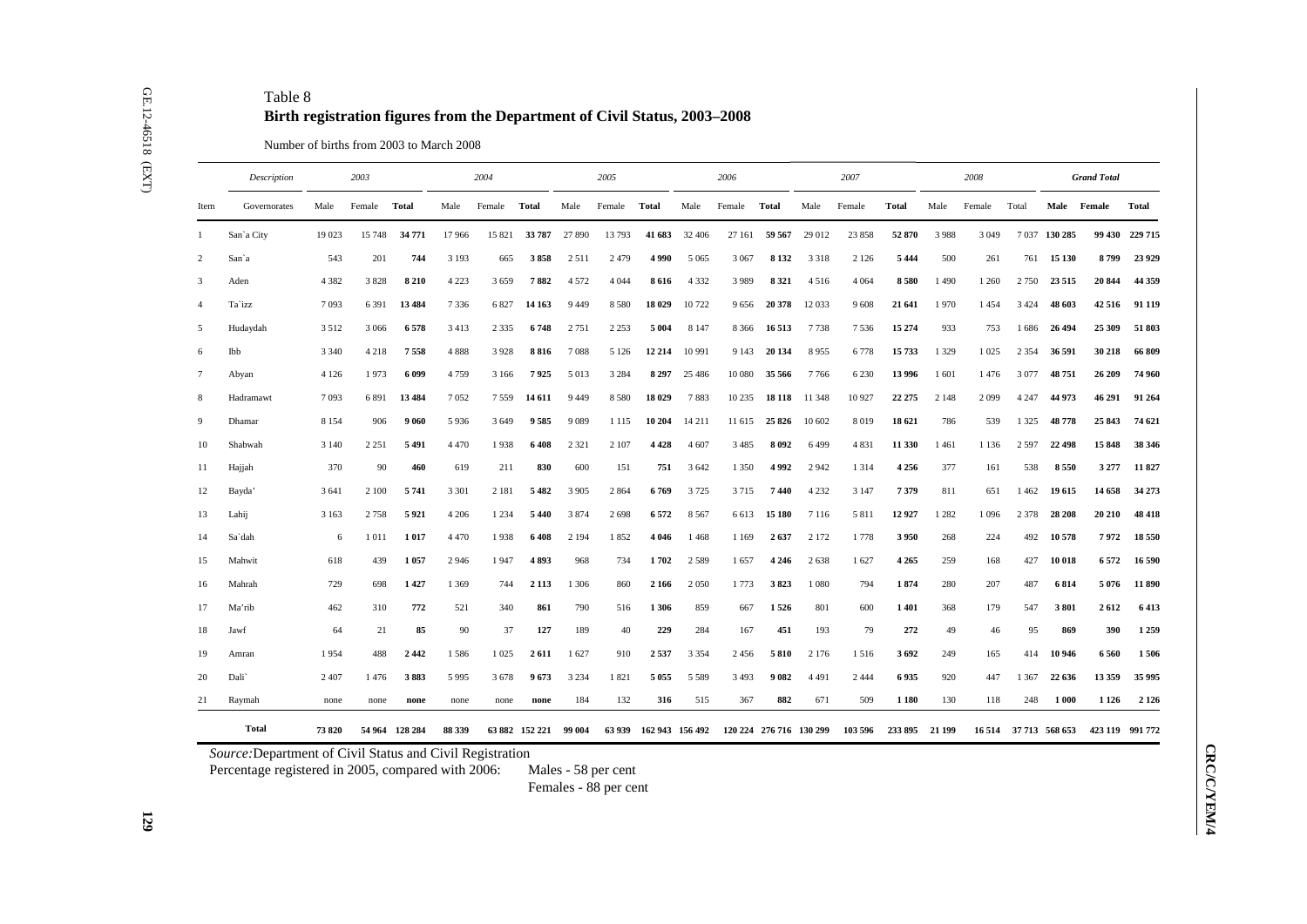**Special programmes on family and children's issues and air time devoted to them** 

|                |                      |          |                  |          | 2003-2004        |              |                |  |
|----------------|----------------------|----------|------------------|----------|------------------|--------------|----------------|--|
|                |                      |          | Channel One      |          | Channel Two      | <b>Total</b> |                |  |
| <i>Item</i>    | Items and programmes | Air time | Percentage $(1)$ | Air time | Percentage $(1)$ | Air time     | Percentage (2) |  |
|                | Mother and family    |          |                  |          |                  |              |                |  |
| 1              | programmes           | 387.32   | 4.4              | 32.31    |                  | 419.63       | 5.4            |  |
| 2              | Social programmes    | 357.26   | 4.1              | 30.31    | 9                | 387.57       | 5              |  |
| 3              | Health programmes    | 127.23   | 1.5              | 28.43    | 9                | 155.66       | 2.4            |  |
| $\overline{4}$ | Economic programmes  | 43.05    | 0.5              | 17.34    | 5                | 60.39        |                |  |
|                | <b>Total</b>         | 914.86   | 10.5             | 108.39   | 3.3              | 1 023.25     | 13.8           |  |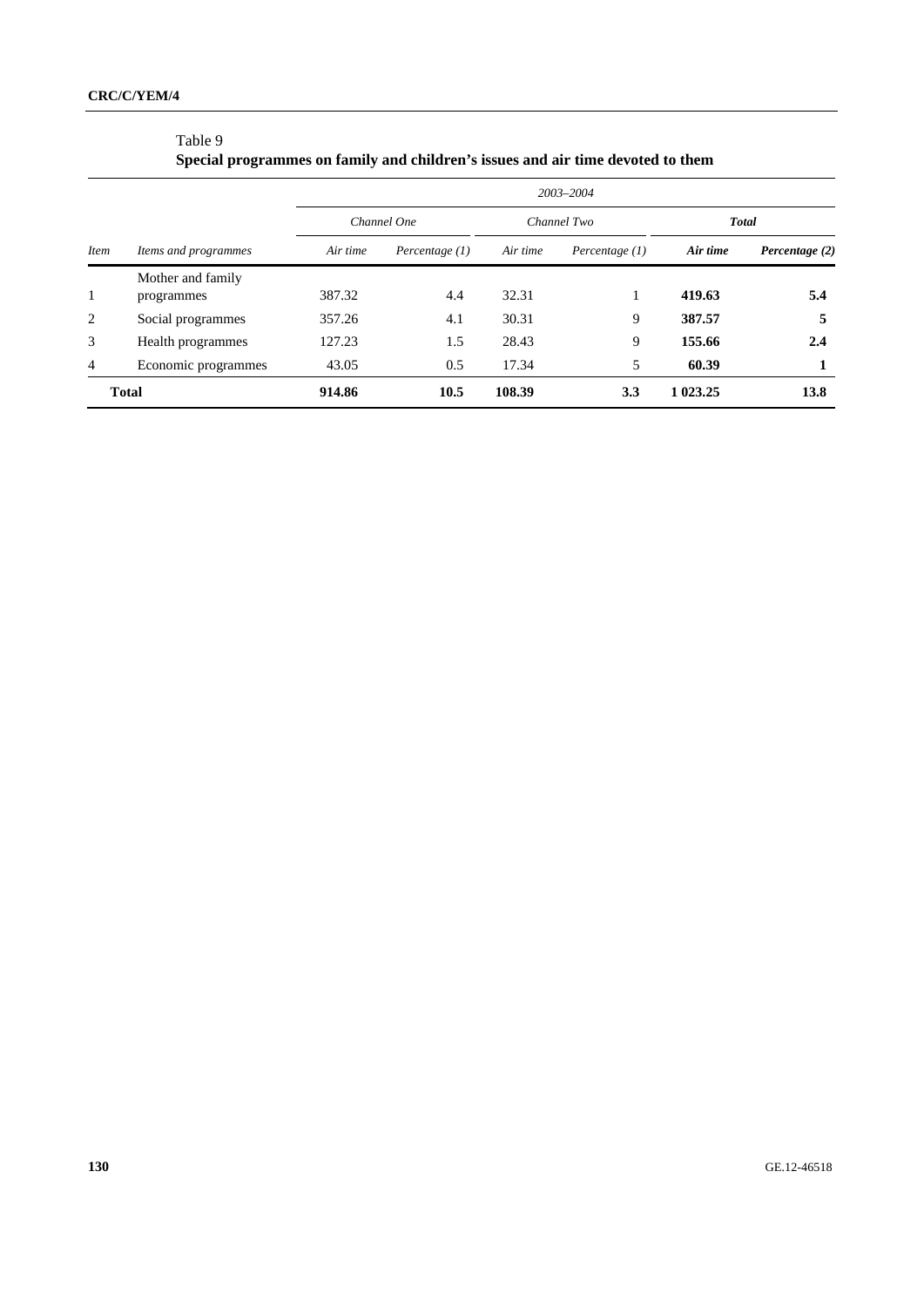| Type of<br>programme<br>Percentage<br>Perchange<br>Perchange<br>Percentage<br>$Per\, degree$<br>Perchange<br>Percentage<br>Perchange<br>Percentage<br>Air time<br>Air time<br>Air time<br>Air time<br>Air time<br>Air time<br>Air time<br>Air time<br>Air time<br>Item | Percentage<br>Air time |
|------------------------------------------------------------------------------------------------------------------------------------------------------------------------------------------------------------------------------------------------------------------------|------------------------|
| Children's<br>1<br>22.4<br>172<br>16.8<br>5<br>0.5<br>70<br>6.8<br>55<br>5.4<br>15<br>$1.5$<br>$6\,$<br>0.6<br>$0.4\,$<br>$\overline{4}$<br>0.4<br>club<br>229<br>$\overline{4}$                                                                                       | 560<br>54.8            |
| Friends'<br>2<br>competition/<br>7.6<br>122<br>11.9<br>65<br>6.4<br>78<br>match                                                                                                                                                                                        | 265<br>25.9            |
| Competition/<br>3<br>national<br>139<br>13.6<br>59<br>5.5<br>$00\,$<br>$00\,$                                                                                                                                                                                          | 198<br>19.4            |
| $\boldsymbol{6.8}$<br>5.4<br>15<br>6<br>490<br>296<br>29<br>83<br>8.1<br>70<br>55<br>1.5<br>0.6<br>$\overline{\mathbf{4}}$<br>0.4<br><b>Total</b><br>47.9<br>4                                                                                                         | $0.4$ 1 023 100.1      |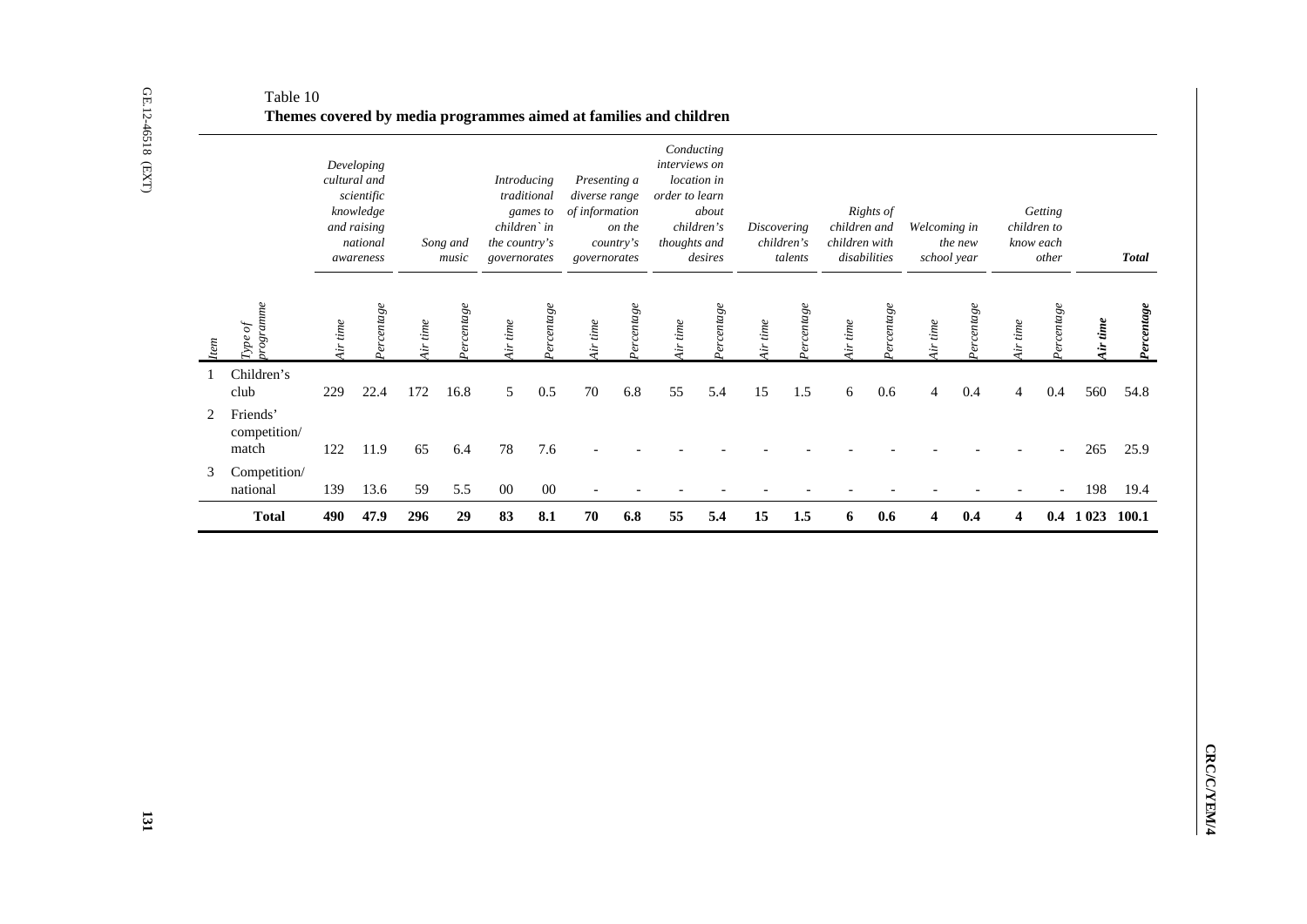| <i>Item</i> | Subject                                    | <b>Themes</b>                                                             |
|-------------|--------------------------------------------|---------------------------------------------------------------------------|
| 1           | Religious                                  | • Deepening faith in God and teaching prayer and<br>worship               |
|             |                                            | • Stories of the life of the prophets and apostles                        |
|             |                                            | • Fatwas and hadith                                                       |
|             |                                            | Polite conversation and table manners                                     |
| 2           | Practical, scientific and                  | • Scientific and educational lessons                                      |
|             | informational                              | • Learning about scientists and inventors                                 |
|             |                                            | • Scientific secrets of the universe                                      |
| 3           | Historical                                 | • Yemen's ancient historical monuments;                                   |
|             |                                            | • Yemen's history across the ages                                         |
|             |                                            | • Various historical subjects                                             |
| 4           | Art of song and music                      | • Children's songs (Yemeni and Arab)                                      |
|             |                                            | • Listeners' requests                                                     |
| 5           | Secrets of the life of<br>creatures in the | • Stories about different animals                                         |
|             | wilderness and seas                        | • Life of domesticated animals and how to look after<br>them              |
| 6           | <b>Birds</b>                               | • Life of birds and how to look after them                                |
|             |                                            | • Stories about birds and different bird species                          |
| 7           | Seas                                       | • Mysteries of the seas and different sea creatures                       |
|             |                                            | • Pearls and precious stones from the sea                                 |
| 8           | Tourism                                    | • Introduction to domestic tourism, monuments and<br>climates             |
|             |                                            | Tourism trips                                                             |
| 9           | The Yemeni homeland                        | • Patriotism, unity and the Yemeni revolution                             |
|             |                                            | • Introduction to Yemen's famous ancient regions, cities<br>and dynasties |
| 10          | Other                                      | • Various children's competitions                                         |
|             |                                            | • News and sports programmes                                              |

Table 11 **Types of radio and television programmes and their objectives and mission**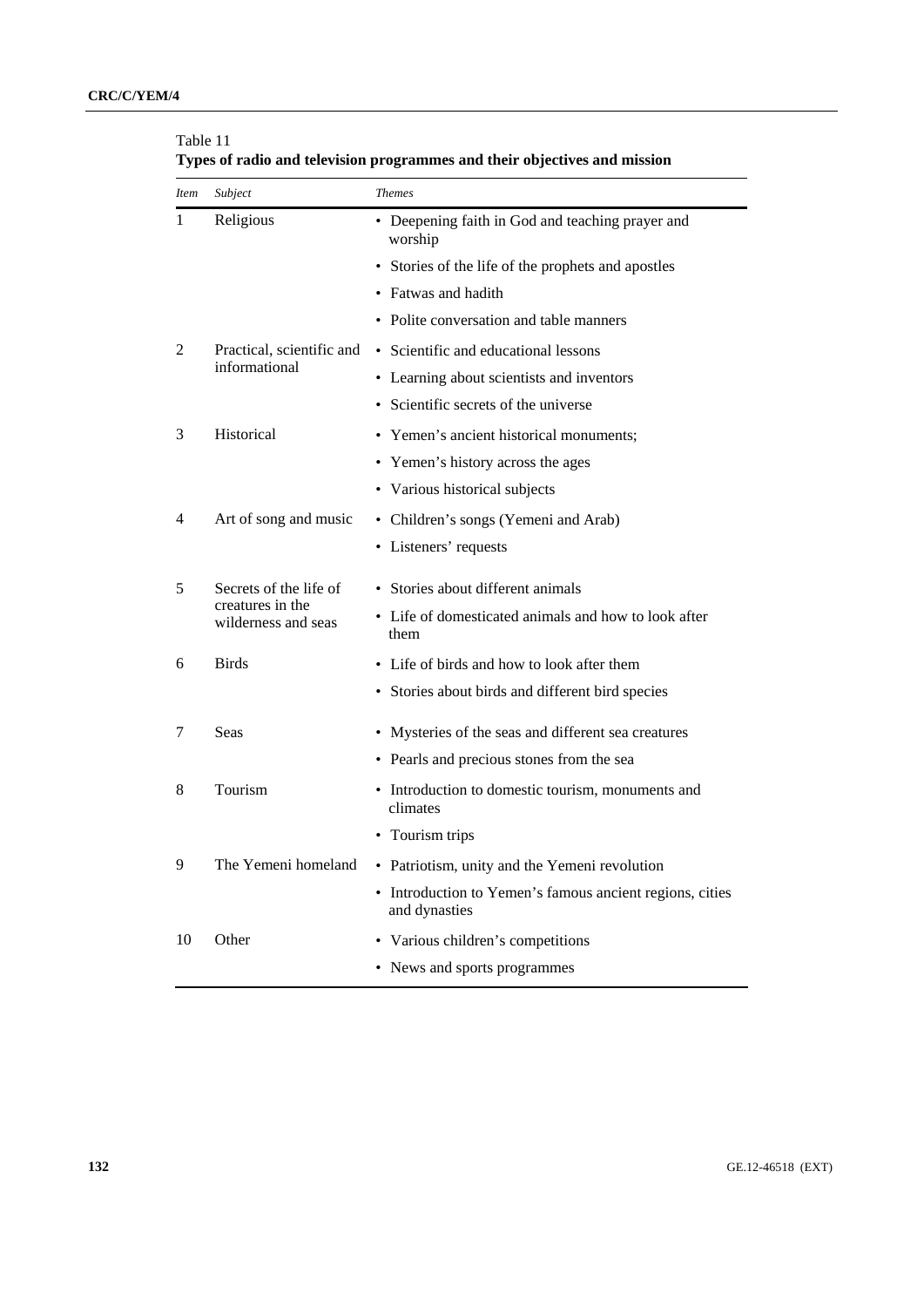|              | 2003                  |                              |            | 2004                    |           |                              |                                |
|--------------|-----------------------|------------------------------|------------|-------------------------|-----------|------------------------------|--------------------------------|
|              |                       | <b>Broadcasting</b><br>hours |            | Average<br>broadcasting |           | <b>Broadcasting</b><br>hours | Percentage                     |
| <b>Item</b>  | <i>Service</i>        | Q S                          | Percentage | $\overline{Q}S$         | Q S       | $\overline{Q}S$              | <i>increase or</i><br>decrease |
| $\mathbf{1}$ | $General +$<br>second |                              |            |                         |           |                              |                                |
|              | programme             | 2 0 0 1 4 2                  | 33.83      | 5.29                    | 16796     | $322.36+$                    | 19.21                          |
| 2            | Channel One           | 3 3 2 7 4 6                  | 56.24      | 1.8                     | 298755    | $340\,51+$                   | 11.41                          |
| 3            | Channel Two           | 58736                        | 9.93       | 1.37                    | 339.51    | $24745+$                     | 72.90                          |
| 4            | Local radio           | 15 120                       |            |                         |           |                              |                                |
|              | <b>Total</b>          | 5 930 244                    | 100        | 7.73                    | 5 004 112 | $909$ 132+                   | 103.52                         |

# Table 12 **Total number of broadcasting hours for children's radio and television programmes**

# Table 13

# **Number of Channel One broadcasting hours, 2003–2006**

|             | <b>Broadcasting hours</b>                             |         |        |  |  |  |  |  |
|-------------|-------------------------------------------------------|---------|--------|--|--|--|--|--|
| <i>Item</i> | Channel (Yemen Satellite and Channel One)             | Planned | Actual |  |  |  |  |  |
|             | Programmes for specific groups                        | 700     | 660.27 |  |  |  |  |  |
| 2           | Programmes dealing with social problems and phenomena | 183.20  | 203.8  |  |  |  |  |  |
| 3           | Programmes and items on social themes                 | 5.35    | 5.35   |  |  |  |  |  |
|             | Total                                                 | 888.55  | 869.7  |  |  |  |  |  |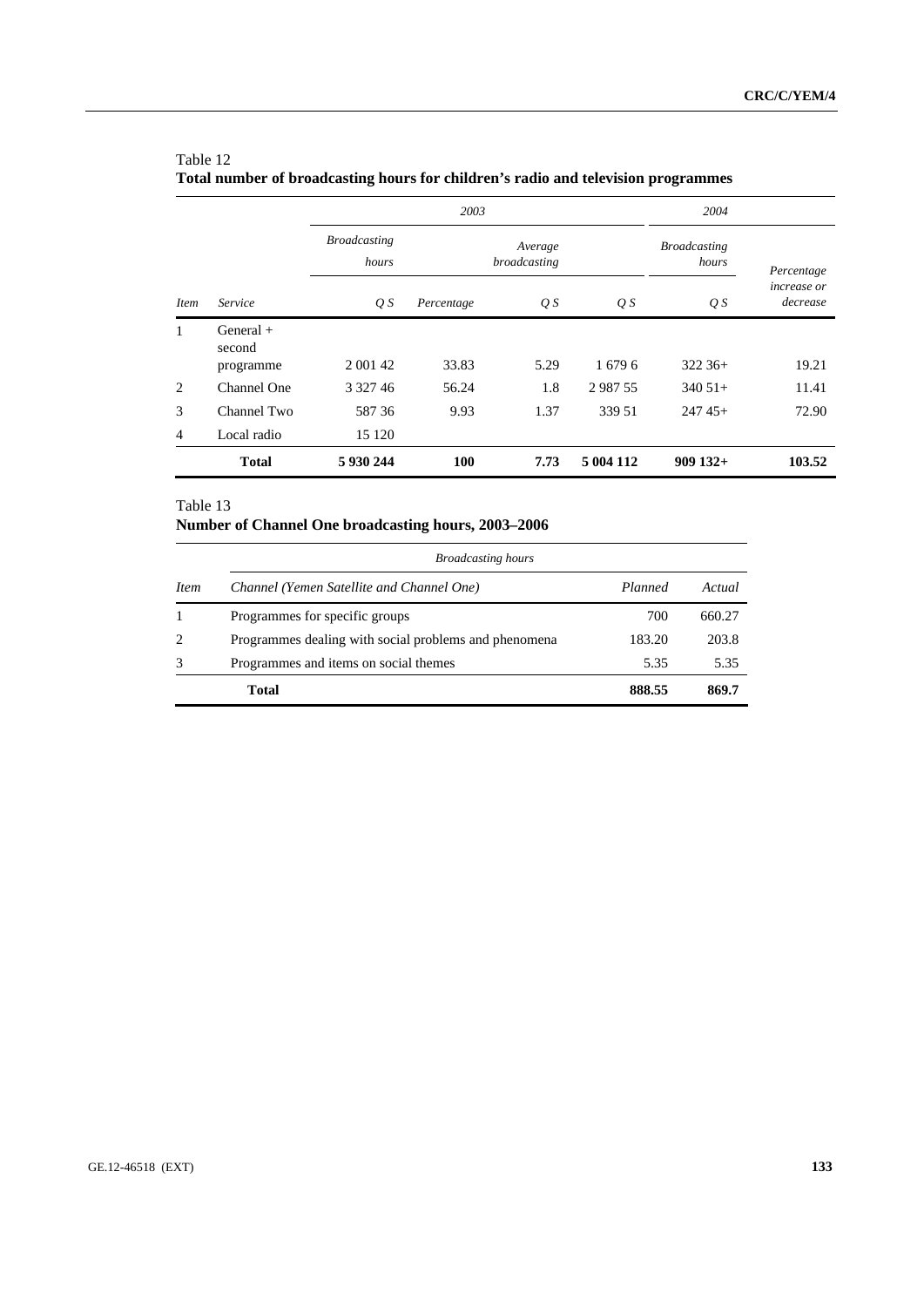# Table 14 **Issues covered by radio and television stations**

|             | Individual channel                                                                                                                 |             | Channel One |             | Channel Two |             | Radio San`a |             | Radio Aden |              | <b>Total</b>            |
|-------------|------------------------------------------------------------------------------------------------------------------------------------|-------------|-------------|-------------|-------------|-------------|-------------|-------------|------------|--------------|-------------------------|
| <i>Item</i> | Substantive themes                                                                                                                 | Air<br>time | $\%$        | Air<br>time | $\%$        | Air<br>time | %           | Air<br>time | $\%$       | Air<br>time  | %                       |
| 1           | Social issues and phenomena, coping techniques<br>and question and answer sessions                                                 | 1.45        | 7.5         | 14.01       | 24.3        | 0.06        | 1.2         | 2.26        | 10.6       | 17.18        | 17.5                    |
| 2           | Guidance for mothers on sound nutrition, health<br>care and home economics                                                         |             |             | 6.48        | 11.8        |             |             | 8.08        | 35         | 14.49        | 15                      |
| 3           | Cultural and scientific knowledge development<br>and national awareness-raising                                                    | 1.09        | 11.5        | 8.10        | 14.2        | 0.16        | 3.3         | 2.03        | 8.9        | 11.38        | 11.8                    |
| 4           | Education issues and problems, educational<br>activities and emphasizing the role of women<br>and the family in fighting ignorance |             |             | 10.33       | 18.3        |             |             |             |            | 10.33        | 18.3                    |
| 5           | Art and music                                                                                                                      |             |             | 6.30        | 11.3        | 2.11        | 26.5        | 1.36        | 7          | 10.17        | 10.4                    |
| 6           | Instilling values and good behaviour and<br>developing religious awareness                                                         |             |             |             |             |             |             | 6.08        | 26.8       | 6.08         | 26.8                    |
| 7           | Raising moral, instilling a sense of national duty<br>and covering productive and military activities                              | 3.42        | 37.1        |             |             | 1.40        | 20.3        |             |            | 5.22         | 5.4                     |
| 8           | Engaging with national guidance campaigns and<br>preventive, environmental and agricultural<br>awareness-raising                   |             |             | 1.33        | 2.7         | 3.35        | 43.5        |             |            | 5.08         | 5.2                     |
| 9           | Covering visits on location, encounters,<br>interviews, training exercises, seminars and<br>documentary films                      | 3.52        | 38.8        | 0.48        | 1.4         | 0.04        | 0.9         |             |            | 4.44         | 4.8                     |
| 10          | Raising awareness of security, traffic and public<br>safety issues                                                                 |             |             | 3.38        | 6.3         | 0.21        | 4.3         |             |            | 3.59         | $\overline{\mathbf{4}}$ |
| 11          | Getting children to know each other, finding out<br>their thoughts and desires, and promoting a love<br>of reading and inquiry     |             |             | 1.18        | 2.3         |             |             | 1.19        | 5.8        | 2.37         | 2.7                     |
| 12          | Introducing children to traditional games and all<br>kinds of information about the country's<br>governorates                      |             |             | 2.33        | 4.4         |             |             |             |            | 2.33         | 2.6                     |
| 13          | Meetings and interviews with persons concerned<br>with children's issues, children's rights and<br>family matters                  |             |             | 0.42        | 1.2         |             |             | 1.22        | 6          | 2.04         | 2.1                     |
| 14          | The Social Welfare Fund and issues relating to<br>benefits and allowances                                                          |             |             |             |             |             |             |             |            |              |                         |
|             | Various other themes                                                                                                               | 0.30        | 5.1         | 1.07        | 1.9         |             |             |             |            | 1.07<br>0.30 | 1.1<br>0.5              |
| 15<br>16    | <b>Total</b>                                                                                                                       | 9.58        | 100         | 57.41       | 100         | 8.13        | 100         | 22.55       | 100        | 98.47        | 100                     |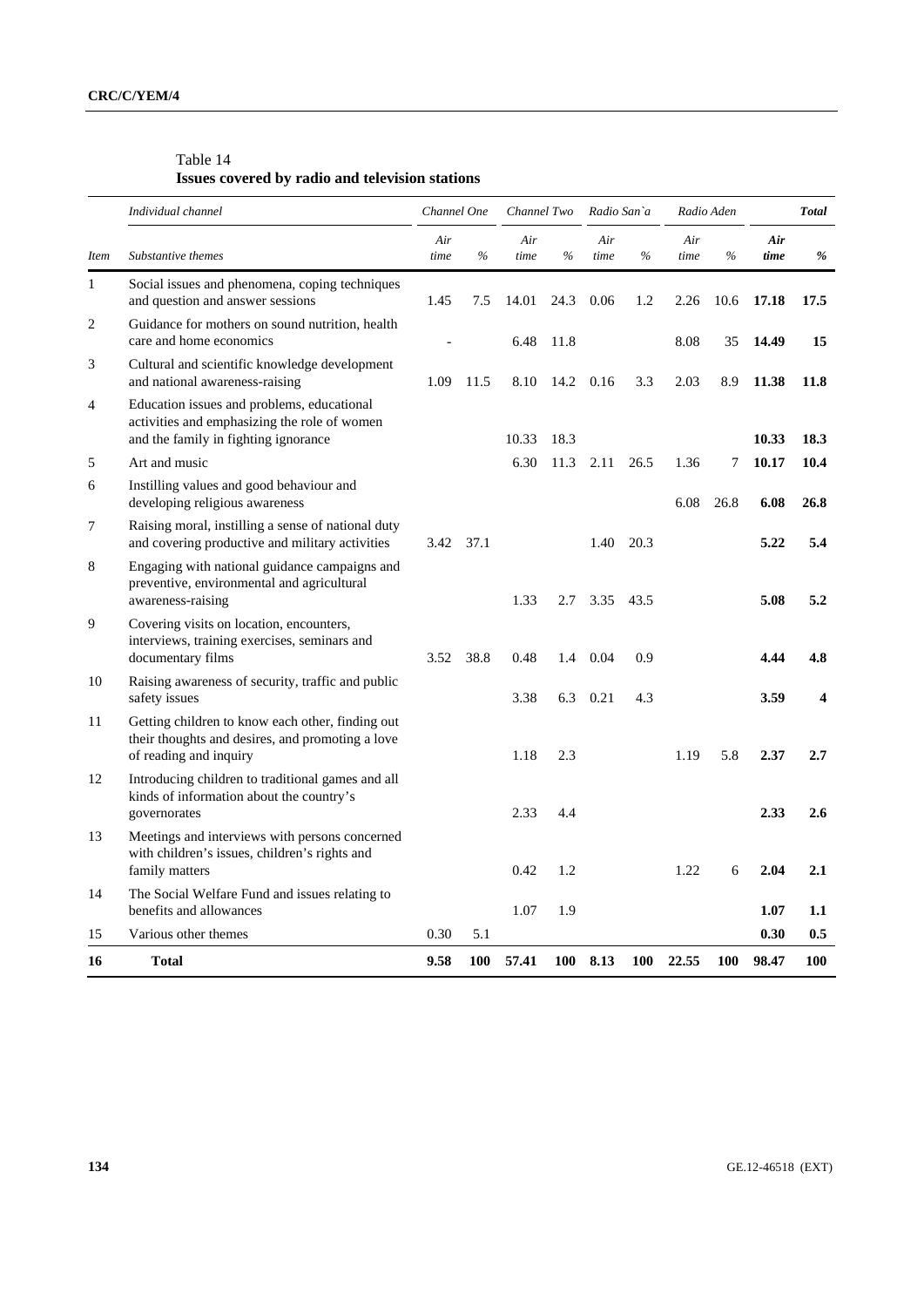| <b>Item</b> | Channel/radio         | Air time  |
|-------------|-----------------------|-----------|
| 1           | Yemen                 | 136       |
| 2           | Yamaniyah             | 152       |
| 3           | General Programme One | 26        |
| 4           | General Programme Two | 34        |
| 5           | Radio Ta`izz          | 9         |
| 6           | Radio Hudaydah        | 16        |
| 7           | Radio Seiyun          | 6         |
| 8           | Radio Hajjah          | 7         |
| 9           | Radio Lahij           | 2         |
| 10          | Radio Abyan           | 7         |
| 11          | Radio Ibb             | 16        |
|             | <b>Total</b>          | 411 hours |

Table 15 **Air time devoted to family and children's programmes on local radio and television channels**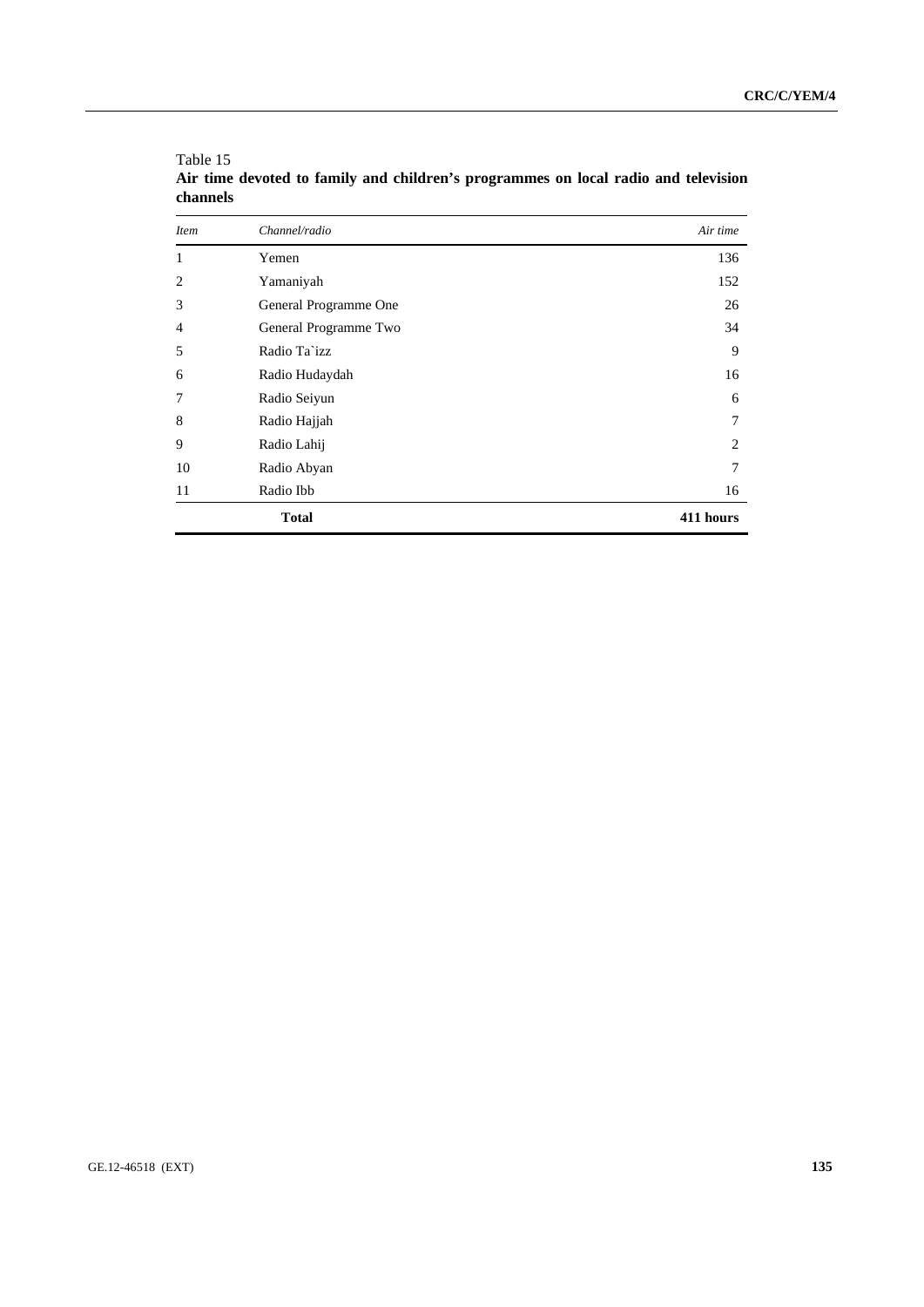| <i>Item</i> | Name of home Governorate |                    | Capacity | Oversight entity                                     | Support entity                                                                            | Remarks                                                                                                                                          |
|-------------|--------------------------|--------------------|----------|------------------------------------------------------|-------------------------------------------------------------------------------------------|--------------------------------------------------------------------------------------------------------------------------------------------------|
| 1           | Orphanage San'a City     |                    | 1 500    | Ministry of<br>Education                             | Ministry of<br>Education                                                                  | Orphanage also<br>used by some<br>1,500 children<br>on a non-<br>residential basis                                                               |
| 2           | Orphanage                | Tawilah/<br>Mahwit | 400      | Ministry of<br>Education<br>and board of<br>trustees | Ministry of<br>Education $+$<br>Sharjah<br>$\text{Association} +$<br>board of<br>trustees | Orphanage's<br>services also<br>used by 600<br>children from<br>neighbouring<br>villages who<br>are not orphans                                  |
| 3           | Orphanage Hajjah         |                    | 120      | Ministry of<br>Social<br>Affairs                     | Ministry of<br><b>Social Affairs</b>                                                      |                                                                                                                                                  |
| 4           | Orphanage Ta`izz         |                    | 100      | Ministry of<br>Social<br><b>Affairs</b>              | Ministry of<br><b>Social Affairs</b><br>and private<br>governing<br>board                 |                                                                                                                                                  |
| 5           | Orphanage Hudaydah       |                    | 100      | Ministry of<br>Social<br><b>Affairs</b>              | Ministry of<br><b>Social Affairs</b>                                                      |                                                                                                                                                  |
| 6           | Orphanage Mahwit         |                    | 79       | Ministry of<br>Social<br><b>Affairs</b>              |                                                                                           | Began<br>operating in<br>2004                                                                                                                    |
| 7           | Orphanage                | Amran              | 150      | Ministry of<br>Social<br>Affairs                     | Not yet<br>operating                                                                      | Constructed<br>with support<br>from the Social<br>Fund but does<br>not yet have the<br>financial<br>resources and<br>staff to start<br>operating |
| 8           | Orphanage Dhamar         |                    | 150      | Ministry of<br>Social<br><b>Affairs</b>              | Not yet<br>operating                                                                      | Constructed<br>with support<br>from the Social<br>Fund but does<br>not yet have the<br>financial<br>resources and<br>staff to start<br>operating |

# Table 16 **Number of government orphanages in the Republic of Yemen**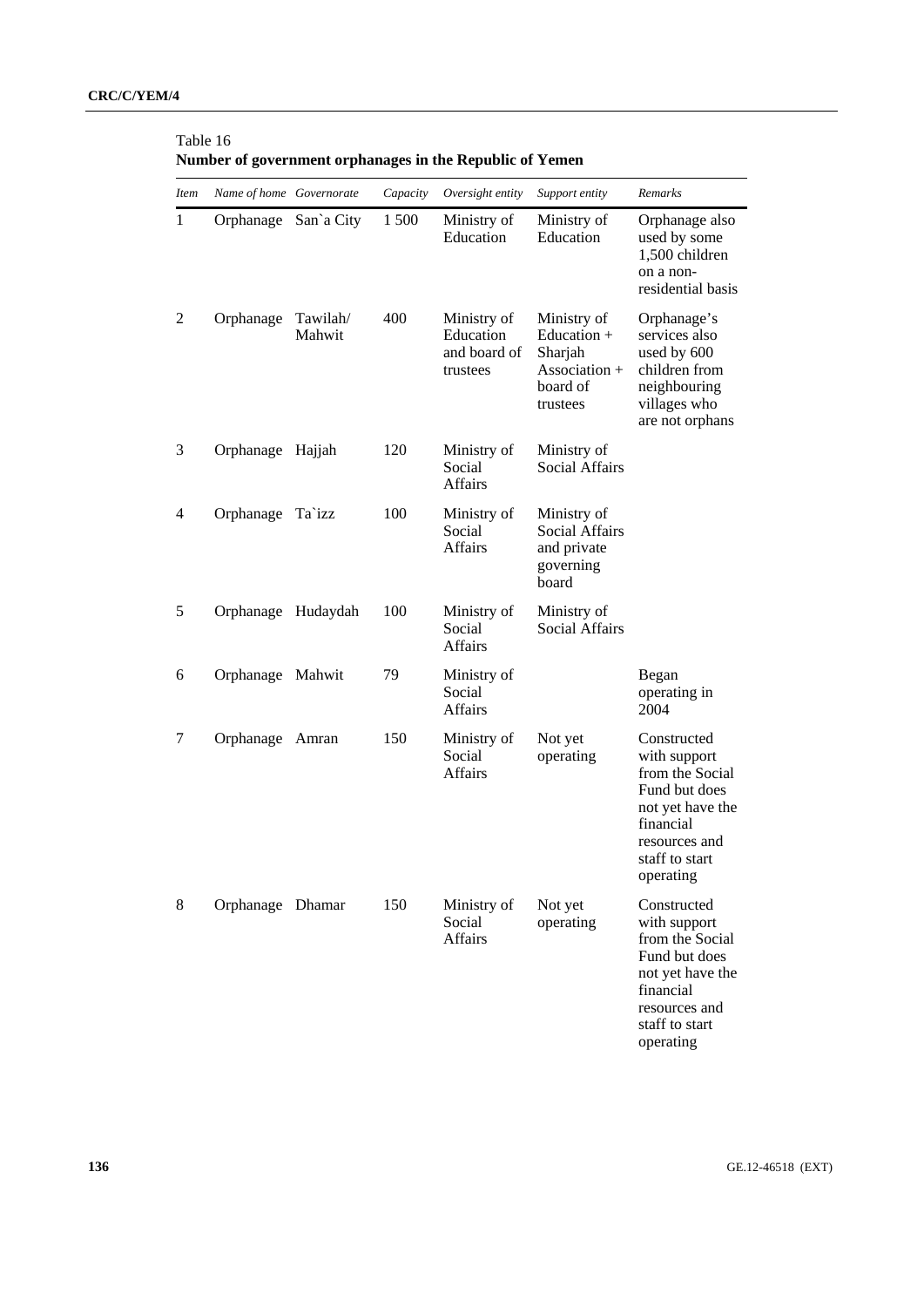| <i>Item</i> | Name of home Governorate    |           | Capacity | Oversight entity                                                                                                                                                    | Support entity                                                                                                 | Remarks                                                |
|-------------|-----------------------------|-----------|----------|---------------------------------------------------------------------------------------------------------------------------------------------------------------------|----------------------------------------------------------------------------------------------------------------|--------------------------------------------------------|
| 9           | Orphanage                   | Hadramawt | 300      | Ministry of<br>Social<br>Affairs in<br>support of<br>the Islamic<br>Charitable<br>Association                                                                       | Recently<br>began<br>operating on a<br>small scale<br>and currently<br>has about 30<br>orphans in<br>residence | Constructed<br>with support<br>from a<br>benefactor    |
| 10          | Amal<br>Girls'<br>Orphanage | Ta`izz    | 50       | Ministry of<br>Social<br>Affairs in<br>support of<br>the Rahmah<br>Foundation,<br>which is<br>involved in<br>humanitarian<br>work and<br>caring for<br>girl orphans | Began<br>operating in<br>May 2008                                                                              | Constructed<br>with support<br>from the Social<br>Fund |

# **Orphan homes and centres in the Republic of Yemen run jointly by the Government and NGOs or by NGOs only**

| <i>Item</i> | Name of<br>home/centre                                           | Governorate/<br>location | Capacity | Oversight entity                                                                                                                                                      | Support/funding entity                                                                                                                                                                                                                                                     |
|-------------|------------------------------------------------------------------|--------------------------|----------|-----------------------------------------------------------------------------------------------------------------------------------------------------------------------|----------------------------------------------------------------------------------------------------------------------------------------------------------------------------------------------------------------------------------------------------------------------------|
|             | (a) Run jointly by the Government<br>and NGOs                    |                          |          |                                                                                                                                                                       |                                                                                                                                                                                                                                                                            |
| 1           | Orphanage                                                        | Ibb                      | 120      | Ministry of<br>Education $+$<br>Ministry of Social<br>$Affairs + NGO$<br>board of trustees                                                                            | Ministry of<br>Education +<br>Ministry of Social<br>Affairs $+$ board of<br>trustees                                                                                                                                                                                       |
| 2           | Centre of the<br>President of the<br>Republic for<br>Orphan Care | San'a City               | 300      | Higher Board of<br>Trustees presided<br>over by the<br>Minister for Social<br>$Affairs + the$<br>Reform<br>Association $+$ the<br>Orphan<br>Development<br>Foundation | Has special status<br>(the State)<br>contributed part of<br>the land and to<br>some of the<br>construction work<br>and the Reform<br>Association and<br>the Orphan<br>Development<br>Foundation<br>contribute to the<br>administrative,<br>oversight and<br>running costs) |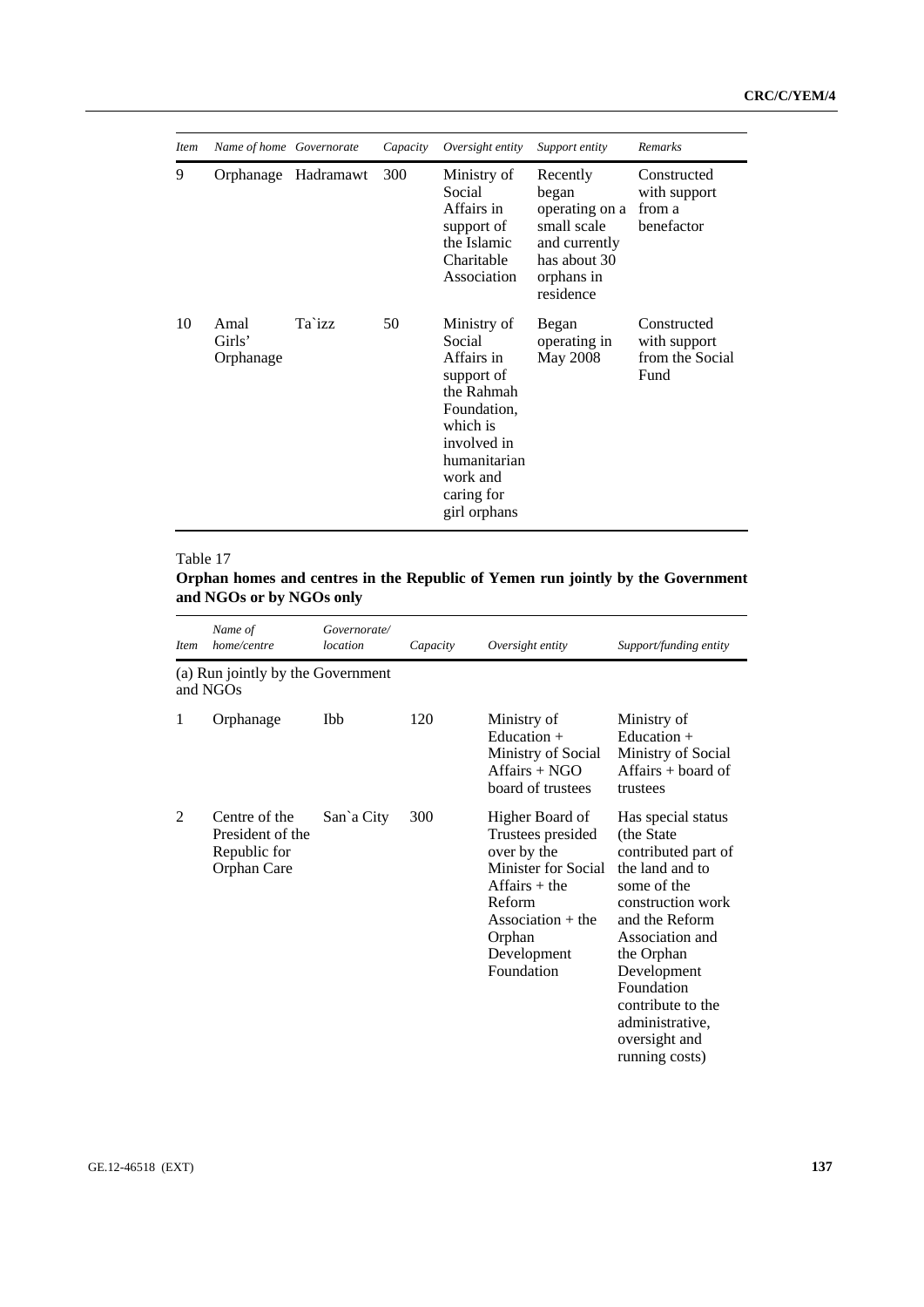| <b>Item</b>    | Name of<br>home/centre                     | Governorate/<br>location | Capacity                        | Oversight entity                                                                                                             | Support/funding entity                                                                                                                                                                                                                                                                                |
|----------------|--------------------------------------------|--------------------------|---------------------------------|------------------------------------------------------------------------------------------------------------------------------|-------------------------------------------------------------------------------------------------------------------------------------------------------------------------------------------------------------------------------------------------------------------------------------------------------|
| 3              | Qatar Girls'<br>Orphanage                  | Aden                     | 48 girl<br>orphans<br>(phase I) | Qatar Girls'<br>Orphanage<br>management,<br>under the direct<br>oversight of the<br>Ministry of Social<br>Affairs and Labour | The State provided<br>land owned by the<br>Ministry of Social<br>Affairs and<br>Labour,<br>construction<br>funded by the<br>Islamic Da'wah<br>Association and<br>various benefactors<br>from Qatar, and<br>running costs by<br>the Qatar<br>Orphanage<br>Foundation (a<br>Yemeni, not<br>Qatari, NGO) |
|                | (b) NGO-run                                |                          |                                 |                                                                                                                              |                                                                                                                                                                                                                                                                                                       |
| $\mathbf{1}$   | Dar al-<br>Shawkani for<br>Orphans         | San'a City               | 300                             | Shawkani<br>Charitable<br>Foundation                                                                                         | Shawkani<br>Charitable<br>Foundation $+$ the<br>Sharjah<br>Association +<br>Ministry of Social<br>Affairs + NGOs<br>from the Gulf<br><b>States</b>                                                                                                                                                    |
| 2              | Dar al-<br>Shawkani for<br>Orphans         | Aden                     | 100                             | Shawkani<br>Charitable<br>Foundation                                                                                         | Shawkani<br>Charitable<br>Foundation $+$<br>NGOs from the<br><b>Gulf States</b>                                                                                                                                                                                                                       |
| 3              | Dar al-Hijrah<br>for Orphans               | Bani<br>Dabyan-<br>San`a | 90                              | Shawkani<br>Charitable<br>Foundation                                                                                         | Shawkani<br>Charitable<br>Foundation +<br>NGOs from the<br><b>Gulf States</b>                                                                                                                                                                                                                         |
| $\overline{4}$ | Dar al-Sadiq for San'a City<br>Orphans     |                          | 55                              | NGO governing<br>board                                                                                                       | NGO governing<br>$board +$<br>benefactors                                                                                                                                                                                                                                                             |
| 5              | Dar al-Liwa for San'a City<br>Girl Orphans |                          | 30                              | Saleh Foundation<br>for Social<br>Development                                                                                | <b>Saleh Foundation</b><br>for Social<br>Development                                                                                                                                                                                                                                                  |
| 6              | Dar al-Abtal for San'a City<br>Orphans     |                          | 30                              | Saleh Foundation<br>for Social<br>Development                                                                                | <b>Saleh Foundation</b><br>for Social<br>Development                                                                                                                                                                                                                                                  |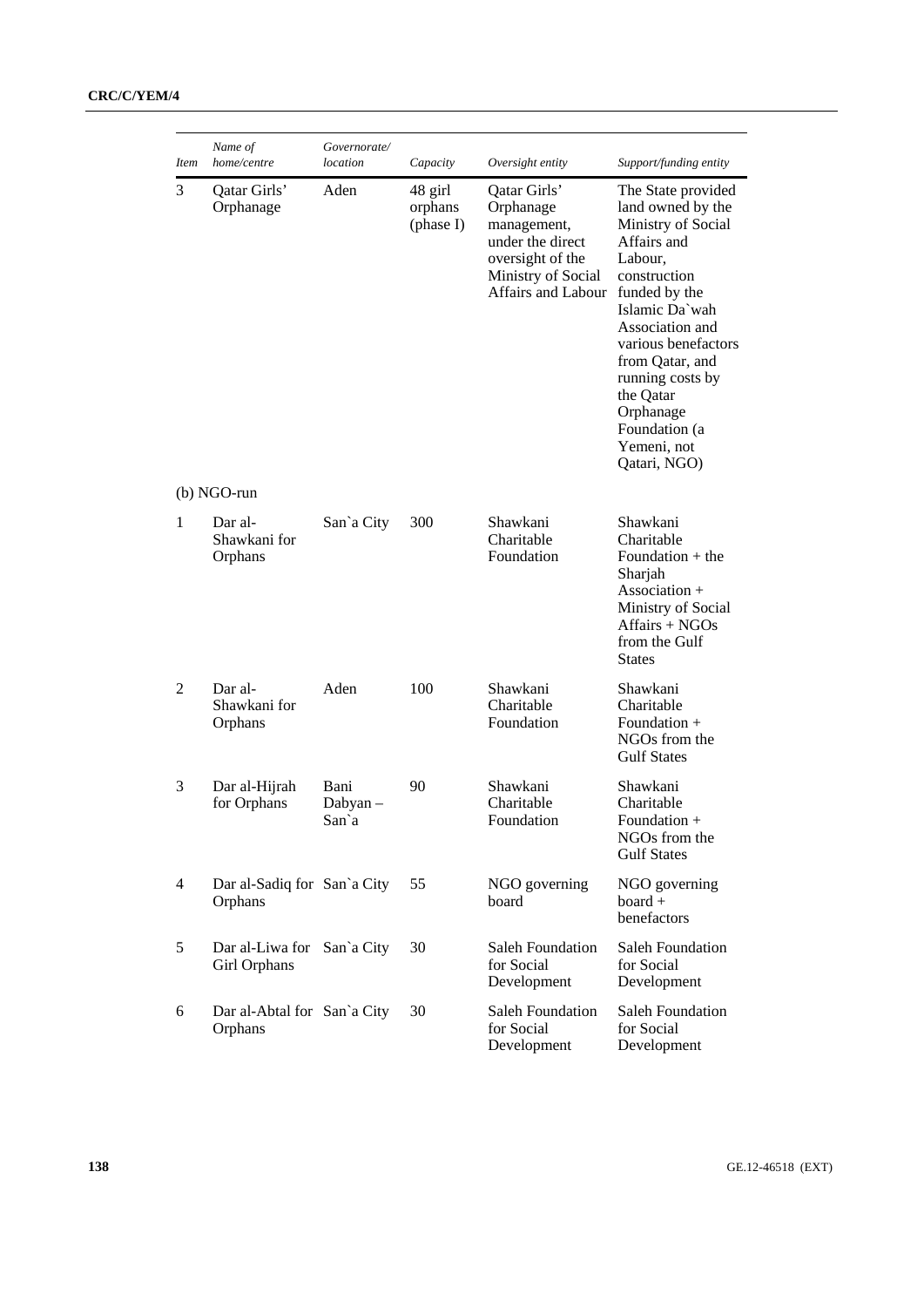| <b>Item</b> | Name of<br>home/centre                                  | Governorate/<br>location | Capacity | Oversight entity                                 | Support/funding entity                                                                                       |
|-------------|---------------------------------------------------------|--------------------------|----------|--------------------------------------------------|--------------------------------------------------------------------------------------------------------------|
| 7           | Dar al-Rahmah<br>for Orphaned<br>Girls                  | San`a City               | 50       | Rahmah<br>Foundation for<br>Human<br>Development | Rahmah<br>Foundation for<br>Human<br>Development +<br>Ministry of Social<br>Affairs (Social<br>Welfare Fund) |
| 8           | Dar Fursan for<br>Children                              | San'a City               | 50       | Rahmah<br>Foundation for<br>Human<br>Development | Rahmah<br>Foundation for<br>Human<br>Development                                                             |
| 9           | Dar Sinan for<br>Orphans                                | San'a City               | 50       | Rahmah<br>Foundation for<br>Human<br>Development | Rahmah<br>Foundation for<br>Human<br>Development                                                             |
| 10          | Bayt al-Usrah<br>Centre for<br>Orphans No. 1            | San`a City               | 50       | Insan Charitable<br>Foundation                   | <b>Insan Charitable</b><br>Foundation                                                                        |
| 11          | Bayt al-Usrah<br>Centre for<br>Orphans No. 2            | San'a City               | 50       | Insan Charitable<br>Foundation                   | Insan Charitable<br>Foundation                                                                               |
| 12          | Bayt al-Usrah<br>Centre for<br>Orphans No. 3            | Aden                     | 30       | Insan Charitable<br>Foundation                   | <b>Insan Charitable</b><br>Foundation                                                                        |
| 13          | Rahmah Girls'<br>Orphanage                              | Ta`izz                   | 160      | <b>Ihsan Association</b>                         | <b>Ihsan Association</b>                                                                                     |
| 14          | Ikram Orphan<br>Centre                                  | San'a City               | 23       | Ikram Orphan<br>Foundation                       | Ikram Orphan<br>Foundation                                                                                   |
| 15          | World<br>Assembly<br>Orphan<br>Rehabilitation<br>Centre | San'a City               | 167      | <b>World Assembly</b><br>of Youth                | World Assembly<br>of Youth/day-care<br>centre                                                                |
| 16          | World<br>Assembly<br>Orphan<br>Rehabilitation<br>Centre | Ta`izz                   | 123      | World Assembly<br>of Youth                       | World Assembly<br>of Youth/day-care<br>centre                                                                |
| 17          | World<br>Assembly<br>Orphan<br>Rehabilitation<br>Centre | Hadramawt                | 118      | World Assembly<br>of Youth                       | World Assembly<br>of Youth/day-care<br>centre                                                                |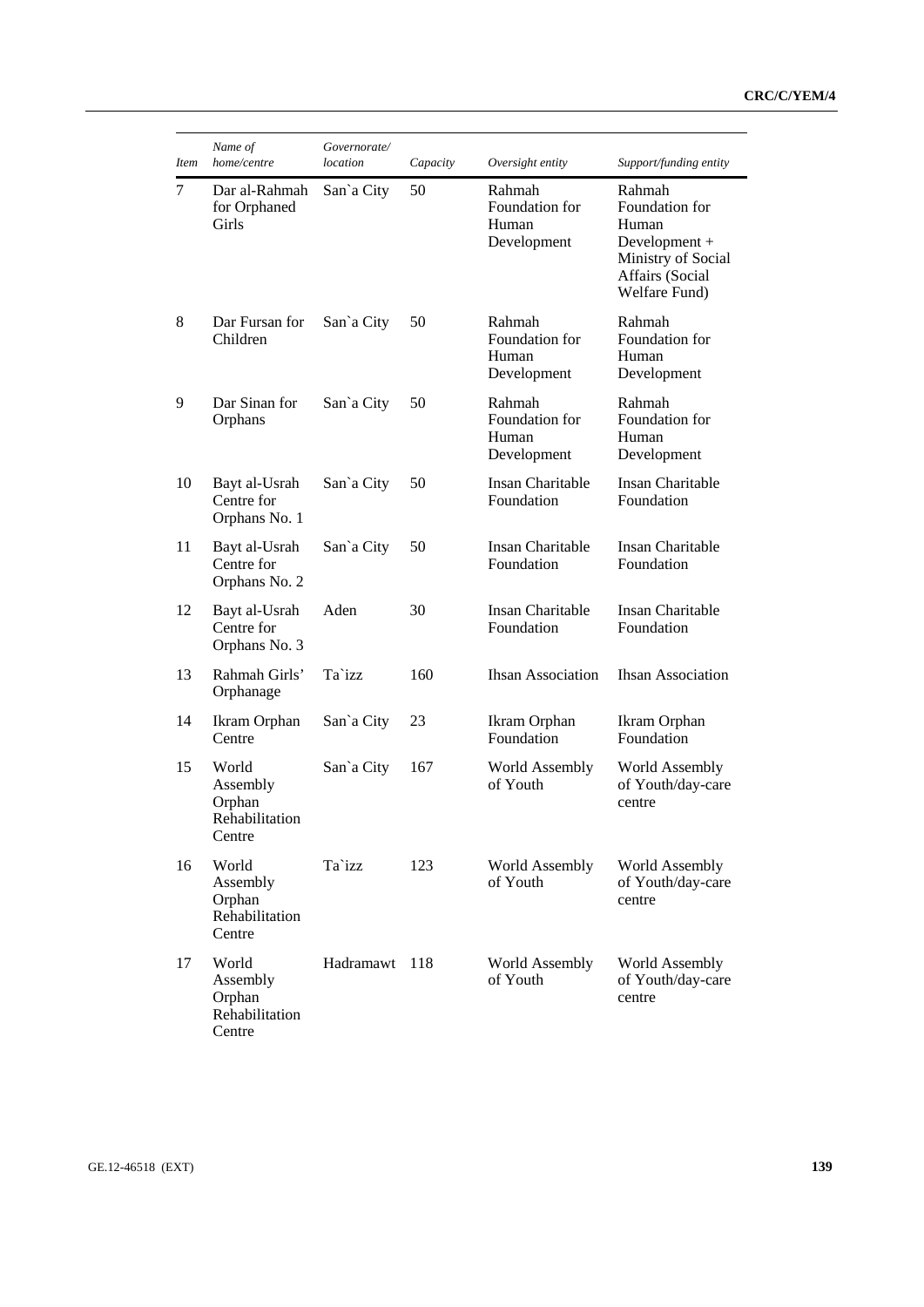| <b>Item</b> | Name of<br>home/centre      | Governorate/<br>location | Capacity | Oversight entity                     | Support/funding entity                                                               |
|-------------|-----------------------------|--------------------------|----------|--------------------------------------|--------------------------------------------------------------------------------------|
| 18          | Children's<br>Social Centre | San'a City               | 30       | Tawasul<br>Development<br>Foundation | Tawasul<br>Development<br>Foundation $+$<br>Rahmah<br>Foundation/day-<br>care centre |

**Number of beneficiaries from the services of the Social Welfare Fund as at the end of 2007** 

| Categories                      | Number of cases (families) |           | Number of beneficiaries Amount provided annually |
|---------------------------------|----------------------------|-----------|--------------------------------------------------|
| Child orphans                   | 29 5 63                    | 116 946   | 184 956 000                                      |
| Widows with children            | 228 484                    | 1 170 104 | 1 596 229 600                                    |
| Divorced women with<br>children | 24 883                     | 105 870   | 160 918 400                                      |
| Absent or missing<br>provider   | 15481                      | 80 368    | 107 835 200                                      |
| Imprisoned provider             | 2014                       | 11 080    | 14 353 600                                       |
| <b>Total</b>                    | 300 426                    | 1484368   | 2 064 292 800                                    |

#### Table 19

**Number of child beneficiaries with disabilities by service provided according to the statistics of the General Department for Community-based Rehabilitation (CBR) for 2007** 

|              | Number of beneficiaries                 |         |              |         |
|--------------|-----------------------------------------|---------|--------------|---------|
| Year         | School rehabilitation<br>Social welfare |         | <b>Total</b> | Remarks |
| 2003         | 89                                      | 850     | 939          |         |
| 2004         | 1609                                    | 2 640   | 4 2 4 9      |         |
| 2005         | 2 2 4 9                                 | 4 0 8 0 | 6 3 29       |         |
| 2006         | 2 2 6 6                                 | 4 7 1 7 | 6983         |         |
| 2007         | 2 3 9 0                                 | 6 1 1 1 | 8 5 0 1      |         |
| <b>Total</b> | 8603                                    | 18 398  | 27 001       |         |

Table 20

**Number of persons with disabilities in the governorates, 2007** 

| Item           | Governorate | Males | Females | <b>Total</b> |
|----------------|-------------|-------|---------|--------------|
|                | Aden        | 319   | 187     | 506          |
| 2              | Ta`izz      | 86    | 67      | 143          |
| 3              | Abyan       | 103   | 58      | 161          |
| $\overline{4}$ | Ibb         | 620   | 398     | 1018         |
| 5              | Hudaydah    | 356   | 220     | 546          |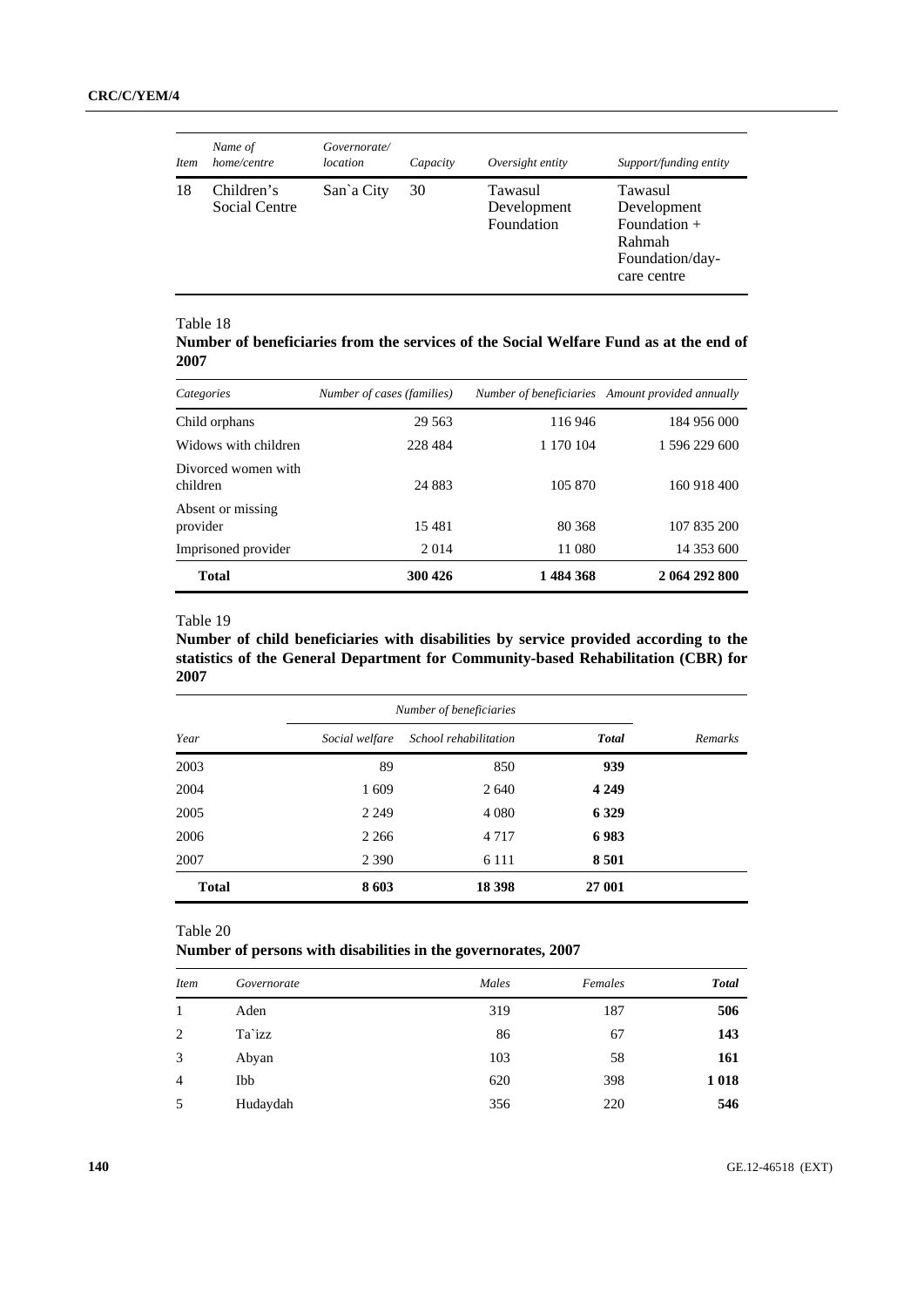| Item | Governorate  | Males | Females | <b>Total</b> |
|------|--------------|-------|---------|--------------|
| 6    | Lahij        | 109   | 69      | 178          |
|      | <b>Total</b> | 1553  | 999     | 2552         |

# **Number of persons who benefited from CBR during 2007**

| <b>Item</b>    | Governorate  | Males | Females | <b>Total</b> |
|----------------|--------------|-------|---------|--------------|
| 1              | Aden         | 70    | 80      | 150          |
| 2              | Ta`izz       | 319   | 187     | 506          |
| 3              | Abyan        | 65    | 53      | 118          |
| $\overline{4}$ | Ibb          | 375   | 270     | 646          |
| 5              | Hudaydah     | 109   | 69      | 178          |
| 6              | Lahij        | 627   | 403     | 1 0 30       |
|                | <b>Total</b> | 1566  | 1 0 6 2 | 2628         |

#### Table 22

# **CBR programmes for persons with disabilities**

|                |                    | Number of beneficiaries |         |                |                  | Type of disability |                                |  |  |
|----------------|--------------------|-------------------------|---------|----------------|------------------|--------------------|--------------------------------|--|--|
| <i>Item</i>    | Workshops          | Males                   | Females | <b>Motor</b>   | Deaf and<br>mute | Partially deaf     | Minor learning<br>difficulties |  |  |
|                | Carpentry          | 25                      |         | 3              | 10               | 66                 |                                |  |  |
| 2              | Women's<br>sewing  |                         | 25      | 5              | 15               | 5                  |                                |  |  |
| 3              | Weaving            | 14                      |         |                | 8                |                    | 6                              |  |  |
| $\overline{4}$ | Computing          | 8                       |         | $\overline{4}$ | 4                |                    |                                |  |  |
| 5              | Leatherwork        | 15                      |         | 8              |                  |                    |                                |  |  |
| 6              | Aluminium          | 20                      |         | 5              | 5                | 6                  | 4                              |  |  |
|                | <b>Grand</b> total | 82                      | 40      | 25             | 42               | 17                 | 23                             |  |  |

# Table 23

# **Number of children at the Early Intervention Centre**

| <i>Item</i> | Type of disability            | Males | Females | <b>Remarks</b> |
|-------------|-------------------------------|-------|---------|----------------|
|             | Cerebral palsy                | 13    |         |                |
|             | Down's syndrome               | 9     |         |                |
| 3           | Moderate mental impairment    | 11    | 3       |                |
| 4           | Mild motor $+$ speech defects | 6     | 6       |                |
|             | <b>Grand</b> total            | 39    |         |                |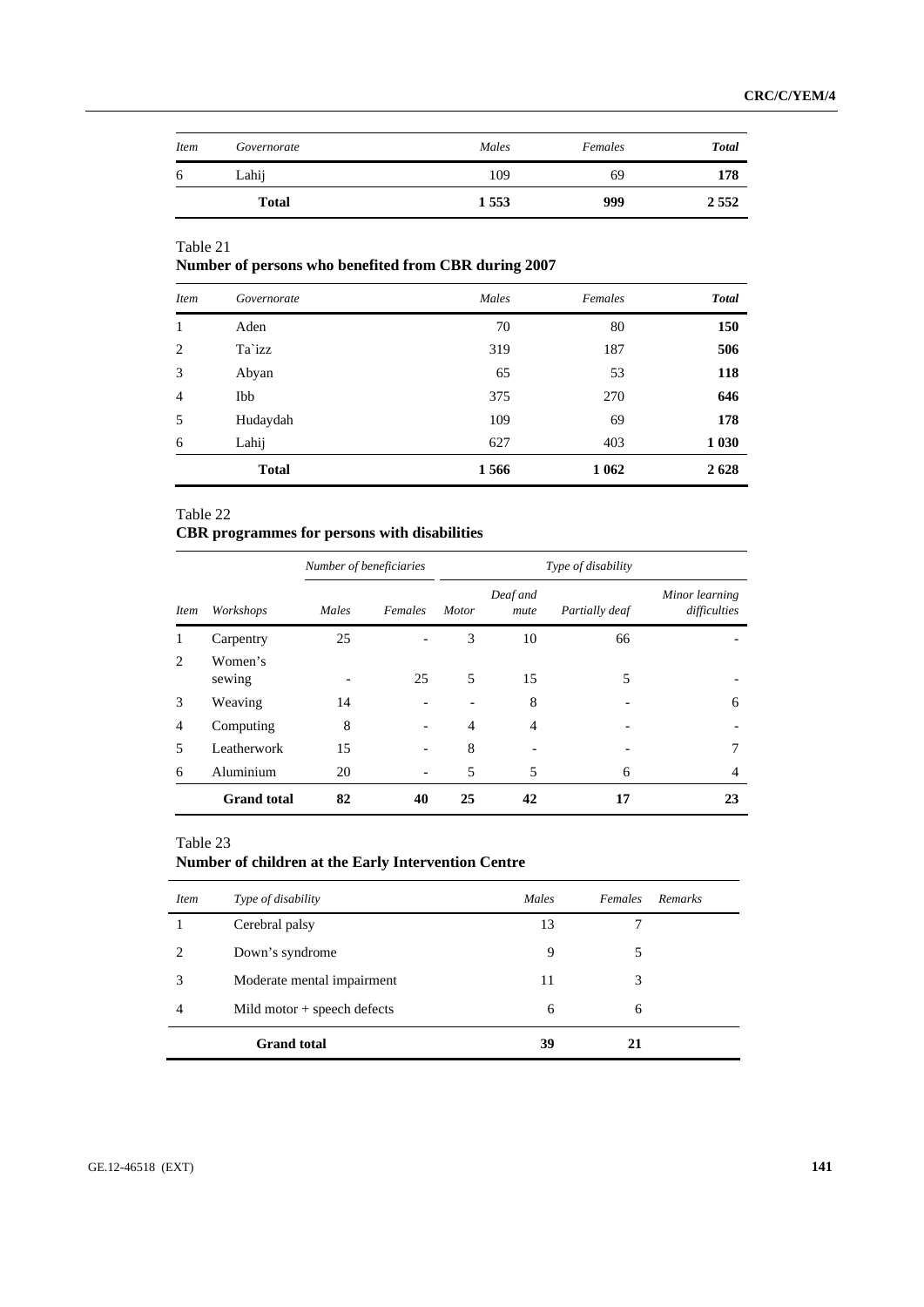|             |                         | Number of males and females in the Education Section |    |     |       |    |        |     |              |     |        |     |       |     |                 |         |                |                |                         |                |                |
|-------------|-------------------------|------------------------------------------------------|----|-----|-------|----|--------|-----|--------------|-----|--------|-----|-------|-----|-----------------|---------|----------------|----------------|-------------------------|----------------|----------------|
|             |                         | Preparatory                                          |    |     | First |    | Second |     | <b>Third</b> |     | Fourth |     | Fifth |     | Sixth           | Seventh |                |                | Eighth                  |                | Ninth          |
| <i>Item</i> | <b>Months</b>           | M                                                    | F  | M   | F     | M  | F      | M   | T            | M   | F      | M   | F     | M   | $\bm{F}$        | M       | $\overline{F}$ | M              | F                       | M              | $\overline{F}$ |
| 1           | September to<br>January | $\mathfrak{D}$                                       |    | 12  | 8     | 13 | 10     | -11 | 16           | -14 | 6      | 10  | - 13  | 6   | $5\overline{)}$ | - 6     | $\blacksquare$ | $\sim$         | $\mathcal{E}$           | $\overline{2}$ |                |
| 2           | February to<br>June     |                                                      |    | -11 | 8     | 13 | 10     | -11 | 15           | 13  | 6      | -10 | - 13  | 5   | $5^{\circ}$     | -6      |                | $\sim$         | $\overline{\mathbf{3}}$ | $\mathcal{D}$  |                |
|             | <b>Grand</b> total      | 3                                                    | 14 | 23  | 16    | 26 | 20     | 22  | 31           | 27  | 12     | 20  | 26    | -11 | 10              | 12      | $\mathbf{2}$   | $\blacksquare$ | -6                      | 4              |                |

#### Table 25

# **Beneficiaries of services from centres for the blind during 2007**

| Name of<br>centre   |     |                          | Literary section |       | Vocational section |              |  |  |
|---------------------|-----|--------------------------|------------------|-------|--------------------|--------------|--|--|
| San'a Centre        | 149 | $\overline{\phantom{0}}$ | 149              | Males | Females            | <b>Total</b> |  |  |
| <b>Aden Centre</b>  | 33  | 21                       | 54               | -     |                    |              |  |  |
| Hadramawt<br>Centre | 11  | 14                       | 25               | -     | -                  |              |  |  |
| <b>Total</b>        | 193 | 35                       | 228              | ۰     |                    |              |  |  |

# Table 26

**Family planning methods distributed to all governorates during the period 2005–2007**

| <i>Item</i>    | Type                       | Unit   | 2005      | 2006      | 2007          |
|----------------|----------------------------|--------|-----------|-----------|---------------|
| $\mathbf{1}$   | Oral<br>contraceptive      | Strip  | 2 160 000 | 1 805 169 | 4 3 1 3 7 2 0 |
| $\overline{2}$ | Contraceptive<br>injection | Vial   | 142788    | 233 610   | 332 925       |
| 3              | Male condoms               | Piece  | 714 816   | 906 768   | 1849536       |
| $\overline{4}$ | Coil                       | Number | 25 000    | 28 200    | 84 700        |
| 5              | Implants<br>(Implanon)     | Unit   | 2467      | 289       | 3 5 8 0       |
| 6              | Suppositories              | Tube   | 35 990    | 736       |               |

# Table 27

# **Comparison of family planning methods used during the period 2006–2008**

| <i>Item</i>    | Type                       | 2005    | 2006    | 2007                                          |
|----------------|----------------------------|---------|---------|-----------------------------------------------|
| 1              | Implanon<br>(implants)     | 289     | 3 5 8 0 | 8954                                          |
| 2              | Contraceptive<br>injection | 233 610 | 332 925 | 257 900                                       |
| 3              | Male condoms               | 906 768 | 1856736 | 1 269 092                                     |
| $\overline{4}$ | Coil                       | 28 200  | 82 050  | $95\,770 + 4\,450$ from<br>Chinese assistance |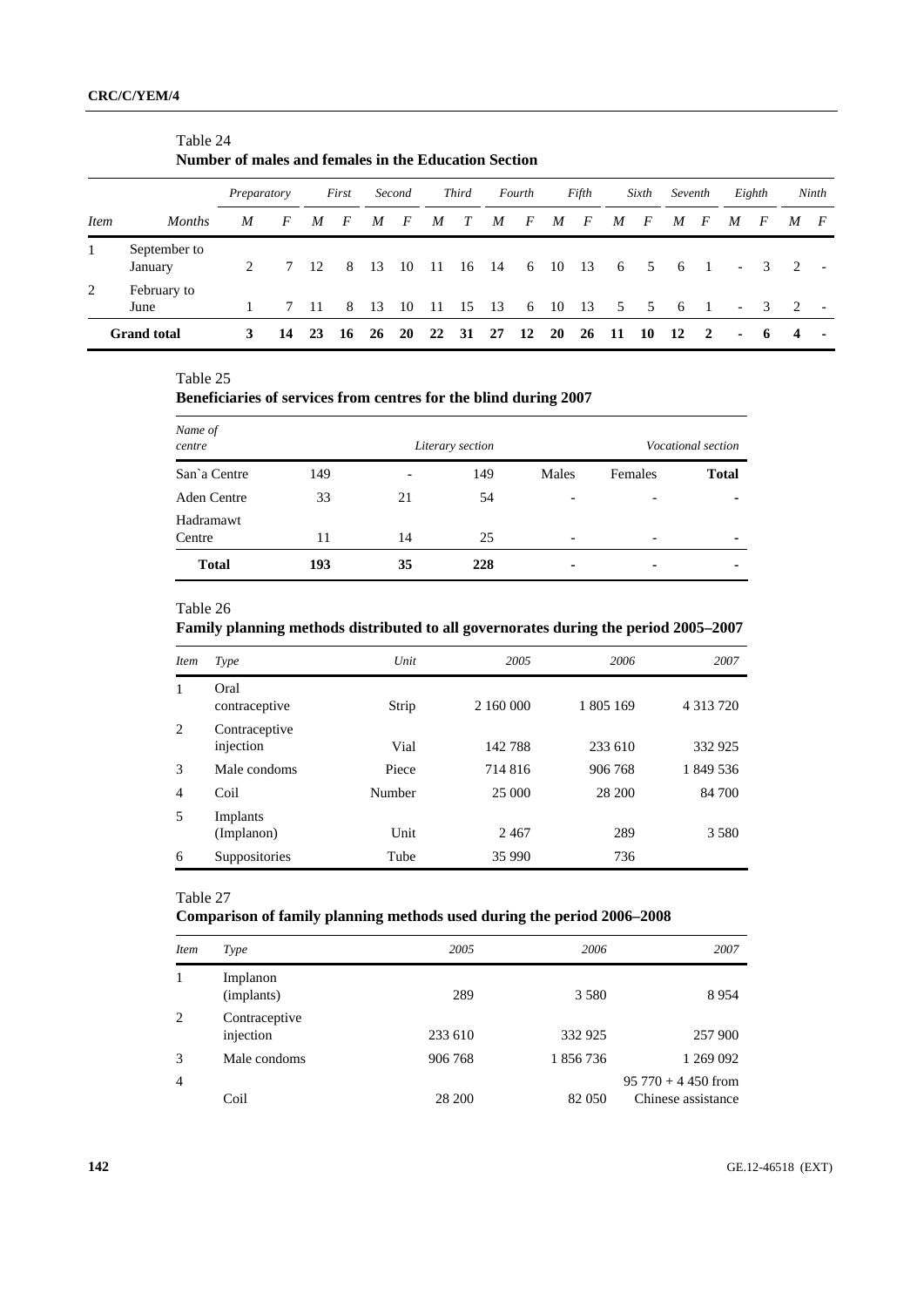| <i>Item</i> | Type                   | 2005      | 2006          | 2007      |
|-------------|------------------------|-----------|---------------|-----------|
|             | Oral<br>contraceptives | 1 805 169 | 4 3 1 9 0 6 0 | 2 703 542 |

**Number of persons living with AIDS by gender in the Republic of Yemen** 

| Year         | <b>Total</b> cases      | Number of males | Number of females | Unknown        |
|--------------|-------------------------|-----------------|-------------------|----------------|
| 1987         | $\mathbf{1}$            | $\mathbf 1$     | None              | None           |
| 1988         | $\mathbf{3}$            | $\mathbf{1}$    | $\overline{2}$    | None           |
| 1989         | $\mathbf{3}$            | 3               | None              | None           |
| 1990         | 6                       | 5               | $\mathbf{1}$      | None           |
| 1991         | $\overline{\mathbf{4}}$ | 3               | $\mathbf{1}$      | None           |
| 1992         | 44                      | 34              | 3                 | 7              |
| 1993         | 25                      | 19              | 6                 | None           |
| 1994         | 26                      | 20              | 5                 | $\mathbf{1}$   |
| 1995         | 52                      | 29              | 23                | None           |
| 1996         | 96                      | 56              | 36                | $\overline{4}$ |
| 1997         | 204                     | 89              | 112               | 3              |
| 1998         | 189                     | 106             | 83                | None           |
| 1999         | 111                     | 55              | 37                | 19             |
| 2000         | 110                     | 64              | 46                | None           |
| 2001         | 107                     | 65              | 42                | None           |
| 2002         | 151                     | 69              | 33                | 49             |
| 2003         | 247                     | 165             | 57                | 25             |
| 2004         | 214                     | 149             | 65                | None           |
| 2005         | 228                     | 160             | 68                | None           |
| 2006         | 254                     | 158             | 96                | None           |
| 2007         | 258                     | 166             | 82                | None           |
| <b>Total</b> | 2 3 2 3                 | 1417            | 798               | 108            |

# Table 29

| Groups targeted by AIDS awareness during the first half of 2006 at the central and |  |  |  |  |  |
|------------------------------------------------------------------------------------|--|--|--|--|--|
| governorate levels                                                                 |  |  |  |  |  |

| <i>Item</i>    | Targeted group                                                                        | Targeted number |
|----------------|---------------------------------------------------------------------------------------|-----------------|
| 1              | Health workers                                                                        | 1 0 9 3         |
| $\mathcal{L}$  | <b>Barbers</b>                                                                        | 322             |
| 3              | Secondary school students of both sexes                                               | 23 5 15         |
| $\overline{4}$ | Members of the Yemen Women's Federation,<br>women's associations and literacy classes | 199             |
| .5             | Armed forces, security forces and traffic<br>personnel                                | 889             |
| 6              | Sports clubs                                                                          | 1 150           |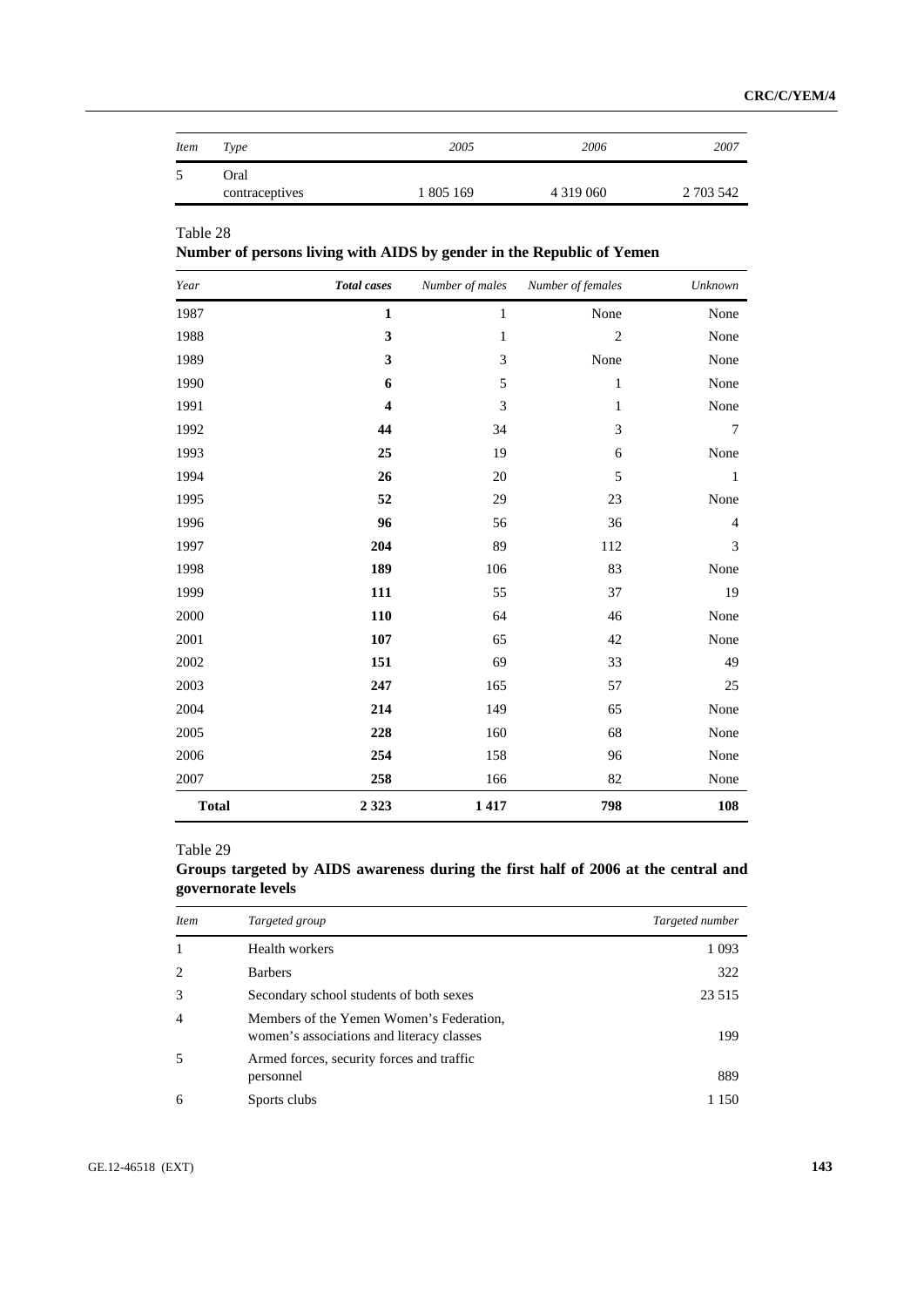| <i>Item</i> | Targeted group                                        | Targeted number |
|-------------|-------------------------------------------------------|-----------------|
| 7           | Students at health, technical and trade<br>institutes | 400             |
| 8           | Women prisoners                                       | 1019            |
| 9           | University students                                   | 1659            |
| 10          | Hotel workers                                         | 50              |
| 11          | Worshippers and mosque imams                          | 1 300           |
| 12          | Fishers                                               | <b>200</b>      |
| 13          | Lorry drivers                                         | 120             |
| 14          | Camps                                                 | 3 2 1 7         |
|             | <b>Total</b>                                          | 37 635          |

# **Persons targeted by AIDS and STI training**

| <i>Item</i> | Targeted group                                                                         | Targeted number | Targeted governorates                                                    |
|-------------|----------------------------------------------------------------------------------------|-----------------|--------------------------------------------------------------------------|
|             |                                                                                        |                 | Raymah, Mahwit, Dali`,<br>San'a, Hajjah, Ibb,<br>Mahrah, Hudaydah, Amran |
|             | Health and social workers                                                              | 899             | and Abyan                                                                |
|             | Health workers, programme<br>coordinators in the governorates<br>and relevant entities | 25              | All governorates in the<br>Republic                                      |
| 3           | Mosque imams and preachers                                                             | 72              | Hudaydah, Aden and<br>Dhamar                                             |
| 4           | Health and social workers                                                              | 162             |                                                                          |

#### Table 31

# **Overall poverty incidence during the period 2007–2010**

| 2006<br>2008<br>2007<br>2009<br>Years<br>38.8<br>23.4<br>35.7<br>31.8<br>27.7<br>Rural areas<br>Urban areas<br>19.5<br>13.9<br>8.0<br>16.4<br>11.3 | <b>Total</b> | 34.3 | 31.2 | 27.7 | 23.9 | 19.8 |
|----------------------------------------------------------------------------------------------------------------------------------------------------|--------------|------|------|------|------|------|
|                                                                                                                                                    |              |      |      |      |      |      |
|                                                                                                                                                    |              |      |      |      |      |      |
|                                                                                                                                                    |              |      |      |      |      | 2010 |

Table 32

# **Service and development projects implemented by the Ministry of Social Affairs and Labour during 2007**

|             |                                                 | Total cost              | Actual spending during the year (YRI<br><i>thousands</i> ) |       |                          |              |
|-------------|-------------------------------------------------|-------------------------|------------------------------------------------------------|-------|--------------------------|--------------|
| <i>Item</i> | Projects, programmes and activities implemented | YRI<br><i>thousands</i> | Central                                                    | Local | External                 | <b>Total</b> |
|             | Occupational health and safety programme        | 2 700                   | 2 700                                                      | ٠     |                          | 2 700        |
| 2           | Equipment for productive family centres         | 15 000                  | 1610                                                       |       | $\overline{\phantom{a}}$ | 1610         |
|             | Programme to curb child labour                  | 20 000                  | 1 000                                                      | -     | 19 000                   | 20 000       |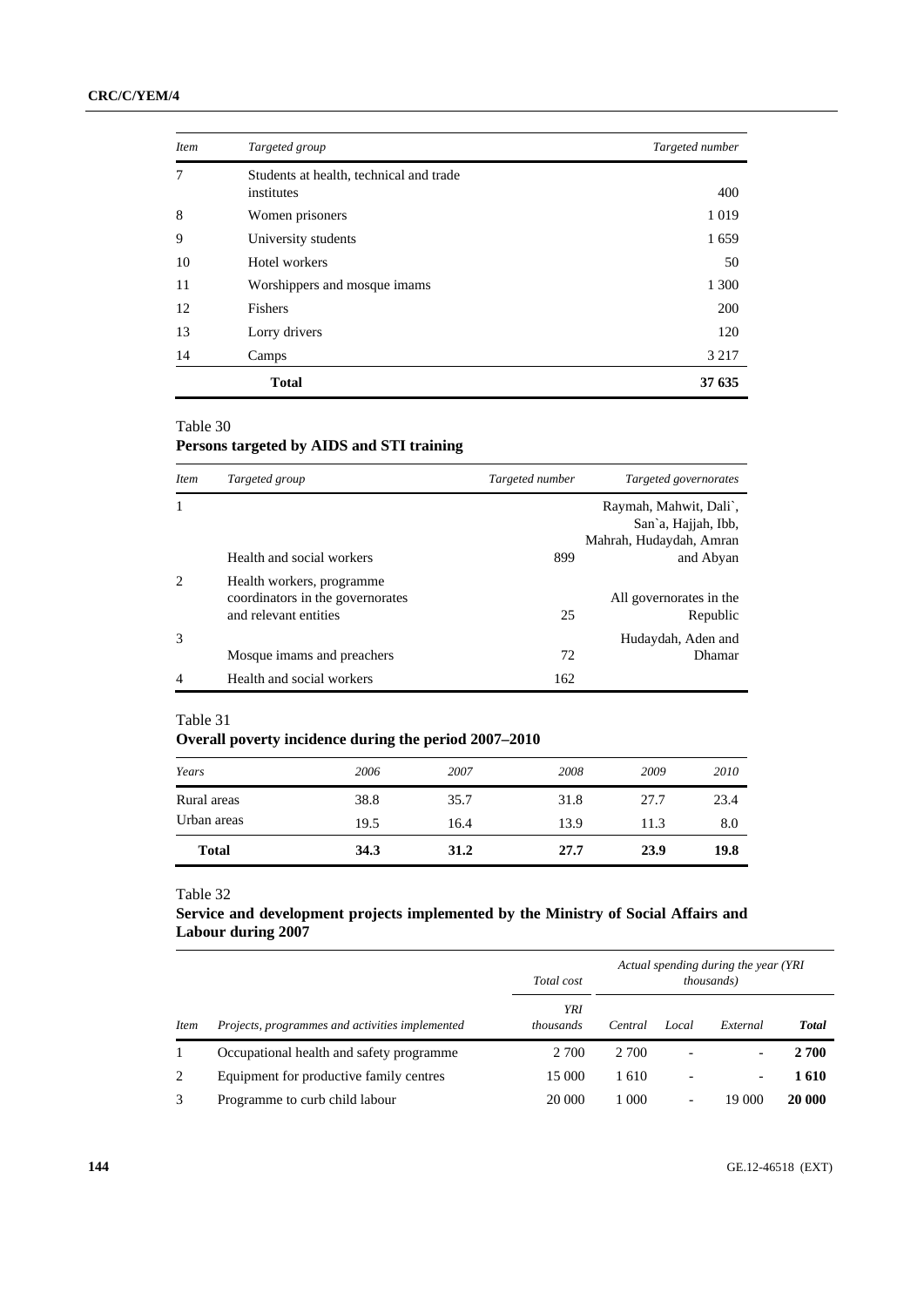|             |                                                            | Total cost                     | Actual spending during the year (YRI<br><i>thousands</i> ) |                          |                |              |  |
|-------------|------------------------------------------------------------|--------------------------------|------------------------------------------------------------|--------------------------|----------------|--------------|--|
| <i>Item</i> | Projects, programmes and activities implemented            | <b>YRI</b><br><i>thousands</i> | Central                                                    | Local                    | External       | <b>Total</b> |  |
| 4           | Comprehensive care and child protection<br>programme       | 18 626                         | 5 000                                                      | $\overline{\phantom{a}}$ | 13 626         | 18 626       |  |
| 5           | Rehabilitation programme for children with<br>disabilities | 2 0 0 0                        | 2 0 0 0                                                    |                          |                | 2 000        |  |
| 6           | Safe birth programme                                       | 2.500                          | 2.500                                                      |                          | $\overline{a}$ | 2 500        |  |
| $\tau$      | Programme for the integration of women into<br>development | 2985                           | 2 0 0 0                                                    |                          | 985            | 2985         |  |

|  | Status of microfinance programmes as at the end of December 2007 |  |  |
|--|------------------------------------------------------------------|--|--|
|  |                                                                  |  |  |

|             |                                                     |                  | Number of (active) clients |               |                                          |                                  |                 |                 |                                                                                           |
|-------------|-----------------------------------------------------|------------------|----------------------------|---------------|------------------------------------------|----------------------------------|-----------------|-----------------|-------------------------------------------------------------------------------------------|
|             |                                                     |                  |                            |               |                                          |                                  |                 | Accumulated     |                                                                                           |
|             |                                                     | <b>Borrowers</b> |                            | <b>Savers</b> |                                          |                                  |                 | figures         |                                                                                           |
| <b>Item</b> | Programme                                           | <b>Total</b>     | Women<br>(%)               | <b>Total</b>  | Loans<br>portfolio<br>(YRI)<br>millions) | Loans<br>portfolio at<br>risk(%) | Number of loans | Loan<br>amounts | (YRI Area of<br>millions) operation                                                       |
| 1           | National<br>Microfinance<br>Foundation              | 8522             | 98                         | 10786         | 179                                      | 8.1                              | 27 970          |                 | San'a City,<br>Ta'izz, Ibb,<br>Qa`idah,<br>Dhamar,<br>Yarim, Abas,<br>1 143 Hajjah, Lahij |
| 2           | Aden<br>Microfinance<br>Foundation                  | 1968             | 85                         | 4 1 7 3       | 33                                       | Unknown                          |                 |                 | Dar Sa'd,<br>Burayqah,<br>Ma'alla,<br>Tawahi,<br>Khurmaksar,<br>Kraytar-<br>Aden, Lahij   |
| 3           | Microfinance<br>Development<br>Programme            | 3435             | 30                         | 894           | 94                                       | 1.4                              | 17 507          |                 | San'a, Ta'izz,<br>Aden, San'a<br>663 City                                                 |
| 4           | Azal's San'a<br>Microfinance<br>Loan<br>Programme   | 2520             | 88                         | 2 2 2 3       | 55                                       | 1.2                              | 13746           |                 | 459 San'a City                                                                            |
| 5           | Self-help<br>savings and<br>loan project -<br>Abyan | 2 1 2 1          | 100                        | 2 3 6 5       | 55                                       | None                             | 7739            |                 | 266 Abyan                                                                                 |
| 6           | Savings and<br>Loan<br>Programme-<br>Hays           | 796              | 91                         | 1488          | 8                                        | Unknown                          | 6801            |                 | Hays,<br>Khukhah,<br>Zubayd, Jabal<br>252 Ra's                                            |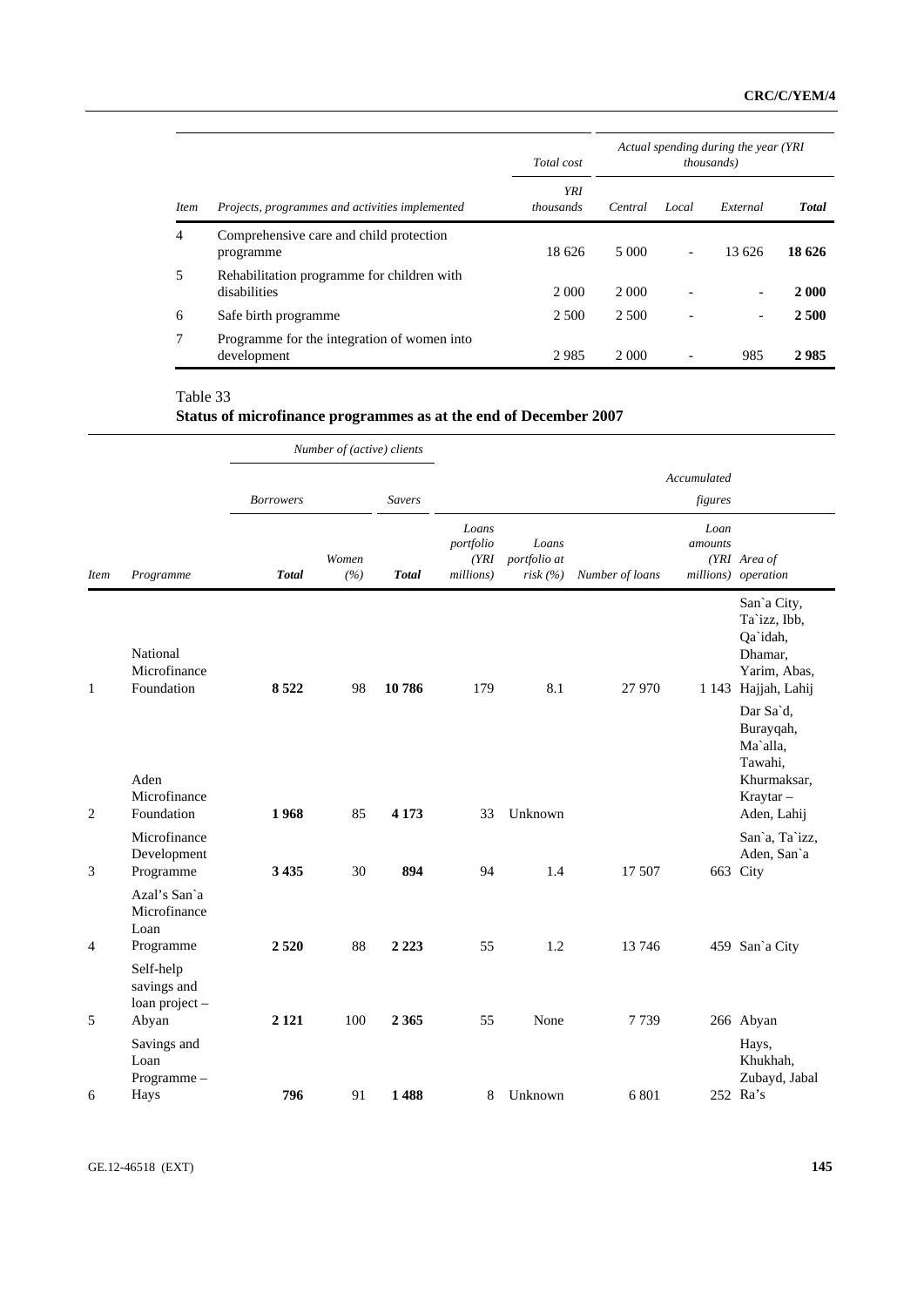|             |                                                                           |                  | Number of (active) clients |               |                                          |                                  |                 |                        |                                                                                  |
|-------------|---------------------------------------------------------------------------|------------------|----------------------------|---------------|------------------------------------------|----------------------------------|-----------------|------------------------|----------------------------------------------------------------------------------|
|             |                                                                           | <b>Borrowers</b> |                            | <b>Savers</b> |                                          |                                  |                 | Accumulated<br>figures |                                                                                  |
| <i>Item</i> | Programme                                                                 | <b>Total</b>     | Women<br>(%)               | <b>Total</b>  | Loans<br>portfolio<br>(YRI)<br>millions) | Loans<br>portfolio at<br>risk(%) | Number of loans | Loan<br>amounts        | (YRI Area of<br>millions) operation                                              |
| 7           | Income-<br>generating<br>Project<br>Development<br>Programme-<br>Hudaydah | 3804             | 79                         | <b>None</b>   | 46                                       | 25                               | 28 824          |                        | Hudaydah,<br>Bahil, Bayt al-<br>Faqih,<br>Murawa'ah,<br>Zayidiyah,<br>660 Zahrah |
| 8           | Wadi<br>Hadramawt<br>Finance and<br>Savings<br>Programme                  | 1 1 7 2          | 28                         | 1 3 3 2       | 39                                       | $\mathfrak{Z}$                   | 4 2 4 6         |                        | Hadramawt<br>(Seiyun,<br>Tarim al-<br>237 Sawm)                                  |
| 9           | Awael<br>Microfinance<br>Company                                          | 3 1 4 7          | 100                        | <b>None</b>   | 56                                       | 1.5                              | 24 5 5 9        |                        | Ta'izz (al-<br>Camp, Jamal<br>al-Rahdah<br>Street, Sinah<br>478 and Sabr)        |
| 10          | Microfinance<br>Programme<br>(SFD)                                        | 519              | 67                         | <b>None</b>   | 7                                        | 20                               | 8936            |                        | 174 San'a City                                                                   |
| 11          | Income-<br>generating<br>projects                                         |                  |                            |               |                                          |                                  | 8 9 0 9         |                        | Various<br>311 regions                                                           |
| 12          | <b>SMED</b>                                                               | 1957             | 6                          | <b>None</b>   | 988                                      | 4                                | 6 6 9 6         |                        | San'a City,<br>Ta'izz, Aden,<br>Hudaydah,<br>4 271 Makalla, Ibb                  |
|             | <b>Total</b>                                                              | 29 961           | 77                         | 23 26 1       | 1560                                     |                                  | 184 373         | 9564                   |                                                                                  |

# **Indicators for phase II of the Integrated Intervention Programme**

| Governorate  | <i>District</i> | Subdistrict   | Number of<br>inhabitants | Number of villages |
|--------------|-----------------|---------------|--------------------------|--------------------|
| Raymah       | Jabin           | Khadm         | 6808                     | 11                 |
| Dhamar       | Wasab al-Safil  | Bani Mu`anis  | 6 0 5 8                  | $\overline{4}$     |
| Ta`izz       | Mawiyah         | Asawidah      | 6 2 5 1                  | 7                  |
| Hudaydah     | Lahiyah         | Ba`jiyah      | 8 2 3 1                  | 5                  |
| Amran        | Khamr           | Ghashm        | 9628                     | $\overline{4}$     |
| <b>Ibb</b>   | Oafr            | Bani Mubariz  | 7849                     | 9                  |
| Lahij        | Tawr al-Bahah   | Tawr al-Bahah | 5 2 2 8                  | 7                  |
| <b>Total</b> |                 |               | 56 279                   | 50                 |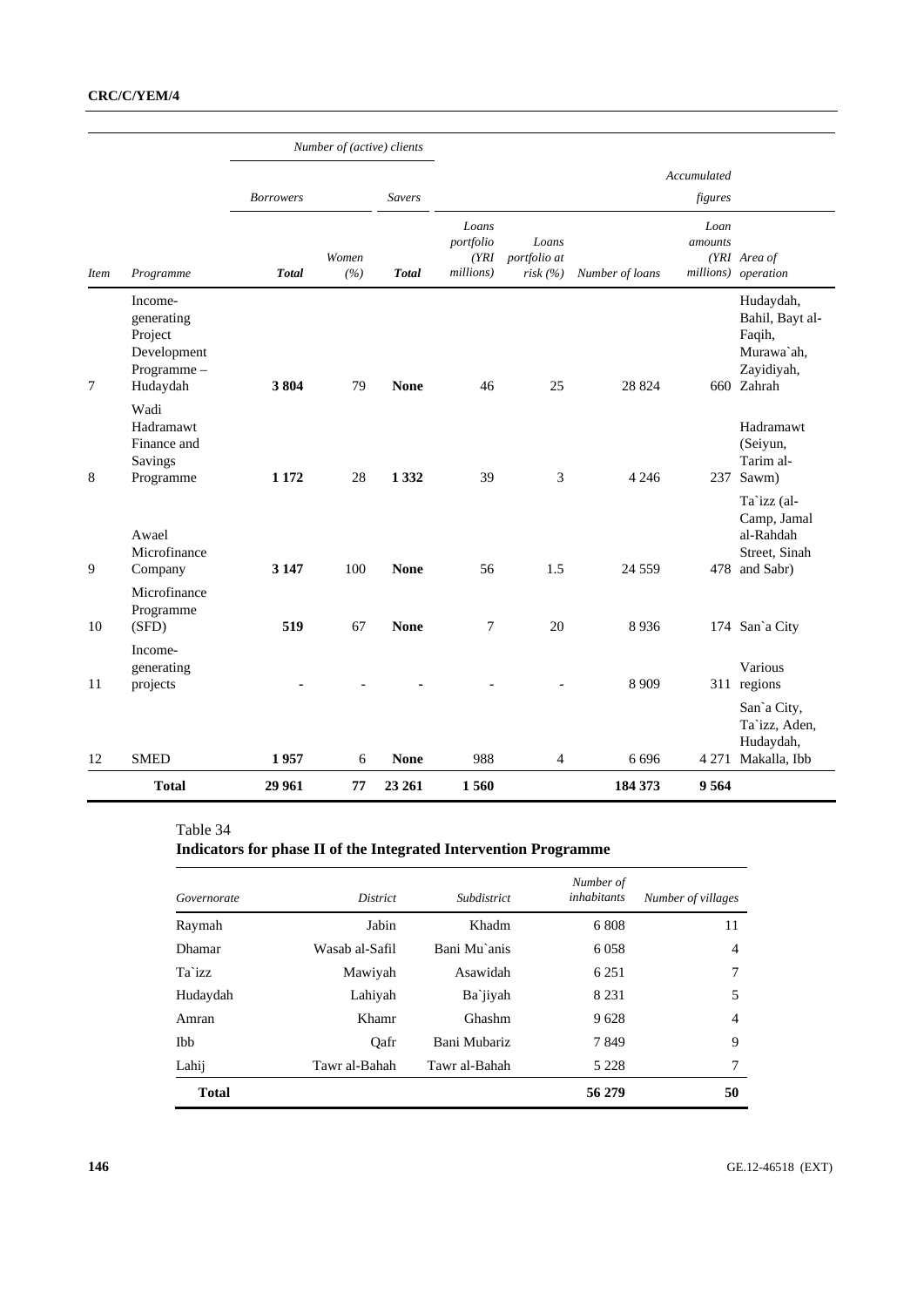| Total        | 172     | 221     | 244     | 307     | 358     | 408     | 440     | 534     |
|--------------|---------|---------|---------|---------|---------|---------|---------|---------|
| NGO/private  | 126     | 168     | 182     | 232     | 282     | 312     | 360     | 440     |
| Governmental | 46      | 53      | 62      | 74      | 76      | 96      | 80      | 94      |
| Years        | 2001/02 | 2002/03 | 2003/04 | 2004/05 | 2005/06 | 2006/07 | 2007/08 | 2008/09 |
|              |         |         |         |         |         |         |         |         |

### Table 35 **Number of kindergartens in school years 2001/02–2008/09 by supervisory authority (governmental - NGO/private)**

#### Table 36

# **Number of kindergarten teachers in school years 2001/02–2008/0922**

| Years        | 2001/02 | 2002/03 | 2003/04 | 2004/05 | 2005/06 | 2006/07 | 2007/08 | 2008/09 |
|--------------|---------|---------|---------|---------|---------|---------|---------|---------|
| Males        | 23      | 21      | 28      | 38      | 42      | 41      |         | 67      |
| Females      | 863     | 943     | 1 0 1 5 | 1 141   | 1 366   | 1415    | 1453    | 1 714   |
| <b>Total</b> | 886     | 964     | 1 0 43  | 1 1 7 9 | 1408    | 1456    | 1468    | 1 781   |

#### Table 37

## **Number of kindergarten pupils in school years 2001/02–2008/0923**

|                                          |                | 2005/06<br>Number of pupils |         |                 | 2007/08<br>Number of pupils |         |                 | 2008/09<br>Number of pupils |                    |  |
|------------------------------------------|----------------|-----------------------------|---------|-----------------|-----------------------------|---------|-----------------|-----------------------------|--------------------|--|
|                                          |                |                             |         |                 |                             |         |                 |                             |                    |  |
| Stage                                    | <b>Setting</b> | Males                       | Females | <b>Total</b>    | Males                       | Females | <b>Total</b>    | Males                       | Total<br>Females   |  |
| Basic                                    | Urban          | 2026                        |         | 1 3 3 1 3 3 5 7 | 1686                        |         | 1 045 2 731     | 7541                        | 21 428 28 969      |  |
|                                          | Rural          | 4 0 5 3                     |         | 2 040 6 093     | 3657                        |         | 1 799 5 456     | 6471                        | 10 602 17 073      |  |
|                                          | <b>Total</b>   | 6 0 79                      | 3 3 7 1 | 9450            | 5 3 4 3                     |         | 2844 8187       | 14 012                      | 32 030 46 042      |  |
| Secondary                                | Urban          | 216                         | 100     | 316             | 174                         | 76      | 250             | 1 0 2 7                     | 2686<br>1659       |  |
|                                          | Rural          | 270                         | 97      | 367             | 279                         | 115     | 394             | 1 0 4 2                     | 1 7 1 2<br>670     |  |
|                                          | <b>Total</b>   | 486                         | 197     | 683             | 451                         | 191     | 644             | 2 0 6 9                     | 2 3 2 9<br>4 3 9 8 |  |
| <b>Urban</b> total                       |                | 2 2 4 2                     |         | 1 431 3 673     | 1860                        |         | 1 1 2 1 2 9 8 1 | 8568                        | 23 087 31 655      |  |
| <b>Rural total</b><br><b>Grand</b> total |                | 4 3 2 3                     | 2 1 3 7 | 6460            | 3936                        |         | 1914 5850       | 7513                        | 11 272 18 785      |  |
|                                          |                | 6565                        |         | 3 568 10 133    | 5796                        |         | 3 0 35 8 8 31   | 16 081                      | 34 359 50 440      |  |

<sup>22</sup> General report on the results of the education survey (2001–2007) 23 *Ibid*.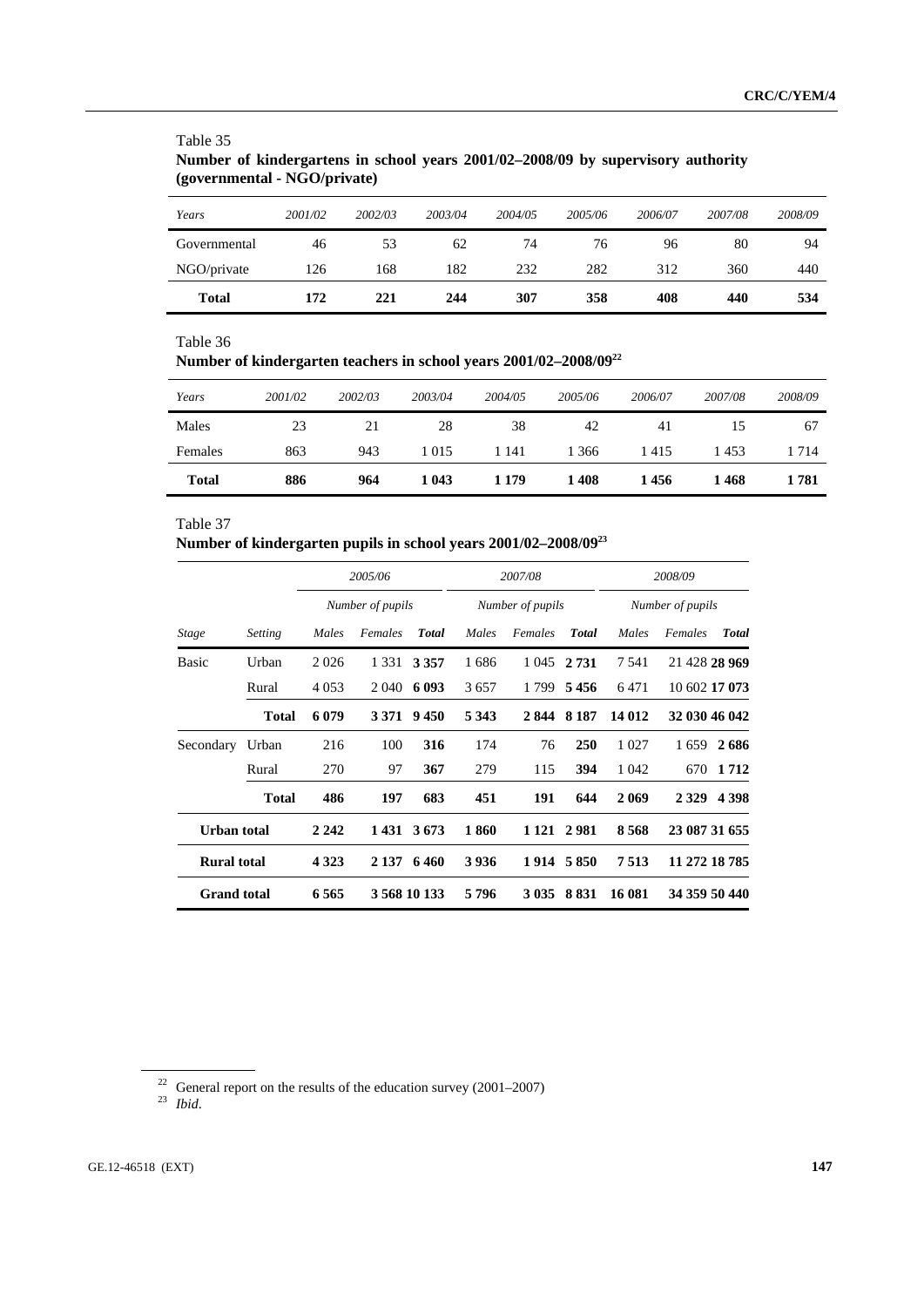|              | Number and type of schools |           |              |                   |
|--------------|----------------------------|-----------|--------------|-------------------|
| Governorate  | For boys                   | For girls | <b>Total</b> | Academic level    |
| San'a City   |                            |           | 25           | Basic grade 7     |
| Aden         | $\overline{\phantom{0}}$   | 2         | 50           | Secondary grade 1 |
| Ta`izz       | -                          |           | 25           |                   |
| <b>Total</b> |                            |           | <b>100</b>   |                   |

## **Number, type and academic level of pilot schools for gifted and high-achieving pupils and target governorates**

Table 39

Table 38

**Number of students in the 10–20 age group enrolled in alphabetic literacy centres in school years 2001/02–2007/08** 

| Years   | Males   | Females  | <b>Total</b> | Percentage of total<br>students |
|---------|---------|----------|--------------|---------------------------------|
| 2001/02 | 33 649  | 28 5 8 2 | 33 649       | 37.08                           |
| 2002/03 | 38 516  | 33 777   | 38 516       | 35.41                           |
| 2003/04 | 44 5 35 | 38 4 6 6 | 44 5 35      | 40.01                           |
| 2004/05 | 44 222  | 40 591   | 44 222       | 32.83                           |
| 2005/06 | 44 766  | 41 211   | 44 766       | 36.00                           |
| 2006/07 | 34 824  | 31938    | 34 824       | 27.09                           |
| 2007/08 | 51 628  | 47 864   | 51 628       | 30.85                           |

Table 40

**Growth in numbers of literacy centre personnel during school years 2001/02–2007/08** 

|         | <b>Teachers</b> |         |              | <b>Mentors</b> |         |              | Administrators and supervisors |         |              |                       |  |
|---------|-----------------|---------|--------------|----------------|---------|--------------|--------------------------------|---------|--------------|-----------------------|--|
| Years   | Males           | Females | <b>Total</b> | Males          | Females | <b>Total</b> | Males                          | Females | <b>Total</b> | <b>Grand</b><br>total |  |
| 2001/02 | 4 3 1 6         | 3487    | 829          | 359            | 139     | 220          | 1471                           | 414     | 1 0 5 7      | 5876                  |  |
| 2002/03 | 4 9 0 3         | 3973    | 930          | 378            | 97      | 281          | 1 5 2 0                        | 388     | 1 1 3 2      | 6653                  |  |
| 2003/04 | 5 5 5 2         | 4516    | 1 036        | 459            | 132     | 327          | 1 703                          | 449     | 1 2 5 7      | 7556                  |  |
| 2004/05 | 5836            | 4976    | 860          | 572            | 157     | 415          | 1959                           | 518     | 1441         | 8 5 5 4               |  |
| 2005/06 | 6 2 6 4         | 5 3 2 4 | 940          | 533            | 149     | 384          | 1848                           | 526     | 1 3 1 8      | 8550                  |  |
| 2006/07 | 1 1 7 6         | 5 1 6 6 | 780          | 6848           | 928     | 6556         | 12 841                         | 7 3 0 4 | 7417         | 3 2 3 8               |  |
| 2007/08 | 7 1 4 0         | 6457    | 683          | 488            | 130     | 358          | 1951                           | 612     | 1 3 3 9      | 9456                  |  |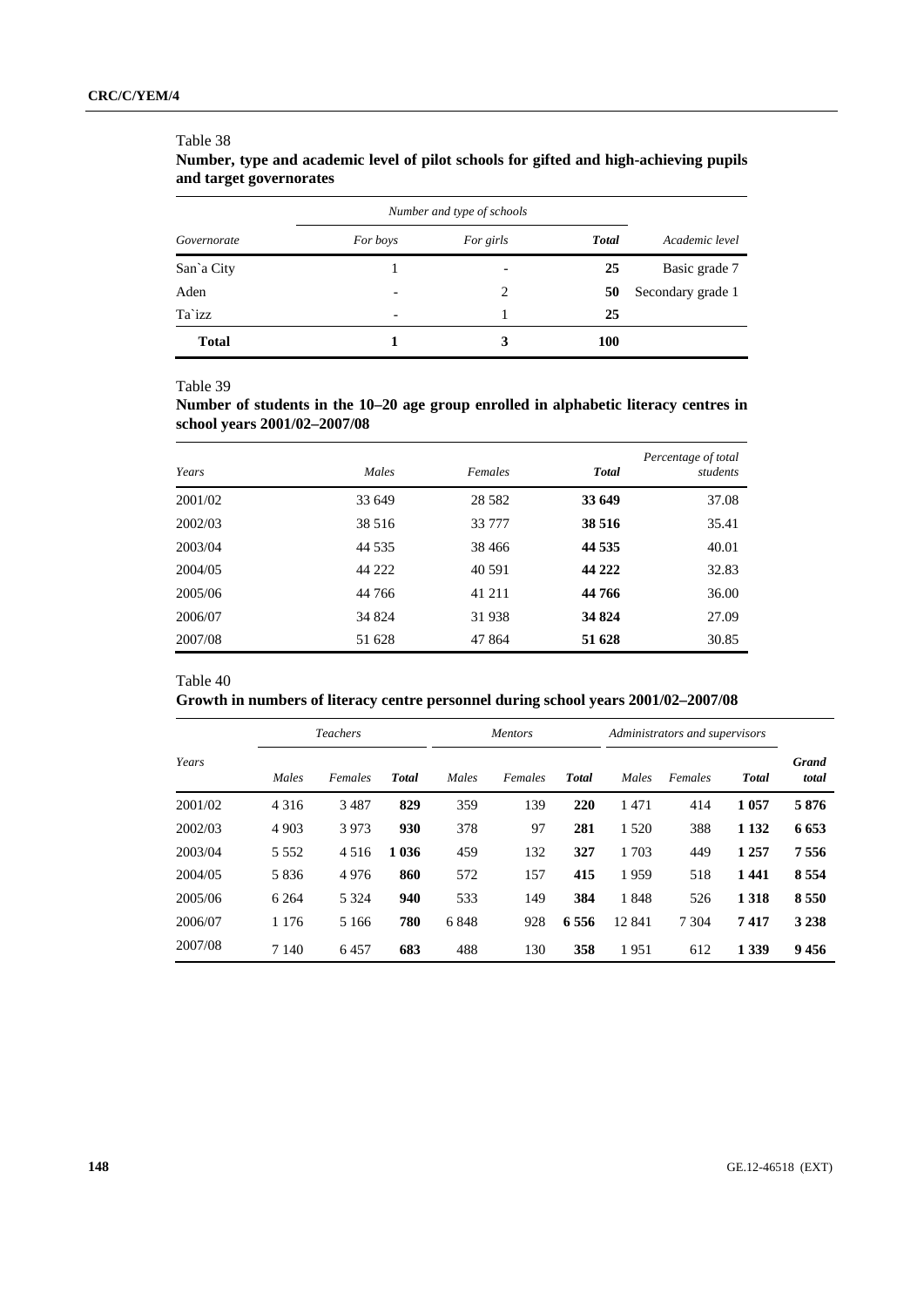|                            | only coacadon training courses and workshops achieved in 2007                                                                             |
|----------------------------|-------------------------------------------------------------------------------------------------------------------------------------------|
| <b>Numbers</b><br>targeted | Activities delivered                                                                                                                      |
| 6 5 1 8                    | • Training courses for education department personnel, social workers and<br>parent council members on the importance of girls' education |
| 1 5 4 6                    | • Training courses for instructors and women social workers on girls'<br>education                                                        |
| 528                        | • Training courses and workshops for parent council members on child-<br>friendly schools                                                 |
| 8 5 9 2                    | Total number of training course attendees                                                                                                 |

#### Table 41 **Girls' education training courses and workshops delivered in 2007**

Table 42

### **Growth of girls' enrolment in basic and secondary education during school years 2002/01–2008/09**

| <b>Stage</b> | 2001/02   | 2002/03   | 2003/04   | 2004/05   | 2005/06   | 2006/07   | 2008/09   |
|--------------|-----------|-----------|-----------|-----------|-----------|-----------|-----------|
| <b>Basic</b> | 1 314 387 | 1427208   | 1 530 306 | 1 622 022 | 1 607 779 | 1 760 672 | 1 828 775 |
| Secondary    | 145 442   | 160 624   | 177 979   | 185 218   | 172.813   | 194 041   | 206 512   |
| Total        | 1459829   | 1 587 832 | 1708 285  | 1 807 240 | 1 780 592 | 1954713   | 2 035 287 |

#### Table 43

#### **Comparison of basic education enrolment rates for males and females in 2001/02 and 2008/09**

| Years   | Males         | Females       | <b>Total</b> | Ratio of females<br>to males $(\% )$ | Absolute gap |
|---------|---------------|---------------|--------------|--------------------------------------|--------------|
| 2001/02 | 2 2 5 7 8 7 8 | 1 3 1 4 3 8 7 | 3 572 265    | 58.21                                | 41.79        |
| 2008/09 | 2498675       | 1828775       | 4 327 540    | 73.19                                | 26.81        |

#### Table 44

**Total admissions for all ages to basic grade 1 during schools years 2001/02–2007/08, percentage of females to males and the gender gap24**

|         |         | Pupils of all ages admitted to basic<br>grade 1 |              |               | Total admission rate |                   | Gender gap                           |                               |
|---------|---------|-------------------------------------------------|--------------|---------------|----------------------|-------------------|--------------------------------------|-------------------------------|
| Years   | Males   | Females                                         | <b>Total</b> | Males<br>$\%$ | Females %            | <b>Total</b><br>% | Percentage of<br>males to<br>females | <b>Total</b><br>gender<br>gap |
| 2001/02 | 364 080 | 269 597                                         | 633 677      | 106.4         | 83.7                 | 95.4              | 0.74                                 | 0.79                          |
| 2002/03 | 386 078 | 290 380                                         | 676 458      | 12.5          | 89.9                 | 101.6             | 0.75                                 | 0.80                          |
| 2003/04 | 405 576 | 309 510                                         | 715 086      | 118.1         | 95.7                 | 107.2             | 0.76                                 | 0.81                          |

<sup>&</sup>lt;sup>24</sup> Annual performance report on implementation of the National Strategy for the Development of Basic Education in 2007, p. 27, education survey results for 2002/03.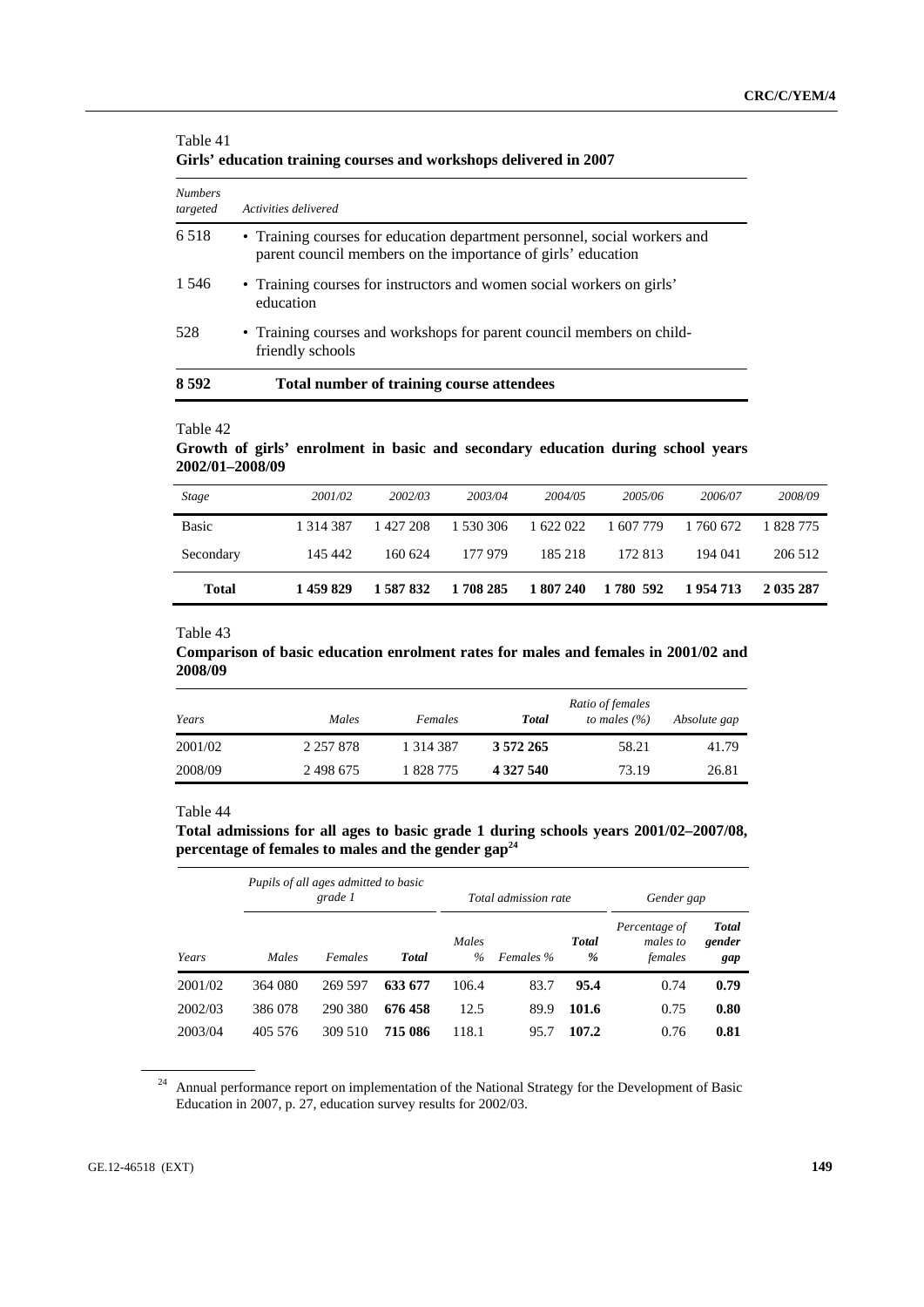|         |         | Pupils of all ages admitted to basic<br>grade 1 |              |               | Total admission rate |                   | Gender gap                           |                               |
|---------|---------|-------------------------------------------------|--------------|---------------|----------------------|-------------------|--------------------------------------|-------------------------------|
| Years   | Males   | Females                                         | <b>Total</b> | Males<br>$\%$ | Females %            | <b>Total</b><br>% | Percentage of<br>males to<br>females | <b>Total</b><br>gender<br>gap |
| 2004/05 | 416893  | 334 683                                         | 751 576      | 121.2         | 103.4                | 112.6             | 0.80                                 | 0.85                          |
| 2005/06 | 371 105 | 306 719                                         | 677824       | 107.8         | 94.6                 | 101.4             | 0.83                                 | 0.88                          |
| 2006/07 | 390 359 | 335 082                                         | 725 441      | 113.2         | 103.2                | 108.4             | 0.86                                 | 0.91                          |
| 2007/08 | 409 878 | 344 337                                         | 754 215      | 118.7         | 106.0                | 112.5             | 0.84                                 | 0.89                          |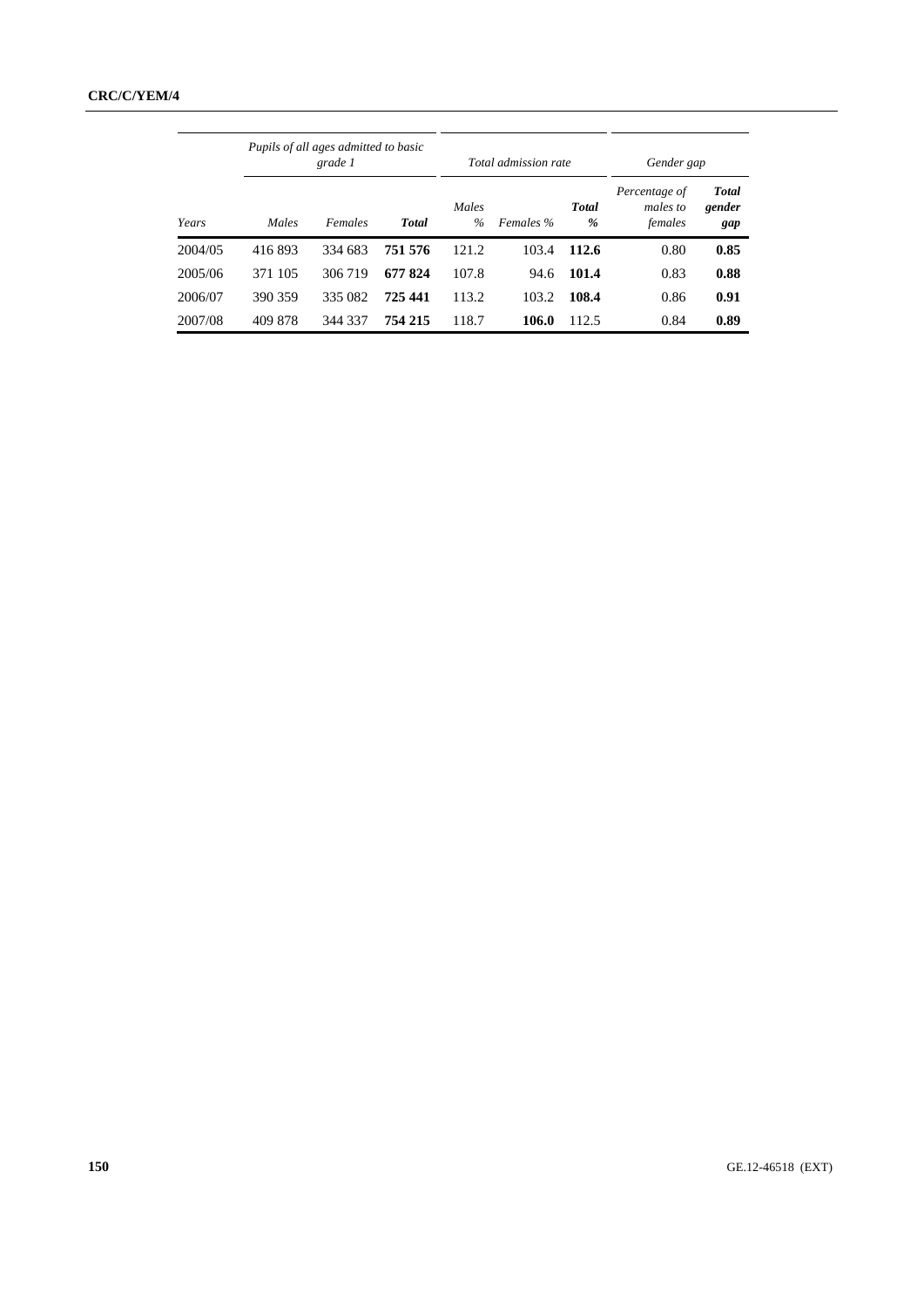| Description |                        | es for the<br>training prog<br>asic education level<br>eacher |                  | urther teacher training | education<br>rogrammes for the basic<br>gxel | head and<br>programmes for<br>raining | basic<br>at the<br>eputy head teachers<br>ducation level | programmes for<br>rofessional development and<br>apacity-building | planning and follow-up<br>raining,<br>sams | teachers of<br>programme for<br>Training | asic grades 10 to 12 | raining for basic education | <i>astructors</i> | workers<br>social<br>raining for |            | wareness programmes |         | Kindergartens |         | rogrammes combating violence | gainst children | school laboratory technicians |              | <b>Total</b>     |
|-------------|------------------------|---------------------------------------------------------------|------------------|-------------------------|----------------------------------------------|---------------------------------------|----------------------------------------------------------|-------------------------------------------------------------------|--------------------------------------------|------------------------------------------|----------------------|-----------------------------|-------------------|----------------------------------|------------|---------------------|---------|---------------|---------|------------------------------|-----------------|-------------------------------|--------------|------------------|
| School year | rogramme               | rainers                                                       | cainees          | <i>ainers</i>           | rainees                                      | rainers                               | rainees                                                  | rainers                                                           | rainees                                    | <i>cinders</i>                           | rainees              | rainers                     | rainees           | ainers                           | rainees    | rainers             | rainees | rainers       | rainees | rainers                      | rainees         | rainers                       | rainees      |                  |
|             | Male                   | 557                                                           | 36 609           |                         |                                              | 1 0 5 3                               | 10 386                                                   |                                                                   |                                            |                                          |                      |                             | 1787              |                                  |            |                     |         |               |         |                              |                 |                               |              | 1610             |
|             | Female                 | 111                                                           | 29 9 52          |                         |                                              | 158                                   | 1833                                                     |                                                                   |                                            |                                          |                      |                             | 125               |                                  |            |                     |         |               |         |                              |                 |                               |              | 269              |
| 2001/02     | <b>Total</b>           | 669                                                           | 66 561           |                         |                                              | 1211                                  | 12 219                                                   |                                                                   |                                            |                                          |                      |                             | 1912              |                                  |            |                     |         |               |         |                              |                 |                               |              | 1880             |
|             | Male                   | 929                                                           | 47924            |                         |                                              | 109                                   | 8 0 6 0                                                  |                                                                   |                                            |                                          |                      |                             |                   |                                  |            |                     |         |               |         |                              |                 |                               |              | 1038             |
|             | Female                 | 232                                                           | 18 637           |                         |                                              | 1 1 0 2                               | 4 1 5 4                                                  |                                                                   |                                            |                                          |                      |                             |                   |                                  |            |                     |         |               |         |                              |                 |                               |              | 1 3 3 4          |
| 2002/03     | Total                  | 1 1 6 1                                                       | 66 561           | none                    | none                                         | 1211                                  | 12 219                                                   | none                                                              | none                                       | none                                     | none                 | none                        | none              | none                             | none       | none                | none    | none          | none    | none                         | none            | none                          | none         | 2372             |
|             | Male                   | 1578                                                          | 39 38 6          |                         |                                              | 352                                   | 9651                                                     |                                                                   |                                            |                                          |                      |                             | 384               |                                  |            |                     |         |               |         |                              |                 |                               |              | 1930             |
|             | Female                 | 395                                                           | 9846             |                         |                                              | 88                                    | 2413                                                     |                                                                   |                                            |                                          |                      |                             | 96                |                                  |            |                     |         |               |         |                              |                 |                               |              | 483              |
| 2003/04     | <b>Total</b>           | 1973                                                          | 49 232           | none                    | none                                         | 440                                   | 12 064                                                   | none                                                              | none                                       | none                                     | none                 | none                        | 480               | none                             | none       | none                | none    | none          | none    | none                         | none            | none                          | none         | 2413             |
|             | Male                   | 757                                                           | 21 302           |                         |                                              | 1 000                                 | 25 505                                                   |                                                                   |                                            |                                          |                      | 611                         | 5 1 3 6           |                                  | 21         | 41                  | 123     |               | none    |                              |                 |                               |              | 2 4 0 9          |
|             | Female                 | 120                                                           | 3677             |                         |                                              | 93                                    | 1 1 3 5                                                  |                                                                   |                                            |                                          |                      | 90                          | 1 1 2 5           |                                  | 100        | 20                  | 97      |               | 609     |                              |                 |                               |              | 323              |
| 2004/05     | Total                  | 877                                                           | 24 9 79          |                         |                                              | 1 0 9 3                               | 22 730                                                   |                                                                   |                                            |                                          |                      | 701                         | 6 2 6 1           |                                  | 121        | 61                  | 220     |               | 609     |                              |                 |                               |              | 2732             |
|             | Male                   | 21 341                                                        | 55 910           |                         |                                              | 777<br>53                             | 53                                                       |                                                                   | 271                                        | 356                                      | 2 0 3 9<br>895       |                             |                   | 106<br>8                         | 214<br>120 |                     |         |               |         | 22                           | none            | 206                           | none         | 22 808           |
| 2005/06     | Female<br><b>Total</b> | 1405<br>22 746                                                | 12 608<br>68 518 | none                    | none                                         | 830                                   | $\bf{0}$<br>53                                           | none                                                              | 178<br>449                                 | 94<br>450                                | 2934                 | none                        | none              | 114                              | 334        | None None           |         | none          | None    | 16<br>38                     | none<br>none    | 65<br>271                     | none<br>none | 1641<br>24 4 4 9 |
|             | Male                   | 5 9 6 7                                                       | 57 224           | 66                      | $\mathbf{0}$                                 | 1 3 8 6                               | 14 862                                                   |                                                                   | 571                                        | 219                                      | 2 0 3 0              |                             |                   |                                  |            |                     |         |               |         | 16                           | 66              | 155                           | 1173         | 8 3 8 0          |
|             | Female                 | 354                                                           | 11 615           | 12                      | 915                                          | 88                                    | 1576                                                     |                                                                   | 963                                        | 45                                       | 976                  |                             |                   |                                  |            |                     |         |               |         | 6                            | 197             | 13                            | 363          | 1471             |
| 2006/07     | Total                  | 6 3 2 1                                                       | 68 839           | 78                      | 915                                          | 1474                                  | 16 338                                                   |                                                                   | 1534                                       | 264                                      | 3 0 0 6              | none                        | none              | none                             | none       | none                | none    | none          | none    | 22                           | 263             | 168                           | 1536         | 9861             |
|             | Male                   | 3 6 21                                                        | 30 143           | 26                      | 122                                          | 648                                   | 6480                                                     |                                                                   |                                            |                                          |                      | 14                          |                   |                                  |            |                     |         |               |         | 5                            | 49              | 201                           | 1 3 9 8      | 4590             |
|             | Female                 | 4 1 4 9                                                       | 42 704           | 148                     | 1 0 7 0                                      | 704                                   | 7 1 4 7                                                  |                                                                   |                                            |                                          |                      | 21                          |                   |                                  |            |                     |         |               |         | 5                            | 99              | 266                           | 1620         | 5 2 9 3          |
| 2007/08     | <b>Total</b>           | 7845                                                          | 72 847           | 174                     | 1 1 9 2                                      | 1352                                  | 13 627                                                   | none                                                              | none                                       | none                                     | none                 | 35                          | none              | none                             | none       | none                | none    | none          | None    | 10                           | 148             | 467                           | none         | 9883             |
|             | Male                   | 34 826                                                        | $05+3E$          | 92                      | 122                                          | 5 3 2 5                               | 70 002                                                   |                                                                   | 490                                        | 2386                                     | 4 0 6 9              |                             | 625 7307          | 106                              | 235        | 41                  | 123     |               |         | 43                           | 115             | 562                           | 2571         | 44 006           |
|             | Female                 | 6766                                                          | $05+1E$          | 160                     | 1985                                         | 2 2 8 6                               | 18 25 8                                                  |                                                                   | 223                                        | 1070                                     | 1871                 |                             | 111 1346          | 8                                | 220        | 20                  | 97      |               | 609     | 27                           | 296             | 344                           | 1983         | 10792            |
| Grand       |                        |                                                               |                  |                         |                                              |                                       |                                                          |                                                                   |                                            |                                          |                      |                             |                   |                                  |            |                     |         |               |         |                              |                 |                               |              |                  |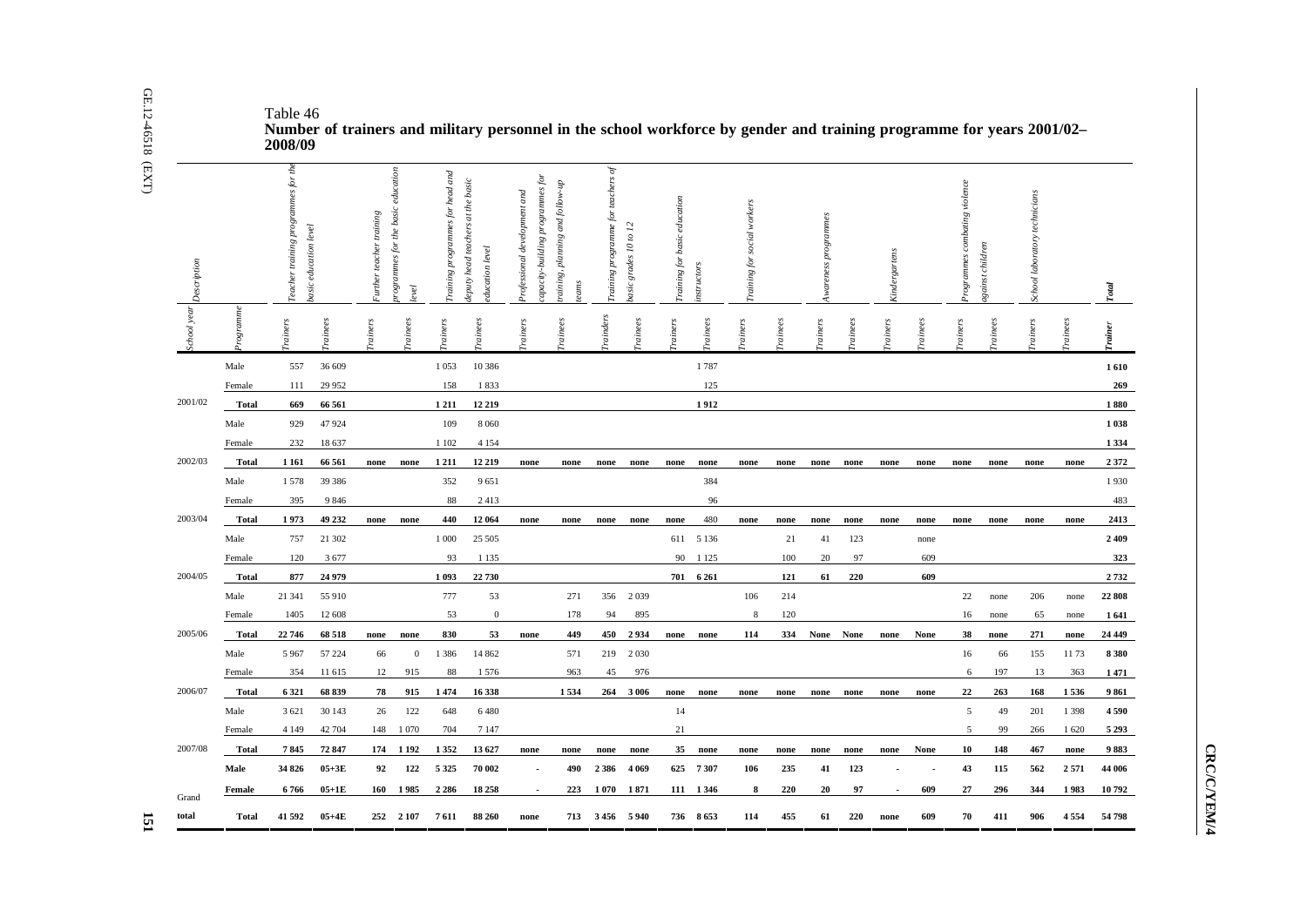| <b>Total</b> | 220                  | 20                   | 321                | 285                   | 20                                   | 2478                                                       | 15 064                       | 2 3 4 6        | 235                          | 500           | 1070                         | 422            | 820              | 4 0 0 2           | 2563    | 1 3 3 5              | 500                   | 17 177                                            | 38                       |
|--------------|----------------------|----------------------|--------------------|-----------------------|--------------------------------------|------------------------------------------------------------|------------------------------|----------------|------------------------------|---------------|------------------------------|----------------|------------------|-------------------|---------|----------------------|-----------------------|---------------------------------------------------|--------------------------|
| 2008/09      |                      |                      |                    |                       |                                      |                                                            |                              |                |                              |               |                              |                |                  |                   |         |                      |                       |                                                   |                          |
| 2007/08      |                      |                      |                    |                       |                                      | 470                                                        | 7916                         | 918            | 200                          |               |                              |                |                  |                   |         |                      |                       | 3 0 5 0                                           |                          |
| 2006/07      |                      |                      | 61                 | 65                    |                                      | 720                                                        | 5592                         | 597            |                              |               |                              |                |                  |                   |         |                      |                       |                                                   |                          |
| 2005/06      |                      |                      |                    |                       |                                      | 924                                                        | 620                          |                |                              |               |                              |                |                  | 2 5 0 5           | 61      | 500                  |                       | 13 4 8 0                                          | 38                       |
| 2004/05      |                      |                      |                    |                       |                                      | 268                                                        | 78                           | 807            |                              | 500           | 1 0 7 0                      | 422            | 820              | 1 500             | 2 5 0 2 | 835                  | 500                   | 647                                               |                          |
| 2003/04      | 220                  | 20                   | 260                | 220                   | 20                                   | 96                                                         | 858                          | 24             | 35                           |               |                              |                |                  |                   |         |                      |                       |                                                   |                          |
| School year  | resources<br>earning | machines<br>ascimile | equipment<br>Tideo | equipment<br>Receiver | <i>'ideotaping</i><br>$i$ pment<br>Φ | workshops<br>ratories<br>and<br>eaching<br>nd labo<br>ence | $q$ uipment<br>$_{Comparer}$ | <i>rinters</i> | age<br>Electronic<br>tevices | itted lockers | lockers<br>door<br>$\dot{m}$ | rds<br>Whitebo | chairs<br>Swivel | chairs<br>rdinary | Radios  | desks<br><b>Mice</b> | <b>ND<sub>s</sub></b> | hotocopiers<br>supplies and<br><b>Educational</b> | Solar power<br>equipment |

Table 45 (1) **Items of educational equipment, supplies and learning resources distributed to schools in years 2003/04–2008/09**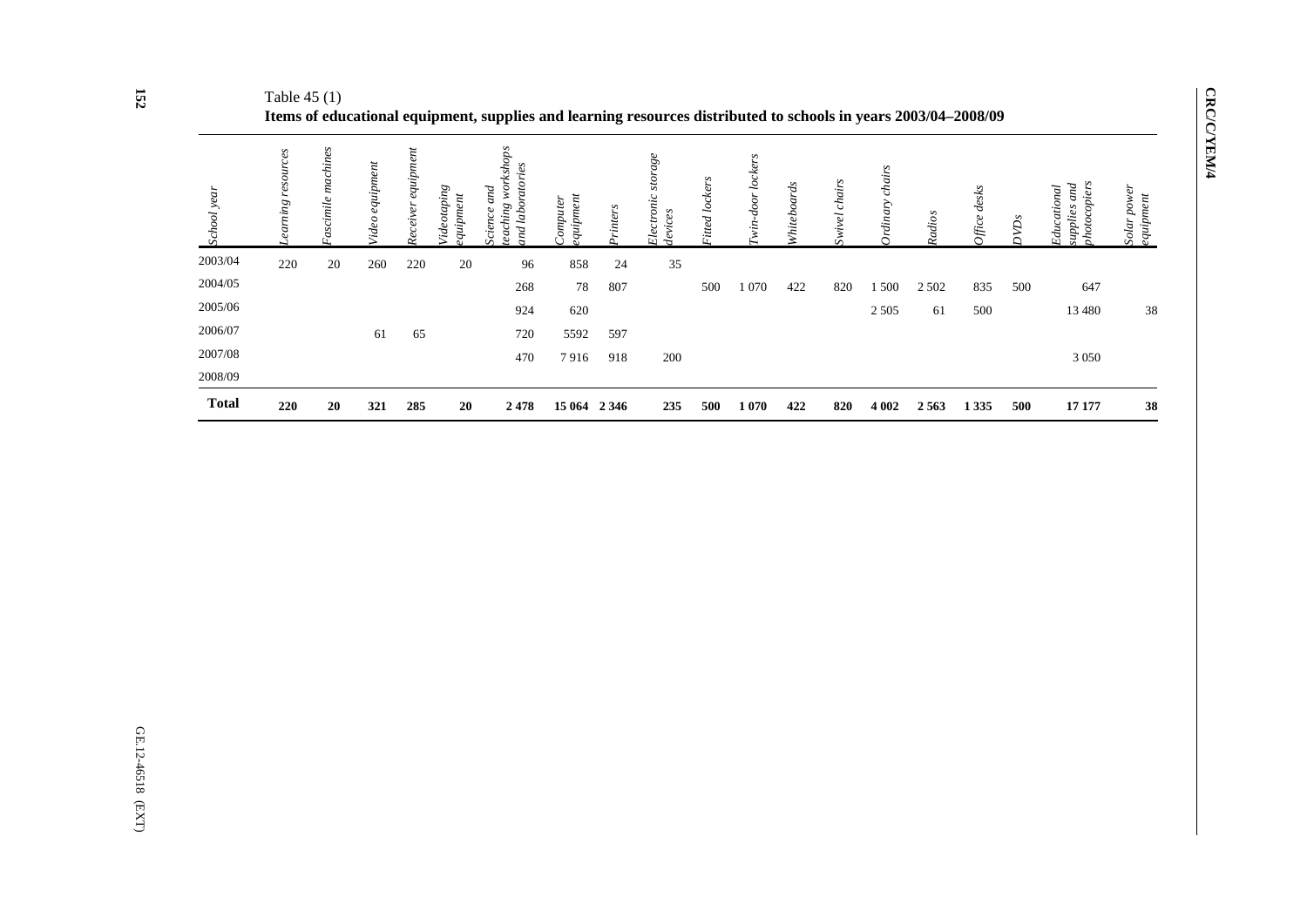| School year  | Double desks and<br>chairs | Single chairs                        | Single desks                                               | $O\!f\!f\!ce\!s$ | Lockers | Teachers' chairs        | Meeting tables | Printing machines | $\mathcal{L}$ omputing<br><i>i</i> dnih neut | station facilities<br>School radio | Recording<br>equipment | Photography<br>quipment                                                                                                                            | Withdrawal<br>nachines | Air conditioners | Basic workshops | Secondary<br>workshops | Sports equipment | <b>Televisions</b> |  |
|--------------|----------------------------|--------------------------------------|------------------------------------------------------------|------------------|---------|-------------------------|----------------|-------------------|----------------------------------------------|------------------------------------|------------------------|----------------------------------------------------------------------------------------------------------------------------------------------------|------------------------|------------------|-----------------|------------------------|------------------|--------------------|--|
| 2001/02      | 10 098                     | $2\;805$                             | 1 2 2 4                                                    | 57               | 58      | 189                     | 11             | 2                 | 18                                           | 22                                 | 18                     | $\mathbf{1}$                                                                                                                                       | none                   |                  |                 |                        |                  |                    |  |
| 2002/03      | 20 18 5                    | 4971                                 | 2 1 1 6                                                    | 191              | 245     | 847                     | 74             | 15                | 122                                          | 2728                               | 67                     | 157                                                                                                                                                | 3                      |                  |                 |                        |                  |                    |  |
| 2003/04      | 98 934                     | 19 034                               | 7332                                                       | 947              | 1 1 3 2 | 4 0 20                  | 223            | $22\,$            | 200                                          | 229                                | 148                    | 12                                                                                                                                                 | $\,$ 8 $\,$            |                  |                 |                        |                  | 807                |  |
| 2004/05      | 80 74 6                    | 17934                                |                                                            | 8 948 1 090      | 1 3 5 9 | 4 1 3 5                 | 349            | $71\,$            | 630                                          | 276                                | 618                    | $51\,$                                                                                                                                             | 17                     |                  |                 |                        |                  | 61                 |  |
| 2005/06      | 46 771                     | 6 1 3 1                              |                                                            |                  |         | 4 238 1 868 4 016 5 716 | 737            | 217               | 761                                          | 4 9 0 4                            | 854                    | 354                                                                                                                                                | 1 2 4 6                | 2 1 9 8          | 1526            | 1 0 6 3                | 1586             | 245                |  |
| 2006/07      | 886 112                    | 886 112                              | 886 112                                                    |                  |         |                         |                |                   |                                              | 250                                | 1 0 9 2                |                                                                                                                                                    |                        | 154              | 238             |                        |                  | 1 2 6 9            |  |
| 2007/08      | 102 063                    | 102 063                              | 102 063                                                    |                  |         |                         |                |                   |                                              | 910                                |                        |                                                                                                                                                    |                        |                  |                 |                        |                  |                    |  |
| 2008/09      |                            | 25 604                               |                                                            |                  |         |                         |                |                   |                                              | 988                                |                        |                                                                                                                                                    |                        |                  |                 |                        |                  |                    |  |
| <b>Total</b> |                            |                                      | 1 224 909 1 064 654 1 011 033 4 153 6 810 14 907 1 394 327 |                  |         |                         |                |                   |                                              | 1731 10 307                        | 2797                   | 575                                                                                                                                                | 1 2 7 4                | 2352             | 1764            | 1 0 6 3                | 1586             | 2 3 8 2            |  |
|              |                            | education development project, 2007. |                                                            |                  |         |                         |                |                   |                                              |                                    |                        | (1) Reports of the General Department of Educational Resources and Technologies, education survey results, 2003-2007; mid-term report on the basic |                        |                  |                 |                        |                  |                    |  |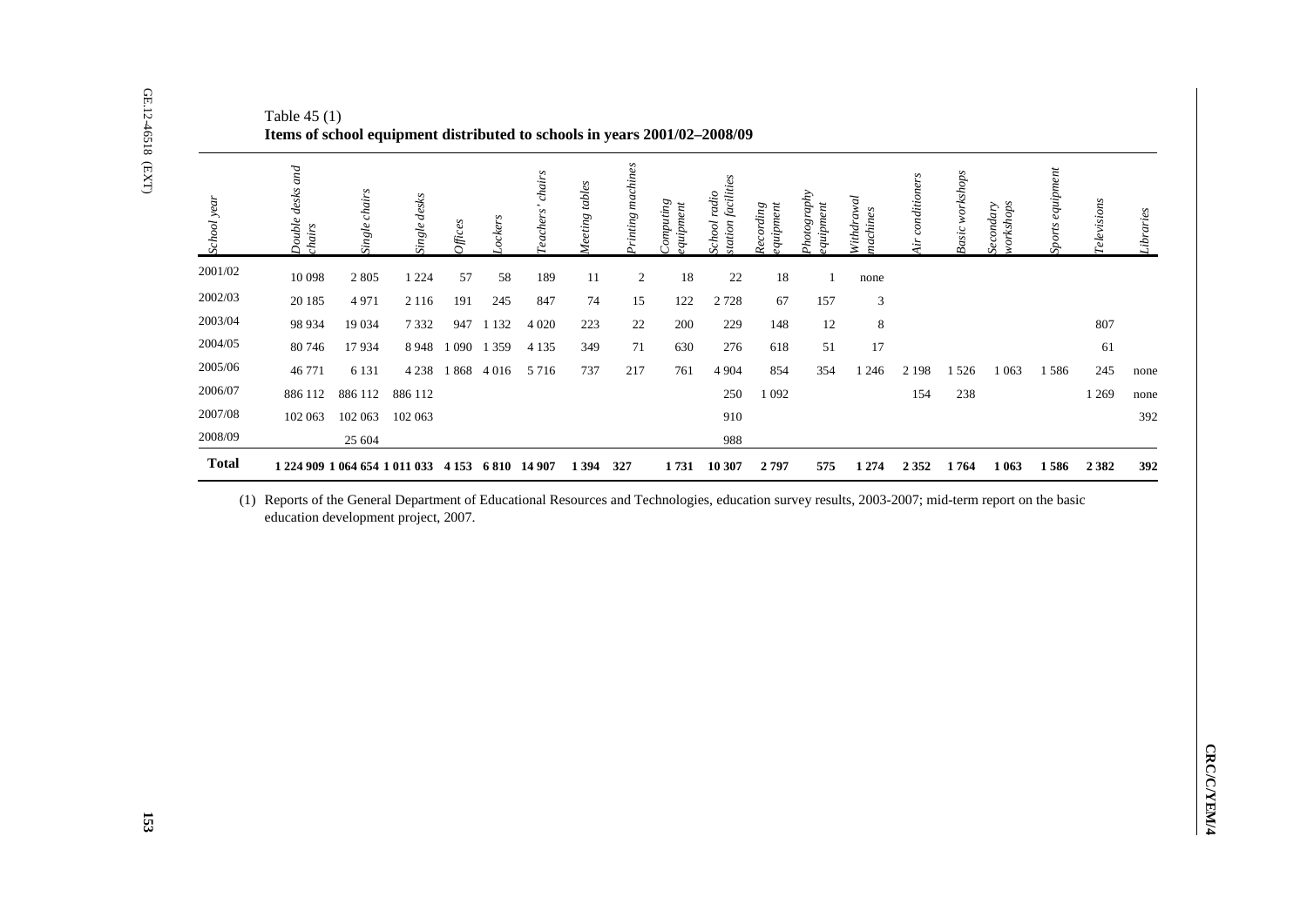# **Public education expenditure compared with general public expenditure and GDP for the period 2003–2007**

**(YRI millions)<sup>25</sup>**

Table 47

| Years       | Education expenditure | General public expenditure $(\%)$ | GDP(%) |
|-------------|-----------------------|-----------------------------------|--------|
| 2003        | 105 815               | 15.8                              | 5.1    |
| $2007^{26}$ | 173 000               | 20                                | 6.8    |
| 2008        | 201 600               | 11.1                              | 5.9    |

#### Table 48

**Total annual posts allocated to units of the State's administrative apparatus and percentage allocated to public education during years 2003–200727**

| Entity                                           | 2003    | 2004   | 2005   | 2006    | 2007   | Total  |
|--------------------------------------------------|---------|--------|--------|---------|--------|--------|
| Units of the State's administrative<br>apparatus | 13.575  | 13.855 | 12 780 | 9 3 8 9 | 12.358 | 61957  |
| Ministry of Education                            | 9 1 1 3 | 8.704  | 6.246  | 5466    | 5622   | 35 151 |
| Percentage allocated to education                | 67.13   | 62.82  | 48.87  | 58.22   | 45.49  | 56.73  |

#### Table 49

## **Proportion of enrolment in technical education (two years + three years) to enrolment in university education**

| Year         |                        | 2002/03                 |                                      |                        | 2006/07                 |                                   |                      |
|--------------|------------------------|-------------------------|--------------------------------------|------------------------|-------------------------|-----------------------------------|----------------------|
| Gender       | Technical<br>education | University<br>education | Technical<br>to<br>university<br>(%) | Technical<br>education | University<br>education | Technical to<br>university<br>(%) | Percentage<br>change |
| Male         | 2813                   | 134 996                 | 2.08                                 | 10.44                  | 133 488                 | 7.82                              | 5.74                 |
| Female       | 414                    | 46 354                  | 0.89                                 | 1907                   | 54419                   | 3.50                              | 2.61                 |
| <b>Total</b> | 3 2 2 7                | 181 350                 | 1.78                                 | 12 3 51                | 187 907                 | 6.57                              | 4.79                 |

#### Table 50

**Number of students enrolled in and graduated from intermediate institutes for years 2002/03–2006/07** 

|                                                         |       |         |         | Enrolment  |     |               |         |            |
|---------------------------------------------------------|-------|---------|---------|------------|-----|---------------|---------|------------|
|                                                         |       |         | 2002/03 |            |     |               | 2006/07 |            |
| Name of institute                                       | Males | Females | Total   | Percentage |     | Males Females | Total   | Percentage |
| Centres for Persons with Special Needs and<br>the Blind | 758   | 242     | 1 000   | 7.0        | 463 | 134           | 597     | 3.0        |

25 Supreme Council for Education Planning, *Education indicators in the Republic of Yemen for 2005/06*, pp. 8–9. 26 *Education for All Mid-Decade Report*, p. 40. 27 Reports of the Ministry of Education.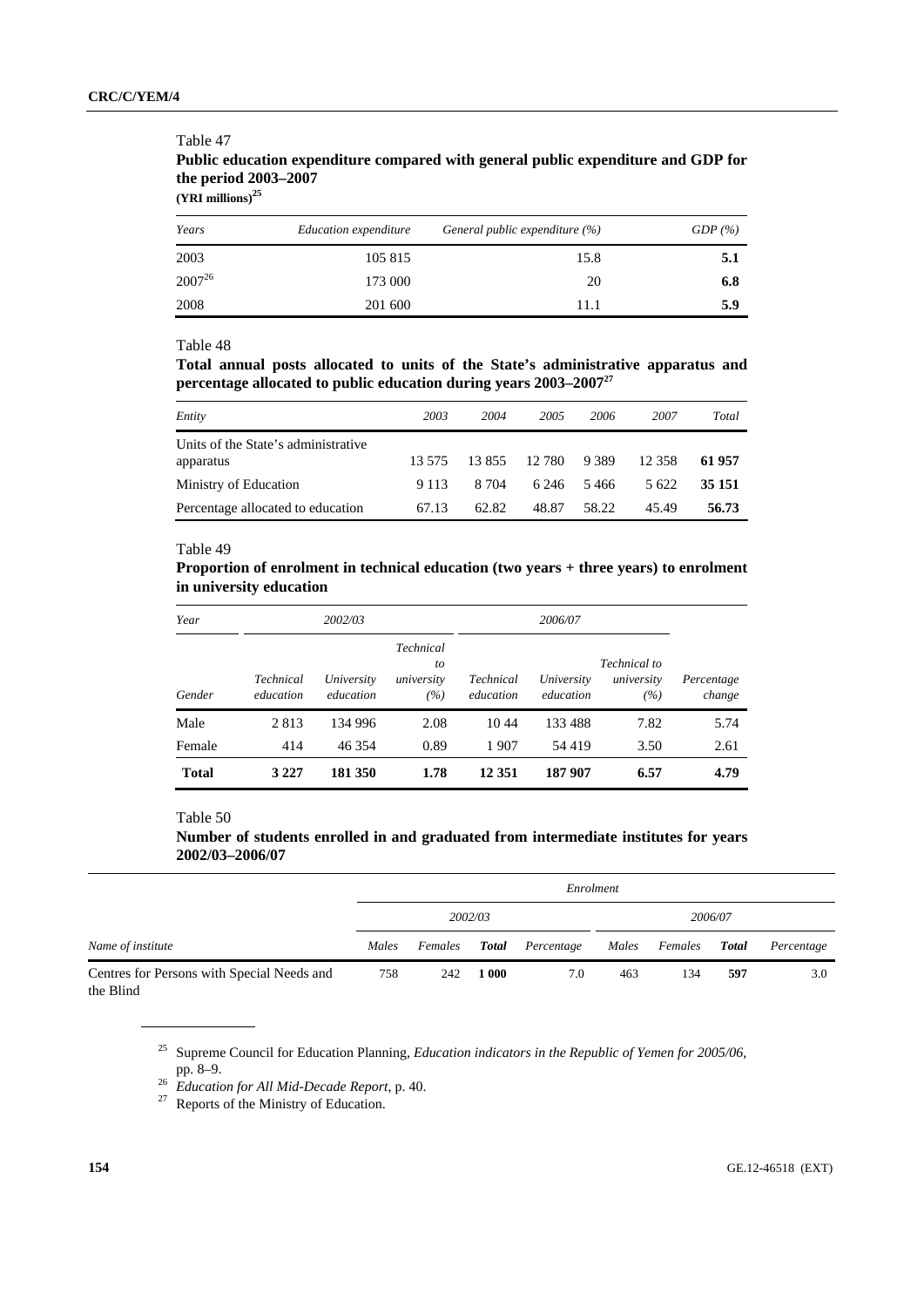|                                                    |         |         |              | Enrolment  |         |         |               |            |
|----------------------------------------------------|---------|---------|--------------|------------|---------|---------|---------------|------------|
|                                                    |         |         | 2002/03      |            |         |         | 2006/07       |            |
| Name of institute                                  | Males   | Females | <b>Total</b> | Percentage | Males   | Females | <b>T</b> otal | Percentage |
| National Institute of Administrative Sciences      | 7498    | 1 6 3 4 | 9 1 3 2      | 63.6       | 7937    | 2636    | 10 573        | 53.7       |
| Amin Nasher Higher Institute of Health<br>Sciences | 2 1 4 4 | 954     | 3098         | 21.6       | 3873    | 991     | 4864          | 24.7       |
| Institute of Fine Arts                             |         | ۰.      |              | 0.0        | 218     | 114     | 332           | 1.7        |
| Community health institutes                        | l 006   | 117     | 1 1 2 3      | 7.8        | 2738    | 578     | 3 3 1 6       | 16.9       |
| <b>Grand</b> total                                 | 11 406  | 2947    | 14 3 5 3     | 100        | 15 2 29 | 4453    | 19 682        | 100        |

|                                                    |         |         |         | Graduation              |         |         |               |            |  |  |
|----------------------------------------------------|---------|---------|---------|-------------------------|---------|---------|---------------|------------|--|--|
|                                                    | 2002/03 |         |         |                         |         | 2006/07 |               |            |  |  |
| Name of institute                                  | Males   | Females |         | <b>Total</b> Percentage | Males   | Females | <b>T</b> otal | Percentage |  |  |
| National Institute of Administrative Sciences      | 844     | 215     | 1059    | 52.0                    | 2875    | 1455    | 4 3 3 0       | 63.1       |  |  |
| Amin Nasher Higher Institute of Health<br>Sciences | 507     | 282     | 789     | 38.7                    | 1 1 2 4 | 163     | 1687          | 18.71      |  |  |
| Institute of Fine Arts                             | ۰       | ٠       | ۰       | 0.0                     | 28      | 81      | 109           | 1.6        |  |  |
| Community health institutes                        | 170     | 19      | 189     | 9.3                     | 956     | 185     | 1 1 4 1       | 16.6       |  |  |
| <b>Grand</b> total                                 | 1521    | 516     | 2 0 3 7 | 100                     | 4983    | 1884    | 6867          | <b>100</b> |  |  |

**Breakdown of technical education and vocational training expenditure during the period 2003–2007** 

**(YRI millions)** 

| Type of<br>expenditure | 2003         | $\%$           | 2004    | $\%$       | 2005            | $\%$       | 2006            | $\%$ | 2007              | $\%$ | Growth<br>rate |
|------------------------|--------------|----------------|---------|------------|-----------------|------------|-----------------|------|-------------------|------|----------------|
| Current                | 1958 46.1    |                | 2 0 8 0 |            | 51.5 2.764 54.3 |            | 3 4 8 5 3 5 . 5 |      | 3946              | 17.0 | 19.6           |
| Investment             | 2 2 89 5 3.9 |                | 1956    |            | 48.5 2 3 29     | 45.7       |                 |      | 6 322 64.5 19 200 | 83.0 | 94.9           |
| <b>Total</b>           | 4 2 4 7      | $\blacksquare$ | 4 0 3 6 | $\sim 100$ | 5 0 9 3         | $\sim 100$ | 9 807           |      | $-23146$          | ۰    | 62.4           |

 *Source:* General State Budget Volumes, 2008.

**Growth in number of mainstream schools by level and type during school years 2001/02–2008/0928**

| <b>Basic</b> | <b>Boys</b><br>Girls | 1 1 0 8<br>484 | 1 0 2 9<br>536 | 906<br>554 | 831<br>582 | 818<br>617 | 688<br>594 | 689<br>599 |
|--------------|----------------------|----------------|----------------|------------|------------|------------|------------|------------|
|              | Mixed                | 8 3 2 3        | 8728           | 9 2 2 4    | 9632       | 10 050     | 10 3 19    | 10 5 28    |
|              | <b>Total</b>         | 9915           | 10 293         | 10 684     | 11 045     | 11 4 8 5   | 11 602     | 11 816     |

 $28$  General reports on the periodic education survey results (2001/02–2008/09).

Table 52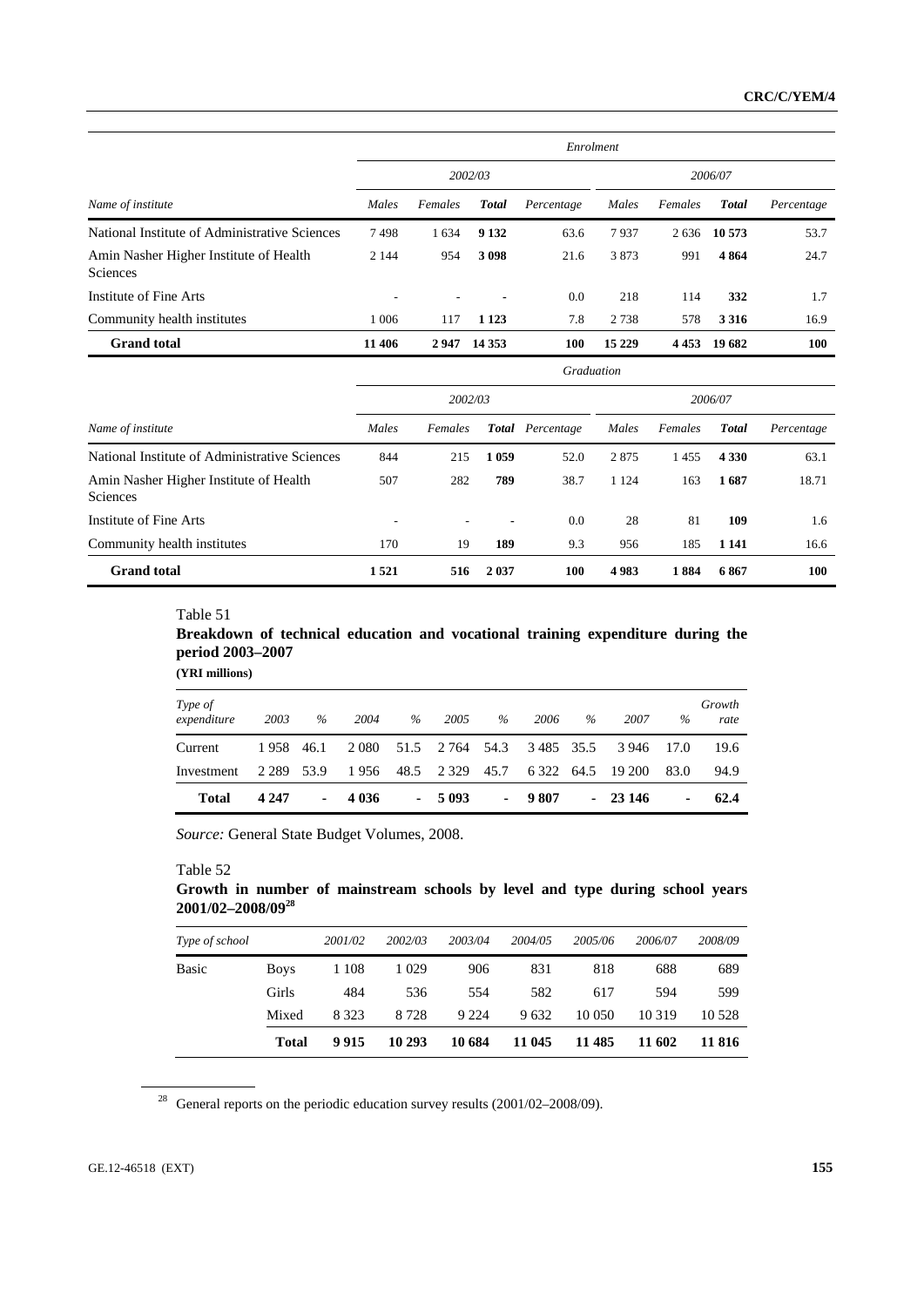| Type of school     |              | 2001/02        | 2002/03        | 2003/04        | 2004/05        | 2005/06        | 2006/07 | 2008/09 |
|--------------------|--------------|----------------|----------------|----------------|----------------|----------------|---------|---------|
|                    | $\%$         | 74             | 75             | 77             | 77             | 77             | 75.9    | 75.4    |
| Secondary          | <b>Boys</b>  | 105            | 122            | 120            | 122            | 126            | 126     | 127     |
|                    | Girls        | 30             | 38             | 40             | 43             | 46             | 47      | 44      |
|                    | Mixed        | 129            | 133            | 140            | 142            | 151            | 150     | 150     |
|                    | <b>Total</b> | 264            | 293            | 300            | 307            | 323            | 323     | 321     |
|                    | $\%$         | $\overline{2}$ | $\overline{2}$ | $\overline{2}$ | $\overline{2}$ | $\overline{c}$ | 2.1     | 2       |
| Mixed              | <b>Boys</b>  | 394            | 300            | 293            | 283            | 293            | 332     | 344     |
|                    | Girls        | 306            | 285            | 292            | 301            | 322            | 350     | 397     |
|                    | Mixed        | 2598           | 2 5 7 0        | 2 3 8 4        | 2474           | 2 5 5 2        | 2683    | 2 7 8 3 |
|                    | <b>Total</b> | 3 2 9 8        | 3 1 5 5        | 2969           | 3 0 5 8        | 3 1 6 7        | 3 3 6 5 | 3 5 24  |
|                    | $\%$         | 24             | 23             | 21             | 21             | 21             | 22      | 22.5    |
| <b>Grand</b> total |              | 13477          | 13741          | 13953          | 14 4 10        | 14975          | 15 290  | 15 661  |

**Growth in number of mainstream schools by level and supervisory authority (governmental – NGO/private) during school years 2001/02–2008/0929**

| Type of<br>school and<br>supervisory |                           |         |         |          |         |         |         |         |
|--------------------------------------|---------------------------|---------|---------|----------|---------|---------|---------|---------|
| authority                            |                           | 2001/02 | 2002/03 | 2003/04  | 2004/05 | 2005/06 | 2006/07 | 2008/09 |
| Basic                                | Governmental              | 9826    | 10 199  | 10 5 6 5 | 10879   | 11 285  | 11 364  | 11 513  |
|                                      | NGO/private               | 89      | 94      | 119      | 166     | 200     | 238     | 303     |
|                                      | <b>Total</b>              | 9915    | 10 29 3 | 10 684   | 11 045  | 11 485  | 11 602  | 11816   |
| Secondary                            | Governmental              | 251     | 280     | 288      | 297     | 313     | 312     | 311     |
|                                      | NGO/private               | 13      | 13      | 12       | 10      | 10      | 11      | 10      |
|                                      | <b>Total</b>              | 264     | 293     | 300      | 307     | 323     | 323     | 321     |
|                                      | Governmental              | 3 2 1 3 | 3056    | 2866     | 2914    | 3 0 0 1 | 3 1 8 4 | 3 3 1 9 |
|                                      | NGO/private               | 85      | 99      | 103      | 144     | 166     | 181     | 204     |
|                                      | <b>Total</b>              | 3 2 9 8 | 3 1 5 5 | 2969     | 3 0 5 8 | 3 1 6 7 | 3 3 6 5 | 3 5 24  |
|                                      | <b>Total governmental</b> | 13 290  | 13535   | 13719    | 14 090  | 14 599  | 14 860  | 15 143  |
| <b>Total NGO/private</b>             |                           | 187     | 206     | 234      | 320     | 376     | 430     | 518     |
| <b>Grand</b> total                   |                           | 13477   | 13741   | 13 9533  | 14 4 10 | 14 975  | 15 290  | 15 661  |

 $29$  General reports on periodic education survey results (2001–2007).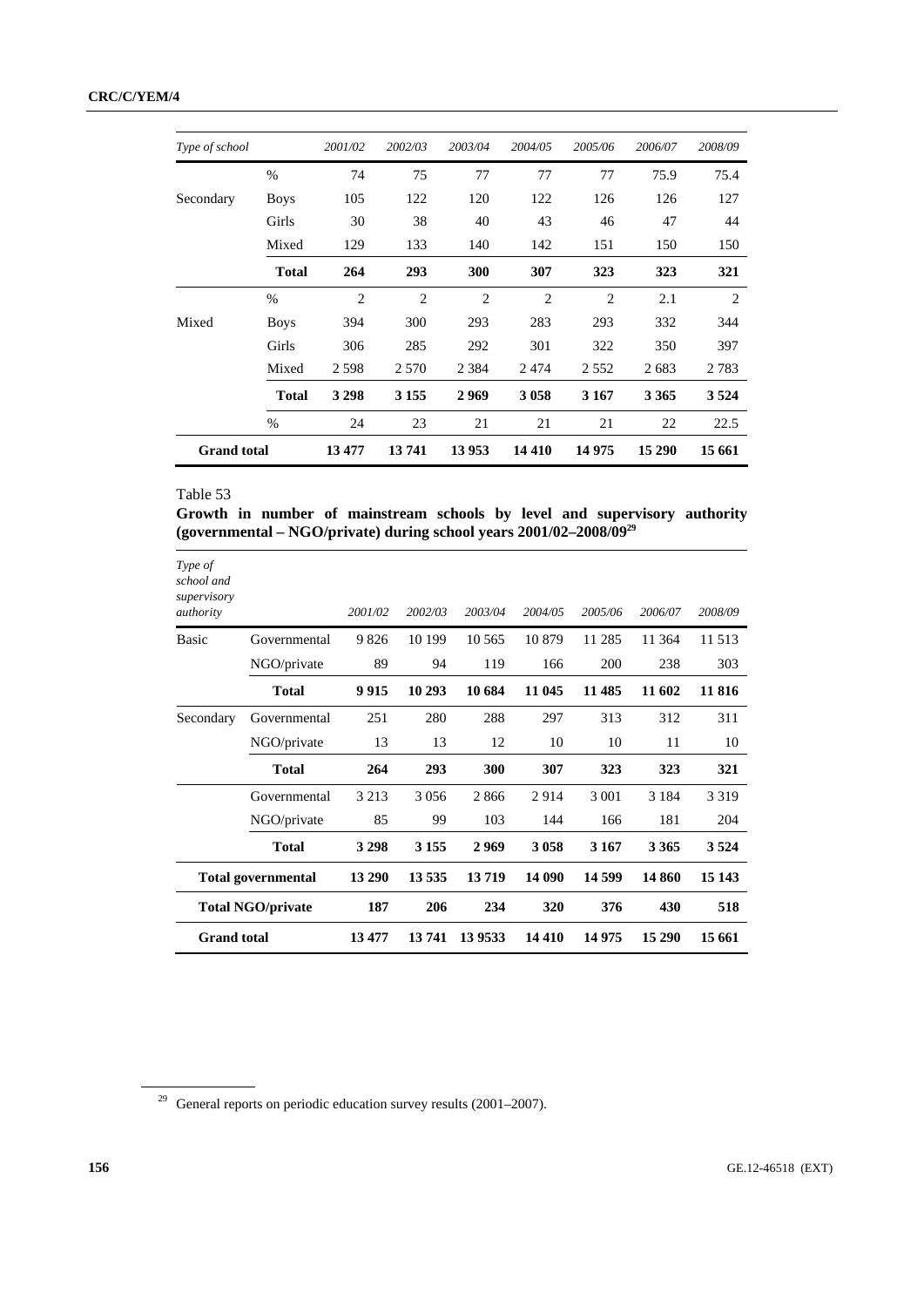| Table 54                                                                            |
|-------------------------------------------------------------------------------------|
| Growth in number of classroom teachers in mainstream schools by level of school and |
| gender during school years 2001/02-2008/09 <sup>30</sup>                            |

| Description        |                | 2001/02 | 2002/03 | 2003/04 | 2004/05  | 2005/06 | 2006/07 | 2008/09 |
|--------------------|----------------|---------|---------|---------|----------|---------|---------|---------|
| <b>Basic</b>       | Males          | 100 612 | 101 715 | 104 441 | 104 673  | 110 089 | 112 192 | 113 501 |
|                    | Females        | 28 7 27 | 29 021  | 30 779  | 31 934   | 34 992  | 37 632  | 41 696  |
|                    | <b>Total</b>   | 129 339 | 130 736 | 135 220 | 136 616  | 145 081 | 149 824 | 155 197 |
| Secondary          | Males          | 13 973  | 14 001  | 13 961  | 14 0 33  | 13719   | 13 963  | 14 201  |
|                    | Females        | 4 0 9 3 | 4 1 3 5 | 4 3 4 5 | 4 5 2 6  | 4923    | 5 1 3 2 | 5400    |
|                    | <b>Total</b>   | 18 066  | 18 13 6 | 18 30 6 | 18 5 5 9 | 19      | 19 095  | 19 601  |
| $Basic +$          | Males          | 16 259  | 16 297  | 16 019  | 16 3 12  | 18 107  | 17 707  | 18857   |
| secondary          | Females        | 1618    | 1 7 0 5 | 1972    | 2014     | 2 2 6 3 | 2518    | 3 1 5 2 |
|                    | <b>Total</b>   | 17877   | 18 022  | 17991   | 18 3 26  | 20 377  | 20 25 5 | 22 009  |
| <b>Total</b>       | <b>Males</b>   | 130 844 | 132 013 | 134 421 | 135 018  | 141 915 | 143 862 | 146 559 |
|                    | <b>Females</b> | 34 438  | 34 861  | 37 096  | 38 483   | 42 178  | 45 282  | 50 248  |
| <b>Grand</b> total |                | 165 282 | 166 874 | 171 517 | 173 501  | 165 470 | 189 144 | 196 807 |

**Growth in number of pupils in mainstream schools by level of school and gender during school years 2001/02–2008/0931**

| Description        |              | 2001/02       | 2002/03       | 2003/04       | 2004/05   | 2005/06       | 2007/08   | 2008/09   |
|--------------------|--------------|---------------|---------------|---------------|-----------|---------------|-----------|-----------|
| <b>Basic</b>       | Males        | 2 2 5 7 8 7 8 | 2 337 961     | 2 4 2 5 4 4 5 | 2 450 282 | 2 364 074     | 2429 009  | 2498675   |
| education          | Females      | 1 3 1 4 3 8 7 | 1427208       | 1 530 306     | 1 622 022 | 1 607 779     | 1 760 762 | 828 775   |
|                    | <b>Total</b> | 3 572 265     | 3765 169      | 3955751       | 4 082 292 | 3 971 853     | 4 189 681 | 4 327 450 |
| Secondary          | Males        | 375 996       | 388739        | 411 016       | 409 796   | 352 977       | 356866    | 374 317   |
| education          | Females      | 145 442       | 160 624       | 177 979       | 185 298   | 172 813       | 194 041   | 206 512   |
|                    | <b>Total</b> | 521 438       | 549 363       | 588 995       | 590 114   | 525 790       | 560 907   | 580 829   |
| <b>Grand</b> total |              | 4 093 703     | 4 3 1 4 5 3 2 | 4 544 746     | 4 667 408 | 4 4 9 7 6 4 3 | 4 750 588 | 4 908 279 |

<sup>30</sup> *Ibid*.

31 General reports on periodic education survey results (2001/02-2006/07); *Education for All Mid-Decade Report.*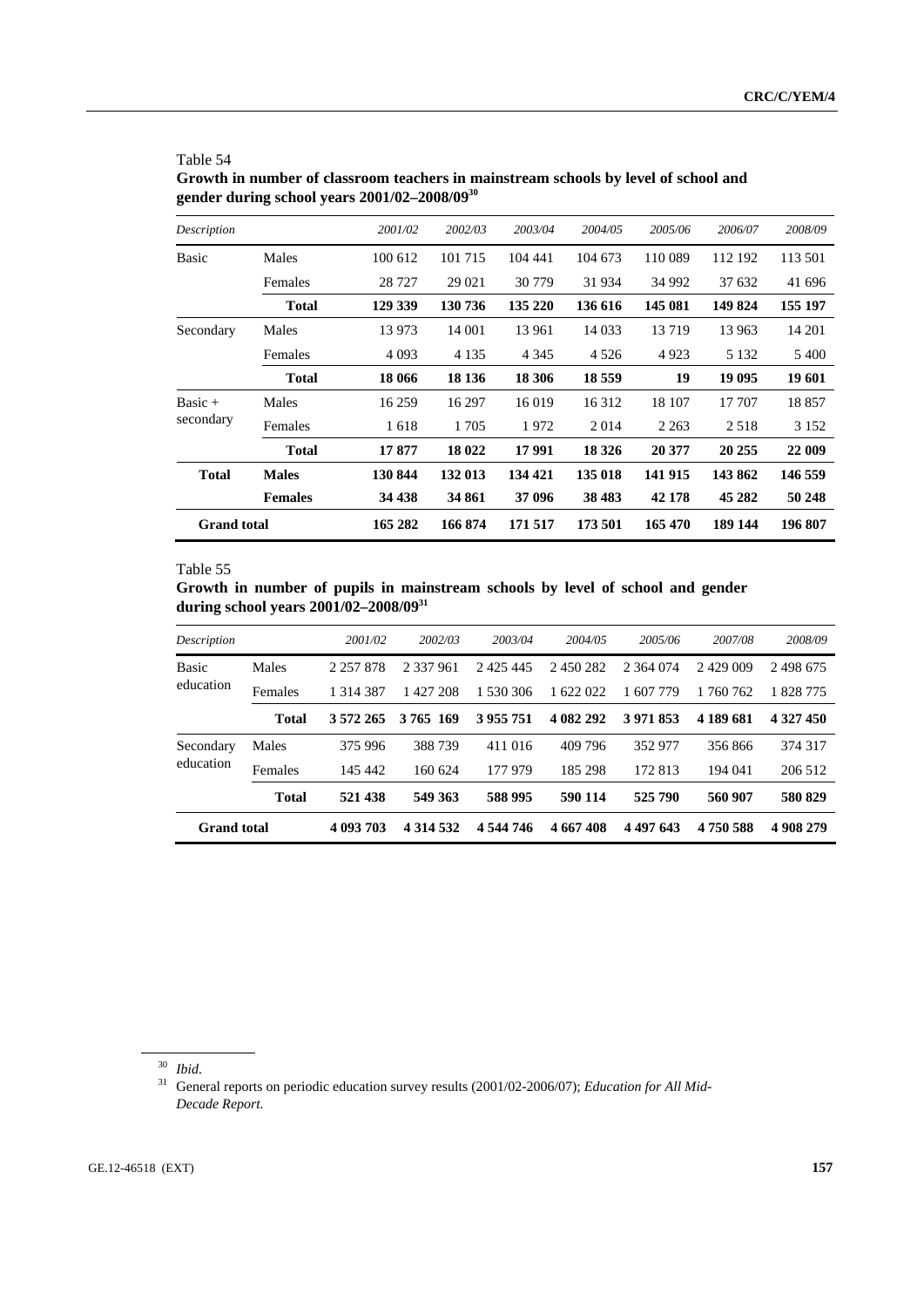## **Growth in kindergarten enrolment rates by child gender, and teacher-to-child ratio and average class density during school years 2001/02–2008/0932**

|         |                      |         | Children enrolled in kindergartens |              |       | Total enrolment (%) |              |                                               |                            |  |
|---------|----------------------|---------|------------------------------------|--------------|-------|---------------------|--------------|-----------------------------------------------|----------------------------|--|
| Years   | Number of<br>classes | Males   | Females                            | <b>Total</b> | Males | Females             | <b>Total</b> | Average<br>number of<br>children<br>per class | Teacher-to-<br>child ratio |  |
| 2001/02 | 513                  | 6588    | 5917                               | 12 505       | 0.36  | 0.33                | 0.34         | 24.4                                          | 14.1                       |  |
| 2002/03 | 624                  | 7813    | 6958                               | 14 771       | 0.41  | 0.35                | 0.39         | 23.7                                          | 15.3                       |  |
| 2003/04 | 610                  | 8 3 3 6 | 6978                               | 15 304       | 0.42  | 0.37                | 0.39         | 25.1                                          | 14.7                       |  |
| 2004/05 | 758                  | 9 9 0 3 | 8 0 9 0                            | 17 993       | 0.46  | 0.40                | 0.43         | 23.7                                          | 15.3                       |  |
| 2005/06 | 952                  | 11438   | 9600                               | 21 038       | 0.53  | 0.47                | 0.50         | 22.1                                          | 14.9                       |  |
| 2006/07 | 1 0 8 9              | 11956   | 10 069                             | 22 025       | 0.54  | 0.48                | 0.52         | 20.2                                          | 15.1                       |  |
| 2007/08 | 1 0 8 9              | 12838   | 10 9 64                            | 23 802       | 0.55  | 0.49                | 0.52         | 21.9                                          | 16.2                       |  |
| 2008/09 | 1442                 | 13 684  | 12 208                             | 25892        | 0.56  | 0.50                | 0.53         | 18.0                                          | 14.5                       |  |

## Table 57

**Growth in number of administrative personnel in mainstream schools by gender and level of school during school years 2001/02–2007/0833**

| Description        |                | 2001/02 | 2002/03 | 2003/04 | 2004/05 | 2005/06 | 2006/07 | 2008/09 |
|--------------------|----------------|---------|---------|---------|---------|---------|---------|---------|
|                    | Males          | 15 091  | 15 341  | 16 198  | 17 758  | 19 140  | 15925   | 16777   |
| <b>Basic</b>       | Females        | 2889    | 3 2 5 2 | 3786    | 4 0 8 4 | 4 1 1 8 | 3658    | 4 1 9 2 |
|                    | <b>Total</b>   | 17980   | 18 593  | 19 9 84 | 21 842  | 23 25 8 | 19 583  | 20 969  |
|                    | Males          | 1 3 7 4 | 1 5 5 3 | 1552    | 1 570   | 1535    | 1 291   | 1 3 5 5 |
| Secondary          | Females        | 382     | 461     | 508     | 502     | 414     | 367     | 368     |
|                    | <b>Total</b>   | 1756    | 2014    | 2 0 6 0 | 7072    | 1949    | 1658    | 1723    |
|                    | Males          | 11 292  | 10 794  | 10 50 5 | 11 304  | 11 628  | 10 045  | 10890   |
| $Basic +$          | Females        | 2 7 7 5 | 2885    | 3 0 6 3 | 3 3 0 0 | 3 5 7 6 | 3 0 6 8 | 3 741   |
| secondary          | <b>Total</b>   | 14 067  | 13 679  | 13 568  | 14 604  | 15 204  | 13 113  | 14 631  |
| <b>Total</b>       | <b>Males</b>   | 27 757  | 27 688  | 28 25 5 | 31      | 32 303  | 27 261  | 29 022  |
|                    | <b>Females</b> | 6 0 4 6 | 6598    | 7357    | 7886    | 8 1 0 8 | 7093    | 8 3 0 1 |
| <b>Grand</b> total |                | 33 803  | 34 28 6 | 36      | 38 518  | 40 411  | 34 354  | 37 323  |

<sup>&</sup>lt;sup>32</sup> Education for All Mid-Decade Report, Dr. Hamud al-Siyani and Dr. Insaf Abdo Kassem, 2007 General reports on periodic education survey results (2003–2007).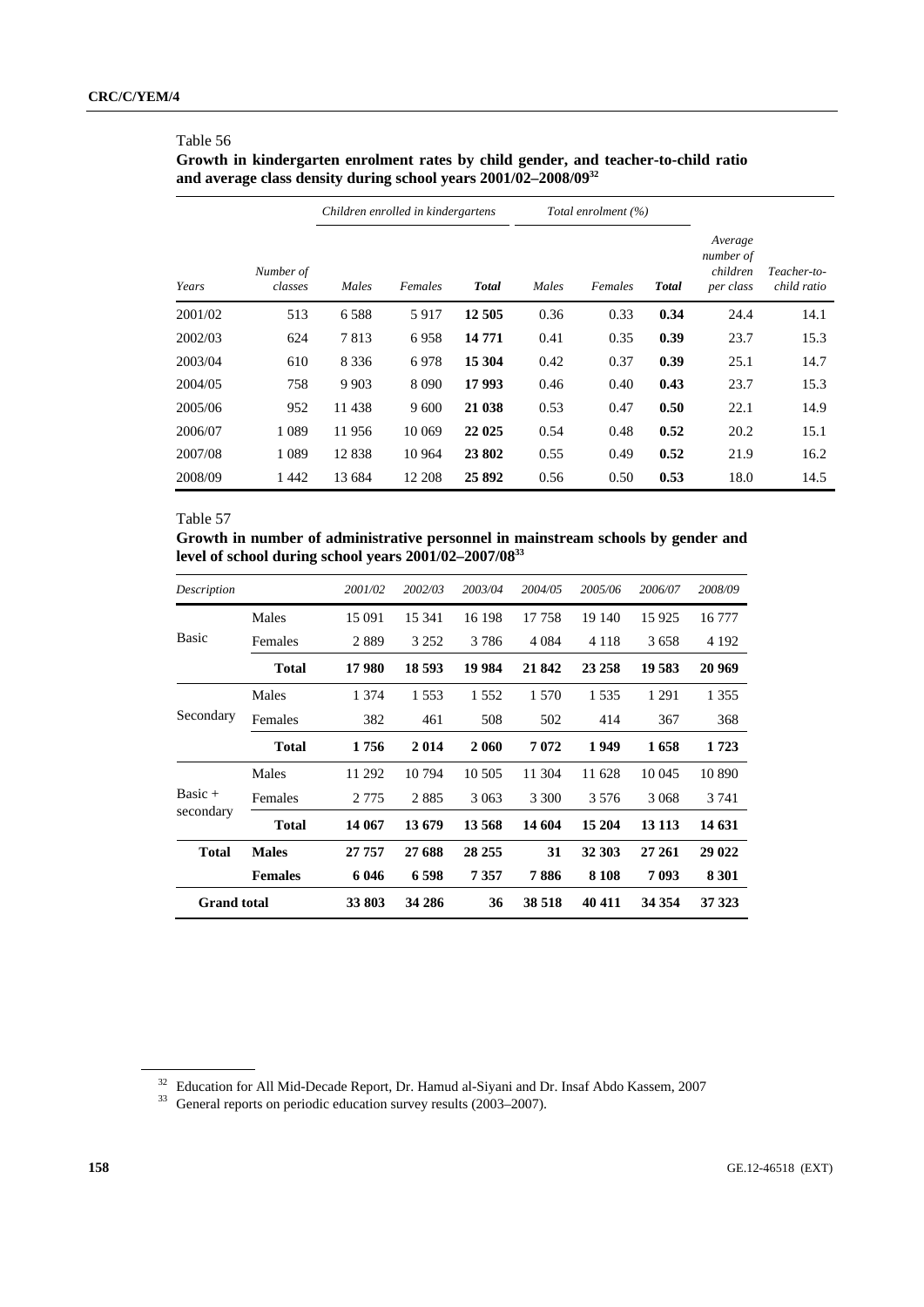**Growth in number of administrative personnel in mainstream schools by gender and level of school during school years 2001/02–2007/08** 

| Gender       | 2001/02 | 2002/03 | 2003/04 | 2004/05 | 2005/06 | 2006/07 | 2007/08 |
|--------------|---------|---------|---------|---------|---------|---------|---------|
| Male         | 99      | 86      | 90      | 106     | 130     | 205     | 127     |
| Female       | 322     | 329     | 350     | 346     | 382     | 323     |         |
| <b>Total</b> | 421     | 415     | 440     | 452     | 512     | 528     | 127     |

### Table 59

**Sports activities performed during the period 2001–2007 by type of activity and gender** 

|              |                           | Football                 |                  |                                                      | Athletics        |              | Volleyball       | Table tennis                                                                                 |                                    | Chess |                  | <b>Total</b> |            |                       |
|--------------|---------------------------|--------------------------|------------------|------------------------------------------------------|------------------|--------------|------------------|----------------------------------------------------------------------------------------------|------------------------------------|-------|------------------|--------------|------------|-----------------------|
| Year         | Gender                    | Basic                    | <b>Secondary</b> | Basic                                                | <b>Secondary</b> | Basic        | <b>Secondary</b> | Basic                                                                                        | <b>Secondary</b>                   | Basic | <b>Secondary</b> | <b>Basic</b> | Secondary  | <b>Grand</b><br>total |
| 2001         | M                         | 250                      | 250              | 200                                                  |                  |              | 180              |                                                                                              |                                    |       |                  | 450          | 430        | 880                   |
|              | $\mathbf{F}$              |                          |                  |                                                      |                  |              |                  |                                                                                              |                                    |       |                  |              |            |                       |
| 2002         | M                         | 250                      |                  |                                                      | 220              |              | 250              |                                                                                              | 150                                |       |                  | 250          | 620        | 870                   |
|              | $\boldsymbol{\mathrm{F}}$ |                          |                  |                                                      |                  |              |                  |                                                                                              |                                    |       |                  |              |            |                       |
| 2003         | M                         | 350                      |                  | 250 200                                              |                  |              |                  |                                                                                              |                                    |       |                  | 550          | 250        | 950                   |
|              | ${\bf F}$                 |                          |                  |                                                      |                  |              |                  | First Secondary School Girls' Games (volleyball                                              | $-tennis - chess - table tennis)$  |       |                  |              | 150        |                       |
| 2004         | M                         | 350                      |                  |                                                      |                  |              |                  |                                                                                              |                                    |       |                  | 350          | ä,         | 1070                  |
| 2005         | $\mathbf{F}$<br>M         | $\overline{\phantom{a}}$ | 250<br>250       | $\overline{\phantom{a}}$<br>$\overline{\phantom{a}}$ | 200<br>220       |              | 200              | Second Secondary School Girls' Games<br>(volleyball --tennis -- chess -- table tennis) (270) |                                    |       |                  |              | 720<br>670 | 850                   |
|              | $\mathbf{F}$              |                          |                  |                                                      |                  |              |                  | Third Secondary School Girls' Games (volleyball                                              | $-$ tennis – chess – table tennis) |       |                  |              | 180        | $\mathbf 0$           |
| 2006         | M                         | 380                      |                  | $-220$                                               |                  |              |                  | 180                                                                                          |                                    | 150   |                  | 930          |            | 1 100                 |
|              | $\boldsymbol{\mathrm{F}}$ |                          |                  |                                                      |                  |              |                  | Fourth Secondary School Girls' Games<br>(volleyball -tennis - chess - table tennis)          |                                    |       |                  |              | 170        |                       |
| 2007         | M                         |                          | 450              |                                                      |                  |              | 150              |                                                                                              |                                    |       |                  |              | 600        | 950                   |
|              | $\boldsymbol{\mathrm{F}}$ |                          |                  |                                                      |                  |              |                  | Fifth Secondary School Girls' Games (volleyball<br>$-$ tennis – chess – table tennis) (350)  |                                    |       |                  |              | 350        |                       |
| <b>Total</b> | $\mathbf{M}$              | 1580                     | 1 200 620        |                                                      | 440              | $\mathbf{r}$ | 780              | 180                                                                                          | 150                                | 150   |                  | 2 5 3 0      | 2570       | 5 100                 |
|              | $\mathbf F$               |                          | 250              |                                                      | 200              |              |                  |                                                                                              | 120                                |       |                  |              | 1570       | 1570                  |
|              | <b>Grand total</b>        | 1580                     | 1450 620         |                                                      | 640              |              | 780              | 180                                                                                          | 270                                | 150   |                  | 2 5 3 0      | 4 1 4 0    | 6670                  |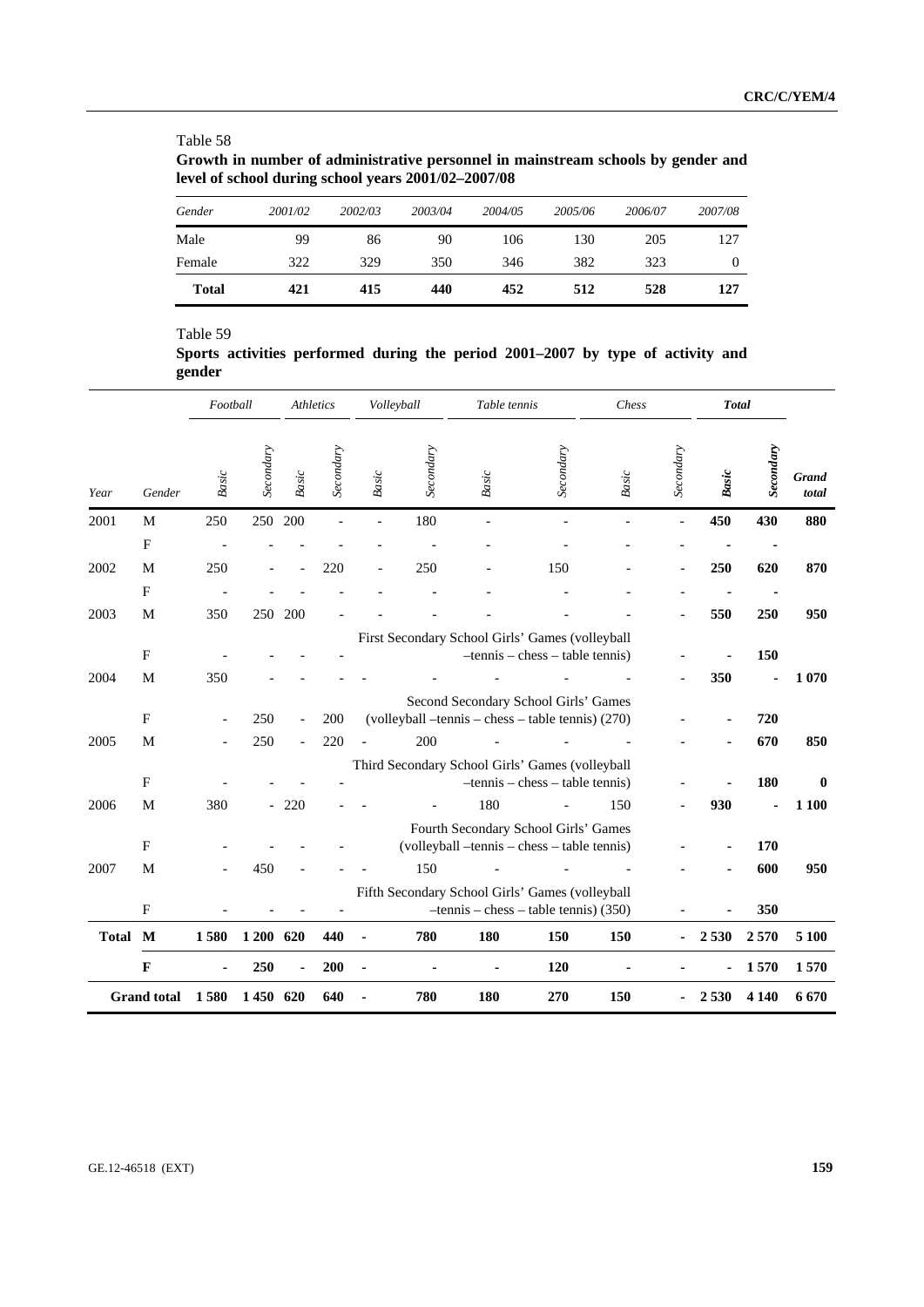| Participation in sports events abroad and rankings achieved by Yemen during the |  |  |  |  |
|---------------------------------------------------------------------------------|--|--|--|--|
| period 2001/02-2007/08                                                          |  |  |  |  |

| <i>Item</i>    | Activity                                              | Host country<br>Year |                                | Games                        | No. of<br>countries | Rankings achieved by<br>Yemen                         |
|----------------|-------------------------------------------------------|----------------------|--------------------------------|------------------------------|---------------------|-------------------------------------------------------|
| $\mathbf{1}$   | First Arab Basketball<br>Championship                 | 2000                 | Lebanon                        | <b>Basketball</b>            | 11                  | Seventh                                               |
| 2              | First Arab Handball<br>Championship                   | 2001                 | Jordan                         | Handball                     |                     | Three bronze medals                                   |
| 3              | Second Arab School<br>Football<br>Championship        | 2001                 | Lebanon                        | Football                     | 9                   | Sixth                                                 |
| $\overline{4}$ | Fourteenth Arab<br><b>School Games</b>                | 2002                 | Lebanon                        | Athletics<br>and football    | 13                  | Third in football and<br>bronze medal in<br>athletics |
| 5              | First Arab School<br>Volleyball<br>Championship       | 2003                 | <b>United Arab</b><br>Emirates | Volleyball                   | 12                  | Fifth                                                 |
| 6              | Fifteenth Arab School<br>Games                        | 2004                 | Saudi Arabia                   | Foothall and<br>table tennis | 15                  | Fourth                                                |
| 7              | <b>First Gulf School</b><br>Championship for<br>Girls | 2006                 | Bahrain                        | Table tennis                 | 7                   | Fourth                                                |
| 8              | Third Arab School<br>Football<br>Championship         | 2007                 | Yemen                          | Football                     | 13                  | First                                                 |

## Table 61

## **Number of parks and leisure areas country-wide**

| Number                      | <i>Type of facility</i>                         | Region        | Source                                            |
|-----------------------------|-------------------------------------------------|---------------|---------------------------------------------------|
| 4                           | Park and relaxation area                        | Hudaydah      | Tourism survey – Ministry of<br>Tourism           |
| 3                           | Park                                            | <b>Ibb</b>    | Tourism survey – Ministry of<br>Tourism           |
| 6                           | Park                                            | Aden          | Tourism survey – Ministry of<br>Tourism           |
| $\mathcal{D}_{\mathcal{L}}$ | Garden                                          |               | Hadramawt Tourism survey – Ministry of<br>Tourism |
| 29                          | $Park - garden - relaxation area -$<br>tea room | Ta`izz        | Tourism survey – Ministry of<br>Tourism           |
| 3                           | Park – restaurant – tea room                    | <b>Dhamar</b> | Tourism survey – Ministry of<br>Tourism           |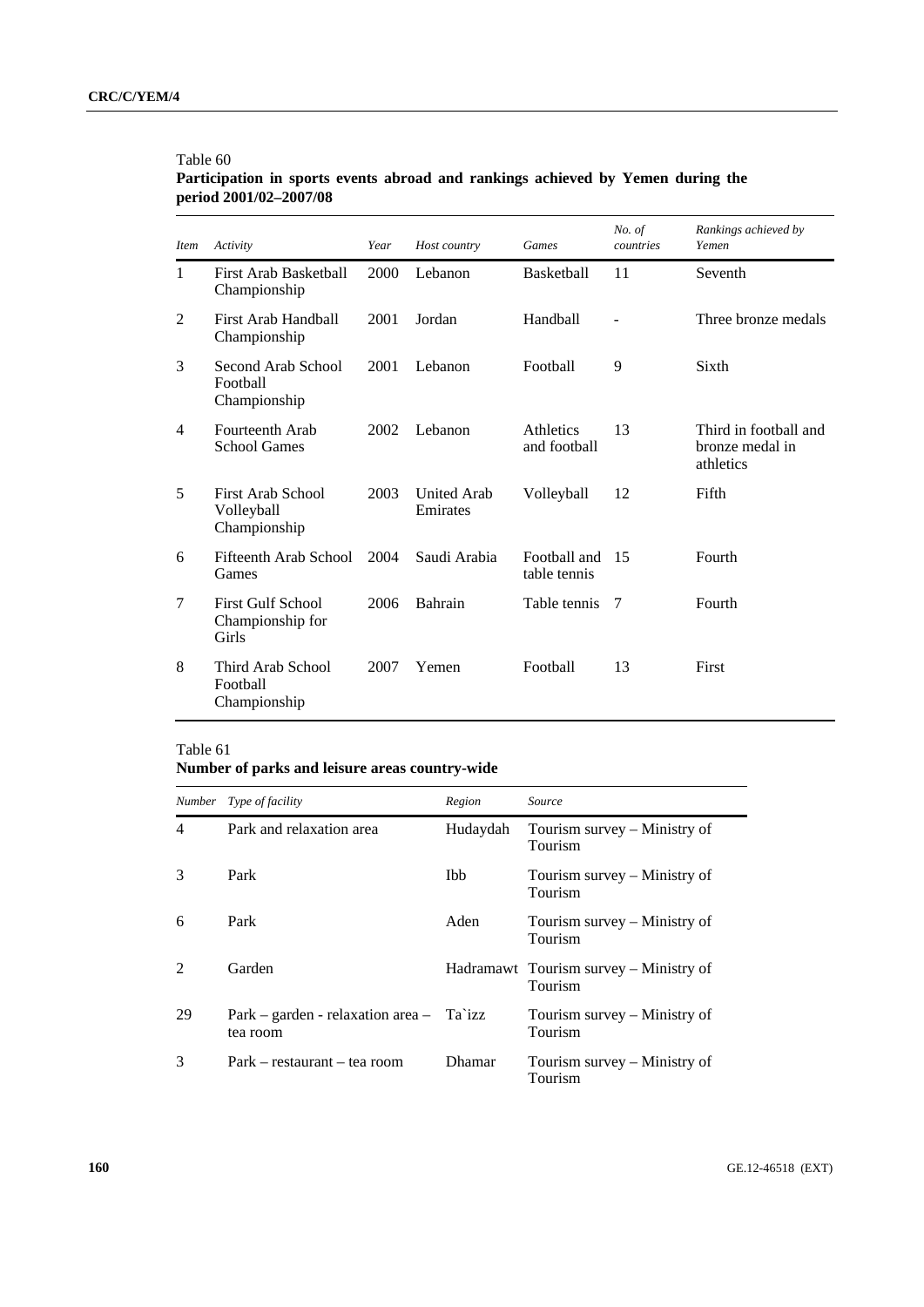|                | Number Type of facility | Region | Source                                                    |
|----------------|-------------------------|--------|-----------------------------------------------------------|
| 6              | Park                    |        | San'a City Tourism survey – Ministry of<br><b>Tourism</b> |
| $\overline{5}$ | Garden – health resort  |        | San'a City San'a City Tourism Office report               |

**Number of refugee children attending educational and vocational training facilities in camps and in neighbouring areas and villages in Lahij and Aden governorates during the 2007 school year** 

|                                                                                                      |       |       | Number of refugee<br>children benefiting |                                                                          |
|------------------------------------------------------------------------------------------------------|-------|-------|------------------------------------------|--------------------------------------------------------------------------|
| Educational facility                                                                                 | Boys  | Girls | <b>Total</b>                             | Remarks                                                                  |
| Salam primary school and school for refugees in<br>Kharaz camp                                       | 954   | 762   | 1 7 1 6                                  |                                                                          |
| Khalid bin al-Walid secondary school in the<br>village of Huwayrib, near Kharaz camp                 | 87    | 58    | 125                                      |                                                                          |
| Kindergarten in Kharaz camp                                                                          |       |       | 150                                      |                                                                          |
| Primary school in the Basatin district of Aden city                                                  | 1 679 | 839   | 2.518                                    | School also attended by<br>children of Yemenis<br>returnees from Somalia |
| Kindergarten at social centre                                                                        |       |       | 45                                       | Run by ADRA                                                              |
| Short vocational training courses at government-<br>run vocational training institutions for refugee |       |       |                                          |                                                                          |
| children in and outside the camp                                                                     | 38    | 27    | 65                                       | Supervised by ADRA                                                       |

# Table 63

# **Health services provided to refugees**

|                                                                                              | Number of children                                |                                                 |
|----------------------------------------------------------------------------------------------|---------------------------------------------------|-------------------------------------------------|
| Type of health services                                                                      | Social Reform Association in<br>Lahij governorate | <b>Remarks</b>                                  |
| Consultations for patients attending Basatin health<br>centre in Aden city                   | 10415                                             | Including marginalized<br>children of returnees |
| Consultations for women attending mother and child<br>centres in Basatin, Aden city          | 8 7 1 4                                           | Including women returnees<br>from Somalia       |
| Consultations for children attending mother and child<br>centres in Basatin, Aden city       | 6.551                                             | Including children of<br>returnees from Somalia |
| Consultations for patients attending the medical centre<br>in Kharaz camp, Lahij governorate | 6 2 1 4                                           |                                                 |
| Consultations for women attending the mother and child<br>centre in Kharaz camp              | 4 0 2 6                                           |                                                 |
| Referrals to government-run hospitals in Aden and Lahij                                      | 428                                               |                                                 |
| <b>Total</b>                                                                                 | 43 053                                            |                                                 |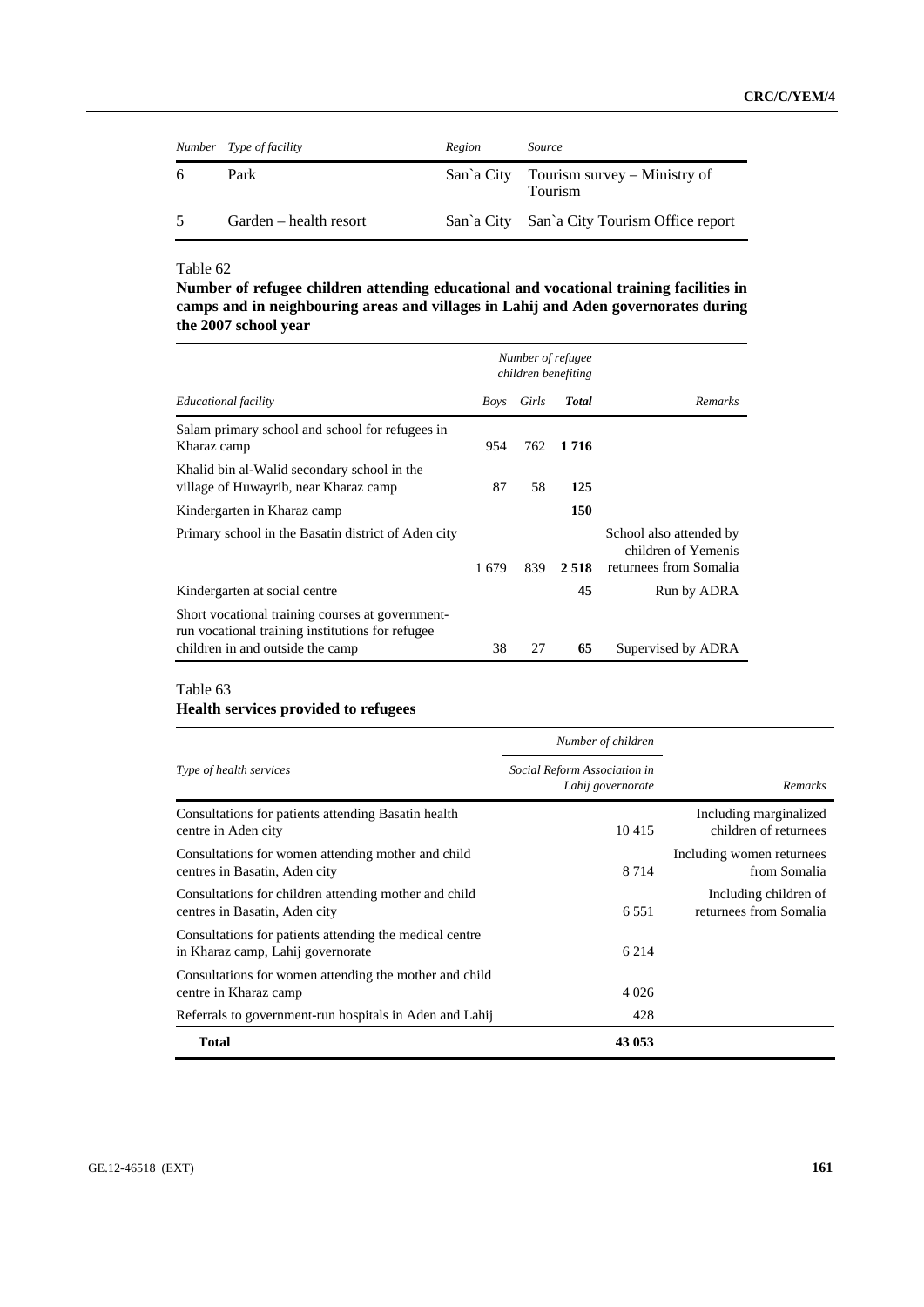|          | Training courses implemented for persons working with children affected by armed |  |  |  |  |
|----------|----------------------------------------------------------------------------------|--|--|--|--|
| conflict |                                                                                  |  |  |  |  |

| <i>Item</i>    | <b>Activities</b>                                                                                                                                                                          | Number targeted and<br>areas of specialization                                                      | Date and place<br>of<br>implementation             | Organizing/<br>support entity                                                                              | Remarks                                                                                                                                                                                 |
|----------------|--------------------------------------------------------------------------------------------------------------------------------------------------------------------------------------------|-----------------------------------------------------------------------------------------------------|----------------------------------------------------|------------------------------------------------------------------------------------------------------------|-----------------------------------------------------------------------------------------------------------------------------------------------------------------------------------------|
| 1              | Training<br>32 secondary<br>workshop for<br>school teachers<br>Yemeni teachers<br>on international<br>humanitarian law                                                                     |                                                                                                     | San`a                                              | Ministry of<br>Education and<br><b>ICRC</b>                                                                | Programmes<br>aimed at<br>secondary<br>school<br>students.<br>starting from<br>2003, for 32<br>teachers from<br>16 secondary<br>schools in<br>Sa`dah<br>governorate<br>and<br>Hadramawt |
| $\overline{2}$ | Seminar on<br>international<br>humanitarian law<br>and the Rome<br>Statute of the<br>International<br>Criminal Court                                                                       | 44 judges and<br>public prosecutors                                                                 | San'a, $4-6$<br>January 2004                       | Higher<br>Institute of<br>Judicial<br>Studies and<br>the ICRC<br>mission                                   |                                                                                                                                                                                         |
| 3              | Seminar on the<br>protection of war<br>victims under<br>Islamic law and<br>international<br>humanitarian law rights                                                                        | 40 scholars,<br>academics,<br>religious leaders<br>and members of<br>local human<br>organizations   | Aden, 24–25<br>April 2005                          | Yemen Red<br>Crescent<br>Society,<br>University of<br>Aden and<br><b>ICRC</b>                              |                                                                                                                                                                                         |
| 4              | Fifth regional<br>meeting to<br>explore<br>international<br>humanitarian<br>law, hosted by<br>Yemen                                                                                        | Representatives of San'a, 13-21<br>Ministries of<br>Education and<br>NGOs from 13<br>Arab countries | November<br>2007                                   | Ministry of<br>Education,<br>Yemen Red<br>Crescent<br>Society and<br><b>ICRC</b>                           |                                                                                                                                                                                         |
| 5              | Training for 3<br>3 doctors from the Sharm al-<br>doctors on the<br>armed conflict<br>treatment of<br>zones in Sa'dah<br>post-war<br>governorate<br>psychological<br>trauma in<br>children |                                                                                                     | Shaykh,<br>$Egypt - 18-$<br>21<br>November<br>2007 | Ministry of<br>Education,<br>Yemen Red<br>Crescent<br>Society and<br><b>UNICEF</b><br>(San <sup>2</sup> a) | The Ministry<br>of Social<br>Affairs and<br>Labour<br>worked in<br>conjunction<br>with UNICEF<br>to select the<br>trainees and<br>arrange for<br>them to attend<br>the course.          |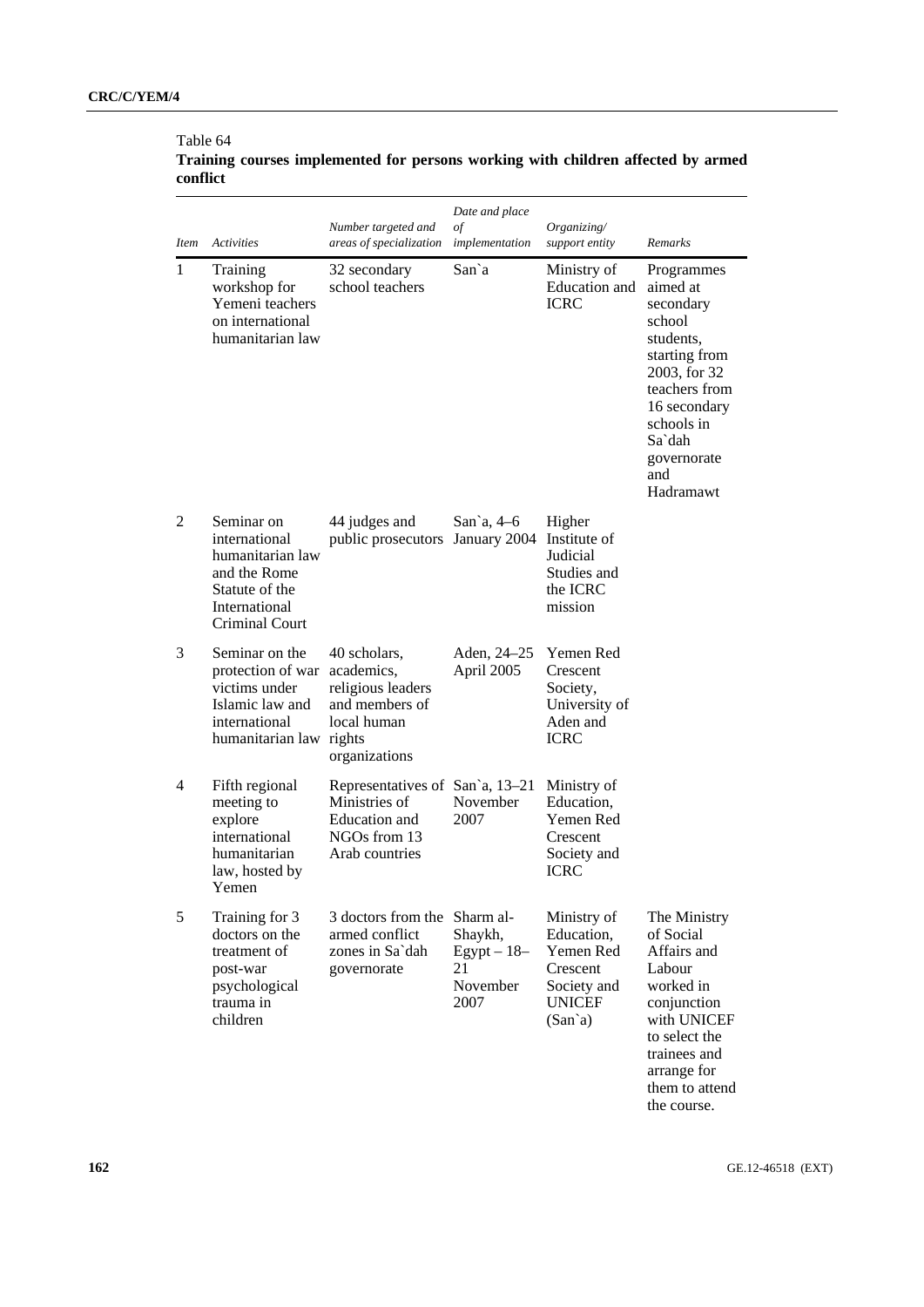| <i>Item</i> | <b>Activities</b>                                                                                                                                                                                                                                                                                                                                                                | Number targeted and<br>areas of specialization                                                                                                            | Date and place<br>of<br>implementation | Organizing/<br>support entity                                                                                                                                                                                                                                                                                                 | <b>Remarks</b>                                                                                                                |
|-------------|----------------------------------------------------------------------------------------------------------------------------------------------------------------------------------------------------------------------------------------------------------------------------------------------------------------------------------------------------------------------------------|-----------------------------------------------------------------------------------------------------------------------------------------------------------|----------------------------------------|-------------------------------------------------------------------------------------------------------------------------------------------------------------------------------------------------------------------------------------------------------------------------------------------------------------------------------|-------------------------------------------------------------------------------------------------------------------------------|
| 6           | Workshop to<br>teach children<br>about armed<br>conflict through<br>drawing                                                                                                                                                                                                                                                                                                      |                                                                                                                                                           |                                        | Ebhar<br>Foundation                                                                                                                                                                                                                                                                                                           | After the<br>workshop, the<br>Foundation<br>organized an<br>exhibition of<br>the children's<br>drawings from<br>the workshop. |
| 7           | Training for 8<br>doctors.<br>psychologists<br>and social<br>workers from the Association, the<br>Ministry of<br>Health, the<br>Ministry of<br><b>Social Affairs</b><br>and Labour, and<br>the Social<br>Reform<br>Association at a<br>workshop on the<br>management of<br>psychological<br>trauma in<br>children,<br>adolescents and<br>the community<br>in time of<br>disaster | 8 doctors,<br>psychologists and<br>social workers at<br>the Social Reform<br>Ministry of<br>Health and the<br>Ministry of Social<br>Affairs and<br>Labour | Alexandria,<br>May 2007                | Alexandria<br>Association<br>for Child<br>Protection and<br>support<br>bodies.<br>namely:<br>• UNICEF,<br>for<br>participants<br>from the<br>Social<br>Reform<br>Association;<br>• Ministry of<br>Social<br>Affairs and<br>Labour, for<br>its own<br>participants;<br>• Ministry of<br>Health, for<br>its own<br>participants |                                                                                                                               |
| 8           | Training for duly 70 teachers,<br>qualified<br>teachers, health<br>workers and<br>local community<br>representatives<br>in Sa`dah<br>governorate in<br>how to deal with<br>children in the<br>governorate's<br>armed conflict<br>zones who are<br>suffering post-<br>traumatic stress<br>disorder                                                                                | health workers<br>and<br>representatives<br>from civil society<br>organizations                                                                           | Sa`dah.<br>2007-2008                   | Yemeni<br>Charitable<br>Medical<br>Association,<br>supported by<br><b>UNICEF</b>                                                                                                                                                                                                                                              |                                                                                                                               |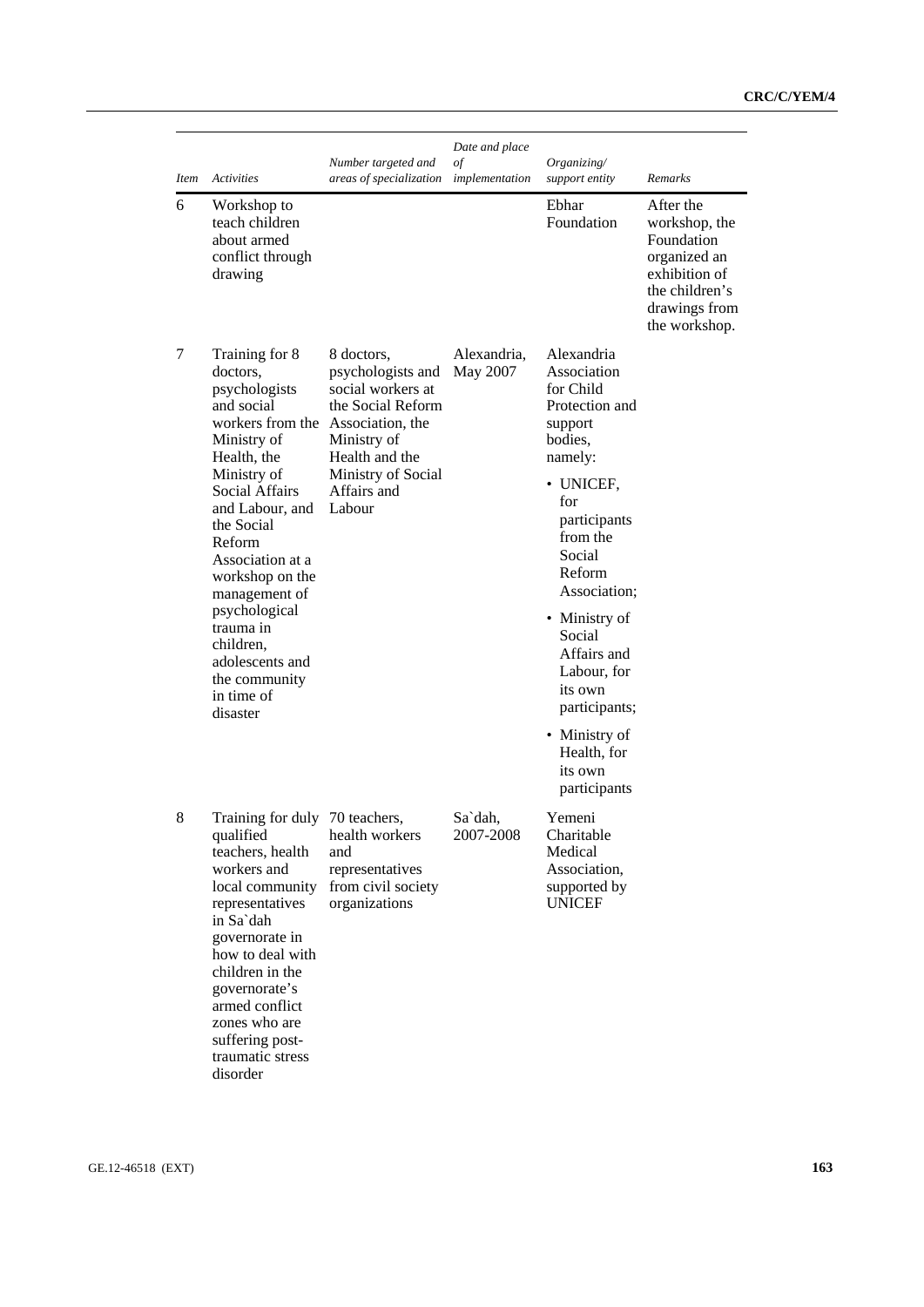| <i>Item</i> | Activities                                                                                                                                                                                                                                          | Number targeted and<br>areas of specialization                                                       | Date and place<br>of<br>implementation | Organizing/<br>support entity                                                    | Remarks |
|-------------|-----------------------------------------------------------------------------------------------------------------------------------------------------------------------------------------------------------------------------------------------------|------------------------------------------------------------------------------------------------------|----------------------------------------|----------------------------------------------------------------------------------|---------|
| 9           | Training for<br>teachers in<br>providing<br>psychosocial<br>support for child<br>victims of armed<br>conflict in the<br>camps for<br>displaced<br>persons in<br>Sa`dah<br>governorate                                                               | 25 trainees                                                                                          | 2008                                   | Sa`dah<br>Women's<br>Association,<br>supported by<br><b>UNICEF</b>               |         |
| 10          | Organization of<br>10 child rights<br>awareness<br>campaigns for<br>teachers and<br>health workers in<br>the armed<br>conflict zones in<br>Sa`dah<br>governorate                                                                                    |                                                                                                      | 2008                                   | Islamic Relief<br>Worldwide                                                      |         |
| 11          | Preparation of a<br>counselling<br>guide for<br>personnel<br>undergoing<br>training in the<br>treatment of<br>post-traumatic<br>stress disorder in<br>children and<br>discussion of the<br>guide at a<br>workshop<br>attended by<br>various experts |                                                                                                      | June 2008                              | Yemeni<br>Charitable<br>Medical<br>Association,<br>supported by<br><b>UNICEF</b> |         |
| 12          | Organization of<br>a training<br>workshop on<br>child protection<br>in emergencies                                                                                                                                                                  | 35 individuals<br>from various<br>governmental,<br>non-governmental<br>and international<br>entities | San'a, 19-21<br>August 2008            | Ministry of<br>Social Affairs<br>and Labour,<br>supported by<br><b>UNICEF</b>    |         |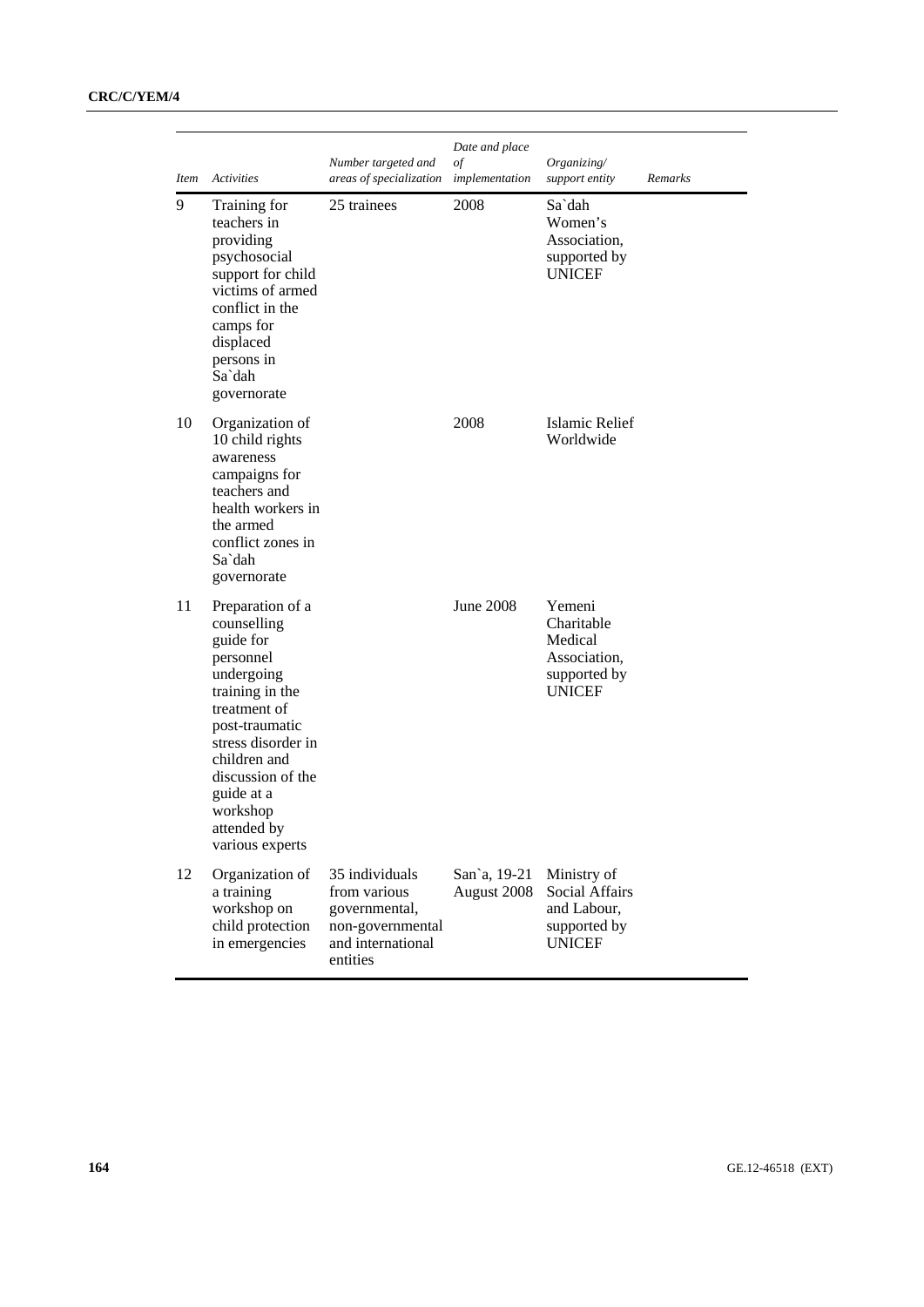|                        | Aden, IDD and 1 a IZZ) |            |                          |      |                |      |                          |      |      |      |                 |                          |      |      |  |
|------------------------|------------------------|------------|--------------------------|------|----------------|------|--------------------------|------|------|------|-----------------|--------------------------|------|------|--|
| Name of<br>governorate |                        | San`a City |                          |      | Aden           |      |                          | Ibb  |      |      | $Ta$ <i>izz</i> |                          |      |      |  |
| Type of offence        | 2005                   | 2006       | 2007                     | 2005 | 2006           | 2007 | 2005                     | 2006 | 2007 | 2004 | 2005            | 2006                     | 2007 | 2008 |  |
| Assault                | 12                     | 9          | 8                        | 7    | 6              | 12   | $\overline{\phantom{0}}$ |      | ۰    | 27   | 76              | 2                        | 31   | 17   |  |
| Financial              | 5                      | 17         | $\overline{\phantom{a}}$ | 26   | 15             | 45   | 8                        | 5    | 8    | 23   | 46              | 6                        | 63   | 11   |  |
| Indecency              | 13                     | 16         | 14                       | 16   | 18             | 22   | $\overline{\phantom{a}}$ | 5    | 3    | 17   | 27              | $\overline{\phantom{a}}$ | 17   | 2    |  |
| Risk of<br>delinquency |                        |            |                          | 10   | $\overline{4}$ | 9    |                          |      |      |      |                 |                          |      | 1    |  |
| <b>Total</b>           | 30                     | 42         | 22                       | 59   | 43             | 88   | 8                        | 10   | 11   | 67   | 149             | 8                        | 112  | 31   |  |

### Table 65 (a) **Cases heard by juvenile courts in some of the country's governorates (San`a City, Aden, Ibb and Ta`izz)**

### Table 65 (b)

### **Cases heard by juvenile courts in some of the country's governorates (Hajjah, Abyan and Hadramawt)**

| Name of governorate | Hajjah        |                          |      |                          | Abyan                    |      |                          |                          | Hadramawt    |      |      |                          |                |                          |
|---------------------|---------------|--------------------------|------|--------------------------|--------------------------|------|--------------------------|--------------------------|--------------|------|------|--------------------------|----------------|--------------------------|
| Type of offence     | 2005          | 2006                     | 2007 | 2008                     | 2005                     | 2006 | 2007                     | 2008                     | 2003         | 2004 | 2005 | 2006                     | 2007           | 2008                     |
| Assault             | 3             | 5.                       | 4    |                          |                          | 6    | 4                        | 2                        | 15           | 16   | 6    | $\overline{\phantom{a}}$ | 8              | $\overline{\phantom{a}}$ |
| Financial           | $\mathcal{F}$ | 3                        |      | $\overline{\phantom{a}}$ | $\mathcal{L}$            | 3    | $\overline{\phantom{a}}$ |                          | 12           | 23   | 18   | 31                       | 20             |                          |
| Indecency           |               | $\overline{\phantom{a}}$ | 3    |                          |                          |      |                          | $\overline{\phantom{a}}$ | 9            | 10   | 5    | 10                       | $\overline{4}$ | $\overline{\phantom{a}}$ |
| Risk of delinquency | 9             | 3                        | 2    | $\overline{\phantom{0}}$ | $\overline{\phantom{a}}$ |      |                          |                          | $\mathbf{1}$ | 3    | -1   | 5                        | -6             | $\overline{\phantom{0}}$ |
| <b>Total</b>        | 15            | 11                       | 16   | 2                        | 4                        | 10   | 5.                       | 3                        | 37           | 52   | 30   | 46                       | 38             |                          |

#### **Classification of offences**

**Assault:** Murder; inflicting a permanent disability; causing injury by accident; abuse; causing intentional injury; violation of privacy; traffic accident; abduction; public order offence; bombing; threatening behaviour.

**Financial:** Theft; pickpocketing; damage to property; destruction.

**Indecency:** Unlawful intercourse; sodomy; rape; lewd act; remaining alone with persons other than direct blood relatives (if a woman); breach of faith.

**Risk of delinquency:** Begging; drinking alcohol; making and selling alcohol; minor offences.

#### Table 66

## **Juvenile court statistics, 2004–2007**

|                |                                    |              | Cases heard |              |           |           |                          |
|----------------|------------------------------------|--------------|-------------|--------------|-----------|-----------|--------------------------|
| <i>Item</i>    | Court                              | Carried over | Incoming    | <b>Total</b> | Concluded | Remaining | Completion<br>percentage |
|                | Juvenile court statistics for 2004 |              |             |              |           |           |                          |
|                | San'a City                         | None         | 137         | 137          | 12        | 25        | 82                       |
| 2              | Aden                               | 11           | 44          | 55           | 48        | 7         | 87                       |
| 3              | Ta`izz                             | 5            | 105         | 110          | 88        | 22        | 80                       |
| $\overline{4}$ | Ibb                                | 10           | 63          | 73           | 61        | 12        | 84                       |
| 5              | Hadramawt                          | 3            | 28          | 31           | 26        | 5         | 84                       |
| 6              | Dhamar                             | 4            | 45          | 49           | 46        | 3         | 94                       |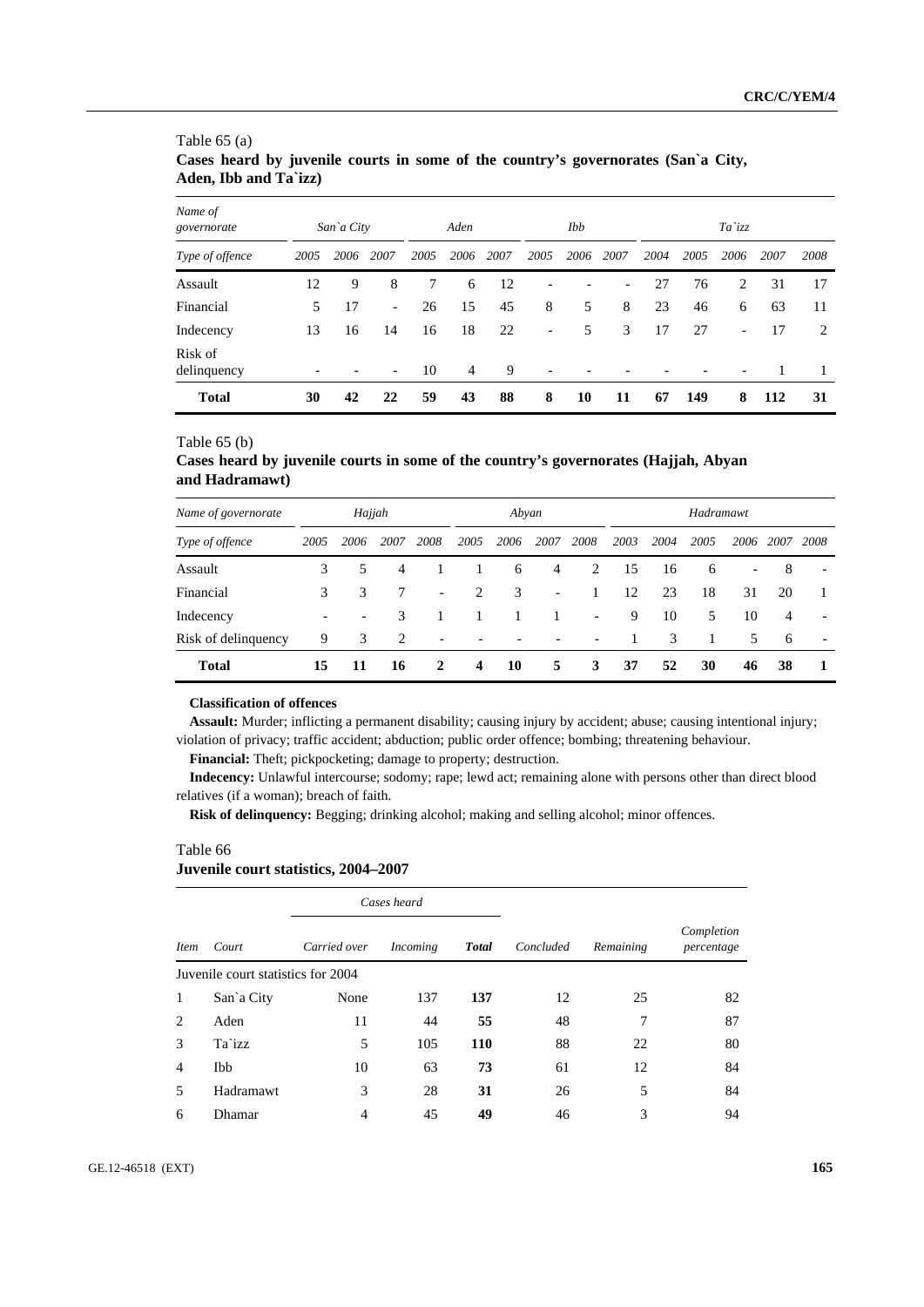|                |                                    |                                                      | Cases heard     |              |                |                |                          |
|----------------|------------------------------------|------------------------------------------------------|-----------------|--------------|----------------|----------------|--------------------------|
| <b>Item</b>    | Court                              | Carried over                                         | <b>Incoming</b> | <b>Total</b> | Concluded      | Remaining      | Completion<br>percentage |
| 7              | Hudaydah                           | None                                                 | 23              | 23           | 17             | 6              | 74                       |
| 8              | Abyan                              | None                                                 | 8               | 8            | $\overline{7}$ | 1              | 88                       |
|                | <b>Total</b>                       | 33                                                   | 453             | 486          | 405            | 81             | 83                       |
|                | Juvenile court statistics for 2005 |                                                      |                 |              |                |                |                          |
| $\mathbf{1}$   | San'a City                         | 25                                                   | 135             | 160          | 108            | 25             | 68                       |
| 2              | Aden                               | $\overline{7}$                                       | 54              | 61           | 52             | 9              | 85                       |
| 3              | Ta`izz                             | 30                                                   | 76              | 106          | 92             | 14             | 87                       |
| 4              | Ibb                                | 7                                                    | 54              | 61           | 60             | 1              | 98                       |
| 5              | Hadramawt                          | 5                                                    | 22              | 27           | 23             | 4              | 85                       |
| 6              | Dhamar                             | 6                                                    | 13              | 19           | 17             | 2              | 89                       |
| 7              | Hudaydah                           | 12                                                   | 76              | 88           | 77             | 11             | 88                       |
| 8              | Abyan                              | $\mathbf{1}$                                         | $\overline{4}$  | 5            | 3              | $\overline{c}$ | 60                       |
|                | <b>Total</b>                       | 93                                                   | 434             | 527          | 432            | 95             | 82                       |
|                |                                    | Juvenile court statistics for the first half of 2006 |                 |              |                |                |                          |
| $\mathbf{1}$   | San'a City                         | 54                                                   | 156             | 220          | 193            | 17             | 92                       |
| 2              | Aden                               | 9                                                    | 44              | 53           | 47             | 6              | 89                       |
| 3              | Ta`izz                             | 14                                                   | 75              | 89           | 69             | 20             | 78                       |
| 4              | Ibb                                | $\mathbf{1}$                                         | 49              | 50           | 39             | 11             | 78                       |
| 5              | Hadramawt                          | 4                                                    | 34              | 38           | 28             | 10             | 74                       |
| 6              | Dhamar                             | 2                                                    | 5               | 7            | 7              | $\Omega$       | 100                      |
| 7              | Hudaydah                           | 11                                                   | 63              | 74           | 57             | 18             | 76                       |
| 8              | Abyan                              | $\overline{2}$                                       | 10              | 12           | 9              | 3              | 75                       |
|                | <b>Total</b>                       | 97                                                   | 436             | 533          | 448            | 85             | 84                       |
|                |                                    | Juvenile court statistics for the first half of 2007 |                 |              |                |                |                          |
| 1              | San'a City                         | 18                                                   | 65              | 83           | 69             | 14             | 83                       |
| $\overline{2}$ | Aden                               | 6                                                    | 46              | 52           | 38             | 14             | 73                       |
| 3              | Ta`izz                             | 20                                                   | 58              | 78           | 62             | 16             | 79                       |
| $\overline{4}$ | Ibb                                | $11\,$                                               | 49              | 60           | 39             | 21             | 65                       |
| 5              | Hadramawt                          | 10                                                   | 15              | 25           | $20\,$         | 5              | $80\,$                   |
| 6              | Dhamar                             | $\boldsymbol{0}$                                     | 11              | 11           | $\overline{7}$ | $\overline{4}$ | 64                       |
| 7              | Hudaydah                           | 18                                                   | 59              | ${\bf 77}$   | $46\,$         | $30\,$         | $60\,$                   |
| $\bf 8$        | Abyan                              | 3                                                    | $\mathfrak{Z}$  | 6            | $\mathfrak{Z}$ | 3              | 50                       |
|                | <b>Total</b>                       | 86                                                   | 306             | 392          | 284            | 108            | 72                       |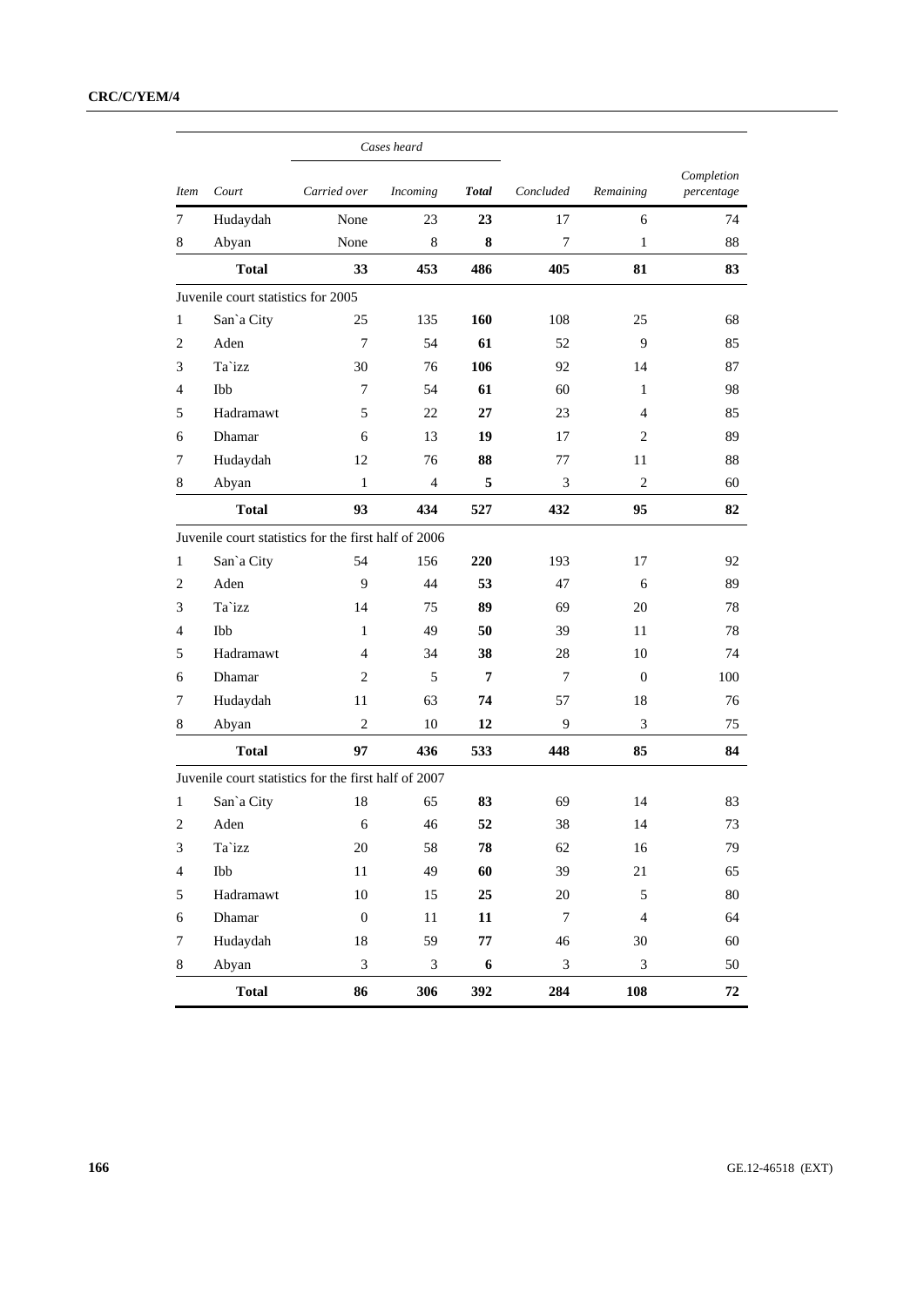| <b>Institution</b><br>San'a City Social<br><b>Boys</b> | Murder         | Attempted murder         | Deliberate wounding<br>(minor) | $The \emph{fit}$ | Attempted theft          |                  |                                       | Sex offences                                                         |                     |             |                                |                |                  |                        |                |                |                |                |                          |                  |                          |             |
|--------------------------------------------------------|----------------|--------------------------|--------------------------------|------------------|--------------------------|------------------|---------------------------------------|----------------------------------------------------------------------|---------------------|-------------|--------------------------------|----------------|------------------|------------------------|----------------|----------------|----------------|----------------|--------------------------|------------------|--------------------------|-------------|
|                                                        |                |                          |                                |                  |                          |                  |                                       |                                                                      |                     |             |                                |                |                  |                        |                |                |                |                |                          |                  |                          |             |
| Guidance Home for                                      |                |                          |                                |                  |                          | Sodomy           | ntercourse<br>Prohibited<br>$s$ exual | $\begin{array}{c} \textit{Indecent} \\ \textit{assault} \end{array}$ | Act of<br>depravity | $\it Range$ | Drinking or selling<br>alcohol | Fraud          | Other harm       | $\operatorname{Total}$ | $Begging$      | Vagrancy       | Orphanhood     | Divorce        | Absence of father        | Family breakdown | Religious heresy         | Total       |
|                                                        | $\overline{4}$ |                          | 5                              | 98               |                          | 44               |                                       |                                                                      |                     | 15          |                                |                |                  | $2 \t168$              | 41             | 24             |                |                |                          |                  |                          | 65          |
| San'a City Social<br>Guidance Home for<br>Girls        |                |                          |                                |                  |                          |                  | 11                                    | $\overline{a}$                                                       | 11                  |             |                                |                | 5                | 28                     |                |                | 6              | 6              | 6                        | $\,8\,$          | $\overline{4}$           | 30          |
| Aden Social<br>Guidance Home                           |                |                          | $22\,$                         | 89               | $\overline{a}$           | 53               |                                       |                                                                      |                     |             |                                |                | $6\,$            | <b>170</b>             |                |                |                |                |                          |                  |                          |             |
| <b>Ibb Social Guidance</b><br>Home                     | $\mathbf{1}$   |                          |                                |                  |                          |                  |                                       |                                                                      |                     |             |                                |                | 24               | 26                     |                | $\overline{a}$ | 144            | 21             | 14                       | 14               |                          | 13 206      |
| Ta`izz Social<br>Guidance Home<br>11                   |                |                          |                                | 4                |                          | 10               |                                       |                                                                      |                     |             |                                |                | $\boldsymbol{7}$ | 32                     |                | $\overline{a}$ | 19             | $\mathfrak{Z}$ |                          | 14               | $\overline{\phantom{a}}$ | 36          |
| Hudaydah Social<br>Guidance Home                       |                |                          |                                | 98               | $\overline{a}$           | 54               |                                       |                                                                      |                     |             |                                |                | 40               | 192                    |                | $\overline{a}$ | 88             | 24             | $\overline{\phantom{a}}$ | $10\,$           |                          | $2$ 124     |
| Hadramawt Social<br>Guidance Home                      | $\mathbf{1}$   | $\overline{\phantom{a}}$ | $\mathbf{1}$                   | 16               | $\overline{\phantom{a}}$ | $\boldsymbol{7}$ | $\overline{\phantom{a}}$              |                                                                      |                     |             |                                |                | $\overline{4}$   | 29                     | $\overline{a}$ |                | $\overline{4}$ | $\sqrt{6}$     | $\overline{4}$           | $\,8\,$          | $\overline{2}$           | 24          |
| 17<br><b>Total</b>                                     |                | $\blacksquare$           | 28                             | 307              |                          | $-168$           | 11                                    | $\blacksquare$                                                       | 11                  | 15          |                                | $\blacksquare$ |                  | 88 645                 | 41             |                | 24 261         | 60             | 24                       | 54               |                          | 21 485 1130 |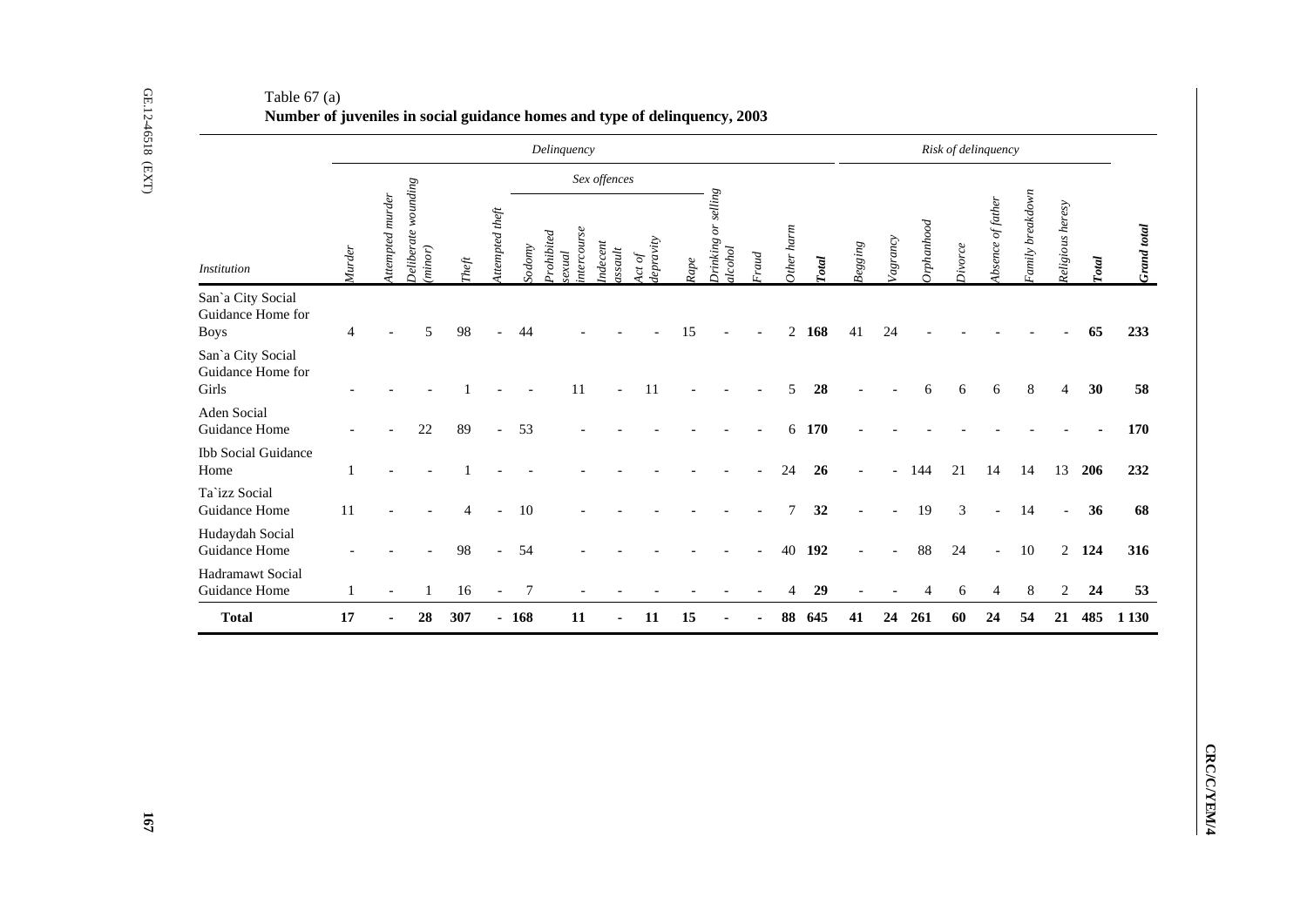|                                                       |               |                 |                                  |                 |                          |                | Delinquency                           |                   |                               |     |                                           |      |            |       |                   |          |            |         | Risk of delinquency      |                 |                          |     |             |
|-------------------------------------------------------|---------------|-----------------|----------------------------------|-----------------|--------------------------|----------------|---------------------------------------|-------------------|-------------------------------|-----|-------------------------------------------|------|------------|-------|-------------------|----------|------------|---------|--------------------------|-----------------|--------------------------|-----|-------------|
|                                                       |               |                 |                                  |                 |                          |                |                                       | Sex offences      |                               |     |                                           |      |            |       |                   |          |            |         |                          |                 |                          |     |             |
| <b>Institution</b>                                    | <b>Murder</b> | ttempted murder | Deliberate wounding<br>$minor$ ) | $\mathit{Left}$ | ttempted theft           | Sodom          | ntercourse<br>$P_{rohibited}$<br>exud | ndecent<br>ssault | epravity<br>$\overline{c}$ to | dpe | $\mathit{selling}$<br>Inking or<br>lcohol | raud | Other harm | `otal | $Begging$         | Vagrancy | Orphanhood | Divorce | Absence of fathe.        | amily breakdown | Religious heresy         |     | Frand total |
| San'a City Social<br>Guidance Home for<br><b>Boys</b> | 5             | 15              | 20                               | 122             | $\overline{\phantom{a}}$ | 45             |                                       | 7                 |                               |     |                                           |      | 30         | 244   | 86                | 60       |            |         |                          |                 |                          | 146 | 390         |
| San'a City Social<br>Guidance Home for<br>Girls       | 2             |                 | 2                                | $\overline{7}$  |                          |                |                                       | $\overline{4}$    |                               |     |                                           |      |            | 18    | 8                 | 9        |            |         |                          |                 | 8                        | 25  | 43          |
| Aden Social Guidance<br>Home                          | 1             |                 | 12                               | 36              |                          | 26             |                                       | 10                | 10                            |     |                                           |      |            | 95    |                   |          |            |         |                          |                 |                          |     | 95          |
| <b>Ibb Social Guidance</b><br>Home                    | 1             |                 | 3                                | 16              | $\sim$                   | 9              |                                       |                   |                               |     |                                           |      | 2          | 30    | $\overline{a}$    | 32       |            |         |                          |                 |                          | 32  | 63          |
| Ta`izz Social<br>Guidance Home                        | 9             |                 |                                  | 10              |                          | $\overline{4}$ |                                       |                   |                               |     |                                           |      | 3          | 26    | $\overline{a}$    |          | 27         |         | $\overline{\phantom{a}}$ | 20              | $\overline{\phantom{a}}$ | 47  | 73          |
| Hudaydah Social<br>Guidance Home                      | 2             |                 | 5                                | 40              |                          | 4              |                                       | 2                 | 2                             | 12  | 3                                         |      |            | 71    |                   |          | 63         | 18      | $\overline{\phantom{0}}$ | 10              |                          | 91  | 162         |
| Hadramawt Social<br>Guidance Home                     |               |                 |                                  | 36              | $\overline{\phantom{a}}$ | 14             |                                       |                   |                               | 3   |                                           |      |            | 53    | $\qquad \qquad -$ | 8        |            |         |                          |                 | 3                        | 11  | 64          |
| <b>Total</b>                                          | 20            | 16              | 42                               | 267             |                          | $-102$         |                                       | 23                | 12                            | 17  | 3                                         |      | 36         | 538   | 94                | 109      | 90         | 18      |                          | 30              | 11                       | 352 | 890         |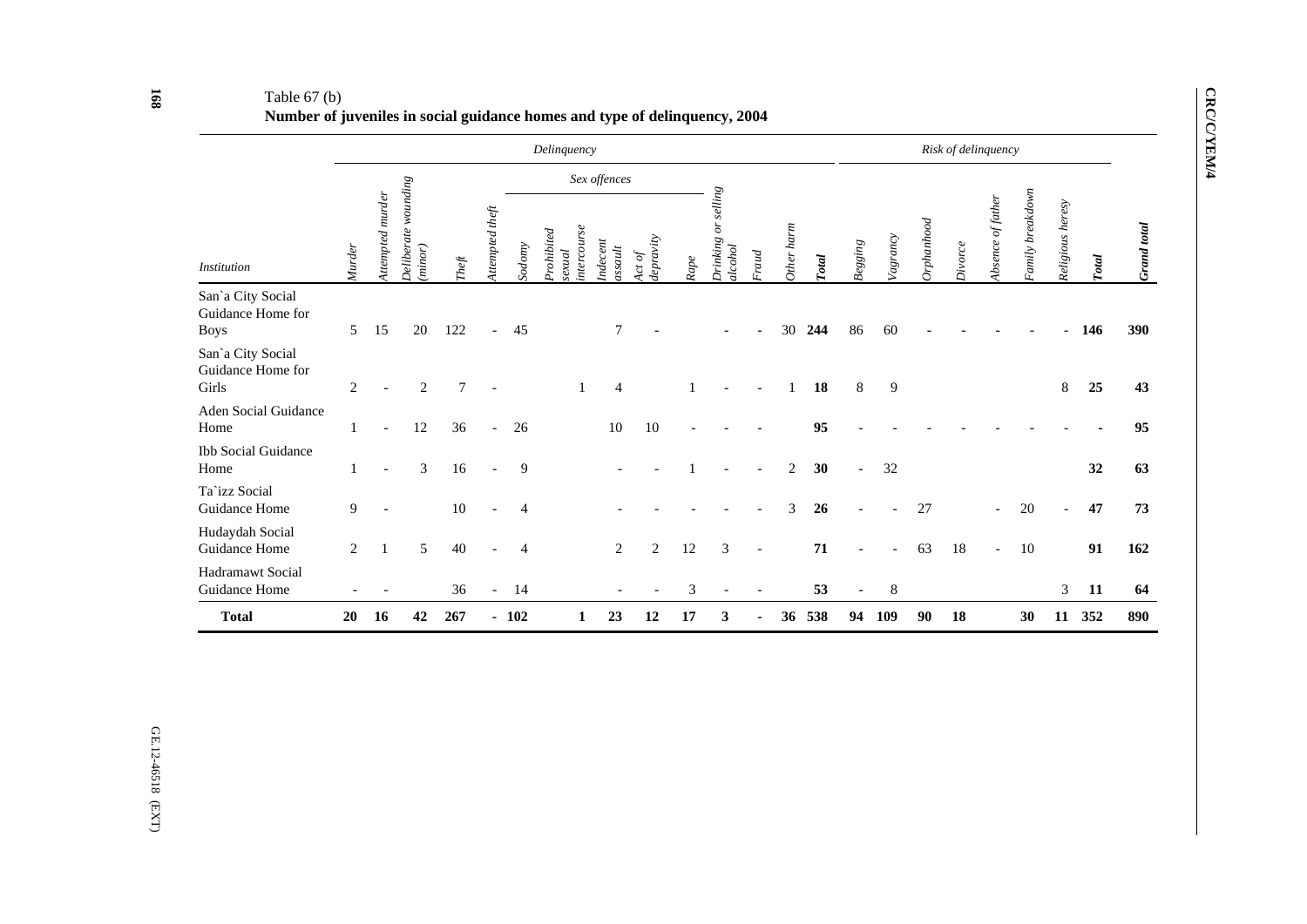|                                                 |                |                  |                                |            |                 |              | Delinquency                                                                 |                   |                     |              |                              |        |            |                  |           |            |            | Risk of delinquency |                   |                        |                  |                         |
|-------------------------------------------------|----------------|------------------|--------------------------------|------------|-----------------|--------------|-----------------------------------------------------------------------------|-------------------|---------------------|--------------|------------------------------|--------|------------|------------------|-----------|------------|------------|---------------------|-------------------|------------------------|------------------|-------------------------|
|                                                 |                |                  |                                |            |                 |              | Sex offences                                                                |                   |                     |              |                              |        |            |                  |           |            |            |                     |                   |                        |                  |                         |
| <i>Institution</i>                              | Murder         | Attempted murder | Deliberate wounding<br>(minor) | $The ft$   | Attempted theft | Sodomy       | ntercourse<br>Prohibited<br>$\boldsymbol{se\mathit{x}\mathit{u}\mathit{d}}$ | ndecent<br>ssault | Act of<br>depravity | Rape         | Drinking or selling<br>10000 | raud   | Other harm | `otal            | $Begging$ | Vagrancy   | Orphantood | Divorce             | Absence of father | $\tau$ amily breakdown | Religious heresy | Total                   |
| San'a City<br>Social Guidance<br>Home for Boys  | 9 <sup>7</sup> | 16               | 54                             |            |                 | 34           |                                                                             |                   |                     |              | $\sqrt{2}$                   |        | 23         | 327              | 9         | 40         |            |                     |                   |                        |                  | 49                      |
| San'a City<br>Social Guidance<br>Home for Girls |                |                  |                                |            |                 |              | 12                                                                          | $\boldsymbol{7}$  |                     |              |                              |        | 16         | 37               |           | $\,8\,$    |            |                     |                   |                        |                  | ${\bf 8}$               |
| Aden Social<br>Guidance Home<br>for Boys        |                |                  | $\overline{4}$                 |            |                 | 6            |                                                                             | 12                |                     | 3            | 6                            | 2      | 15         | 107              |           | 17         |            |                     |                   |                        | 5                | 22                      |
| Aden Social<br>Guidance Home<br>for Girls       |                |                  |                                |            |                 |              |                                                                             |                   | $\sqrt{2}$          |              |                              |        |            | $\boldsymbol{2}$ | 14        |            |            |                     |                   |                        |                  | 14                      |
| <b>Ibb</b> Social<br>Guidance Home              | $\overline{4}$ | -1               | $\overline{7}$                 |            |                 | 3            |                                                                             | $\overline{4}$    |                     |              |                              |        | 1          | 35               |           | $\sqrt{2}$ |            |                     |                   |                        | $\overline{2}$   | $\overline{\mathbf{4}}$ |
| Ta'izz Social<br>Guidance Home                  | 11             |                  |                                |            | 52              |              | 18                                                                          |                   |                     |              |                              |        | 45         | 126              |           |            | 6          |                     |                   | 11                     |                  | 17                      |
| Hajjah Social<br>Guidance Home                  | $\mathbf{1}$   |                  |                                | $\sqrt{2}$ |                 | $\mathbf{1}$ |                                                                             | $\sqrt{2}$        |                     |              |                              |        | 41         | 47               |           | $\,8\,$    |            |                     |                   |                        |                  | ${\bf 8}$               |
| Hudaydah<br>Social Guidance<br>Home             | $\overline{4}$ |                  |                                | $77\,$     |                 |              | $28\,$                                                                      |                   |                     |              |                              | $\tau$ |            | 116              |           |            | 5          |                     |                   | $\mathbf{1}$           |                  | 6                       |
| Hadramawt<br>Social Guidance<br>Home            | $\sqrt{2}$     |                  |                                | 15         |                 |              | 3                                                                           |                   |                     |              |                              |        |            | 20               |           | 8          |            |                     |                   |                        | 2                | 11                      |
| <b>Total</b>                                    | 31 17          |                  |                                | 65 359     | 52              | 44           | 61                                                                          | 25                | $\boldsymbol{2}$    | $\mathbf{3}$ | ${\bf 8}$                    |        | 9 141 817  |                  | 24        | 83         | 11         |                     |                   | 12                     |                  | 9 139                   |

CRC/C/YEM/4 **CRC/C/YEM/4**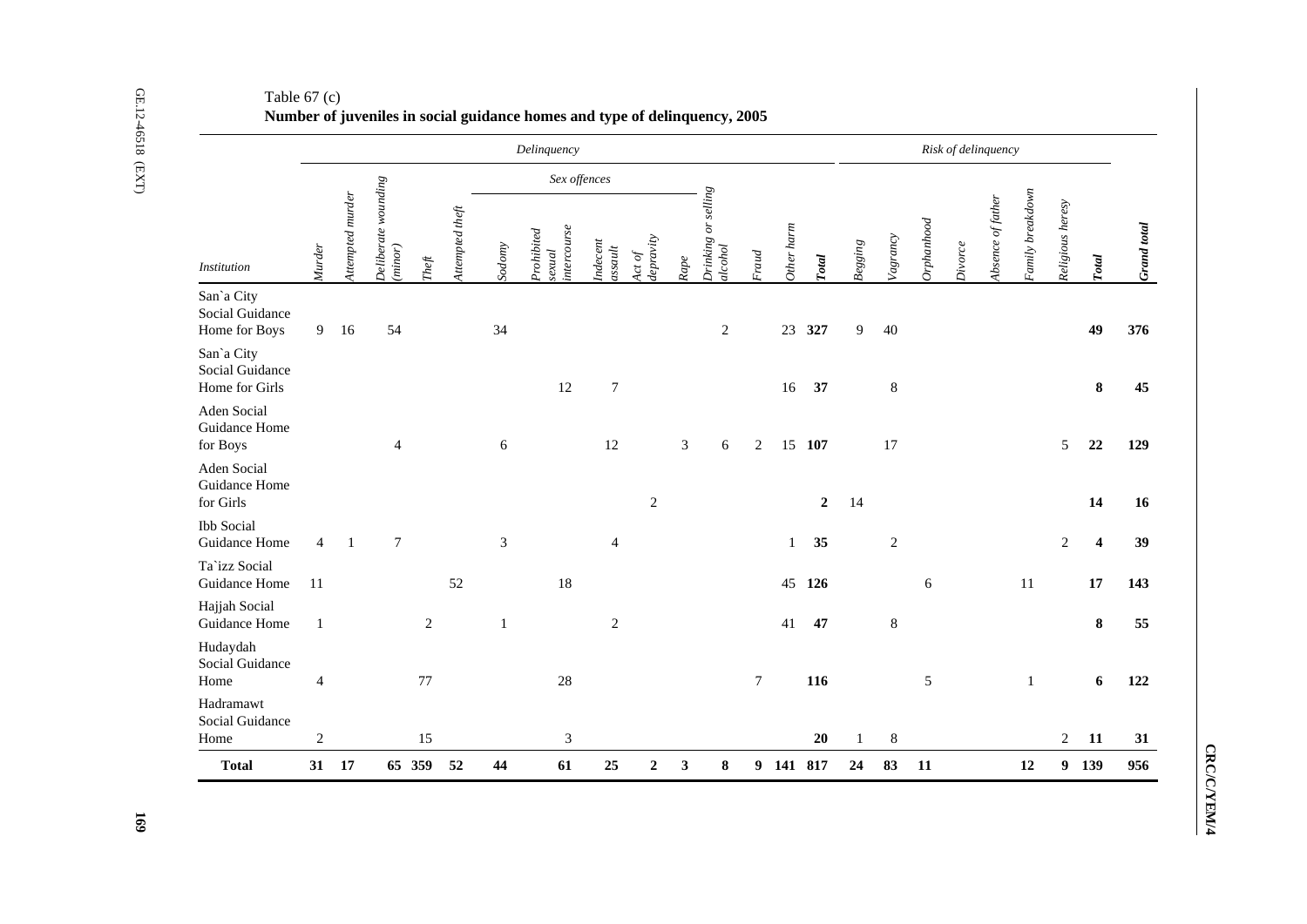## Table 67 (d) **Number of juveniles in social guidance homes and type of delinquency, 2006**

|                                                 |        |                  |                                |                |                 |                | Delinquency                              |                   |                     |                |                                |       |            |              |         |                       |                | Risk of delinquency |                   |                  |                          |                  |             |
|-------------------------------------------------|--------|------------------|--------------------------------|----------------|-----------------|----------------|------------------------------------------|-------------------|---------------------|----------------|--------------------------------|-------|------------|--------------|---------|-----------------------|----------------|---------------------|-------------------|------------------|--------------------------|------------------|-------------|
|                                                 |        |                  |                                |                |                 |                |                                          | Sex offences      |                     |                |                                |       |            |              |         |                       |                |                     |                   |                  |                          |                  |             |
| <b>Institution</b>                              | Murder | Attempted murder | Deliberate wounding<br>(minor) | $The ft$       | Attempted theft | Sodomy         | ntercourse<br><i>rohibited</i><br>sexual | Indecent<br>$tss$ | lepravity<br>$\log$ | Rape           | Drinking or selling<br>alcohol | Fraud | Other harm | <b>Total</b> | Begging | Vagrancy              | Orphanhood     | Divorce             | Absence of father | Family breakdown | Religious heresy         | Total            | Grand total |
| San'a City Social<br>Guidance Home<br>for Boys  | 10     | 14               | 64                             | 176            | 17              | 16             |                                          |                   | 3                   | 10             | $\overline{4}$                 | 3     | 65         | 373          | 12      | 17                    | 4              |                     | $\overline{c}$    | $\overline{2}$   | $10\,$                   | 47               | 420         |
| San'a City Social<br>Guidance Home<br>for Girls |        |                  |                                |                |                 |                | 13                                       | $\mathbf{1}$      | $\sqrt{2}$          |                |                                |       | 9          | 32           |         | $\overline{2}$        |                |                     |                   |                  | $10\,$                   | 13               | 45          |
| Aden Social<br>Guidance Home<br>for Boys        |        |                  |                                | 49             |                 | 5              |                                          | 11                |                     | 13             |                                |       |            | 78           |         | 5                     |                |                     |                   |                  |                          | 6                | 84          |
| Aden Social<br>Guidance Home<br>for Girls       |        |                  |                                | $\mathcal{D}$  |                 |                | 7                                        |                   |                     |                |                                |       |            | 11           |         | $\boldsymbol{\Delta}$ | $\overline{2}$ |                     |                   |                  | $\mathbf{2}$             | $\boldsymbol{9}$ | 20          |
| <b>Ibb</b> Social<br>Guidance Home              |        | 1                | 3                              | 10             | $\overline{a}$  | 3              | $\mathbf{1}$                             | 12                |                     | $\overline{2}$ |                                |       | 9          | 41           | 3       | $\overline{2}$        |                |                     |                   |                  |                          | 5                | 46          |
| Ta`izz Social<br>Guidance Home                  | 13     | 1                | 5                              | 38             | 1               | 16             |                                          | 3                 | 1                   | $\overline{7}$ |                                |       | 8          | 93           |         |                       | $\tau$         | 2                   |                   | 11               |                          | 20               | 113         |
| Hajjah Social<br>Guidance Home                  |        |                  | $\overline{2}$                 | $\overline{2}$ |                 |                |                                          |                   |                     | 2              |                                |       |            | 6            |         | 12                    |                |                     |                   |                  |                          | 12               | 18          |
| Hudaydah Social<br>Guidance Home                | 1      | 3                | 16                             | 39             | 6               | $\overline{7}$ | 3                                        | 7                 |                     | 5              | $\mathbf{2}$                   |       | 8          | 97           |         | $\overline{c}$        | 15             | 3                   |                   | 10               | $\overline{\phantom{a}}$ | 30               | 127         |
| Hadramawt Social<br>Guidance Home               |        |                  |                                | $25\,$         | $\blacksquare$  | 10             |                                          | 3                 |                     |                |                                |       |            | 38           |         | $\mathfrak 3$         |                |                     |                   |                  | $\mathfrak{Z}$           | 6                | 44          |
| <b>Total</b>                                    | 24     | 20               | 90                             | 347            | 24              | 57             | 24                                       | 38                | 6                   | 40             | 6                              | 3     | 99         | 769          | 15      | 47                    | 28             | 5                   | 3                 | 24               | 26                       | 148              | 917         |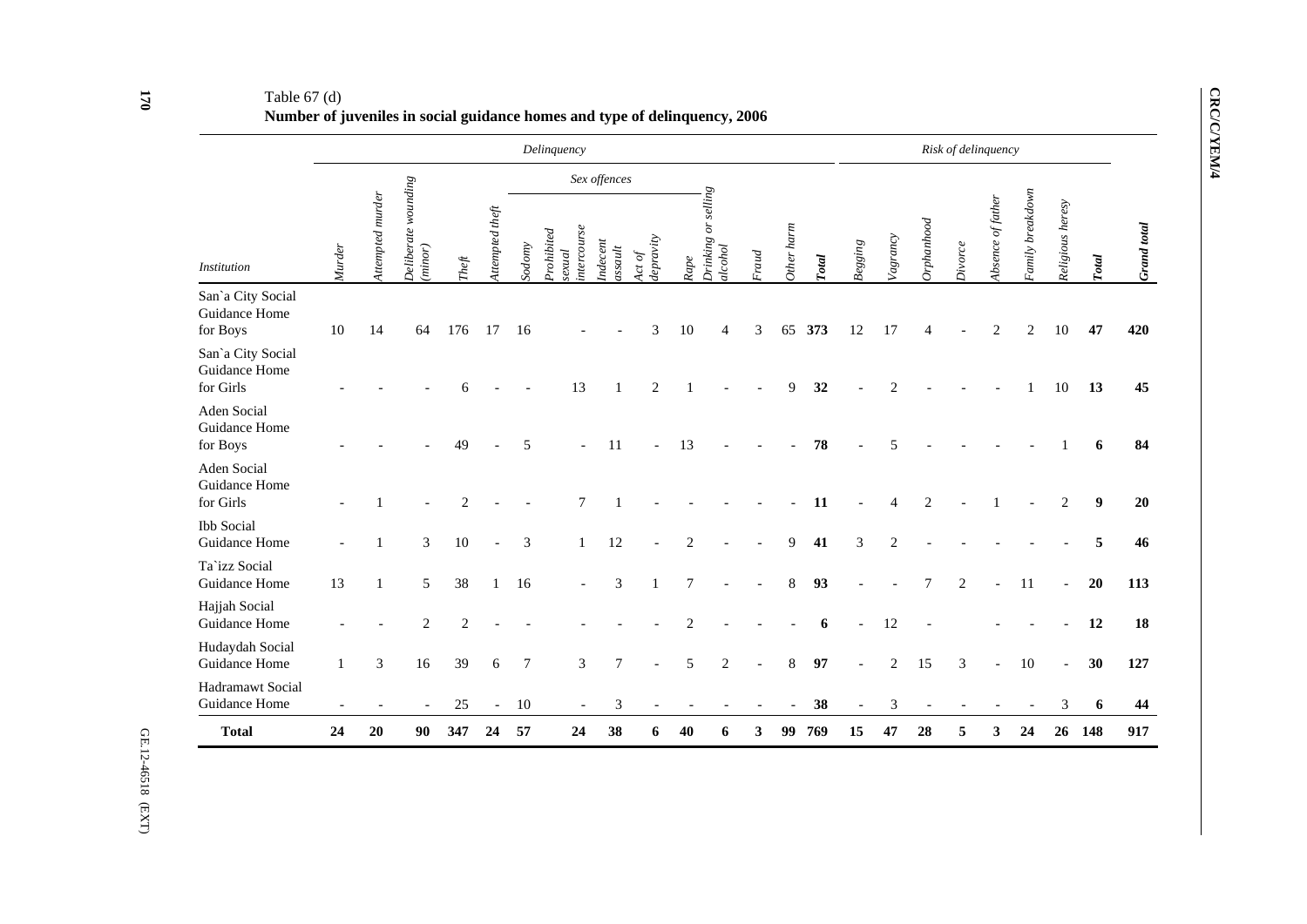|                                                       |              |                  |                                |             |                                                  |              | Delinquency                        |                     |                     |                |                                |                |                |        |                |                |            | Risk of delinquency |                   |                  |                  |                  |
|-------------------------------------------------------|--------------|------------------|--------------------------------|-------------|--------------------------------------------------|--------------|------------------------------------|---------------------|---------------------|----------------|--------------------------------|----------------|----------------|--------|----------------|----------------|------------|---------------------|-------------------|------------------|------------------|------------------|
|                                                       |              |                  |                                |             |                                                  |              |                                    | Sex offences        |                     |                |                                |                |                |        |                |                |            |                     |                   |                  |                  |                  |
| <b>Institution</b>                                    | Murder       | Attempted murder | Deliberate wounding<br>(minor) | Theft       | $\label{eq:4} {\rm \emph{ttempred} \emph{thef}}$ | Sodomy       | ntercourse<br>Prohibited<br>sexual | Indecent<br>assault | lepravity<br>$\int$ | Rape           | Drinking or selling<br>alcohol | Final          | Other harm     | Total  | $Begging$      | Vagrancy       | Orphanhood | Divorce             | Absence of father | Family breakdown | Religious heresy | Total            |
| San'a City Social<br>Guidance Home for<br><b>Boys</b> | 11           | 14               | 61                             | 160         | 16                                               | 25           |                                    |                     |                     | 9              | 5                              | $\overline{a}$ |                | 31 336 | $\overline{a}$ | 17             |            |                     |                   |                  |                  | 17               |
| San'a City Social<br>Guidance Home for<br>Girls       | $\mathbf{1}$ |                  |                                |             |                                                  |              | 8                                  |                     | $\overline{2}$      |                | $\mathbf{1}$                   |                | $\mathfrak{Z}$ | 19     |                | 3              |            |                     |                   |                  | 6                | 9                |
| Aden Social<br>Guidance Home for<br><b>Boys</b>       | 2            |                  |                                | 72          |                                                  |              |                                    | $6\,$               |                     | $\overline{4}$ | 3                              | 29             |                | $-116$ | $\overline{9}$ | 6              |            |                     |                   |                  |                  | 15               |
| Aden Social<br>Guidance Home for<br>Girls             |              |                  |                                | $\,$ 8 $\,$ |                                                  | $\mathbf{1}$ | 5                                  | $\sqrt{2}$          | $\sqrt{2}$          |                |                                |                |                | 18     | 39             | $8\,$          |            |                     |                   |                  |                  | 47               |
| <b>Ibb Social Guidance</b><br>Home                    | 6            | -1               | $\tau$                         | 18          | $\overline{a}$                                   | 5            |                                    |                     |                     | $\overline{1}$ |                                |                | 9              | 47     |                | $\overline{2}$ |            |                     |                   |                  |                  | $\boldsymbol{2}$ |
| Ta`izz Social<br>Guidance Home                        | 16           | $\sqrt{2}$       | 9                              | 67          | $\blacksquare$                                   | 12           | $\overline{\phantom{a}}$           | -1                  |                     | $-12$          | $\mathbf{1}$                   | $\blacksquare$ | 33             | 153    |                |                |            |                     |                   |                  |                  |                  |
| Hajjah Social<br>Guidance Home                        |              |                  |                                | 2           |                                                  | 6            |                                    |                     |                     | 2              |                                |                |                | 10     | $\overline{a}$ | 5              |            |                     | 1                 | 2                |                  | 8                |
| Hudaydah Social<br>Guidance Home                      |              |                  |                                |             |                                                  |              |                                    |                     |                     |                |                                |                |                |        |                |                |            |                     |                   |                  |                  |                  |
| Hadramawt Social<br>Guidance Home                     |              |                  |                                | 28          |                                                  | $\mathbf{1}$ |                                    | 1                   |                     |                |                                |                | 5              | 35     | $\bar{a}$      | $\mathfrak{Z}$ |            |                     |                   |                  | 3                | 6                |
| <b>Total</b>                                          |              | 36 17            | 77                             | 359         | 16                                               | $-50$        | 13                                 | 14                  |                     | 428            | 10                             | 29             |                | 81 734 | 48             | 44             | ٠          | $\blacksquare$      | 1                 | $\mathbf{2}$     |                  | 11 104           |

CRC/C/YEM/4 **CRC/C/YEM/4**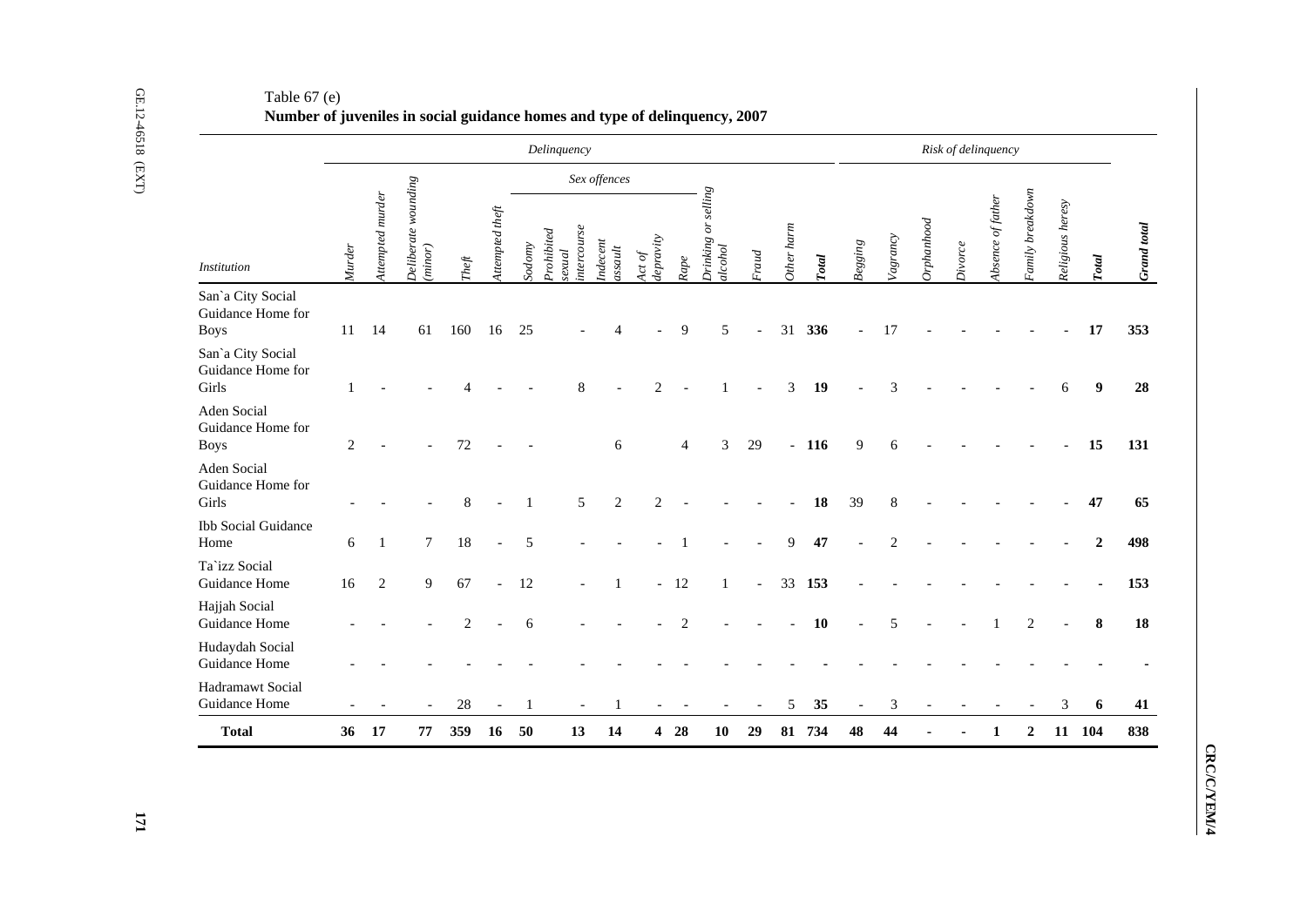## Table 67 (f) **Number of juveniles in social guidance homes and type of delinquency, 2008**

|                                                       |        |                  |                                |        |                 |                             | Delinquency                        |                       |                     |                |                                       |                |            |              |           |                |            | Risk of delinquency |                   |                  |                  |       |             |
|-------------------------------------------------------|--------|------------------|--------------------------------|--------|-----------------|-----------------------------|------------------------------------|-----------------------|---------------------|----------------|---------------------------------------|----------------|------------|--------------|-----------|----------------|------------|---------------------|-------------------|------------------|------------------|-------|-------------|
|                                                       |        |                  |                                |        |                 |                             |                                    | Sex offences          |                     |                |                                       |                |            |              |           |                |            |                     |                   |                  |                  |       |             |
| <b>Institution</b>                                    | Murder | Attempted murder | Deliberate wounding<br>(minor) | The ft | Attempted theft | Sodomy                      | ntercourse<br>Prohibited<br>sexual | Indecent<br>$assault$ | lepravity<br>4ct of | Rape           | <b>Drinking or selling</b><br>alcohol | Frad           | Other harm | <b>Total</b> | $Begging$ | Vagrancy       | Orphanhood | $\it Divorce$       | Absence of father | Family breakdown | Religious heresy | Total | Grand total |
| San'a City Social<br>Guidance Home for<br><b>Boys</b> | 10     | 11               | 53                             | 184    | 18              | 29                          |                                    | 11                    | $\overline{c}$      | $\overline{9}$ |                                       | $\blacksquare$ | 33         | 631          |           | 13             |            |                     |                   |                  |                  | 15    | 376         |
| San'a City Social<br>Guidance Home for<br>Girls       |        |                  |                                |        |                 |                             |                                    |                       |                     |                |                                       |                | 39         | 43           |           | $\overline{2}$ |            |                     |                   | 10               | $\overline{a}$   | 13    | 53          |
| <b>Aden Social Guidance</b><br>Home for Boys          |        |                  |                                | 67     |                 | 12                          |                                    | 16                    | 10                  |                |                                       |                |            | 107          | 24        | 19             |            |                     |                   |                  | 2                | 45    | 152         |
| <b>Aden Social Guidance</b><br>Home for Girls         |        |                  |                                | 3      |                 |                             | $\mathbf{1}$                       | 16                    |                     |                |                                       |                |            | 20           | 10        | 36             |            |                     |                   |                  |                  | 46    | 66          |
| <b>Ibb Social Guidance</b><br>Home                    | 8      | 9                |                                | 3      |                 | 3                           |                                    |                       |                     |                |                                       |                |            | 24           |           |                |            |                     |                   |                  |                  | 1     | 25          |
| Ta`izz Social Guidance<br>Home (Girls)                | $\tau$ |                  |                                | 2 128  |                 |                             | 38                                 |                       |                     |                |                                       | $\overline{2}$ | 124        | 302          |           |                |            |                     |                   |                  |                  |       | 302         |
| Ta'izz Social Guidance<br>Home (Boys)                 |        |                  |                                |        |                 |                             | 3                                  |                       |                     |                |                                       |                | 9          | 14           |           |                |            |                     |                   |                  |                  |       | 14          |
| Hajjah Social Guidance<br>Home                        |        | -1               |                                | 9      |                 | $\overline{2}$              |                                    | $\Delta$              |                     |                |                                       |                |            | 16           |           | 18             |            |                     |                   |                  |                  | 18    | 34          |
| Hudaydah Social<br>Guidance Home                      |        |                  |                                | 91     |                 | 36                          |                                    |                       |                     |                |                                       |                | 55         | 183          |           |                | 25         | 18                  |                   | 10               | $\overline{a}$   | 53    | 236         |
| <b>Hadramawt Social</b><br>Guidance Home              |        |                  |                                | 22     |                 | $\ensuremath{\mathfrak{Z}}$ |                                    |                       |                     | 1              |                                       | $\overline{c}$ | 11         | 37           |           | $\mathfrak 3$  |            |                     |                   |                  |                  | 3     | 43          |
| <b>Total</b>                                          | 27     | 22               |                                | 56 512 | 18              | 85                          | 42                                 | 47                    | 12                  | 11             | 2                                     | 4              | 272        | 1 1 1 0      | 38        | 92             | 25         | 18                  |                   | 20               | 3                | 194   | 1 3 0 4     |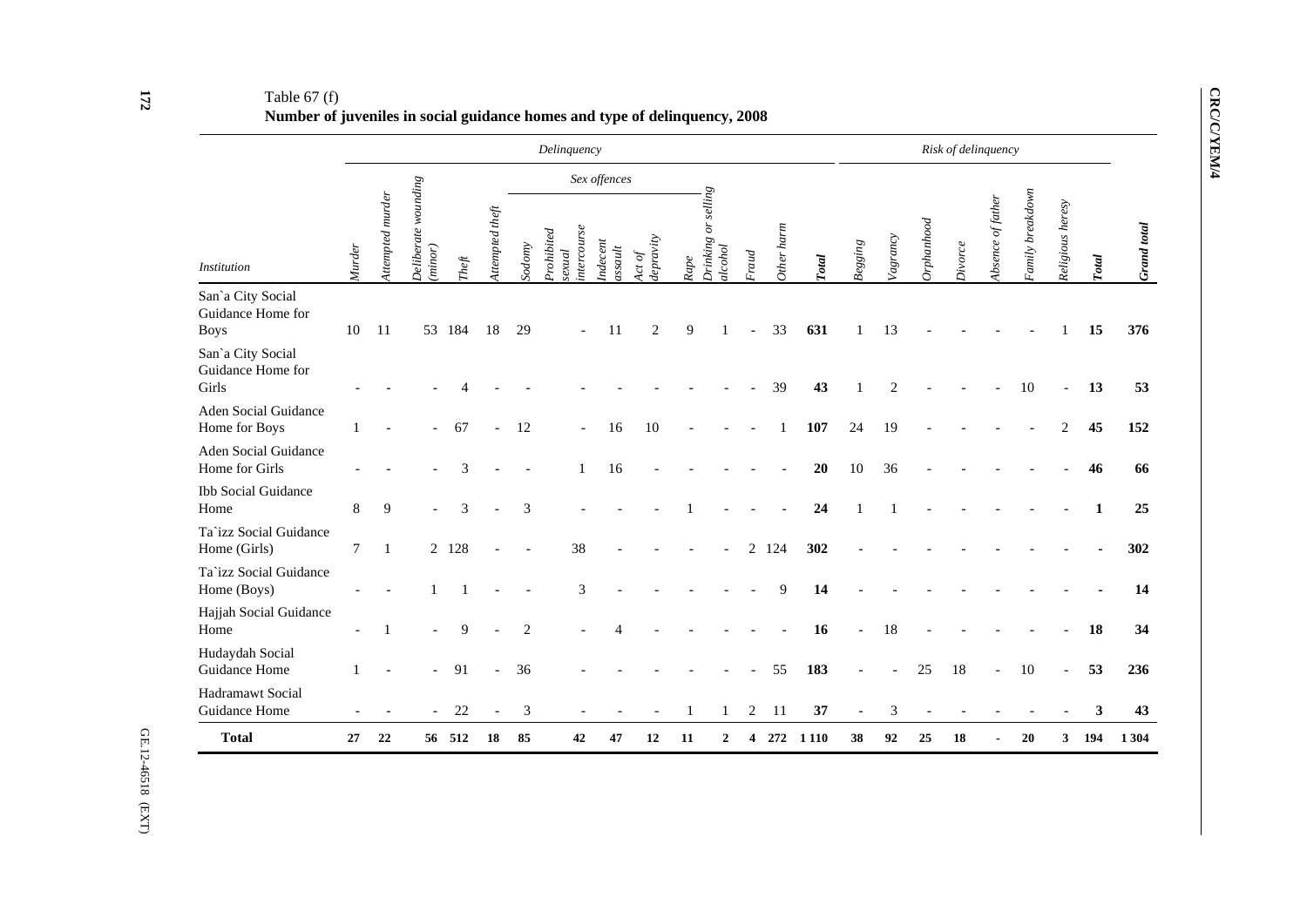| <b>Item</b>    | Name of prison | 2003           | 2004             | 2005           | 2006           | 2007             | 2008           |
|----------------|----------------|----------------|------------------|----------------|----------------|------------------|----------------|
| $\mathbf{1}$   | San`a          | 46             | 44               | 53             | 54             | 63               | 56             |
| $\overline{2}$ | Aden           | 12             | $\overline{4}$   | 13             | 20             | 27               | 75             |
| 3              | Hudaydah       | 15             | 8                | $\overline{4}$ | 7              | 39               | 29             |
| $\overline{4}$ | Ta`izz         | $\overline{c}$ | $\mathbf{2}$     | $\mathfrak{2}$ | $\mathbf{2}$   | $\overline{4}$   | 6              |
| 5              | Ibb            | 18             | 9                | 54             | 36             | 24               | 25             |
| 6              | Hajjah         | 5              | $\overline{7}$   | 8              | 24             | 12               | 5              |
| 7              | Dhamar         | 7              | 35               | 62             | 36             | 46               | 36             |
| $\,$ 8 $\,$    | Hadramawt      | 5              | $\overline{4}$   | $\overline{4}$ | 6              | 17               | 35             |
| 9              | Amran          | 8              | $\mathbf{1}$     | 14             | 14             | 15               | 28             |
| 10             | Sa`dah         | 15             | 34               | 96             | 15             | 25               | 10             |
| 11             | Rada`          | $\overline{4}$ | $\tau$           | 26             | 38             | 28               | 31             |
| 12             | Dali`          | 6              | $\boldsymbol{0}$ | 22             | 10             | $\boldsymbol{0}$ | 3              |
| 13             | Mahwit         | $\overline{4}$ | $\mathbf{1}$     | $\overline{c}$ | $\mathbf{1}$   | $\mathbf{1}$     | $\mathbf{2}$   |
| 14             | Abyan          | $\overline{c}$ | $\mathbf{1}$     | $\mathbf{1}$   | $\overline{c}$ | $\mathfrak{2}$   | 1              |
| 15             | Lahij          | 3              | 3                | 19             | 9              | 13               | 10             |
| 16             | Bayda'         | 3              | $\mathbf{2}$     | $\mathbf{1}$   | $\mathfrak{2}$ | $\mathbf 1$      | None           |
| 17             | Shabwah        | $\overline{2}$ | $\mathbf{1}$     | $\mathbf{1}$   | $\mathbf{1}$   | $\mathbf{1}$     | None           |
| 18             | Seiyun         | $\mathbf 1$    | None             | $\mathbf{1}$   | None           | None             | None           |
| 19             | Ma'rib         | 3              | $\mathbf{1}$     | $\overline{2}$ | $\mathbf{1}$   | 1                | $\overline{4}$ |
| 20             | Mahrah         | $\mathbf{1}$   | None             | 1              | None           | 1                | None           |
| 21             | Jawf           | None           | None             | None           | None           | None             | None           |
| <b>Total</b>   |                | 162            | 164              | 386            | 279            | 320              | 356            |

Table 68 **Number of imprisoned children, 2003–2008** 

## Table 69 **Number of children living with their mothers in prison, 2003–2008**

| <i>Item</i>    | Name of prison | Number of children |
|----------------|----------------|--------------------|
| 1              | San'a          | 21                 |
| $\overline{2}$ | Aden           | 10                 |
| 3              | Hudaydah       | 13                 |
| 4              | Ta`izz         | 10                 |
| 5              | Ibb            | 8                  |
| 6              | Hajjah         | 1                  |
| 7              | Dhamar         | 2                  |
| 8              | Hadramawt      | 1                  |
| 9              | Amran          | 1                  |
| 10             | Sa`dah         | 2                  |
| 11             | Rada`          | 1                  |
| 12             | Dali`          | 1                  |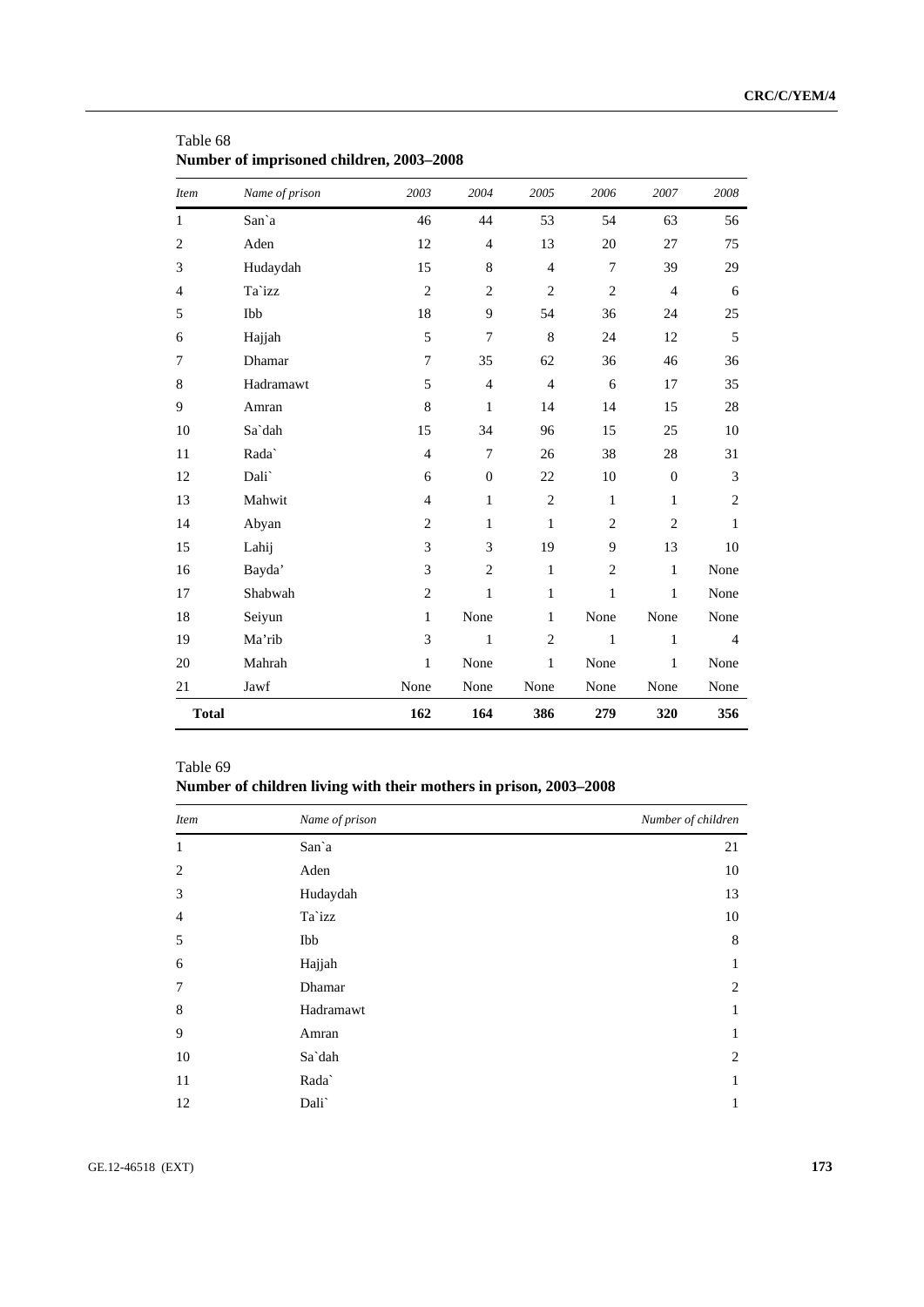| <b>Item</b>  | Name of prison | Number of children |
|--------------|----------------|--------------------|
| 13           | Mahwit         | 1                  |
| 14           | Abyan          | 2                  |
| 15           | Lahij          | $\overline{2}$     |
| 16           | Bayda'         | None               |
| 17           | Shabwah        | None               |
| 18           | Seiyun         | None               |
| 19           | Ma'rib         | None               |
| 20           | Mahrah         | 1                  |
| 21           | Jawf           | None               |
| <b>Total</b> |                | 162                |

# **Number and capacity of social guidance homes for juveniles**

| <i>Item</i>              | Name of<br>institution                        | Governorate | Capacity | Number of<br>users per<br>annum | established entity | Year Main oversight                                                                                     | Main support<br>entity                                                |
|--------------------------|-----------------------------------------------|-------------|----------|---------------------------------|--------------------|---------------------------------------------------------------------------------------------------------|-----------------------------------------------------------------------|
| $\mathbf{1}$             | Social<br>Guidance<br>Home for<br><b>Boys</b> | San'a City  | 150      | 3 0 0 0                         | 1979               | Ministry of<br><b>Social Affairs</b>                                                                    | Ministry of<br>Social<br><b>Affairs</b>                               |
| $\overline{2}$           | Amal Care<br>Home for<br>Girls                | San'a City  | 50       | 40                              |                    | Ministry of<br>Social Affairs,<br>run by the<br>Saleh<br>2001 Foundation                                | Ministry of<br>Social<br>Affairs, run<br>by the Saleh<br>Foundation   |
| 3                        | Social<br>Guidance<br>Home for<br><b>Boys</b> | Aden        | 50       | 110                             | 2000               | Ministry of<br>Social Affairs.<br>run by the<br>Association for<br>Persons with<br><b>Special Needs</b> | Ministry of<br>Social<br>Affairs, the<br>Sharjah<br>Association       |
| $\overline{\mathcal{A}}$ | Social<br>Reform<br>Institution<br>for Girls  | Aden        | 50       | 15                              | 2005               | Ministry of<br>Social Affairs                                                                           | Ministry of<br>Social<br><b>Affairs</b>                               |
| 5                        | Social<br>Guidance<br>Home for<br><b>Boys</b> | Ta`izz      | 50       | 135                             |                    | Ministry of<br>Social Affairs.<br>NGO<br>governing<br>1979 board                                        | Ministry of<br>Social<br>Affairs,<br><b>NGO</b><br>governing<br>board |
| 6                        | Social<br>Reform<br>Institution<br>for Boys   | Hudaydah    | 50       | 165                             | 2003               | Ministry of<br>Social Affairs                                                                           | Ministry of<br>Social<br><b>Affairs</b>                               |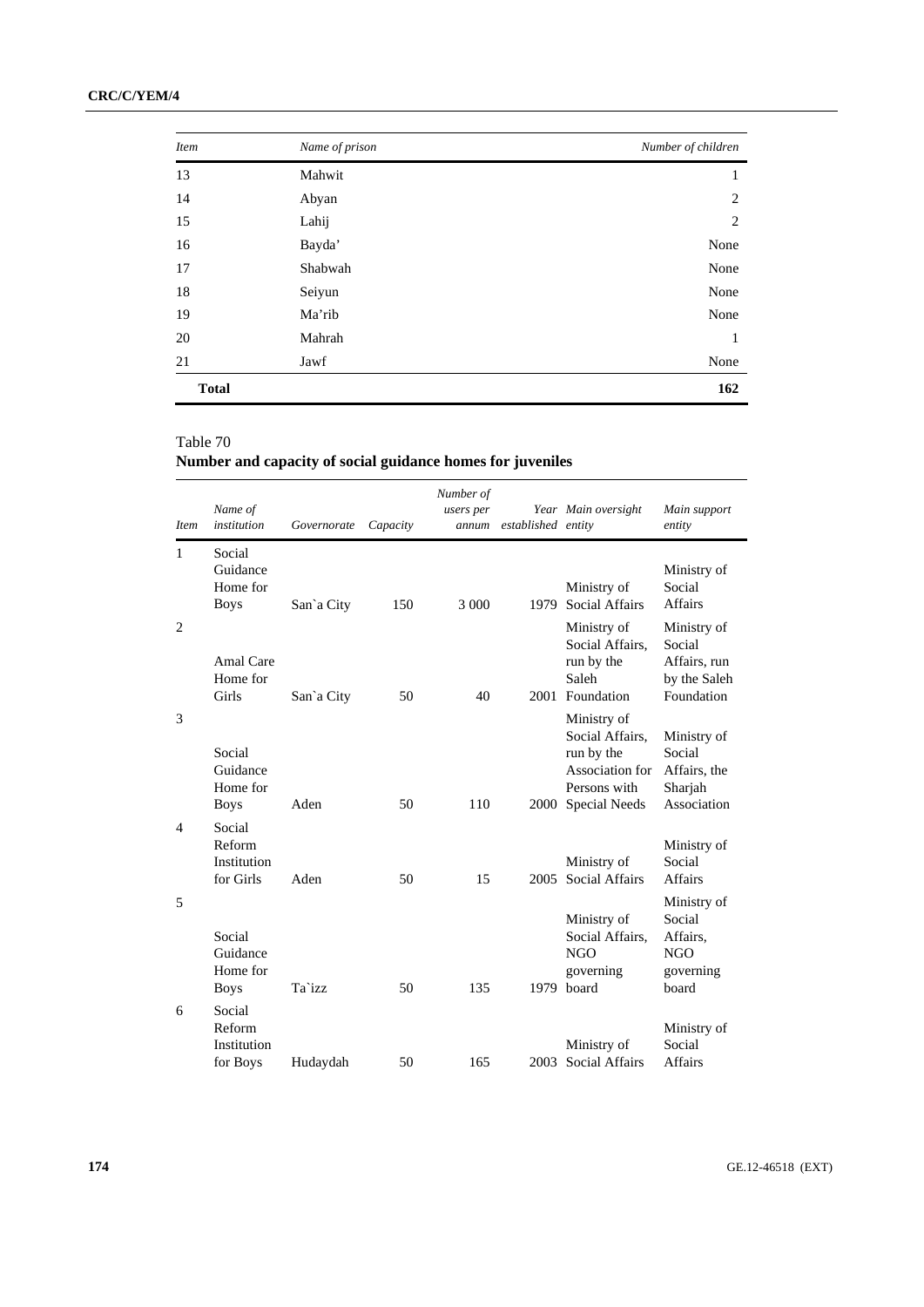| <i>Item</i> | Name of<br><i>institution</i>                 | Governorate | Capacity | Number of<br>users per<br>annum | established entity | Year Main oversight                | Main support<br>entity                  |
|-------------|-----------------------------------------------|-------------|----------|---------------------------------|--------------------|------------------------------------|-----------------------------------------|
| 7           | Social<br>Guidance<br>Home for<br><b>Boys</b> | Ibb         | 60       | 40                              |                    | Ministry of<br>2003 Social Affairs | Ministry of<br>Social<br>Affairs        |
| 8           | Social<br>Guidance<br>Home for<br><b>Boys</b> | Hadramawt   | 50       | 45                              | 2003               | Ministry of<br>Social Affairs      | Ministry of<br>Social<br><b>Affairs</b> |
| 9           | Social<br>Guidance<br>Home for<br><b>Boys</b> | Hajjah      | 30       | 50                              | 2005               | Ministry of<br>Social Affairs      | Ministry of<br>Social<br>Affairs        |
|             | <b>Total</b>                                  |             | 450      | 900                             |                    |                                    |                                         |

**Social groups targeted by the programme (2006–2007), including child workers, their peers and their families, employers, civil society organizations and schoolchildren, and partnership activities of the Child Labour Unit at the Ministry of Social Affairs and Labour and rehabilitation centres for child workers in San`a City, Aden and Seiyun** 

| <i>Item</i>    | Target group                                                            | <b>Number</b>                                      | Implementing entity                                                  | Type of activity                                                                                    |
|----------------|-------------------------------------------------------------------------|----------------------------------------------------|----------------------------------------------------------------------|-----------------------------------------------------------------------------------------------------|
| 1              | Schoolchildren<br>in San'a City                                         | 160                                                | Child Labour Unit $+$<br>Children's Parliament                       | Awareness programmes on<br>the consequences of<br>dropping out of school                            |
| 2              | Employers/infor<br>mal sector                                           | 26                                                 | Child Labour Unit                                                    | Awareness and briefings<br>about Ministerial Decision<br>No. 56                                     |
| 3              | Local authority                                                         | 15<br>individual<br>s from<br>different<br>sectors | Child Labour Unit +<br>Ministry offices in<br>different governorates | Awareness and briefings<br>about the Government's<br>role in curbing child labour                   |
| $\overline{4}$ | Families of child 534<br>workers                                        |                                                    | Rehabilitation centre for<br>child workers (San'a<br>City)           | Awareness-raising and<br>briefings during visits to<br>the centre                                   |
| 5              | Families of child<br>workers enrolled<br>in the centre<br>(Sana`a City) | 748                                                | Rehabilitation centre for<br>child workers (San'a<br>City)           | Repeat visits to ensure that<br>children remain at the<br>centre                                    |
| 6              | Families of child<br>workers enrolled<br>in the centre<br>(San'a City)  | 1 2 8 2                                            | Rehabilitation centre for<br>child workers (San'a<br>City)           | Microenterprise grants for<br>two grocery stores, one<br>chicken shop and one<br>mechanics workshop |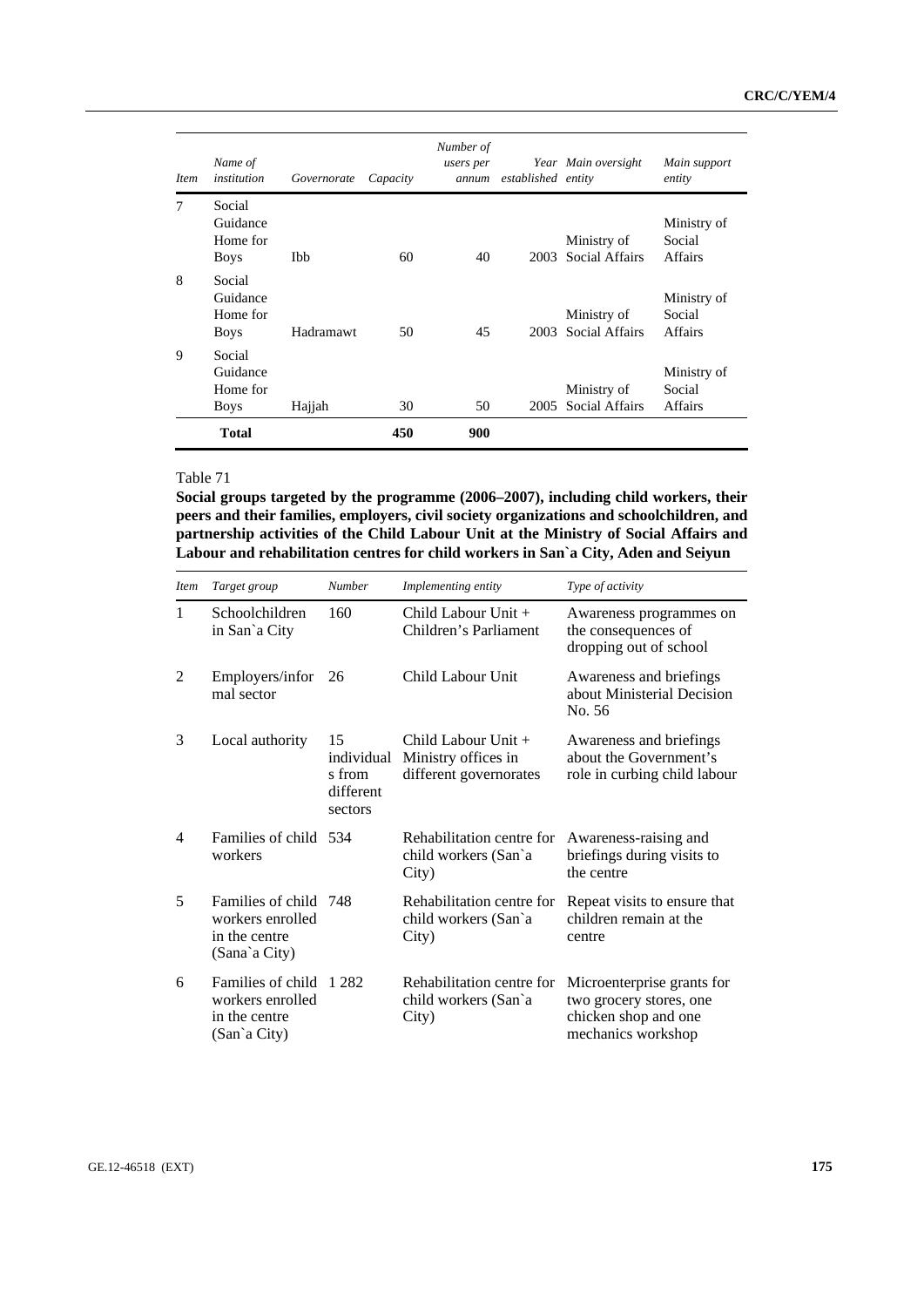| <i>Item</i> | Target group                                                             | <b>Number</b> | Implementing entity                                                                                                                                    | Type of activity                                                                                                                                                       |
|-------------|--------------------------------------------------------------------------|---------------|--------------------------------------------------------------------------------------------------------------------------------------------------------|------------------------------------------------------------------------------------------------------------------------------------------------------------------------|
| $\tau$      | Families of child 8<br>workers enrolled<br>in the centre<br>(San'a City) |               | Rehabilitation centre for<br>child workers (San'a<br>City), in cooperation<br>with the Arab Child<br>Protection Initiative                             | Interest-free<br>microenterprise grants after<br>training on enterprise<br>management was provided<br>with the help of consultants<br>(YRI 100,000 for each<br>family) |
| 8           | Families of<br>children enrolled<br>in the centre<br>(San'a City)        | 12            | Rehabilitation centre for<br>child workers (San'a<br>City), in cooperation<br>with the Arab Child<br><b>Protection Initiative</b>                      | Basic financial assistance                                                                                                                                             |
| 9           | Families of<br>children enrolled<br>in the centre<br>(San'a City)        | 30            | Rehabilitation centre for Cash/food assistance<br>child workers (San'a<br>City), in cooperation<br>with the Arab Child<br><b>Protection Initiative</b> |                                                                                                                                                                        |
| 10          | Families of child 1282<br>workers (civil<br>society)                     |               | Child Labour Unit +<br>rehabilitation centre for<br>child workers (San'a<br>City)                                                                      | Visits to raise awareness<br>and provide advice                                                                                                                        |
| 11          | Younger siblings 433<br>of child workers<br>(4 to 7 years)               |               | Rehabilitation centre for<br>child workers (San'a<br>City)                                                                                             | Enrolment in the centre<br>(San'a City)                                                                                                                                |
| 12          | Child workers of 14<br>working age (14<br>years)                         |               | Rehabilitation centre for<br>child workers (San'a<br>$City) + vocational$<br>training                                                                  | Inclusion in training<br>programmes: carpentry, the<br>butcher's trade and<br>electrical devices and<br>equipment                                                      |
| 13          | Female child<br>workers (7 to 14<br>years)                               | 76            | Child Labour Unit +<br>rehabilitation centre for<br>child workers (San'a<br>City)                                                                      | Enrolment in the centre<br>(San'a City) and access to<br>services                                                                                                      |
| 14          | Male child<br>workers<br>(7 to 14 years)                                 | 485           | Child Labour Unit +<br>rehabilitation centre for<br>child workers (San'a<br>City)                                                                      | Enrolment in the centre<br>(San'a City) and access to<br>services                                                                                                      |
| 15          | Child beggars<br>(6 to 16 years)                                         | 76            | Rehabilitation centre for<br>child workers (San'a<br>City)                                                                                             | Enrolment in the centre<br>(San'a City) and access to<br>services                                                                                                      |
| 16          | Children's civil<br>society<br>organizations                             | 7             | Child Labour Unit                                                                                                                                      | Awareness-raising and<br>briefings about Ministerial<br>Decision No. 56                                                                                                |
| 17          | Child workers                                                            | 152           | Rehabilitation centre for<br>child workers (Seiyun) + rehabilitation centre for<br>the Nahdah Association                                              | Enrolment in the Seiyun<br>child workers                                                                                                                               |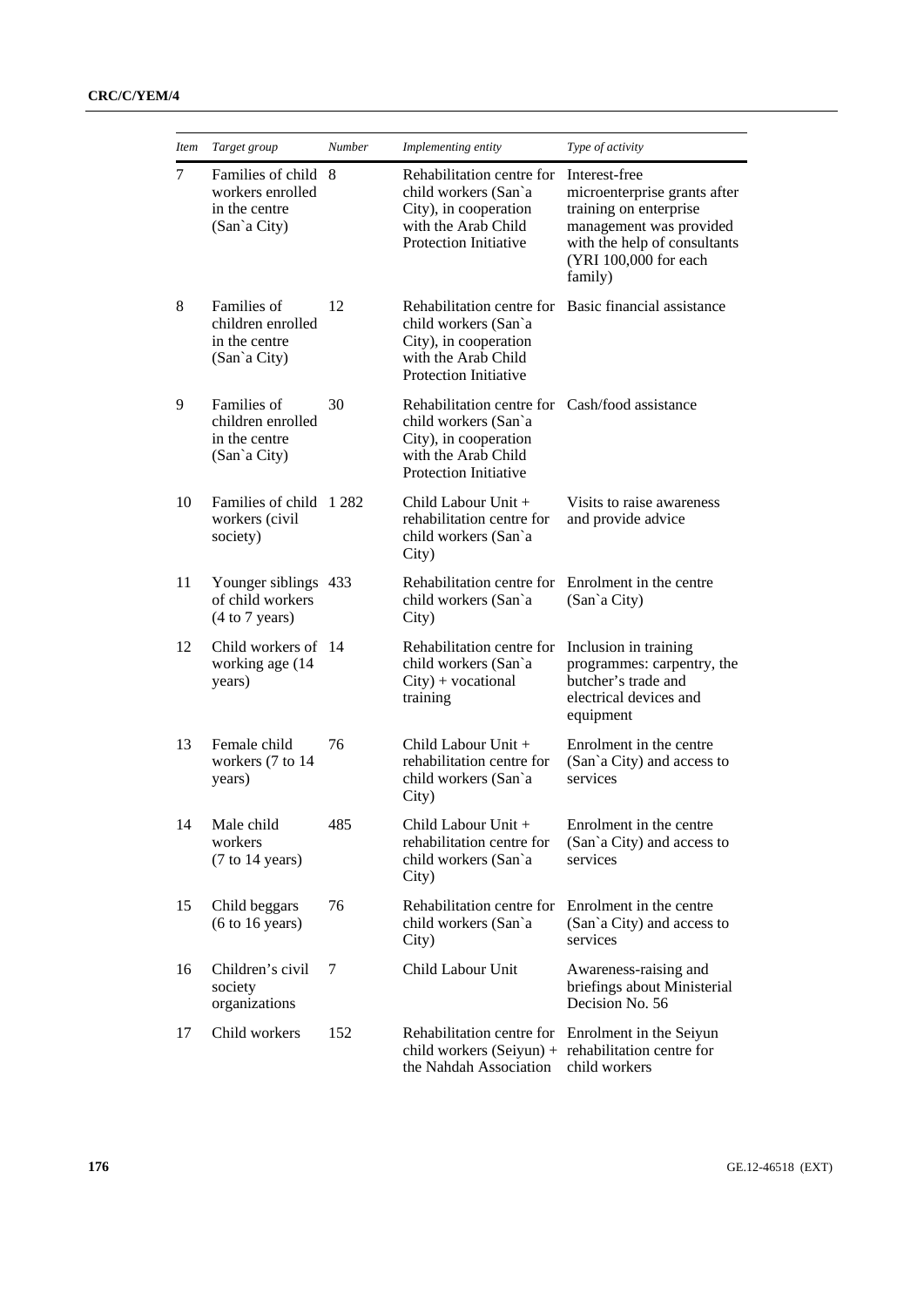| <i>Item</i> | Target group                                                | Number | Implementing entity                                                                                                          | Type of activity                                                                                                 |  |
|-------------|-------------------------------------------------------------|--------|------------------------------------------------------------------------------------------------------------------------------|------------------------------------------------------------------------------------------------------------------|--|
| 18          | Child workers<br>152<br>and their<br>(children)<br>families |        | Rehabilitation centre for<br>the Nahdah Association                                                                          | Withdrawal from the<br>child workers $(Seiyun)$ + labour market and return to<br>school                          |  |
| 19          | Basic education<br>schools                                  | 35     | Rehabilitation centre for<br>child workers $(Seiyun) +$<br>education bureau in<br>Wadi Hadramawt                             | Awareness-raising in<br>schools in Seiyun, Shibam<br>and Qatan                                                   |  |
| 20          | Female child<br>workers                                     | 20     | Rehabilitation centre for<br>child workers (Seiyun) +<br>the Nahdah Association                                              | Training programmes<br>(home management)                                                                         |  |
| 21          | Female child<br>workers and<br>their families               | 71     | Rehabilitation centre for<br>child workers (Aden) +<br>the productive families<br>programme                                  | Access to the productive<br>families programme                                                                   |  |
| 22          | Families of child 17<br>workers                             |        | Rehabilitation centre for Loan programmes<br>child workers (Aden) +<br>the Irtiqa' Association                               |                                                                                                                  |  |
| 23          | Children<br>working in<br>fishing                           | 203    | Rehabilitation centre for<br>child workers (Aden) +<br>the governorate                                                       | Enrolment in the Aden<br>centre and access to<br>educational and training<br>services                            |  |
| 24          | Siblings of child<br>workers                                | 138    | Rehabilitation centre for<br>child workers $(Aden) +$<br>the Association against<br>Child Labour                             | Enrolment in the Aden<br>centre and access to<br>education and training<br>services                              |  |
| 25          | Families of child 15<br>workers                             |        | Rehabilitation centre for<br>child workers $(Seiyun) +$<br>the Nahdah Association<br>$+$ SFD                                 | Scheme involving loans<br>worth between YRI 50,000<br>and YRI 150,000                                            |  |
| 26          | Child workers<br>and their<br>families<br>(agriculture)     | 59     | Child Labour Unit +<br>offices of the Ministry in for treatment<br>the governorates $+$<br>occupational health and<br>safety | Referral to health centres                                                                                       |  |
| 27          | Local civil<br>society                                      |        | Rehabilitation centre for<br>child workers (Seiyun) +<br>the Nahdah Association<br>+ mosque preachers                        | Awareness-raising on the<br>dangers of random use of<br>pesticides in agriculture,<br>particularly for girls     |  |
| 28          | Female child<br>workers in<br>agriculture                   | 98     | Rehabilitation centre for<br>child workers (Seiyun) + risks of random use of<br>Child Labour Unit                            | Awareness-raising on the<br>pesticides in agriculture                                                            |  |
| 29          | Children<br>employed in<br>various jobs                     | 440    | Child Labour Unit +<br>Ministry offices in the<br>governorates                                                               | Rights awareness and<br>granting children the<br>freedom to play through<br>the "Day without work"<br>initiative |  |